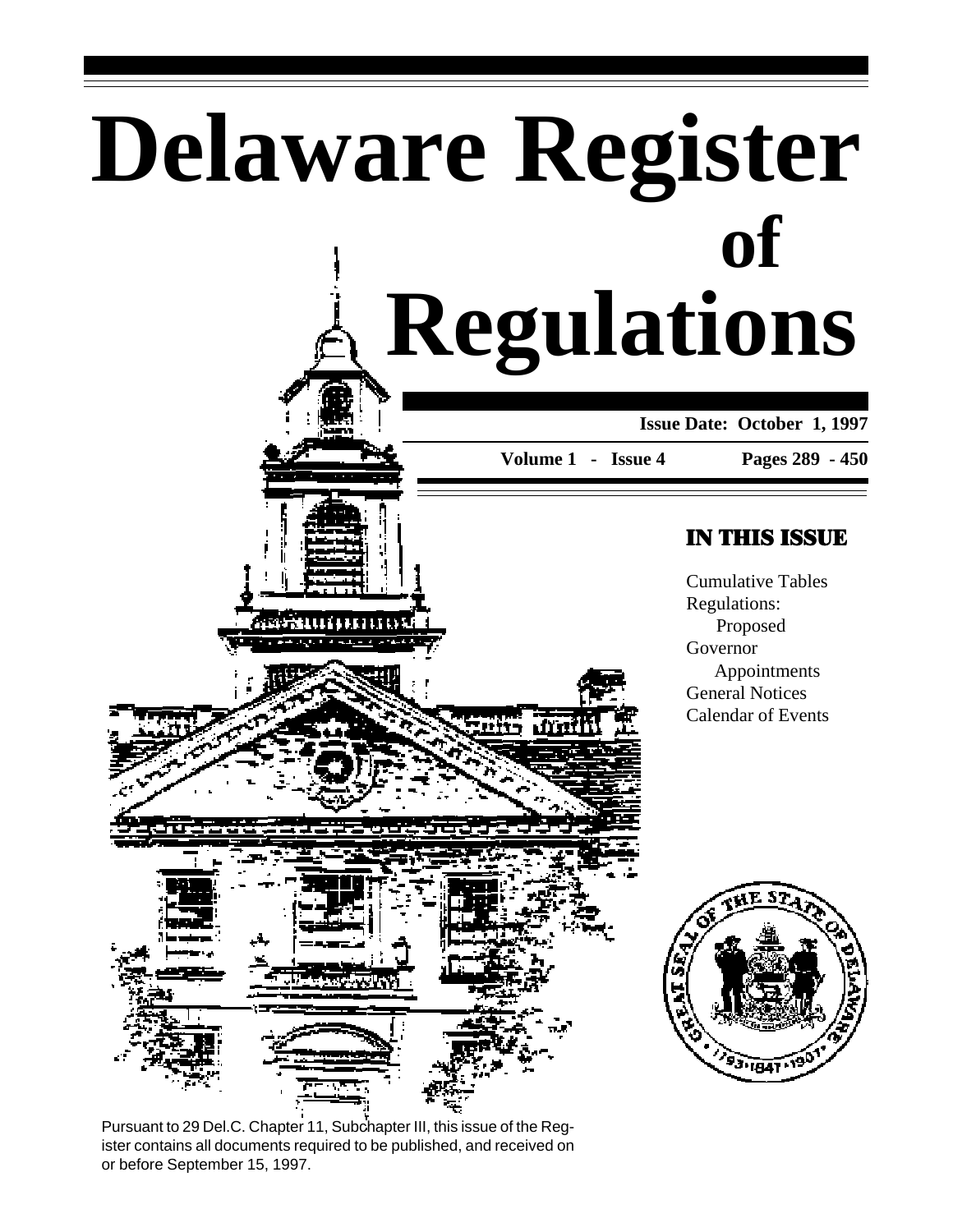# **INFORMATION ABOUT THE DELAWARE REGISTER OF REGULATIONS**

#### DELAW ARE REGISTER OF REGULATIONS

The Delaw are Register of Regulations is an official State publication established by authority of 69 Del. Laws,  $c$ . 107 and is published on the first of each month throughout the year.

The Delaw are Register will publish anyregulations that are proposed to be adopted, amended or repealed and any emergency regulations promulgated.

The Register will also publish some or all of the following information:

Governor's Executive Orders

Governor's A ppointments

Attorney General's Opinions in full text

Agency Hearing and Meeting Notices

Other documents considered to be in the public interest.

#### CITATION TO THE DELAW ARE REGISTER

The Delaw are Register of Regulations is cited by volume, issue, page number and date. An example would be:

1:1 Del. R. 35 - 37 (July 1, 1997) refers to Volume 1, Issue 1, pages 35 - 37 of the Delaw are Register issued on July 1, 1997.

### **SUBSCRIPTION INFORMATION**

A yearly subscription for the Delaware Register of Regulations costs \$80.00 per year from January - December, for 12 issues. Single copies are available at a cost of \$7.00 per issue, including postage. For more information contact the **Division of Research at 302-739- 4114 or 1-800-282-8545 in Delaware.**

### **CITIZEN PARTICIPATION IN THE REGULATORY PROCESS**

Delaware citizens and other interested parties may participate in the process by which administrative regulations are adopted, amended or repealed, and may initiate the process by which the validity and applicability of regulations is determined.

Under 29 **Del.C.** §10115 whenever an agency proposes to formulate, adopt, amend or repeal a regulation, it shall file notice and full text of such proposals, together with copies of the existing regulation being adopted, amended or repealed, with the Registrar for publication in the Register of Regulations pursuant to §1134 of this title. The notice shall describe the nature of the proceedings including a brief synopsis of the subject, substance, issues, possible terms of the agency action, a reference to the legal authority of the agency to act, and reference to any other regulations that may be impacted or affected by the proposal, and shall state the manner in which persons may present their views; if in writing, of the place to which and the final date by which such views may be submitted; or if at a public hearing, the date, time and place of the hearing. If a public hearing is to be held, such public hearing shall not be scheduled less than 20 days following publication of notice of the proposal in the Register of Regulations. If a public hearing will be held on the proposal, notice of the time, date, place and a summary of the nature of the proposal shall also be published in at least 2 Delaware newspapers of general circulation; The notice shall also be mailed to all persons who have made timely written requests of the agency for advance notice of its regulation-making proceedings.

The opportunity for public comment shall be held open for a minimum of 30 days after the proposal is published in the Register of Regulations.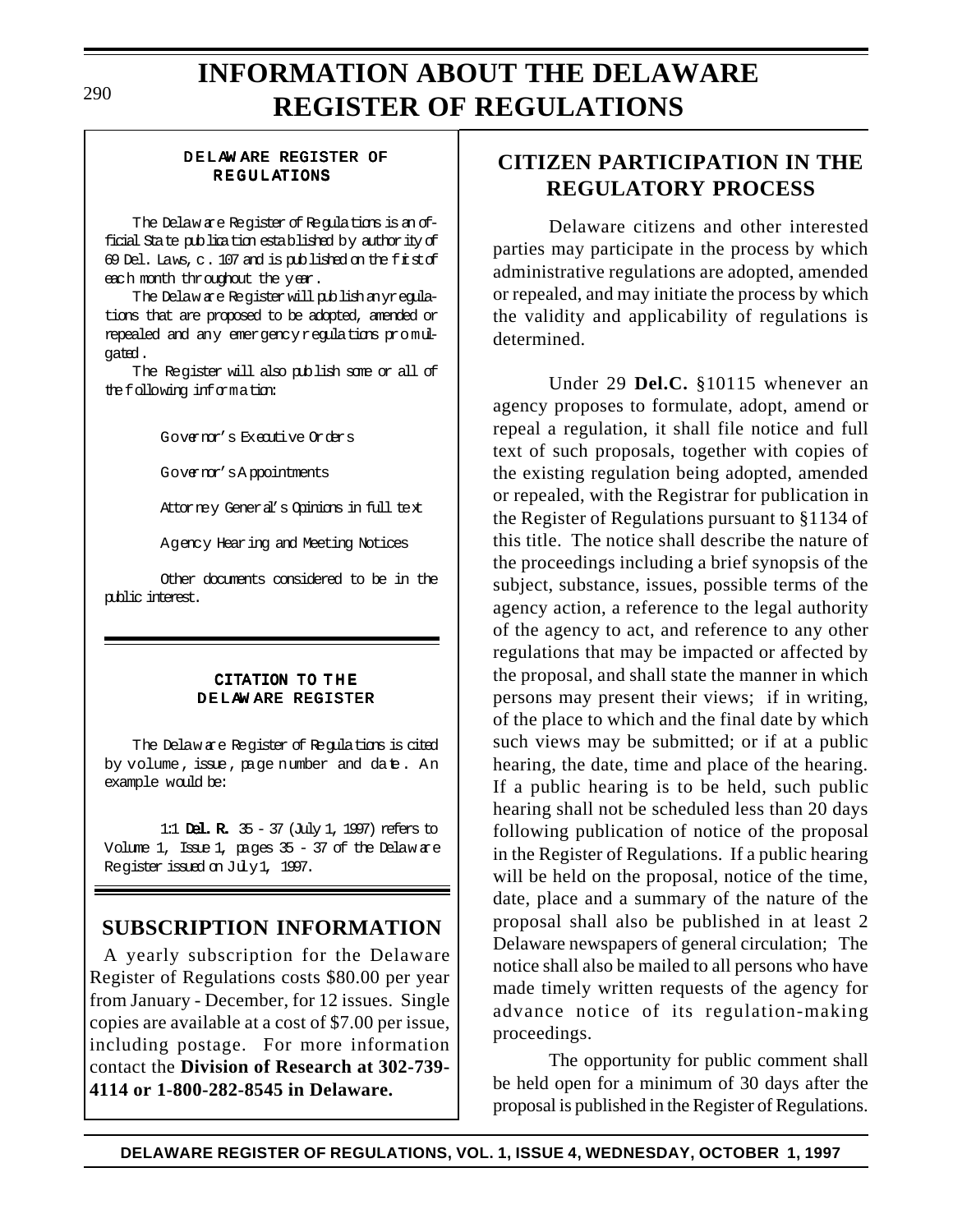**INFORMATION ABOUT THE DELAWARE**

**REGISTER OF REGULATIONS**

upon all the testimonial and written evidence and information submitted, together with summaries of the evidence and information by subordinates, the agency shall determine whether a regulation should be adopted, amended or repealed and shall issue its conclusion in an order which shall include: (1) A brief summary of the evidence and information submitted; (2) A brief summary of its findings of fact with respect to the evidence and information, except where a rule of procedure is being adopted or amended; (3) A decision to adopt, amend or repeal a regulation or to take no action and the decision shall be supported by its findings on the evidence and information received; (4) The exact text and citation of such regulation adopted, amended or repealed; (5) The effective date of the order; (6) Any other findings or conclusions required by the law under which the agency has authority to act; and (7) The signature of at least a quorum of the agency members.

At the conclusion of all hearings and after receipt

The effective date of an order which adopts, amends or repeals a regulation shall be not less than 10 days from the date the order adopting, amending or repealing a regulation has been published in its final form in the Register of Regulations, unless such adoption, amendment or repeal qualifies as an emergency under §10119.

Any person aggrieved by and claiming the unlawfulness of any regulation may bring an action in the Court for declaratory relief.

No action of an agency with respect to the making or consideration of a proposed adoption, amendment or repeal of a regulation shall be subject to review until final agency action on the proposal has been taken.

When any regulation is the subject of an enforcement action in the Court, the lawfulness of such regulation may be reviewed by the Court as a defense in the action.

Except as provided in the preceding section, no judicial review of a regulation is available unless a complaint therefor is filed in the Court within 30 days of the day the agency order with respect to the regulation was published in the Register of Regulations.

### **CLOSING DATES AND ISSUE DATES FOR THE DELAWARE REGISTER OF REGULATIONS**

| <b>ISSUE DATE</b>  | CLOSING DATE       | <b>CLOSING</b><br><b>TIME</b> |
|--------------------|--------------------|-------------------------------|
| NOVEMBER 1         | OCTOBER 15         | 4:30P.M.                      |
| <b>DECEMBER 1</b>  | NOVEMBER 15        | 4:30P.M.                      |
| JANUARY 1          | <b>DECEMBER 15</b> | 4:30P.M.                      |
| FEBRUARY 1         | <b>JANUARY 15</b>  | 4:30P.M.                      |
| MARCH <sub>1</sub> | FEBRUARY 15        | 4:30P.M.                      |

#### DIVISION OF RESEARCH STAFF:

W illiam S. Montgomery, Director, Division of Research; McDonald T. Coker, Deputy Director; Kathleen K. Amalfitano, Secretary; W alter G.Feindt, Legislatve Attorney; JeffreyW. Hague, Registrar of Regulations; Marlynn H. Hedgecock, Administrative Officer; Maryanne McGonegal, Research Analyst; Ruth Ann Melson, Legislative Librarian; Deborah J. Messina, Graphics Specialist; Deborah A. Porter, Administrative Secretary; Virginia L. Potts, Bill Service Clerk; Thom Shiels, Legislative Attorney; Marquerite P. Smith, Public Information Clerk; Mary Jane Starkey, Senior Secretary; Marvin L. Stayton, Printer; William G.W eller, Print Room Supervisor; Rochelle Yerkes, Senior Secretary.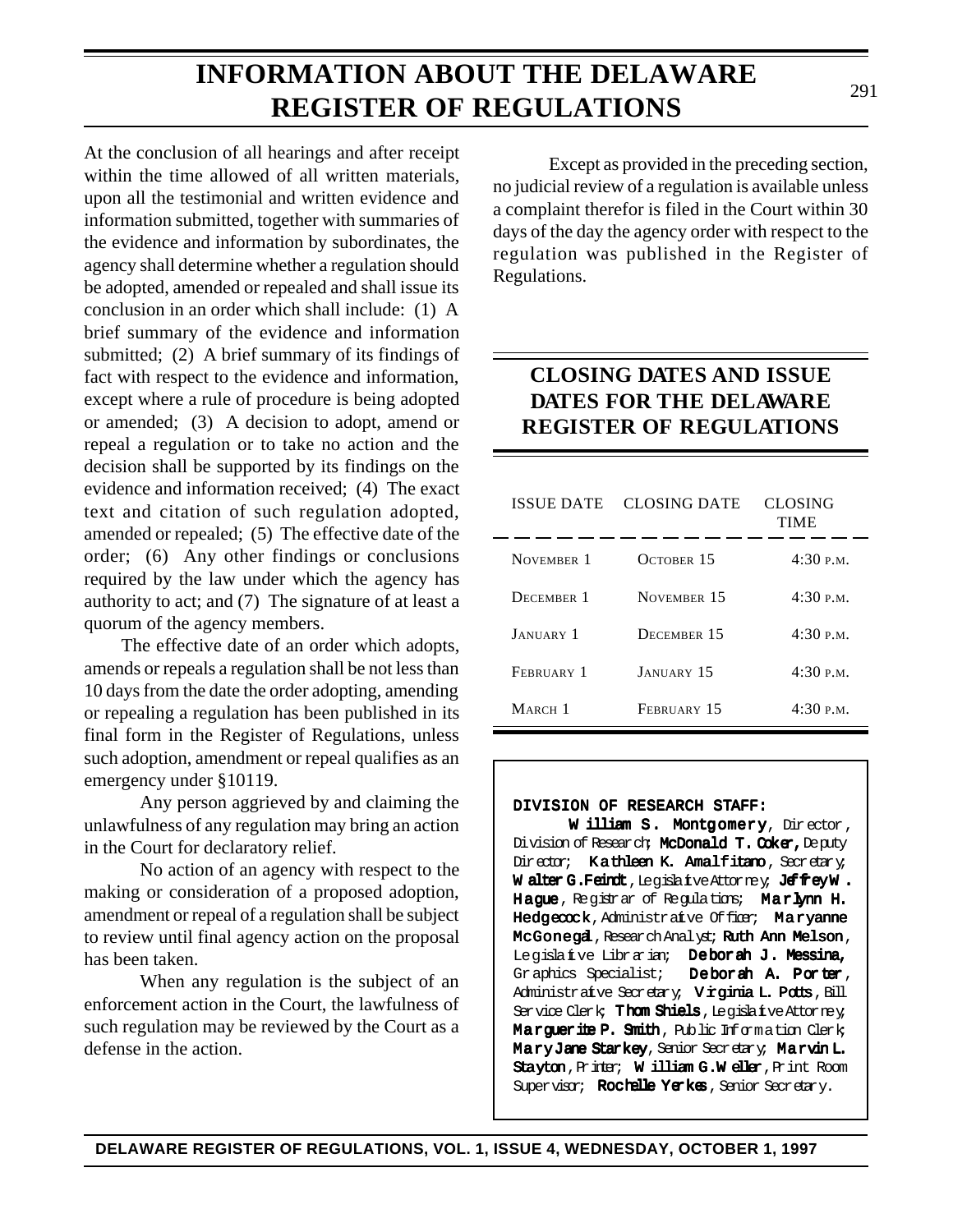# <span id="page-3-3"></span><span id="page-3-2"></span><span id="page-3-0"></span><sup>292</sup> **TABLE OF CONTENTS**

<span id="page-3-4"></span><span id="page-3-1"></span>

| <b>PROPOSED REGULATIONS</b>                                                                                                                                                                                                                                                                                                                                                                                                                  |
|----------------------------------------------------------------------------------------------------------------------------------------------------------------------------------------------------------------------------------------------------------------------------------------------------------------------------------------------------------------------------------------------------------------------------------------------|
| <b>DEPARTMENT OF ADMINISTRATIVE SERVICES</b><br><b>PROFESSIONAL REGULATION</b>                                                                                                                                                                                                                                                                                                                                                               |
| Board of Pharmacy, Regulations I & V  429                                                                                                                                                                                                                                                                                                                                                                                                    |
| <b>DEPARTMENT OF AGRICULTURE</b>                                                                                                                                                                                                                                                                                                                                                                                                             |
|                                                                                                                                                                                                                                                                                                                                                                                                                                              |
| <b>DEPARTMENT OF EDUCATION</b>                                                                                                                                                                                                                                                                                                                                                                                                               |
| Membership in Fraternities & Sororities  363<br>Repeal of certain regulations concerning                                                                                                                                                                                                                                                                                                                                                     |
| <b>DEPARTMENT OF HEALTH &amp; SOCIAL SERVICES</b>                                                                                                                                                                                                                                                                                                                                                                                            |
| DSSM Section 8000, A Better Chance Program  297                                                                                                                                                                                                                                                                                                                                                                                              |
| Regulations for Assisted Living Aencies  300<br>DHS S revision of Public Law 104-193, the<br><b>Personal Responsibility and Work</b><br><b>Opportunity Reconciliation Act,</b><br>Section 403, 8 USC 1613, the 1993 Mickey<br>Leland Childhood Hunger Relief Act,<br>the Food, Agriculture, Conservation,<br>and Trade Act Amendments of 1991,<br>Public Law 104-204, Title 38, United States<br>Code, and DSSM sections 4006 and 4012.  313 |
|                                                                                                                                                                                                                                                                                                                                                                                                                                              |
| DMAP Sec. 420 Personal Needs Allowance  369                                                                                                                                                                                                                                                                                                                                                                                                  |
| Inpatient Hospital Provider Manual  370                                                                                                                                                                                                                                                                                                                                                                                                      |
| Outpatient Hospital Provider Manual  383                                                                                                                                                                                                                                                                                                                                                                                                     |
| <b>Ambulance Provider Policy Manual</b><br><b>Criteria for Non-Emergency Ambulance</b><br><b>Transportation for Medicaid Clients in a</b>                                                                                                                                                                                                                                                                                                    |

| Long-Term Care Provide Policy Manual                                         |
|------------------------------------------------------------------------------|
| <b>Criteria for Non-Emergency Ambulance</b>                                  |
| <b>Transportation for Medicaid Clients in a</b>                              |
|                                                                              |
| Long-Term Care Provider Policy Manual                                        |
|                                                                              |
| <b>DEPARTMENT OF NATURAL RESOURCES &amp;</b><br><b>ENVIRONMENTAL CONTROL</b> |
| <b>Division of Water Resources</b>                                           |
| <b>Regulations for Licensing Operators</b>                                   |
|                                                                              |
| <b>Air Quality Management Section</b>                                        |
| Reg. No. 20 Sec. No. 28,                                                     |
| <b>Standards of Performance for</b>                                          |
| Municipal Solid Waste Landfills  330                                         |
| Division of Fish & Wildlife                                                  |
| Tidal Finfish Reg. No. 25 for Atlantic Shark  345                            |
| Shellfish Reg. No. S-41, Growing Areas                                       |
| <b>Closed to Harvesting Clams, Mussels,</b>                                  |
|                                                                              |
| Shellfish Reg. Nos. S-55, Crab Trotlines &                                   |
|                                                                              |
| <b>Regulations Governing the Control of</b>                                  |
|                                                                              |

#### **GOVERNOR**

[Appointments & Nominations.....................................](#page-149-0) 438

#### **GENERAL NOTICES**

[Division of Revenue, Proposed Tax Ruling 97-3](#page-152-0) .......... 441 Division of Revenue, Technical [Information Memorandum 97-2](#page-152-0) ............................ 441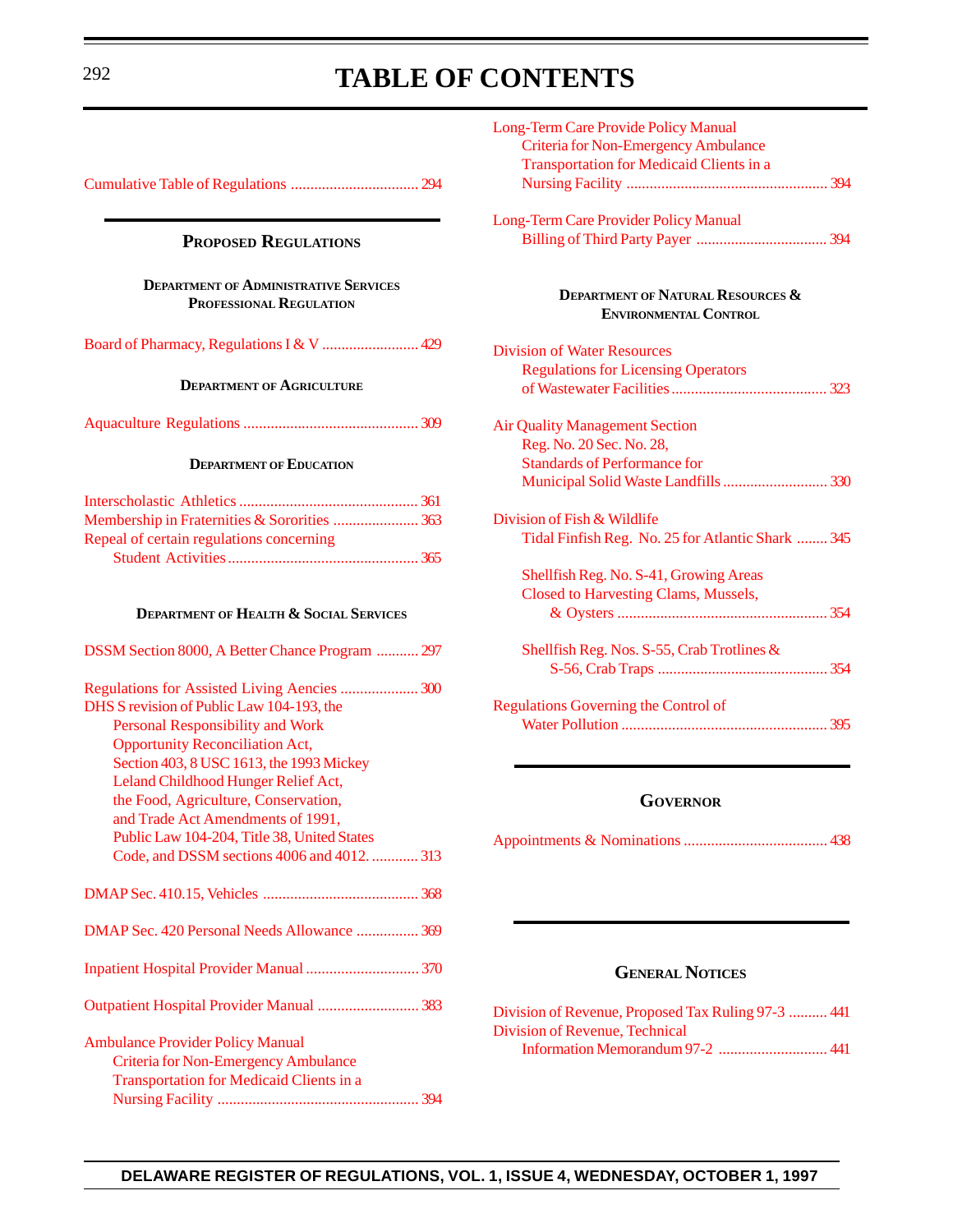## TABLE OF CONTENTS 293

### **CALENDAR OFEVENTS/HEARING NOTICES**

| <b>Department of Agriculture</b>                    |
|-----------------------------------------------------|
|                                                     |
|                                                     |
| Department of Administrative Services,              |
| Professional Regulation, Board of Pharmacy  450     |
| Department of Health & Social Services              |
|                                                     |
| Assisted Living Regulation, hearing notice  443     |
| A Better Chance Program, written comment            |
| notice                                              |
|                                                     |
| DHS S revision of Public Law 104-193, the           |
| <b>Personal Responsibility and Work</b>             |
| <b>Opportunity Reconciliation Act,</b>              |
| Section 403, 8 USC 1613, the 1993 Mickey            |
| Leland Childhood Hunger Relief Act,                 |
| the Food, Agriculture, Conservation,                |
| and Trade Act Amendments of 1991,                   |
| Public Law 104-204, Title 38, United States         |
| Code, and DSSM sections 4006 and 4012               |
|                                                     |
| DMAP Sec. 410.15, Vehicles, written comment         |
|                                                     |
| <b>DMAP Sec. 420 Personal Needs Allowance</b>       |
|                                                     |
| <b>Inpatient Hospital Provider Manual, Written</b>  |
|                                                     |
|                                                     |
| <b>Outpatient Hospital Provider Manual, Written</b> |
|                                                     |
|                                                     |
| <b>Ambulance Provider Policy Manual</b>             |
| <b>Criteria for Non-Emergency Ambulance</b>         |
| <b>Transportation for Medicaid Clients in a</b>     |
| Nursing Facility, written comment notice  449       |
| Long-Term Care Provide Policy Manual                |
| <b>Criteria for Non-Emergency Ambulance</b>         |
| <b>Transportation for Medicaid Clients in a</b>     |
| Nursing Facility, written comment notice  449       |
| Long-Term Care Provider Policy Manual               |
| <b>Billing of Third Party Payer, wirtten</b>        |
|                                                     |

| Department of Natural Resources & Environmental Control |
|---------------------------------------------------------|
| <b>Division of Water Resources</b>                      |
| <b>Regulations for Licensing Operators</b>              |
| of Wastewater Facilities, hearing notice  445           |
| <b>Air Quality Management Section</b>                   |
| Reg. No. 20 Sec. No. 28,                                |
| <b>Standards of Performance for</b>                     |
| Municipal Solid Waste Landfills, hearing notice  445    |
| Division of Fish & Wildlife, Tidal Finfish              |
| Reg. No. 25 for Atlantic Shark, hearing notice  446     |
| Shellfish Reg. No. S-41, Growing Areas Closed to        |
| Harvesting Clams, Mussels, & Oysters                    |
|                                                         |
| Shellfish Reg. Nos. S-55, Crab Trotlines &              |
|                                                         |
| Regulations Governing the Control of                    |
|                                                         |
|                                                         |
|                                                         |
|                                                         |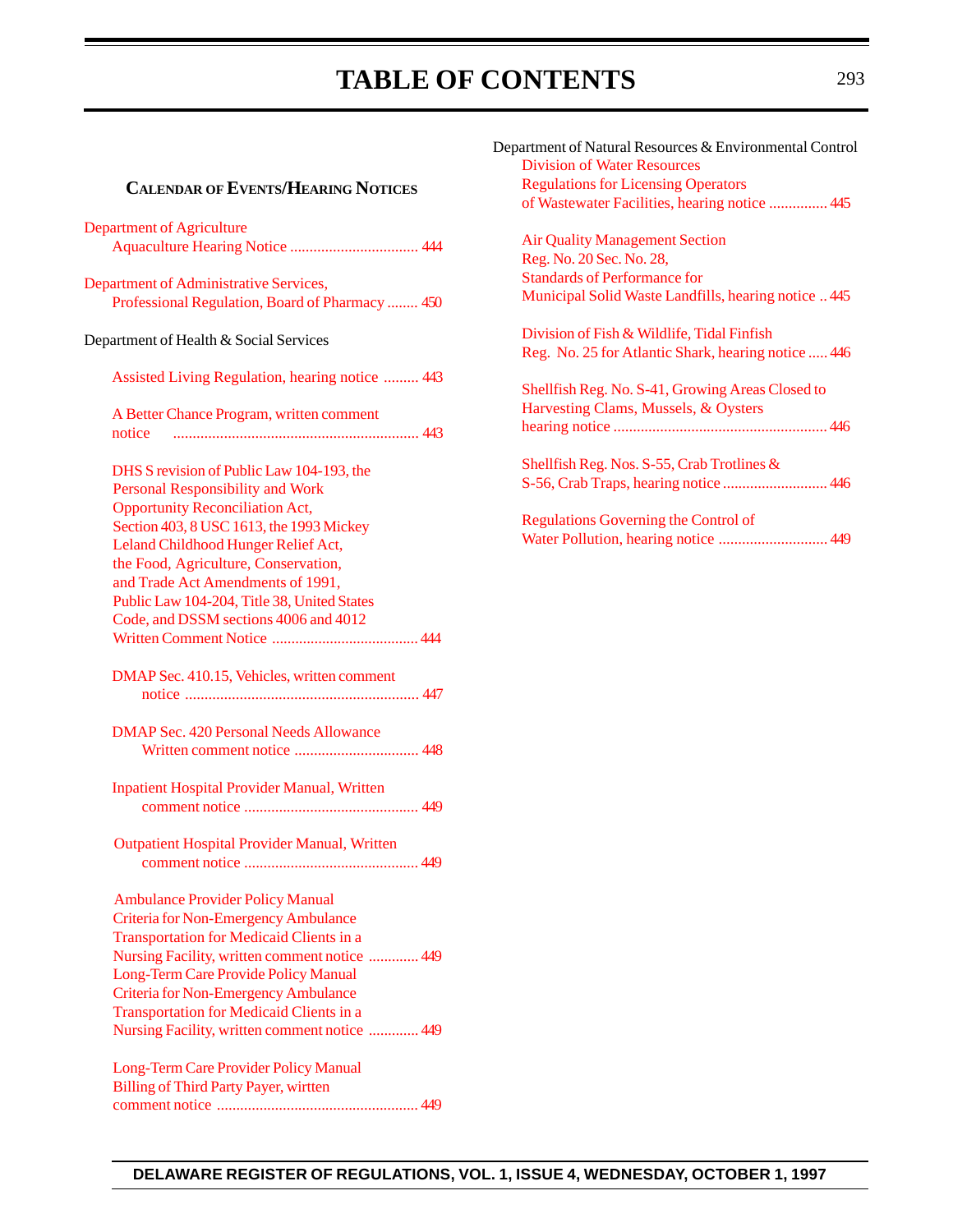### **[CUMULATIVE TABLES](#page-3-0)**

<span id="page-5-0"></span>The table printed below lists the regulations that have been proposed, adopted, amended or repealed in the preceding issues of the **Delaware Register of Regulations.**

The regulations are listed alphabetically by the promulgating agency, followed by a citation to that issue of the **Register** in which the regulation was published. Proposed regulations are disignated with (Prop.); final regulations are designated with (Final); Emergency regulations are designated with (Emer.); and regulations that have been repealed are designated with (Rep.).

| <b>Attorney General's Office</b>                                                    |  |
|-------------------------------------------------------------------------------------|--|
| Opinion No. 97I-B01, FOIA Complaint against the Town of Laurel  1:1 Del.R. 74       |  |
|                                                                                     |  |
| Opinion No. 97I-B03, FOIA Complaint against Woodbridge                              |  |
|                                                                                     |  |
|                                                                                     |  |
| Opinion No. 97I-B05, FOIA Complaint against the Town of Laurel  1:1 Del.R. 79       |  |
| <b>Delaware State Fire Prevention Commission</b>                                    |  |
|                                                                                     |  |
|                                                                                     |  |
| Department of Administrative Services                                               |  |
| Div. of Professional Regulation, Board of Chiropractic  1:1 Del.R. 45 (Final)       |  |
| Div. of Professional Regulation, Board of Nursing                                   |  |
|                                                                                     |  |
|                                                                                     |  |
| Div. of Professional Regulation, Board of Physical Therapy  1:2 Del.R. 101 (Prop.)  |  |
| Div. of Professional Regulation, Nursing Home Administrators 1:2 Del.R. 141 (Final) |  |
| Department of Agriculture                                                           |  |
|                                                                                     |  |
|                                                                                     |  |
|                                                                                     |  |
| Department of Education                                                             |  |
|                                                                                     |  |
|                                                                                     |  |
|                                                                                     |  |
| Glossary of Terms, Manual for Certification of Professional                         |  |
|                                                                                     |  |
| Manual for Certification of Professional School Personnel  1:2 Del.R. 163 (Final)   |  |
|                                                                                     |  |
| Repeal of Section B.1.a, Discipline Powers & Responsibilities                       |  |
|                                                                                     |  |

#### **DELAWARE REGISTER OF REGULATIONS, VOL. 1, ISSUE 4, WEDNESDAY, OCTOBER 1, 1997**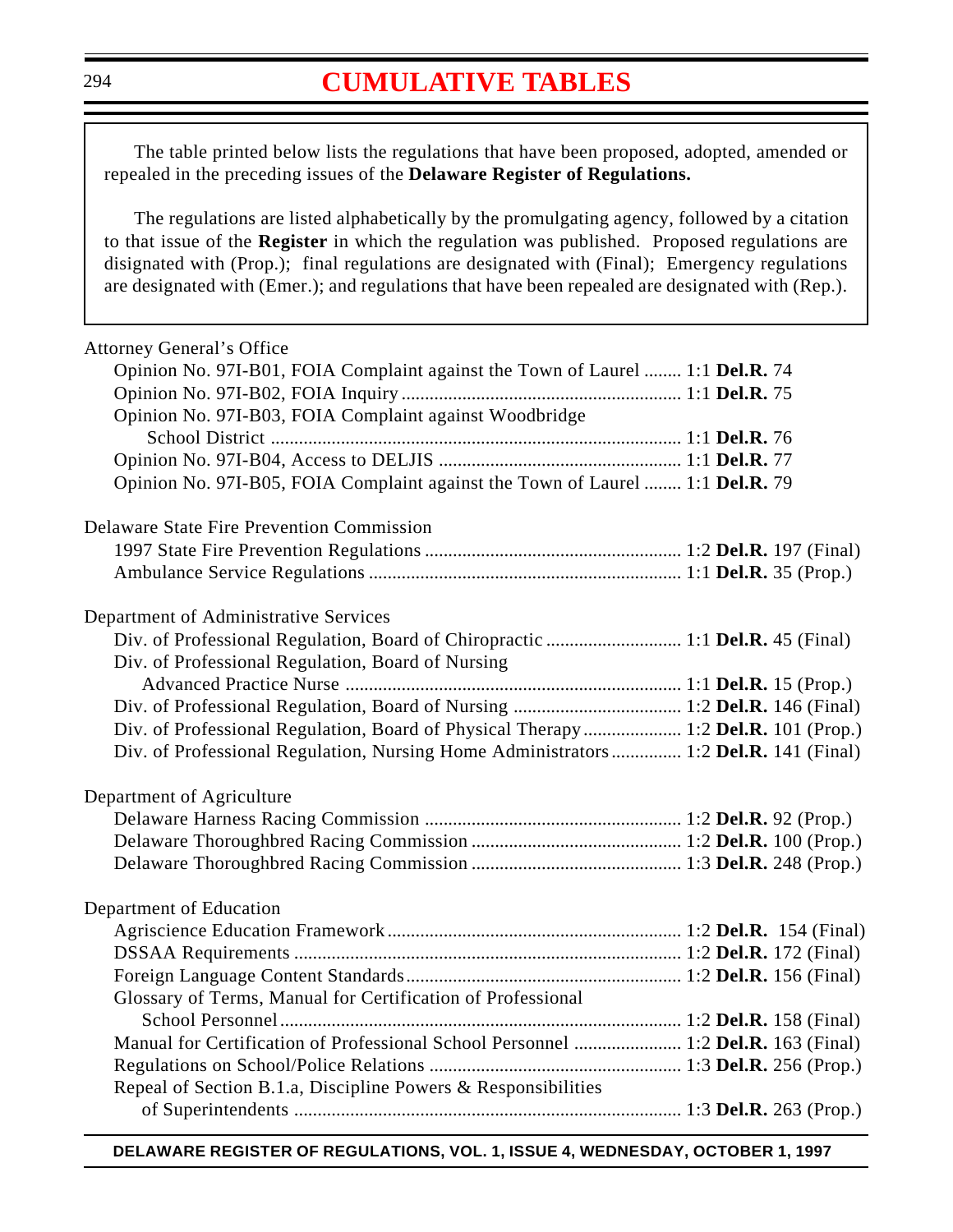# **CUMULATIVE TABLES**

| Department of Finance                                                                  |  |
|----------------------------------------------------------------------------------------|--|
| Div. of Revenue, Delaware State Lottery Office, Video Lottery Employee                 |  |
|                                                                                        |  |
| Department of Health & Social Services                                                 |  |
| Div. of Public Health, Licensing & Registration of Operators of Public                 |  |
|                                                                                        |  |
|                                                                                        |  |
|                                                                                        |  |
| Prehospital Trauma Triage Scheme, ALS & BLS (Errata)  1:3 Del.R. 213 (Prop.)           |  |
| Revision of Regulation of the Medicaid/Medical Assistance Program                      |  |
|                                                                                        |  |
|                                                                                        |  |
| Department of Labor                                                                    |  |
| Div. of Employment & Training, Apprenticeship Programs  1:1 Del.R. 21 (Prop.)          |  |
| Department of Natural Resources & Environmental Control                                |  |
| Div. of Air & Waste Management, Air Quality                                            |  |
|                                                                                        |  |
| Div. of Air & Waste Management, Regulations Governing                                  |  |
|                                                                                        |  |
| Shellfish Regulation No. S-48. Conch Minimum Size Limits  1:3 Del.R. 250 (Prop.)       |  |
|                                                                                        |  |
| Department of State, Office of the State Bank Commissioner                             |  |
| Regulation No. 5.1101(f).0001, Election to be treated for tax purposes as a            |  |
| "Subsidiary corporation" of a Delaware chartered banking organization or               |  |
| trust company, national bank having its principal office in Delaware, or               |  |
| out-of-state bank that operates a resulting branch in Delaware  1:3 Del.R. 219 (Prop.) |  |
| Regulation No. 5.1101etal.0002, Instructions for preparation of Franchise              |  |
|                                                                                        |  |
| Regulation No. 5.1101etal.0003, Estimated Franchise Tax Report  1:3 Del.R. 224 (Prop.) |  |
| Regulation No. 5.1101etal.0004, Final Franchise Tax Report  1:3 Del.R. 226 (Prop.)     |  |
| Regulation No. 5.1101etal.0005, Instructions for preparation of Franchise              |  |
| Tax for Federal Savings Banks not headquartered in this state but                      |  |
|                                                                                        |  |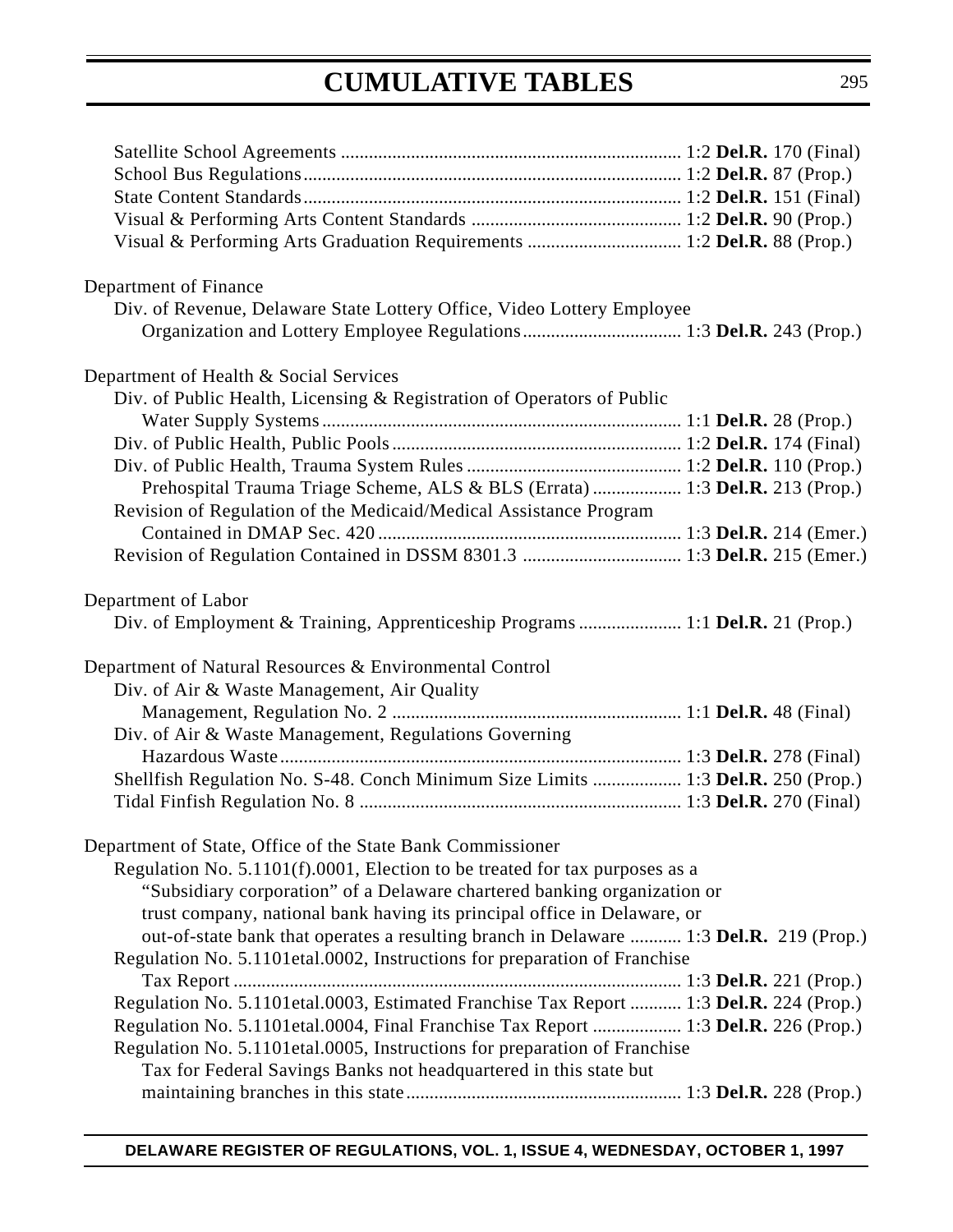# **CUMULATIVE TABLES**

| Regulation No. 5.1101 et al.0006, Estimated Franchise Tax Report Federal       |  |
|--------------------------------------------------------------------------------|--|
|                                                                                |  |
| Regulation No. 5.1101etal.0007, Final Franchise Tax Report Federal             |  |
|                                                                                |  |
| Regulation No. 5.1101.etal.0008, Instructions for calculation of               |  |
|                                                                                |  |
| Regulation No. 5.1101 et al. 0009, Instructions for preparation of             |  |
| Franchise Tax for Resulting Branches in this state of out-of-state             |  |
|                                                                                |  |
| Regulation No. 5.1101etal.0010, Estimated Franchise Tax Report for             |  |
|                                                                                |  |
| Resulting Branches in this state of out-of-state banks  1:3 Del.R. 239 (Prop.) |  |
| Regulation No. 5.1101etal.0011, Final Franchise Tax Report for Resulting       |  |
|                                                                                |  |
|                                                                                |  |
| Governor's Office                                                              |  |
|                                                                                |  |
|                                                                                |  |
|                                                                                |  |
|                                                                                |  |
| Executive Order No. 45, Employee & Labor - Management Relations                |  |
|                                                                                |  |
| Executive Order No. 46, Governor's Task Force on Violent Crime 1:1 Del.R. 64   |  |
| Executive Order No. 47, Executive Committee of the Workforce                   |  |
|                                                                                |  |
|                                                                                |  |
| <b>Public Service Commission</b>                                               |  |
| Regulation Docket No. 12, Notice of Investigation & Formulation of             |  |
|                                                                                |  |
| Regulation Docket No. 12, Investigation & Adoption of Rules to                 |  |
| Govern Payphone Services within the State of Delaware 1:3 Del.R. 263 (Prop.)   |  |
| Regulation Docket No. 47, Notice of Proposed Rule making Concerning            |  |
|                                                                                |  |
| Regulation Docket No. 47, Notice of Proposed Rule making Concerning            |  |
|                                                                                |  |
|                                                                                |  |
| <b>State Personnel Commission</b>                                              |  |
|                                                                                |  |
|                                                                                |  |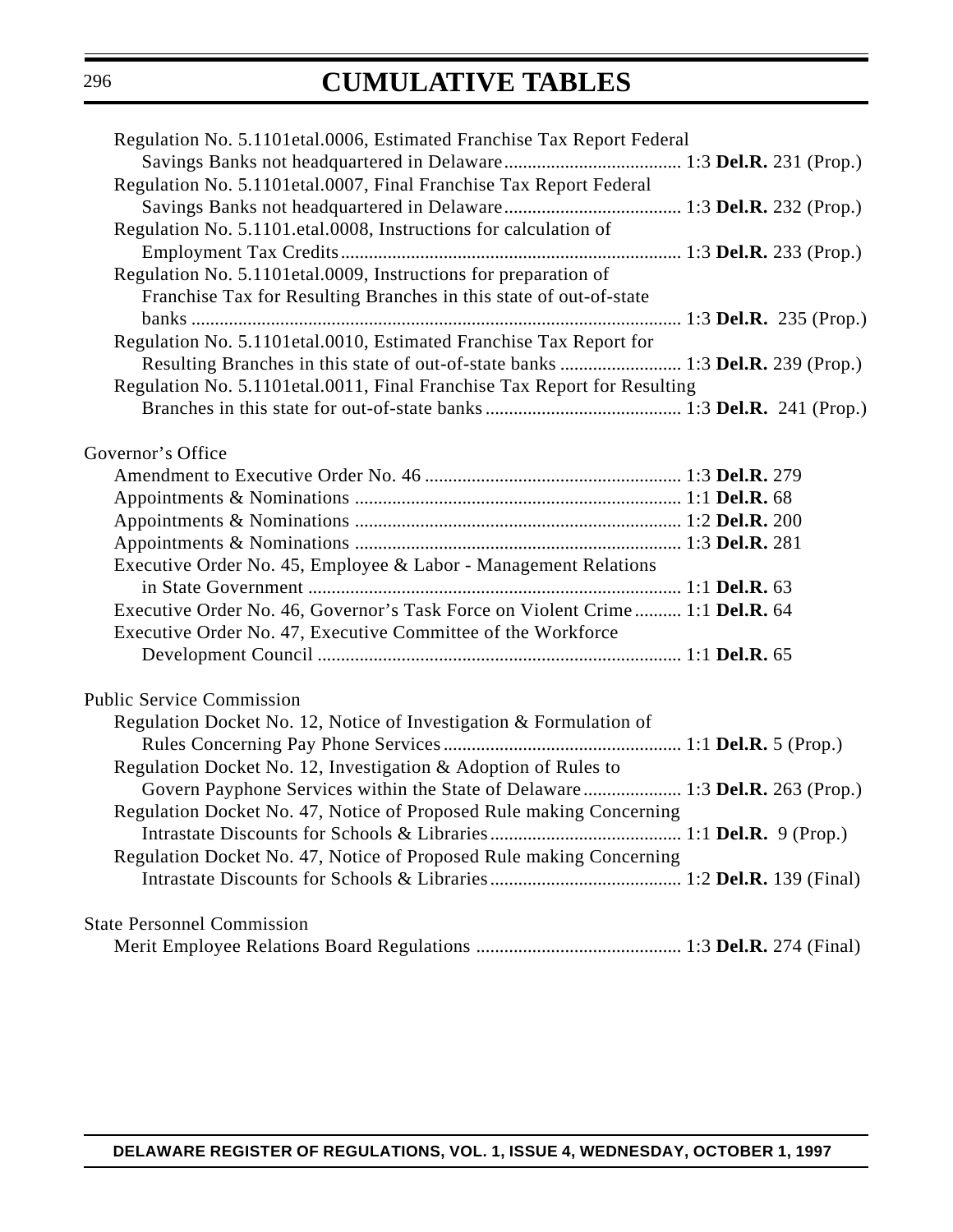#### **Symbol Key**

<span id="page-8-0"></span>Roman type indicates the text existing prior to the regulation being promulgated. Underlined text indicates new text. Language which is striken through indicates text being deleted.

#### **Proposed Regulations**

Under 29 **Del.C.** §10115 whenever an agency proposes to formulate, adopt, amend or repeal a regulation, it shall file notice and full text of such proposals, together with copies of the existing regulation being adopted, amended or repealed, with the Registrar for publication in the Register of Regulations pursuant to §1134 of this title. The notice shall describe the nature of the proceedings including a brief synopsis of the subject, substance, issues, possible terms of the agency action, a reference to the legal authority of the agency to act, and reference to any other regulations that may be impacted or affected by the proposal, and shall state the manner in which persons may present their views; if in writing, of the place to which and the final date by which such views may be submitted; or if at a public hearing, the date, time and place of the hearing. If a public hearing is to be held, such public hearing shall not be scheduled less than 20 days following publication of notice of the proposal in the Register of Regulations. If a public hearing will be held on the proposal, notice of the time, date, place and a summary of the nature of the proposal shall also be published in at least 2 Delaware newspapers of general circulation; The notice shall also be mailed to all persons who have made timely written requests of the agency for advance notice of its regulation-making proceedings.

#### **[BEFORE DELAWARE HEALTH AND](#page-3-1) SOCIAL SERVICES**

|

#### IN THE MATTER OF:

| <b>REVISION OF</b>  |  |
|---------------------|--|
| <b>REGULATION</b>   |  |
| <b>CONTAINED IN</b> |  |
| <b>DSSM 8301.3</b>  |  |

#### NATURE OF THE PROCEEDINGS:

Delaware Health and Social Services has determined that a threat to the public welfare exists if revision of regulations contained in DSSM Section 8000 is not implemented. Failure to do so would tend to promote noncompliance with the requirements of the *A Better Chance* program.

#### SUMMARY OF PROPOSED REVISIONS:

Removes the A Better Chance program exception with regard to family cap for children conceived while a case is closed due to sanctioning (DSSM 8205.2).

Equated A Better Chance (ABC) sanctions for a parent's failure to cooperate with school officials to ensure compliance with school attendance for dependent children under age 16 with employment and training sanctions under the grouping of self-sufficiency requirements (DSSM 8301.1.4 and 8304.2).

Reverses the hierarchiacal order in which ABC sanctions are imposed (DSSM 8301.3).

#### FINDING OF FACT

The Department finds that these changes should be made in the best interest of the general public of the State of Delaware. The Department will receive, consider, and respond to petitions by any interested person for the reconsideration or revision thereof. such petitions must be forwarded by October 31, 1997, to the Director, Division of Social Services, P.O. box 906, New Castle, DE 19720.

**This proposed regulation was published in the September 1997 issue of the Register as an Emergency Regulation. The Department is now proposing that the regulation become permanent.**

**DELAWARE REGISTER OF REGULATIONS, VOL. 1, ISSUE 4, WEDNESDAY, OCTOBER 1, 1997**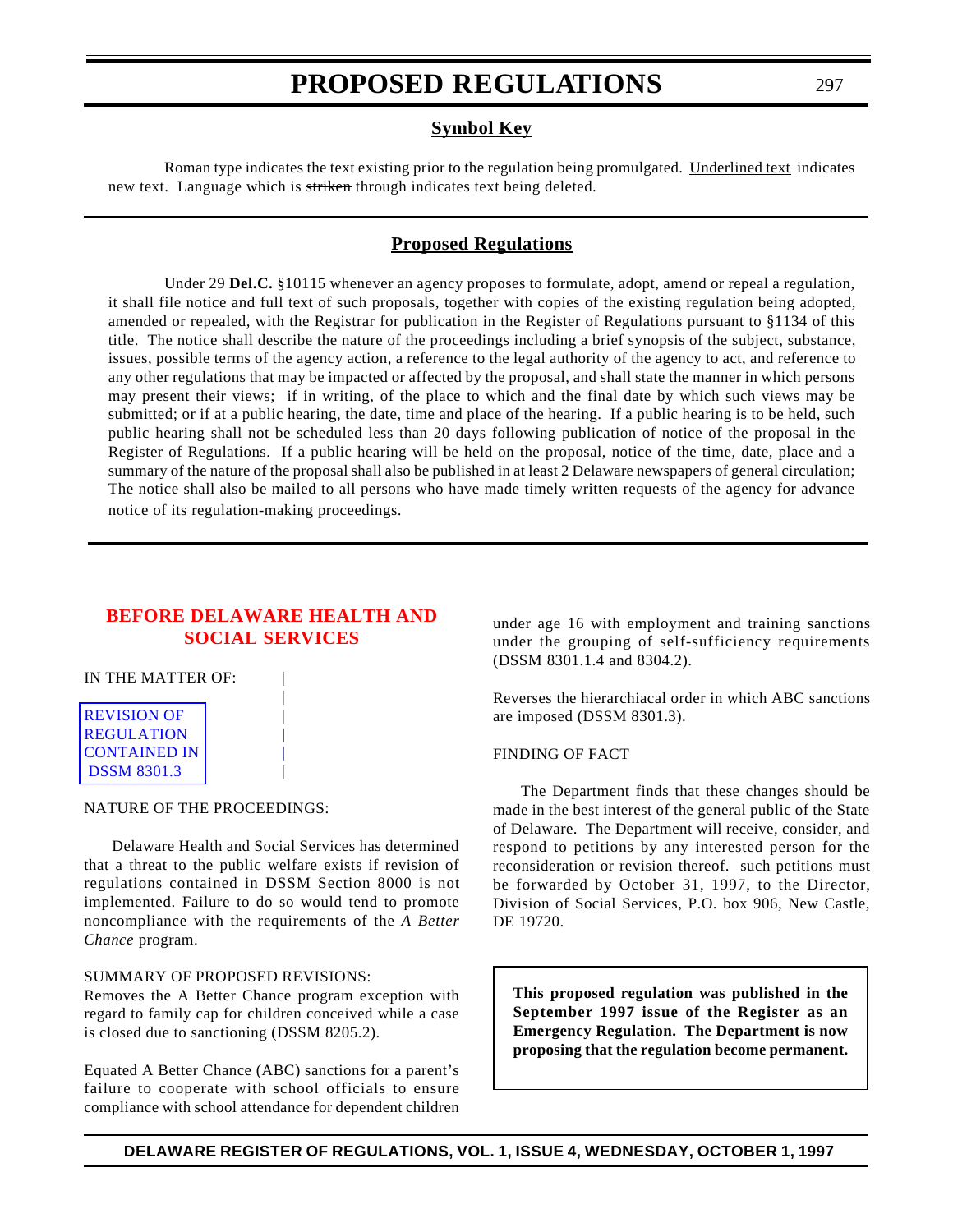#### NATURE OF PROPOSED REVISIONS:

#### 8205.2 EXCEPTIONS

The family cap restrictions will not apply in the following cases:

- to an additional child conceived or fathered as a result of incest or sexual assault; or
- to a child who does not reside with his or her parent; or
- to a child that was conceived or fathered in a month the assistance unit (i.e., the entire family) was not receiving ABC. \*This does not apply in a case that is closed due to sanctioning.\*

#### 8301.1.4 FAILURE TO COMPLY WITH THE CONTRACT AND THE IMPOSITION OF SANCTIONS

Failures to comply with \*self-sufficiency requirements are not treated as separate activity violations, but as one component. Accordingly, a person who quits employment without good cause and is sanctioned 1/3, receives a 2/3 sanction for the second violation whether it is for a job quit or noncompliance with employment and training activities or cooperation to ensure compliance with school attendance for dependent children under age 16.\*

#### 8301.3 BENEFIT REDUCTION FOR MULTIPLE SANCTION TYPES

The sanctions for failure to meet Contract requirements allow for the possibility of multiple penalties to be imposed at the same time. The hierarchy is as follows:

1. \*If in place, the one-third penalty for failing to meet work and training requirements and the one-third penalty for not cooperating with school or agency officials to meet attendance requirements for dependent children under the age of 16 is first imposed by DCIS.

2. If in place, the \$68 sanction for 16 and over teens who fail to meet school attendance requirements and an additional \$68 for their parents who do not cooperate to remedy the situation is imposed next.

3. If in place, the \$50 sanction for failure to meet enhanced family functioning requirements is the last to be imposed by DCIS.\*

8304 \*SELF-SUFFICIENCY REQUIREMENTS - EMPLOYMENT AND TRAINING, WORK, AND COOPERATION TO ENSURE SCHOOL ATTENDANCE BY DEPENDENTS UNDER AGE 16

DSS expects employable adults to participate in either employment or activities related to finding work (e.g. employment and training activities) for AFDC benefits to continue uninterrupted. Either an employable adult is working or is participating in activities to secure employment. DSS also expects caretakers to cooperate as necessary with school and other officials to ensure satisfactory school attendance by dependent children under age 16. The failure of clients to maintain any of these activities represent sanctionable offenses, which are components of the self-sufficiency requirements.\*

#### 8304.1 REQUIREMENTS FOR \*SELF-SUFFICIENCY\*

\*Parents are expected to cooperate with school officials and other service providers in helping their child(ren) maintain satisfactory attendance. Penalties can be imposed if parents do not cooperate. Since parents with children under age 16 are expected to exert more influence over their children, and since early school attendance is so important in moving children down the path to selfsufficiency, this requirement is grouped with employment and training and work requirements as part of the overall self-sufficiency requirements, which invoke harsher penalties for noncompliance. (See section 8305 for requirements and sanctions related to cooperation to ensure school attendance by children over the age of 16).\*

#### 8304.2 SANCTIONS FOR FAILING TO COMPLY WITH\*SELF-SUFFICIENCY REQUIREMENTS

Self-sufficiency requirements include those related to employment and training, work, and cooperation with officials to ensure satisfactory school attendance by dependents under age 16.

The penalty for noncompliance with any of the selfsufficiency\* requirements be:

- a) for the first offense, a 1/3 reduction in AFDC
- b) for the second offense, a 2/3 reduction in AFDC
- c) for the third offense, a loss of all cash benefits.

The penalty for individuals who quit their jobs without good cause, but who comply with subsequent job search requirements, will be:

#### **DELAWARE REGISTER OF REGULATIONS, VOL. 1, ISSUE 4, WEDNESDAY, OCTOBER 1, 1997**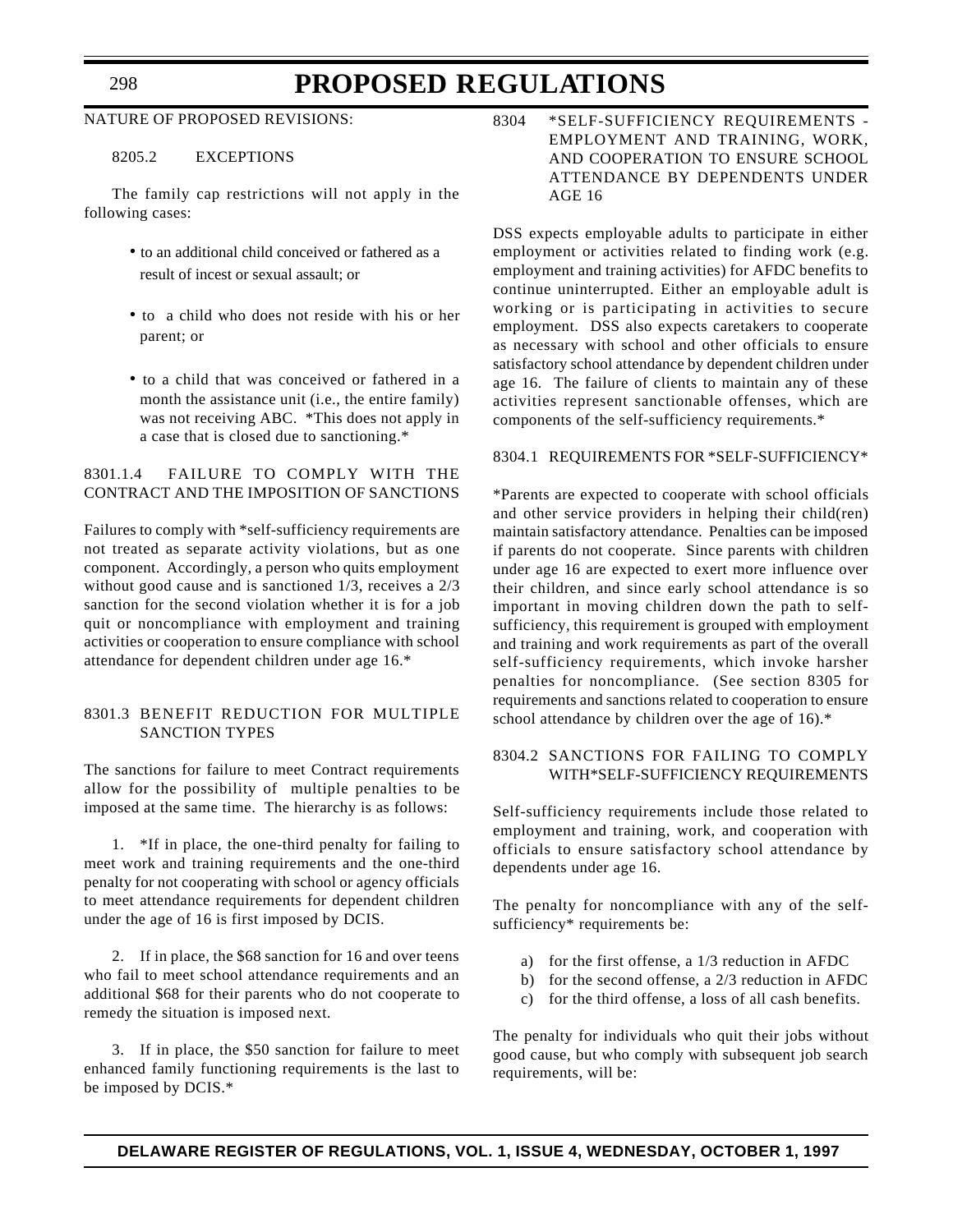a) for a first offense, a 1/3 reduction in AFDC, to be imposed for a period of two months or until the individual obtains a job of equal or higher pay.

b) for a second offense, a 2/3 reduction in AFDC, to be imposed for a period of two months or until the individual obtains a job of equal or higher pay.

c) for a third offense, a permanent loss of all cash benefits.

The penalty for individuals who quit their jobs without good cause and do not comply with subsequent job search requirements will be loss of all cash benefits for two months \*or until the individual obtains a job of equal or higher pay.

| Contract<br>Requirement                                                                      | <b>Amount/Duration</b><br>of Sanction                                                                                                                                                           | Increase/2 months<br>if not Compliant |
|----------------------------------------------------------------------------------------------|-------------------------------------------------------------------------------------------------------------------------------------------------------------------------------------------------|---------------------------------------|
| Employment<br>& Training                                                                     | 1/3 reduction for 2 months<br>or until compliance<br>whichever is shorter for<br>first offense; 2/3 reduction<br>for 2 months or until<br>compliance whichever is<br>shorter for second offense | Yes                                   |
| Caretaker<br>Cooperation<br>to ensure School<br>Attendance for<br>children under<br>16 years | 1/3 reduction for 2 months<br>or until compliance<br>whichever is shorter; 2/3<br>reduction for 2 months or<br>until compliance<br>whichever is shorter for<br>second offense                   | Yes                                   |

| Contract<br>Requirement                                          | <b>Amount/Duration</b><br>of Sanction                                                                                                                                                                                                                                                | Increase/2 months<br>if not Compliant |
|------------------------------------------------------------------|--------------------------------------------------------------------------------------------------------------------------------------------------------------------------------------------------------------------------------------------------------------------------------------|---------------------------------------|
| Keeping a job<br>unless good<br>cause exists to<br>quit the job  | If meeting job search<br>requirements, 1/3 reduction<br>for 2 months or until person<br>enters a job of equal or<br>higher pay, whichever is<br>shorter; 2/3 reduction for<br>2 months or until enters a<br>job of equal or higher pay<br>whichever is shorter for<br>second offense | No                                    |
| Keeping a job,<br>unless good<br>cause exists to<br>quit the job | If not meeting job search<br>requirements, full loss of<br>benefits until compliance<br>of either meeting job<br>search requirements or<br>person enters a job of<br>equal or higher pay                                                                                             | N/A                                   |

Noncompliance with more than one of the self-sufficiency requirements at a point in time will result in a one-third benefit reduction for each sanction.

Example: A person fails to attend the DOL orientation and, prior to a cure, then fails to cooperate with officials to ensure school attendance by his/her 14-year-old child. The resulting sanctions would result in a  $2/3$  ( $1/3 + 1/3$ ) loss of cash benefits.\*

#### 8304.3 CURING THE SANCTION FOR SELF-SUFFICIENCY REQUIREMENTS

Clients must keep appointments with Employment and Training staff, complete the Employability Development Plan and follow through with the recommendations of the Employment and Training staff for a minimum period of two weeks.// Clients, unless indicated otherwise, must participate in the work attachment model for a minimum period of two weeks.

EXAMPLE: A client fails to keep her initial appointment with Employment and Training staff and is sanctioned . In order to cure this sanction, the client must not only keep her appointment with Employment and Training staff, but must also keep her appointment with DOL staff and follow through with her DOL activity for a minimum period of two weeks before the sanction is considered cured.

#### 8305.1 SANCTIONS FOR UNSATISFACTORY SCHOOL ATTENDANCE

#### A. CHILDREN UNDER AGE 16, INCLUDING TEEN PARENTS WHO ARE DEPENDENT CHILDREN

The fiscal sanction for failure, without good cause, to meet the school attendance requirements \*for a child under 16 are the same as for other self-sufficiency requirements. See Section 8304.2.\*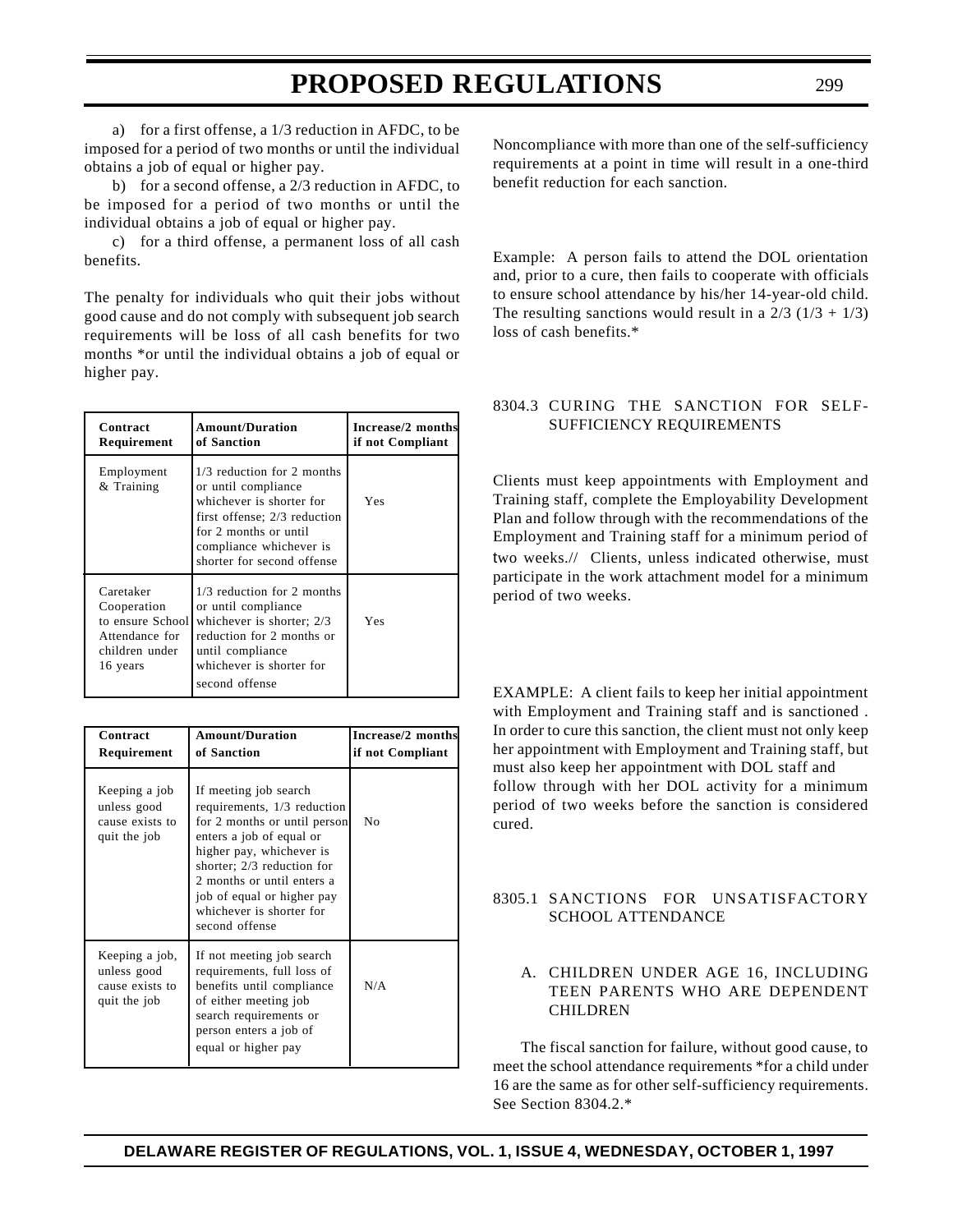<span id="page-11-0"></span>\* Denotes modification of or addition to regulation // Denotes deletion from existing regulation

#### FINDING OF FACT

The Department finds that these changes should be made in the best interest of the general public of the State of Delaware. The Department will receive, consider, and respond to petitions by any interested person for the reconsideration or revision thereof.

### **DEPARTMENT OF [HEALTH & SOCIAL](http://www.state.de.us/govern/agencies/dhss/irm/dhss.htm) SERVICES [DIVISION](#page-3-2) OF PUBLIC HEALTH**

Statutory Authority: 16 Delaware Code, Section 1109 (16 **Del.C.** 1109)

The Office of Health Facilities Licensing and Certification, Division of Public Health of the Department of Health and Social Services, will hold public hearings to discuss proposed Regulations for Assisted Living Agencies. These proposed regulations describe licensing requirements and procedures, and general and special requirements of agencies desiring to establish, conduct or maintain an Assisted Living Agency in this State. The regulations describe services that must be provided based on a social philosophy of care and that must include oversight, food, shelter, and the provision or coordination of a range of services that promote the quality of life of an individual.

These public hearings will be held on October 28, 1997 at 1:00 P.M in Room 3, Springer Building, Herman Holloway Campus, 1901 North duPont Highway, New Castle, DE 19720, and at 9:00 A.M. October 30, 1997 in Room 309, Jesse S. Cooper Building, Federal and Water Streets, Dover, Delaware.

Copies of the proposed regulations are available for review by calling the following locations:

Office of Health Facilities Licensing and Certification Three Mill Road, Suite 308 Wilmington, Delaware 19806 Telephone: 302-577-6666

Office of Health Facilities Licensing and Certification Jesse S. Cooper Building Federal and Water Streets Dover, Delaware 19901 Phone: 302-739-6610

Anyone wishing to present their oral comments at this hearing should contact Vanette Seals at (302) 577-6666 by October 24, 1997. Anyone wishing to submit written comments as a supplement to, or in lieu of oral testimony should submit such comments by November 3, 1997 to:

Jeffrey Beaman, Hearing Officer Division of Public Health PO Box 637 Dover, Delaware 19903

#### DELAWARE REGULATIONS FOR ASSISTED LIVING AGENCIES

September 4, 1997

DELAWARE REGULATIONS FOR ASSISTED LIVING

#### INDEX

#### PAGE

| <b>PART I DELAWARE CODE</b> |                                 | 3  |
|-----------------------------|---------------------------------|----|
| Section 1 Licensing Law     |                                 | 3  |
|                             |                                 |    |
| PART II<br>Regulations      |                                 | 3  |
| Section 63.0                | Purpose                         | 3  |
| Section 63.1                | Glossary of Terms               | 4  |
| Section 63.2                | <b>Licensing Requirements</b>   |    |
| and Procedures              |                                 | 5  |
| Section 63.3                | General Requirements            | 8  |
| Section 63.4                | <b>Consumer Application</b>     |    |
| and Contracts               |                                 | 9  |
|                             | Section 63.5 Service Assessment | 10 |
| Section 63.6                | Service Agreements              | 12 |
|                             | Section 63.7 Consumer's Rights  | 14 |
|                             | Section 63.8 Quality Assurance  | 18 |
| Section 63.9Staffing        |                                 | 18 |
| Section 63.10 Environment   |                                 | 19 |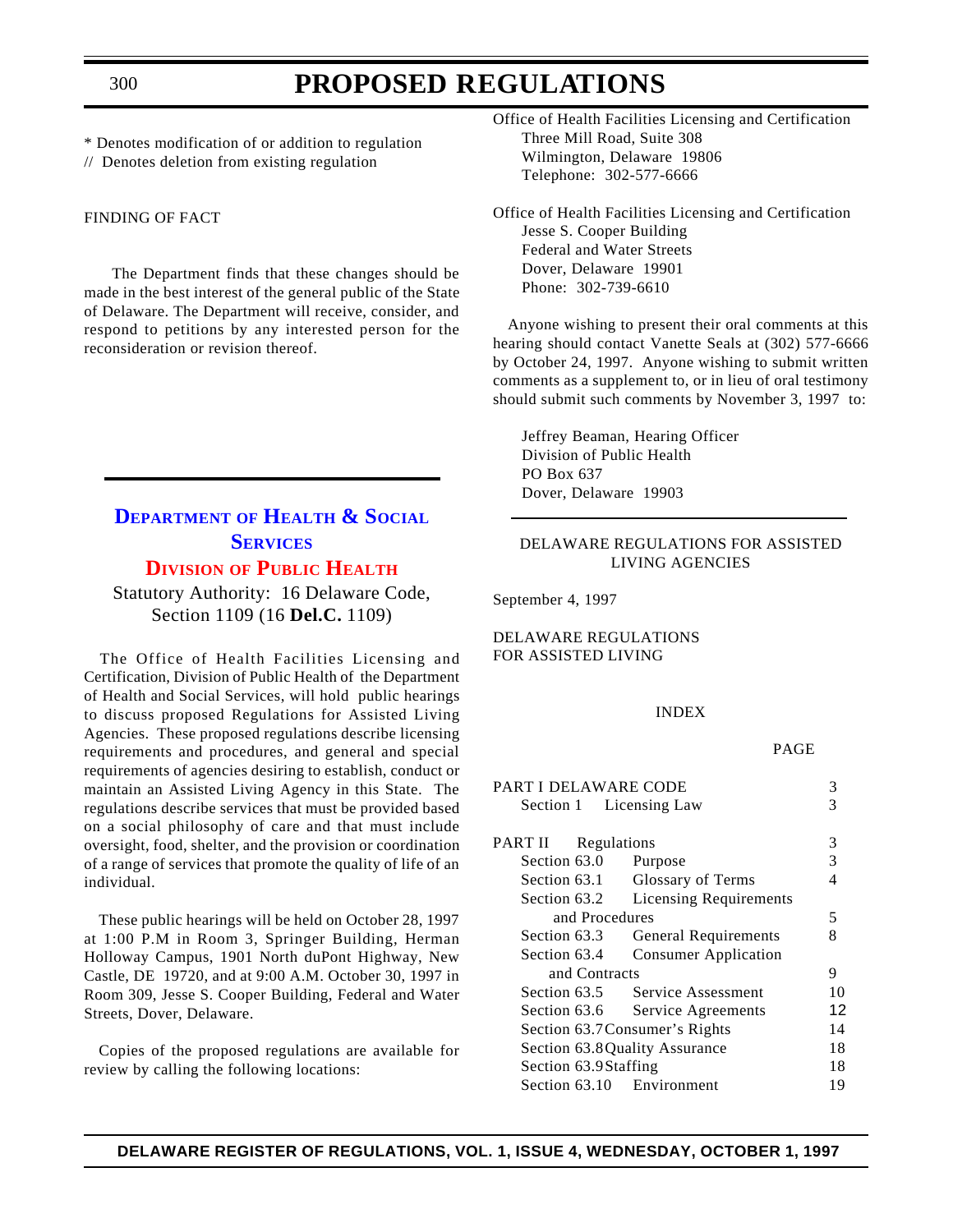|                         | Section 63.11 Fire Safety and |    |
|-------------------------|-------------------------------|----|
| <b>Evacuation Plans</b> |                               | 20 |
| Section 63.12 Records   |                               | 20 |

\* **Please note that the page numbers listed in the above index do not refer to pages in the Register. The page numbers refer to the original document.**

#### STATE OF DELAWARE REGULATIONS FOR ASSISTED LIVING AGENCIES

Title 16 - Health and Safety

Part II, Chapter 11 Sanatoria, Rest Homes, Nursing Homes, Boarding Homes and Related Institutions.

"Sanatorium, rest home, nursing home, boarding home and related institutions," within the meaning of this chapter, mean any institution, building or agency in which accommodation is maintained, furnished or offered for any fee, gift, compensation or reward for the care of more than 1 aged, infirm, chronically ill, adult psychiatrically disabled or convalescent person. The word "person" shall not include mother, father, sister, brother, niece, nephew, mother-in-law, father-in-law, sister-in-law or brother-inlaw of any individual operating a facility under this chapter.

#### REGULATIONS

#### SECTION 63.0 PURPOSE

Assisted Living is a major component of a comprehensive community-based residential long term care continuumthat provides the necessary level of services to a dependent elderly or disabled adult in the appropriate environment. The services are provided based on a social philosophy of care and must include oversight, food, shelter, and the provision or coordination of a range of services that promote the quality of life of the individual. The social philosophy of care promotes the consumer's independence, privacy, dignity and is provided in a homelike environment. These regulations shall be construed to be consistent with this section.

#### SECTION 63.1 GLOSSARY OF TERMS

63.101 Bounded choice - limits placed on a consumer's choices as a result of limited consumer capacity, societal norms, and/or available resources. These boundaries include the prevention of imminent danger or harm to self and/or others, and the maintenance of respect for the dignity of others.

assisted living agency.

63.103 Homelike - an environment having the qualities of a home, including privacy, comfortable surroundings supported by the use of residential building materials and furnishings, and the opportunity to modify one's living area to suit one's individual preferences. A homelike environment provides consumers with an opportunity for self-expression and encourages interaction with community, family and friends.

63.104 Incapable of making decisions - inability of a consumer, based on a service assessment, to understand his/her own needs for supportive, personal or nursing services; to choose what, if any, services one wants to receive to meet those needs; and to understand the outcome likely to result from that choice. The term refers to the decision and not the content or result of the decision.

63.105 Individual Living Unit - a self-contained dwelling unit which has bathing facilities, living and sleeping space. Sharing by two consumers of an individual living unit shall be permitted solely upon the request and mutual consent of both consumers.

63.106 Managed risk agreement - the process of balancing consumer choice and independence with the health and safety of the consumer and other persons in the assisted living program. If a consumer's preference or decision places the consumer or others at risk or is likely to lead to adverse consequences, such risks and consequences are discussed with the consumer, and his/ her representative if appropriate, the outcome of which becomes a part of the service agreement.

63.107 Representative - a person acting on behalf of the consumer under Delaware law.

63.108 Shared responsibility - the concept that consumers, their representatives if any, and providers of assisted living services share responsibility for planning and decision making affecting the consumer in an assisted living program. To participate fully in shared responsibility, consumers shall be provided with clear and understandable information about the possible consequences of their decision-making.

63.109 Service Agreement - a written document for each consumer which describes what services will be provided, who will provide the services, when the services will be provided, how the services will be provided, how often services will be provided and the expected outcome.

63.102 Consumer - a person receiving services in the

63.110 Service Assessment - a written document for each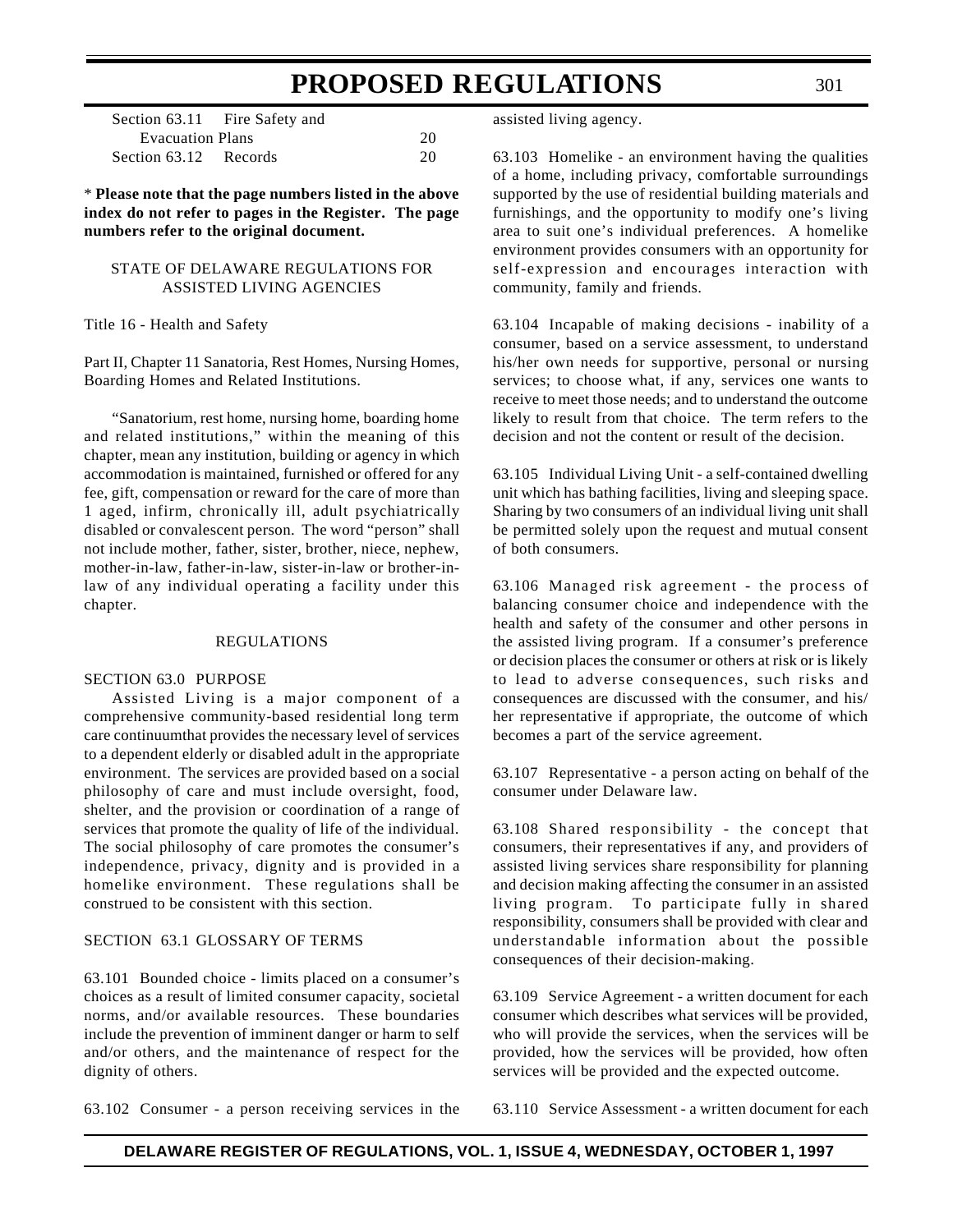#### 302

### **PROPOSED REGULATIONS**

consumer developed by the provider which is used to identify what services a consumer needs. This assessment shall be utilized by the provider to determine if services needed by the consumer can be met by the provider. SECTION 63.2 LICENSING REQUIREMENTS AND PROCEDURES

#### 63.201 License Requirement

No person shall establish, conduct or maintain in this State any assisted living agency for the care of human beings without first obtaining a license from the Department of Health and Social Services.

#### A. Issuance of Licenses

(1) Annual License. An annual license (12 months) may be renewed yearly if the holder is in full compliance with the provisions of this chapter and the rules and regulations of the Department of Health and Social Services.

(2) Provisional License. A provisional license shall be granted for a term of ninety (90) days only, and shall be granted only to an agency which, although not in full compliance, is nevertheless demonstrating evidence of improvement.

(3) Restricted License. A restricted license shall be granted for a term of ninety (90) days when the agency is not in compliance with the provisions of this chapter, and does not demonstrate evidence of improvement. The holder of a restricted license may not admit consumers to the agency to which the restricted license applies during the period of restriction, but the agency may remain in operation until such license is revoked, expires, becomes annual or provisional.

Restricted licenses may be issued by the Office of Health Facilities Licensing and Certification without advance notice if the Secretary or his/her designee determines that any deficiency immediately and seriously jeopardizes the health or safety of any consumer. The holder of the license may appeal the issuance of the restricted license to the Secretary or his/her designee, however, the restricted license will remain in effect during the pendency of the appeal.

B. Suspension or Revocation of Licenses

The Secretary of the Department of Health and Social Services or his/her designee may suspend or revoke a license issued under this chapter on any of the following grounds:

(1) Violation of any of the provisions of this chapter or the rules and regulations issued pursuant thereto.

(2) Permitting, aiding, or abetting the

commission of any illegal act in the agency.

(3) Conduct or practices detrimental to the welfare of the consumer.

Before any license issued under this chapter is suspended or revoked, thirty (30) days notice shall be given in writing to the holder of the license, during which he/ she may appeal for a hearing before the Secretary of the Department of Health and Social Services or his/her designee.

C. Renewal of License after Suspension or Revocation

If and when the conditions upon which the suspension or revocation of a license are based have been corrected and after a proper inspection has been made, a new license may be granted.

#### 63.202 Separate Licenses

A. Separate licenses are required for agencies maintained in separate locations, even though operated under the same management.

B. A separate license is not required for separate buildings maintained by the same management on the same grounds.

C. A license is not transferable from person to person or from one location to another.

D. The Department of Health and Social Services may grant a waiver of Section 63.202A upon written request of the assisted living provider if the separate locations are located within a reasonably close physical area or development address provided the licensee can demonstrate the ability to meet the requirements set forth in the regulations.

#### 63.203 Inspections

Every assisted living agency for which a license has been issued under this chapter shall be periodically inspectedby a representative of the Division of Public Health.

#### 63.204 Application Process

A. All persons or entities applying for a license shall request a licensure application from the Division of Public Health, Office of Health Facilities Licensing and Certification.

B. Applicants shall also submit to the Division of Public Health, Office of Health Facilities Licensing and Certification the following information:

1. the names, addresses and types of facility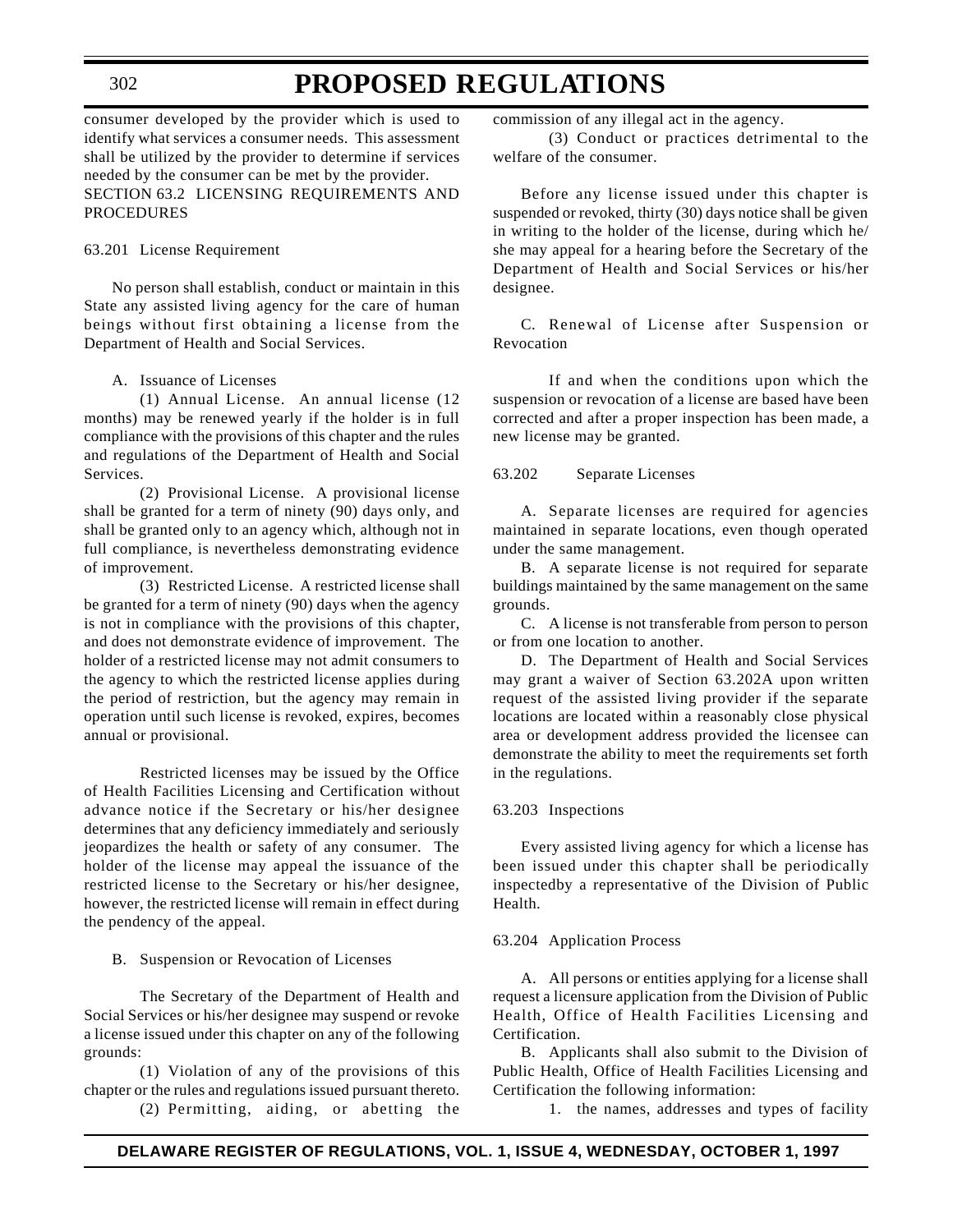owned or managed by the applicant;

#### 2. identity of:

(a) each officer and director of the corporation if the entity is organized as a corporation;

(b) each general partner or managing member if the entity is organized as an unincorporated entity;

(c) the governing body if the entity is government-operated;

(d) proof of not-for-profit status if claiming tax-exempt status; and

(e) any officers/directors, partners, or managing members, or members of a governing body who have a financial interest of 5 percent or more in a licensee's operation or related businesses.

3. disclosure of any officer, director, partner, employee, managing member, or member of the governing body with a felony criminal record; and

4. name of the individual responsible for the management of the assisted living agency.

63.205 The Department of Health and Social Services may adopt, amend, or repeal regulations governing the operation of the agencies defined in Section 1101 of this title and shall establish reasonable standards of equipment, capacity, sanitation, and any other conditions which might influence the health or welfare of the consumers of such agencies.

#### SECTION 63.3 GENERAL REQUIREMENTS

63.301 All records maintained by the assisted living agency shall at all times be open to inspection by the authorized representatives of the Division of Public Health, Office of Health Facilities Licensing and Certification.

63.302 No policies shall be adopted by the assisted living agency which are in conflict with these regulations.

63.303 The assisted living agency shall establish written policies regarding the rights and responsibilities of consumers, and these policies and procedures shall be made available to authorized representatives of the Division of Public Health.

63.304 The assisted living agency shall develop policies and procedures to prevent cognitively impaired consumers from wandering away from safe areas.

63.305 Each assisted living agency shall provide with the admission agreement to all consumers a complete statement enumerating all charges for services, materials and equipment which shall, or may be, furnished to the consumer during the period of occupancy.

63.306 Each agency shall make known, in writing, the refund and prepayment policy at the time of admission, and in the case of third-party payment, an exact statement of responsibility in the event of retroactive denial.

63.307 The assisted living agency shall arrange for emergency transportation and care.

63.308 Upon the agency's reasonable belief that the medical needs of a consumer exceed the needs addressed in the service agreement, the agency shall promptly discuss and document with the consumer his need for medical assessment and shall document the outcome of that discussion.

#### SECTION 63.4 CONSUMER APPLICATION AND CONTRACTS

63.401 All information provided by the assisted living agency shall be accurate, precise, easily understood and readableby a consumer, and in compliance with all applicable laws.

63.402 The assisted living agency shall have a written application process and provide clear reasons in writing if an applicant is rejected.

63.403 The assisted living agency shall recommend review of the contract by an attorney or other representative chosen by the consumer.

63.404 The assisted living agency's contract shall:

A. be easily understood and readable by a consumer or his/her representative if the consumer is incapable of making decisions;

B. be signed by the consumer or his/her representative if the consumer is incapable of making decisions;

C. conform to all relevant state and local laws and requirements;

D. cover the following topics:

1. clear and specific occupancy criteria and procedures (admission, transfer, and discharge);

2. rate structure and payment provisions that are clear on:

- a. covered and non-covered services;
- b. service packages and fee for services;
- c. regular and extra fees;

d. fees and payment arrangements for any third-party providers;

e. the provision of at least 60 days notice of any rate increases or fee changes;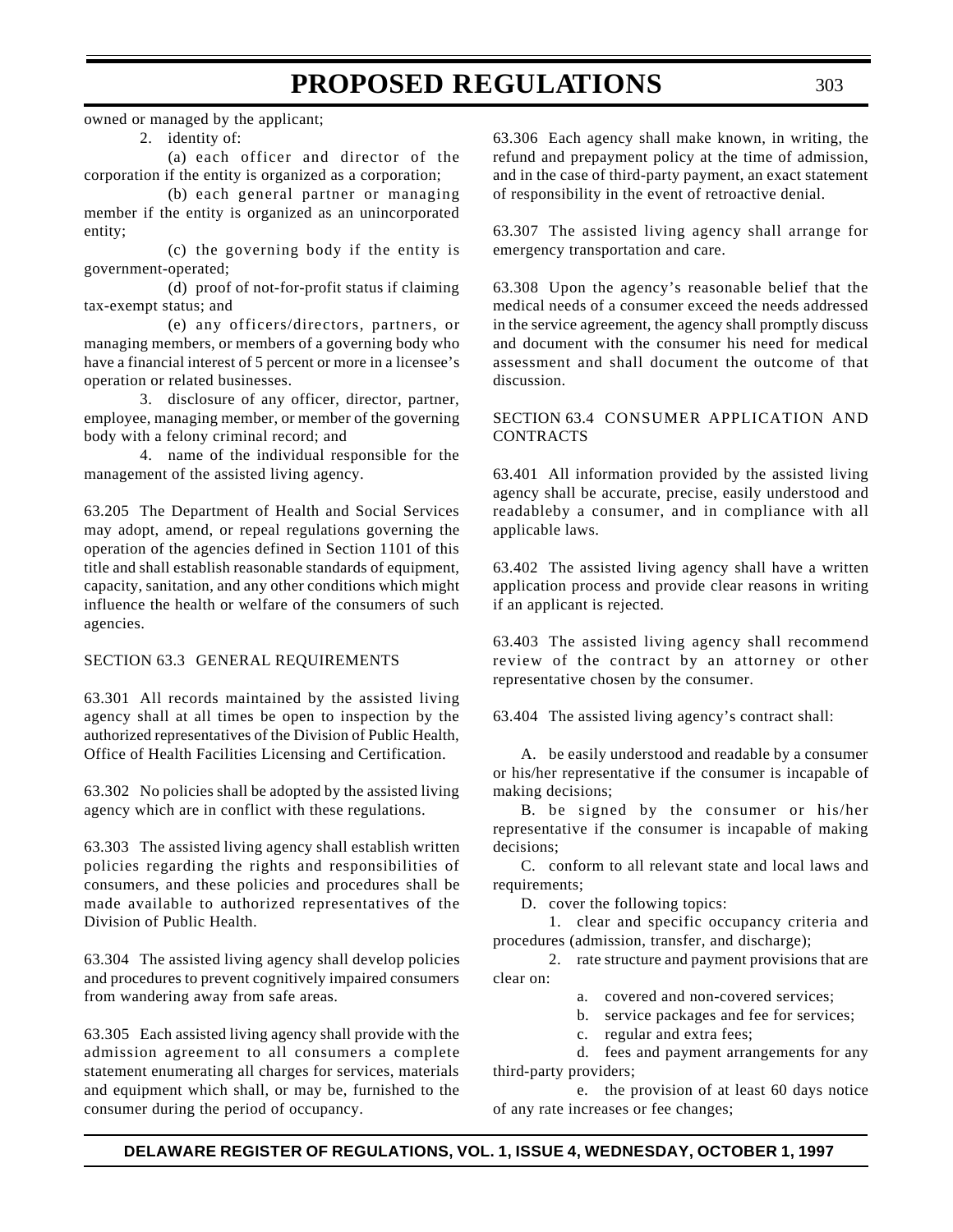f. the minimum notification a consumer or his/her representative if the consumer is incapable of making decisions must furnish when he/she plans to move out of the setting for reasons other than health emergencies (notification requirements may not exceed sixty (60) days);

g. the provisions regarding payment during unavoidable or optional absences (e.g., hospitalization, recuperation in a nursing home, or a vacation);

h. the provision of fair and reasonable billing, payment, and credit policies; and

i. the procedure if consumer can no longer pay for services.

3. division of responsibility between the assisted living agency and the consumer or his/her representative if the consumer is incapable of making decisions (e.g., arranging for or overseeing medical care, purchases of essential or desired supplies, emergencies, monitoring of health, handling of finances);

4. consumer's rights; and

5. explanation of grievance/complaint procedure and appeals process, including information on outside agencies to which appeals may be made.

E. include that the assisted living agency shall not provide services to consumers whose admission is prohibited under 63.505.

63.405 No contract shall be signed before a full assessment of the consumer has been completed and a service agreement, with costs, has been developed. If a deposit is required prior to move-in, the deposit shall be fully refundable if the parties cannot agree on the services and fees upon completion of the assessment.

#### SECTION 63.5 SERVICE ASSESSMENT

63.501 A consumer seeking entrance shall have an initial service assessment completed by appropriately qualified individuals no more than thirty (30) days prior to admission which shall be reviewed and revised, if appropriate, within fourteen (14) days of admission, and as frequently as needed thereafter. If the consumer requires specialized medical, therapeutic, or nursing services, that component of the assessment must be performed by personnel qualified in that specialty area. Regular assessments shall indicate whether the needs of the consumer are or can be met or arranged for by the assisted living agency.

63.502 The service assessment shall include a medical evaluation completed by a physician within thirty (30) days prior to admission.

63.503 The service assessment tool shall be developed by the assisted living agency and shall include an

evaluation of the physical and psychosocial needs of the consumer.

63.504 This assessment shall be completed by the assisted living agency in conjunction with the consumer or his/her representative if the consumer is incapable of making decisions.

63.505 The assisted living agency shall not admit any consumer who needs services which cannot be provided or arranged for by the assisted living agency. The assisted living agency shall not provide services to consumers who:

1. need 24 hour nursing services whose medical conditions are unstable to the point that they require frequent observation, assessment and intervention by a licensed professional nurse, including unscheduled nursing services, unless the attending physician certifies that despite the presence of this factor, the consumer's needs may be safely met by a service agreement developed by the assisted living agency, the attending physician, a registered nurse, the consumer or his/her representative if the consumer is incapable of making decisions, and other appropriate health care professionals as determined by the consumer's needs;

2. are bedridden for 14 consecutive days unless a physician certifies that despite the presence of this factor, the consumer's needs may be safely met by a service agreement developed by the assisted living agency, the attending physician, a registered nurse, the consumer or his/her representative if the consumer is incapable of making decisions, and other appropriate health care professionals as determined by the consumer's needs;

3. need transfer assistance by more than one person and a mechanical device unless special staffing arrangements have been made to ensure safe care and evacuation;

4. have conditions that exceed program capabilities (to be enumerated on the contract by the assisted living agency); or

5. present a danger to self or others or engage in illegal drug use.

63.506 Assisted living agencies are not intended for persons who require nursing home services that are beyond the capabilities of the assisted living agency. Under certain conditions services may be provided as per 63.505.

#### SECTION 63.6 SERVICE AGREEMENTS

63.601 A service agreement based on the needs identified in the service assessment shall be developed prior to entrance. The service agreement shall include the scope, frequency, and duration of services and monitoring. The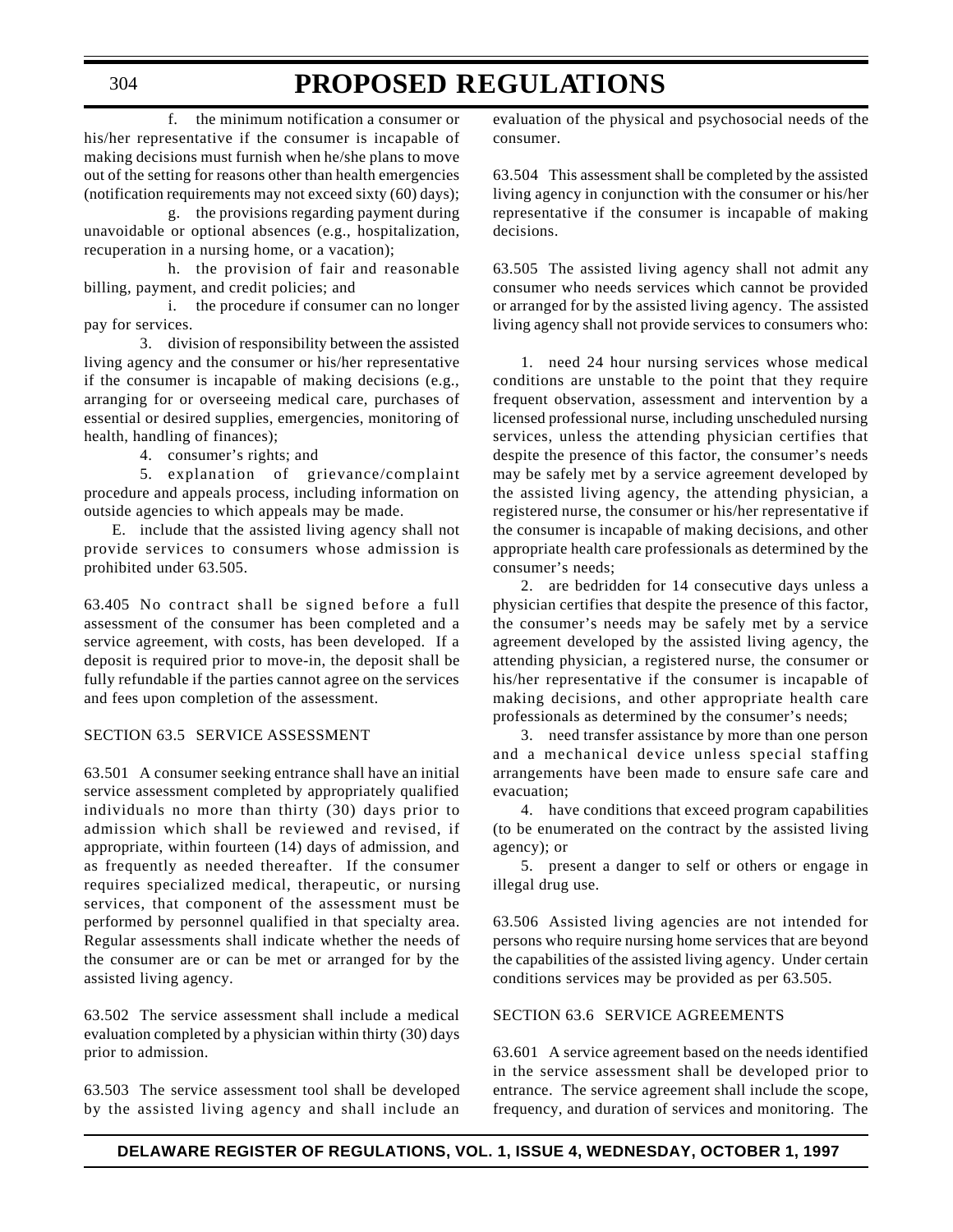consumer, or his/her representative if the consumer is incapable of making decisions, shall review the agreement, and determine which services he/she will utilize. The consumer or his/her representative if the consumer is incapable of making decisions and other persons with obligations under the service agreement shall sign the agreement. All persons who sign the agreement will be able to fully comprehend and perform their obligations under the agreement.

63.602 The service agreement must cover the following topics at a minimum:

- A. personal services;
- B. nursing services;
- C. food services;

D. environmental services including housekeeping, laundry, safety, trash removal;

E. social/emotional services including those related to cognitive deficits;

F. financial management services;

- G. transportation services;
- H. individual living unit furnishings; and

I. notification of family when there is a change in the health status of the consumer.

63.603 The service agreement shall be developed and followed for each consumer consistent with that person's unique physical and psychosocial needs with recognition of his/her capabilities and preferences. Each consumer or his/her representative if the consumer is incapable of making decisions shall be entitled to actively participate in the development of the service agreement.

63.604 The service agreement shall be reviewed upon observation of the provider that the needs of the consumer have changed, or upon the request of the consumer or his/ her representative if the consumer is incapable of making decisions, but no less frequently than annually.

63.605 The assisted living agency shall be responsible and accountable for providing the services delineated in the service agreement.

63.606 The service agreement shall be based on the concepts of shared responsibility and consumer choice, including bounded choice.

63.607 Consumers admitted pursuant to 63.505 shall be prohibited from executing managed risk agreements.

63.608 Choices may be included in the managed risk agreement section of the service agreement if:

A. The risks are tolerable to all parties participating in the development of the service agreement;

B. Mutually agreeable action is negotiated;

C. The consumer making the choices or his/her representative is capable of making decisions and understanding the consequences; and

D. The consumer making the choice has the resources (personal or financial) to deal with the consequences.

63.609 Consistent with the philosophy of bounded choice, choice shall be limited to the extent necessary to prevent harm in cases where the choice may result in severe or immediate negative consequences to the consumer or others. Severe or immediate negative consequences shall include but not be limited to serious property damage and significant physical or psychological harm to the consumer making the choice, another consumer, a staff member or a visitor.

63.610 If a managed risk agreement is made a part of the service agreement, it shall:

A. clearly describe the problem, issue or service that is the subject of the managed risk agreement;

B. describe the choices available to the consumer as well as the risks and benefits associated with each choice, the assisted living agency's recommendations or desired outcome, and the consumer's desired preference or the preference that the consumer's representative believes would be the consumer's desired preference if the consumer is incapable of making decisions;

C. indicate the agreed upon option;

D. describe the agreed upon responsibilities of the assisted living agency, the consumer and any third party providers;

E. become a part of the service agreement, be signed separately by the consumer or his/her representative if the consumer is incapable of making decisions, the assisted living agency, and any third party with obligations under the managed risk agreement that the third party is able to fully comprehend and perform; and

F. include a time frame for review.

63.611 The assisted living agency shall make no attempt to use the managed risk portion of the service agreement to abridge a consumer's rights or to avoid liability for harm caused to a consumer by the negligence of the assisted living agency and any such abridgment or disclaimer shall be void.

SECTION 63.7 CONSUMER'S RIGHTS

63.701 Assisted living agencies are required by Title 16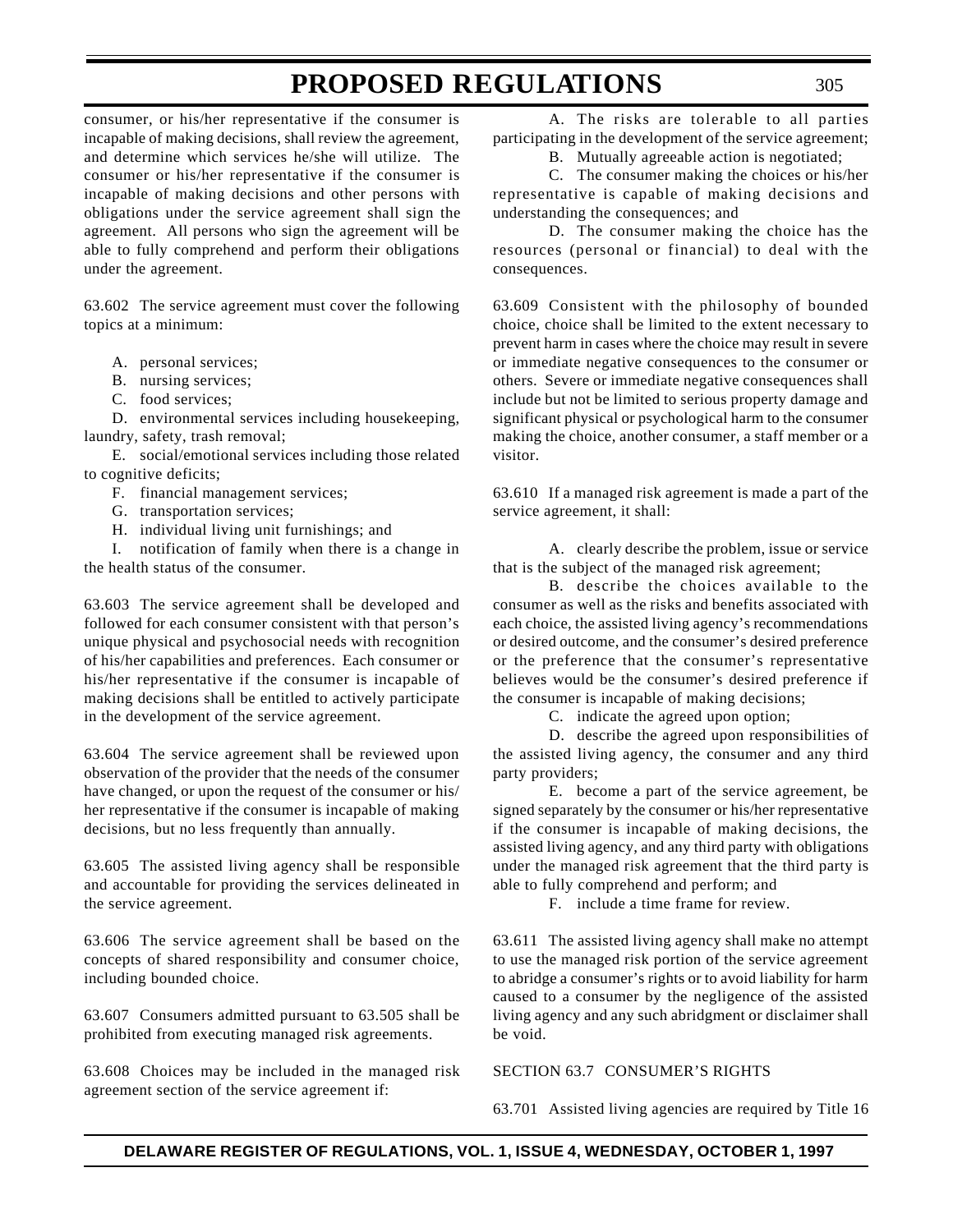#### 306

### **PROPOSED REGULATIONS**

Del.C., Chapter 11, Subchapter II to comply with the provisions of the Rights of Patients covered therein.

Not all of the rights contained in Subchapter II are enumerated in these regulations because not all of the rights are equally relevant for consumers of assisted living services. However, consumers of assisted living services are entitled to all of the rights set forth in Subchapter II, regardless whether they are specifically regulated herein.

63.702 Each consumer shall be treated with consideration, respect and full recognition of their dignity and individuality.

63.703 Each consumer shall receive care, treatment and services which are adequate and appropriate to their needs.

63.704 Each consumer or his/her representative if the consumer is incapable of making decisions, prior to or upon admission, and during their stay, shall receive a written statement of the services provided by the assisted living agency including those required to be offered on an "as-needed" basis.

A. They shall also receive a statement of related charges, including any charges for services not covered under Medicare, Medicaid or the assisted living agency's basic per diem rate.

B. Upon receiving such statement, the consumer or his/her representative if the consumer is incapable of making decisions, shall sign a written receipt which shall be retained by the assisted living agency.

63.705 Each consumer or his/her representative if the consumer is incapable of making decisions shall be entitled to participate in the planning of all of their services including their medical treatment.

63.706 Each consumer's medical care program shall be conducted discreetly and in accordance with the consumer's need for privacy.

A. Other than the representatives of consumers who are incapable of making decisions, persons not directly involved in the provision of care shall not be present during medical examinations, treatment and case discussion, unless requested by the consumer or his/her representative if the consumer is incapable of making decisions.

B. Personal and medical records shall be treated confidentially; shall not be made public without the consent of the consumer or his/her representative if the consumer is incapable of making decisions or a court order and shall not be released to any person inside or outside

the assisted living agency who has no demonstrable need for such records. Authorized representatives of the Department of Health and Social Services with oversight review or inspection responsibilities shall have full access to all personal and medical records.

63.707 Each consumer shall receive from the staff of the assisted living agency a courteous and reasonable response to their requests.

63.708 The assisted living agency shall disclose to each consumer or his/her representative if the consumer is incapable of making decisions the identity of each entity with which it contracts for consumer care services and any ownership interest in any health care facility that it recommends to the consumer.

63.709 Each consumer may associate privately with people and groups of his/her own choice at any reasonable hour.

63.710 Each consumer may send and receive mail promptly and unopened.

63.711 Each consumer shall have 24 hour access to a telephone where he/she may speak privately.

63.712 Each consumer has the right to manage his/her own financial affairs.

A. If, by written request, the assisted living agency manages the consumer's financial affairs, it shall have available for inspection a monthly accounting and shall furnish a quarterly statement upon request to the consumer or a designated representative.

B. The consumer shall have unrestricted access to such accounts at reasonable hours.

63.713 Each consumer has the right of privacy in his/her room, including a door that locks, consistent with the safety needs of the consumer.

63.714 Each consumer has the right, personally, or through others, to present grievances/complaints to the agency's staffor director, to the Division of Services for Aging and Adults with Physical Disabilities, the Ombudsman or to others including the Division of Public Health, Office of Health Facilities Licensing and Certification.

A. The assisted living agency and its staff shall not impose any reprisal, restraint, interference, coercion or discrimination of the consumer as a result of such grievance/complaint or suggestion.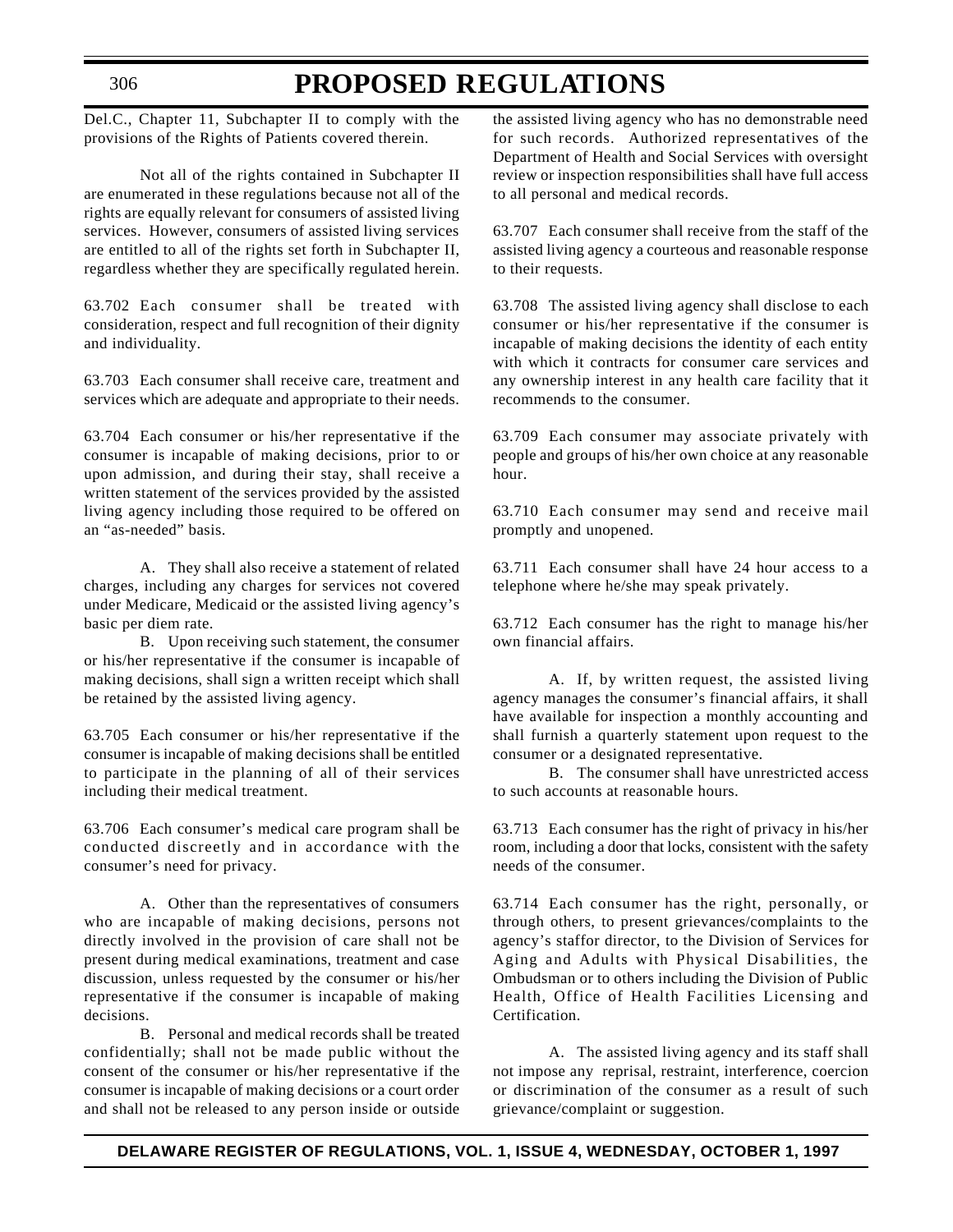B. The assisted living agency shall report immediately and in writing any alleged violation of any of the provisions of Section 63.7 of these Rules and Regulations to the Ombudsman.

C. The Ombudsman shall consult with the complainant to determine if he/she wishes to pursue an investigation. If the complainant wishes to pursue the matter, the Ombudsman shall work closely with the complainant and the assisted living agency to resolve the matter. In any case, the confidentiality of the complainant shall not be revealed except in accordance with applicable law.

D. On completion of the investigation, the Ombudsman shall report the findings to the complainant and with the complainant's consent to the assisted living agency wherein the complaint originated.

E. If the grievance/complaint is not resolved at the end of the investigation by the Ombudsman, the grievance/complaint findings shall be forwarded to the Division of Public Health, Office of Health Facilities Licensing and Certification for appropriate action after obtaining the consent of the complainant.

F. Nothing in this regulation abrogates any person's duties under the Patient Abuse Law, 16 Del. C §1131 et seq.

63.715 The assisted living agency shall investigate and address all grievances/complaints, verbal or written, made by consumers or their representatives and must document both the existence of the grievance/complaint and the resolution of the grievance/complaint. Records of all such investigations shall be maintained by the assisted living agency for five years for review.

63.716 The assisted living agency shall develop a formal internal grievance/complaint process which protects consumers from reprisal from employees.

63.717 This written grievance/complaint process shall be provided to consumers upon admission to the assisted living agency.

63.718 A consumer shall not be required to perform services for the assisted living agency.

63.719 Each consumer shall have the right to retain and use their personal clothing and possessions where reasonable and shall be entitled to security in their storage and use.

63.720 No consumer shall be transferred or discharged from an assisted living agency except for the following:

A. For medical reasons;

B. For the consumer's own welfare or the welfare of the other consumers;

C. For non-payment of justified charges; or

D. For failure to negotiate a service agreement or managed risk agreement where applicable.

63.721 If good cause for transfer or discharge exists, the consumer shall be given thirty (30) days advance notice of the proposed action and the reasons for the action and may request an impartial hearing. In emergency situations, such notice need not be given.

63.722 If a hearing is requested under Section 63.721, it shall be held within twenty (20) days of the request. The hearing shall be conducted by the Division of Public Health in accordance with Subchapter III of Del.C, Ch. 101 Administrative Procedure's Act. The Deputy Attorney General for the Division of Public Health may attend as legal officer in these hearings.

63.723 If the hearing determines in favor of the consumer, the assisted living agency shall be instructed to comply. If the assisted living agency refuses to comply, this refusal may be grounds for revocation of the license.

63.724 The consumer's rights shall be posted conspicuously in a public place in each assisted living agency.

63.725 Copies of the consumer's rights shall be furnished to the consumer or his/her representative if the consumer is incapable of making decisions, upon admission and promptly following any modification made by the assisted living agency.

63.726 Receipts for the consumer's rights statements signed by the above parties shall be retained in the assisted living agency's files.

#### SECTION 63.8 QUALITY ASSURANCE

63.801 The assisted living agency shall develop and implement a documented, ongoing quality assurance program that includes an internal monitoring process that tracks performance and measures consumer satisfaction.

63.802 On at least a semi-annual basis, the assisted living agency shall survey each consumer or his/her representative if the consumer is incapable of making decisions regarding their satisfaction with services provided.

A. The assisted living agency shall retain all surveys which shall be reviewed during inspections.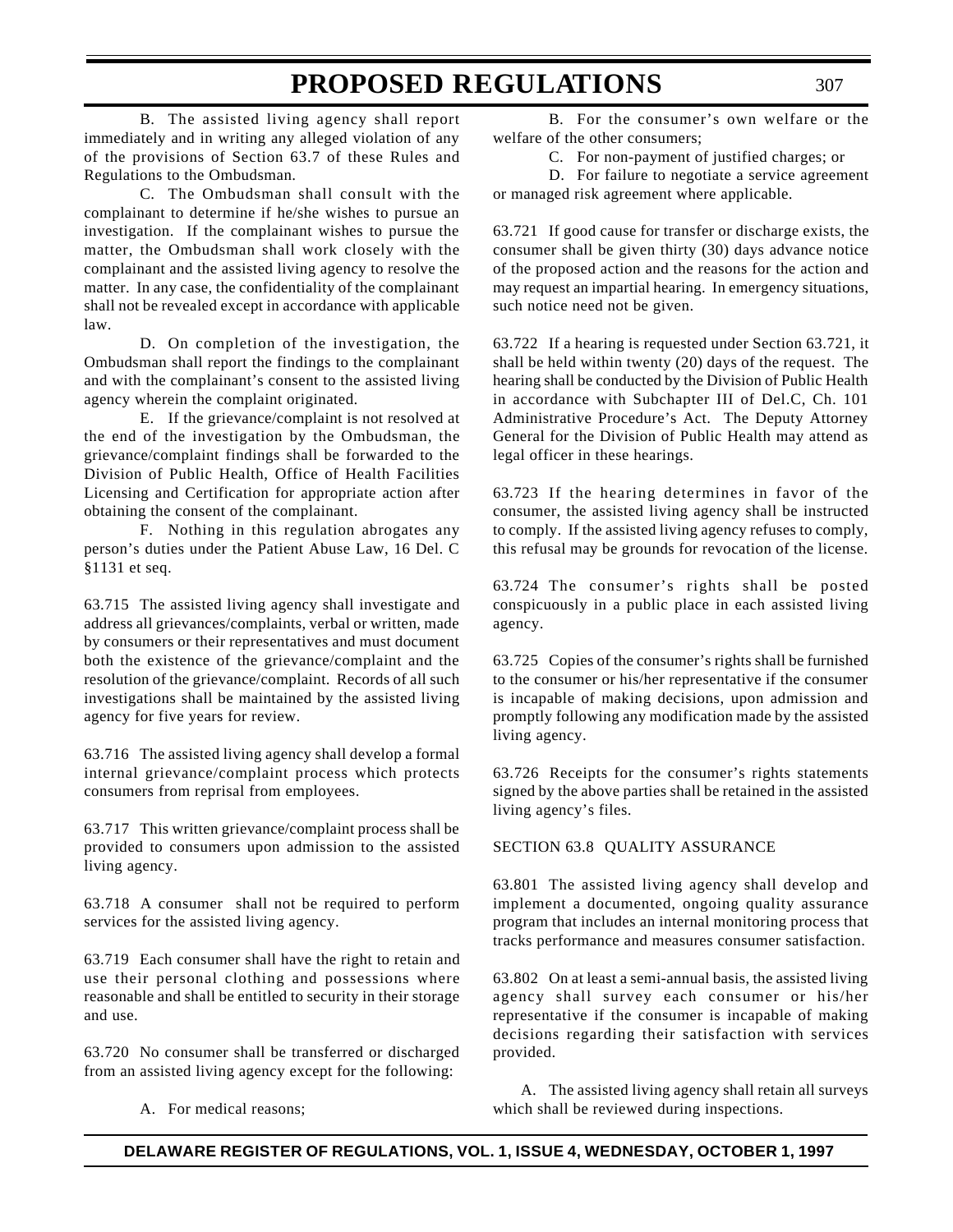B. The assisted living agency shall maintain documentation which addresses what actions were taken as a result of the surveys.

63.803 The grievance/complaint process shall be incorporated into the quality assurance program.

#### SECTION 63.9 STAFFING

63.901 A staff of persons sufficient in number and adequately trained, certified or licensed to meet the requirements of the consumers shall be employed.

63.902 The assisted living agency shall develop a staffing plan sufficient in number to meet the needs of the consumers based on the service agreements in effect at any given time.

63.903 The assisted living agency shall maintain staffing records which document what personnel were on duty as well as specific hours worked for each day.

63.904 The assisted living agency shall provide appropriate training to staff to meet the needs of the consumer. The content and attendance of staff training programs shall be documented.

63.905 The assisted living agency shall provide orientation training to all new staff.

63.906 All personnel records, including employment applications, shall be maintained consistent with the assisted living agency policies and applicable state laws.

63.907 Each assisted living agency that is licensed shall have a director who is responsible for the operation of the program.

63.908 The assisted living agency shall provide either onsite or on call supervision 24 hours per day.

63.909 The assisted living agency must be available 24 hours per day to respond if called by the consumer for assistance.

#### SECTION 63.10 ENVIRONMENT

63.10.1 All accommodations shall comply with applicable federal, state and local building codes including:

- A. Rehabilitation Act of 1973, Section 504;
- B. Fair Housing Amendments Act of 1988; and
- C. Americans with Disabilities Act of 1990.

63.10.2 Kitchens shall be available to consumers either in their individual living unit or in an area readily accessible to each consumer.

63.10.3 Individual living units without kitchens shall have an appropriately designed central kitchen readily accessible to the consumer. The assisted living agency shall establish policies and procedures to ensure that this kitchen is used and maintained in such a way as to provide for the following:

- A. a clean and sanitary environment;
- B. safe storage of food; and

C. a means to enable hand washing and sanitizing of dishes, utensils and food preparation equipment.

63.10.4 Assisted living agencies that prepare meals to consumers shall meet the State of Delaware Regulations Governing Public Eating Places.

63.10.5 The assisted living agency shall provide a homelike environment in all common areas.

SECTION 63.11 FIRE SAFETY AND EVACUATION PLANS

63.11.1 Fire safety in assisted living agencies shall comply with the adopted Rules and Regulations of the State Fire Prevention Commission. All applications for license or renewal of license must include with the application a letter certifying compliance by the Fire Marshal having jurisdiction. Notification of non-compliance with the Rules and Regulations of the State Fire Prevention Commission shall be grounds for revocation of the license.

63.11.2 The assisted living agency shall develop an evacuation plan for each consumer in the event of an emergency.

63.11.3 The assisted living agency shall be responsible to have adequate staff to meet the evacuation plan needs of each consumer at any given time.

#### SECTION 63.12 RECORDS

63.12.1 The assisted living agency shall be responsible for maintaining appropriate records for each consumer. These records shall document the implementation of the service agreement for each consumer. Clinical records for consumers shall conform to professional standards for medical records.

63.12.2 Records shall be available at all times to legally authorized persons; otherwise such records shall be held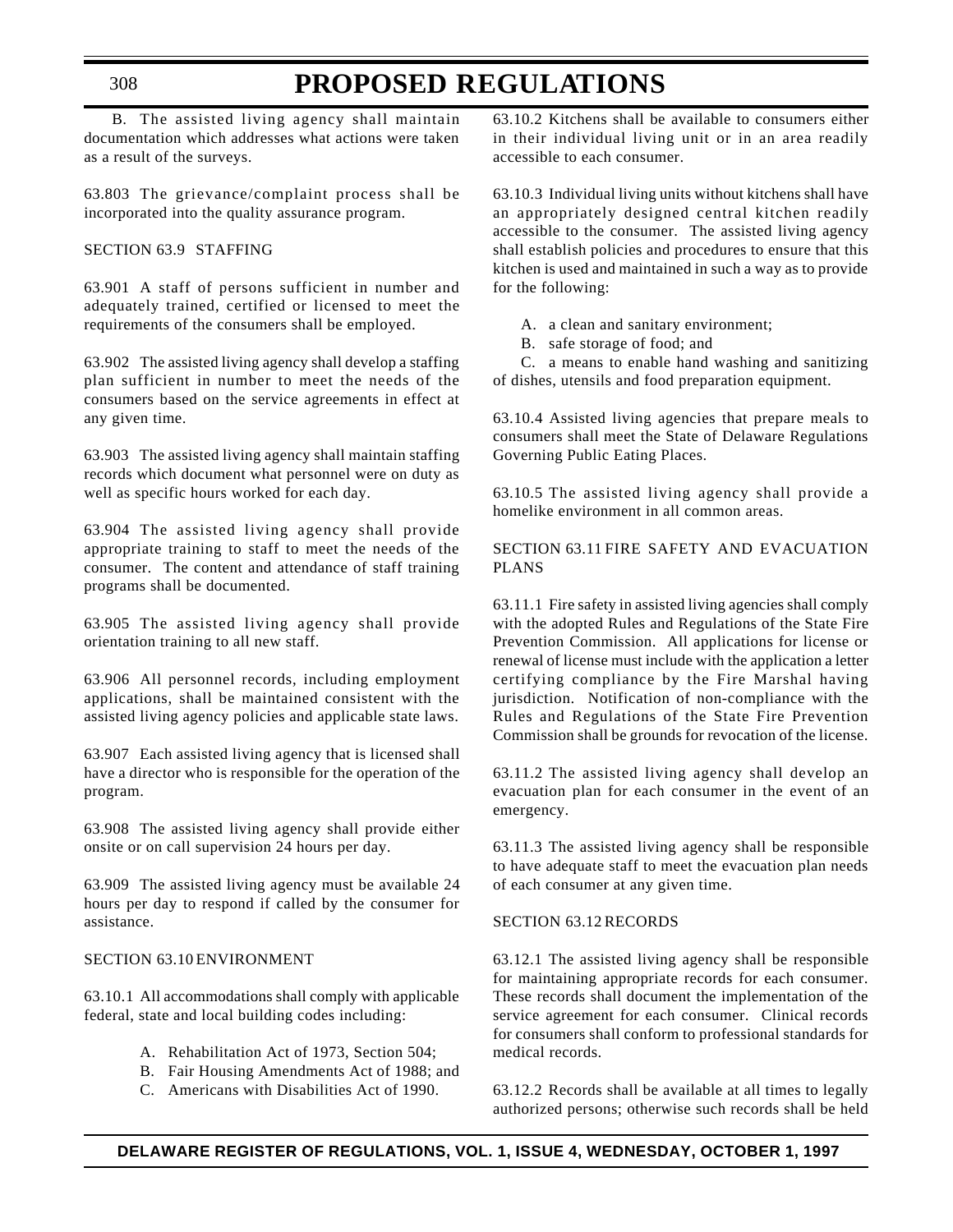confidential. The consent of the consumer or his/her representative if the consumer is incapable of making decisions shall be obtained before any personal information is released from his/her records as authorized by these regulations or Delaware law.

<span id="page-20-0"></span>63.12.3 The assisted living agency records shall be retained for a minimum of five (5) years before being destroyed.

### **DEPARTMENT OF [AGRICULTURE](#page-3-3)**

Statutory Authority: 3 Delaware Code, Section 407(a) (3 **Del.C.** 407(a))

The Department proposed these regulations pursuant to 3 **Del.C.** 407(a). The proposed regulations contain the following general sections: Definitions, Aquaculture Registration, General Aquaculture Permits, Restricted Aquaculture Permits, Aquaculture Stock Certification, Aquaculture Broodstock, Identification and Certification, Inspection of Premises, enforcement, Future considerations, Fe Fishing, Aquaculture facility Protection, and Civil Penalties. these regulations are intended to more clearly define the role of the Department in the Delaware aquaculture industry. the porposed regulations will be considered at a public hearing scheduled for November 12, 1997, at 1:00 p.m. at the Delaware Department of Agruculture building. Copies of the proposed regulations may be obtained from the State Veterinarian's office. Comments may be submitted in writing to the State Veterinarian, on or before 4:00 p.m. on November 11, 1997, and/or in person at the hearing. The Delaware Department of Agriculture is located at 2320 S. DuPont Highway, Dover, DE 19901 and the phone number is (302) 739-4811.

#### DELAWARE DEPARTMENT OF AGRICULTURE AQUACULTURE REGULATIONS

#### AUTHORITY

These regulations are promulgated under the authority of Section 407, Chapter 4, Title 3 of the Delaware Code.

#### PURPOSE

The purpose of these regulations is to encourage the orderly development of an aquaculture industry in Delaware, while ensuring that aquaculture operations do

not adversely impact upon the State's wild stocks of fish by introducing any non-indigenous species that harbor disease or parasites or are capable of surviving and adversely competing with indigenous plant or animal species.

#### I. DEFINITIONS

As used in these regulations:

(1) "Aquaculture means the controlled propagation, growth, harvest, and subsequent commerce in cultured aquatic stock by an aquaculturist.

(2) "Aquaculturist" means an individual, partnership or corporation involved in the production of cultured aquatic stock or parts thereof.

(3) "Aquaculture Facility" means any water system and associated infrastructures capable of holding and/or producing cultured aquatic stock.

(4) "Aquatic Organism" means an animal or plant of any species or hybrid thereof, and includes gametes, seeds, eggs, sperm, larvae, juvenile and adult stages, any one of which is required to be in water during that stage of its life.

(5) "Aquaculture Registration" means the formal registration by application to the Department of Agriculture of an aquaculture facility by a person, partnership, or corporation.

(6) "Broodstock" means sexually mature aquatic organisms, either domesticated or wild, used to propagate cultured aquatic stock.

(7) "Closed System" means an aquaculture facility or system with discharges that do not connect in any way to the waters of the State prior to filtration or percolation in order to prevent cultured aquatic stock from escaping.

(8) "Cultured Aquatic Stock" means privately owned aquatic organisms, lawfully acquired, held and grown in a registered aquaculture facility.

(9) "Department" (DDA) means the Delaware Department of Agriculture or its authorized representative.

(10) "DNREC" means the Department of Natural Resources and Environmental Control.

(11) "Domesticated" means to be trained, adapted and/or bred to live in a human controlled environment and be of use to man.

(12) "Fee Fishing" means removing cultured aquatic stock from a registered aquaculture facility in a sportsmanlike manner for payment of a fee.

(13) "Fee Fishing Operation" means a registered aquaculture facility where a person may fish for cultured aquatic stock for a fee.

(14) "Finfish", "Food fish", "Game fish" and "Bait fish" mean those animals so defined in Chapter 906, Title 7, Delaware Code Annotated.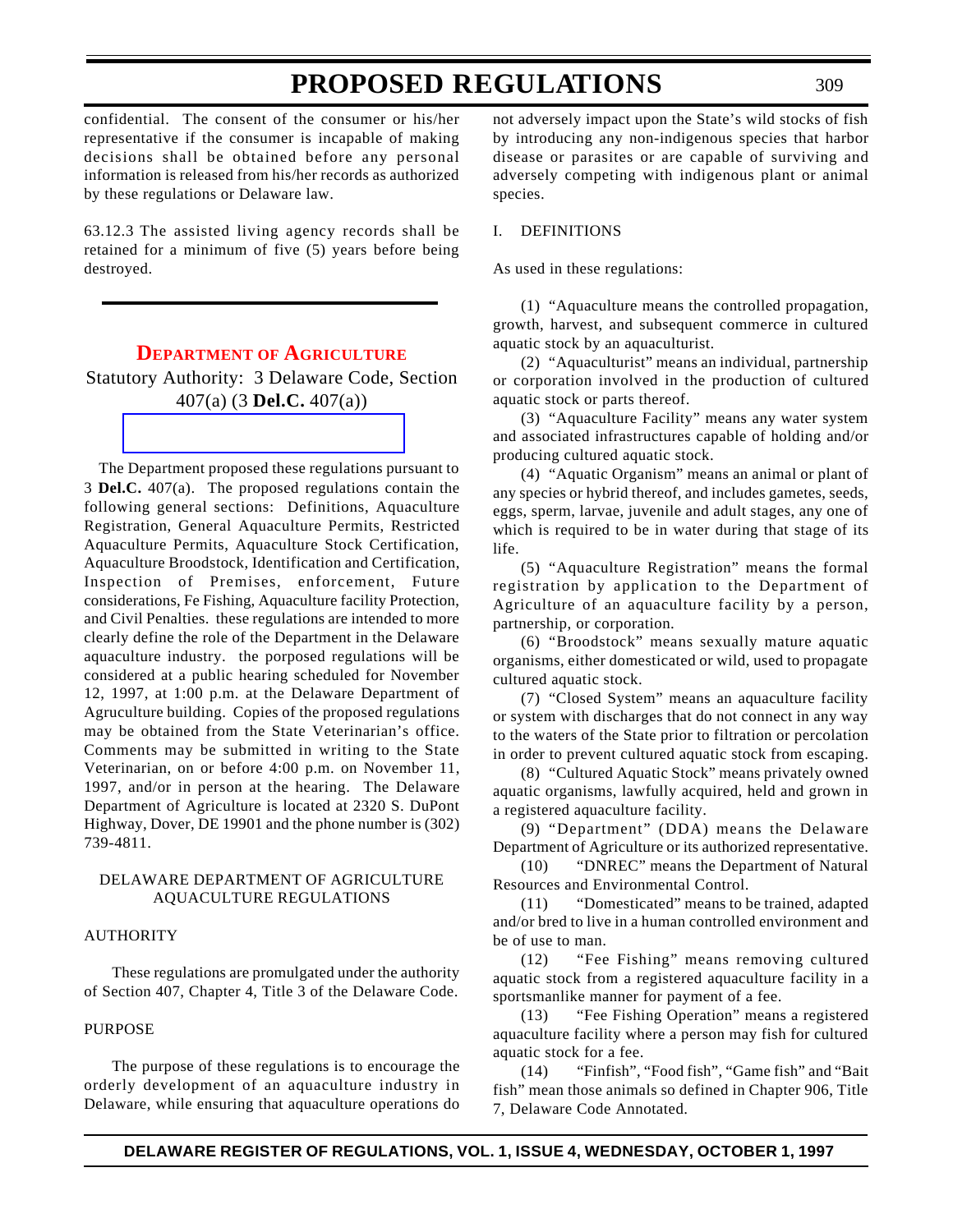### (15) "General Aquaculture Permit" means written authorization from DNREC to conduct aquaculture that is not subject to DNREC inspection and approval prior to

permit. (16) "Native Species" means any species or hybrid thereof of any plant or animal that naturally occurs in the waters of the State.

receiving possession of aquatic organisms subject to

(17) "Non-Native Species" means any species or hybrid thereof of any plant or animal that does not occur naturally in the waters of the State.

(18) "Naturalized Species" means any species or hybrid thereof of any plant or animal which has been introduced to the Waters of this State and has become established by reproducing in the Waters of this State.

(19) "Open System" means an aquaculture facility with a water discharges that connects to the waters of thisstate without being screened, filtered or percolated prior to discharge to prevent cultured aquatic stock from escaping.

(20) "Registered Aquaculture Facility" means an aquaculture facility that has a valid aquaculture registration issued by the Department of Agriculture.

(21) "Restricted Aquaculture Permit" means written authorization from DNREC to conduct aquaculture that is subject to DNREC inspection and approval prior to receiving possession of aquatic organisms subject to permit.

(22) "Waters of the State" means all the tidal waters under the jurisdiction of the State where the lunar tide regularly ebbs and flows and all non-tidal waters under the jurisdiction of this State except for man made ponds where there is no natural outlet of water to any ditch, stream, river, etc. that eventually may lead to tidal water. Waters in aquacultural facilities are not included.

(23) "Wild' means an animal or plant that is not trained, adapted and/or bred to live in a human controlled environment.

#### II. AQUACULTURE REGISTRATION

A. All producers of cultured aquatic stock with an anticipated or realized gross annual revenue in excess of \$2,500 must register with the Department of Agriculture. Producers with lower rates of revenue that deal with species regulated by the Department of Natural Resources and Environmental Control (i.e., game fish in a fee fishing operation) must register with the Department of Agriculture and obtain the appropriate possession permits from DNREC.

The registration of all qualifying aquaculture facilities will allow the Department to generate and maintain a list of all active aquaculture facilities in the state as prescribed by the Delaware Aquaculture Act.

#### III. GENERAL AQUACULTURE PERMIT

A. The Department of Agriculture will prepare a list, and update it yearly, listing those commonly kept aquaculture species for which permits are not needed and those species which require additional permits from DNREC. Requests for propagation of other species will be handled on a case by case basis by DNREC.

B. DNREC shall issue a general aquaculture permit for the propagation, production, possession and disposition of cultured aquatic stock, including Black crappie, Pomoxis nigromaculatus: white crappie, Pomoxis annularls; striped bass, Morone saxatilis; white perch, Morone americana; walleye, Stizo tedion treum; northern pike, Esox lucius; chain pickerel, Esox nicrer; Muskellunge, Esox masauinongy; tiger muskellunge, Esox lucius x Esox masauinongy; rock bass Ambloplites rujoestris; salmon and trout except Pacific salmon, Salmonidae (family); sunfishes, levomis spp.; channel catfish, Ictalurus punctatus; yellow perch, Perca flavescens; and other food fish included in Subsection 906(28),7 Del. Code. Size limits and/or creel limits shall be waived. There will be no restrictions on their disposition, on provided none are stocked into the waters of this State without appraisal from DNREC. Upon registering a facility culturing of these species, the registrant will be supplied a general aquacultural permit by DDA.

#### IV. RESTRICTED AQUACULTURE PERMITS

The possession and disposition of certain species, those listed in Section III, are strictly regulated under these regulations. When a facility is to be used to grow restricted species it then must have DNREC approval.

Any aquaculture facility involving shellfish shall contact the Department of Natural Resources and Environmental Control, Fisheries Section, for pertinent regulations for shellfish culture.

All non-native species of shellfish and Finfish capable of surviving in the waters of the State may be imported into the State provided prior written authorization is granted by DNREC.

Any non-native species authorized to be in the State shall be contained in a DNREC approved facility.

Species of Finfish or shellfish may be added to or deleted from the restricted species categories by mutual consent of Department of Agriculture and DNREC.

#### A) PROHIBITED SPECIES

DNREC shall not issue any aquaculture permits for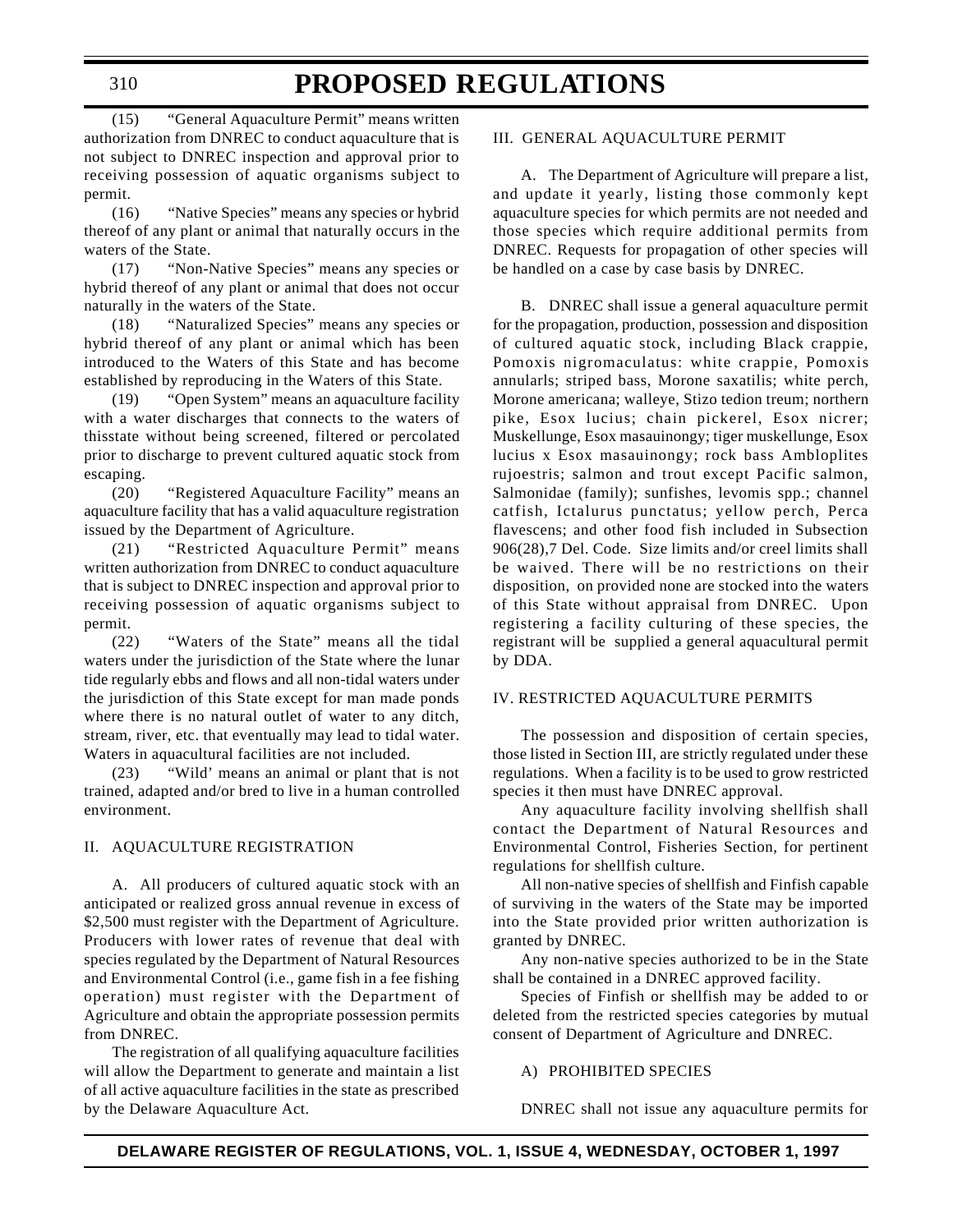#### walking catfish, Claries backtracks. B) RESTRICTED SPECIES

1) Black bass - Micro-oterus spp.

(a) No wild black bass shall in any way be made part of, or used for, an aquaculture facility or comingled with any domesticated black bass raised in an aquaculture facility except as authorized under Section V, Broodstock, of these regulations.

(b) Any black bass sold by an aquaculturist would have to be accompanied by a manifest which indicates where the black bass were reared, the size and number of black bass contained in the shipment and the buyer of the black bass.

(c) The sale of Large and Smallmouth bass for any purpose, including, but not limited to, stocking or consumption, shall be legal for any registered and permitted aquaculture operation as of June 1, 1996.

2) Grass Carp - Ctenopharynadom idella

A certificate of triploidy from the U.S. Fish and Wildlife Service is required from their authorized point of origin. An Aquacultural facility must be a closed system approved by DNREC and any distribution for stocking in this State must have site approval in advance by DNREC.

3) Hybrid striped bass - Morone saxatilis x Morone-spp. and white bass, morone chrysous

Size limits and/or creel limits shall be waived. An aquacultural facility must be a DNREC approved closed system. There are no restrictions on their disposition except they may not be released into any open system.

4) Eels - Anauilla rostrata

Eels are restricted until a fishery management plan for eels is approved by the Atlantic States Marine Fisheries Commission. Eels less than six (6) inches in length shall not be in an aquacultural facility unless documentation of their origin is approved by DNREC.

5) DNREC and the DDA shall provide copies of all aquacultural permits and registrations to each other.

#### C) UNRESTRICTED SPECIES

Minnows and shiners, Cyprinidae (family); killifish, Fundulus spp.; anchovy, Anchoa spp.; sand lance, Ammodytes spp-; mullet, Mugilidae (family); do not require an aquaculture permit from DNREC.

#### V. STOCK CERTIFICATION Fish Health

A) All non-aquarium trade shipments of cultured aquatic stock into the State shall be accompanied by documentation of origin which describes the species involved and the name and address of the original source. It must also include the name and address of additional premises where the shipment has been held for more than a twenty-four hour period. Certificates of health must also be included when local facilities for their procurement exist and their preparation is practical. If a shipment will not be accompanied by a certificate of health, before shipment enters the State a written or oral authorization must be obtained from the Department of Agriculture. All incoming international shipments must be accompanied by a valid health certificate or be held in a Department of Agriculture approved closed system until the State Veterinarian is satisfied of the shipment's health status and authorizes its distribution.

As with other commodity groups, when the State Veterinarian is made aware of a particular disease condition affecting cultured aquatic stock, and the presence of which could have adverse effects on Delaware aquaculture species, he will, in a timely manner, alert Delaware aquaculturists by way of a memo or appearance at an industry group meeting.

Commercially grown aquacultural species in the State of Delaware are considered in the same class with livestock and poultry and, therefore, in the case of a serious contagious or infectious disease, would be subject to quarantine, testing or destruction under Delaware Code, Title 3, subsection 7107.

B) To the extent practical, species with demonstrated genetic characteristics inappropriate to Delaware should be prevented from entering the waters of the State. Specifically striped bass from races which have sinking eggs should not be brought into Delaware.

#### VI. BROODSTOCK

Broodstock for aquaculture facilities may be obtained as follows:

A) By propagation of existing broodstock and maturation of the offspring.

B) By purchase from a legal aquaculture facility.

C) By legal sportfishing or commercial harvest methods authorized in the Delaware Code and DNREC regulations.

D) Through the use of a collecting permit issued by DNREC, which authorizes the collecting of specified species by methods that otherwise would be illegal, in consideration of the broodstock availability needs of the aquaculture industry.

E) Broodstock acquired under (A) and (B) above may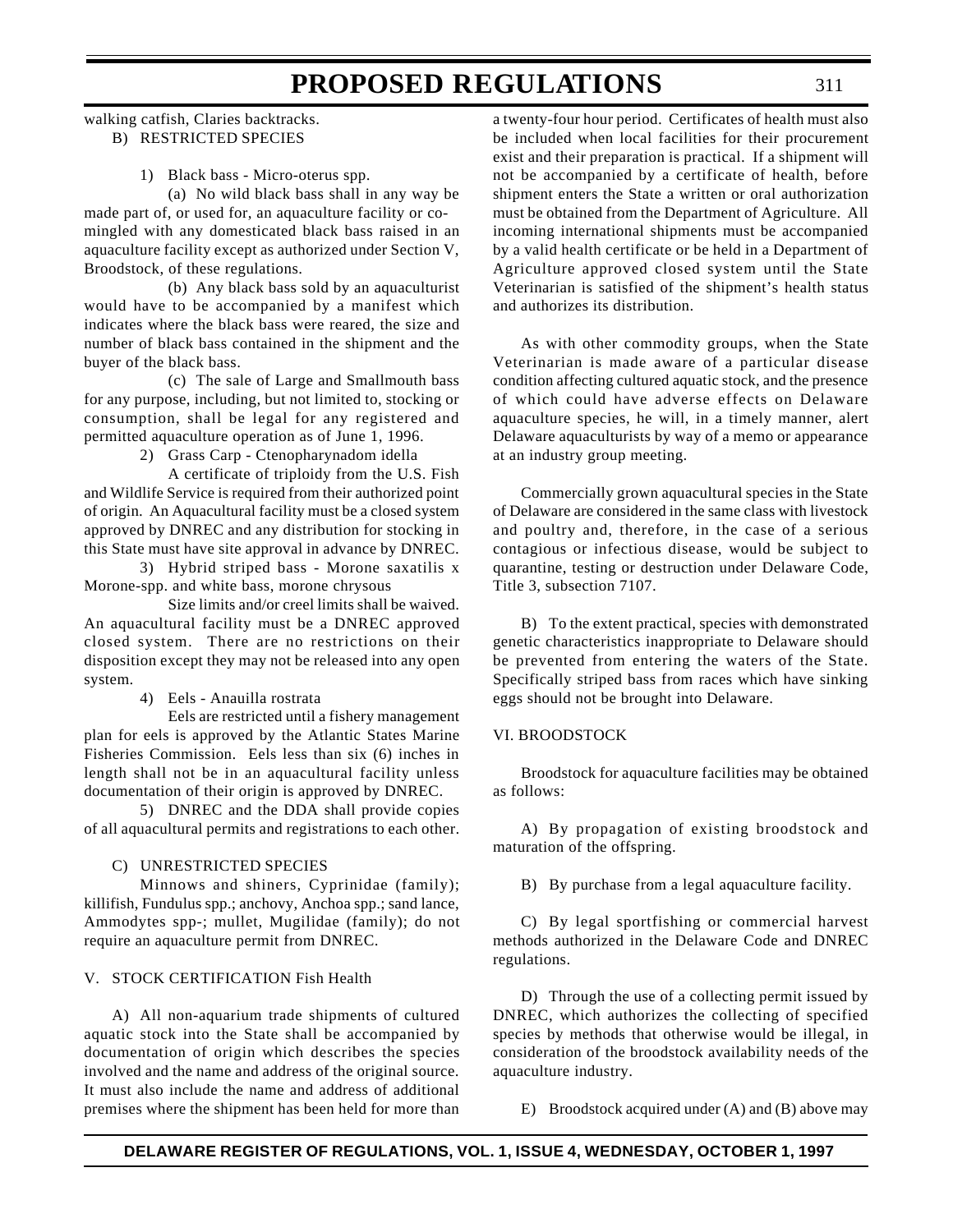312

### **PROPOSED REGULATIONS**

be bought, sold, traded and transported at any time as stated in IV Fish Health. Wild game fish, as defined in Subsection 906 (3) 7, Delaware Code, obtained under C and (D) above must be marked (i.e. fin clipped) upon capture and shall not be bartered, sold or traded. However such broodfish may be transported out of State with written authorization from DNREC. Interstate transport or sale of commercially harvested wild food fish as broodstock may be permitted providing DDA and DNREC are notified at least 48 hours in advance.

#### VII. IDENTIFICATION AND CERTIFICATION.

A) Except as provided in Section IV above, any aquatic organisms that have been produced in aquacultural facilities and are being transported for sale or distribution to another shall be accompanied by a bill of sale or bill of lading. Any aquatic organisms being transported by, or for, an aquaculturist and not for sale or distribution to another shall be accompanied by a copy of the valid aquacultural permit issued by DNREC.

B) Any label, bill of sale or bill of lading shall contain the name and address of the receiver and the identity of the aquatic organisms by species, total weight or number.

#### VIII. INSPECTION OF PREMISES

Upon the proper completion of the Department's Aquaculture Registration Application, and verification of approval of all, if any, requirements from the Department of Natural Resources and Environmental Control, an appointment will be made with the aquaculturist for an on-site visitation by a representative of The Department. Department personnel may inspect any aquacultural facility for verification of registration.

#### A. PRE START-UP INSPECTION

It will be illegal to begin any aquaculture operation without being registered with the Department of Agriculture. The registration shall be signed by the owner, agreeing to abide by the aquaculture regulations and signed by a Department representative certifying the facility as having met the requirements of all applicable laws and regulations. The registration will be valid for 5 years. The owner of an aquaculture facility shall renew the registration of the facility in the event of any change in ownership or a significant change in operations.

#### B. RIGHT TO RE-INSPECT

At any time during the five year period for which a facility is registered, any authorized employee of the

Department, after determining there is probable cause that there has been a violation of the laws or regulations pertaining to aquaculture facilities, may at any reasonable time, re-inspect the facility. During the re-inspection the Department's representative may search and/or examine the aquaculture facility in the presence of any occupant to determine compliance with the provisions of the Delaware Aquaculture Act, as well as any ensuing regulations.

#### IX. ENFORCEMENT

The DNREC and the DDA shall have joint responsibility to develop a practical enforcement policy to protect cultured aquatic stock from theft and to minimize the poaching of any wild fishes by, or on behalf of aquaculturists.

A. Suspension or Revocation of Registration

The Department, may, after due notice, suspend or revoke the registration of any aquaculturist whose operation does not comply with the requirements of the aquaculture regulations promulgated by the Department. A person affected by such suspension or revocation may request a hearing before the Department. The hearing shall be informal, and the technical rules of evidence shall not apply. A hearing shall be held within 30 days after the request. Within 30 days after the hearing, the Department shall affirm, withdraw, or modify its action by an orderbased upon the record of the hearing. An appeal from that order may be taken to the Superior Court within 30 days of the suspension or revocation order. If no request for a hearing is made within 30 days of the suspension or revocation order, the suspension or revocation will be effective, and the registration is suspended or revoked. All fines and penalties for violations of this subsection shall be paid to the Department and deposited in the General Fund account of the State.

#### X. FUTURE CONSIDERATIONS

The Department of Agriculture may amend and make such rules and regulations as it deems advisable to aid in carrying out the purposes of these regulations and relative to the enforcement thereof.

#### XI. FEE FISHING

The owner(s) of a fee fishing operation must apply to the Department to register that operation as an aquaculture facility. Within such a facility, registered as a fee fishing operation with the Department, it shall be lawful for any person to fish, without being licensed to fish in this State. The fee fishing operation shall meet with the following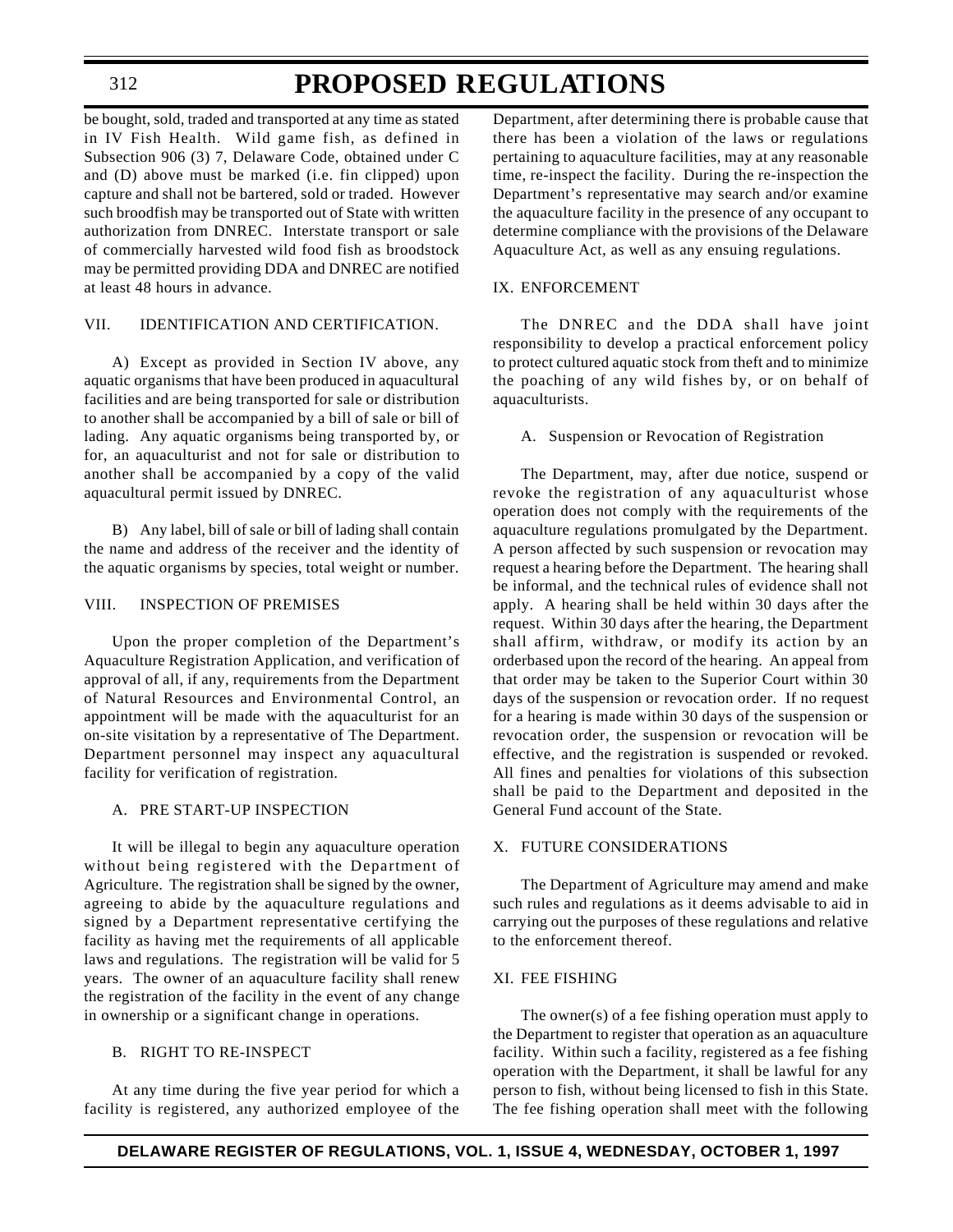requirements, subject to inspection and approval by the Department of Natural Resources and Environmental Control, prior to the Department's approving the registration:

1. The fee fishing operation shall be a closed system.

2. The fee fishing operation shall not contain any wild finfish.

A. INSPECTION

When authorized by the owner of a fee fishing operation, it shall be lawful for a person to take and/or possess those species or hybrids thereof permitted by species name by the DNREC without regard to any seasonal restrictions, size limits or creel limits.

Unless otherwise authorized, it shall be unlawful for any person to possess any cultured aquatic stock that remain alive after legally taking them from a fee fishing operation. Any person who lawfully takes and has fish in his possession from a fee fishing operation, registered as such with the Department, is exempt from any seasonal restrictions, size limits and/or creel limits on that particular species of fish, provided that person has in his possession a valid receipt issued by the owner or the owner's agent of the fee fishing operation.

<span id="page-24-0"></span>Any person in possession of cultured aquatic stock lawfully taken from a fee fishing operation shall be issued a receipt for same by the owner or owner's agent of that fee fishing operation. This receipt shall include the name and address of the fee fishing operation, the date the cultured aquatic stock was taken, the identification and number of each species of cultured aquatic stock taken, and the signature of the person to whom the receipt is issued. This receipt shall remain in the possession of the person who took the cultured aquatic stock from the fee fishing operation until that person enters his or her personal abode or temporary or transient place of lodging. The owner or owner's agent of the fee fishing operation shall maintain a copy of each receipt for a period up to one year from the date of issuance.

#### XII. Aquaculture Facility Protection

It shall be unlawful for any person, without the written consent of the owner, to remove, destroy or release cultured aquatic stock from a registered aquaculture facility or introduce any toxic substance directly or indirectly into the waters of a registered aquaculture facility.

XIII. Civil Penalties

In addition to proceeding under any other remedy available by law or in equity for a violation of a provision of this act or a rule or regulation adopted thereunder, or any order issued pursuant to, the Secretary of the Department may hold an administrative hearing for the purpose of determining whether or not there should be a revocation of the aquaculture registration number issued by the Department.

No civil penalty shall be assessed unless the person charged shall have been given notice and opportunity for a hearing on such charge.

Any person who interferes with the Department of Agriculture in the enforcement of these regulations as determined by an administrative hearing, shall be assessed a civil penalty of up to \$500. In determining the amount of the penalty, the Secretary of the Department shall consider the appropriateness of such penalty to the gravity of the violation. Whenever the Secretary finds the violation occurred despite the exercise of due care or did not cause significant harm to property or the environment, the Secretary may issue a warning in lieu of assessing a penalty.

In cases of inability to collect such civil penalty or failure of any person to pay all, or such portion of such penalty as the Secretary may determine, the Secretary shall refer the matter to the Attorney Generals Office of the State of Delaware who shall recover such amount by action in the appropriate court.

### **DEPARTMENT OF [HEALTH & SOCIAL](#page-3-4) SERVICES**

Statutory Authority: 16 Delaware code, Section 122(c)(3) (16 **Del.C.** 122(c)(3))

Delaware Health and Social Services is considering revising certain regulations contained in Public Law 104-193, the Personal Responsibility and Work Opportunity Reconciliation Act, Section 403, 8 USC 1613, the 1993 Mickey Leland Childhood Hunger Relief Act, the Food, Agriculture, Conservation, and Trade Act Amendments of 1991, Public Law 104-204, Title 38, United States Code, and DSSM sections 4006 and 4012. The Department will receive comments and consider whether or not to adopt or modify the proposed regulations.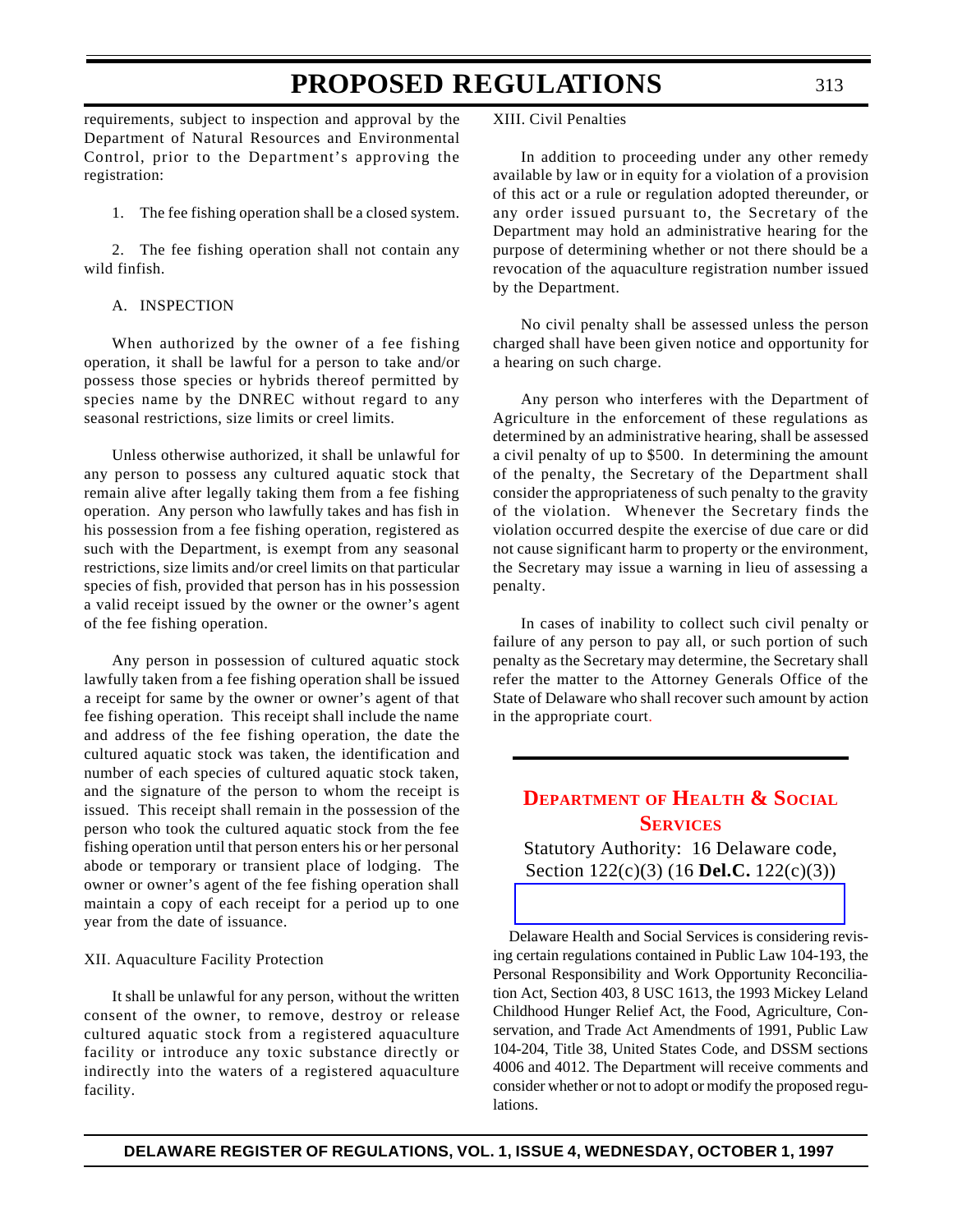The proposed regulations:

• Align cash assistance lump sum policy with the corresponding food stamp policy (DSSM 4006 and 4012).

• Exempt from adverse action notice when DSS mail is returned with no forwarding address. (DSSM 9020.4)

• Prohibit noncitizens who are lawfully admitted to the U. S. for legal permanent residence on or after August 22, 1997, from receiving Food Stamps for five years. (DSSM 9030)

• Allow households to provide the Social Security Number of a newborn at its next recertification or within six months, whichever is later. (DSSM 9210.3 and 9314.6)

• Exclude the value of one bona fide funeral agreement per household member up to \$1,500 in equity value. (DSSM 9404)

• Require Standard Utility Allowances be utilized instead of actual utility costs. (DSSM 9507)

• Restrict households with no record of regular child support payments to a 3 month certification period and those with a payment record to 6 months. (DSSM 9615)

• Revise the treatment of educational income. (DSSM 9404, 9503, 9504, 9506)

• Exclude allowances paid to children of Vietnam veterans who are born with spina bifida as income and resources for food stamp purposes. (DSSM 9404 and 9506)

• Make any failure to comply with another program's requirements, regardless of intent, subject to the Riverside Rule for purposes of food stamp benefit calculation. (DSSM 9709).

Any person who wishes to make written suggestions, compilations of data, testimony, briefs or other written materials concerning the proposed new regulations must submit same to the Director, Division of Social Services,

P.O. Box 906, New Castle, DE, by October 30, 1997, at one of the Division of Social Services' offices listed above.

The action concerning the determination of whether to adopt the proposed regulations will be based upon the results of Department and Division staff analysis and the

consideration of the written materials filed by other interested persons.

Current Policy

4006 Excluded Income

The following kinds of income are disregarded in determining financial eligibility and grant amounts in AFDC and GA:

- The value of USDA donated foods.
- The value of food stamps.
- Foster care payments made on behalf of foster children residing in the home.
- Payments made directly to a third party on behalf of a recipient.

EXAMPLE: A friend pays a recipient's electric bill. The payment is made directly to the electric company. This payment is not considered as income to the assistance unit.

- Earnings received by children under the Summer Youth Program of the Job Training Partnership Act of 1982 for a period not to exceed six (6) months.
- A cash payment made to the AFDC unit responsible for household bills by a non-unit member for his or her share of the common household expenses.

• Any bona fide loan including loans for current living expenses. The following criteria must be met to ensure that the loan is bona fide:

1. Written agreement between the client and the individual or establishment engaged in he business of making loans to repay the money within a specified time.

2. If the loan is obtained from an individual or establishment not normally engaged in the business of making loans, obtain one of the following:

a. Borrower's acknowledgement of obligation to repay; or

b. Borrower's expressed intent to repay either by pledging real or personal property or anticipated income; or

c. A written statement detailing borrower's plans to repay the loan when future anticipated income is received.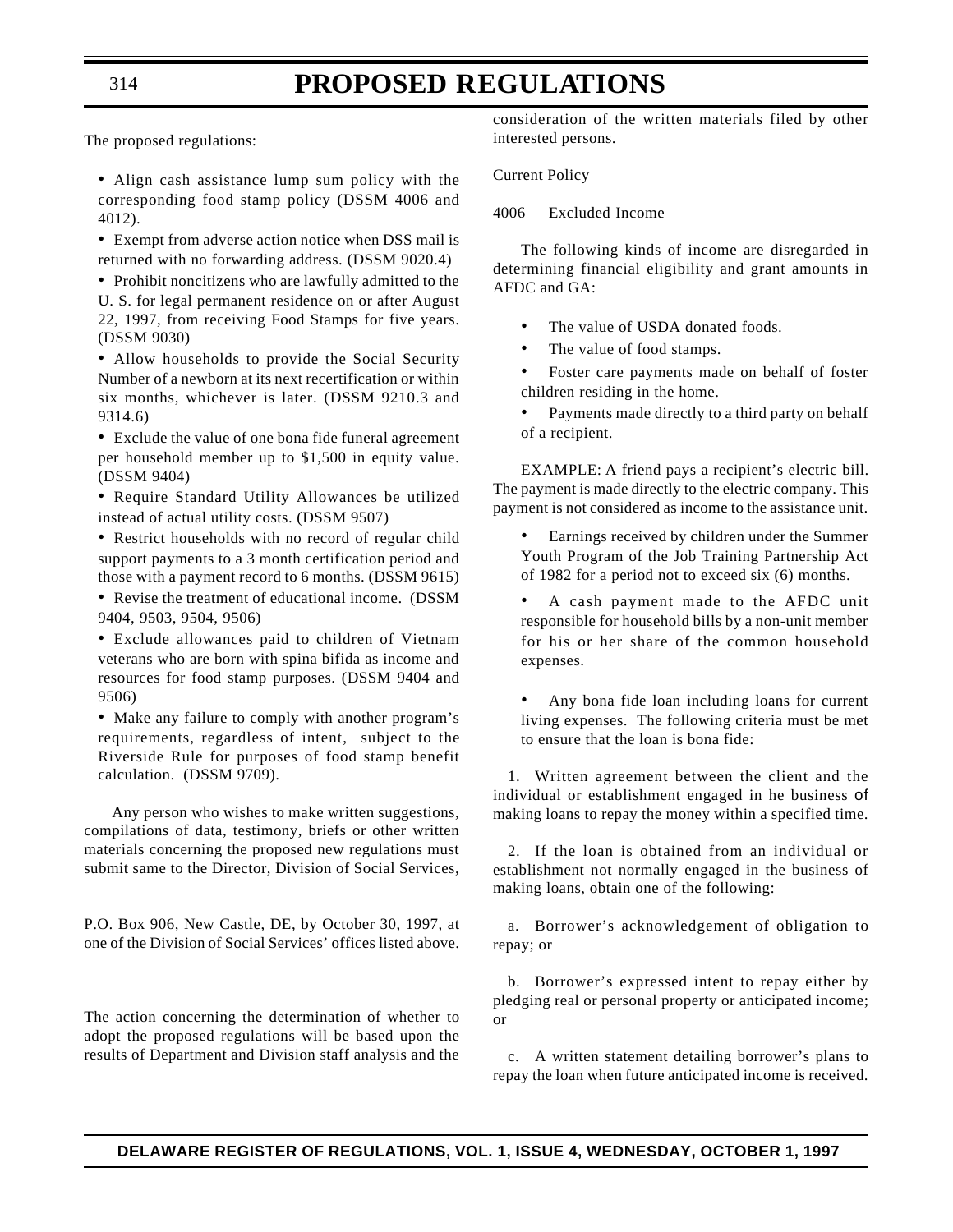#### Proposed policy

4006 Excluded Income

The following kinds of income are disregarded in determining financial eligibility and grant amounts in AFDC and GA:

- The value of USDA donated foods.
- The value of food stamps.
- Foster care payments made on behalf of foster children residing in the home.
- Payments made directly to a third party on behalf of a recipient.

EXAMPLE: A friend pays a recipient's electric bill. The payment is made directly to the electric company. This payment is not considered as income to the assistance unit.

- Earnings received by children under the Summer Youth Program of the Job Training Partnership Act of 1982 for a period not to exceed six (6) months.
- A cash payment made to the AFDC unit responsible for household bills by a non-unit member for his or her share of the common household expenses.
- Any bona fide loan including loans for current living expenses. The following criteria must be met to ensure that the loan is bona fide:

1. Written agreement between the client and the individual or establishment engaged in he business of making loans to repay the money within a specified time.

2. If the loan is obtained from an individual or establishment not normally engaged in the business of making loans, obtain one of the following:

a. Borrower's acknowledgement of obligation to repay; or

b. Borrower's expressed intent to repay either by pledging real or personal property or anticipated income; or

c. A written statement detailing borrower's plans to repay the loan when future anticipated income is received.

Money received in the form of a non-recurring lump sum payment is excluded as a resource in the month received and counted as a resource in subsequent months, unless

specifically excluded from consideration as a resource by other federal law or regulations.

Current Policy

4012 Lump Sums

A period of ineligibility results when a member of an AFDC assistance unit receives non-recurring lump sum income that exceeds the State standard of need after deducting applicable disregards. To determine the number of months the period of ineligibility covers:

1. Add the lump sum plus other income budgeted in the month the lump sum was received; and

Divide the sum by the State standard of need for the family size. (The family size includes all persons whose needs are taken into account in determining eligibility and the amount of the grant.)

Income left from the calculation is income in the first month following the period of ineligibility. Ineligibility begins the month the lump sum is received. Assistance paid to the unit in the month the lump sum is received is an overpayment and must be recovered. Examples of lump sums include, but are not limited to, gifts, lottery winnings, inheritances, and personal injury claims. Income tax refunds are exempt from the lump sum provisions and are treated as available resources.

EXAMPLE: An AFDC family of four receives a \$2,000 lump sum on May 25th. The family has \$150 of budgetable income in the month that the lump sum is received.

| \$2,000 | lump sum     |
|---------|--------------|
| $+150$  | other income |
| \$2,150 | total income |

\$2,150 divided by \$407 (AFDC standard for four  $people) = five with $28 remaining.$ 

This family is ineligible for five months. May is the first month of ineligibility caused by receipt of a lump sum. A \$257 overpayment exists for May. The remaining \$28 will be budgeted as unearned income in the month following the period of ineligibility.

The family applies in October and the family has no income.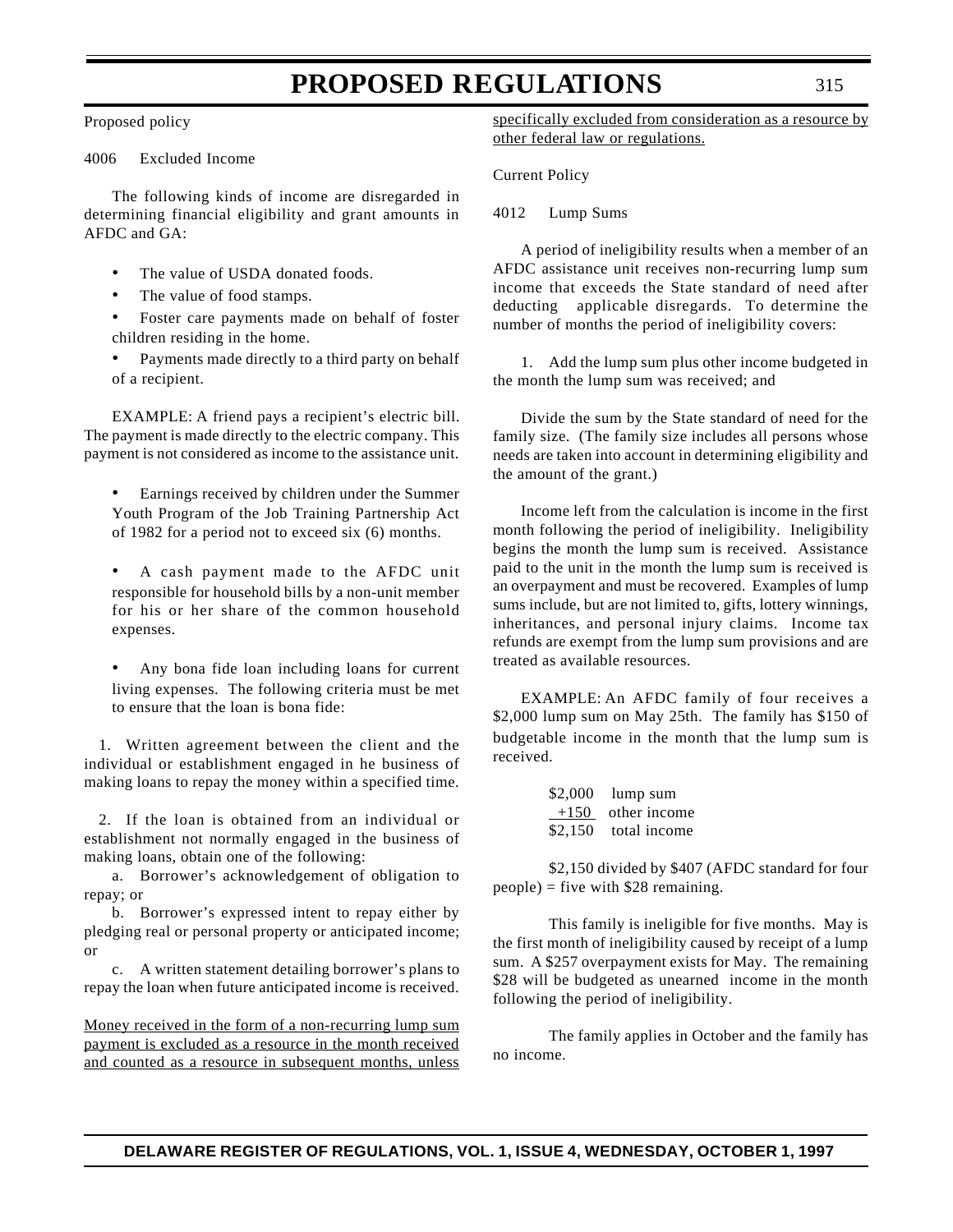\$407 Standard of need for a family of four -28 Remaining income from the lump sum \$379 Maximum grant for October

4012.1 Lump sums - shortening the period of ineligibility

The period of ineligibility that results from receipt of lump sum income can be shortened if:

1. The applicable standard of need is increased by agency policy. To determine the remaining period of ineligibility, subtract the amount that equals the original standard of need multiplied by the number of monthscompleted in the period of ineligibility from the total lump sum. Divide the remainder by the increased standard.

> EXAMPLE: Total lump sum \$1,500 Original Standard \$265 Increased Standard \$270

Number of months completed - 4

 $$265 \times 4 = $1060$   $$1,500 - $1060 = $440$  \$440 divided by  $$270 = with $170$  remainder

The remaining period of ineligibility is one (1) months; \$170 is counted as unearned income in the first month following the period of ineligibility.

2) The lump sum is paid to a child and held in an irrevocable trust established by a court of law until the child is 18. In this case no period of ineligibility is established.

NOTE: A trust established after the lump sum is received by the individual is treated as a lump sum.

3) The lump sum is used to pay for medical expenses of a member of the assistance unit. To qualify medical expenses must be:

a. expenses that are covered by Medicaid,

or

b. expenses for psychiatric treatment

These expenses are used to offset the amount of the lump sum. Verification that the expenses were incurred and paid is required.

4012.2 Lump sum ineligibility and new unit members

A person who is not a member of the unit when the lump sum is received, but later lives in the home with the ineligible family, is not affected by the period of ineligibility. This person may receive assistance if otherwise eligible.

EXAMPLE: A woman and three of her children receive AFDC. In June they receive lump sum income and are found ineligible for 12 months. In August, the woman gives birth to a child. This child is determined eligible for AFDC and can receive payments. The mother is made payee for the grant.

To determine the grant amount for the new member, first determine the standard of need for the disqualified family. Deduct this standard from the household's gross income. The remainder applies as unearned income to the needs of the new member. In the above example if the family's income is \$500, the child will receive a monthly grant of \$108.

> \$500 - gross income -407 - AFDC standard of need \$ 93 - Income applied to the new member's needs \$201 - standard of need -93 - income \$108 - grant

4012.3 Personal injury settlements and lump sums

When a client has been injured due to the negligence of a third party and has received medical assistance under Title XIX (Medicaid) as a result of that injury, Title XIX has a prior claim on any settlement that is made for medical care costs.

When a settlement has been made, any amount not subject to a prior claim by Title XIX will be treated as a lump sum. (See DSSM Section 4012.)

Proposed Policy

4012 Lump Sums

A period of ineligibility results when a member of an AFDC assistance unit receives non-recurring lump sum income that exceeds the State standard of need after deducting applicable disregards. To determine the number of months the period of ineligibility covers:

1. Add the lump sum plus other income budgeted in the month the lump sum was received; and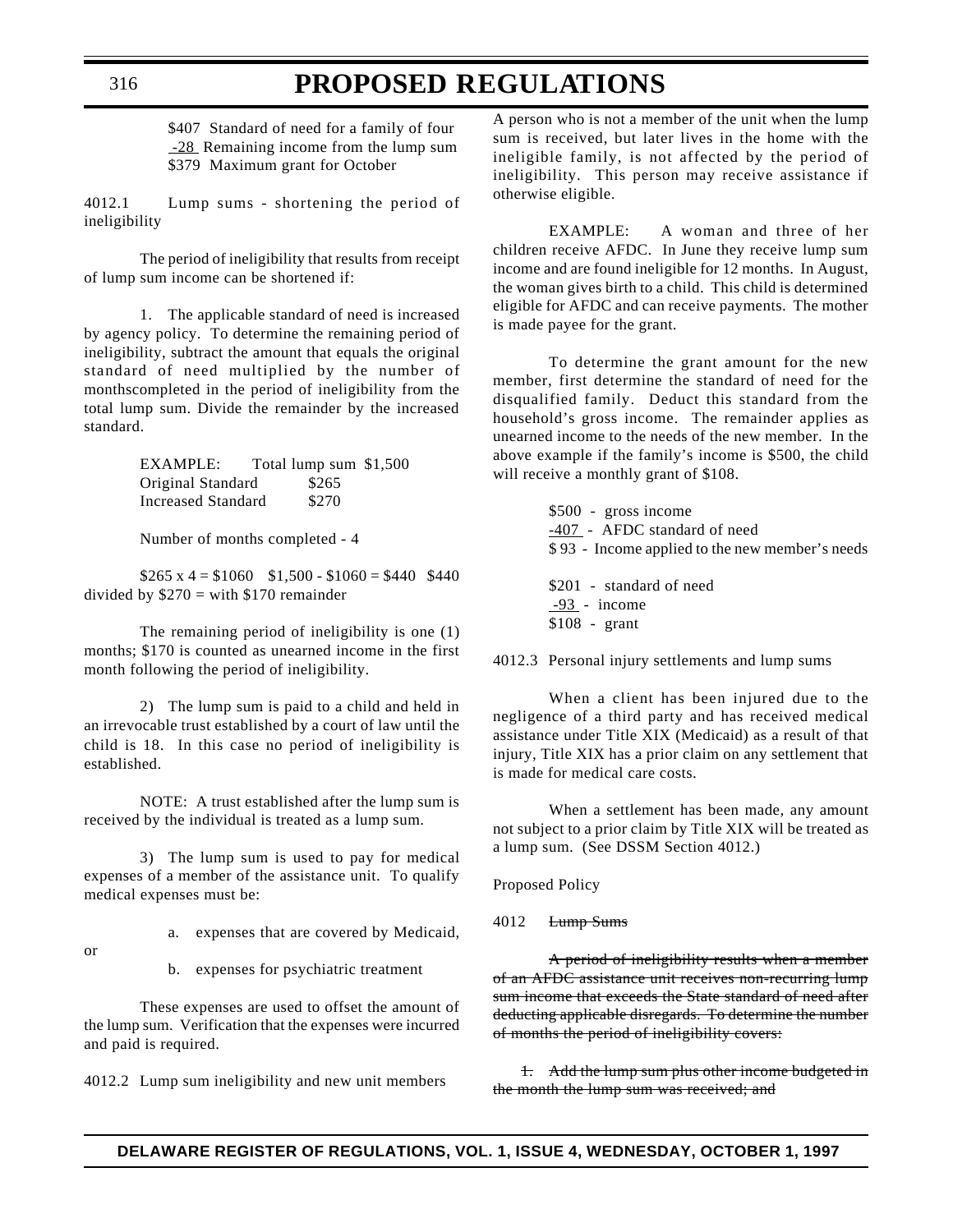2. Divide the sum by the State standard of need for the family size. (The family size includes all persons whose needs are taken into account in determining eligibility and the amount of the grant.)

Income left from the calculation is income in the first month following the period of ineligibility. Ineligibility begins the month the lump sum is received. Assistance paid to the unit in the month the lump sum is received is an overpayment and must be recovered. Examples of lump sums include, but are not limited to, gifts, lottery winnings, inheritances, and personal injury claims. Income tax refunds are exempt from the lump sum provisions and are treated as available resources.

EXAMPLE: An AFDC family of four receives a  $$2,000$  lump sum on May  $25$ <sup>th</sup>. The family has  $$150$  of budgetable income in the month that the lump sum is received.

> \$2,000 lump sum  $+150$  other income \$2,150 total income

\$2,150 divided by \$407 (AFDC standard for four  $people) = five with $28$  remaining.

This family is ineligible for five months. May is the first month of ineligibility caused by receipt of a lump sum. A \$257 overpayment exists for May. The remaining \$28 will be budgeted as unearned income in the month following the period of ineligibility.

The family applies in October and the family has no income.

> \$407 Standard of need for a family of four  $-28$  Remaining income from the lump sum \$379 Maximum grant for October

4012.1 Lump sums - shortening the period of ineligibility

The period of ineligibility that results from receipt of lump sum income can be shortened if:

1. The applicable standard of need is increased by agency policy. To determine the remaining period of ineligibility, subtract the amount that equals the original standard of need multiplied by the number of months completed in the period of ineligibility from the total lump sum.

Divide the remainder by the increased standard.

EXAMPLE: Total lump sum \$1,500

Original Standard \$265 Increased Standard \$270 Number of months completed - 4

 $$265 \times 4 = $1060 \quad $1,500 - $1060 = $440 \quad $440$ divided by  $$270 = 1$  with \$170 remainder

The remaining period of ineligibility is one (1) months; \$170 is counted as unearned income in the first month following the period of ineligibility.

 $2)$  The lump sum is paid to a child and held in an irrevocable trust established by a court of law until the child is 18. In this case no period of ineligibility is established.

NOTE: A trust established after the lump sum is received by the individual is treated as a lump sum.

3. The lump sum is used to pay for medical expenses of a member of the assistance unit. To qualify medical expenses must be:

- a. expenses that are covered by Medicaid, or
- b. expenses for psychiatric treatment

These expenses are used to offset the amount of the lump sum. Verification that the expenses were incurred and paid is required.

4012.2 Lump sum ineligibility and new unit members

A person who is not a member of the unit when the lump sum is received, but later lives in the home with the ineligible family, is not affected by the period of ineligibility. This person may receive assistance if otherwise eligible.

EXAMPLE: A woman and three of her children receive AFDC. In June they receive lump sum income and are found ineligible for 12 months. In August, the woman gives birth to a child. This child is determined eligible for AFDC and can receive payments. The mother is made payee for the grant.

To determine the grant amount for the new member, first determine the standard of need for the disqualified family. Deduct this standard from the household's gross income. The remainder applies as unearned income to the needs of the new member. In the above example if the family's income is \$500, the child will receive a monthly grant of \$108.

> \$500 - gross income -407 - AFDC standard of need \$ 93 - Income applied to the new member's needs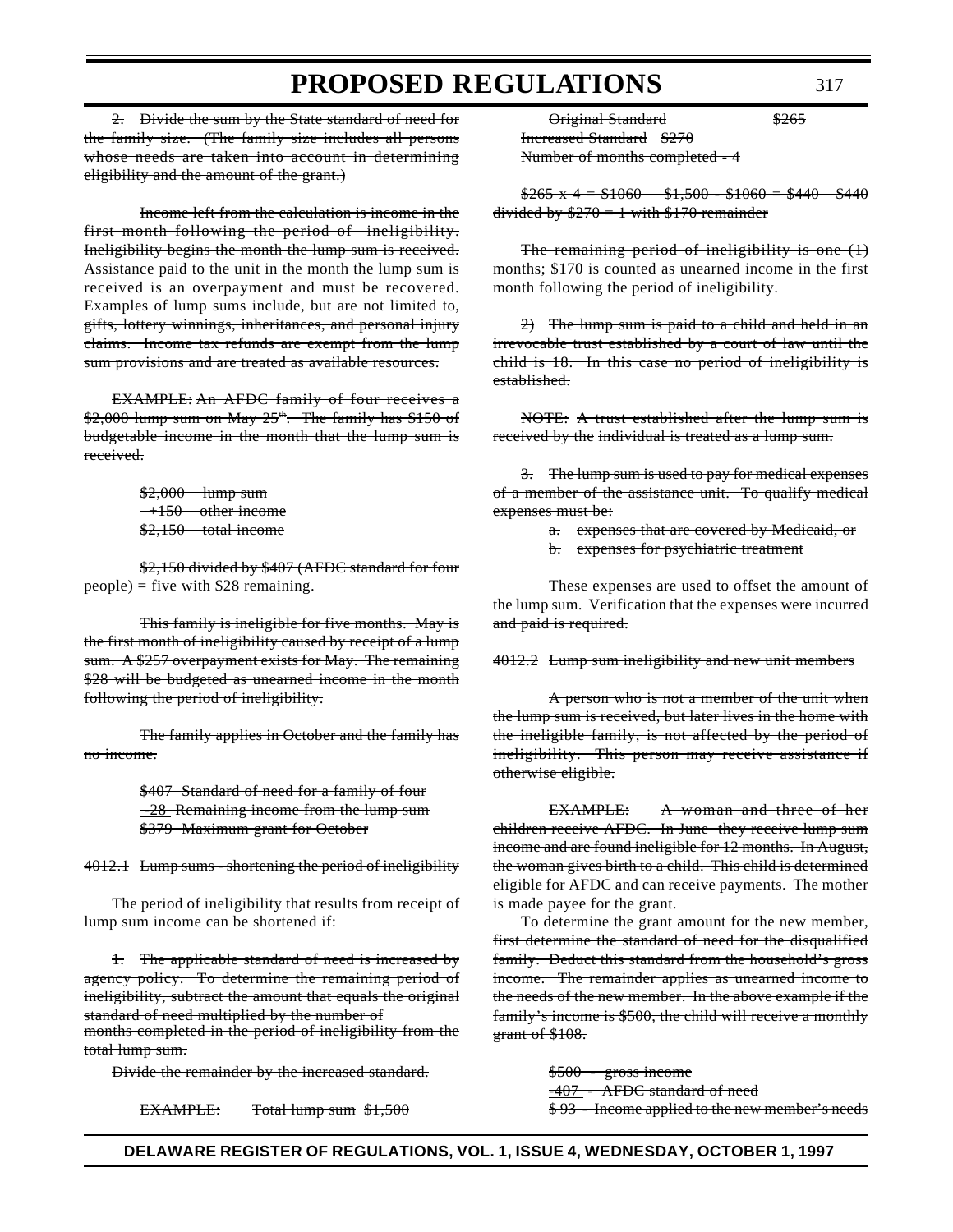\$201 - standard of need  $-93$  - income  $$108 - grant$ 

4012.3 Personal injury settlements and lump sums

When a client has been injured due to the negligence of a third party and has received medical assistance under Title XIX (Medicaid) as a result of that injury, Title XIX has a prior claim on any settlement that is made for medical care costs.

When a settlement has been made, any amount not subject to a prior claim by Title XIX will be treated as a lump sum. (See DSSM Section 4012.)

Current policy

action when:

9020.4 Exceptions from notice Do not provide individual notices of adverse

1) The State initiates a mass change (see DSSM 9806);

2) The Division determines, based on reliable information, that all members of a household have died or that the household has moved from the project area;

Proposed policy

9020.4 Exceptions from notice Do not provide individual notices of adverse action when:

1) The State initiates a mass change (see DSSM 9806);

2) The Division determines, based on reliable information, that all members of a household have died or that the household has moved from the project area; or DSS mail has been returned by the post office indicating no known forwarding address;

\*\*\*\*

Current policy

9030.1 Citizens and Qualified Aliens

The following residents of the United States are eligible to participate in the Food Stamp Program without limitations based on their citizenship/alienage status:

• Aliens who are lawfully admitted for permanent

residence who have worked 40 qualifying quarters of coverage under Title II of the Social Security Act. Beginning January 1, 1997, any quarter in which the alien received any Federal means-tested benefits does not count as a qualifying quarter.

Proposed policy

9030.1 Citizens and Qualified Aliens

The following residents of the United States are eligible to participate in the Food Stamp Program without limitations based on their citizenship/alienage status:

4. Aliens residing in the U.S. before August 22, 1996, who are lawfully dmitted for permanent residence and who have worked 40 qualifying quarters of coverage under Title II of the Social Security Act. Beginning January 1, 1997, any quarter in which the alien received any Federal means-tested benefits does not count as a qualifying quarter.

Note: For aliens entering the U.S. on or after August 22, 1996:

Aliens who are lawfully admitted to the U. S. for legal permanent residence on or after August 22, 1996, cannot participate in the Food Stamp Program for five years even if they have or can be credited with 40 quarters of coverage.

\*\*\*\*\*

Current policy - N/A

9210.2 Obtaining SSN's for Food Stamp Household Members

Proposed policy

9210.2 Obtaining SSN's for Food Stamp Household Members

If the household is unable to provide proof of application for a SSN for a newborn, the household must provide the SSN or proof of application at its next recertification or within 6 months following the month the baby is born, whichever is later. If the household is unable to provide a SSN or proof of application at its next recertification within 6 months following the baby's birth,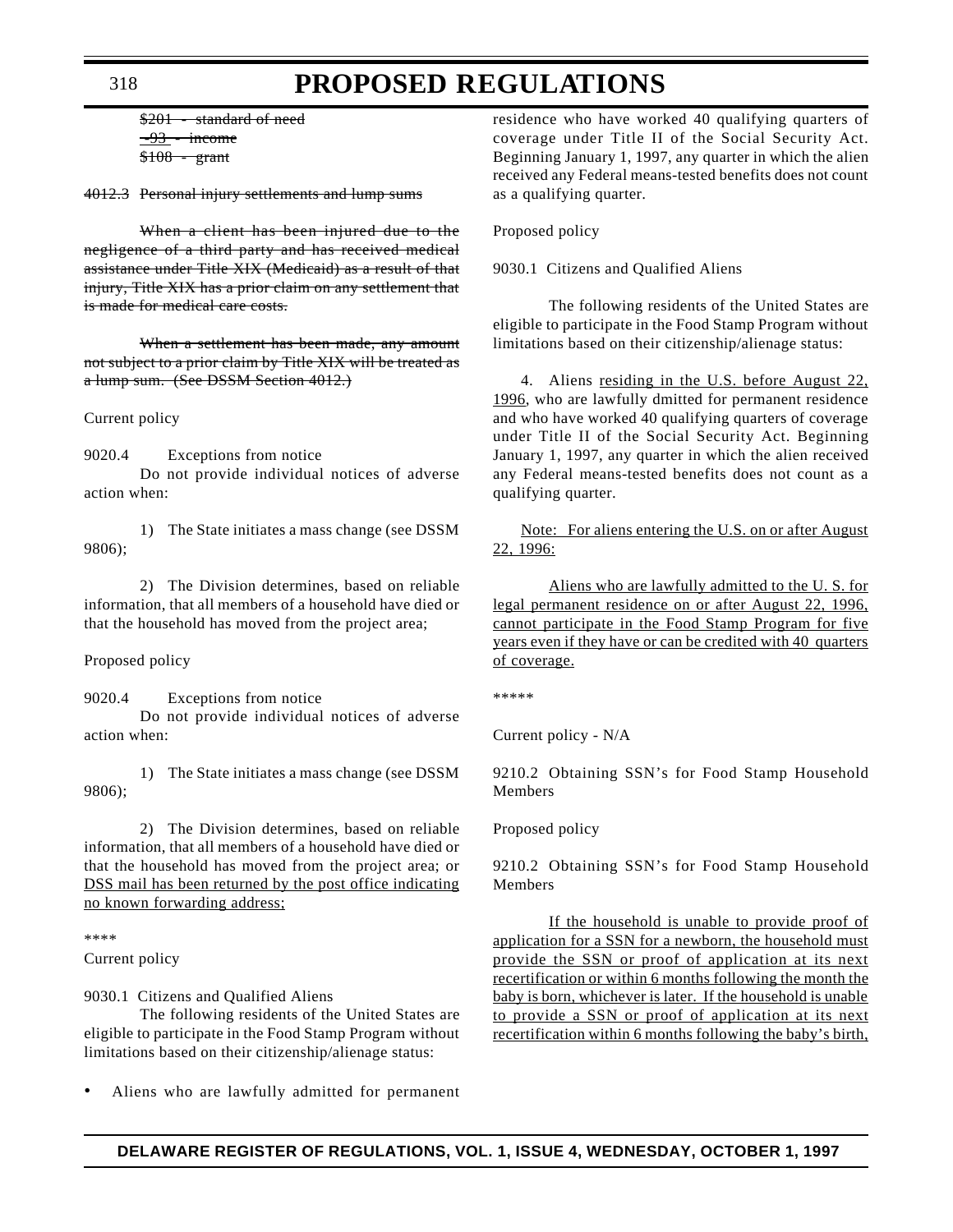#### DSS shall determine if the good cause provisions of DSSM 9210.4 apply.

\*\*\*\*\*

Current policy

9314.5 Special procedures for expediting service

2) Social Security Numbers - Those household members unable to provide the required SSN's or who do not have one prior to the first full month of participation will be allowed to continue to participate only if they satisfy the good cause requirements with respect to SSN's specified in DSSM 9210.

Proposed policy

9314.5 Special procedures for expediting service

2) Social Security Numbers - Those household members unable to provide the required SSN's or who do not have one prior to the second full month of participation will be allowed to continue to participate only if they satisfy the good cause requirements with respect to SSN's specified in DSSM 9210, except that households with a newborn may have up to six months following the month the baby was born to provide an SSN or proof of application for the newborn.

\*\*\*\*\*

Current policy

9404 Resources Excluded For Food Stamp Purposes

In determining the resources of a household, only the following will be excluded:

2. Household goods, personal effects, one burial plot per household member, and the cash value of life insurance policies. The cash value of pension plans or funds will be excluded, except that Keogh plans which involve no contractual relationship with individuals who are not household members and individual retirement accounts (IRA's) will not be excluded.

Proposed policy

9404 Resources Excluded For Food Stamp Purposes

In determining the resources of a household, only the following will be excluded:

2. Household goods, personal effects, the cash value of life insurance policies, one burial plot per household member, and the value of one bona fide funeral agreement per household member, provided that the agreement does not exceed \$1,500 in equity value. If the equity value of the funeral agreement exceeds \$1,500, the value above \$1,500 is counted as a resource. The cash value of pension plans or funds will be excluded, except that Keogh plans which involve no contractual relationship with individuals who are not household members and individual retirement accounts (IRA's) will not be excluded.

NEW

19. Allowances paid to children of Vietnam veterans who are born with spina bifida are excluded from income and resources for food stamp purposes. (P.L. 104- 204). These monthly allowances (\$200, \$700, or \$1,200) are based on the degree of disability suffered by the child.

\*\*\*\*\*

Current policy

9503 Earned Income

6. Work study earnings, excluding those paid under Title IV of the Higher Education Act. When Work Study earnings fluctuate, subtract exclusions from the income as it is received monthly and count as income only when the amount subject to exclusion has been exhausted.

For example:

| Tuition                 |          | $$570 /$ quarter   |                  |                                 |          |  |
|-------------------------|----------|--------------------|------------------|---------------------------------|----------|--|
| Work Study Earnings $=$ |          | 1st month $$180$ : |                  |                                 |          |  |
|                         |          |                    | 2nd month \$340; |                                 |          |  |
|                         |          |                    | 3rd month \$410  |                                 |          |  |
|                         |          |                    |                  |                                 |          |  |
| Work Study              |          | Amount             | Exclusion        |                                 | Earnings |  |
|                         | Earnings | Excluded Balance   |                  |                                 | Counted  |  |
| Month #1                | \$180    | \$180              | \$390            | $\begin{matrix} 0 \end{matrix}$ |          |  |
| Month #2                | \$340    | \$340              | \$50             | \$                              | $\Omega$ |  |
| Month #3                | \$410    | \$ 50              | \$<br>$\Omega$   |                                 | \$360    |  |
| TOTAL                   | \$930    | \$570              | N/A              | \$360                           |          |  |
| Proposed policy         |          |                    |                  |                                 |          |  |

9503 Earned Income

6. Educational assistance which has a work requirement (such as work study, assistantship or

### **DELAWARE REGISTER OF REGULATIONS, VOL. 1, ISSUE 4, WEDNESDAY, OCTOBER 1, 1997**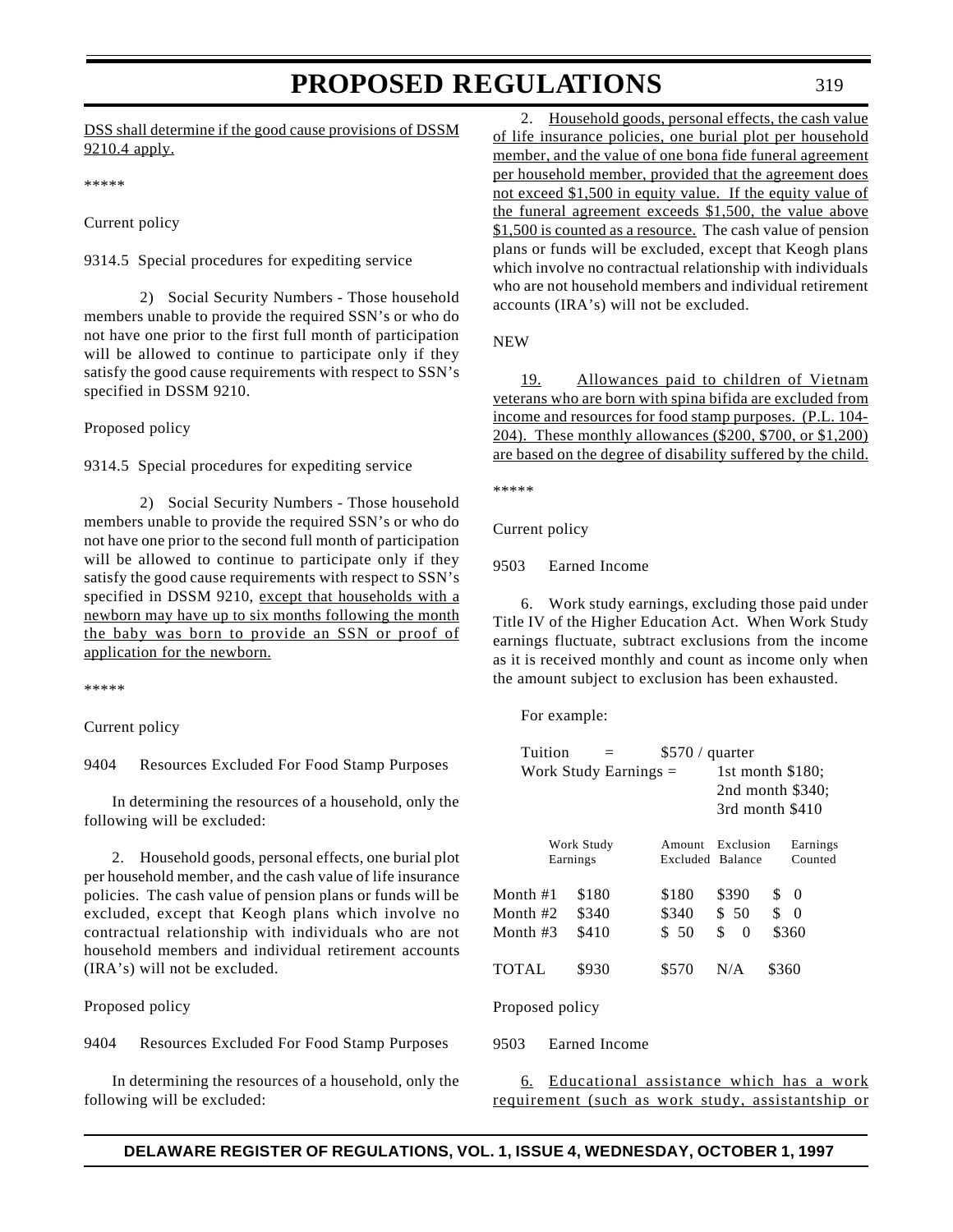320

### **PROPOSED REGULATIONS**

fellowship with a work requirement) in excess of the amount excluded under DSSM 9506).

\*\*\*\*\*

Current policy

9504 Unearned Income

Unearned income includes, but is not limited to:

4. Scholarships, education grants, fellowships, deferred payment loans for educational benefits, veteran's educational benefits and the like in excess of amount excluded.

Proposed policy

9504 Unearned Income

Unearned income includes, but is not limited to:

4. Scholarships, education grants, deferred payment loans for educational benefits, veteran's educational benefits and the like, other than educational assistance with a work requirement, in excess of amount excluded.

\*\*\*\*\*

Current policy

9506 Income Exclusions

Educational loans on which payment is deferred, grants, scholarships, fellowships, veterans' educational benefits, and the like awarded to a household member enrolled at a recognized institution of post-secondary education, at a school for the handicapped, in a vocational education program, or in a program that provides for completion of a secondary school diploma or obtaining the equivalent thereof, to the extent that they are either used or made available by the school, institution, program, or other grantor for tuition and mandatory school fees at an institution of post secondary education, including correspondence schools at that level or a school at any level for the physically or mentally handicapped.

Mandatory fees are those charged all students, those charged to all students within a certain curriculum, and/or the rental or purchase of any equipment, materials, and supplies related to the pursuit of the course or study involved. For example, uniforms, lab fees, or equipment charged to all students to enroll in a chemistry course would be excluded.

For the purpose of this provision, institution of post-secondary education means any public or private educational institution which normally requires a high school diploma or equivalency certificate for enrollment or admits persons who are beyond the age of compulsory school attendance in the state in which the institution is located, provided that the institution is legally authorized or recognized by the state to provide a program of training to prepare students for gainful employment. Origination fees and insurance premiums on student loans are excludable charges. Only the amount of the loan after these charges have been excluded is to be considered income.

D. All loans, including loans from private individuals as well as commercial institutions, other than educational loans on which repayment is deferred. Federal deferred payment educational loans, to the extent that they provide income assistance beyond that used for tuition and mandatory school fees set forth in paragraph (C), are not excludable under this provision. Refer to DSSM 9401 for determining how to treat loans as resources.

E. Non-federal reimbursements or allowances to students for specific education expenses such as travel or books, but not allowances for normal living expenses, such as food, rent, or clothing. Portions of a general grant or scholarship

 must be specifically earmarked by the grantor for education expenses rather than for livingexpenses to be excludable as a reimbursement.

No portion of any Federal educational grant, scholarship, fellowship, veteran's educational benefit and the like to the extent it provides income assistance beyond that used for tuition and mandatory school fees as set forth in DSSM 9506 (C) will be considered excludable under this provision.

No portion of any non-Federal (State, local or private) educational grant, scholarship, fellowship, veteran's educational benefit, and the like that is provided for living expenses will be considered excludable under this provision. Thus, to be excludable, such assistance must be specifically earmarked by the Grantor for education expenses, (such as travel or books), but not for living expenses, (such as food, rent, or clothing).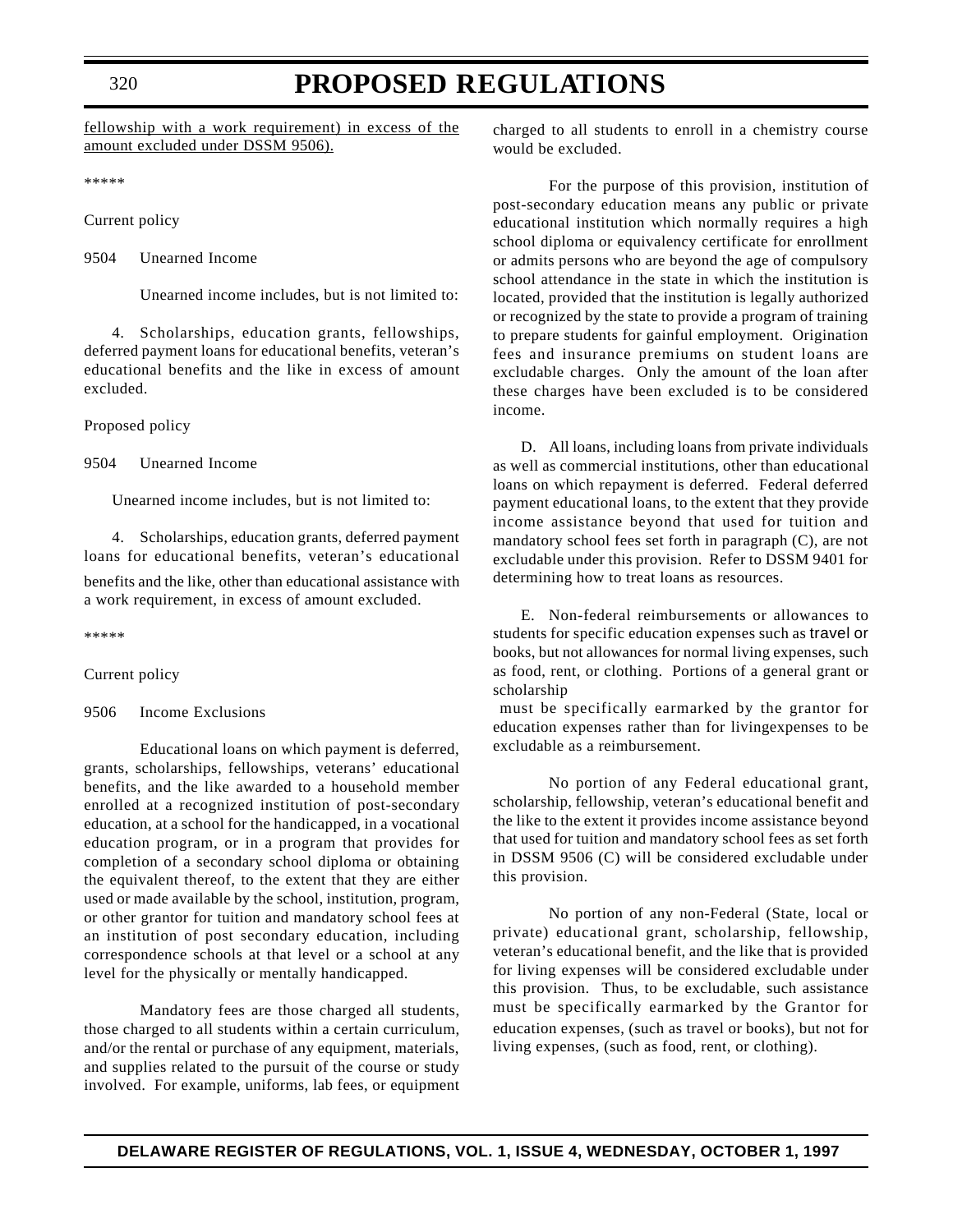Proposed policy

9506 Income Exclusions

C. Educational assistance, including grants, scholarships, fellowships, work study, educational loans on which payment is deferred, veterans' educational benefits and the like.

To be excluded, the educational assistance listed above must be:

A. Awarded to a household member enrolled at

a:

1. Recognized institution of post-secondary education\*,

- 2. School for the handicapped,
- 3. Vocational education program,
- 4. Vocational or technical school, or

5. Program that provides for obtaining a secondary school diploma or the equivalent;

\*Means any public or private educational institution which normally requires a high school diploma or equivalency certificate for enrollment or admits persons who are beyond the age of compulsory school attendance for that State. The institution must be authorized to provide an educational program beyond secondary education or provides a program of training to prepare students for gainful employment, including correspondence schools at that level.

B. Used for or identified (earmarked) by the institution, school, program, or other grantor for the following allowable expenses:

1. Tuition,

2. Mandatory school fees, including the rental or purchase of any equipment, material, and supplies related to the pursuit of the course of study involved,

- 3. Books,
- 4. Supplies,
- 5. Transportation,

6. Miscellaneous personal expenses, other than the normal living expenses of room and board, of the student incidental to attending a school, institution, or program,

7. Dependent care (amounts excluded cannot be excluded under the income dependent care deduction under DSSM 9507), and

8. Origination fees and insurance premiums on educational loans.

Exclusions based on use for the allowable expenses listed above must be incurred or anticipated for the period the educational income is intended to cover regardless of when the educational income is actually received. If a student uses other income sources to pay for allowable educational expenses in months before the educational income is received, the exclusions to cover the expenses shall be allowed when the educational income is received. When the amounts used for allowable expenses are more than amounts earmarked by theinstitution, school, program or other grantor, an exclusion shall be allowed for amounts used over the earmarked amounts. Exclusions based on use shall be subtracted from unearned educational income first when possible, and the remainder, if any, shall be excluded from earned educational income.

An individual's total educational income exclusions cannot exceed that individual's total educational income received.

D. All loans, including loans from private individuals as well as commercial institutions, other than educational loans on which repayment is deferred. Educational loans on which repayment is deferred shall be excluded according to DSSM 9506 C. A loan on which repayment must begin within 60 days after receipt of the loan shall not be considered a deferred repayment loan.

E. No portion of any educational assistance that is provided for normal living expenses (room and board) shall be considered a reimbursement excludable under this section.

NEW

24. Allowances paid to children of Vietnam veterans who are born with spina bifida are excluded from income and resources for food stamp purposes (P.L. 104-204). These monthly allowances (\$200, \$700, or \$1,200) are based on the degree of disability suffered by the child.

\*\*\*\*\*

Current policy

9507 Income Deductions

Two annualized utility allowances are offered:

The basic allowance, presently \$164, is available to households that do not pay for heat, yet incur costs for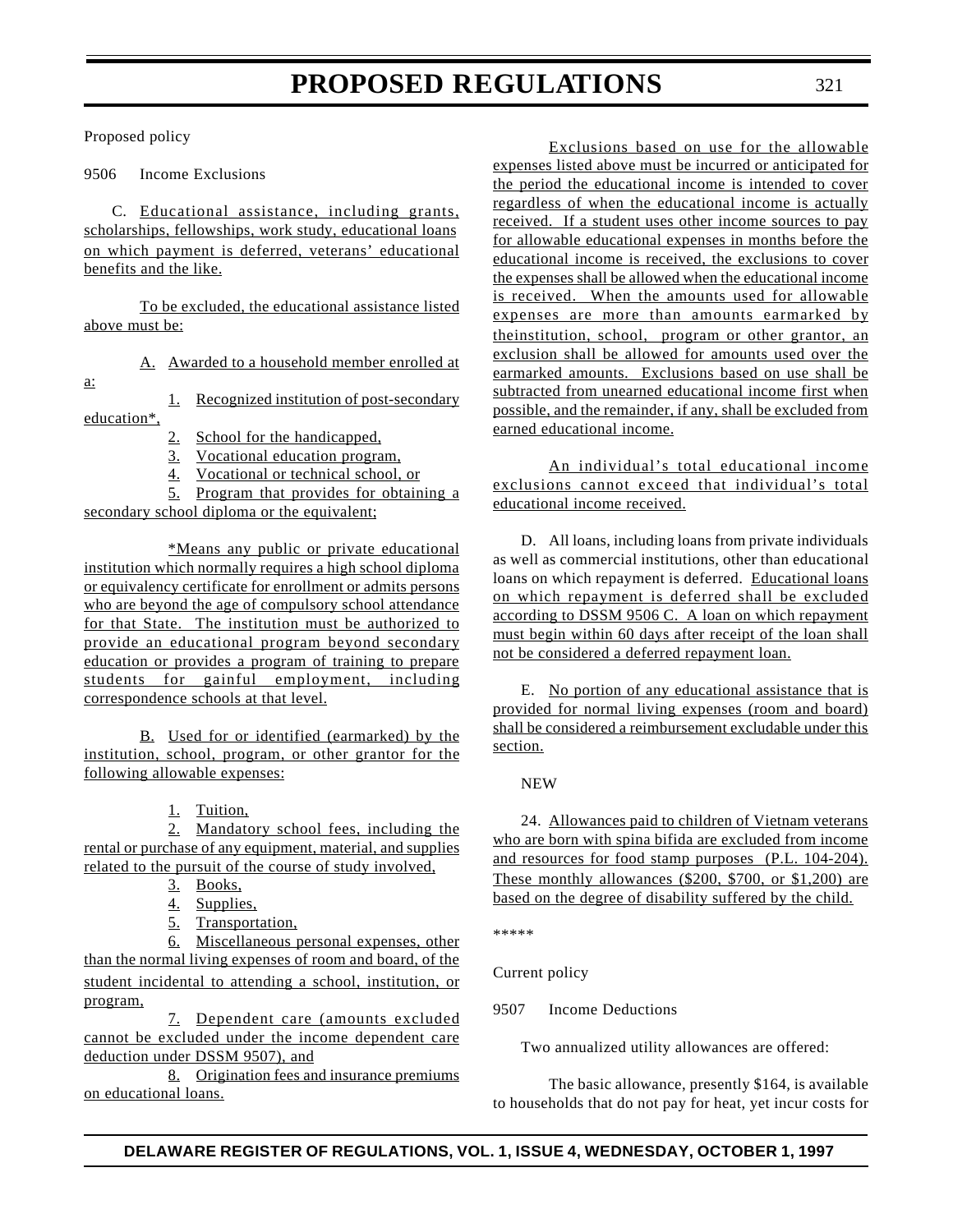a major utility such as electricity or cooking fuel.

The heat allowance, presently \$239, is available to households with heating costs.

Permit households to switch between their actual utility costs and the appropriate utility standard at the time of recertification. Qualifying households not opting to itemize actual utility costs will be assigned the

appropriate standard utility allowance.

Proposed policy

9507 Income Deductions

NEW

Standard Utility Allowances (SUA)

There are two standard utility allowances. The basic SUA is for households that pay for costs for a major utility, such as electricity or cooking fuels, which includes cooling costs but not heat costs. The heat SUA is for households with heating costs. Households eligible to use a SUA are required to use the appropriate standard utility allowance when they have costs for a major utility or heating.

The two annualized standard utility allowances are as follows:

Basic SUA is \$164 per month.

Heat SUA is \$239 per month.

\*\*\*\*\*

Current policy - N/A

9615 Certification Periods

Proposed policy

9615 Certification Periods

NEW

Households eligible for the child support deduction shall have the following certification periods:

Households with no record of regular child support payments or payments of arrearages shall be certified for no more than 3 months.

Households with a record of regular child support payments or payments of arrearages shall be certified for no more than six months.

\*\*\*\*\*

Current policy

9709 Failure to comply with another assistance program's requirements

Do not increase food stamp benefits when a household's benefits received under another means-tested Federal, State or local welfare or public assistance program (such as but not limited to ABC, GA or SSI) have been decreased (reduced, suspended or terminated) due to an intentional failure to comply with a requirement of the program that imposed the benefit decrease. This does not apply to food stamp work sanctions under DSSM 9203.

Proposed policy

9709 Failure to comply with another assistance program's requirements

Do not increase food stamp benefits when a household's benefits received under another means-tested Federal, State or local welfare or public assistance program (such as but not limited to AFDC, GA or SSI) have been decreased (reduced, suspended or terminated) due to failure to comply with a requirement of the program that imposed the benefit decrease. This does not apply to food stamp work sanctions under DSSM 9203.

**DELAWARE REGISTER OF REGULATIONS, VOL. 1, ISSUE 4, WEDNESDAY, OCTOBER 1, 1997**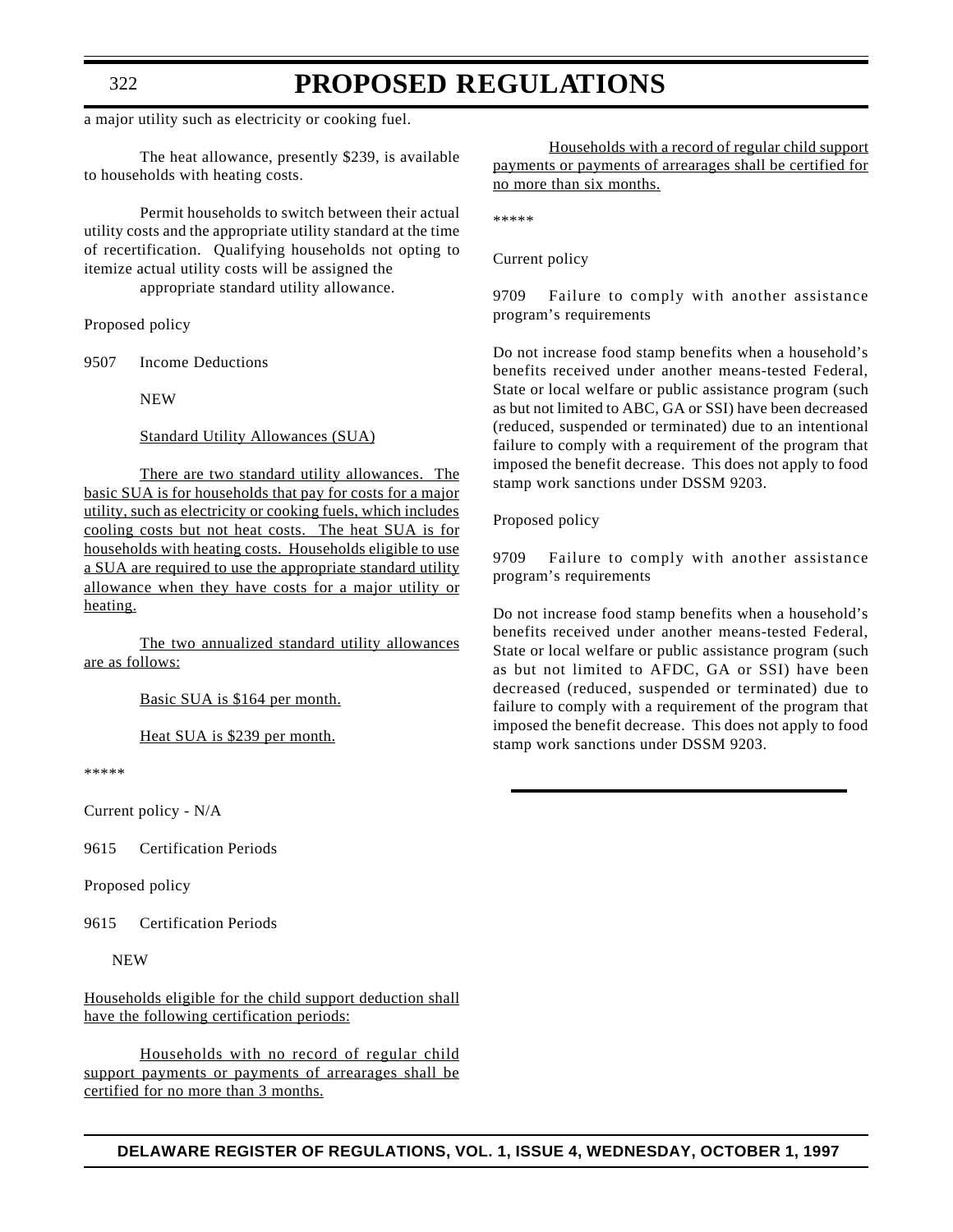### <span id="page-34-0"></span>**DEPARTMENT OF NATURAL RESOURCES & [ENVIRONMENTAL](http://www.dnrec.state.de.us/frames1.htm) CONTROL**

**DIVISION OF WATER [RESOURCES](#page-3-3)**

Statutory Authority: 7 Delaware Code, Section 6010 (7 **Del.C.** 6010)

Brief Synopsis of the Subject, Substance and Issues:

The Department of Natural Resources and Environmental Control, in accordance with 7 Del. C. §6010, has proposed to revise the Regulations for Licensing Operators of Wastewater Facilities. Proposed amendments would change the due date from July 1 to January 31 of each year for registration of wastewater facilities and operators and provide a way to allow wastewater operators to retain licenses while not actively operating as long as they meet the continuing education requirements. Section 9 and 15 have also been deleted.

Possible Terms of the Agency Action: N/A

Statutory Basis or Legal Authority to Act:

7 Del C. Section 6010

List of Other Regulations That May be Impacted or Affected by the Proposal:

None

Notice Of Public Comment:

The Department of Natural Resources and Environmental Control will hold a public hearing on November 5, 1997, beginning at 7:00 p.m., in the Canteen Conference Room, of the Richardson and Robbins Building, 89 Kings Highway, Dover, Delaware, to consider proposed amendments to the Regulations for Licensing Operators of Wastewater Facilities. The proposals address reporting requirements and the requirements to retain an operators license when not operating and also delete Section 9 and 15.

The proposals will be available for inspection at the Division of Water Resources offices located at 89 Kings Highway, Dover, Delaware. Inquiries should be directed to R. Robert Thompson at (302) 739-4403. Statements and testimony may be presented orally or in written form at the hearing. It is requested that those interested in presenting statements register in advance by mail. Written statements may be presented prior to the hearing and

should be addressed to: R. Robert Thompson, Hearing Officer, DNREC, 89 Kings Highway, Dover, DE 19901.

#### **CONTENTS**

| Section        | Title                               | Page |
|----------------|-------------------------------------|------|
| 1              | Purpose                             | 1    |
| 2              | Definitions                         | 1    |
|                |                                     |      |
| 3              | <b>State Board of Certification</b> | 2    |
| $\overline{4}$ | <b>License Requirements</b>         | 3    |
| 5              | Classification of Wastewater 4      |      |
|                | Facilities                          |      |
| 6              | Operator Qualifications and         |      |
|                | Classifications                     | 8    |
| 7              | Examinations                        | 11   |
| 8              | Licensing                           | 12   |
| 9              | Fees                                | 14   |
| 10             | <b>Prohibited Acts</b>              | 15   |
| 11             | Penalties                           | 15   |
| 12             | Reciprocity                         | 15   |
| 13             | Repealer                            | 16   |
| 14             | Severability                        | 16   |
| 15             | <b>Effective Date</b>               | 16   |

**\* Please note that the page numbers listed above do not refer to the Register. The page numbers refer to the original document.**

1.01 It is the purpose of this regulation to protect the public health and to conserve and protect the water resources of the State; to provide for the classification of all public and private (including industrial) wastewater facilities; to require the examination of operators and licensing of their competency to supervise on-site the operation of such facilities; to create a board of certification; and to provide for reciprocal arrangements.

#### Section 2 - Definitions:

2.01 Person: Means any individual, partnership, firm, association, joint venture, public or private corporation, trust, estate commission, board, public or private institution, utility, cooperative, municipality or any other political subdivision of this State, any interstate body, or any other legal entity.

2.02 Operator: Means the designated individual who at a given time is in direct responsible charge of the operations of a wastewater facility or a major segment of a system or facility.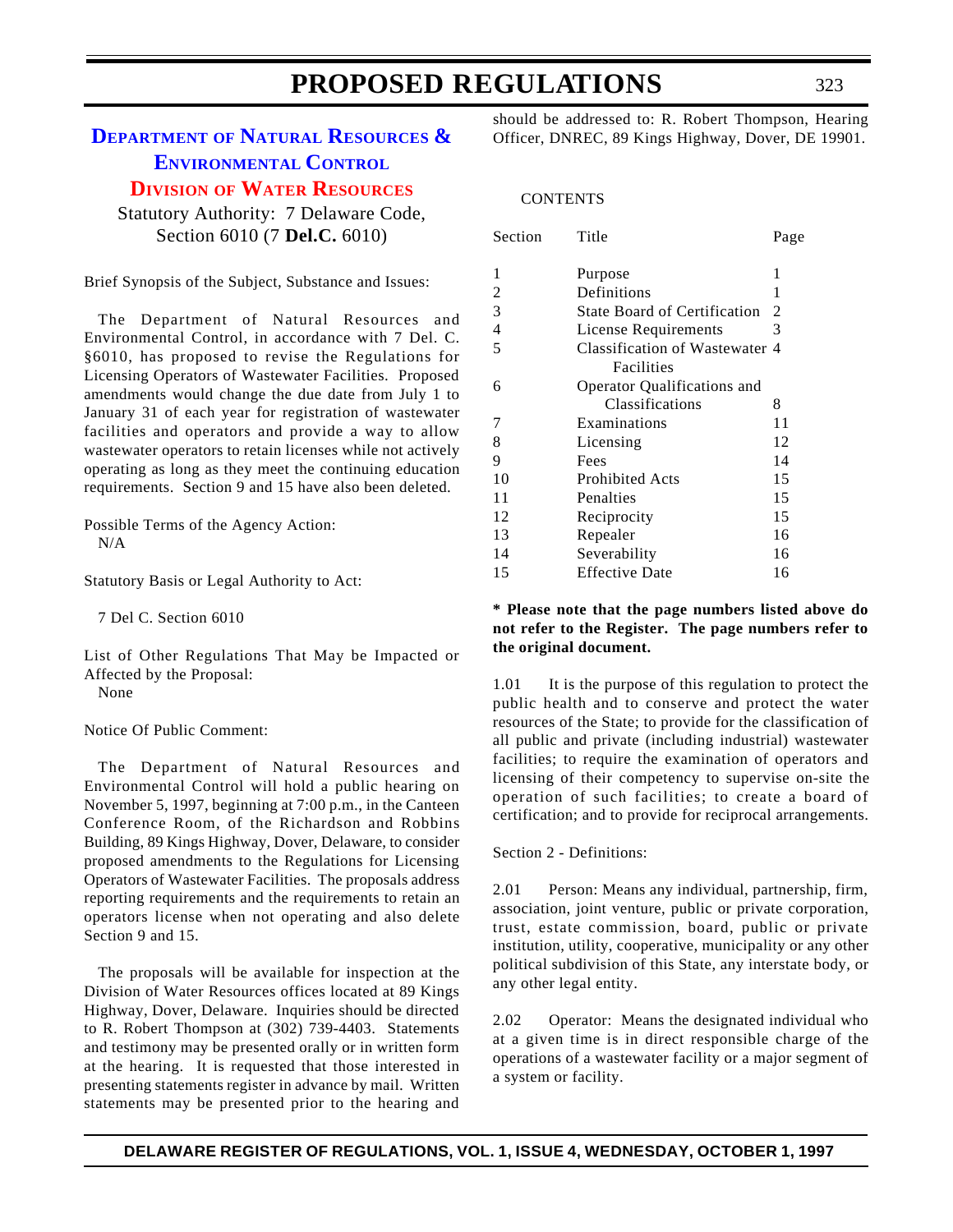2.03 Direct Responsible Charge: Means on-site accountability for an on- site performance of active daily operation. Where shift operation is required and/or practiced, "direct responsible charge" means both (1) onsite accountability for and on-site performance of active daily operation, including technical and administrative supervision, and (2) active daily on-site charge of an operating shift, or a major segment of a system or facility.

2.04 Wastewater Facility (Facilities): Means the system of pipes, structures, equipment and processes required to treat any waste and dispose of the effluent.

2.05 Wastewater Treatment Plant: Means the portion of the wastewater facility used in the pretreatment and/or treatment of wastewater, including the treatment, handling and disposal of sludge solids related thereto.

2.06 Secretary: Means the Secretary of the Department of Natural Resources and Environmental Control or his duly authorized designee.

2.07 Department: Means the Department of Natural Resources and Environmental Control.

2.08 Association of Boards of Certification For Operating Personnel In Water and Wastewater Utilities (ABC): Means that organization which serves as an information center for certification activities, recommends minimum standards and guidelines for classification of wastewater facilities and certification of operators, facilities reciprocity between State programs, and assists authorities in establishing new certification programs and updating existing ones.

2.09 Board: Means the State Board of Certification.

2.10 Population Equivalent (P.E.): Means the population computed by relating the total daily weight (W lbs.) of Biochemical Oxygen Demand (BOD) to the daily per capita BOD of 0.17 lb. as shown below:

P.E. = 
$$
_{0.17}
$$
  
0.17  
Section 3 - State Board of Certification:

3.01 A State Board of Certification shall be appointed by the Secretary to advise and assist the Secretary in the administration of the certification program. The Board will consist of three (3) members: One (1) member who is currently certified as a wastewater operator or who is eligible to be licensed under this regulation; one (1) member representing the Department who shall be responsible for maintaining records; and one (1) member-

at-large. Board members will serve three (3) year terms which will be staggered so that the term of not more than one (1) member will expire in any single year.

3.02 The State Board of Certification, with the consent of the Secretary, shall establish such procedures and guidelines as may be necessary for the administration of this regulation, and shall include at least the following provisions:

(a) procedures for examination of candidates, and renewal of licenses;

(b) procedures for the suspension and revocation of licenses;

(c) guidelines for evaluating equivalency of training and examinations conducted by recognized agencies and institutions;

(d) guidelines for evaluating equivalency of other certification and/or licensing programs for the purpose of according reciprocal treatment;

(e) procedures for establishing regularly scheduled meetings.

3.03 When taking action pursuant to this regulation, the Board may consider generally applicable criteria and guidelines developed by the Association of Boards of Certification for Operating Personnel in Water and Wastewater Utilities (ABC).

Section 4 - License Requirement:

4.01 Any wastewater facility (except those specifically exempted by the Department) whether publicly or privately owned, used or intended for use by the public or private persons shall be under the supervision of an operator(s) whose competency is licensed by the Secretary in a classification corresponding to or higher than the classification of the facility to be supervised.

4.02 This section reserved for future use.

4.03 On or before January 1, 1989, any wastewater facility (except those specifically exempted by the Department)whether publicly or privately owned, used or intended for use by the public or private persons shall at all times have available an operator(s) capable of operating and performing direct responsible charge responsibilities.

4.04 On or before  $J_{\text{uly}} + J_{\text{annuary}}$  31 each year any owner of a wastewater facility whether publicly or privately owned, used or intended for use by the public or private persons shall register with the Department and list the type of facility, the average daily flow and the name(s) of the operator(s) in direct responsible charge. Any personnel changes involving the operator(s) in responsible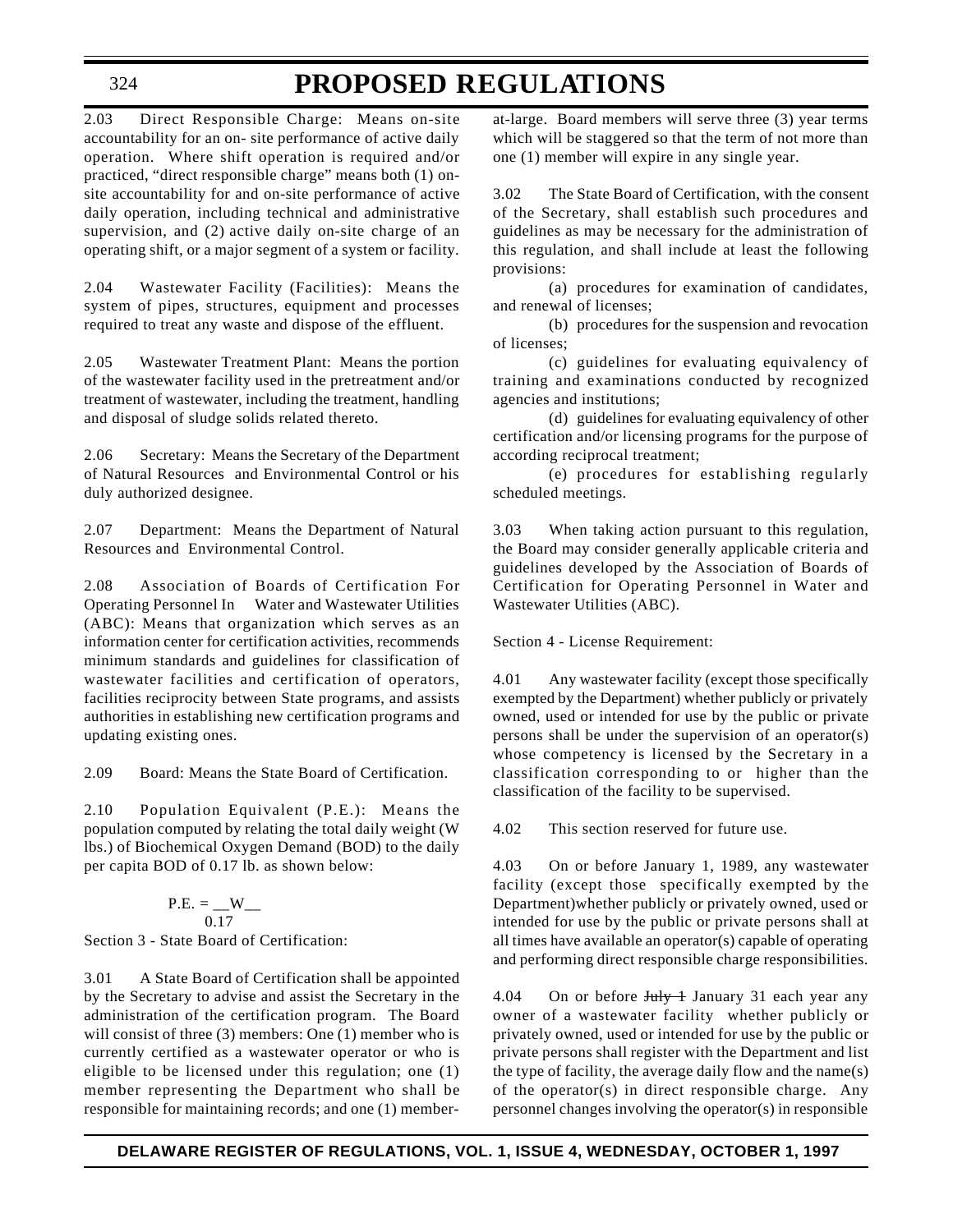charge shall be reported to the Department within one (1) month after the change.

4.05 On-site sewage disposal systems with a design daily flow less than 2,500 gallons are exempt from the provisions of this regulation. Other wastewater facilities may be granted exemption by the Department under Section 5.02 after due compliance with the requirements of Section 4.04 of this regulation.

4.06 All persons must be operating at a wastewater facility in Delaware in order to be issued a Delaware wastewater treatment plant operator's license.

Section 5 - Classification of Wastewater Facilities:

5.01 The Department shall classify wastewater facilities which discharge into publicly owned wastewater systems, or to receiving bodies of water, or on land surface or subsurface. The classification shall take due regard of the skill, knowledge, and experience required of an operator; and shall be in accordance with the criteria hereby established.

5.02 Classification of Wastewater Treatment Plants: Waste water treatment plants shall be classified in one of four classes. These classifications shall be made in accordance with the point system established in Table I, and the range of points for each class of facility as shown below:

| Class I   | -                        | $11 - 30$ points     |
|-----------|--------------------------|----------------------|
| Class II  | ۰                        | $31 - 55$ points     |
| Class III | $\overline{\phantom{a}}$ | 56 - 75 points       |
| Class IV  | $\sim$                   | 76 points or greater |

Treatment plants other than those with on-site sewage disposal systems scoring fifteen (15) points, or less, shall be exempt from the Requirements of Section 4.01 of this regulation, and the owner shall be so notified by the Department. Treatment plants with on-site sewage disposal systems only, scoring ten (10) points, or less, shall be exempt from the requirements of Section 4.01 of this regulation, and the owner shall be so notified by the Department.

#### TABLE I POINT SYSTEM CLASSIFICATION OF WASTEWATER TREATMENT PLANTS

Assign points for every item that applies:

| <b>ITEM</b>                                                                                                                  | <b>POINTS</b>         | <b>REMARKS</b>                        |
|------------------------------------------------------------------------------------------------------------------------------|-----------------------|---------------------------------------|
| Size                                                                                                                         |                       |                                       |
| Maximum population<br>equivalent (P.E.) served,<br>peak (lbs. BOD) day,<br>per 10,000 P.E. or part                           | 1                     | 20 Points<br>Maximum                  |
| Design daily flow or peak<br>month's daily flow,<br>whichever is larger, per<br>MGD or part                                  | 1                     | 20 Points<br>Maximum                  |
| <b>Effluent Discharge</b>                                                                                                    |                       |                                       |
| Receiving stream (sensitivity)                                                                                               | $2 - 6$               | Slight 2;<br>Moderate 4;<br>Extreme 6 |
| Discharge into treatment system                                                                                              | 1                     |                                       |
| Land Disposal - evaporation                                                                                                  | 2                     |                                       |
| Land Disposal - Spray Irrigation<br>Overload Flow, Rapid<br>Infiltration                                                     | 4                     |                                       |
|                                                                                                                              | 4                     |                                       |
| Subsurface disposal                                                                                                          |                       |                                       |
| Variation in Raw Wastes                                                                                                      | $0 - 6$               | Slight 0;<br>Moderate 3;<br>Extreme 6 |
| Pretreatment                                                                                                                 |                       |                                       |
| Oil & Grease Trap<br>Screening, comminution<br>Grit removal<br>Plant pumping of main flow<br>Equalization Tank with aeration | 3<br>3<br>3<br>3<br>3 |                                       |
| Primary Treatment                                                                                                            |                       |                                       |
| Settling Basin, Tanks, or<br>Lagoons<br>Primary clarifiers<br>Combined sedimentation/<br>digestion                           | 5<br>5<br>5           |                                       |
|                                                                                                                              |                       |                                       |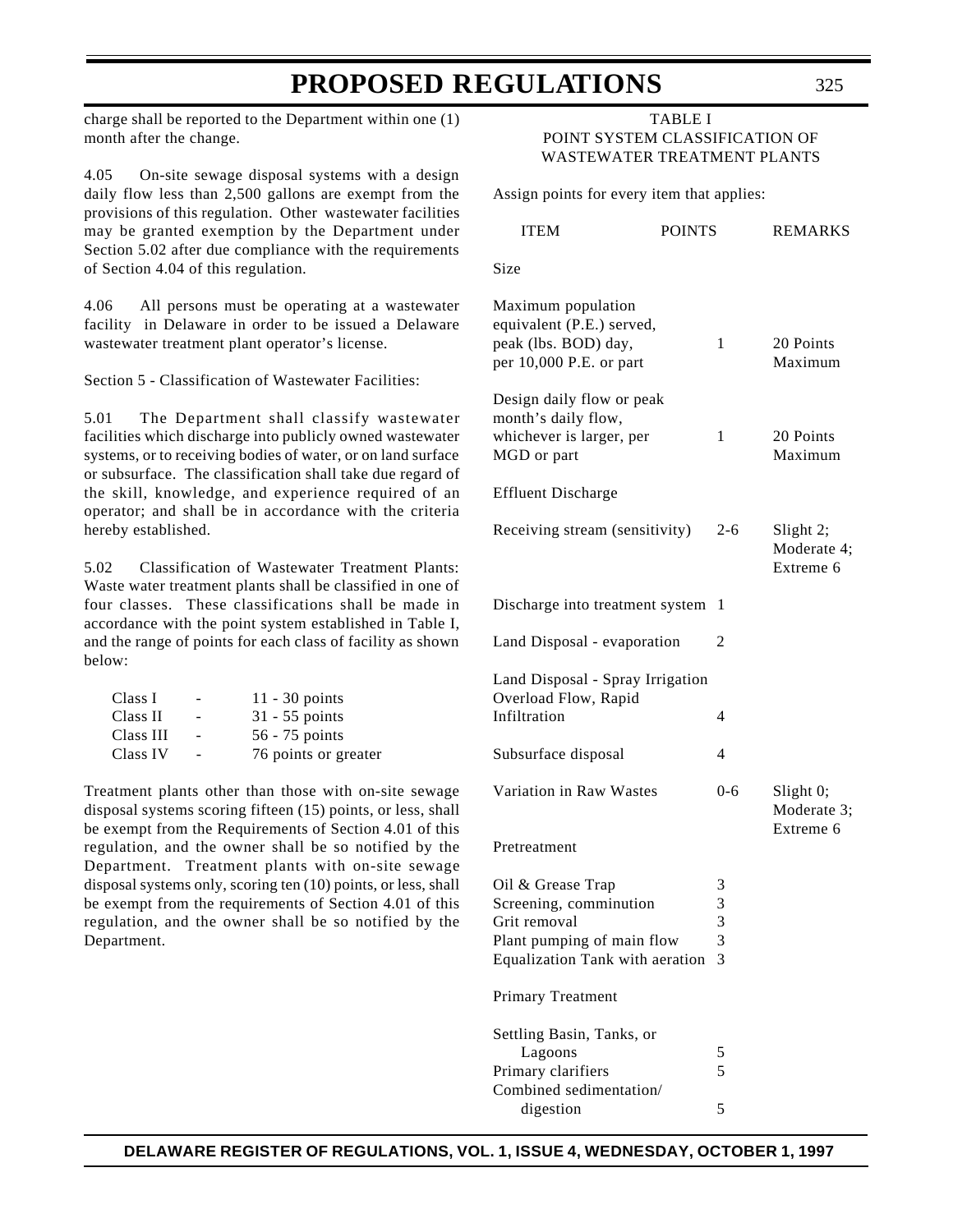| Chemical addition                     | 4           |
|---------------------------------------|-------------|
| (except chlor., enz.)                 |             |
| Oil & Water Separator                 | 5           |
|                                       |             |
| <b>Secondary Treatment</b>            |             |
|                                       |             |
| <b>Rotating Biological Contactors</b> | 10          |
| w/sec. clarifiers                     |             |
| Trickling filter w/sec. clarifiers    | 10          |
| Activated sludge w/sec.               |             |
| clarifiers (including ext.            |             |
| aeration and oxidation                |             |
| ditches)                              | 15          |
| Stabilization ponds without           |             |
| aeration                              | 5           |
| Aerated lagoon or tank                | 8           |
| Chemical addition                     | 4           |
|                                       |             |
| <b>Advanced Waste Treatment</b>       |             |
|                                       |             |
| Polishing ponds                       | 2           |
| Chemical/physical - without           | 15          |
|                                       |             |
| secondary (inc. DAF & Filters)        |             |
| Chemical/physical - following         | 10          |
| secondary (inc. DAF & Filters)        |             |
| Biological or chemical/biological 12  |             |
| Ion exchange                          | 10          |
| Reverse Osmosis, electrodialysis 15   |             |
| Chemical recovery, carbon             |             |
| regeneration                          | 4           |
| Oil & Water Separator                 | 5           |
|                                       |             |
|                                       |             |
| Solids Handling                       |             |
|                                       |             |
| <b>Aerated Sludge Holding Tank</b>    | 3           |
| Thickening                            | 5           |
|                                       | 10          |
| Anaerobic digestion                   |             |
| Aerobic digestion                     | 6           |
| Evaporative sludge drying             | 2           |
| Mechanical dewatering                 | 8           |
| Solids reduction (incineration,       |             |
| wet oxidation)                        | 12          |
| Composting by plant personnel         | 5           |
| Land Disposal by Plant                |             |
| Personnel                             | 8           |
|                                       |             |
| Disinfection                          |             |
|                                       |             |
| Disinfection <i>i.e.</i> , lime       |             |
| stabilization, etc.                   | 5           |
| Chlorination or comparable            | 5           |
| <b>Ultraviolet Disinfection</b>       |             |
| <b>Ozone Disinfection</b>             | $rac{3}{5}$ |
| Dechlorination (Chemical)             | 5           |

Dechlorination (Aeration) 3

Laboratory Control by Plant Personnel

| Complexity | $1 - 10$ | $S$ light 1; |
|------------|----------|--------------|
|            |          | Moderate 5:  |
|            |          | Extreme 10   |

5.03 Any wastewater facility may be classified in a group other than indicated by the general criteria after determination by the Secretary that the incorporation of special features of design or characteristics, conditions of flow or use of the receiving waters or combination of such conditions or circumstances are not fully covered in the general criteria. The owner of the facility shall be given due notice of the tentative determinations and his comments, if any, shall be considered before making the final determination.

5.04 Classification of any wastewater facility may be changed at the discretion of the Secretary by reason of changes in any condition or circumstances on which the original classification was predicated. Due notice of any such change shall be given to the owner of the treatment plant.

Section 6 - Operator Qualifications and Classifications:

6.01 Operators shall be examined by the Board as to education, experience, and knowledge as related to the classification of facility for which examined. Applicants shall be required further to give evidence of good character, dependability, interest in work, and other pertinent characteristics in relation to responsible operations. Applicants must pass the required written examination except when waived by the Board in which case an oral examination by the Board will be required.

6.02 In evaluating qualifications of operators, the Board will be guided by the following:

A. Experience requiring some technical knowledge of the work and whether or not direct responsible charge (DRC) of work was included. In large plants where responsibility is divided, operators of important divisions may be credited with having responsible charge.

B. Experience, to be acceptable, must be the result of satisfactory accomplishment of work. Evaluation may be based on reports of the employers, state and local water pollution control agencies having appropriate responsibilities for supervising systems and plants.

C. Partial credit may be given for operating

#### 326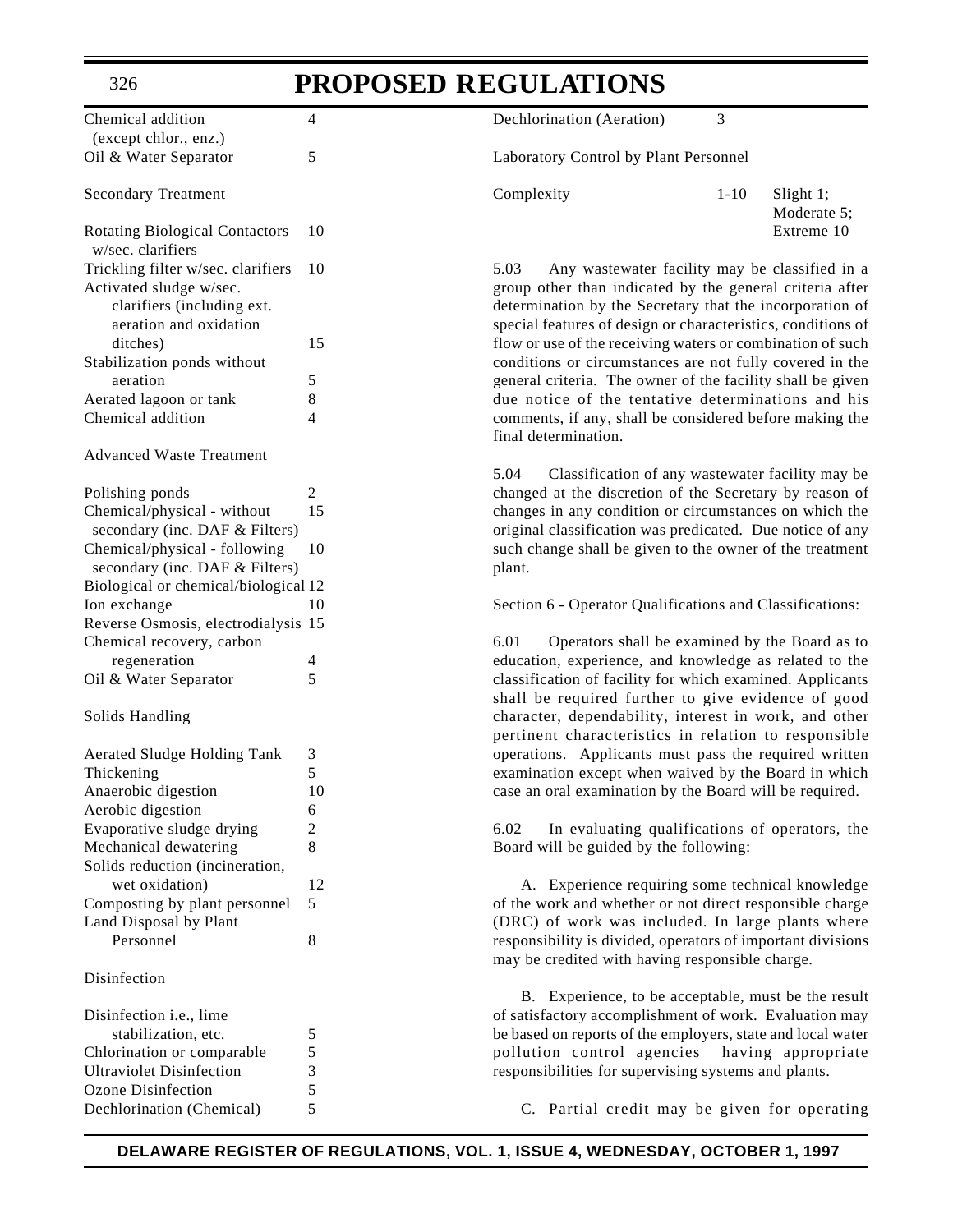experience in maintenance, laboratories, or other work of water and/or wastewater systems and allied trades such as plumbing.

D. Where applicable, education may be substituted for a portion of experience requirements as specified below:

(i) Approved college level education may be substituted on a year for year basis for operating or direct responsible charge experience.

(ii) Specialized operator training courses, correspondence courses, seminars, workshops, etc., may be substituted for experience on a case by case basis; and the equivalency will be determined by the board.

(iii) Where education or training is substituted for experience, it shall not exceed an amount which would reduce the requirement of actual experience to less than one year for any classification or less than two years actual experience for Classes II, III and IV. One year of experience is equivalent to a minimum of 1500 hours per year of on-site operating experience at a wastewater facility.

(iv) Education applied to experience requirement cannot also be applied to education requirement.

E. Where applicable, experience may be substituted for educational requirements as specified below:

(i) One year of operating experience may be considered as equivalent to two years of grade school or one year of high school without limitation of time.

(ii) One year of direct responsible charge experience or one year experience in an important phase of operation, other than direct charge, may be considered as equivalent to one year of college level education.

(iii) Experience applied to educational requirement may not also be applied to the experience requirement.

F. Substitutions for formal education may be made as follows:

(i) Specialized operator training courses, correspondence courses, seminars, workshops, etc., may be substituted for formal education on a case by case basis; and the equivalency will be determined by the Board.

(ii) An acceptable high school equivalency certificate may be used to substitute for graduation from high school.

6.03 Wastewater Treatment Plant Operators:

Four classes of operators are hereby established. Their qualifications are intended to relate as nearly as possible to the corresponding classifications for wastewater treatment plants.

Class IV:

1. A college degree or completion of four (4) years in a standard curriculum in engineering or allied subjects or equivalent, plus

2. At least four (4) years of acceptable operating experience of treatment plants in Class III or higher, two years of which must have been in a position of major responsibility (DRC).

Class III:

1. Completion of high school or equivalent, and two (2) years of approved college level education inengineering or allied subjects or equivalent, plus

2. Four (4) years of acceptable operating experience of treatment plants of Class II or higher, two years of which must have been in a position of major responsibility (DRC).

#### Class II:

1. Completion of high school or equivalent, plus 2. Three years of acceptable operating experience of treatment plants of Class I or higher.

Class I:

1. Completion of high school or equivalent, plus

2. One year of acceptable operating experience of a treatment plant.

6.04 Speciality License:

Where an industrial or commercial wastewater treatment facility is of a highly unusual character requiring skills and techniques other than those indicated by the general criteria, the Board may, with the consent of the Secretary, provide a speciality license to an operator which shall be valid for operating the specific facility for which it was issued. The requirements for a specialist license shall be determined by the Board on a case-by-case basis.

Applicants shall pass the required written examinations except when waived by the Board in which case an oral exam by the Board will be required.

Section 7 - Examination:

7.01 The Board or its authorized designee shall prepare written examinations to be used in determining knowledge, ability and judgment of the operators.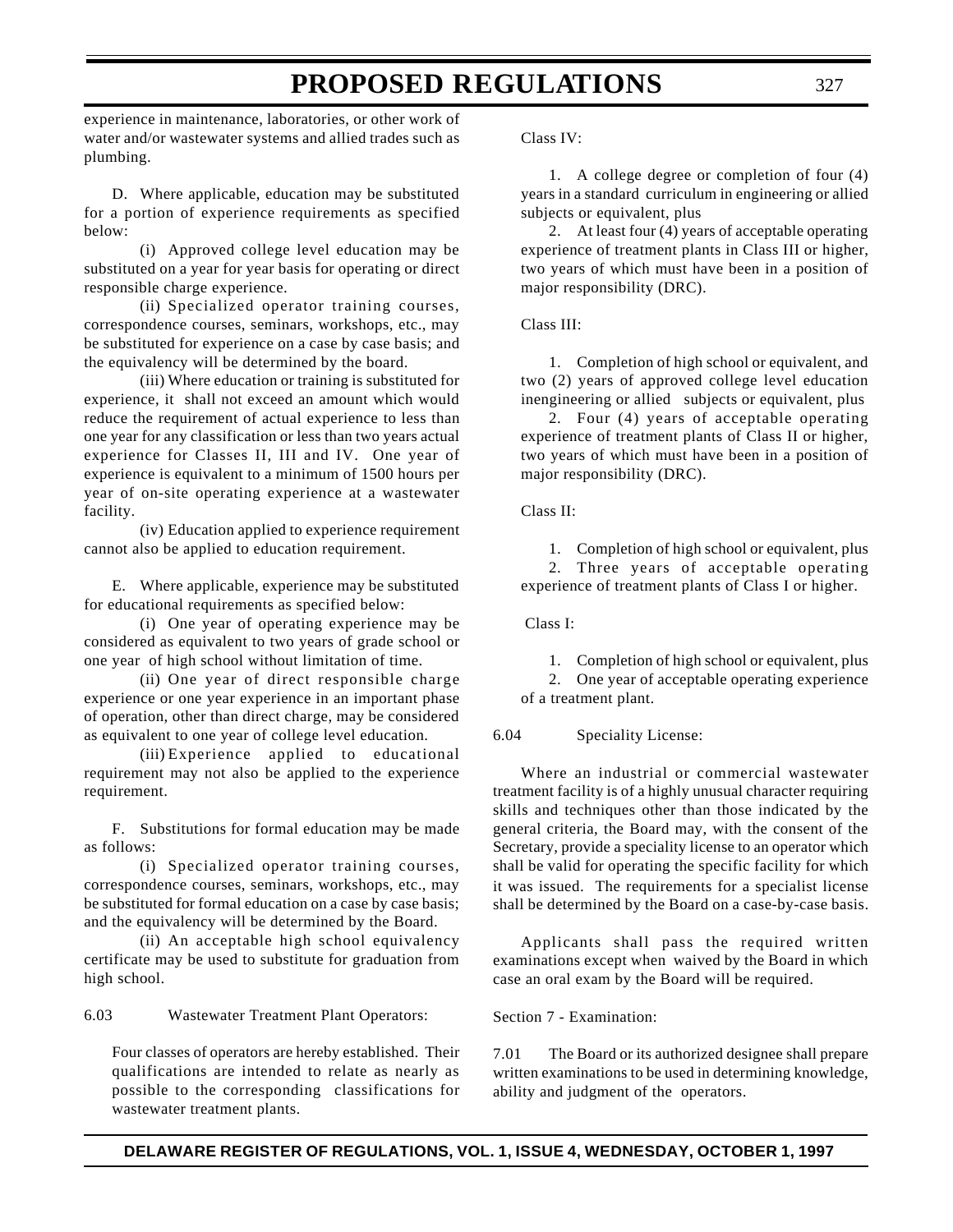7.02 Examinations shall be held at places and times set by the Board, with a suitable method of advance announcement made by the Board. Examinations shall be conducted at least semi-annually.

7.03 Except in such cases as the Board may decide otherwise, all examinations shall be written. In cases where no written examinations are required, the reasons shall be stated. All examinations will be graded by the Board, or by others designated by the Board, and the applicant notified of the outcome. Papers will not be returned to the applicant, but means will be provided to review the results with a member of the Board or Division of Water Resources on request by the applicant.

7.04 Separate examinations may be prepared to cover basic differences in the duties and responsibilities of operations, types of facilities, variations in waste water quality, conditions of receiving waters and other pertinent matters.

7.05 Any person who is applying for a particular class of wastewater treatment plant operator's license and who has failed the written examinations for that particular class on three (3) consecutive occasions shall satisfactorily complete an approved educational examination review course prior to again being considered to take that particularly class of written examination.

Section 8 - Licensing:

8.01 Issuance of a License:

A. On satisfactory fulfillment of the requirements provided herein and based on the recommendation of the Board, the Secretary may issue a suitable license to the applicant designating his competency. The license will indicate the class of wastewater treatment facility for which the operator is qualified to operate.

B. A license may be issued, without examination, in a comparable classification to any person who holds a current valid certificate and/or license in any state, territory or possession of the United States or any country, if in the judgment of the Board the requirements for the licensing of an operator under which the person's certification and/ or license was issued do not conflict with the provisions of this regulation and are of a standard not lower than that specified by this regulation and providing further that reciprocal privileges are granted to licensed operators of this State.

C. A license shall be renewable every two years unless revoked for cause, replaced by one of a higher grade, or invalidated under subsection D or E below.

D. Beginning on January 1, 1990, the applicant for a license renewal shall submit with the renewal application proof that the applicant has in the preceding two years attended and/or satisfactorily completed a minimum of twenty (20) classroom, seminar or workshop hours relating to wastewater facility operations and/or maintenance that are sponsored by recognized government, educational, and/or industrial groups, including equipment manufacturers.

E. Beginning on January 1, 1990, the applicant for a license renewal who is no longer employed at a wastewater treatment plant shall have met the requirements of subsection D above. The license of an operator who has terminated employment at a wastewater treatment plant and who does not meet the requirements of subsection D above at the time of license renewal shall be valid for no more than two (2) years. After expiration of those two (2) years, the license shall automatically be invalidated. An operator whose license is invalidated may be issued a new license of like classification provided appropriate proof of competency is presented to the Board. Successful completion of a written examination shall be required if the license has been invalidated for two (2) or more years.

E. The license of operators who terminate their employment at a wastewater treatment plant will be valid for no more than two  $(2)$  years. After two  $(2)$  years, the license will automatically be invalidated. An operator whose license is invalidated may be issued a new license of like classification provided appropriate proof of competency is presented to the Board. Successful completion of a written examination shall be required if the license has been invalidated for two or more years.

F. A license shall be valid only so long as the holder uses reasonable care, judgment and application of his knowledge in the performance of his duties. No license will be valid if obtained through fraud, deceit, or the submission of inaccurate data on qualifications.

G. Operator-In-Training License:

An operator who desires to become licensed in Class I, or in a higher grade and does not meet the experience or

328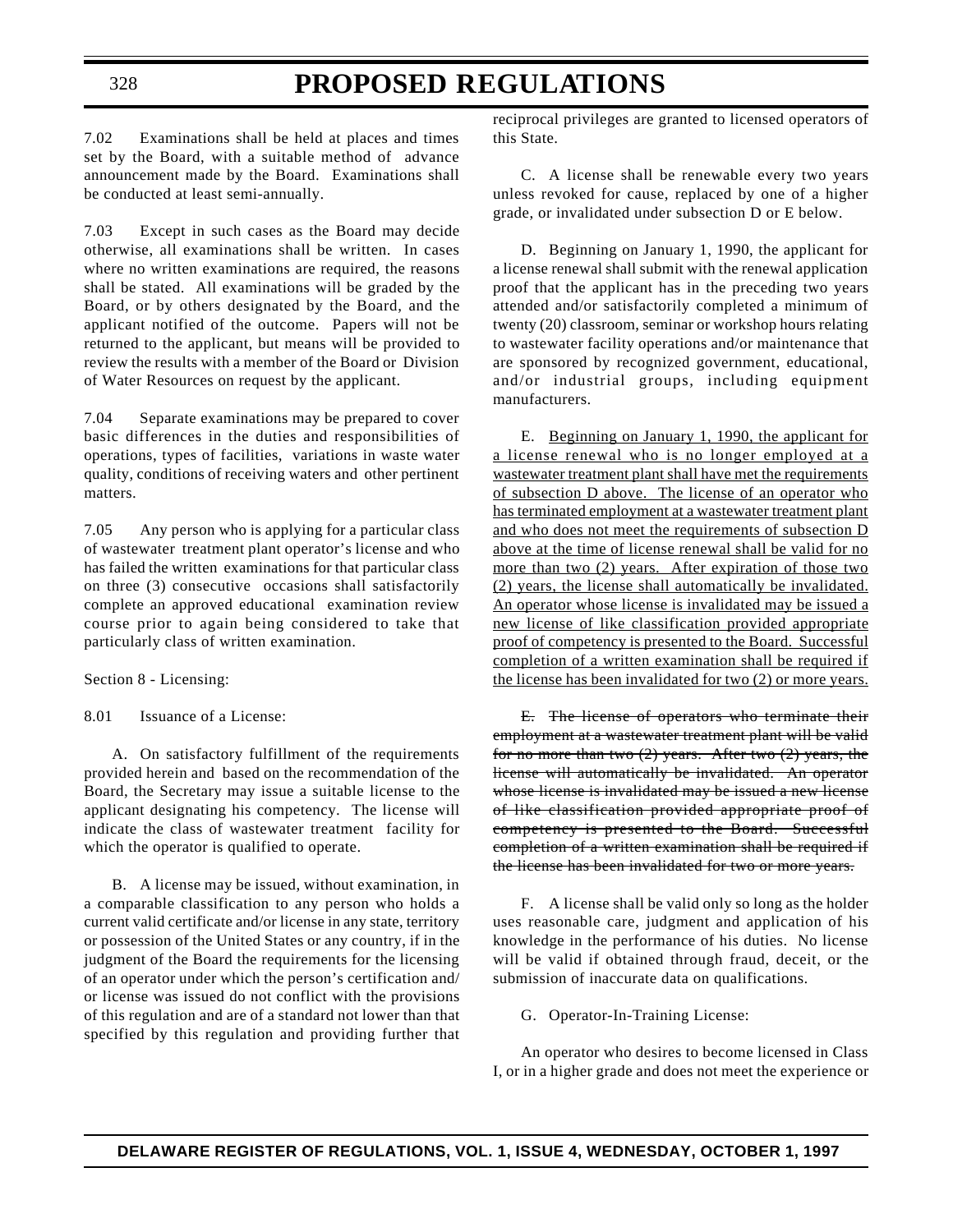educational requirements may, with the approval of the Board of Certification, receive an interim Operator-In-Training (OIT) license pending fulfillment of these requirements providing the appropriate examination has been successfully passed. A holder of an OIT license may, with the recommendation of the Board and with the consent of the Secretary, be allowed to operate a facility on a temporary basis until the requirements are met up to a maximum period of two years.

H. Emergency License:

An emergency license of proper classification may be issued after an oral examination by the Board, to an individual certified by the owner to be in responsible charge when it is demonstrated to the satisfaction of the Secretary that the owner has unexpectedly lost a licensed operator and/or is unable to hire a licensed operator in spite of good faith efforts. Such license may be issued with special conditions or requirements deemed necessary to protect the public health and the water resources of the State. An emergency license shall be valid only for that plant or system for a period of one (1) year and may be renewed for a maximum of one (1)additional year when extreme extenuating circumstances are shown and concurred with by the Board.

8.02 Suspension and Revocation of License:

The Secretary may suspend or revoke the license of an operator, after considering the recommendation of the Board of Certification, when it is found that the operator has practiced fraud or deception; that reasonable care,judgment, or the application of his knowledge or ability was not used in the performance of his duties; or that the operator is incompetent or unable to perform his duties properly. The Board shall act in accordance with procedures established under Section 3.02(b) of this regulation and shall hold a hearing before making its recommendations.

8.03 Additional Persons Licensed:

The Secretary may determine at his discretion (due to size of plant, shift operation or other influencing factors), that more than one operator shall be required to be in responsible charge in a given facility and, therefore, more than one operator shall be licensed.

#### 8.04 Additional facilities:

A. Application may be made to the Secretary to operate more than one facility and must include justification and capabilities.

B. Any person considered in responsible charge of more than one facility may be required to be licensed in a classification higher than the classification of those plants in the operator's charge. The degree of operator classification may be further increased depending upon the total number of facilities under the responsible charge of the operator. The Board will recommend with the consent of the Secretary the degree of classification in accordance with these factors.

Section 9 - Fees:

9.01 The fee schedule for wastewater operator applications, examinations and licenses shall be established by the General Assembly.

#### Section 9 - Fees:

9.01 The fee schedule set forth below shall take effect from the effective date of this regulation.

- A. Application for License:
- (i) Classes I, II, III, IV, OIT, Speciality and Temporary License \$25.00 (ii) Emergency License \$250.00
- B. Examination (written and/or oral) Fee \$75.00
- C. Re-examination at same level \$75.00
- D. Renewal of License:
	- (i) Classes I, II, III, IV, OIT and Speciality License for two (2) years or less \$25.00 (ii) Emergency License for one (1) year or less \$250.00
- E. Surcharge on late renewal of license \$10.00

9.02 The fee schedule may be revised by the Secretary at any time after consulting with the Board and following a public hearing.

Section 10 - Prohibited Acts:

10.01 It shall be unlawful:

A. for any wastewater facility (except those exempted under provisions of this regulation) to be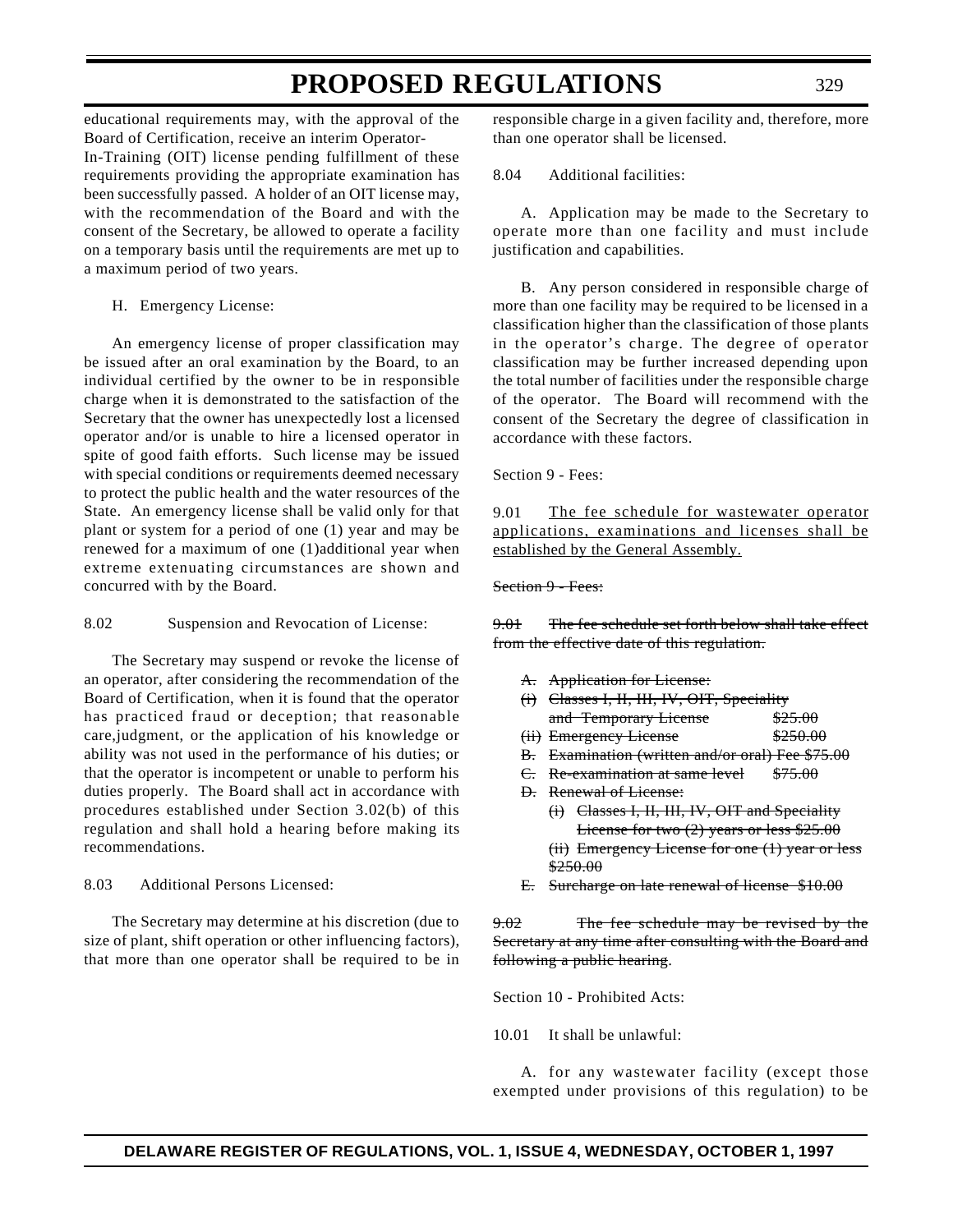### **PROPOSED REGULATIONS**

operated unless the operator(s) in direct responsible charge is duly licensed under the provisions of this regulation; and

B. for any person to perform the duties of an operator without being duly licensed under the provisions of this regulation.

Section 11 - Penalties:

11.01 Any person who knowingly and willfully violates any provision of this regulation shall be subject to enforcement and penalties under 7 Del. C., Subsection 6005.

Section 12 - Reciprocity:

12.01 On or after the effective date of this regulation, certification and/or licensing of operators by any State which, as determined by the recommendation of the Board with the consent of the Secretary, accepts certifications made or certification requirements deemed satisfactory pursuant to the provisions of this regulation, shall be accorded reciprocal treatment and shall be recognized as valid and sufficient within the purview of this regulation, if in the judgment of the Board with the consent of the Secretary, the certification requirements of such State are substantially equivalent to the requirements of this regulation or any rules promulgated thereunder.

12.02 In making determination pursuant to subsection 12.01 of this Section, the Secretary shall consult with the Board of Certification and may consider any generally applicable criteria and guidelines developed by the Association of Boards of Certification for Operating Personnel in Water and Waste Water Utilities (ABC).

Section 13 - Repealer:

13.01 The provisions of this regulation are intended to supersede existing regulations of this State insofar as they relate to the matters included in this regulation.

Section 14 - Severability:

14.01 If any part of this regulation, or the application of any part thereof, is held invalid or unconstitutional, the application of such part to other persons or circumstances and the remainder of this regulation shall not be affected thereby and shall be deemed valid and effective.

#### Section 15 - Effective Date:

15.01 The effective date of this regulation is January 1, 1988.

Section 15 - Department Contact Point:

15.01 All contacts of these regulations shall be through:

Division of Water Resources Department of Natural Resources and Environmental Control State of Delaware 89 Kings Highway Dover, DE 19901 Telephone: 302-739-5731

### **DEPARTMENT OF NATURAL RESOURCES & [ENVIRONMENTAL](http://www.dnrec.state.de.us/frames1.htm) CONTROL AIR QUALITY [MANAGEMENT](#page-3-0) SECTION** Statutory Authority: 7 Delaware Code,

Chapter 60 (7 **Del.C.** Ch. 60)

The Department of Natural Resources and Environmental Control, Air Quality Management Section, is proposing for adoption a regulation that will require the control of landfill gas emissions from new and existing municipal solid waste landfills. Landfill gas contains nethine, carbon dioxide, and more than 100 nonmethine organic compounds that include volatile organic compounds, hazardous air pollutants, and odorous compounds. The regulation is, generally, an adoption of a federal rule (40 CFR 60 Subpart WWW) by reference.

#### NOTICE OF PUBLIC HEARING

The Department of Natural Resources and Environmental Control, Air Quality Management Section, will conduct a public hearing on a new Section to be added to Regulation No. 20 of the State of Delaware "Regulations Governing the Control of Air Pollution," Regulation No. 20 Section No. 28- STANDARDS OF PERFORMANCE FOR MUNICIPAL SOLID WASTE LANDFILLS.

The Department is proposing to, through Regulation No. 20, Section 28, adopt the Federal New Source Performance Standard found at 40 CFR Part 60 Subpart WWW by reference. The applicability of Subpart WWW is proposed to be expanded such that it will cover both new and existing municipal solid waste landfills. The public hearing will be held on October 23, 1997, beginning at 6:00 p.m. in the Richardson and Robbins Auditorium, 89 Kings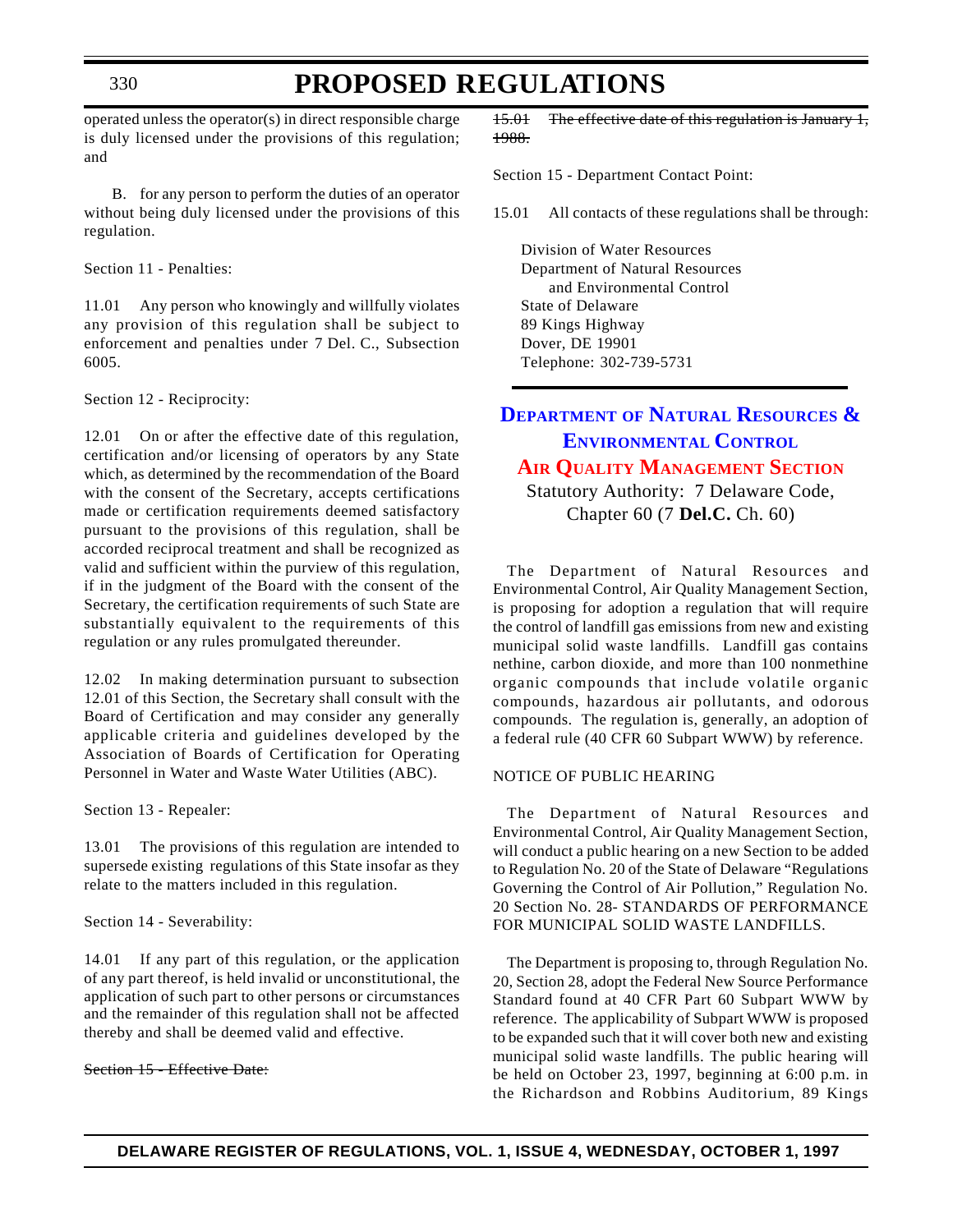Highway, Dover, DE.

For more information, please contact Joanna L. French, in New Castle, at (302) 323-4542.

The following is proposed Regulation No. 20 Section 28:

#### Section 28 - Standards of Performance for Municipal Solid Waste Landfills

The provisions of Subpart WWW - Standards of Performance for Municipal Solid Waste Landfills, of Part 60, Title 40 of the Code of Federal Regulations, as set forth in Vol. 61, No. 49, pp. 9919-9929, of the Federal Register, dated March 12, 1996, are hereby adopted by reference with the following changes:

(a) Wherever the word Administrator appears it shall be replaced by the word Department, with the exception of section 60.750(b).

(b) Any subsection or appendix that is referenced in the text of the preceding adoption is also adopted by reference as it appears in Title 40 of the Code of Federal Regulations.

(c)  $60.750(a)$  shall be replaced with the following language: The provisions of this subpart apply to each municipal solid waste landfill, open or closed, that commenced construction, reconstruction, or modification on or after May 30, 1991 or that has accepted waste after November 8, 1987 or that has additional capacity available to accept waste.

(d) 60.752(a) shall be replaced with the following language: Each owner or operator of an MSW landfill having a design capacity less than 2.5 million megagrams by mass or 2.5 million cubic meters by volume shall submit an initial design capacity report to the Department as provided in 60.757(a). The landfill may calculate design capacity in either megagrams or cubic meters for comparison with the exemption values. Any density conversions shall be documented and submitted with the report. For purposes of Regulation 30 permitting, a landfill with a design capacity less than 2.5 million megagrams or 2.5 million cubic meters does not require an operating permit under Regulation 30, provided it is not a major source as defined in Regulation 30. Submittal of the initial design capacity report shall fulfill the requirements of this subpart except as provided for in paragraphs  $(a)(1)$  and  $(a)(2)$  of this section.

(e) 60.752(b) shall be replaced with the following language: Each owner or operator of an MSW landfill having a design capacity equal to or greater than 2.5 million megagrams or 2.5 million cubic meters and that has accepted waste after November 8, 1987 or that has additional design capacity available to accept waste, shall either comply with paragraph (b)(2) of this section or calculate an NMOC emission rate for the landfill using the procedures specified in '60.754. The NMOC emission rate shall be recalculated annually, except as provided in  $\cdot$  60.757(b)(1)(ii) of this subpart. The owner or operator of an MSW landfill subject to this subpart with a design capacity greater than or equal to 2.5 million megagrams or 2.5 million cubic meters is subject to Regulation 30. When a landfill is closed, and either never needed control or meets the conditions for control system removal specified in '  $60.752(b)(2)(v)$  of this subpart, a Regulation 30 operating permit is no longer required.

(f)  $60.752(b)(2)$ (ii) shall be replaced with the following language: Install a collection and control system within18 months of the submittal of the design plan under paragraph (b)(2)(i) of this section for municipal solid waste landfills that commenced construction, reconstruction, or modification on or after May 30, 1991, and by September 30, 1998 for all other subject municipal solid waste landfills, that effectively captures the gas generated within the landfill.

 $(g)$  60.753 $(g)$  shall be replaced with the following language: If monitoring demonstrates that the operational requirement in paragraphs (b), (c), or (d) of this section are not met, corrective action shall be taken as specified in  $60.755(a)(3)$  through  $(5)$  or  $60.755(c)$  of this subpart. If corrective actions are taken as specified in 60.755, the monitored exceedance is not a violation of the operational requirements in this section.

(h) Delete 60.754(c).

(i) Add new section  $60.757(a)(1)(iv)$  as follows: For a subject municipal solid waste landfill not constructed, reconstructed, or modified on or after May 30, 1991, the initial design capacity report shall be submitted the earlier of the date specified in a State construction or operating permit, if applicable, or within 90 days from the effective date of this regulation.

(j)  $60.757(b)(1)(i)$ shall be replaced with the following language: The initial NMOC emission rate report shall be submitted with the initial design capacity report required in paragraph (a) of this section. Subsequent NMOC emission rate reports shall be submitted annually thereafter, except as provided for in paragraphs  $(b)(1)(ii)$ and (b)(3) of this section.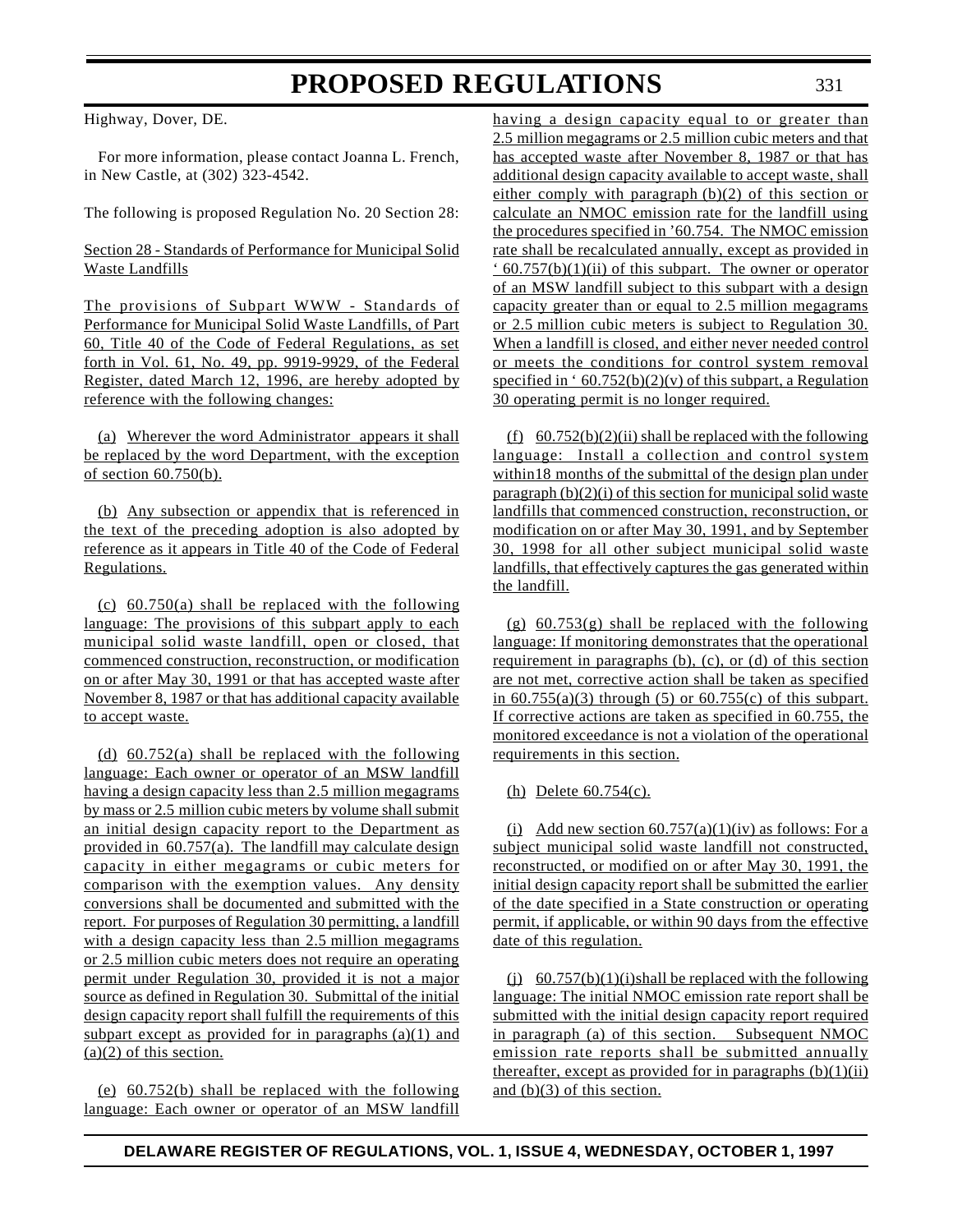The following is the full text of 40 CFR Part 60 Subpart WWW, displayed as it is proposed to be adopted by the Department. Underline text indicates language proposed to be adopted that is in addition to that of 40 CFR Part 60, strikeout text indicates language that is part of 40 CFR Part 60. that is not proposed to be adopted.

40 CFR Part 60, Subpart WWW - New Source Performance Standards and Compliance Times for Municipal Solid Waste Landfills

60.750 Applicability, designation of affected facility, and delegation of authority.

(a) The provisions of this subpart apply to each municipal solid waste landfill, open or closed, that commenced construction, reconstruction, or modification or began accepting waste on or after May 30, 1991 or that has accepted waste after November 8, 1987 or that has additional capacity available to accept waste. Physical or operational changes made to an existing MSW landfill solely to comply with Subpart Ce of this part are not considered construction, reconstruction, or modification for the purposes of this section.

(b) The following authorities shall be retained by the Administrator and not transferred to the State: None.

#### 60.751 Definitions.

As used in this subpart, all terms not defined herein shall have the meaning given them in the Act or in subpart A of this part.

*Active collection system* means a gas collection system that uses gas mover equipment.

*Active landfill* means a landfill in which solid waste is being placed or a landfill that is planned to accept waste in the future.

*Closed landfill* means a landfill in which solid waste is no longer being placed, and in which no additional solid wastes will be placed without first filing a notification of modification as prescribed under ' $60.7(a)(4)$ . Once a notification of modification has been filed, and additional solid waste is placed in the landfill, the landfill is no longer closed. A landfill is considered closed after meeting the criteria of ' 258.60 of this title.

*Closure* means that point in time when a landfill becomes a closed landfill.

*Commercial solid waste* means all types of solid waste

generated by stores, offices, restaurants, warehouses, and other nonmanufacturing activities, excluding residential and industrial wastes.

*Controlled landfill* means any landfill at which collection and control systems are required under this subpart as a result of the nonmethane organic compounds emission rate. The landfill is considered controlled at the time either (1) a notification of intent to install a collection and control system or (2) a collection and control system design plan is submitted in compliance with  $(60.752(b)(2)(i).$ 

*Design capacity* means the maximum amount of solid waste a landfill can accept, as specified in the construction or operating permit issued by the State, local, or Tribal agency responsible for regulating the landfill.

*Disposal facility* means all contiguous land and structures, other appurtenances, and improvements on the land used for the disposal of solid waste.

*Emission rate cutoff* means the threshold annual emission rate to which a landfill compares its estimated emission rate to determine if control under the regulation is required.

*Enclosed combustor* means an enclosed firebox which maintains a relatively constant limited peak temperature generally using a limited supply of combustion air. An enclosed flare is considered an enclosed combustor.

*Flare* means an open combustor without enclosure or shroud.

*Gas mover equipment* means the equipment (i.e., fan, blower, compressor) used to transport landfill gas through the header system.

*Household waste* means any solid waste (including garbage, trash, and sanitary waste in septic tanks) derived from households (including, but not limited to, single and multiple residences, hotels and motels, bunkhouses, ranger stations, crew quarters, campgrounds, picnic grounds, and day-use recreation areas).

*Industrial solid waste* means solid waste generated by manufacturing or industrial processes that is not a hazardous waste regulated under Subtitle C of the Resource Conservation and Recovery Act, '' 264 and 265 of this title. Such waste may include, but is not limited to, waste resulting from the following manufacturing processes: electric power generation; fertilizer/agricultural chemicals; food and related products/by-products;

332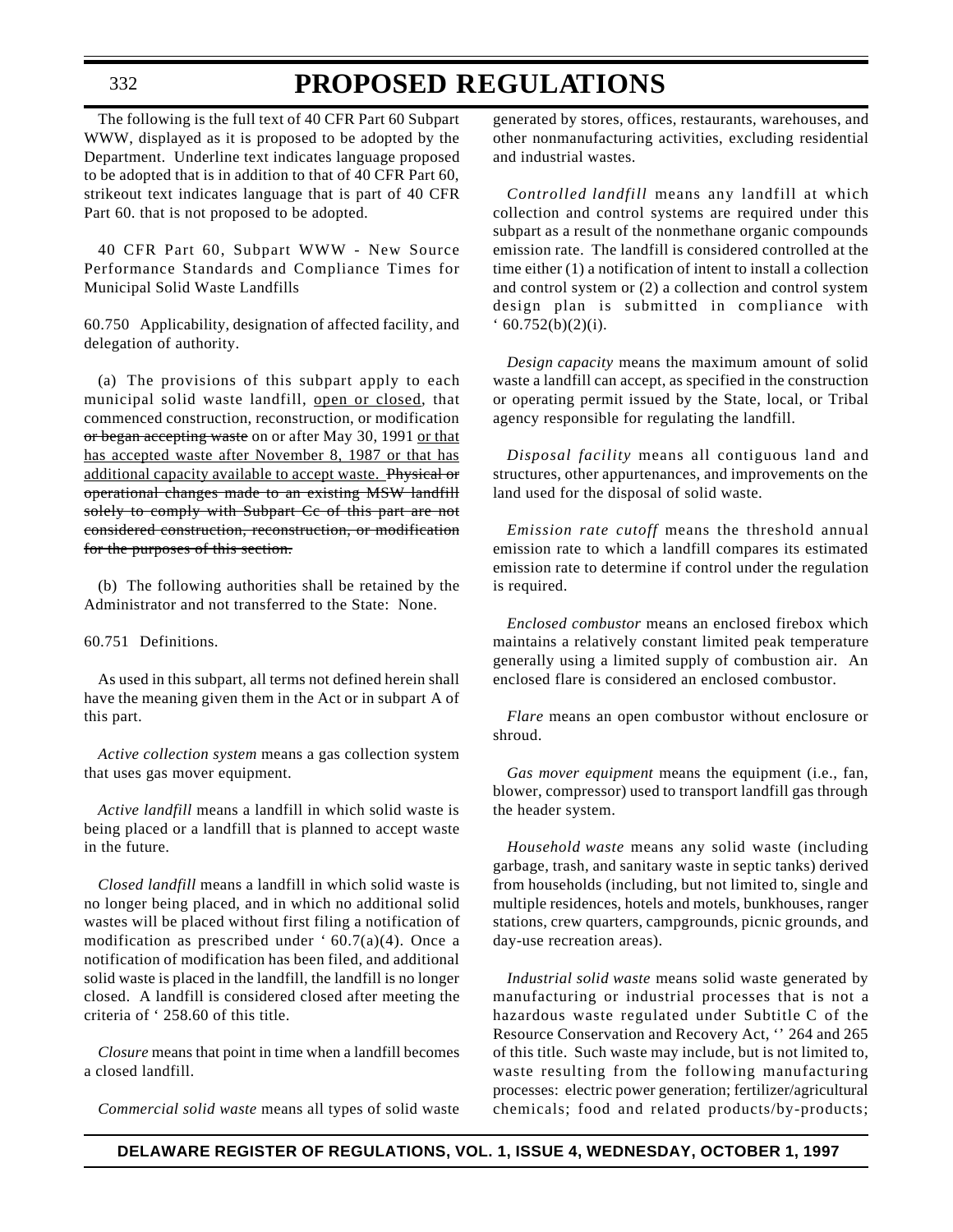inorganic chemicals; iron and steel manufacturing; leather and leather products; nonferrous metals manufacturing/ foundries; organic chemicals; plastics and resins manufacturing; pulp and paper industry; rubber and miscellaneous plastic products; stone, glass, clay, and concrete products; textile manufacturing; transportation equipment; and water treatment. This term does not include mining waste or oil and gas waste.

*Interior Well* means any well or similar collection component located inside the perimeter of the landfill. A perimeter well located outside the landfilled waste is not an interior well.

*Landfill* means an area of land or an excavation in which wastes are placed for permanent disposal, and that is not a land application unit, surface impoundment, injection well, or waste pile as those terms are defined under ' 257.2 of this title.

*Lateral expansion* means a horizontal expansion of the waste boundaries of an existing MSW landfill. A lateral expansion is not a modification unless it results in an increase in the design capacity of the landfill.

*Municipal solid waste landfill* or *MSW landfill* means an entire disposal facility in a contiguous geographical space where household waste is placed in or on land. An MSW landfill may also receive other types of RCRA Subtitle D wastes ('257.2 of this title) such as commercial solid waste, nonhazardous sludge, conditionally exempt small quantity generator waste, and industrial solid waste. Portions of an MSW landfill may be separated by access roads. An MSWlandfill may be publicly or privately owned. An MSW landfill may be a new MSW landfill, an existing MSW landfill, or a lateral expansion.

*Municipal solid waste landfill emissions* or *MSW landfill emissions* means gas generated by the decomposition of organic waste deposited in an MSW landfill or derived from the evolution of organic compounds in the waste.

*NMOC* means nonmethane organic compounds, as measured according to the provisions of ' 60.754.

*Nondegradable waste* means any waste that does not decompose through chemical breakdown or microbiological activity. Examples are, but are not limited to, concrete, municipal waste combustor ash, and metals.

*Passive collection system* means a gas collection system that solely uses positive pressure within the landfill to move the gas rather than using gas mover equipment.

*Sludge* means any solid, semisolid, or liquid waste generated from a municipal, commercial, or industrial wastewater treatment plant, water supply treatment plant, or air pollution control facility, exclusive of the treated effluent from a wastewater treatment plant.

*Solid waste* means any garbage, sludge from a wastewater treatment plant, water supply treatment plant, or air pollution control facility and other discarded material, including solid, liquid, semisolid, or contained gaseous material resulting from industrial, commercial, mining, and agricultural operations, and from community activities, but does not include solid or dissolved material in domestic sewage, or solid or dissolved materials in irrigation return flows or industrial discharges that are point sources subject to permits under 33 U.S.C. 1342, or source, special nuclear, or by-product material as defined by the Atomic Energy Act of 1954, as amended (42 U.S.C 2011 et seq.).

*Sufficient density* means any number, spacing, and combination of collection system components, including vertical wells, horizontal collectors, and surface collectors, necessary to maintain emission and migration control as determined by measures of performance set forth in this part.

*Sufficient extraction rate* means a rate sufficient to maintain a negative pressure at all wellheads in the collection system without causing air infiltration, including any wellheads connected to the system as a result of expansion or excess surface emissions, for the life of the blower.

60.752 Standards for air emissions from municipal solid waste landfills.

(a) Each owner or operator of an MSW landfill having a design capacity less than 2.5 million megagrams by mass or 2.5 million cubic meters by volume shall submit an initial design capacity report to the Administrator Department as provided in  $60.757(a)$ . The landfill may calculate design capacity in either megagrams or cubic meters for comparison with the exemption values. Any density conversions shall be documented and submitted with the report. For purposes of  $part 70$  Regulation 30 permitting, a landfill with a design capacity less than 2.5 million megagrams or 2.5 million cubic meters does not require an operating permit under part 70 Regulation 30, of this chapter provided it is not a major source as defined in Regulation 30. Submittal of the initial design capacity report shall fulfill the requirements of this subpart except as provided for in paragraphs  $(a)(1)$  and  $(a)(2)$  of this section.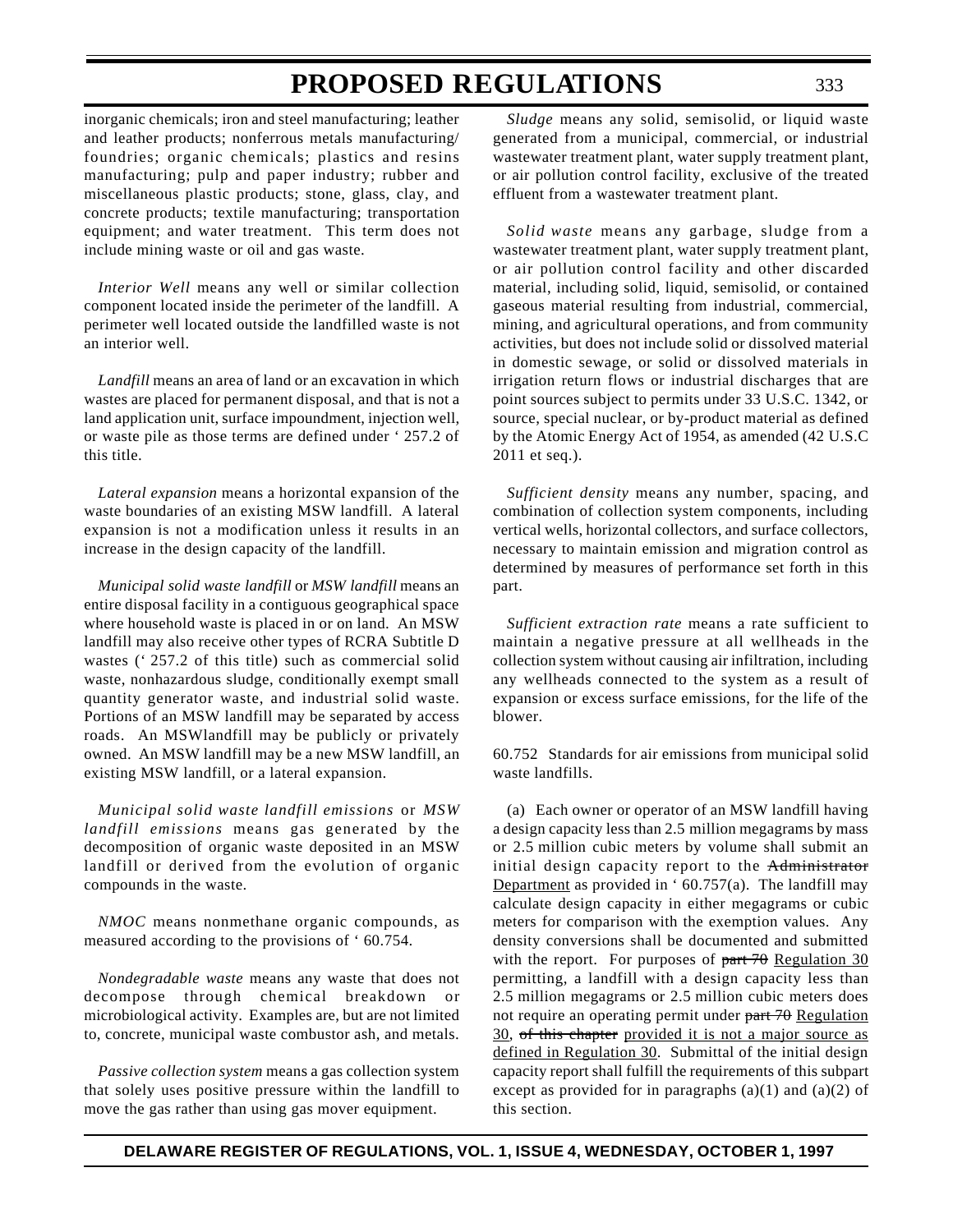### **PROPOSED REGULATIONS**

(1) The owner or operator shall submit to the Administrator Department an amended design capacity report, as provided for in ' $60.757(a)(3)$ , when there is any increase in the design capacity of a landfill subject to the provisions of this subpart, whether the increase results from an increase in the area or depth of the landfill, a change in the operating procedures of the landfill, or any other means.

(2) If any increase in the maximum design capacity of a landfill exempted from the provisions of ' 60.752(b) through ' 60.759 of this subpart on the basis of the design capacity exemption in paragraph (a) of this section results in a revised maximum design capacity equal to or greater than 2.5 million megagrams or 2.5 million cubic meters, the owner or operator shall comply with the provision of paragraph (b) of this section.

(b) Each owner or operator of an MSW landfill having a design capacity equal to or greater than 2.5 million megagrams or 2.5 million cubic meters, shall either comply with paragraph  $(b)(2)$  of this section or calculate an NMOCemission rate for the landfill using the procedures specified in ' 60.754. The NMOC emission rate shall be recalculated annually, except as provided in  $\cdot$  60.757(b)(1)(ii) of this subpart. The owner or operator of an MSW landfill subject to this subpart with a design capacity greater than or equal to 2.5 million megagrams or 2.5 million cubic meters is subject to  $part 70$  permitting requirements Regulation 30. When a landfill is closed, and either never needed control or meets the conditions for control system removal specified in  $60.752(b)(2)(v)$ of this subpart, a part  $70$  Regulation 30 operating permit is no longer required.

(1) If the calculated NMOC emission rate is less than 50 megagrams per year, the owner or operator shall:

(i) submit an annual emission report to the Administrator-Department, except as provided for in  $(60.757 \text{ (b)}(1)(ii);$  and

(ii) recalculate the NMOC emission rate annually using the procedures specified in  $60.754(a)(1)$  until such time as the calculated NMOC emission rate is equal to or greater than 50 megagrams per year, or the landfill is closed.

(A) If the NMOC emission rate, upon recalculation required in paragraph  $(b)(1)(ii)$  of this section, is equal to or greater than 50 megagrams per year, the owner or operator shall install a collection and control system in compliance with paragraph (b)(2) of this section.

(B) If the landfill is permanently closed, a closure notification shall be submitted to the Administrator Department as provided for in ' 60.757(d).

(2) If the calculated NMOC emission rate is equal to or greater than 50 megagrams per year, the owner or operator shall:

(i) Submit a collection and control system design

plan prepared by a professional engineer to the Administrator Department within 1 year:

(A) The collection and control system as described in the plan shall meet the design requirements of paragraph  $(b)(2)(ii)$  of this section.

(B) The collection and control system design plan shall include any alternatives to the operational standards, test methods, procedures, compliance measures, monitoring, recordkeeping or reporting provisions of 60.753 through 60.758 proposed by the owner or operator.

(C) The collection and control system design plan shall either conform with specifications for active collection systems in ' 60.759 or include a demonstration to the Administrator's Department's satisfaction of the sufficiency of the alternative provisions to ' 60.759.

(D) The Administrator Department shall review the information submitted under paragraphs  $(b)(2)(i)(A),(B)$  and  $(C)$  of this section and either approve it, disapprove it, or request that additional information be submitted. Because of the many sitespecific factors involved with landfill gas system design, alternative systems may be necessary. A wide variety of system designs are possible, such as vertical wells, combination horizontal and vertical collection systems, or horizontal trenches only, leachate collection components, and passive systems.

(ii) Install a collection and control system within 18 months of the submittal of the design plan under paragraph (b)(2)(i) of this section for municipal solid waste landfills that commenced construction, reconstruction, or modification on or after May 30, 1991, and by September 30, 1998 for all other subject municipal solid waste landfills, that effectively captures the gas generated within the landfill.

(A) An active collection system shall:

(1) Be designed to handle the maximum expected gas flow rate from the entire area of the landfill that warrants control over the intended use period of the gas control or treatment system equipment;

(2) Collect gas from each area, cell, or group of cells in the landfill in which the initial solid waste has been placed for a period of:

(i) 5 years or more if active; or

(ii) 2 years or more if closed or at final

(3) Collect gas at a sufficient extraction rate;

(4) Be designed to minimize off-site migration of subsurface gas.

(B) A passive collection system shall:

(1) Comply with the provisions specified in paragraphs  $(A)(1),(2)$ , and  $(4)$  of paragraph  $(b)(2)(ii)$  of this section.

(2) Be installed with liners on the bottom and all sides in all areas in which gas is to be collected. The liners

grade;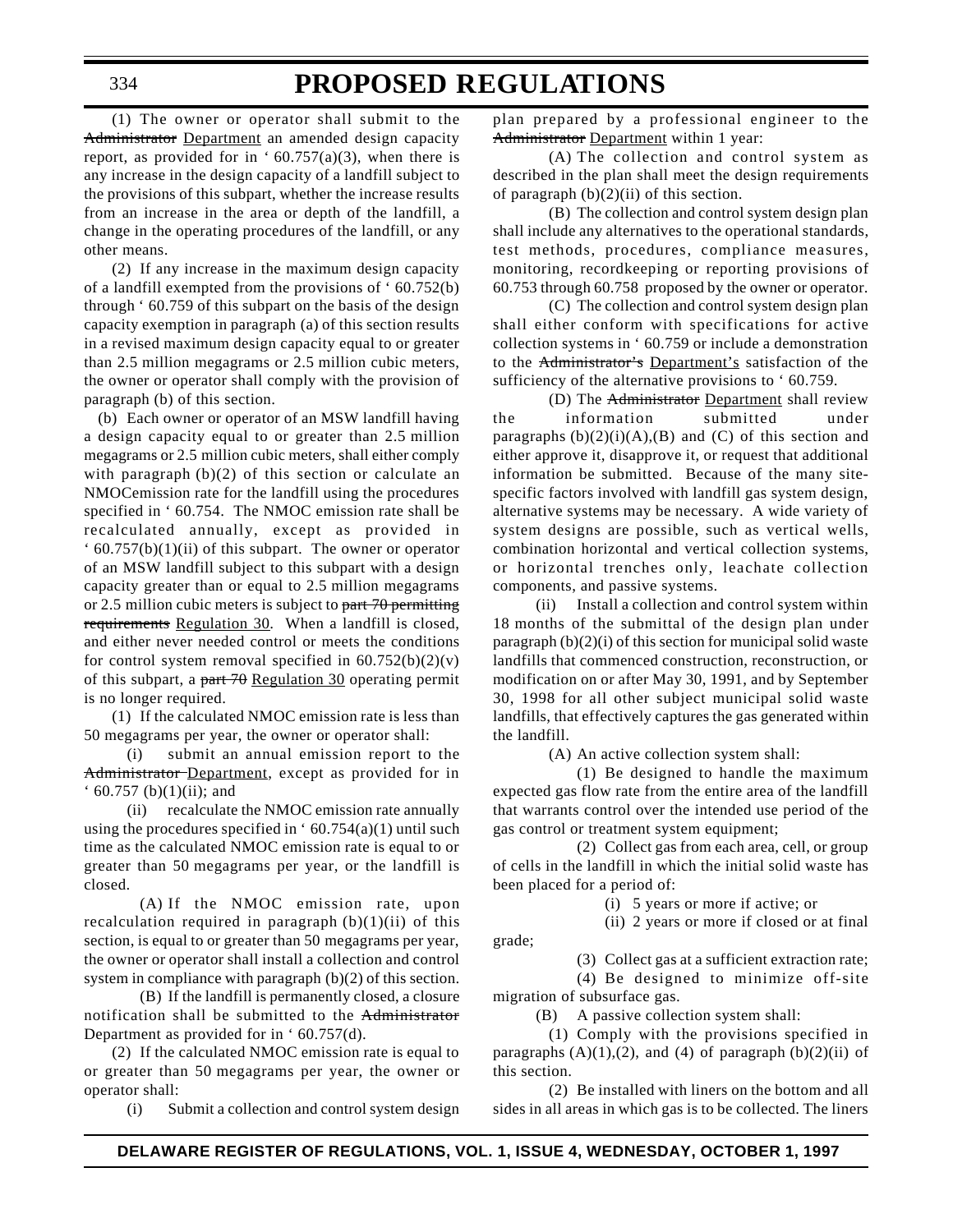shall be installed as required under ' 258.40 of this title.

(iii) Route all the collected gas to a control system that complies with the requirements in either paragraph  $(b)(2)(iii)(A)$ ,  $(B)$  or  $(C)$  of this section.

(A) An open flare designed and operated in accordance with 60.18;

(B) A control system designed and operated to reduce NMOC by 98 weight-percent, or, when an enclosed combustion device is used for control, to either reduce NMOC by 98 weight percent or reduce the outlet NMOC concentration to less than 20 parts per million by volume, dry basis as hexane at 3 percent oxygen. The reduction efficiency or parts per million by volume shall be established by an initial performance test, required under 60.8 using the test methods specified in ' 60.754(d).

(1) If a boiler or process heater is used as the control device, the landfill gas stream shall be introduced into the flame zone.

(2) The control device shall be operated within the parameter ranges established during the initial or most recent performance test. The operating parameters to be monitored are specified in 60.756;

(C) Route the collected gas to a treatment system that processes the collected gas for subsequent sale or use. All emissions from any atmospheric vent from the gas treatment system shall be subject to the requirements of paragraph  $(b)(2)(iii)(A)$  or  $(B)$  of this section.

(iv) Operate the collection and control device installed to comply with this subpart in accordance with the provisions of 60.753, 60.755 and 60.756.

(v) The collection and control system may be capped or removed provided that all the conditions of paragraphs  $(b)(2)(v)(A)$ ,  $(B)$ , and  $(C)$  of this section are met:

(A) The landfill shall be no longer accepting solid waste and be permanently closed under the requirements of ' 258.60 of this title. A closure report shall be submitted to the Administrator Department as provided in  $60.757(d);$ 

(B) The collection and control system shall have been in operation a minimum of 15 years; and

(C) Following the procedures specified in 60.754(b) of this subpart, the calculated NMOC gas produced by the landfill shall be less than 50 megagrams per year on three successive test dates. The test dates shall be no less than 90 days apart, and no more than 180 days apart.

60.753 Operational standards for collection and control systems.

Each owner or operator of an MSW landfill gas collection and control system used to comply with the provisions of  $60.752(b)(2)(ii)$  of this subpart shall:

(a) Operate the collection system such that gas is collected from each area, cell, or group of cells in the MSW landfill in which solid waste has been in place for:

(1) 5 years or more if active; or

(2) 2 years or more if closed or at final grade;

(b) Operate the collection system with negative pressure at each wellhead except under the following conditions:

(1) a fire or increased well temperature. The owner or operator shall record instances when positive pressure occurs in efforts to avoid a fire. These records shall be submitted with the annual reports as provided in  $60.757(f)(1);$ 

(2) use of a geomembrane or synthetic cover. The owner or operator shall develop acceptable pressure limits in the design plan;

(3) a decommissioned well. A well may experience a static positive pressure after shut down to accommodate for declining flows. All design changes shall be approved by the Administrator Department;

(c) Operate each interior wellhead in the collection system with a landfill gas temperature less than 55oC and with either a nitrogen level less than 20 percent or an oxygen level less than 5 percent. The owner or operator may establish a higher operating temperature, nitrogen, or oxygen value at a particular well. A higher operating value demonstration shall show supporting data that the elevated parameter does not cause fires or significantly inhibit anaerobic decomposition by killing methanogens.

(1) the nitrogen level shall be determined using Method 3C, unless an alternative test method is established as allowed by  $60.752(b)(2)(i)$  of this subpart.

(2) unless an alternative test method is established as allowed by  $60.752(b)(2)(i)$  of this subpart, the oxygen shall be determined by an oxygen meter using Method 3A except that:

(i) the span shall be set so that the regulatory limit is between 20 and 50 percent of the span;

(ii) a data recorder is not required;

(iii) only two calibration gases are required, a zero and span, and ambient air may be used as the span;

(iv) a calibration error check is not required;

(v) the allowable sample bias, zero drift, and calibration drift are  $+10$  percent.

(d) Operate the collection system so that the methane concentration is less than 500 parts per million above background at the surface of the landfill. To determine if this level is exceeded, the owner or operator shall conduct surface testing around the perimeter of the collection area along a pattern that traverses the landfill at 30 meter intervals and where visual observations indicate elevated concentrations of landfill gas, such as distressed vegetation and cracks or seeps in the cover. The owner or operator may establish an alternative traversing pattern that ensures equivalent coverage. A surface monitoring design plan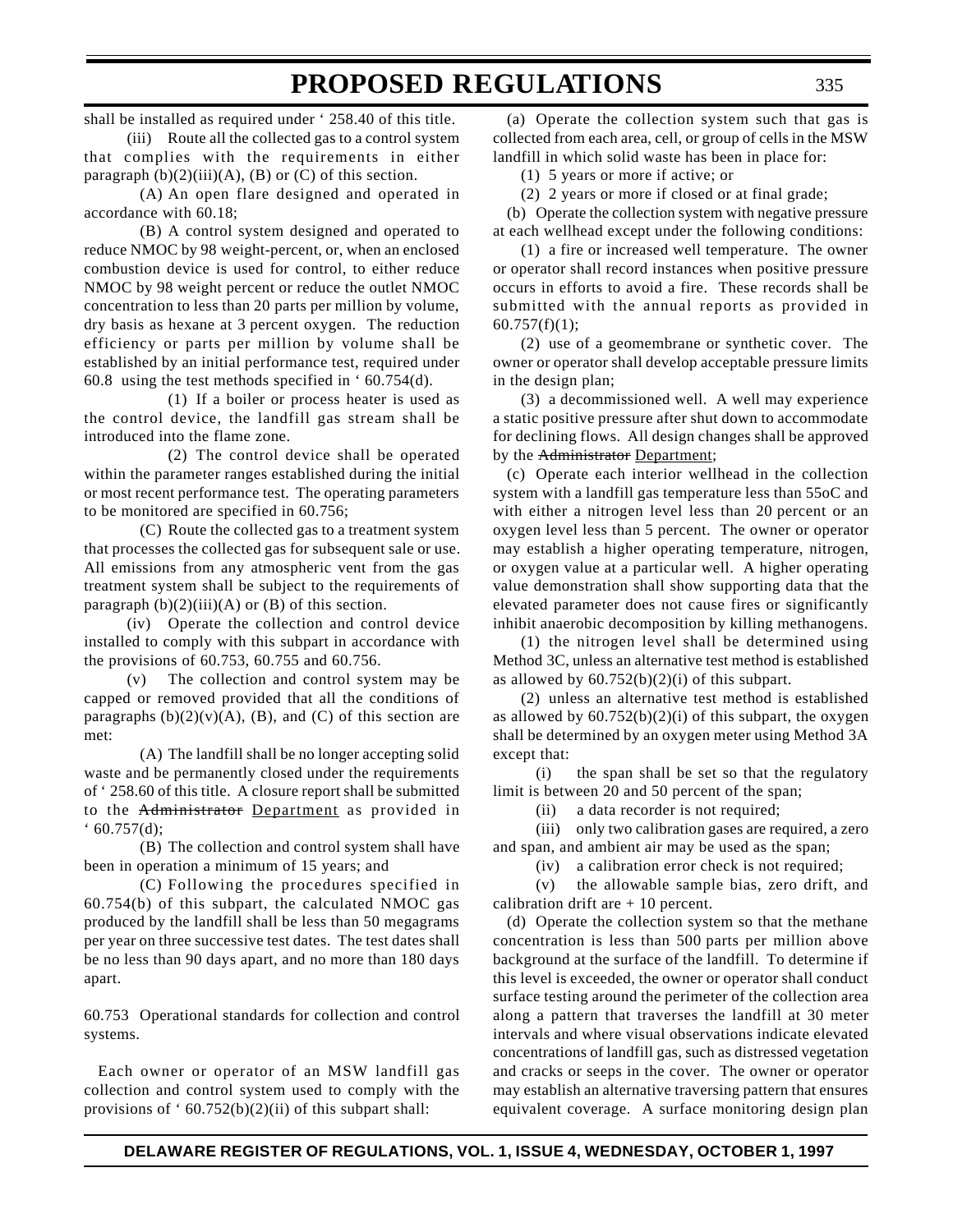### **PROPOSED REGULATIONS**

shall be developed that includes a topographical map with the monitoring route and the rationale for any site-specific deviations from the 30 meter intervals. Areas with steep slopes or other dangerous areas may be excluded from the surface testing.

(e) Operate the system such that all collected gases are vented to a control system designed and operated in compliance with  $60.752$  (b)(2)(iii). In the event the collection or control system is inoperable, the gas mover system shall be shut down and all valves in the collection and control system contributing to venting of the gas to the atmosphere shall be closed within 1 hour; and

(f) Operate the control or treatment system at all times when the collected gas is routed to the system.

g)If monitoring demonstrates that the operational requirement in paragraphs (b), (c), or (d) of this section are not met, corrective action shall be taken as specified in  $60.752$   $60.755(a)(3)$  through (5) or  $60.755(c)$  of this subpart. If corrective actions are taken as specified in 60.755, the monitored exceedance is not a violation of the operational requirements in this section.

60.754 Test methods and procedures.

(a) (1) The landfill owner or operator shall calculate the NMOC emission rate using either the equation provided in paragraph  $(a)(1)(i)$  of this section or the equation provided in paragraph  $(a)(1)(ii)$  of this section. The values to be used in both equations are 0.05 per year for k, 170 cubic meters per megagram for Lo, and 4,000 parts per million by volume as hexane for the CNMOC.

(i) The following equation shall be used if the actual year-to-year solid waste acceptance rate is known. n

 $MNMOC = E 2 k Lo Mi (e-kti) (CNMOC) (3.6 x 10-9)$  $i=1$ 

where,

MNMOC = Total NMOC emission rate from the landfill, megagrams per year

 $k =$  methane generation rate constant, year-1

Lo = methane generation potential, cubic meters per megagram solid waste

 $Mi = mass of solid waste in the ith section,$ megagrams

 $t_i$  = age of the ith section, years

CNMOC = concentration of NMOC, parts per million by volume as hexane

 $3.6 \times 10 - 9$  = conversion factor

The mass of nondegradable solid waste may be subtracted from the total mass of solid waste in a particular section of the landfill when calculating the value for Mi if the documentation provisions of  $60.758(d)(2)$  are

followed.

(ii) The following equation shall be used if the actual year-to-year solid waste acceptance rate is unknown.

 $MNMOC = 2Lo R (e-kc - e-kt) (CNMOC)(3.6 x)$ 10-9)

where,

MNMOC = mass emission rate of NMOC, megagrams per year

 $Lo =$  methane generation potential, cubic meters per megagram solid waste

 $R =$  average annual acceptance rate, megagrams per year

 $k =$  methane generation rate constant, year-1

 $t = \text{age of landfill}, \text{years}$ 

CNMOC = concentration of NMOC, parts per million by volume as hexane

 $c =$  time since closure, years. For active landfill  $c = O$  and  $e-kc = 1$ 

 $3.6 \times 10 - 9 =$  conversion factor

The mass of nondegradable solid waste may be subtracted from the average annual acceptance rate when calculating a value for R, if the documentation provisions of  $60.758(d)(2)$  are followed.

(2) Tier 1. The owner or operator shall compare the calculated NMOC mass emission rate to the standard of 50 megagrams per year.

(i) If the NMOC emission rate calculated in paragraph  $(a)(1)$  of this section is less than 50 megagrams per year, then the landfill owner shall submit an emission rate report as provided in  $60.757(b)(1)$ , and shall recalculate the NMOC mass emission rate annually as required under  $60.752(b)(1)$ .

(ii) If the calculated NMOC emission rate is equal to or greater than 50 megagrams per year, then the landfill owner shall either comply with ' 60.752(b)(2), or determine a site-specific NMOC concentration and recalculate the NMOC emission rate using the procedures provided in paragraph (a)(3) of this section.

(3) Tier 2. The landfill owner or operator shall determine the NMOC concentration using the following sampling procedure. The landfill owner or operator shall install at least two sample probes per hectare of landfill surface that has retained waste for at least 2 years. If the landfill is larger than 25 hectares in area, only 50 samples are required. The sample probes should be located to avoid known areas of nondegradable solid waste. The owner or operator shall collect and analyze one sample of landfill gas from each probe to determine the NMOC concentration using Method 25C of appendix A of this part or Method 18 of appendix A of this part. If using Method 18 of appendix A of this part, the minimum list of compounds to be tested shall be those published in the most recent Compilation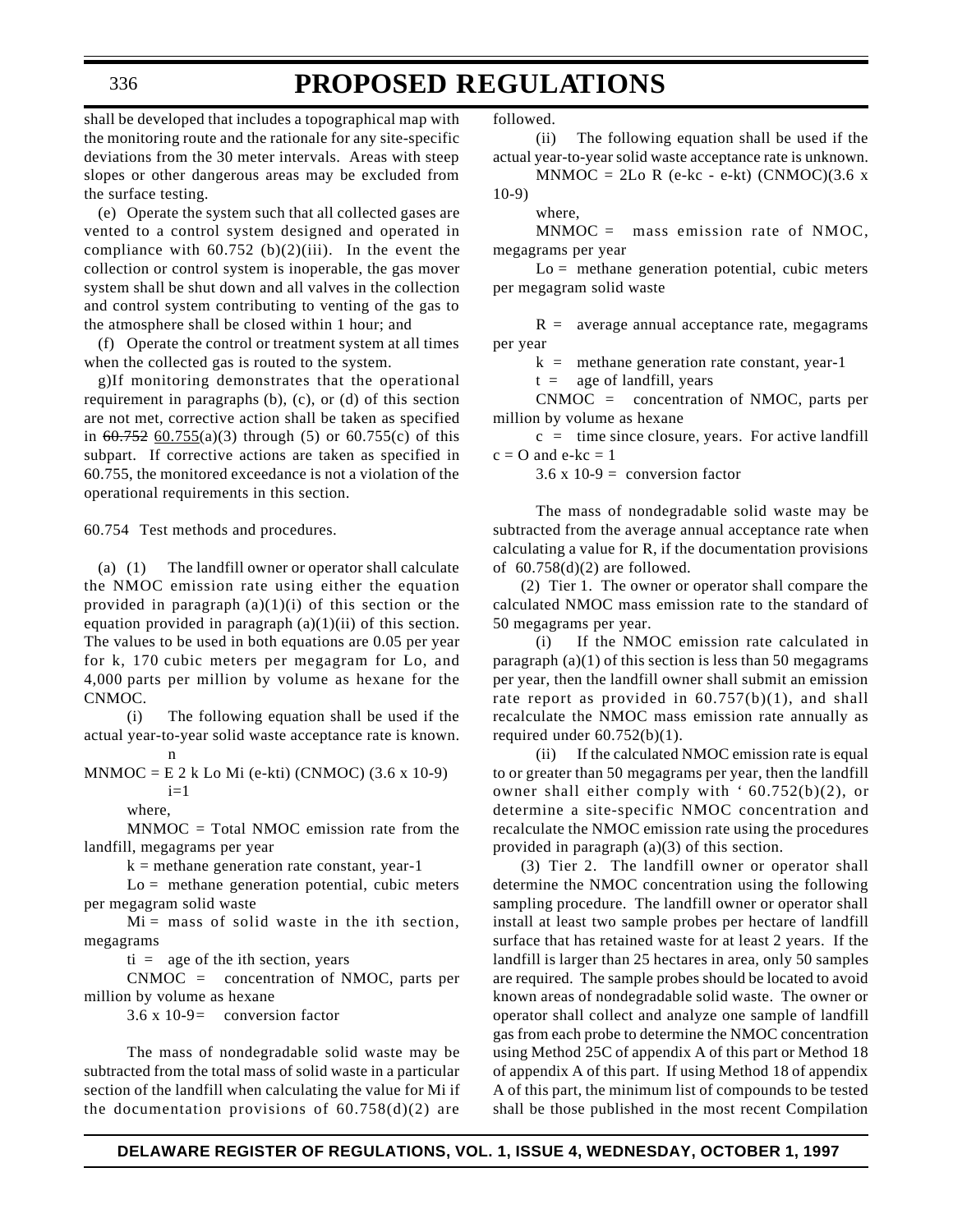of Air Pollutant Emission Factors (AP-42). If composite sampling is used, equal volumes shall be taken from each sample probe. If more than the required number of samples are taken, all samples shall be used in the analysis. The landfill owner or operator shall divide the NMOC concentration from Method 25C of appendix A of this part by six to convert from CNMOC as carbon to CNMOC as hexane.

(i) The landfill owner or operator shall recalculate the NMOC mass emission rate using the equations provided in paragraph  $(a)(1)(i)$  or  $(a)(1)(ii)$  of this section and using the average NMOC concentration from the collected samples instead of the default value in the equation provided in paragraph  $(a)(1)$  of this section.

(ii) If the resulting mass emission rate calculated using the site-specific NMOC concentration is equal to or greater than 50 megagrams per year, then the landfill owner or operator shall either comply with 60.752(b)(2), or determine the site-specific methane generation rate constant and recalculate the NMOC emission rate using the site-specific methane generation rate using the procedure specified in paragraph (a)(4) of this section.

(iii) If the resulting NMOC mass emission rate is less than 50 megagrams per year, the owner or operator shall submit a periodic estimate of the emission rate report as provided in  $60.757(b)(1)$  and retest the site-specific NMOC concentration every 5 years using the methods specified in this section.

(4) Tier 3. The site-specific methane generation rate constant shall be determined using the procedures provided in Method 2E of appendix A of this part. The landfill owner or operator shall estimate the NMOC mass emission rate using equations in paragraph  $(a)(1)(i)$  or  $(a)(1)(ii)$  of this section and using a site-specific methane generation rate constant k, and the site-specific NMOC concentration as determined in paragraph (a)(3) of this section instead of the default values provided in paragraph (a)(1) of this section. The landfill owner or operator shall compare the resulting NMOC mass emission rate to the standard of 50 megagrams per year.

(i) If the NMOC mass emission rate as calculated using the site-specific methane generation rate and concentration of NMOC is equal to or greater than 50 megagrams per year, the owner or operator shall comply with 60.752 (b)(2).

(ii) If the NMOC mass emission rate is less than 50 megagrams per year, then the owner or operator shallsubmit a periodic emission rate report as provided in  $60.757(b)(1)$  and shall recalculate the NMOC mass emission rate annually, as provided in 60.757(b)(1) using the equations in paragraph  $(a)(1)$  of this section and using the site-specific methane generation rate constant and NMOC concentration obtained in paragraph (a)(3) of this section. The calculation of the methane generation rate

constant is performed only once, and the value obtained is used in all subsequent annual NMOC emission rate calculations.

(5) The owner or operator may use other methods to determine the NMOC concentration or a site-specific k as an alternative to the methods required in paragraphs (a)(3) and (a)(4) of this section if the method has been approved by the Administrator Department as provided in  $60.752(b)(2)(i)(B)$ .

(b) After the installation of a collection and control system in compliance with ' 60.755, the owner or operator shall calculate the NMOC emission rate for purposes of determining when the system can be removed as provided in  $60.752(b)(2)(v)$ , using the following equation:

 $MNMOC = 1.89 \times 10-3$  QLFG CNMOC

where,

MNMOC = mass emission rate of NMOC, megagrams per year

QLFG= flow rate of landfill gas, cubic meters per minute  $CMMOC = NMOC$  concentration, parts per million by volume as hexane

(1) The flow rate of landfill gas, QLFG, shall be determined by measuring the total landfill gas flow rate at the common header pipe that leads to the control device using a gas flow measuring device calibrated according to the provisions of section 4 of Method 2E of appendix A of this part.

(2) The average NMOC concentration, CNMOC, shall be determined by collecting and analyzing landfill gas sampled from the common header pipe before the gas moving or condensate removal equipment using the procedures in Method 25C or Method 18 of appendix A of this part. If using Method 18 of appendix A of this part, the minimum list of compounds to be tested shall be those published in the most recent Compilation of Air Pollutant Emission Factors (AP-42). The sample location on the common header pipe shall be before any condensate removal or other gas refining units. The landfill owner or operator shall divide the NMOC concentration from Method 25C of appendix A of this part by six to convert from CNMOC as carbon to CNMOC as hexane.

(3) The owner or operator may use another method to determine landfill gas flow rate and NMOC concentration if the method has been approved by the Administrator Department as provided in  $60.752(b)(2)(i)(B)$ .

(c) The owner or operator of each MSW landfill subject to the provisions of this subpart shall estimate the NMOC emission rate for comparison to the PSD major source and significance levels in 51.166 or 52.21 of this chapter using AP-42 or other approved measurement procedures. If a collection system, which complies with the provisions in  $-60.752(b)(2)$  is already installed, the owner or operator shall estimate the NMOC emission rate using the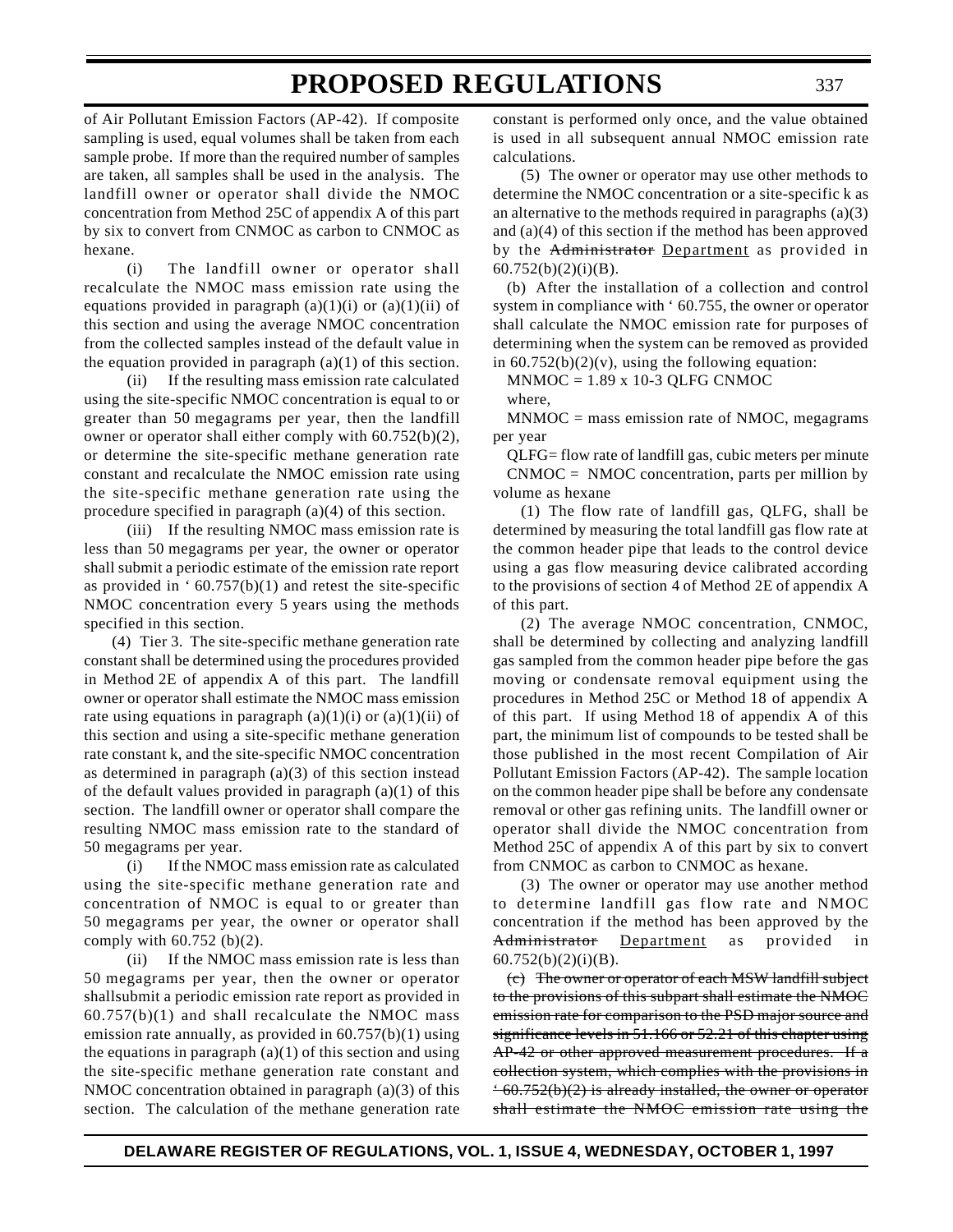procedures provided in paragraph (b) of this section.

(d) For the performance test required in  $60.752(b)(2)(iii)(B)$ , Method 25 or Method 18 of appendix A of this part shall be used to determine compliance with 98 weight-percent efficiency or the 20 ppmv outlet concentration level, unless another method to demonstrate compliance has been approved by the Administrator Department as provided by  $60.752(b)(2)(i)(B)$ . If using Method 18 of appendix A of this part, the minimum list of compounds to be tested shall be those published in the most recent Compilation of Air Pollutant Emission Factors (AP-42). The following equation shall be used to calculate efficiency:

Control Efficiency = (NMOCin - NMOCout)/(NMOCin) where,

NMOCin = mass of NMOC entering control device NMOCout = mass of NMOC exiting control device

60.755 Compliance provisions.

(a) Except as provided in  $60.752(b)(2)(i)(B)$ , the specified methods in paragraphs  $(a)(1)$  through  $(a)(6)$  of this section shall be used to determine whether the gas collection system is in compliance with ' 60.752(b)(2)(ii).

(1) For the purposes of calculating the maximum expected gas generation flow rate from the landfill to determine compliance with  $60.752(b)(2)(ii)(A)(1)$ , one of the following equations shall be used. The k and Lo kinetic factors should be those published in the most recent Compilation of Air Pollutant Emission Factors(AP-42) or other site specific values demonstrated to be appropriate and approved by the Administrator Department. If k has been determined as specified in 60.754(a)(4), the value of k determined from the test shall be used. A value of no more than 15 years shall be used for the intended use period of the gas mover equipment. The active life of the landfill is the age of the landfill plus the estimated number of years until closure.

(i) For sites with unknown year-to-year solid waste acceptance rate:

 $Qm = 2Lo R (e-kc - e-kt)$ 

where,

 $Qm =$  maximum expected gas generation flow rate, cubic meters per year

 $Lo =$  methane generation potential, cubic meters per megagram solid waste

 $R = average$  annual acceptance rate, megagrams per year

 $k =$  methane generation rate constant, year-1

 $t = age of the landfill at equipment installation$ plus the time the owner or operator intends to use the gas mover equipment or active life of the landfill, whichever is less. If the equipment is installed after closure, t is the age of the landfill at installation, years

 $c =$  time since closure, years (for an active landfill  $c = O$  and  $e-kc = 1$ )

(ii) For sites with known year-to-year solid waste acceptance rate:

n  
QM = E 2 k Lo Mi (e-kti)  

$$
i=1
$$
  
where,

 $QM =$  maximum expected gas generation flow rate, cubic meters per year

 $k =$  methane generation rate constant, year-1

 $Lo$  = methane generation potential, cubic meters per megagram solid waste

 $Mi$  = mass of solid waste in the ith section, megagrams

 $ti = age of the ith section, years$ 

(iii) If a collection and control system has been installed, actual flow data may be used to project the maximum expected gas generation flow rate instead of, or in conjunction with, the equations in paragraphs  $(a)(1)(i)$  and  $(ii)$  of this section. If the landfill is still accepting waste, the actual measured flow data will not equal the maximum expected gas generation rate, so calculations using the equations in paragraphs  $(a)(1)(i)$  or (ii) or other methods shall be used to predict the maximum expected gas generation rate over the intended period of use of the gas control system equipment.

(2) For the purposes of determining sufficient density of gas collectors for compliance with  $60.752(b)(2)(ii)(A)(2)$ , the owner or operator shall design a system of vertical wells, horizontal collectors, or other collection devices, satisfactory to the Administrator Department, capable of controlling and extracting gas from all portions of the landfill sufficient to meet all operational and performance standards.

(3) For the purpose of demonstrating whether the gas collection system flow rate is sufficient to determine compliance with  $60.752(b)(2)(ii)(A)(3)$ , the owner or operator shall measure gauge pressure in the gas collection header at each individual well, monthly. If a positive pressure exists, action shall be initiated to correct the exceedance within 5 calendar days, except for the three conditions allowed under 60.753(b). If negative pressure cannot be achieved without excess air infiltration within 15 calendar days of the first measurement, the gas collection system shall be expanded to correct the exceedance within 120 days of the initial measurement of positive pressure. Any attempted corrective measure shall not cause exceedances of other operational or performance standards.

(4) Owners or operators are not required to install additional wells as required in paragraph (a)(3) of this section during the first 180 days after gas collection system start-up.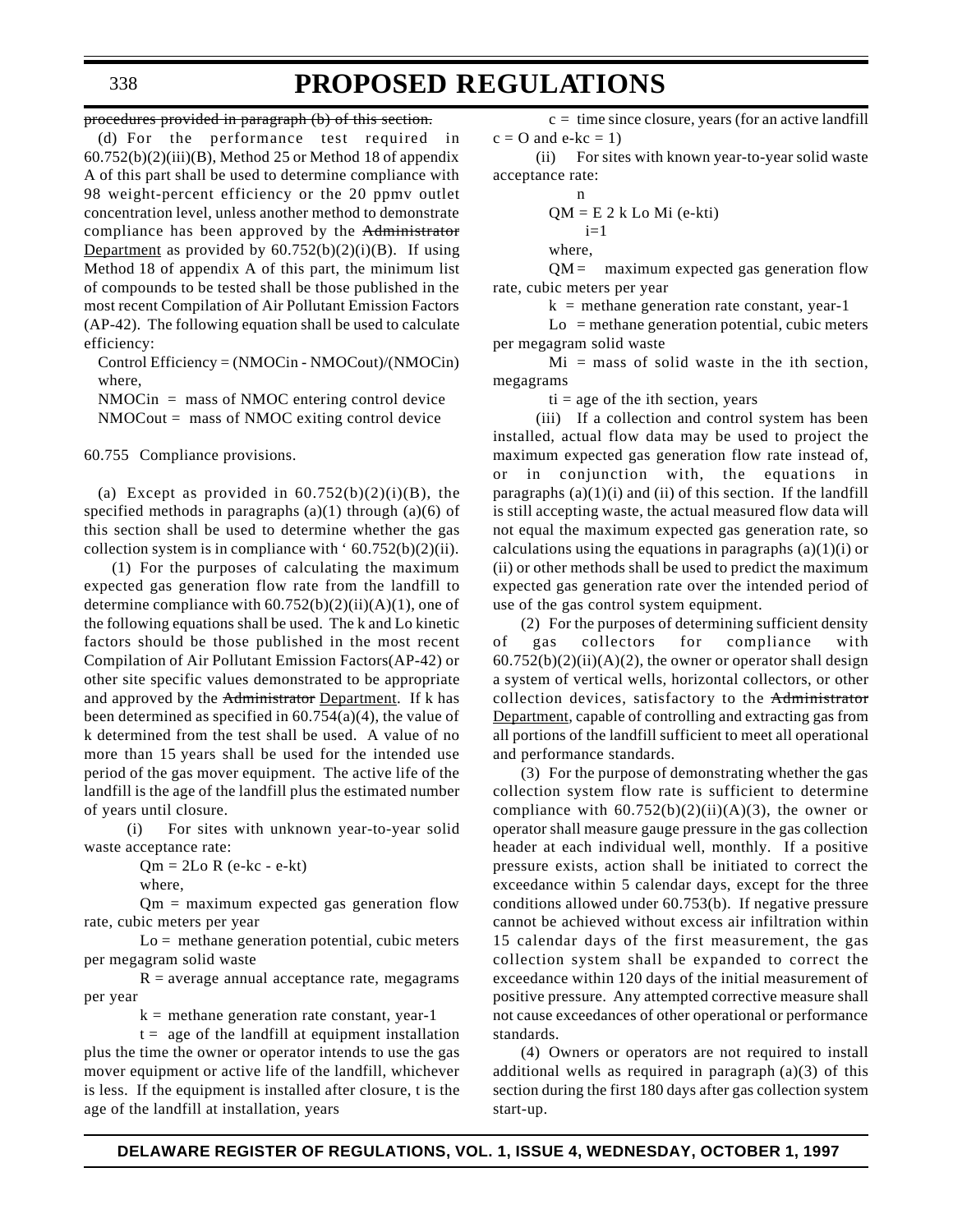(5) For the purpose of identifying whether excess air infiltration into the landfill is occurring, the owner or operator shall monitor each well monthly for temperature and nitrogen or oxygen as provided in 60.753(c). If a well exceeds one of these operating parameters, action shall be initiated to correct the exceedance within 5 calendar days. If correction of the exceedance cannot be achieved within 15 calendar days of the first measurement, the gas collection system shall be expanded to correct the exceedance within 120 days of the initial exceedance. Any attempted corrective measure shall not cause exceedances of other operational or performance standards.

(6) An owner or operator seeking to demonstrate compliance with  $60.752(b)(2)(ii)(A)(4)$  through the use of a collection system not conforming to the specifications provided in 60.759 shall provide information satisfactory to the Administrator Department as specified in  $60.752(b)(2)(i)(C)$  demonstrating that off-site migration is being controlled.

(b) For purposes of compliance with 60.753(a), each owner or operator of a controlled landfill shall place each well or design component as specified in the approved design plan as provided in 60.752(b)(2)(i). Each well shall be installed within 60 days of the date in which the initial solid waste has been in place for a period of:

(1) 5 years or more if active; or

(2) 2 years or more if closed or at final grade;.

(c) The following procedures shall be used for compliance with the surface methane operational standard as provided in 60.753(d).

(1) After installation of the collection system, the owner or operator shall monitor surface concentrations of methane along the entire perimeter of the collection area and along a serpentine pattern spaced 30 meters apart (or a site-specific established spacing) for each collection area on a quarterly basis using an organic vapor analyzer, flame ionization detector, or other portable monitor meeting the specifications provided in paragraph (d) of this section.

(2) The background concentration shall be determined by moving the probe inlet upwind and downwind outside the boundary of the landfill at a distance of at least 30 meters from the perimeter wells.

(3) Surface emission monitoring shall be performed in accordance with section 4.3.1 of Method 21 of appendix A of this part, except that the probe inlet shall be placed within 5 to 10 centimeters of the ground. Monitoring shall be performed during typical meteorological conditions.

(4) Any reading of 500 parts per million or more above background at any location shall be recorded as a monitored exceedance and the actions specified in paragraphs  $(c)(4)(i)$  through  $(v)$  of this section shall be taken. As long as the specified actions are taken, the exceedance is not a violation of the operational requirements of 60.753(d).

(i) The location of each monitored exceedance shall be marked and the location recorded.

(ii) Cover maintenance or adjustments to the vacuum of the adjacent wells to increase the gas collection in the vicinity of each exceedance shall be made and the location shall be re-monitored within 10 calendar days of detecting the exceedance.

(iii) If the re-monitoring of the location shows a second exceedance, additional corrective action shall be taken and the location shall be monitored again within 10 days of the second exceedance. If the remonitoring shows a third exceedance for the same location, the action specified in paragraph  $(c)(4)(v)$  of this section shall be taken, and no further monitoring of that location is required until the action specified in paragraph  $(c)(4)(v)$  has been taken.

(iv) Any location that initially showed an exceedance but has a methane concentration less than 500 ppm methane above background at the 10-day remonitoring specified in paragraph  $(c)(4)(ii)$  or  $(iii)$  of this section shall be re-monitored 1 month from the initial exceedance. If the 1-month remonitoring shows a concentration less than 500 parts per million above background, no further monitoring of that location is required until the next quarterly monitoring period. If the 1-month remonitoring shows an exceedance, the actions specified in paragraph  $(c)(4)(iii)$  or  $(v)$  shall be taken.

(v) For any location where monitored methane concentration equals or exceeds 500 parts per million above background three times within a quarterly period, a new well or other collection device shall be installed within 120 calendar days of the initial exceedance. An alternative remedy to the exceedance, such as upgrading the blower, header pipes or control device, and a corresponding timeline for installation may be submitted to the Administrator Department for approval.

(5) The owner or operator shall implement a program to monitor for cover integrity and implement cover repairs as necessary on a monthly basis.

(d) Each owner or operator seeking to comply with the provisions in paragraph (c) of this section shall comply with the following instrumentation specifications and procedures for surface emission monitoring devices:

(1) The portable analyzer shall meet the instrument specifications provided in section 3 of Method 21 of appendix A of this part, except that "methane" shall replace all references to VOC.

(2) The calibration gas shall be methane, diluted to a nominal concentration of 500 parts per million in air.

(3) To meet the performance evaluation requirements in section 3.1.3 of Method 21 of appendix A of this part,the instrument evaluation procedures of section 4.4 of Method 21 of appendix A of this part shall be used.

(4) The calibration procedures provided in section 4.2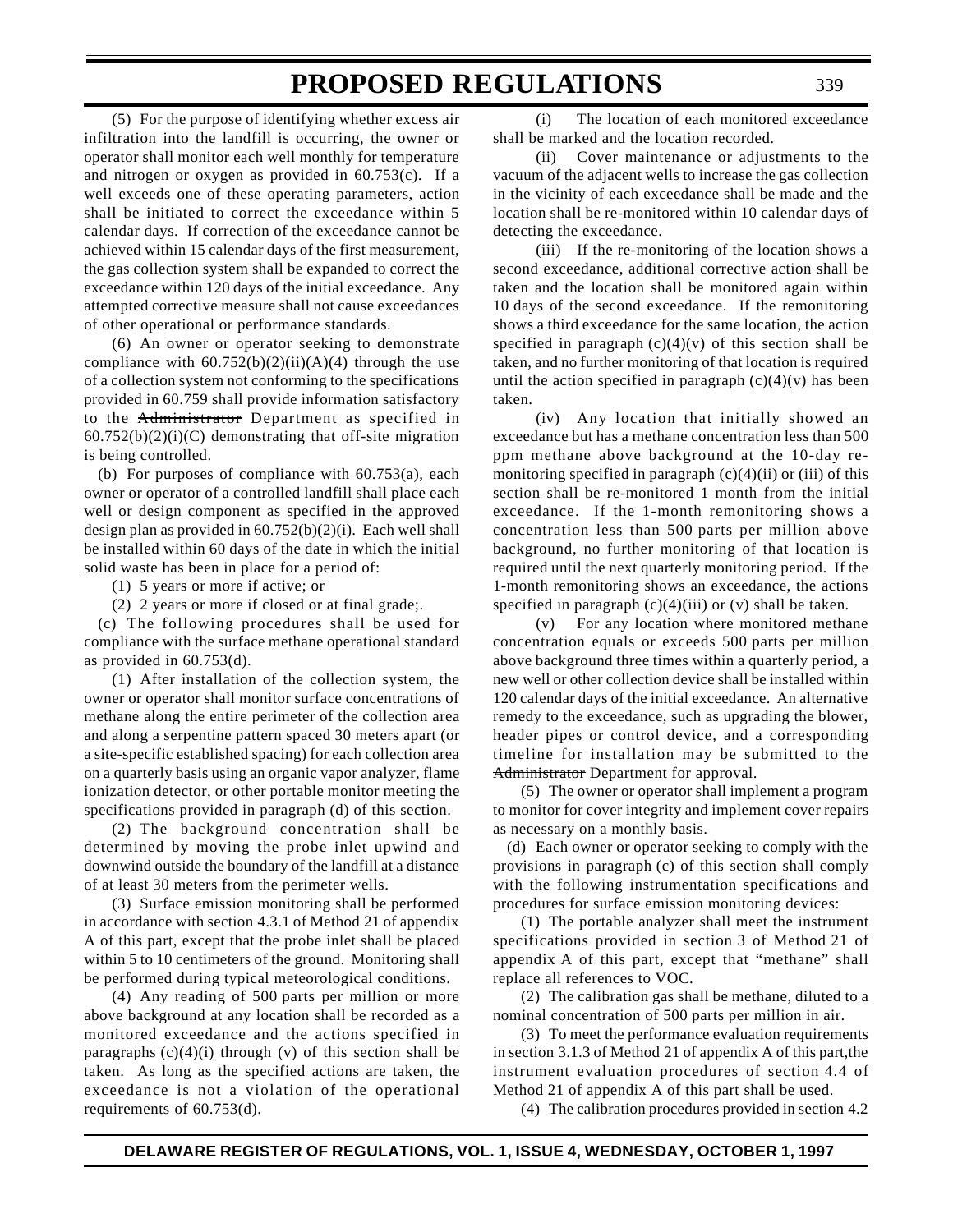### **PROPOSED REGULATIONS**

of Method 21 of appendix A of this part shall be followed immediately before commencing a surface monitoring survey.

(e) The provisions of this subpart apply at all times, except during periods of start-up, shutdown, or malfunction, provided that the duration of start-up, shutdown, or malfunction shall not exceed 5 days for collection systems and shall not exceed 1 hour for treatment or control devices.

60.756 Monitoring of operations.

Except as provided in  $60.752(b)(2)(i)(B)$ ,

(a) Each owner or operator seeking to comply with 60.752 (b) $(2)(ii)(A)$  for an active gas collection system shall install a sampling port and a thermometer or other temperature measuring device at each wellhead and:

(1) Measure the gauge pressure in the gas collection header on a monthly basis as provided in  $60.755(a)(3)$ ; and

(2) Monitor nitrogen or oxygen concentration in the landfill gas on a monthly basis as provided in  $60.755(a)(5)$ ; and

(3) Monitor temperature of the landfill gas on a monthly basis as provided in  $60.755(a)(5)$ .

(b) Each owner or operator seeking to comply with  $60.752(b)(2)(iii)$  using an enclosed combustor shall calibrate, maintain, and operate according to the manufacturer's specifications, the following equipment.

(1) A temperature monitoring device equipped with a continuous recorder and having an accuracy of +1 percent of the temperature being measured expressed in degrees Celsius or +0.5 oC, whichever is greater. A temperature monitoring device is not required for boilers or process heaters with design heat input capacity greater than 44 megawatts.

(2) A gas flow rate measuring device that provides a measurement of gas flow to or bypass of the control device. The owner or operator shall either:

(i) Install, calibrate, and maintain a gas flow rate measuring device that shall record the flow to the control device at least every 15 minutes; or

(ii) Secure the bypass line valve in the closed position with a car-seal or a lock-and-key type configuration. A visual inspection of the seal or closure mechanism shall be performed at least once every month to ensure that the valve is maintained in the closed position and that the gas flow is not diverted through the bypass line.

(c) Each owner or operator seeking to comply with 60.752 (b)(2)(iii) using an open flare shall install, calibrate, maintain, and operate according to the manufacturer's specifications the following equipment:

(1) A heat sensing device, such as an ultraviolet beam sensor or thermocouple, at the pilot light or the flame itself to indicate the continuous presence of a flame.

(2) A device that records flow to or bypass of the flare. The owner or operator shall either:

(i) Install, calibrate, and maintain a gas flow rate measuring device that shall record the flow to the control device at least every 15 minutes; or

(ii) Secure the bypass line valve in the closed position with a car-seal or a lock-and-key type configuration. A visual inspection of the seal or closure mechanism shall be performed at least once every month to ensure that the valve is maintained in the closed position and that the gas flow is not diverted through the bypass line.

(d) Each owner or operator seeking to demonstrate compliance with  $60.752(b)(2)(iii)$  using a device other than an open flare or an enclosed combustor shall provide information satisfactory to the Administrator Department as provided in 60.752(b)(2)(i)(B) describing the operation of the control device, the operating parameters that would indicate proper performance, and appropriate monitoring procedures. The Administrator Department shall review the information and either approve it, or request that additional information be submitted. The Administrator Department may specify additional appropriate monitoring procedures.

(e) Each owner or operator seeking to install a collection system that does not meet the specifications in 60.759 or seeking to monitor alternative parameters to those required by 60.753 through 60.756 shall provide information satisfactory to the Administrator Department as provided in  $60.752(b)(2)(i)(B)$  and (C) describing the design and operation of the collection system, the operating parameters that would indicate proper performance, and appropriatemonitoring procedures. The Administrator Department may specify additional appropriate monitoring procedures.

(f) Each owner or operator seeking to demonstrate compliance with 60.755(c), shall monitor surface concentrations of methane according to the instrument specifications and procedures provided in 60.755(d). Any closed landfill that has no monitored exceedances of the operational standard in three consecutive quarterly monitoring periods may skip to annual monitoring. Any methane reading of 500 ppm or more above background detected during the annual monitoring returns the frequency for that landfill to quarterly monitoring.

60.757 Reporting requirements.

Except as provided in  $60.752(b)(2)(i)(B)$ ,

(a) Each owner or operator subject to the requirements of this subpart shall submit an initial design capacity report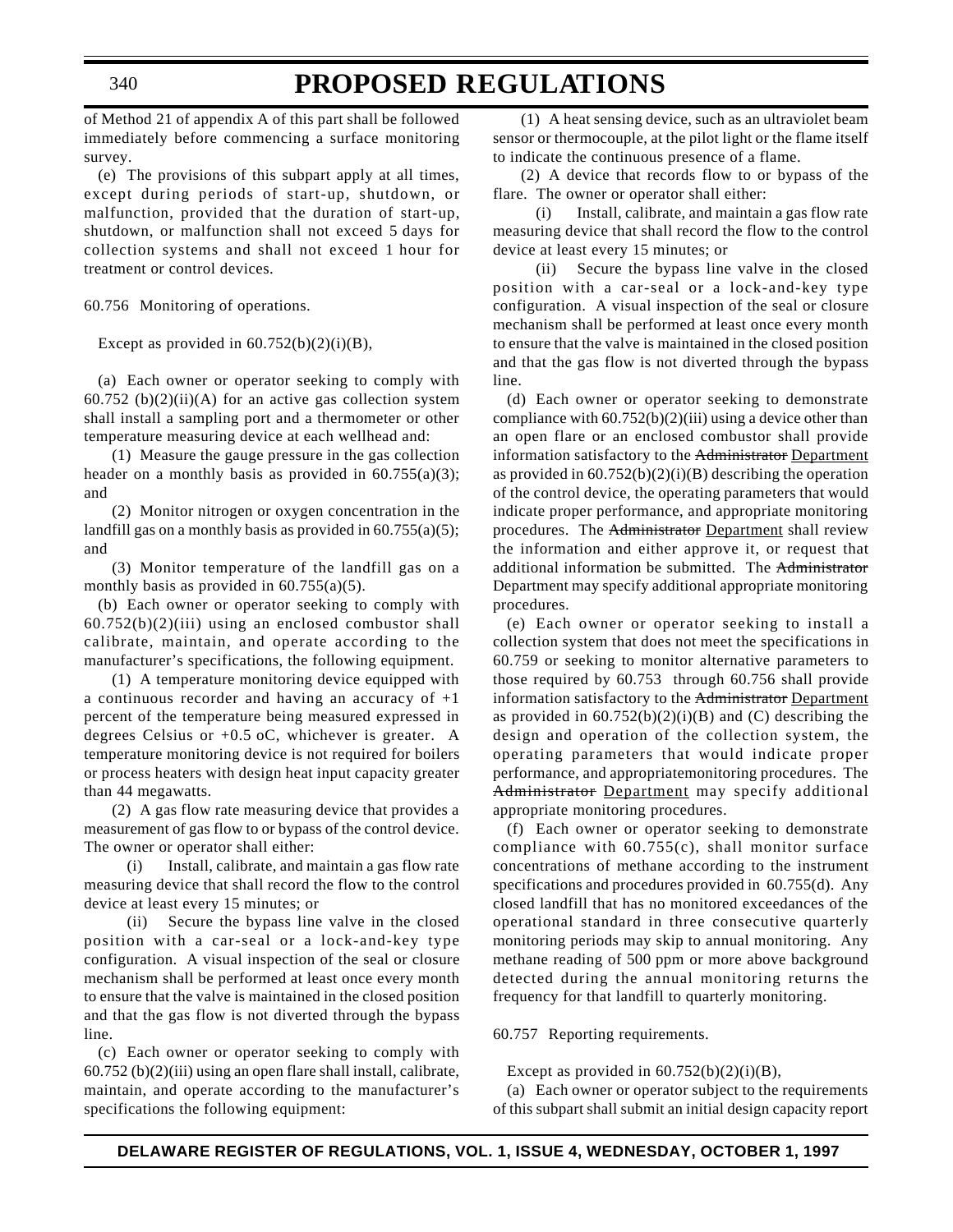to the Administrator Department.

(1) The design capacity report shall fulfill the requirements of the notification of the date construction is commenced as required under  $60.7(a)(1)$  and shall be submitted no later than the earliest day from the following:

(i) 90 days of the issuance of the State, Local, Tribal, or RCRA construction or operating permit; or

(ii) 30 days of the date of construction or reconstruction as defined under 60.15; or

(iii) 30 days of the initial acceptance of solid waste.

(iv) For a subject municipal solid waste landfill not constructed, reconstructed, or modified on or after May 30, 1991, the initial design capacity report shall be submitted the earlier of the date specified In a state construction or operating permit, if applicable, or within 90 days from the effective date of this regulation.

(2) The initial design capacity report shall contain the following information:

(i) A map or plot of the landfill, providing the size and location of the landfill, and identifying all areas where solid waste may be landfilled according to the provisions of the State, local, Tribal, or RCRA construction or operating permit;

(ii) The maximum design capacity of the landfill. Where the maximum design capacity is specified in the State or local construction or RCRA permit, a copy of the permit specifying the maximum design capacity may be submitted as part of the report. If the maximum design capacity of the landfill is not specified in the permit, the maximum design capacity shall be calculated using good engineering practices. The calculations shall be provided, along with such parameters as depth of solid waste, solid waste acceptance rate, and compaction practices as part of the report. The State, Tribal, local agency or Administrator may request other reasonable information as may be necessary to verify the maximum design capacity of the landfill.

(3) An amended design capacity report shall be submitted to the Administrator Department providing notification of any increase in the design capacity of the landfill, whether the increase results from an increase in the permitted area or depth of the landfill, a change in the operating procedures, or any other means which results in an increase in the maximum design capacity of the landfill above 2.5 million megagrams or 2.5 million cubic meters. The amended design capacity report shall be submitted within 90 days of the issuance of an amended construction or operating permit, or the placement of waste in additional land, or the change in operating procedures which will result in an increase in maximum design capacity, whichever occurs first.

(b) Each owner or operator subject to the requirements of this subpart shall submit an NMOC emission rate report to the Administrator Department initially and annually thereafter, except as provided for in paragraphs  $(b)(1)(ii)$ or  $(b)(3)$  of this section. The Administrator Department may request such additional information as may be necessary to verify the reported NMOC emission rate.

(1) The NMOC emission rate report shall contain an annual or 5-year estimate of the NMOC emission rate calculated using the formula and procedures provided in  $60.754$  (a) or (b), as applicable.

(i) The initial NMOC emission rate report shall be submitted within 90 days of the date waste acceptance commences and may be combined with the initial design capacity report required in paragraph (a) of this section. Subsequent NMOC emission rate reports shall be submitted annually thereafter, except as provided for in paragraphs  $(b)(1)(ii)$  and  $(b)(3)$  of this section.

(ii) If the estimated NMOC emission rate as reported in the annual report to the Administrator Department is less than 50 megagrams per year in each of the next 5 consecutive years, the owner or operator may elect to submit an estimate of the NMOC emission rate for the next 5-year period in lieu of the annual report. This estimate shall include the current amount of solid wastein-place and the estimated waste acceptance rate for each year of the 5 years for which an NMOC emission rate is estimated. All data and calculations upon which this estimate is based shall be provided to the Administrator Department. This estimate shall be revised at least once every 5 years. If the actual waste acceptance rate exceeds the estimated waste acceptance rate in any year reported in the 5-year estimate, a revised 5-year estimate shall be submitted to the Administrator Department. The revised estimate shall cover the 5-year period beginning with the year in which the actual waste acceptance rate exceeded the estimated waste acceptance rate.

(2) The NMOC emission rate report shall include all the data, calculations, sample reports and measurements used to estimate the annual or 5-year emissions.

(3) Each owner or operator subject to the requirements of this subpart is exempted from the requirements of paragraphs  $(b)(1)$  and  $(2)$  of this section, after the installation of a collection and control system in compliance with  $60.752(b)(2)$ , during such time as the collection and control system is in operation and in compliance with 60.753 and 60.755.

(c) Each owner or operator subject to the provisions of  $60.752-(b)(2)(i)$  shall submit a collection and control system design plan to the Administrator Department within 1 year of the first report, required under paragraph (b) of this section, in which the emission rate exceeds 50 megagrams per year, except as follows:

(1) If the owner or operator elects to recalculate the NMOC emission rate after Tier 2 NMOC sampling and analysis as provided in  $60.754(a)(3)$  and the resulting rate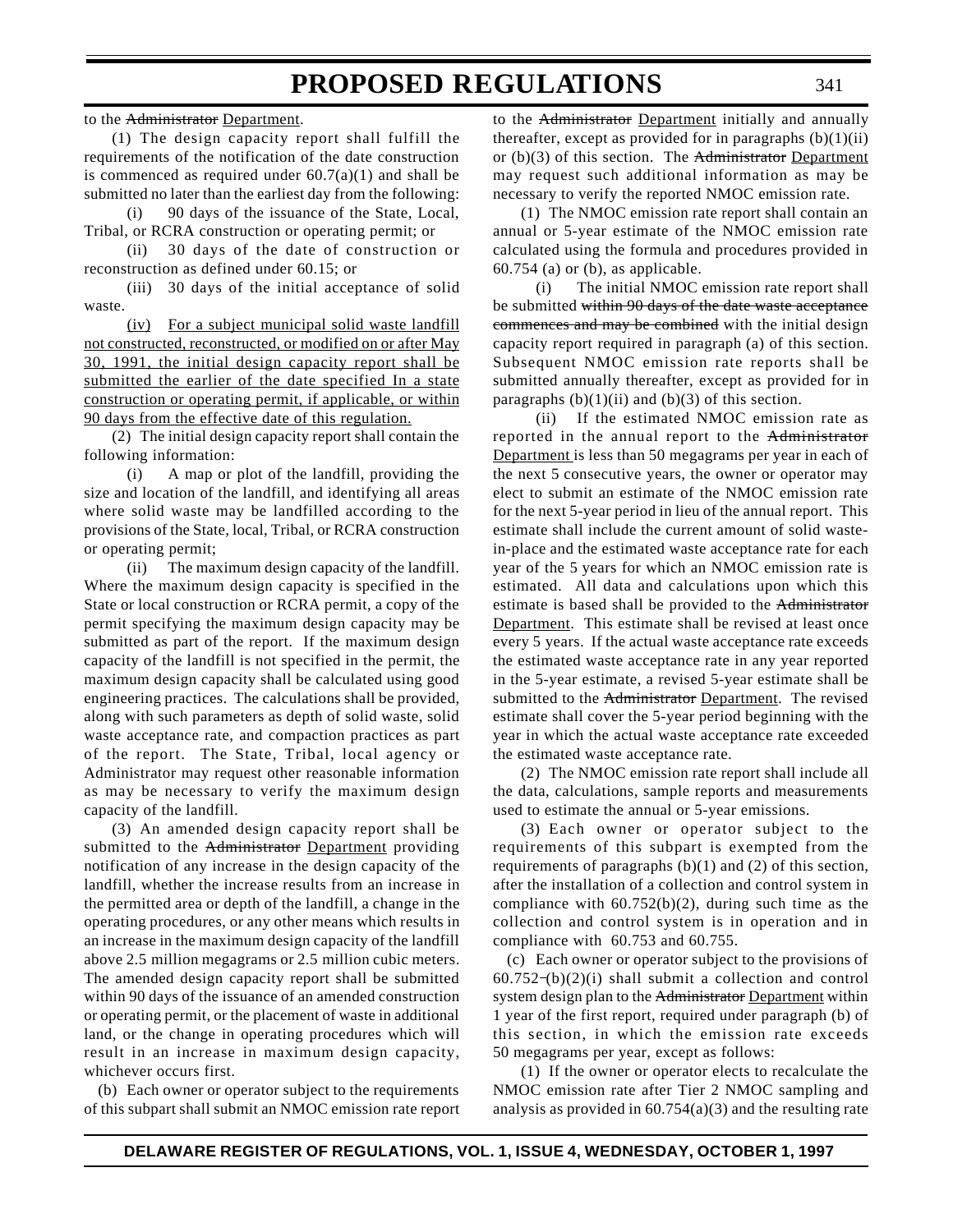### **PROPOSED REGULATIONS**

is less than 50 megagrams per year, annual periodic reporting shall be resumed, using the Tier 2 determined site-specific NMOC concentration, until the calculated emission rate is equal to or greater than 50 megagrams per year or the landfill is closed. The revised NMOC emission rate report, with the recalculated emission rate based on NMOC sampling and analysis, shall be submitted within 180 days of the first calculated exceedance of 50 megagrams per year.

(2) If the owner or operator elects to recalculate the NMOC emission rate after determining a site-specific methane generation rate constant (k), as provided in Tier 3 in 60.754(a)(4), and the resulting NMOC emission rate is less than 50 Mg/yr, annual periodic reporting shall be resumed. The resulting site-specific methane generation rate constant (k) shall be used in the emission rate calculation until such time as the emissions rate calculation results in an exceedance. The revised NMOC emission rate report based on the provisions of  $60.754(a)(4)$  and the resulting site-specific methane generation rate constant (k) shall be submitted to the Administrator Department within 1 year of the first calculated emission rate exceeding 50 megagrams per year.

(d) Each owner or operator of a controlled landfill shall submit a closure report to the Administrator Department within 30 days of waste acceptance cessation. The Administrator Department may request additional information as may be necessary to verify that permanent closure has taken place in accordance with the requirements of 258.60 of this title. If a closure report has been submitted to the Administrator Department, no additional wastes may be placed into the landfill without filing a notification of modification as described under 60.7(a)(4).

(e) Each owner or operator of a controlled landfill shall submit an equipment removal report to the Administrator Department 30 days prior to removal or cessation of operation of the control equipment.

(1) The equipment removal report shall contain all of the following items:

(i) A copy of the closure report submitted in accordance with paragraph (d) of this section;

(ii) A copy of the initial performance test report demonstrating that the 15 year minimum control period has expired; and

(iii) Dated copies of three successive NMOC emission rate reports demonstrating that the landfill is no longer producing 50 megagrams or greater of NMOC per year.

(2) The Administrator Department may request such additional information as may be necessary to verify that all of the conditions for removal in  $60.752(b)(2)(v)$  have been met.

(f) Each owner or operator of a landfill seeking to

comply with  $60.752(b)(2)$  using an active collection system designed in accordance with 60.752(b)(2)(ii) shall submit to the Administrator Department annual reports of the recorded information in  $(f)(1)$  through  $(f)(6)$  of this paragraph. The initial annual report shall be submitted within 180 days of installation and start-up of the collection and control system, and shall include the initial performance test report required under 60.8. For enclosed combustion devices and flares, reportable exceedances are defined under 60.758(c).

(1) Value and length of time for exceedance of applicable parameters monitored under 60.756(a), (b), (c),and (d).

(2) Description and duration of all periods when the gas stream is diverted from the control device through a bypass line or the indication of bypass flow as specified under 60.756.

(3) Description and duration of all periods when the control device was not operating for a period exceeding 1 hour and length of time the control device was not operating.

(4) All periods when the collection system was not operating in excess of 5 days.

(5) The location of each exceedance of the 500 parts per million methane concentration as provided in 60.753(d) and the concentration recorded at each location for which an exceedance was recorded in the previous month.

(6) The date of installation and the location of each well or collection system expansion added pursuant to paragraphs (a)(3), (b), and (c)(4) of  $\cdot$  60.755.

(g) Each owner or operator seeking to comply with  $60.752(b)(2)(i)$  shall include the following information with the initial performance test report required under 60.8:

(1) A diagram of the collection system showing collection system positioning including all wells, horizontal collectors, surface collectors, or other gas extraction devices, including the locations of any areas excluded from collection and the proposed sites for the future collection system expansion;

(2) The data upon which the sufficient density of wells, horizontal collectors, surface collectors, or other gas extraction devices and the gas mover equipment sizing are based;

(3) The documentation of the presence of asbestos or nondegradable material for each area from which collection wells have been excluded based on the presence of asbestos or nondegradable material;

(4) The sum of the gas generation flow rates for all areas from which collection wells have been excluded based on nonproductivity and the calculations of gas generation flow rate for each excluded area; and

(5) The provisions for increasing gas mover equipment capacity with increased gas generation flow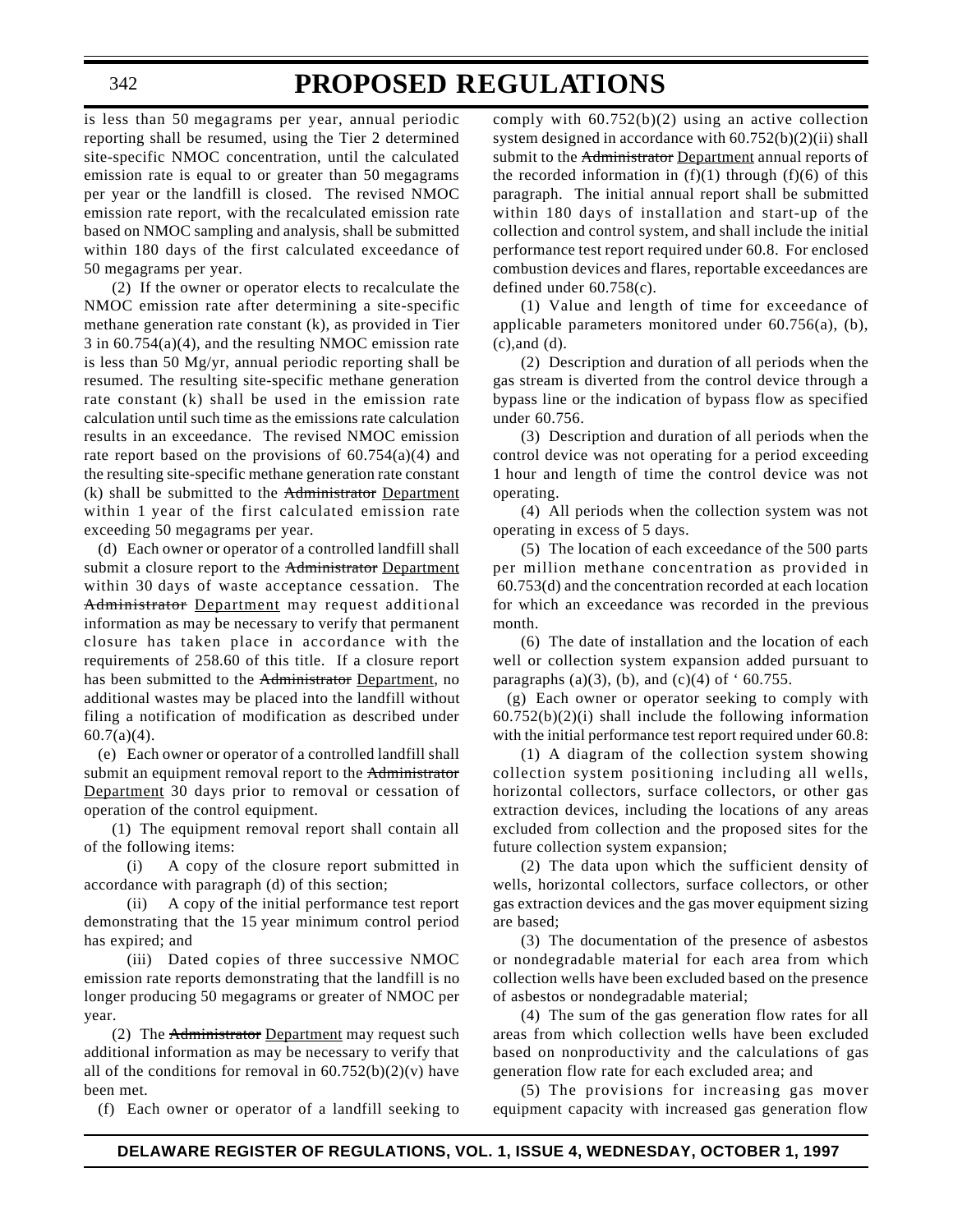rate, if the present gas mover equipment is inadequate to move the maximum flow rate expected over the life of the landfill; and

(6) The provisions for the control of off-site migration.

60.758 Recordkeeping requirements.

Except as provided in  $60.752(b)(2)(i)(B)$ ,

(a) Each owner or operator of an MSW landfill subject to the provisions of 60.752(b) shall keep for at least 5 years up-to-date, readily accessible, on-site records of the maximum design capacity, the current amount of solid waste in-place, and the year-by-year waste acceptance rate. Off-site records may be maintained if they are retrievable within 4 hours. Either paper copy or electronic formats are acceptable.

(b) Each owner or operator of a controlled landfill shall keep up-to-date, readily accessible records for the life of the control equipment of the data listed in paragraphs  $(b)(1)$  through  $(b)(4)$  of this section as measured during the initial performance test or compliance determination. Records of subsequent tests or monitoring shall be maintained for a minimum of 5 years. Records of the control device vendor specifications shall be maintained until removal.

(1) Where an owner or operator subject to the provisions of this subpart seeks to demonstrate compliance with  $60.752(b)(2)(ii)$ :

(i) The maximum expected gas generation flow rate as calculated in ' $60.755(a)(1)$ . The owner or operator may use another method to determine the maximum gas generation flow rate, if the method has been approved by the Administrator Department.

(ii) The density of wells, horizontal collectors, surface collectors, or other gas extraction devices determined using the procedures specified in 60.759(a)(1).

(2) Where an owner or operator subject to the provisions of this subpart seeks to demonstrate compliance with  $60.752$  (b)(2)(iii) through use of an enclosed combustion device other than a boiler or process heater with a design heat input capacity greater than 44 megawatts:

(i) The average combustion temperature measured at least every 15 minutes and averaged over the same time period of the performance test.

(ii) The percent reduction of NMOC determined as specified in  $60.752(b)(2)(iii)(B)$  achieved by the control device.

(3) Where an owner or operator subject to the provisions of this subpart seeks to demonstrate compliance with'  $60.752$  (b)(2)(iii)(B)(1) through use of a boiler or process heater of any size: a description of the location at which the collected gas vent stream is introduced into the

boiler or process heater over the same time period of the performance testing.

(4) Where an owner or operator subject to the provisions of this subpart seeks to demonstrate compliance with  $60.752$  (b) $(2)(iii)(A)$  through use of an open flare, the flare type (i.e., steam-assisted, air-assisted, or nonassisted), all visible emission readings, heat content determination, flow rate or bypass flow rate measurements, and exit velocity determinations made during the performance test as specified in 60.18; continuous records of the flare pilot flame or flare flame monitoring and records of all periods of operations during which the pilot flame or the flare flame is absent.

(c) Each owner or operator of a controlled landfill subject to the provisions of this subpart shall keep for 5 years up-to-date, readily accessible continuous records of the equipment operating parameters specified to be monitored in 60.756 as well as up-to-date, readily accessible records for periods of operation during which the parameter boundaries established during the most recent performance test are exceeded.

(1) The following constitute exceedances that shall be recorded and reported under 60.757(f):

(i) For enclosed combustors except for boilers and process heaters with design heat input capacity of 44 megawatts (150 million British thermal unit per hour) or greater, all 3-hour periods of operation during which the average combustion temperature was more than 28 oC below the average combustion temperature during the most recent performance test at which compliance with 60.752  $(b)(2)(iii)$  was determined.

(ii) For boilers or process heaters, whenever there is a change in the location at which the vent stream is introduced into the flame zone as required under paragraph  $(b)(3)(i)$  of this section.

(2) Each owner or operator subject to the provisions of this subpart shall keep up-to-date, readily accessible continuous records of the indication of flow to the control device or the indication of bypass flow or records of monthly inspections of car-seals or lock-and-key configurations used to seal bypass lines, specified under 60.756 28.6.

(3) Each owner or operator subject to the provisions of this subpart who uses a boiler or process heater with a design heat input capacity of 44 megawatts or greater to comply with  $60.752(b)(2)(iii)$  shall keep an up-to-date, readily accessible record of all periods of operation of the boiler or process heater. (Examples of such records could include records of steam use, fuel use, or monitoring data collected pursuant to other State, local, Tribal, or Federal regulatory requirements.)

(4) Each owner or operator seeking to comply with the provisions of this subpart by use of an open flare shall keep up-to-date, readily accessible continuous records of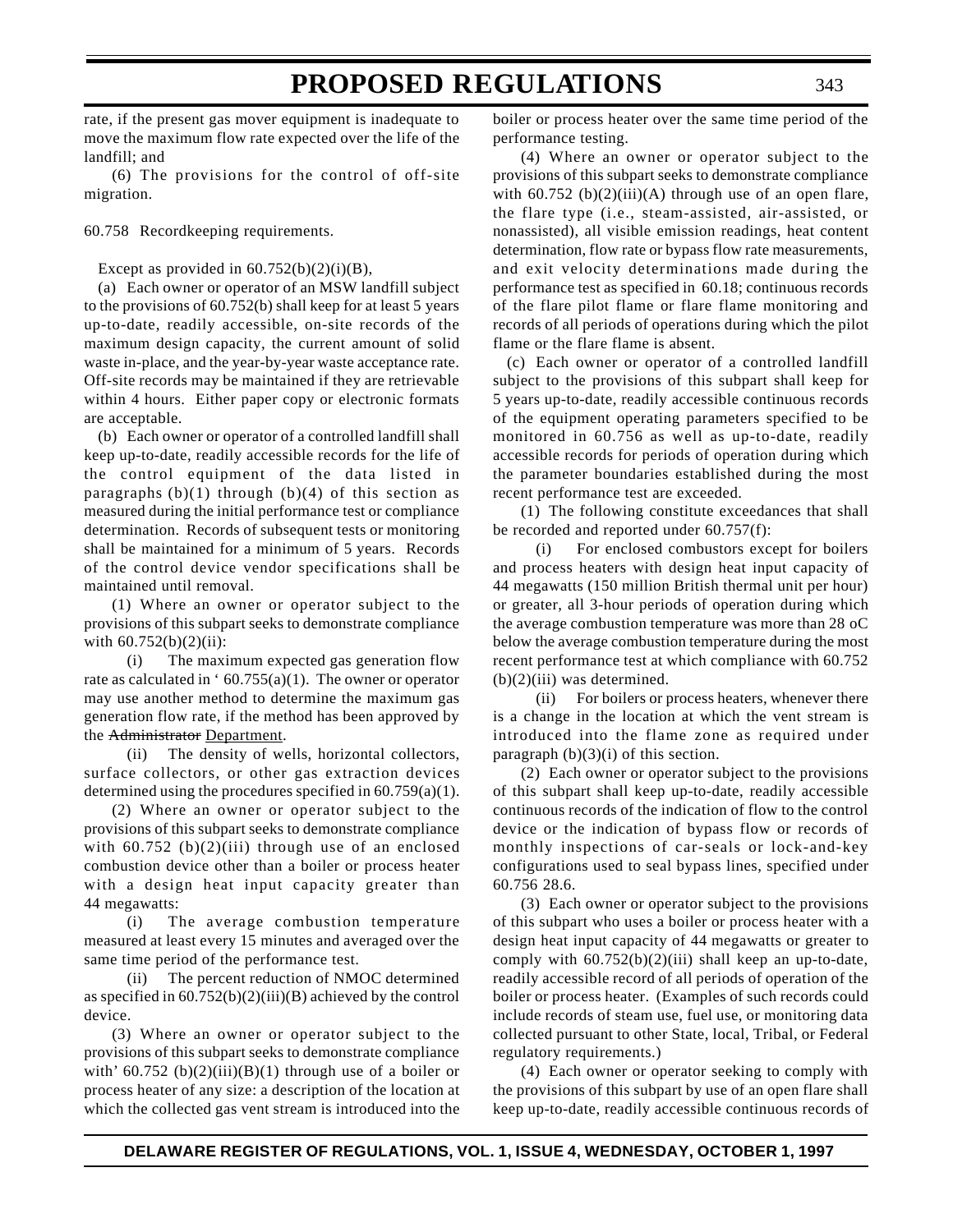### **PROPOSED REGULATIONS**

the flame or flare pilot flame monitoring specified under 60.756(c), and up-to-date, readily accessible records of all periods of operation in which the flame or flare pilot flame is absent.

(d) Each owner or operator subject to the provisions of this subpart shall keep for the life of the collection system an up-to-date, readily accessible plot map showing each existing and planned collector in the system and providing a unique identification location label for each collector.

(1) Each owner or operator subject to the provisions of this subpart shall keep up-to-date, readily accessible records of the installation date and location of all newly installed collectors as specified under 60.755(b).

(2) Each owner or operator subject to the provisions of this subpart shall keep readily accessible documentation of the nature, date of deposition, amount, and location of asbestos-containing or nondegradable waste excluded from collection as provided in  $60.759(a)(3)(i)$  as well as any nonproductive areas excluded from collection as provided in  $60.759(a)(3)(ii)$ .

(e) Each owner or operator subject to the provisions of this subpart shall keep for at least 5 years up-to-date, readily accessible records of all collection and control system exceedances of the operational standards in 60.753, the reading in the subsequent month whether or not the second reading is an exceedance, and the location of each exceedance.

60.759 Specifications for active collection systems.

(a) Each owner or operator seeking to comply with  $60.752(b)(2)(i)$  shall site active collection wells, horizontal collectors, surface collectors, or other extraction devices at a sufficient density throughout all gas producing areas using the following procedures unless alternative procedures have been approved by the Administrator Department as provided in  $60.752(b)(2)(i)(C)$  and (D):

(1) The collection devices within the interior and along the perimeter areas shall be certified to achieve comprehensive control of surface gas emissions by a professional engineer. The following issues shall be addressed in the design: depths of refuse, refuse gas generation rates and flow characteristics, cover properties, gas system expandibility, leachate and condensate management, accessibility, compatibility with filling operations, integration with closure end use, air intrusion control, corrosion resistance, fill settlement, and resistance to the refuse decomposition heat.

(2) The sufficient density of gas collection devices determined in paragraph (a)(1) of this section shall address landfill gas migration issues and augmentation of the collection system through the use of active or passive systems at the landfill perimeter or exterior.

(3) The placement of gas collection devices

determined in paragraph (a)(1) of this section shall control all gas producing areas, except as provided by paragraphs  $(a)(3)(i)$  and  $(a)(3)(ii)$  of this section.

(i) Any segregated area of asbestos or nondegradable material may be excluded from collection if documented as provided under 60.758(d). The documentation shall provide the nature, date of deposition, location and amount of asbestos or nondegradable material deposited in the area, and shall be provided to the Administrator Department upon request.

(ii) Any nonproductive area of the landfill may be excluded from control, provided that the total of all excluded areas can be shown to contribute less than 1 percent of the total amount of NMOC emissions from the landfill. The amount, location, and age of the material shall be documented and provided to the Administrator Department upon request. A separate NMOC emissions estimate shall be made for each section proposed for exclusion, and the sum of all such sections shall be compared to the NMOC emissions estimate for the entire landfill. Emissions from each section shall be computed using the following equation:

Qi = 2 k Lo Mi (e-kti) (CNMOC) (3.6 x 10-9) where,

 $Qi = NMOC$  emission rate from the ith section, megagrams per year

 $k =$  methane generation rate constant, year-1

 $Lo =$  methane generation potential, cubic meters per megagram solid waste

 $Mi =$  mass of the degradable solid waste in the ith section, megagram

 $t_i$  = age of the solid waste in the ith section, years

 $CNMOC = concentration of nonmethane$ organic compounds, parts per million by volume

3.6 x 10-9= conversion factor

The values for k, Lo, and CNMOC determined in field testing shall be used, if field testing has been performed in determining the NMOC emission rate or the radii of influence. If field testing has not been performed, the default values for k, Lo and CNMOC provided in  $60.754(a)(1)$  shall be used. The mass of nondegradable solid waste contained within the given section may be subtracted from the total mass of the section when estimating emissions provided the nature, location, age, and amount of the nondegradable material is documented as provided in paragraph  $(a)(3)(i)$  of this section.

(b) Each owner or operator seeking to comply with 60.752 (b) $(2)(i)(A)$  shall construct the gas collection devices using the following equipment or procedures:

(1) The landfill gas extraction components shall be constructed of polyvinyl chloride (PVC), high density polyethylene (HDPE) pipe, fiberglass, stainless steel, or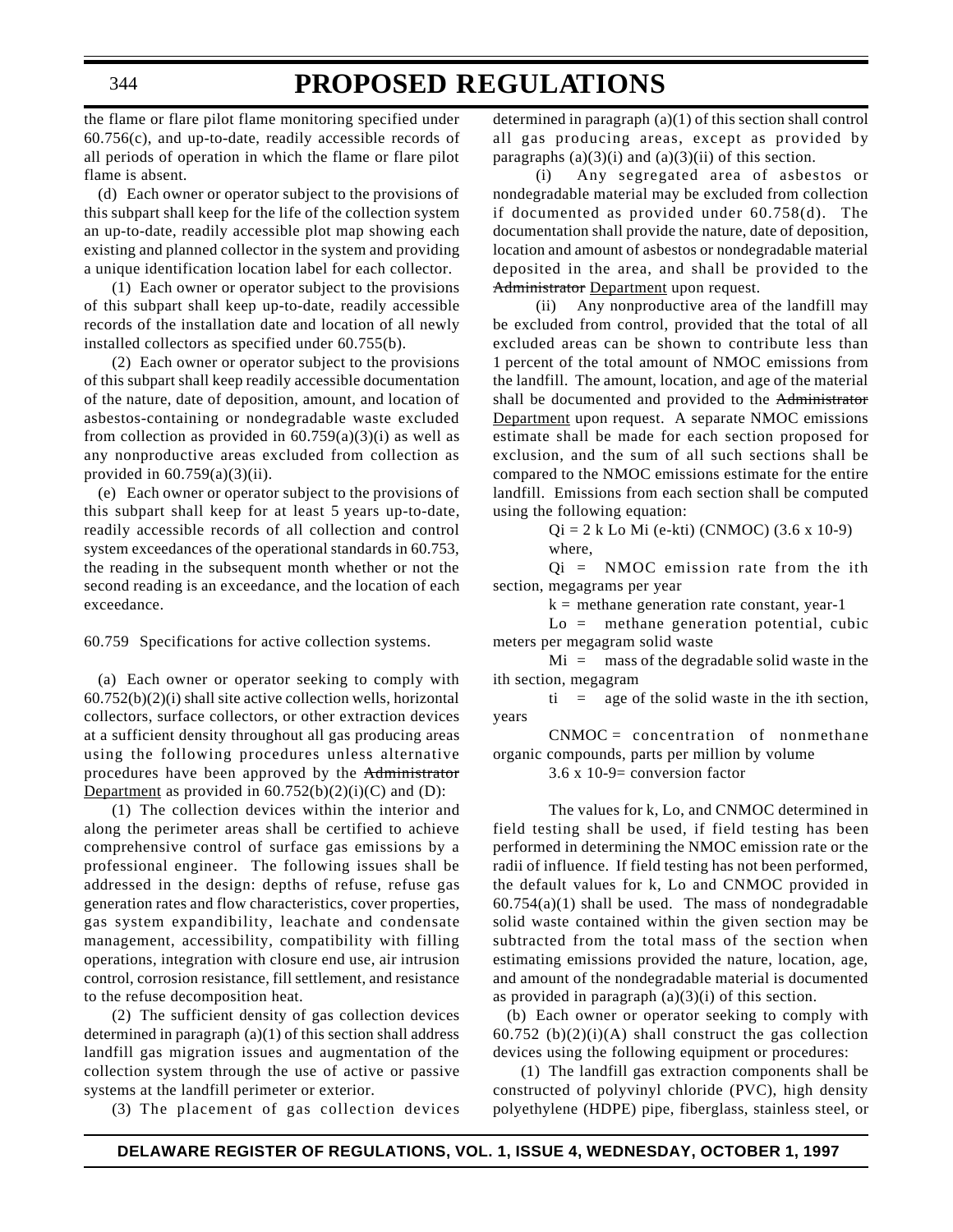other nonporous corrosion resistant material of suitable dimensions to: convey projected amounts of gases; withstand installation, static, and settlement forces; and withstand planned overburden or traffic loads. The collection system shall extend as necessary to comply with emission and migration standards. Collection devices such as wells and horizontal collectors shall be perforated to allow gas entry without head loss sufficient to impair performance across the intended extent of control. Perforations shall be situated with regard to the need to prevent excessive air infiltration.

(2) Vertical wells shall be placed so as not to endanger underlying liners and shall address the occurrence of water within the landfill. Holes and trenches constructed for piped wells and horizontal collectors shall be of sufficient cross-section so as to allow for their proper construction and completion including, for example, centering of pipes and placement of gravel backfill. Collection devices shall be designed so as not to allow indirect short circuiting of air into the cover or refuse into the collection system or gas into the air. Any gravel used around pipe perforations should be of a dimension so as not to penetrate or block perforations.

(3) Collection devices may be connected to the collection header pipes below or above the landfill surface. The connector assembly shall include a positive closing throttle valve, any necessary seals and couplings, access couplings and at least one sampling port. The collection devices shall be constructed of PVC, HDPE, fiberglass, stainless steel, or other nonporous material of suitable thickness.

(c) Each owner or operator seeking to comply with 60.752 (b) $(2)(i)(A)$  shall convey the landfill gas to a control system in compliance with  $60.752(b)(2)(iii)$ through the collection header pipe(s). The gas mover equipment shall be sized to handle the maximum gas generation flow rate expected over the intended use period of the gas moving equipment using the following procedures:

(1) For existing collection systems, the flow data shall be used to project the maximum flow rate. If no flow data exists, the procedures in paragraph  $(c)(2)$  of this section shall be used.

(2) For new collection systems, the maximum flow rate shall be in accordance with 60.755(a)(1).

### **DEPARTMENT OF NATURAL [RESOURCES &](http://www.dnrec.state.de.us/fw/frames2.htm) ENVIRONMENTAL CONTROL DIVISION OF [FISH & WILDLIFE](#page-3-0)**

Statutory Authority: 7 Delaware Code, Section 902(e)(3) ( 7 **Del.C.** 902(e)(3))

Brief Synopsis of the Subject Substance and Issue

The Department of Natural Resources and Environmental Control is authorized to promulgate regulations consistent with fishery management plans for species of fish under management of a fishery management plan approved by the Secretary of Commerce.

The Department proposes to enact tidal finfish regulations for certain Atlantic Sharks (see list of sharks defined as the management unit below) to be consistent with the Fishery Management Plan for Sharks of the Atlantic Ocean, as amended, and final rules approved by the Secretary of Commerce (50 CFR Part 678).

These regulations will make it illegal to possess sharks in the management unit after the federal semi-annual commercial quota is landed for large pelagic sharks, small coastal sharks or pelagic sharks respectively; implement a recreational creel limit; prohibit directed commercial fishing for landing of or sale of five species of sharks; establish a recreational catch and release only fishery for white sharks; prohibit filleting of sharks at sea and prohibit the removal of any fins from a shark in the management unit and discarding the remainder. These regulations are intended to reduce effective fishing mortalities, stabilize the large coastal shark population, facilitate enforcement and improve management of atlantic shark resources. Sharks in the management unit are currently at very low populations due to recent increases in their harvest.

Possible Terms of the Agency Action

The Department of Natural Resources and Environmental Control may reject or approve Tidal Finfish Regulations to manage certain sharks.

Statutory Basis or Legal Authority to Act

§ 902 (e) (3), 7 Del. C.

Notes of Public Comment

Individuals may present their opinions and/or request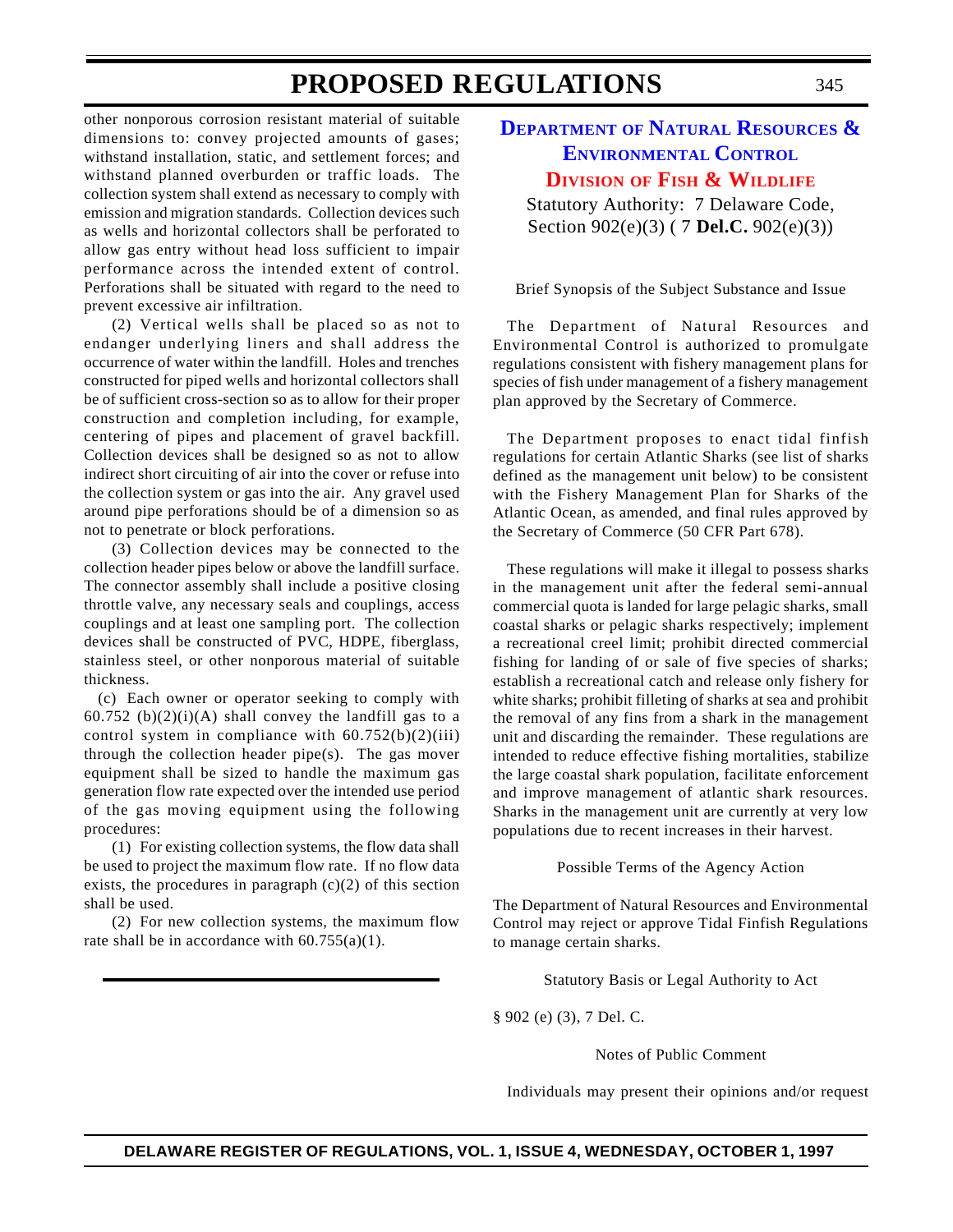### **PROPOSED REGULATIONS**

additional information by writing or visiting the Division of Fish and Wildlife, Fisheries Section, 89 Kings Highway, Dover, DE 19901 prior to 4:30 p.m. on October 31, 1997. A public hearing on these proposals will be held in the DNREC auditorium, 89 Kings Highway, Dover, DE at 7:30 p.m. on Monday, October 27, 1997.

Proposed Tidal Finfish Regulations

#### TIDAL FINFISH REGULATION 25. ATLANTIC SHARKS;

#### A) Definitions

1) Fillet means to remove slices of fish flesh, of irregular size and shape, from the carcass by cuts made parallel to the backbone.

2) Large coastal sharks species means any of the species, or a part thereof, listed in paragraph (a) of the definition of management unit.

3) Land or Landing shall mean to put or cause to go on shore from a vessel.

4) Management Unit means any of the following species in the Western Atlantic Ocean, Delaware's Territorial Sea or tidal waters of Delaware:

(a) Large coastal species:

Hammerhead sharks-- Sphyrnidae Great hammerhead, Sphyrna mokarran Scalloped hammerhead, Sphyrna lewini Smooth hammerhead, Sphyrna zyqaena Mackerel sharks--Lamnidae White shark, Carcharodon carcharias Nurse sharks--Ginglymostomatidae Nurse shark, Ginglymostoma cirratum Requiem sharks--Carcharhinidae Bignose shark, Carcharhinus altimus Blacktip shark, Carcharhinus limbatus Bull shark, Carcharhinus leucas Caribbean reef shark, Carcharhinus perezi Dusky shark, Carcharhinus obscurus Galapagos shark, Carcharhinus galapaqensis Lemon shark, Neqaprion brevirostris Narrowtooth shark, Carcharhinus brachyurus Night shark, Carcharhinus siqnatus Sandbar shark, Carcharhinus plumbeus Silky shark, Carcharhinus falciformis Spinner shark, Carcharhinus brevipinna Tiger shark, Galeocerdo cuvieri

(b) Small coastal species: Angel sharks--Squatinidae Atlantic angel shark, Squatina dumerili Hammerhead sharks--Sphyrnidae Bonnethead, Sphyrna tiburo Requiem sharks--Carcharhinidae Atlantic sharpnose shark, Rhizoprionodon terraenovae

Blacknose shark, Carcharhinus acronotus Caribbean sharpnose shark, Rhizoprionodon porosus

- Finetooth shark, Carcharhinus isodon Smalltail shark, Carcharhinus porosus (c) Pelagic species:
- Cow sharks--Hexanchidae Bigeye sixgill shark, Hexanchus vitulus Sevengill shark, Heptranchias perlo Sixgill shark, Hexanchus griseus Mackerel sharks--Lamnidae Longfin mako, Isurus paucus Porbeagle shark, Lamna nasus Shortfin mako, Isurus oxyrinchus Requiem sharks--Carcharhinidae Blue shark, Prionace qlauca Oceanic whitetip shark, Carcharhinus longimanus Thresher sharks--Alopiidae Bigeye thresher, Alopias superciliosus Thresher shark, Alopias vulpinus
- (d) Prohibited species: Basking sharks--Cetorhinidae Basking shark, Cetorhinidae maximus Mackerel sharks--Lamnidae White shark, Carcharodon carcharias Sand tiger sharks--Odontaspididae Bigeye sand tiger, Odontaspis noronhai Sand tiger, Odontaspis taurus Whale sharks--Rhincodontidae Whale shark, Rhincodon typus

(5) Pelagic species means any of the species, or a part thereof, listed in paragraph (c) of the definition of management unit.

(6) Prohibited species means any of the species, or a part thereof, listed in paragraph (d) of the definition of management unit.

(7) Small coastal species means any of the species, or part thereof, listed in paragraph (b) of the definition of management unit.

#### (B) Prohibitions

1) It shall be unlawful for any person to fish for, purchase, trade, barter, or possess or attempt to fish for, purchase, trade, barter, or possess a prohibited species.

2) It shall be unlawful for any person to remove the fins from any shark in the management unit and discard the remainder prior to landing said shark.

3) It shall be unlawful for any person to fillet a shark in the management unit except that a shark may be eviscerated and the head and fins removed prior to landing said shark.

4) It shall be unlawful to release any shark in the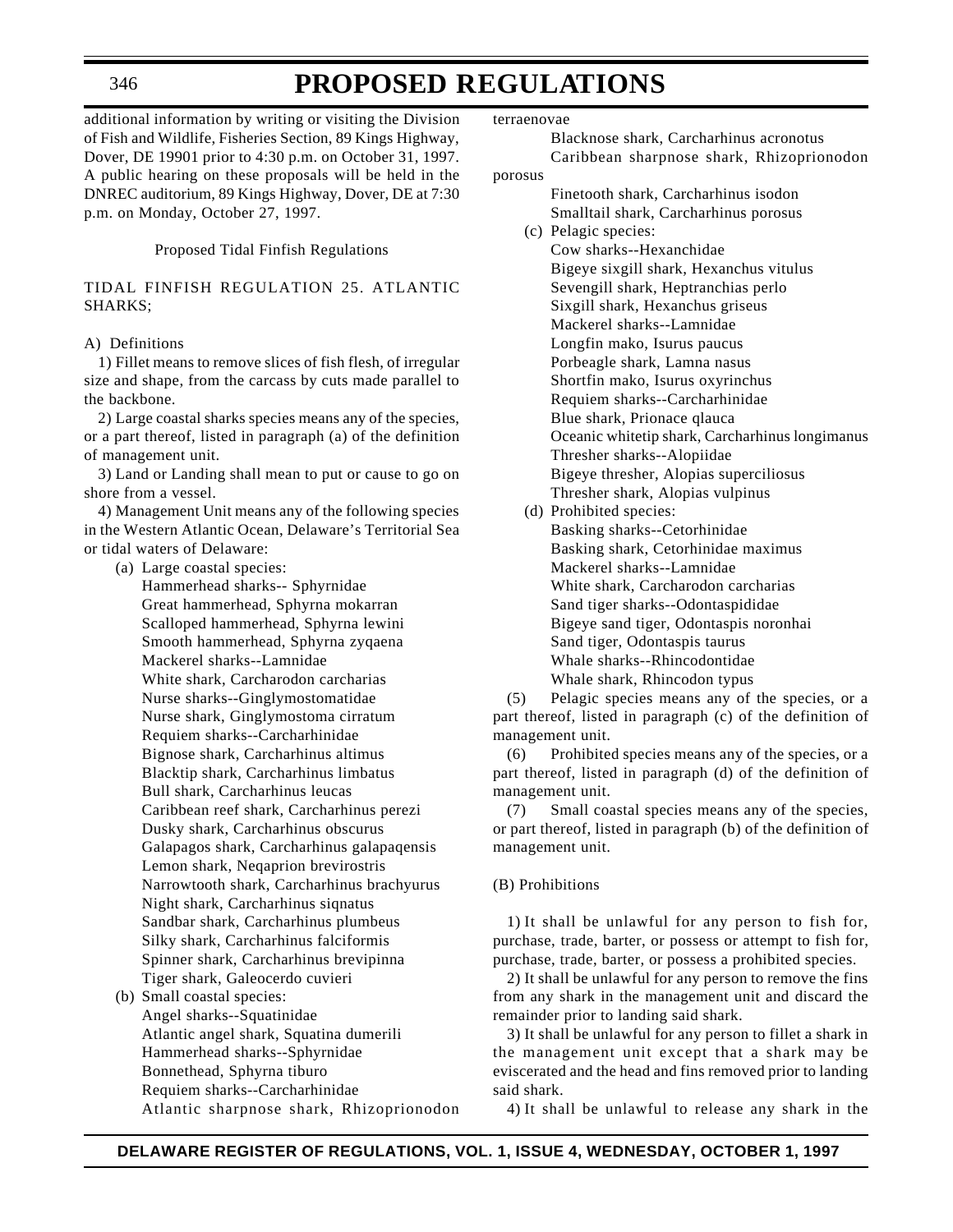management unit in a manner that will not ensure maximum probability of survival.

5) It shall be unlawful for the operator of any vessel without a commercial food fishing license to have on board said vessel more than two sharks in the management unit except that two Atlantic sharpnose sharks also may be on board.

6) It shall be unlawful for any person who has been issued a valid commercial food fishing license while on board any vessel to possess any large coastal shark, any small coastal shark or any pelagic shark in the management unit during the remainder of any period after the effective date a commercial quota for that group of sharks has been reached in said period or is projected to be reached in said period by the National Marine Fisheries Service, National Oceanic and Atmospheric Administration, U.S. Department of Commerce and published in the Federal Register.

#### TIDAL FINFISH REGULATIONS

As of July 1, 1997, the following Tidal Finfish Regulations are in effect.

These regulations are in addition to Tidal Finfish Laws in Chapter 9, Title 7, Delaware Code.

#### TIDAL FINFISH REGULATION 2. STRIPED BASS SPAWNING SEASON AND AREA RESTRICTIONS.

a) The spawning season for striped bass (Morone saxatilis) in Delaware shall begin at 12:01 A.M. on April 1 and continue through midnight on May 31 of each calendar year.

b) It shall be unlawful for any person to take and retain any striped bass during the striped bass spawning season from the Nanticoke River or its tributaries, the Delaware River and its tributaries to the north of a line extending due east beginning at and including the south jetty at the mouth of the C & D Canal, or the C & D Canal or its tributaries.

c) It shall be unlawful for any person to fish a fixed gill net in the Nanticoke River or its tributaries or the C  $\&$ D Canal or its tributaries during the striped bass spawning season.

d) It shall be unlawful for any person to fish during the striped bass spawning season in the Nanticoke River or its tributaries or the C & D Canal or its tributaries with a draft gill net of multi- or mono-filament twine larger than 0.28 millimeters in diameter (size #69) or a stretched mesh size larger than five and one-half (5 2) inches.

e) It shall be unlawful for any person to fish any fixed gill net in the Delaware River north of a line beginning at Liston Point (River Mile 48.06) and continuing due east to the boundary with New Jersey during January, February, March, April or May.

TIDAL FINFISH REGULATION NO. 4. SUMMER FLOUNDER SIZE LIMITS; POSSESSION LIMITS; SEASONS.

a) It shall be lawful for any person to take and reduce to possession summer flounder from the tidal waters of this State at any time except as otherwise set forth in this regulation.

b) It shall be unlawful for any recreational fisherman to have in possession more than ten (10) summer flounder at or between the place where said summer flounder were caught and said recreational fisherman's personal abode or temporary or transient place of lodging.

c) It shall be unlawful for any person, other than qualified persons as set forth in paragraph (f) of this regulation, to possess any summer flounder that measure less than fourteen and one-half (14.5) inches between the tip of the snout and the furthest tip of the tail.

d) It shall be unlawful for any person, other than a licensed commercial finfisherman with a gill net permit, while on board a vessel, to have in possession any part of a summer flounder that measures less than fourteen and one-half (14.5) inches between said part's two most distant points unless said person also has in possession the head, backbone and tail intact from which said part was removed.

e) It shall be unlawful for any licensed commercial finfisherman with a gill net permit to have in possession any part of a summer flounder that measures less than fourteen (14) inches between said part's two most distant points unless said person also has in possession the head, backbone and tail intact from which said part was removed.

f) Notwithstanding the size limits and possession limits in this regulation, a person may possess a summer flounder that measures no less than fourteen (14) inches between the tip of the snout and the furthest tip of the tail and a quantity of summer flounder in excess of the possession limit set forth in this regulation, provided said person has one of the following:

1) A valid bill-of-sale or receipt indicating the date said summer flounder were received, the amount of said summer flounder received and the name, address and signature of the person who had landed said summer flounder;

2) A receipt from a licensed or permitted fish dealer who obtained said summer flounder; or

3) A bill of lading while transporting fresh or frozen summer flounder.

g) Notwithstanding the size limits in this regulation, a person may possess a summer flounder thatmeasures no less than fourteen (14) inches between the tip of the snout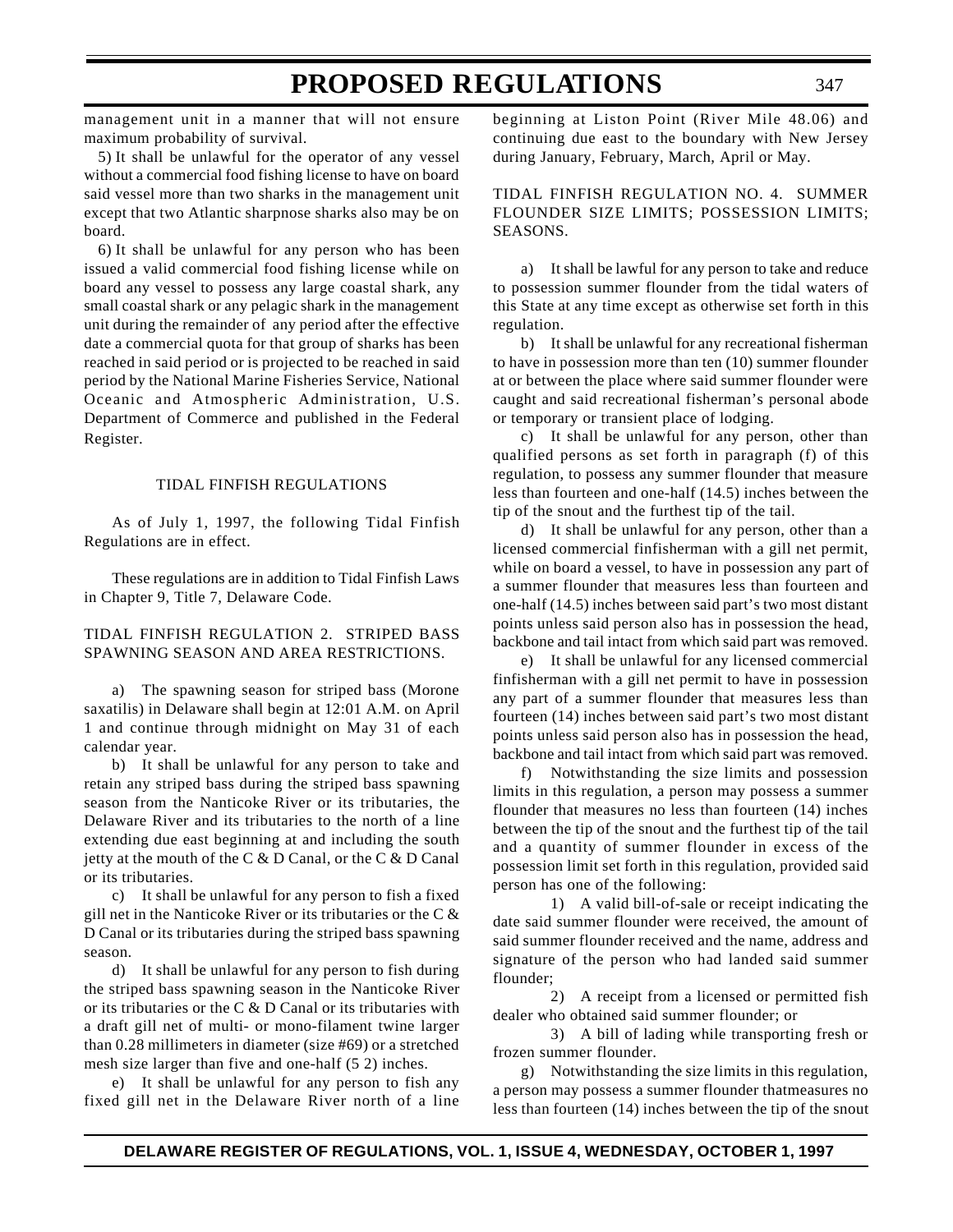and the furthest tip of the tail, provided said person has one of the following:

1) A valid commercial finfishing license and gill net permit issued by the Department; or

2) A valid vessel permit issued by the Regional director, NMFS, to fish for and retain summer flounder in the EEZ or a dealer permit issued by the Regional Director or NMFS, as set forth in 50CFR, Part 625.

h) It shall be unlawful for any commercial finfisherman to sell, trade and or barter or attempt to sell, trade and or barter any summer flounder or part thereof that is landed in this State by said commercial fisherman after a date when the de minimis amount of commercial landings of summer flounder is determined to have been landed in this State by the Department. The de minimis amount of summer flounder shall be 0.1% of the coast wide commercial quota as set forth in the Summer Flounder Fishery Management Plan approved by the Atlantic States Marine Fisheries Commission.

i) It shall be unlawful for any vessel to land more than 200 pounds of summer flounder in any one day in this State.

j) It shall be unlawful for any person, who has been issued a commercial foodfishing license and fishes for summer flounder with any food fishing equipment other than a gill net, to have in possession more than ten (10) summer flounder at or between the place where said summer flounder were caught and said person=s personal abode or temporary or transient place of lodging.

TIDAL FINFISH REGULATION 5. AREAS CLOSED TO GILL NET FISHING.

a) It shall be unlawful for any person to fish with gill nets for foodfish in areas described as follows:

1) The Assawoman Canal from White Creek to Assawoman Bay;

2) Indian River from Millsboro Pond dam to the first Canal marker approximately 1,000 yards down river;

3) Masseys Ditch from Canal marker 12 in Rehoboth Bay to a line connecting the southern most part of Middle Island and the nearest point of land to the west;

4) The Lewes and Rehoboth Canal from Roosevelt Inlet to its entrance into Rehoboth Bay;

5) The Broadkill River from Roosevelt Inlet to a point up river 1,000 yards;

6) Mispillion River from the tip of the jetty up river to a line drawn perpendicularly across the Mispillion river from the Mispillion Lighthouse;

7) Cedar Creek from its entrance to the Mispillion River up river to a point 500 yards south of the Route 36 bridge;

8) The Murderkill River from the mouth up river to Webbs Landing;

9) The Fenwick Ditch from Little Assawoman Bay to the Delaware - Maryland state line.

#### TIDAL FINFISH REGULATION 6. STRIPED BASS RECREATIONAL FISHING SEASONS; METHODS OF TAKE; CREEL LIMIT; POSSESSION LIMIT.

a) It shall be lawful for any person to take and reduce to possession striped bass from the tidal waters of this State at any time except as otherwise set forth in this regulation or in Tidal Finfish Regulation Nos. 2 and 7.

b) It shall be unlawful for any recreational fisherman to take or attempt to take any striped bass from the tidal waters of this State with any fishing equipment other than a hook and line or a spear while said recreational fisherman using the spear is underwater. Recreational gill net permittees are not authorized to take and reduce to possession any striped bass in gill nets.

c) Unless otherwise authorized, it shall be unlawful for any recreational fisherman to take and reduce to possession more than two (2) striped bass per day from the tidal waters of this State. Any striped bass taken from the tidal waters of this State that is not immediately returned, without unnecessary injury, to the same waters from which it was taken, is deemed taken and reduced to possession for purposes of this subsection.

d) Unless otherwise authorized, it shall be unlawful for any recreational fisherman to have in possession more than two (2) striped bass at or between the place said striped bass was taken and said fisherman's personal abode or temporary or transient place of lodging.

#### TIDAL FINFISH REGULATION 7. STRIPED BASS POSSESSION SIZE LIMIT; EXCEPTIONS.

a) Notwithstanding, the provisions of '929(b)(1), Chapter 9, Title 7, Delaware Code or unless otherwise authorized, it shall be unlawful for any recreational fisherman to take and reduce to possession any striped bass from the tidal waters of this State that measures less than twenty-eight (28) inches in total length.

b) Notwithstanding, the provisions of '929(b)(1), Chapter 9, Title 7, Delaware Code or unless otherwise authorized, it shall be unlawful for any commercial food fisherman to take and reduce to possession any striped bass from the tidal waters of this State that measure less than twenty (20) inches in total length.

c) Unless otherwise authorized, it shall be unlawful for any person to possess a striped bass that measures less than 28 inches, total length, unless said striped bass is in one or more of the following categories:

1) It has affixed, a valid strap tag issued by the Department to a commercial food fisherman; or

2) It was legally landed in another state for

# **PROPOSED REGULATIONS**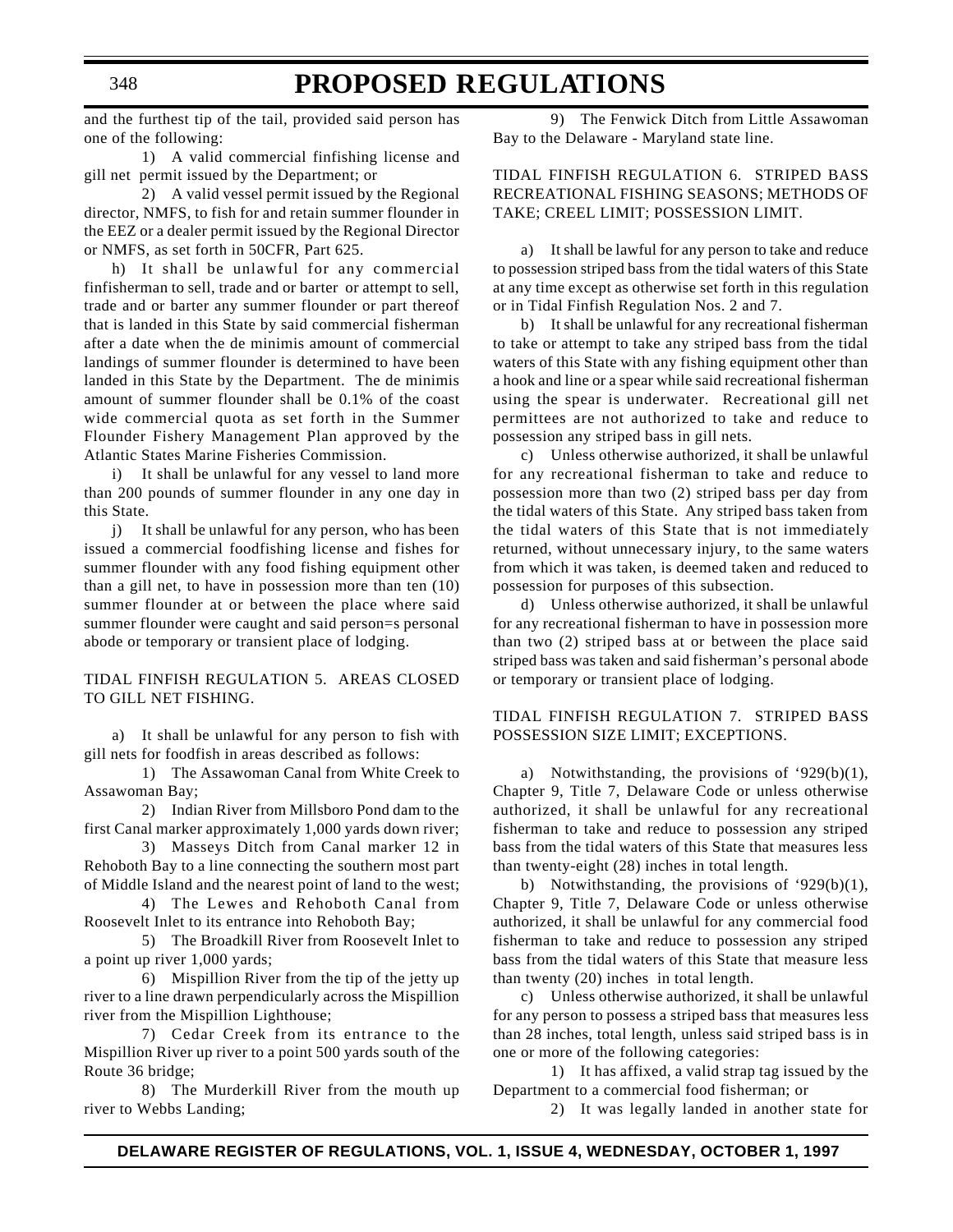commercial purposes and has affixed a valid tag issued by said state's marine fishery authority; or

3) It is packed or contained for shipment, either fresh or frozen, and accompanied by a bill-of-lading with a destination to a state other than Delaware; or

4) It was legally landed in another state for non commercial purposes by the person in possession of said striped bass and there is affixed to either the striped bass or the container in which the striped bass is contained a tag that depicts the name and address of the person landing said striped bass and the date, location, and state in which said striped bass was landed; or

5) It is the product of a legal aquaculture operation and the person in possession has a written bill of sale or receipt for said striped bass.

d) Unless otherwise authorized, it shall be unlawful for any commercial finfisherman to possess any striped bass for which the total length has been altered in any way prior to selling, trading or bartering said striped bass.

e) The words "land" and "landed" shall mean to put or cause to go on shore from a vessel.

f) It shall be unlawful for any person, except a commercial finfisherman authorized to fish during Delaware's commercial striped bass fishery, to land any striped bass that measures less than twenty eight (28) inches in total length.

g) It shall be unlawful for a commercial finfisherman authorized to fish during Delaware's commercial striped bass fishery to land any striped bass that measures less than twenty (20) inches in total length.

#### TIDAL FINFISH REGULATION 8. STRIPED BASS COMMERCIAL FISHING SEASONS; QUOTAS; TAGGING AND REPORTING REQUIREMENTS.

a) It shall be unlawful for any commercial food fisherman using a gill net to take and reduce to possession any striped bass at any time except when said commercial food fisherman is authorized by the Department to participate in a commercial gill net fishery for striped bass established herein. A commercial food fisherman may use a gill net to take and reduce to possession striped bass during the period beginning at 12:01 A.M. on March 1 and ending at 4:00 P.M. on April 30 next ensuing. A commercial food fisherman may use a gill net to take and reduce to possession striped bass during the period beginning at 12:01 A.M. on November 15 and ending at 4:00 P.M. on December 31 next ensuing provided at least two (2) percent of the commercial allocation of striped bass for the gill net fishery, as determined by the Department, was not landed in the March - April gill net fishery. In order for a commercial food fisherman to be authorized by the Department to participate in a commercial gill net fishery, said commercial food

fisherman shall have a valid food fishing equipment permit for a gill net and shall register in writing with the Department to participate in said fishery by February 15 for the March - April gill net fishery and by November 1 for the December gill net fishery.

b) It shall be unlawful for any commercial food fisherman using a hook and line to take and reduce to possession any striped bass at any time except when said commercial food fisherman is authorized by the Department to participate in a commercial hook and line fishery for striped bass established herein. A commercial food fisherman may use a hook and line to take and reduce to possession striped bass during the period beginning at 12:01 A.M. on September 1 and ending at 4:00 P.M. on December 31 next ensuing. In order for a commercial food fisherman to be authorized to participate in the commercial hook and line fishery, said commercial food fishermanshall register in writing with the Department to participate in said fishery by August 15.

c) It shall be unlawful for any commercial food fisherman using a hook and line, during the striped bass hook and line fishery established for subsection (b) herein, to take striped bass by means of a gill net or to have any gill net on board or to otherwise have in possession on or near his person any gill net.

d) The striped bass gill net fishery in March - April, the striped bass gill net fishery in November - December and the striped bass hook and line fishery in September - December shall be considered separate striped bass fisheries. Each participant in a striped bass fishery shall be assigned an equal share of the total pounds of striped bass allotted by the Department to that fishery. A share shall be determined by dividing the number of preregistered participants in that fishery into the total pounds of striped bass allotted to that fishery by the Department. The total pounds of striped bass allotted to each fishery by the Department shall be as follows: 95% of the State=s commercial quota, as determined by the ASMFC, for the March - April gill net fishery, 10% of the State's commercial quota for the September - December hook and line fishery and, provided that in excess of two (2) % of the March - April gill net fishery allocation was not landed, said remainder for the November - December gill net fishery. Any overage of the State's commercial quota will be subtracted from the next year's commercial quota proportionally to the appropriate fishery.

e) It shall be unlawful for any commercial food fisherman to land, during a striped bass fishing season, more than the total pounds assigned by the Department to said individual commercial food fisherman.

f) It shall be unlawful for any commercial food fisherman to possess any striped bass that does not have locked into place through the mouth and gill a tag issued to said commercial fisherman by the Department. Said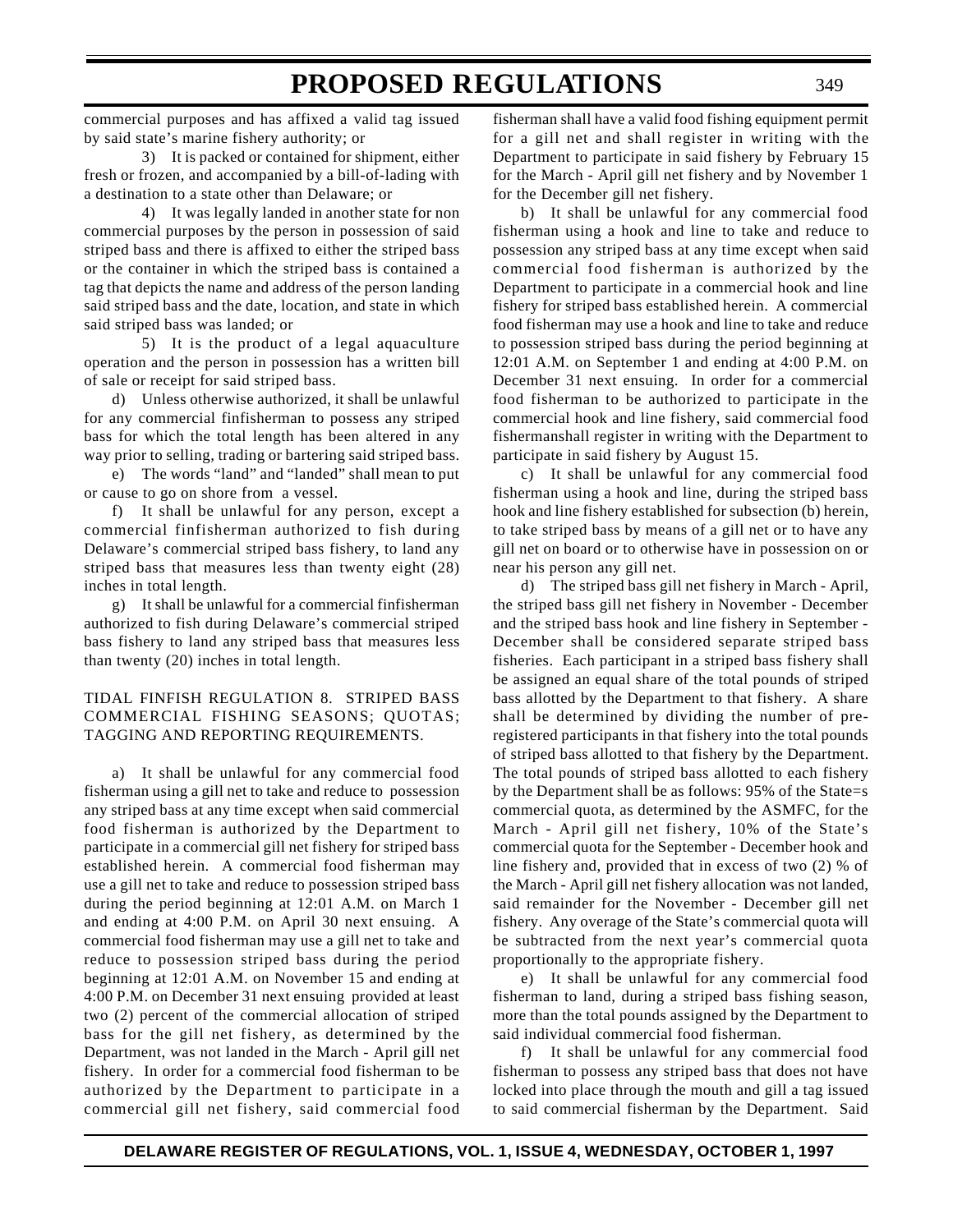### **PROPOSED REGULATIONS**

tag shall be locked into place immediately after taking said striped bass.

g) The Department shall issue tags to commercial food fishermen who register in writing with the Department to participate in a striped bass fishery. Each participant shall initially be issued a quantity of tags that is to be determined by the Department by dividing said participants assigned share in pounds by the estimated weight of a striped bass expected to be landed. If a commercial food fisherman needs additional tags to fulfill his or her assigned share, the Department shall issue additional tags after verifying the balance of the share from reports submitted by an official weigh station to the Department.

h) It shall be unlawful for a commercial food fisherman who has been issued striped bass tags by the Department to transfer said tags to another person.

i) It shall be unlawful for any commercial food fisherman to apply a tag to a striped bass unless said tag had been issued to said commercial food fisherman by the Department.

j) It shall be unlawful for any commercial food fisherman to apply a tag to a striped bass if said tag had previously been applied to another striped bass.

k) It shall be unlawful for any commercial food fisherman to sell, barter or trade any striped bass, to attempt to sell, barter or trade any striped bass or to transport, to have transported or to attempt to have transported any striped bass out of the state unless said striped bass has been weighed and tagged by an official weigh station.

l) The Department shall appoint individuals and their agents as official weigh stations to weigh and tag all striped bass landed in a commercial striped bass fishery. Official weigh stations shall be compensated by the Department for each striped bass weighed and tagged. An official weigh station shall enter into an agreement with the Department to maintain records and report on a regular basis each commercial food fisherman=s daily landings of striped bass weighed and tagged at said station. The Department shall provide official weigh stations with tags to be applied to each striped bass weighed.

m) Each commercial food fisherman participating in a striped bass fishery shall file an acceptable report with the Department on forms provided by the Department on all striped bass landed during said fishery. Each report shall be filed with the Department within 30 days after the end date of each fishery. All unused tags issued to a commercial food fisherman shall be returned to the Department with said report. Failure to file an acceptable report or failure to return all unused tags may disqualify the commercial food fishermen from future striped bass fisheries.

TIDAL FINFISH REGULATION 9. BLUEFISH POSSESSION LIMITS.

a) Unless otherwise authorized, it shall be unlawful for any recreational fisherman to have in possession more than ten (10) bluefish (Pomatomus saltatrix) at or between the place caught and his/her personal abode or temporary or transient place of lodging).

#### TIDAL FINFISH REGULATION 10. WEAKFISH SIZE LIMITS; POSSESSION LIMITS; SEASONS.

a) It shall be unlawful for any person to possess weakfish Cynoscion regalis taken with a hook and line, that measure less than thirteen (13) inches, total length.

b) It shall be unlawful for any person to whom the Department has issued a commercial food fishing license and a food fishing equipment permit for hook and line to have more than six (6) weakfish in possession during the period beginning at 12:01 AM on May 1 and ending at midnight on October 31 except on four specific days of the week as indicated by the Department on said person's food fishing equipment permit for hook and line.

c) It shall be unlawful for any person, who has been issued a valid commercial food fishing license and a valid food fishing equipment permit for equipment other than a hook and line to possess weakfish, lawfully taken by use of such permitted food fishing equipment, that measure less than twelve (12) inches, total length.

d) It shall be unlawful for any person, except a person with a valid commercial food fishing license, to have in possession more than six (6) weakfish, not to include weakfish in one's personal abode or temporary or transient place of lodging. A person may have weakfish in possession that measure no less than twelve (12) inches, total length, and in excess of six (6) if said person has a valid bill-of-sale or receipt for said weakfish that indicates the date said weakfish were received, the number of said weakfish received and the name, address and signature of the commercial food fisherman who legally caught said weakfish or a bill-of-sale or receipt from a person who is a licensed retailer and legally obtained said weakfish for resale.

e) It shall be unlawful for any person to fish with any gill net in the Delaware Bay or Atlantic Ocean or to take and reduce to possession any weakfish from the Delaware Bay or the Atlantic Ocean with any fishing equipment other than a hook and line during the following periods of time:

Beginning at 12:01 AM on May 3, 1997 and ending at midnight on May 11, 1997;

beginning at 12:01 AM on May 16, 1997 and ending at midnight on May 18, 1997;

beginning at 12:01 AM on May 23, 1997 and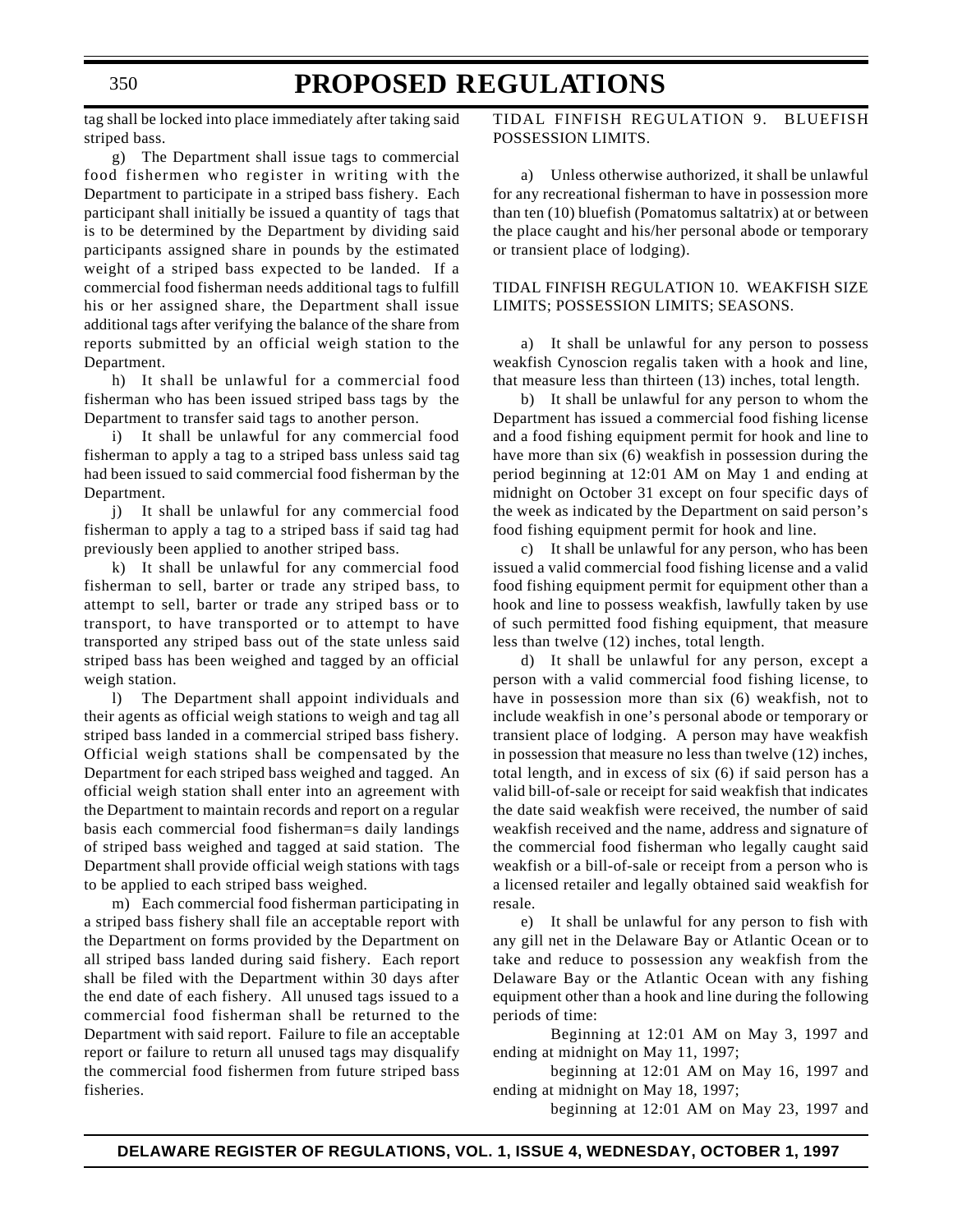ending at midnight on May 26, 1997;

beginning at 12:01 AM on May 30, 1997 and ending at midnight on June 1, 1997;

beginning at 12:01 AM on June 6, 1997 and ending at midnight on June 8, 1997;

beginning at 12:01 AM on June 13, 1997 and ending at midnight on June 15, 1997;

and beginning at 12:01 AM on June 20, 1997 and ending at midnight on June 28, 1997.

f) The Department shall indicate on a persons food fishing equipment permit for hook and line four (4) specific days of the week during the period May 1 through October 31, selected by said person when applying for said permit, as to when said permit is valid to take in excess of six (6) weakfish per day. These four days of the week shall not be changed at any time during the remainder of the calendar year.

g) It shall be unlawful for any person with a food fishing equipment permit for hook and line to possess more than six (6) weakfish while on the same vessel with another person who also has a food fishing equipment permit for hook and line unless each person's food fishing equipment permit for hook and line specifies the same day of the week in question for taking in excess of six (6) weakfish.

#### TIDAL FINFISH REGULATION 11. RED DRUM SIZE LIMITS; CREEL LIMITS.

a) Unless otherwise authorized, it shall be unlawful for any person to possess any red drum, (Sciaenops ocellatus), that measures less than eighteen (18) inches, total length or more than twenty-seven (27) inches, length, except as otherwise provided in paragraph (b) in this regulation.

b) Unless otherwise authorized, it shall be unlawful for any person to possess more than five (5) red drum, one of which may exceed twenty-seven (27) inches, total length.

#### TIDAL FINFISH REGULATION 12. ATLANTIC STURGEON SIZE LIMITS.

a) Notwithstanding the provisions of '929(b)(5), Chapter 9, Title 7, Delaware Code or unless otherwise authorized, it shall be unlawful for any person to possess any Atlantic sturgeon, (Acipenser oxyrhynchus), that measures less than eighty-four (84) inches total length.

#### TIDAL FINFISH REGULATION 13. SPOTTED SEATROUT SIZE LIMIT.

a) Unless otherwise authorized, it shall be unlawful for any person to possess any spotted seatrout, (Cynoscion nebulosus), that measure less than twelve (12) inches total length.

#### TIDAL FINFISH REGULATION 14. SPANISH MACKEREL SIZE LIMIT AND CREEL LIMIT.

a) Unless otherwise authorized, it shall be unlawful for any person to possess any Spanish mackerel, (Scomberomorus maculatus), that measure less than fourteen (14) inches total length.

b) Unless otherwise authorized, it shall be unlawful for any recreational finfisherman to have in possession more than ten (10) Spanish mackerel at or between the place caught and his/her personal abode or temporary or transient place of lodging.

TIDAL FINFISH REGULATION 15. ELECTRIC LIGHTS.

a) 'Lights used for illumination for visual purposes' shall mean any light that is fixed in position anywhere directly above the hull or deck of any vessel, dock or shore area or any electric flood light less than 500 watts and fixed in position no less than ten (10) feet directly above the surface of the water. An electric flood light is any electric light that does not have a focused beam.

b) It shall be legal for any person to fish in the tidal waters of this State with the aid of 'lights used for illumination for visual purposes' in addition to the equipment and methods listed in '910, Title 7, Delaware Code.

#### TIDAL FINFISH REGULATION 16. GILL NET MESH SIZE RESTRICTIONS.

a) Unless otherwise authorized, it shall be unlawful for any commercial finfisherman to fish any gill net having a mesh size less than 3 1/8 inches, stretched measure; in the tidal waters of this State during a period beginning at 12:01 A.M. on April 1 and ending midnight on June 30, next ensuring.

b) Unless otherwise authorized, it shall be unlawful for any recreational finfisherman to fish any gill net having a mesh size less than 3 1/4 inches, stretched measure, in the Delaware River, Delaware Bay and Atlantic Ocean under the jurisdiction of this State.

#### TIDAL FINFISH REGULATION 18. STRIPED BASS; TOTAL LENGTH MEASUREMENT.

a) Unless otherwise authorized, it shall be unlawful for any commercial finfisherman to possess any striped bass for which the total length has been altered in any way prior to selling, trading or bartering said striped bass.

TIDAL FINFISH REGULATION 19. SPEAR FISHING.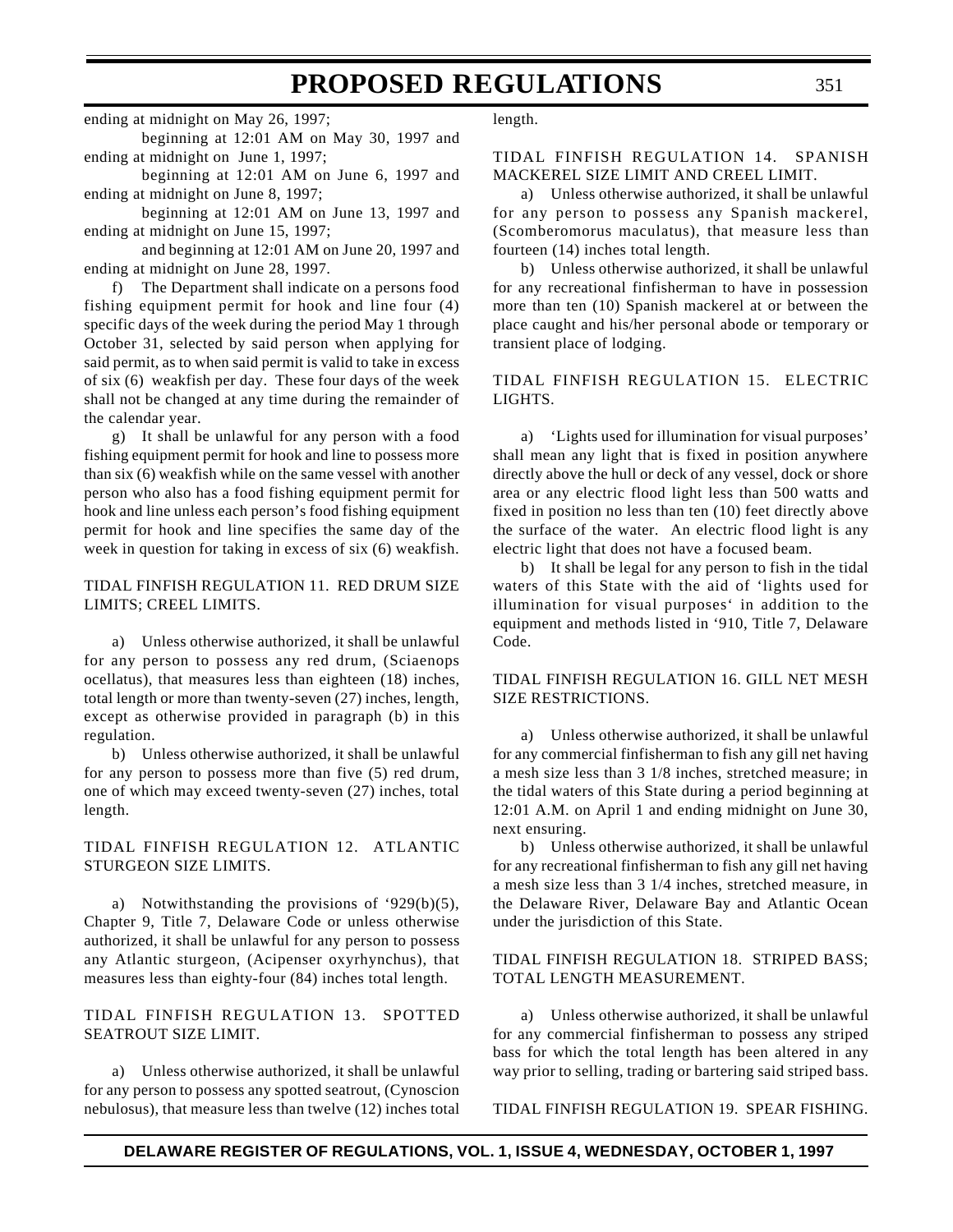a) Unless otherwise prohibited, it shall be lawful for any recreational fisherman while submerged in the tidal waters of this State to use a spear that is propelled by a gun or a mechanical or pneumatic device to take a species of food fish whenever a hook and line is authorized as legal fishing equipment to take said species of food fish in the Department's tidal finfish regulations.

#### TIDAL FINFISH REGULATION 20. WINTER FLOUNDER SIZE LIMIT.

a) It shall be unlawful for any person to possess any winter flounder, (Pleuronectes americanus), that measure less than ten (10) inches, total length.

TIDAL FINFISH REGULATION 21. SCUP SIZE LIMIT.

a) It shall be unlawful for any recreational fisherman to have in possession any scup, Stenotomus chrysops, that measures less than seven (7) inches, total length.

b) It shall be unlawful for any person who has been issued a commercial food fishing license by the Department to possess any scup that measures less than nine (9) inches, total length.

c) It shall be unlawful for any commercial finfisherman to sell, trade or barter or attempt to sell, trade or barter any scup or part thereof that is landed in this State by said commercial finfisherman after a date when the de minimis amount of commercial landings of scup is determined to have been landed in this State by the Department. The de minimis amount of scup shall be 0.1% of the coastwide commercial quota as set forth in the Scup Fishery Management Plan approved by the Atlantic State Marine Fisheries Commission.

#### TIDAL FINFISH REGULATION NO. 22 TAUTOG; SIZE LIMITS.

a) Notwithstanding 7 Del. C. 929 (b) (7) it shall be unlawful for any person to possess any tautog that measures less than thirteen (13) inches in total length during the period beginning at 12:01 AM on January 1, 1997 and ending at midnight on March 31, 1997 or during the period beginning at 12:01 AM on July 1, 1997 and ending at midnight on December 31, 1997.

b) Notwithstanding 7 Del. C. 929 (b) (7) it shall be unlawful for any person to possess any tautog that measures less than fourteen (14) inches in total length during the period beginning at 12:01 AM on January 1, 1998 and ending at midnight on March 31, 1998 or during the period beginning at 12:01 AM on July 1, 1998 and ending at midnight on December 31, 1998 or during said periods in all years thereafter.

#### TIDAL FINFISH REGULATION NO. 23 BLACK SEA BASS SIZE LIMIT

a) It shall be unlawful for any person to have in possession any black sea bass Centropritis striata that measures less than nine (9) inches, total length.

b) It shall be unlawful for any person who has been issued a commercial food fishing license by the Department to have in possession any black sea bass, after January 1, 1998, that measures less than ten (10) inches, total measure.

#### TIDAL FINFISH REGULATION NO. 24 FISH POT REQUIREMENTS

a) It shall be unlawful for any person to fish, set, place, use or tend any fish pot in the tidal waters of this state unless said fish pot has an escape vent placed in a lower corner of the parlor portion of said pot which complies with one of the following minimum sizes: 1.125 inches by 5.75 inches; or a circular vent 2 inches in diameter; or a square vent with sides of 1.5 inches, inside measure. Pots constructed of wooden lathes must have spacing of at least 1.125 inches between one set of lathes.

b) It shall be unlawful for any person to fish, set, place, use or tend any fish pot in the tidal waters of this state unless said fish pot contains a panel (ghost panel) measuring at least 3.0 inches by 6.0 inches affixed to said pot with one of the following degradable materials:

1.) Untreated hemp, jute or cotton string of 3/ 16 inches diameter or smaller; or

2.) Magnesium alloy timed float release (popup devices) or similar magnesium alloy fasteners; or

3.) Ungalvanized or uncoated iron wire of 0.094 inches diameter or smaller.

#### TIDAL FINFISH REGULATION 25. ATLANTIC SHARKS;

#### A) Definitions

1) Fillet means to remove slices of fish flesh, of irregular size and shape, from the carcass by cuts made parallel to the backbone.

2) Large coastal sharks species means any of the species, or a part thereof, listed in paragraph (a) of the definition of management unit.

3) Land or Landing shall mean to put or cause to go on shore from a vessel.

4) Management Unit means any of the following species in the Western Atlantic Ocean, Delaware's Territorial Sea or tidal waters of Delaware:

(a) Large coastal species:

Hammerhead sharks-- Sphyrnidae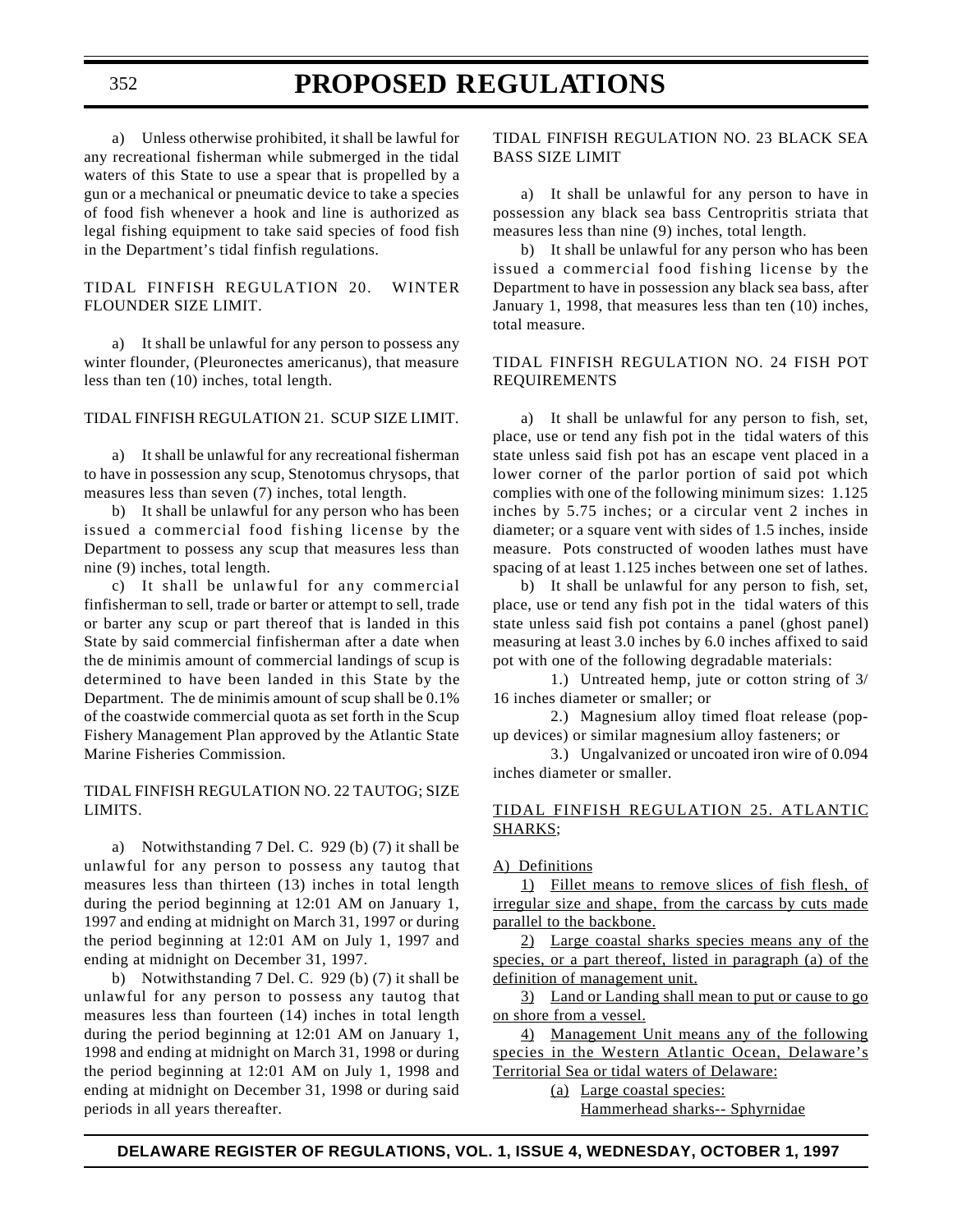Great hammerhead, Sphyrna mokarran Scalloped hammerhead, Sphyrna lewini Smooth hammerhead, Sphyrna zyqaena Mackerel sharks--Lamnidae White shark, Carcharodon carcharias Nurse sharks--Ginglymostomatidae Nurse shark, Ginglymostoma cirratum Requiem sharks--Carcharhinidae Bignose shark, Carcharhinus altimus Blacktip shark, Carcharhinus limbatus Bull shark, Carcharhinus leucas Caribbean reef shark, Carcharhinus perezi Dusky shark, Carcharhinus obscurus Galapagos shark, Carcharhinus galapaqensis Lemon shark, Neqaprion brevirostris Narrowtooth shark, Carcharhinus brachyurus Night shark, Carcharhinus siqnatus Sandbar shark, Carcharhinus plumbeus Silky shark, Carcharhinus falciformis Spinner shark, Carcharhinus brevipinna Tiger shark, Galeocerdo cuvieri

(b) Small coastal species: Angel sharks--Squatinidae Atlantic angel shark, Squatina dumerili Hammerhead sharks--Sphyrnidae Bonnethead, Sphyrna tiburo Requiem sharks--Carcharhinidae Atlantic sharpnose shark, Rhizoprionodon

terraenovae

Blacknose shark, Carcharhinus acronotus Caribbean sharpnose shark, Rhizoprionodon

porosus

Finetooth shark, Carcharhinus isodon Smalltail shark, Carcharhinus porosus

(c) Pelagic species: Cow sharks--Hexanchidae Bigeye sixgill shark, Hexanchus vitulus Sevengill shark, Heptranchias perlo Sixgill shark, Hexanchus griseus Mackerel sharks--Lamnidae Longfin mako, Isurus paucus Porbeagle shark, Lamna nasus

> Shortfin mako, Isurus oxyrinchus Requiem sharks--Carcharhinidae Blue shark, Prionace qlauca Oceanic whitetip shark, Carcharhinus

longimanus

Thresher sharks--Alopiidae Bigeye thresher, Alopias superciliosus Thresher shark, Alopias vulpinus

(d) Prohibited species: Basking sharks--Cetorhinidae Basking shark, Cetorhinidae maximus

Mackerel sharks--Lamnidae White shark, Carcharodon carcharias Sand tiger sharks--Odontaspididae Bigeye sand tiger, Odontaspis noronhai Sand tiger, Odontaspis taurus Whale sharks--Rhincodontidae Whale shark, Rhincodon typus

(5) Pelagic species means any of the species, or a part thereof, listed in paragraph (c) of the definition of management unit.

(6) Prohibited species means any of the species, or a part thereof, listed in paragraph (d) of the definition of management unit.

(7) Small coastal species means any of the species, or part thereof, listed in paragraph (b) of the definition of management unit.

#### (B) Prohibitions

1) It shall be unlawful for any person to fish for, purchase, trade, barter, or possess or attempt to fish for, purchase, trade, barter, or possess a prohibited species.

2) It shall be unlawful for any person to remove the fins from any shark in the management unit and discard the remainder prior to landing said shark.

3) It shall be unlawful for any person to fillet a shark in the management unit except that a shark may be eviscerated and the head and fins removed prior to landing said shark.

4) It shall be unlawful to release any shark in the management unit in a manner that will not ensure maximum probability of survival.

5) It shall be unlawful for the operator of any vessel without a commercial food fishing license to have on board said vessel more than two sharks in the management unit except that two Atlantic sharpnose sharks also may be on board.

6) It shall be unlawful for any person who has been issued a valid commercial food fishing license while on board any vessel to possess any large coastal shark, any small coastal shark or any pelagic shark in the management unit during the remainder of any period after the effective date a commercial quota for that group of sharks has been reached in said period or is projected to be reached in said period by the National Marine Fisheries Service, National Oceanic and Atmospheric Administration, U.S. Department of Commerce and published in the Federal Register.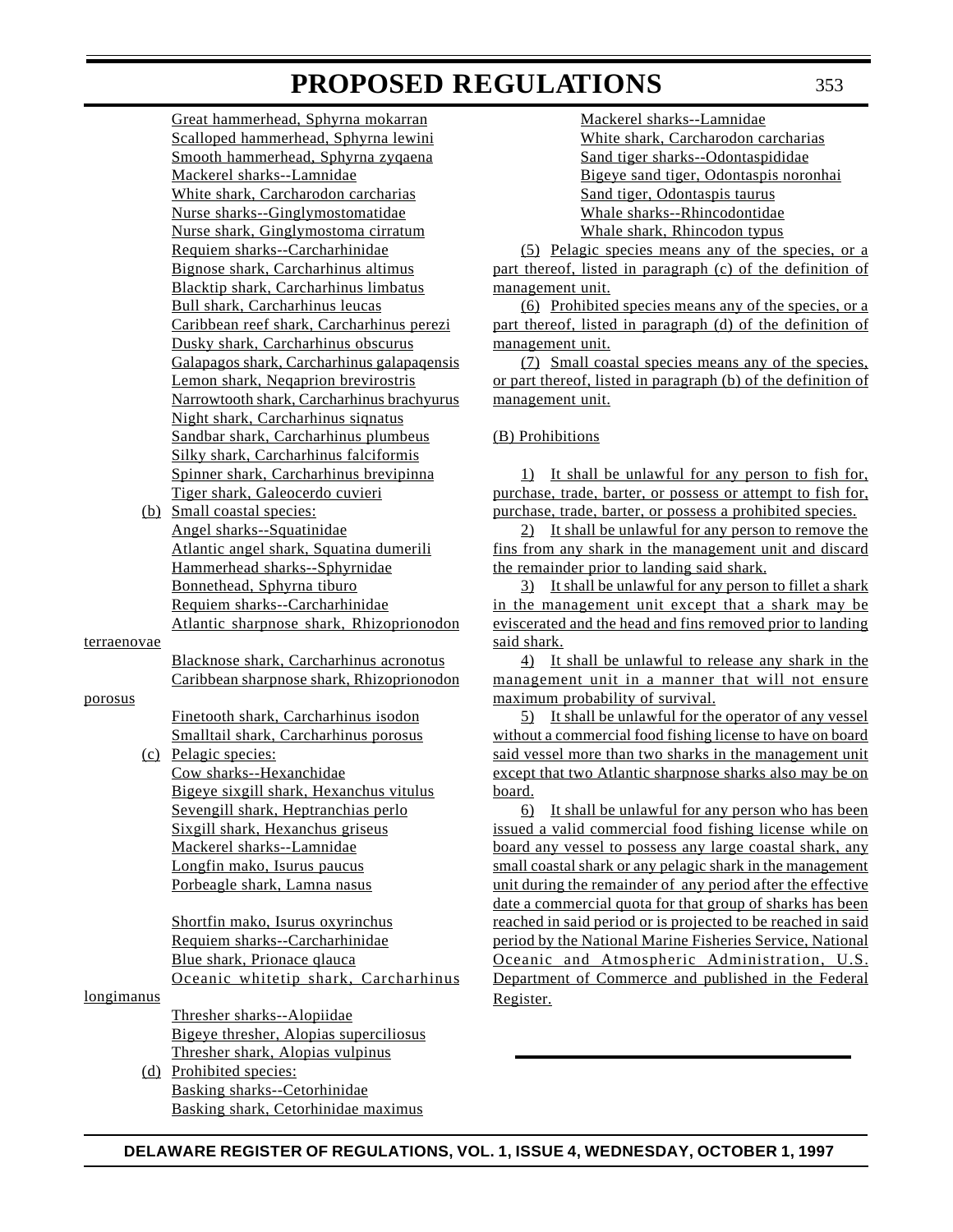### **DEPARTMENT OF NATURAL RESOURCES & [ENVIRONMENTAL](http://www.dnrec.state.de.us/fw/frames2.htm) CONTROL**

#### **DIVISION OF [FISH & WILDLIFE](#page-3-1)**

Statutory Authority:

7 Delaware Code, Section 1902(a)(2) ( 7 **Del.C.** 1902(a)(2))

7 Delaware Code, Section 1902(a)(3) 7 **Del.C.** 1902(a)(3))

#### **SHELLFISH REGULATION NO. S-41**

Brief Synopsis of the Subject, Substance and Issues

Legislative authority to classify shellfish growing areas was changed from the Department of Health and Social Services, Division of Public Health to the Department of Natural Resources and Environmental Control (DNREC) in 1996. Consequently, the DNREC promulgated Shellfish Sanitation Regulations that classify shellfish growing areas as approved, prohibited, seasonally approved or conditionally approval based upon theoretical pollution loading, sanitary survey data and bacteriological monitoring. Shellfish Regulation No. S-41 is proposed to be amended to reflect the above changes and make it unlawful to harvest any shellfish from shellfish growing areas that are prohibited or when seasonally closed.

Statutory Basis or Legal Authority to Act

§ 1902 (a) (2), 7 Del. C.

#### Notice of Public Comment

Persons may obtain additional information and/or submit their views on the proposed amendment to Shellfish Regulation No. S-41 by contacting the Division of Fish and Wildlife, Fisheries Section, 89 Kings Highway, Dover, DE 19901 prior to 4:30 p.m. on Friday, October 31, 1997. A public hearing on the amendment to Shellfish Regulation No. S-41 is scheduled in the DNREC auditorium, 89 Kings Highway, Dover, DE on Thursday, October 30, 1997 at 7:30 p.m.

Existing Shellfish Regulation No. S-41

#### S-41 SHELLFISHING GROWING AREAS CLOSED TO HARVESTING CLAMS, MUSSELS, AND OYSTERS

(a) It shall be unlawful for any person to harvest or attempt to harvest any clams, mussels or oysters from any shellfish growing area that is classified as prohibited,

conditionally approved but closed to harvesting shellfish or otherwise not classified as a shellfish growing area as established in regulations adopted by the Division of Public Health of the Delaware Department of Health and Social Services under authority of Title 16, Section 122  $(3)$   $(A)$ ,  $(B)$ ,  $(F)$ , and  $(J)$  and currently in effect.

Proposed amendment to Shellfish Regulation No. S-41

#### S-41 SHELLFISHING GROWING AREAS CLOSED TO HARVESTING CLAMS, MUSSELS, AND OYSTERS

(a) It shall be unlawful for any person to harvest or attempt to harvest any clams, mussels or oysters from any shellfish growing area that is classified as prohibited, conditionally approved but closed to harvesting shellfish or otherwise not classified as a shellfish growing area as established in regulations adopted by the Department of Natural Resources and Environmental Control, Division of Water Resources under authority of section 1902 (a)(2) in Title 7 of the Delaware Code.

#### **SHELLFISH REGULATIONS NOS. S-55, S-56**

Brief Synopsis of the Subject, Substance and Issues

Currently there are no restrictions on the number and length of trotlines that may be used by a recreational crabber and there are no restrictions on the number of crab traps that may be used by a recreational crabber. Recreational crabbers are limited to harvesting no more than one bushel of crabs per day.

The use of trotlines and crab traps is proliferating in the Inland Bays. Some trotlines measure in excess of 1000 feet. Crab traps, which differ from a crab pot, must be activated by the crabber to catch a crab where as a crab potcatches crabs passively. The number of crab traps being used by individuals also is proliferating. Crab pots are limited to two per person.

It is suspected that some recreational crabbers are illegally selling crabs taken by trotline and crab traps from the Inland Bays. In order to reduce the effort by recreational crabbers who use trotlines or crab traps, it has been recommended by environmental law enforcement officials to limit the number and length of crab trotlines and the number of crab traps per individual. Since these gears are sometimes left unattended, the owners name and address should be legible on a float attached to the gear.

The Division of Fish and Wildlife, Department of Natural Resources and Environmental Control, ( DNREC) proposes to promulgate new shellfish regulations that will limit the number and length of crab trotlines (defined) to one per person no more than 300 feet in length. A new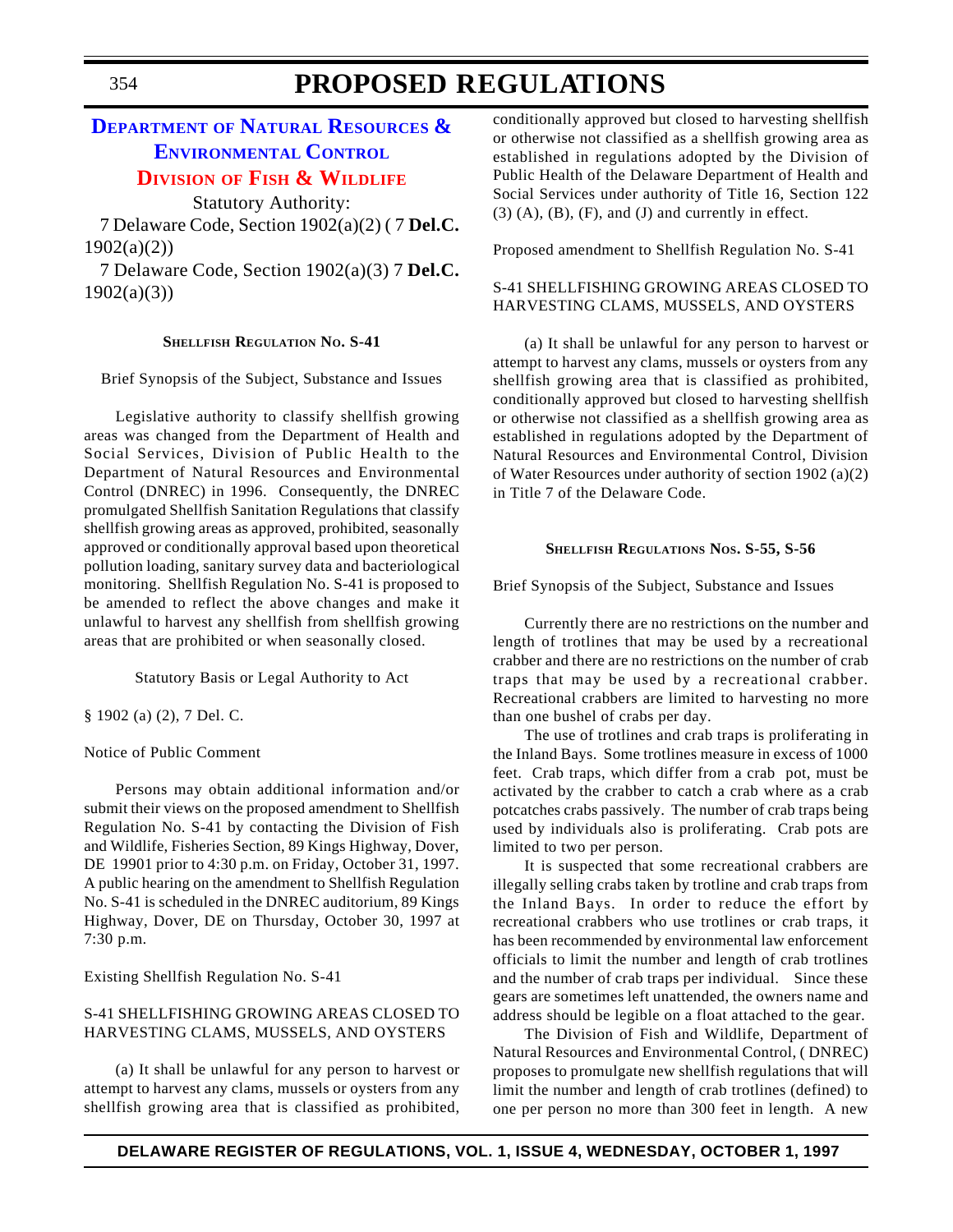shellfish regulation also is proposed to limit the numbers of crab traps ( defined) to no more than 12 per person. In addition, each crab trotline and crab trap will be required to have attached a white buoy with the owners name and address clearly legible on the buoy. These regulations will decrease the potential of a recreational crabber harvesting more than one bushel per day.

Statutory Basis on Legal Authority to Act Section 1902 (a) (3), 7 Del. C.

Notice of Public Comment:

Additional information may be obtained from the Fisheries Section, Division of Fish and Wildlife, 89 Kings Highway, Dover, DE., 19901. (302-739-3441). Comments on these proposed shellfish regulations may be submitted to the Fisheries Section until 4:30 p.m. on Friday, October 31, 1997. A public hearing is scheduled in the DNREC auditorium, 89 Kings Highway, Dover, DE at 7:30 p.m. on Thursday, October 30, 1997. The public is invited to attend and comment.

#### Proposed Shellfish Regulations

#### S-55 CRAB TROTLINE; DEFINITION; LIMITS; IDENTIFICATION.

a) Crab trotline shall mean a length of line with a series of attached baits spaced along said line. It is placed on the bottom and raised to the surface to dip net crabs on the baits.

b) It shall be unlawful for any person to use or otherwise cause to be in the waters of this State more than one crab trotline.

c) It shall be unlawful for the operator of any vessel to tend to more than one trotline from said vessel.

(d) It shall be unlawful for any person who uses or otherwise causes to be in the waters of this State a crab trotline unless attached thereto is an all white buoy with said persons name and permanent mailing address inscribed on said buoy or on a waterproof tag attached to said buoy.

#### S-56 CRAB TRAP; DEFINITION; LIMITS; IDENTIFICATION.

a) Crab trap shall mean any device constructed with wire mesh or netting or other similar material that when lifted or activated by a person, it is capable of capturing a crab.

b) It shall be unlawful for any person to use or otherwise cause to be in the waters of this State more than twelve (12) crab traps.

c) It shall be unlawful for the operator of any vessel to tend to more than twelve (12) crab traps from said vessel.

d) It shall be unlawful for any person to use or otherwise cause to be in the waters of this State any crab trap unless said crab trap is either attached by a line to a fixed structure or a vessel or is attached to an all white buoy with said persons' name and permanent mailing address inscribed on said buoy or on a waterproof tag attached to said buoy.

#### SHELLFISH REGULATIONS

The following regulations are pursuant to Title 7, Delaware Code, Chapters 19, 21, 23, 24, 25, 27, and 28. They are supplementary to new and revised shellfish laws.

#### S-1 DEFINITIONS:

1. "Commercial Shellfishing" - shall mean for any person to possess those species of shellfish in excess of the following quantities unless said person has a valid receipt for all shellfish above these quantities; or as otherwise provided by law or regulation:

- (1) Oysters one (1) bushel per vessel
- (2) Blue Crabs one (1) bushel per person
- (3) Hard Clams five hundred (500) clams per person
- (4) Lobsters two (2) lobsters per person

2. "Commercial Measure" - shall mean that unit of measurement of a species of shellfish as described herein:

- (1) Oysters bushels (2) Blue Crabs -bushels
- (3) Clams actual numbers or bushels
- (4) Lobsters actual numbers or pounds
- (5) Blue Mussels bushels or pounds

3. "A Person's Intent to Sell Shellfisheries to Another" - shall mean a person has in his possession a quantity of that species of shellfish in excess of the quantity specified under the definition of "Commercial Shellfishing" or this same person advertises for sale, offers for sale or completes the sale of any portion of that measure of shellfish to another person.

4. "Delaware Bay": - shall mean all those waters and submerged lands under the jurisdiction of the State located within an area bordered on the North by a straight line drawn between Liston Point, Delaware and Hope Creek, New Jersey and bordered on the South by a line drawn from Cape may Inlet East Jetty Light to Cape May Harbor Inlet Lighted Bell Buoy 2CM; thence to the northernmost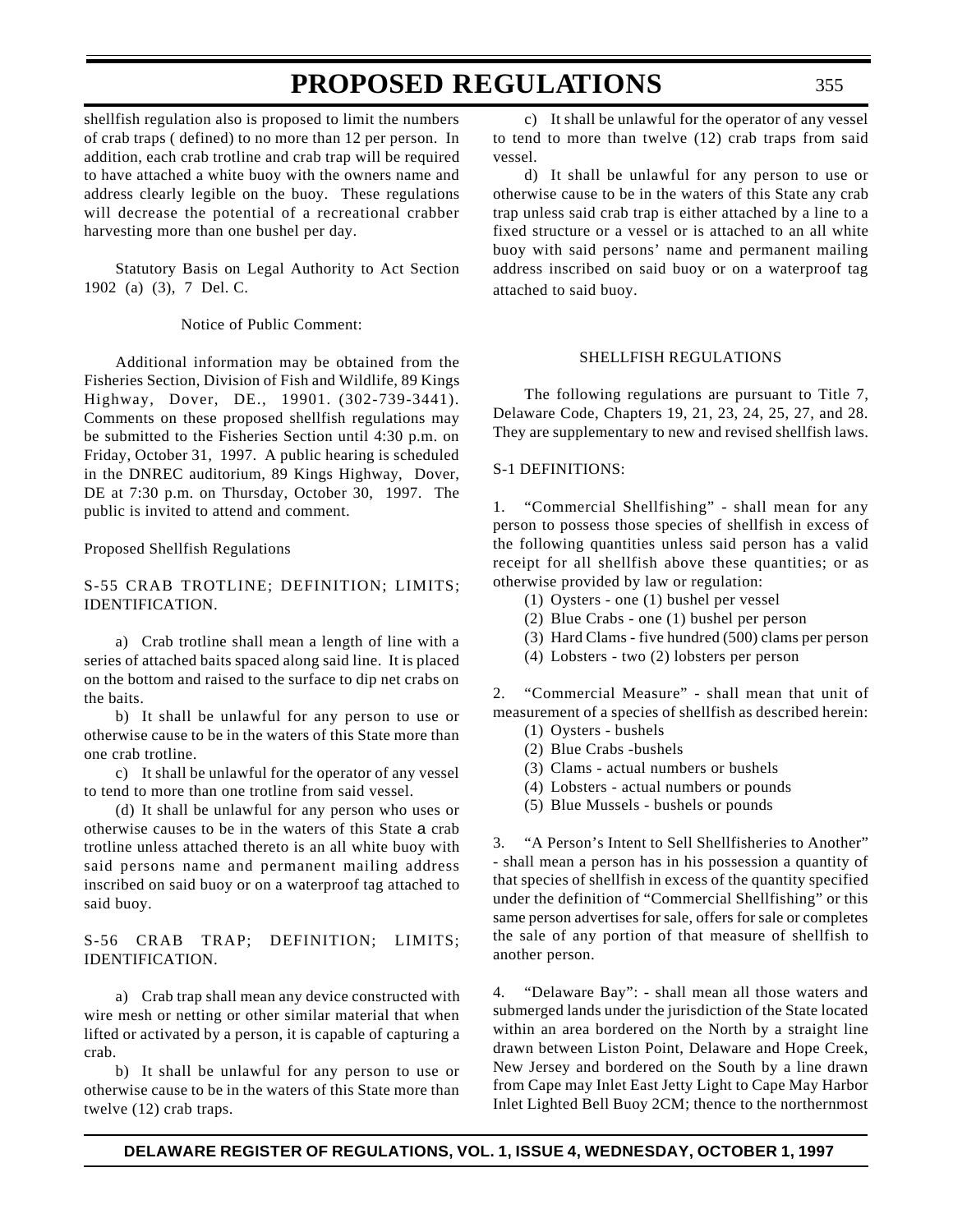extremity of Cape Henlopen, but not including any tributaries thereto.

5. "Delaware River" - shall mean all those waters and submerged lands under the jurisdictions of the State located within an area to the North of a straight line connecting Liston Point, Delaware and Hope Creek, New Jersey, but not including any tributaries thereto.

6. "Recreational Purposes" - shall mean the noncommercial use of shellfish that does not include the sale, trade or barter of shellfish in quantities less than the prescribed quantities for commercial shellfishing.

7a. "New Licensee" shall mean for purposes of interpreting § 1918(a), Chapter 19, Title 7, Delaware Code, any person who has never been issued a commercial crab pot license or any person who has not been issued a valid commercial crab pot license by the Department before May 1, 1995 and annually thereafter when applying for the renewal of such license.

7b. "New Licensee" shall mean for purposes of interpreting § 1918(b), Chapter 19, Title 7, Delaware Code, any person who has never been issued a commercial crab dredger's license or any person who has not been issued a valid crab dredger's license by the Department before May 1, 1994 and then annually thereafter when applying for the renewal

of such license."

8. "2 consecutive years, as it appears in §1918(c), 7 Del.C. shall mean any consecutive 24 month period."

#### S-3 COMMERCIAL SHELLFISHING PROHIBITED ON SUNDAY

(a) It shall be unlawful for any person to engage in commercial shellfishing on Sunday. (Exception. §1904, 7 Del. C. has been amended so that crabs and conchs may be taken on any Sunday and clams may be taken on any Sunday between and including Memorial Day and Labor Day.

#### S-5 TAKING SHELLFISH OTHER THAN OYSTERS, CLAMS, LOBSTERS AND CRABS

(a) It shall be lawful for persons to take any species of shellfish other than oysters, Crassostrea virginica; clams, Mercenaria mercenaria; lobsters, Harnarus americanus; and crabs, Callinectes sapidus from the shellfish grounds under the jurisdiction of the State. Oysters, clams, lobsters and crabs only maybe taken according to the provisions of Chapters 19, 21, 23, 24,

and 25 of Title 7, Delaware Code.

(Note- Conchs only may be taken according to the provisions of Chapter 28, 7. Del. C.)

(b) It shall be unlawful for any person, unless authorized to do so, to take shellfish, other than crabs and lobsters, from natural oyster beds, the )eased shellfish grounds of other persons or those shellfish grounds closed to shellfishing by order of the Department of Health and Social Services.

#### S-7 NATURAL OYSTER BEDS - LOCATION

(a) Natural oyster beds shall mean those shellfish grounds located to the North of the 'East Line" in Delaware Bay and River and shellfish grounds located upstream of the entrances of all tributaries entering the Delaware River and Delaware Bay under the jurisdiction of the State.

(b) The Department shall designate specific natural oyster beds that will be open for taking seed oysters on specific dates prior to April I in any given year.

S-9 OYSTERS - PUBLIC TONGING AREAS - LOCATION

(a) Public tonging areas for oysters shall mean those shellfish grounds located in the Delaware Bay approximately two (2) miles Northeast of the Murderkill River entrance to the Delaware Bay and more specifically described as plotted on the Delaware Bay Chart No. 2304, 22nd edition, published by the National Oceanic and Atmospheric Administration, U.S. Department of Commerce, Washington, D.C., November 1975 with Loran C overprinted as follows:

| LORAN READING   |
|-----------------|
| 9930-Y-52260.91 |
| 9930-Z-70042.54 |
| 9930-Y-52259.36 |
| 9930-Z-70043.20 |
| 9930-Y-52262.10 |
| 9930-Z-70043.80 |
| 9930-Y-52260.65 |
| 9930-Z-70043.95 |
|                 |

#### S-11 OYSTERS - PUBLIC TONGING AREAS - SEASON

(a) It shall be unlawful for any person to harvest oysters from the public tonging area located in the Delaware Bay two (2) miles Northeast of the Murderkill River entrance to the Delaware Bay at any time other than

#### **DELAWARE REGISTER OF REGULATIONS, VOL. 1, ISSUE 4, WEDNESDAY, OCTOBER 1, 1997**

356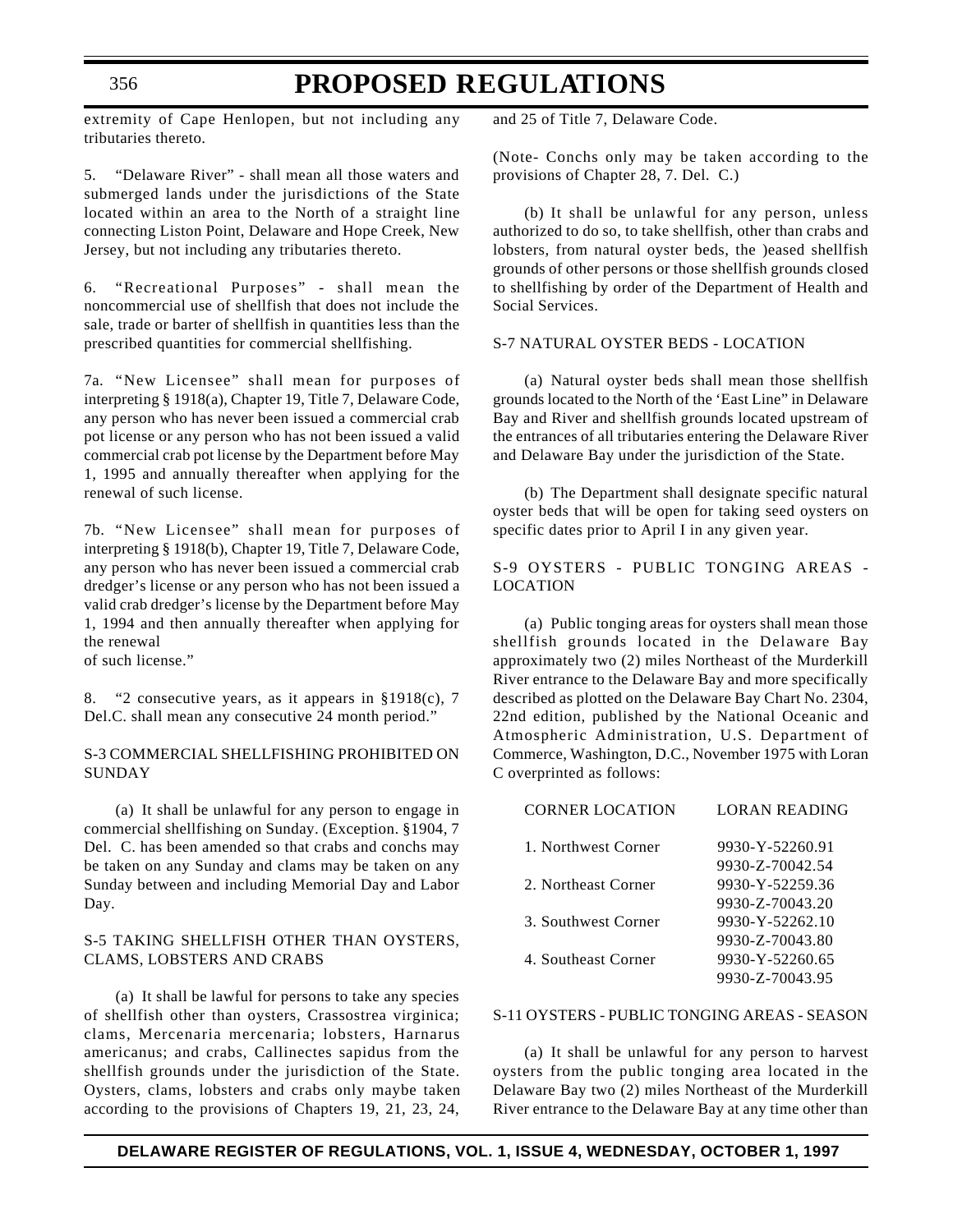September 1 through April 30 next ensuing for each year.

NOTE: It is unlawful for any person to harvest oysters from any public tonging areas unless said person has a valid public oyster tonger's license.

S-13 OYSTERS - DAILY TAKE LIMITS - PUBLIC TONGING AREA

(a) It shall be unlawful for any person to take more than fifteen(15) bushels of oysters in any one (l) day from the oyster public tonging grounds.

#### S-15 HARD CLAMS - SEASON AND LIMITS FOR COMMERCIAL CLAM TONG/RAKE LICENSE

(a) It shall be lawful for any person who has a valid Commercial Clam Tong/Rake License to harvest hard clams during permitted times on any date except Sunday.

(Exception- § 1904, 7 Del. C. has been amended so that clams may be taken on Sundays between and including Memorial Day and Labor Day.)

(b) It shall be unlawful for any person who has a valid Commercial Clam Tong/Rake License to harvest on any one (1) day or possess at any time more than two thousand five hundred (2,500) hard clams unless said person has a valid receipt for clams in excess of two thousand five hundred (2,500).

#### S-17 HARD CLAMS - SEASON AND LIMITS FOR COMMERCIAL DREDGE CLAM LICENSE

(a) It shall be lawful for any person who has a valid Commercial Dredge Clam License to take clams from shellfish grounds, as permitted by law, at permitted times on any date except Sunday.

(Exception - §1904, 7. Del.C. has been amended so that clams may be taken on Sundays between and including Memorial Day and Labor Day.)

(b) It shall be lawful for any person who has a valid Commercial Dredge Clam License to harvest any number of hard clams.

#### S-19 HARD CLAMS - METHOD OF TAKE, SEASON AND LIMITS FOR NON-COMMERCIAL CLAMMING PERMIT

(a) It shall be unlawful for any person who has a valid Non-Commercial Clamming Permit to attempt to take, catch kill or reduce to possession any hard clams with any device other than a hand-held rake with a head no wider than fourteen (14) inches measured perpendicular to the tines and a straight handle not in excess of seven (7) feet in length.

(b) it shall be unlawful for any person who has a valid Non-Commercial Clamming Permit to harvest hard clams during the period between one-half hour after sunset and one-half hour before sunrise next ensuing.

(c) it shall be unlawful for any person who has a valid Non-Commercial Clamming Permit to harvest in any one (1) day or possess at any time more than five hundred (500) hard clams unless said person has a valid receipt for clams in excess of five hundred (500).

(d) It shall be lawful for any person who has a valid Non-Commercial Clamming Permit to harvest hard clams on any date during the time period permitted.

#### S-21 HARD CLAMS - METHODS OF TAKE, SEASON AND LIMITS FOR RECREATIONAL CLAMMING

(a) It shall be unlawful for any person to attempt to take, catch, kill or reduce to possession any hard clams with a device other than a hand-held rake with a head no wider than fourteen (14) inches measuredperpendicular to the tines and a straight handle not in excess of seven (7) feet in length.

(b) It shall be unlawful for any person to harvest hard clams during the period between one-half hour after sunset and one-half hour before sunrise next ensuing.

(c) It shall be unlawful for any person who is a resident of this State to harvest in any one (1) day or possess at any time more than one hundred (100) clams unless otherwise permitted to do so by license or permit or said person has a valid receipt for all clams in excess of one hundred (I 00).

(d) It shall be unlawful for any person who is a nonresident of this State to harvest in any one (1) day or possess at any time more than fifty (50) hard clams unless otherwise permitted to do so by license or permit or said person has a valid receipt for all clams in excess of fifty (50).

(e) It shall be lawful for any person to harvest hard clams on any date during the time period permitted.

#### S-23 LOBSTERS - POT DESIGN

(a) It shall be unlawful for any person to set, tend or

#### **DELAWARE REGISTER OF REGULATIONS, VOL. 1, ISSUE 4, WEDNESDAY, OCTOBER 1, 1997**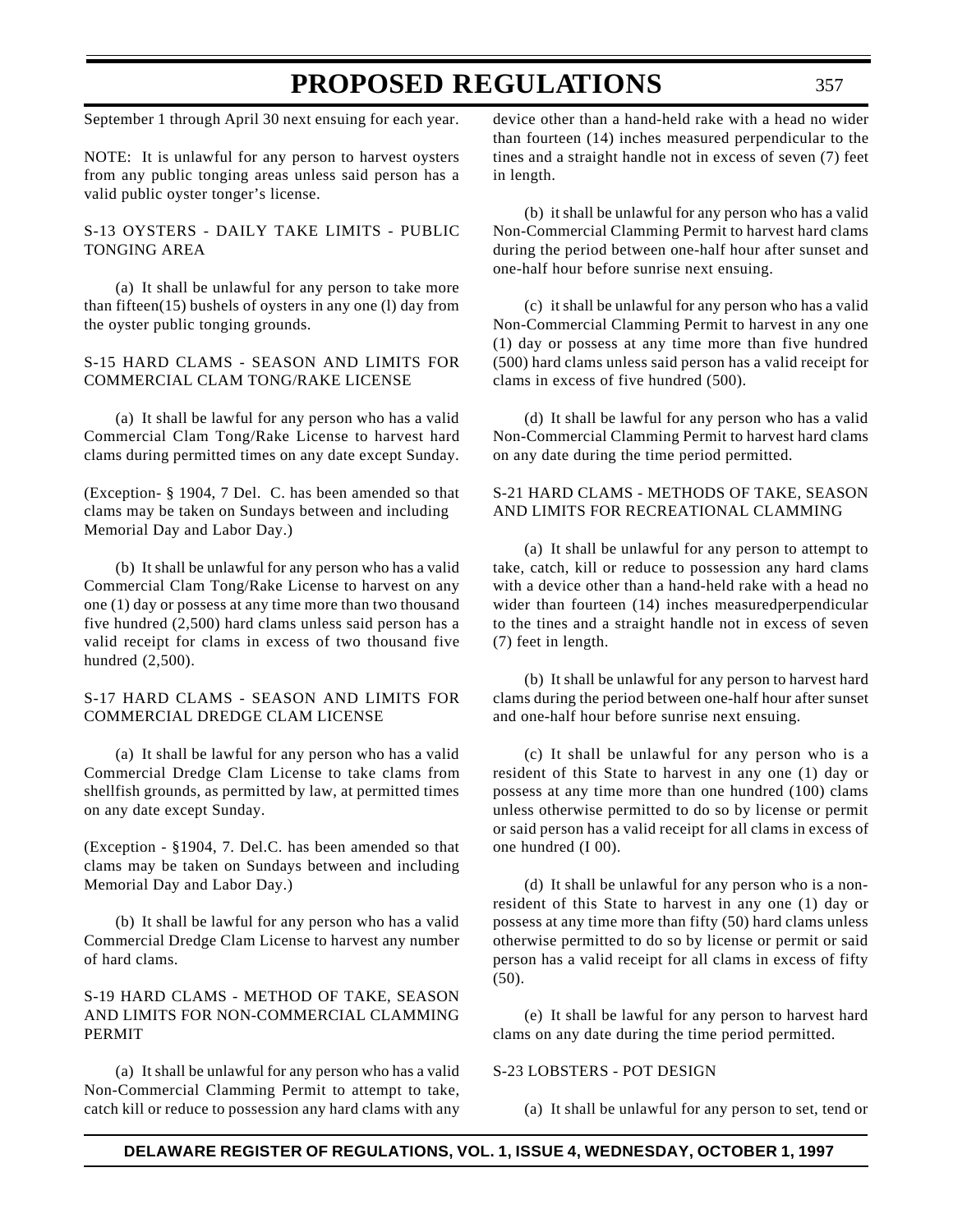### **PROPOSED REGULATIONS**

conduct shellfishing for lobsters with any pot or trap in the waters under the jurisdiction of the State unless said pot or trap has an escape vent, slot, or port of not less than 1 3/4" x 6" located in the parlor section of each pot or trap.

#### S-25 L0BSTERS - POT, SEASON AND LIMITS FOR COMMERCIAL LOBSTER POT LICENSE

(a) It shall be lawful for any person who has a valid Commercial Lobster Pot License to harvest lobsters in the waters under the jurisdiction of the State at any time as permitted by law on any date except Sunday.

(b) It shall be unlawful for any person who has a valid Commercial Lobster Pot License to set, tend or use in any manner in excess of fifty (50) lobster pots for the taking of lobsters in the waters under the jurisdiction of the State.

#### S-27 DREDGE RESTRICTIONS FOR TAKING SHELLFISH

(a) It shall be unlawful for any person to take or attempt to take any shellfish with any device attached to a vessel powered by sail or mechanical means in any waters under the jurisdiction of the State of Delaware except in the Delaware Bay and the territorial waters in the Atlantic Ocean within three miles of the Delaware shoreline unless otherwise permitted by law or by Departmental regulation.

#### S-29 CRAB POT NUMBER BUOYS AND VESSEL PANEL COLOR CODE AND NUMBER REQUIREMENTS

(a) The color code assigned by the Department to a commercial crab pot licensee shall be displayed on each buoy or buoys attached to the line of each crab pot deployed in the water in the following order:

(1) The first color in the color code sequence shall be on a buoy or buoys located the farthest from the crab pot (top).

(2) The last color in the color code sequence shall be on the buoy or buoys located the closest to the crab pot (bottom).

(3) Any second or third color in the color code sequence between the first and last colors shall be on a buoy or buoys in the same top to bottom order as in the color code sequence.

(b) Each color coded buoy attached to a line of a commercial crab pot shall measure at least three (3) inches by three (3) inches by three (3) inches except that a separate buoy, located between the crab pot and

colorcoded buoy nearest the crab pot but no closer than five (5) feet to the color coded buoy nearest the crab pot may be of lesser dimensions.

(c) Each color in a color code shall covers a contiguous area of at least 28 square inches on a buoy.

(d) Each color coded buoy shall be visible on the water's surface when the tide is slack and the wind is less than

ten (10) miles per hour.

(e) Each color coded buoy shall have its color or colors recognizable at all times.

(f) The color code assigned by the Department to a commercial crab pot licensee shall be displayed on the 2' x 2' panel on the licensee's vessel in a manner that when viewed from either side of the vessel, the sequence of colors shall be as follows relative to the vessel:

(1)The first color in the color code sequence shall be on the panel in a vertical band closest to the stem of the vessel.

(2) The last color in the color code shall be on the panel in a vertical band closest to the bow of the vessel.

(3) Any second or third color in the color code sequence between the first and last colors shall be on the panel in vertical band(s) in the same stem to bow order as assigned in the color code sequence.

(g) Each color coded panel shall be visible and the color(s) shall be recognizable at all times while tending crab pots.

(h) Each color coded panel shall be displayed as vertical bands on the panel such that each color covers a contiguous area of equal size. The panel shall not display any color other than the colors in the assigned color code except for a color used to indicate the crab pot number.

(i) A number shall be assigned by the Department to each commercial crab pot license.

(j) The commercial crab pot licensee's number shall be displayed on the color coded panel on the licensee's vessel with at least three (3) inch high contrasting colored Arabic numerals so that said number shall be visible from either side of the vessel.

(k) The commercial crab pot licensee's number shall be displayed on at least one color coded buoy attached to each crab pot displayed in the water in at least one (1) inch high Arabic numerals. The number shall be painted in a contrasting color, branded on or carved into the buoy.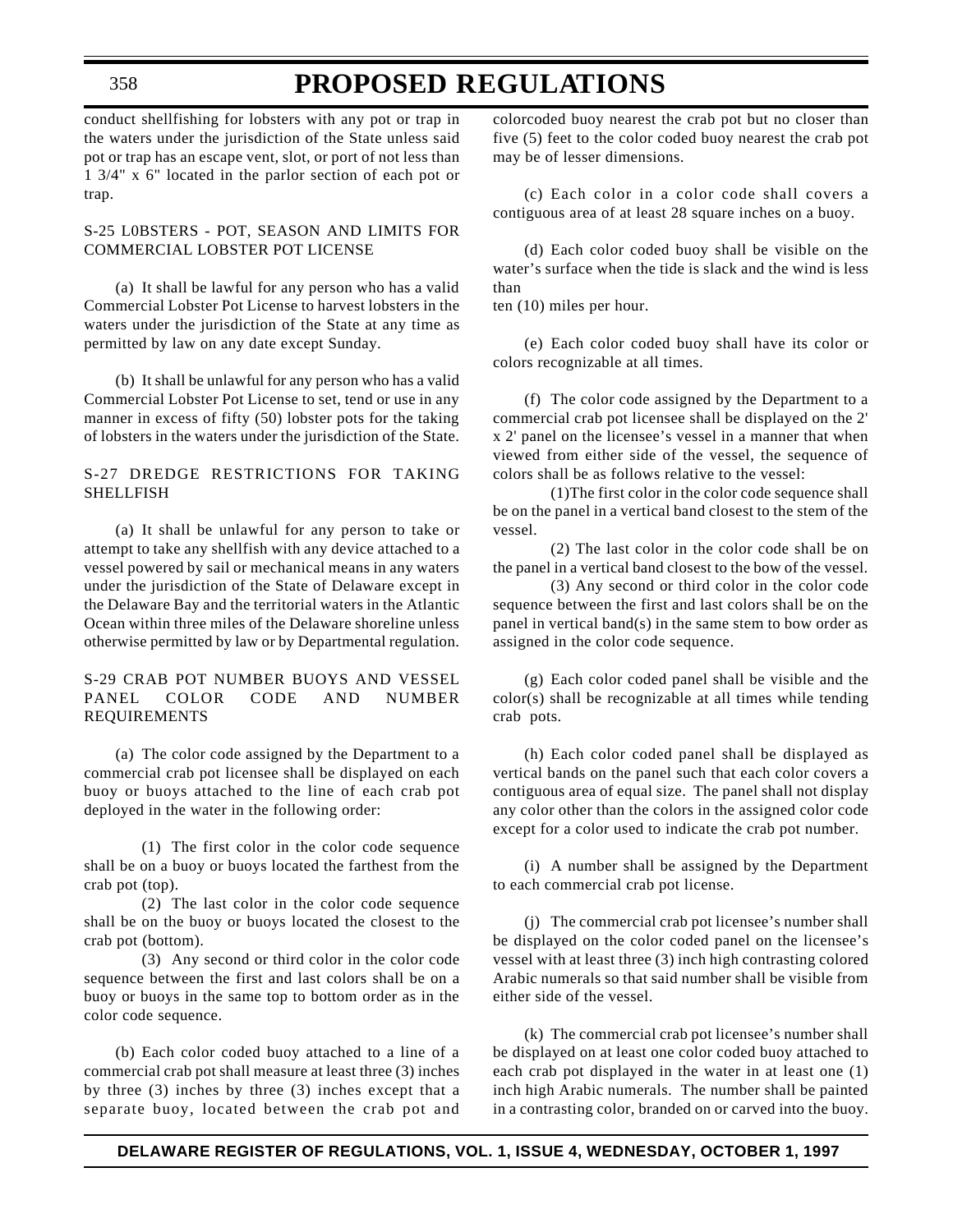#### S-33 NON-COMMERCIAL CRAB POTS: ILLEGAL TAMPERING THEREOF

(a) It shall be unlawful for any person, other than the rightful owner of a non-commercial crab pot whose initials appear on the white float attached to said crab pot, to lift, move, take or damage any non-commercial crab pot or to take or attempt to take crabs from any noncommercial crab pot.

#### S-35 COMMERCIAL CLAMMING: MORATORIUM ON FORMERLY LEASED SHELLFISH GROUNDS

(a) It shall be unlawful for any person, including former leaseholders, to take or attempt to take shellfish by any means on formerly leased shellfish grounds in the Indian River and bay as indicated on a Department map, Document 40-05178/02/2, and described as follows:

| a. Elisha Cropper   | Plot $1(310 \text{ acres})$ |
|---------------------|-----------------------------|
|                     | Plot $2(140 \text{ acres})$ |
|                     | Plot $3(100 \text{ acres})$ |
| b. John Satterfield | Plot $6(20 \text{ acres})$  |
| c. Linden Short     | Plot 8 (20 acres)           |
| d. John Rogers      | Plot 28 (70 acres)          |

#### S-37 OYSTER VESSEL LICENSING FOR TRANSPLANTING OYSTERS FORM NATURAL OYSTER BEDS

(a) The owner of a vessel which was previously licensed in Delaware to harvest and/or transplant oysters form natural oyster beds or from leased shellfish ground in Delaware Bay may directly apply to the Department for a license for said vessel to harvest and/or transplant oysters from the natural oyster beds or from leased shellfish grounds within the jurisdiction of the State.

(b) The owner of a vessel which was not previously licensed to harvest oysters in Delaware and is to be used for transplanting oysters form natural oyster beds in Delaware Bay to leased shellfish grounds in Delaware Bay, must submit an application for said vessel license to the Department that will first be reviewed by the Council on Shellfisheries for their determination as to whether or not:

(1) the legal and equitable owner is a Delaware resident or a corporation whose principal place of business is located within Delaware prior to January 1, 1 990 or a Delaware corporation incorporated after January 1, 1990 with its principal place of business in Delaware and whose legal and equitable owners are Delaware residents; and,

(2) the profits for the operation of said vessel will help to preserve and improve the Delaware shellfish industry; and,

(3) the vessel to be licensed will remain exclusively in Delaware's shellfish industries for a period of at least sixty (60) months.

Based upon these three criteria, the council on Shellfisheries shall then recommend approval or disapproval for issuing an oyster harvesting license for said vessel within ten (10) calendar days of receipt of the application provided that there is no regularly scheduled council meeting between the date of the application and the beginning of the oyster transfer season. The Department, upon receiving a recommendation from the Council on Shellfisheries, shall decide whether or not to issue an oyster harvesting license for the vessel for the forthcoming oyster transfer season.

(c) The owner of a vessel which was not previously licensed to harvest and/or transplant oysters in Delaware and said vessel is only to be used to harvest oysters from leased shellfish grounds may directly apply to the Department and receive a vessel license to harvest oysters from leased shellfish grounds within the jurisdiction of the state.

#### S-41 SHELLFISHING GROWING AREAS CLOSED TO HARVESTING CLAMS, MUSSELS AND OYSTERS

(a) It shall be unlawful for any person to harvest or attempt to harvest any clams, mussels or oysters from any shellfish growing area that is classified as prohibited, conditionally approved but closed to harvesting shellfish or otherwise not classified as a shellfish growing area as established in regulations adopted by the Division of Public Health of the Delaware Department of Health and Social Services under authority of Title 16, Section 122(3) (A), (B), (F), and (J) and currently in effect. Department of Natural Resources and Environmental Control, Division of Water Resources under authority of section 1902(a)(2) in Title 7 of the Delaware Code.

#### S-43 FAILURE TO TEND CRAB POTS

(a) It shall be unlawful for any person who sets a crab pot in the tidal waters of the State to fail to tend and remove crabs from said pot at least once during every 72 hour period.

#### S-45 DESCRIPTION OF BOUNDARIES DELINEATING LEASABLE SHELLFISH GROUNDS

(a) Shellfish grounds to be leased for protecting, planting and harvesting shellfish in the State shall be limited to the following area in Delaware Bay described as follows: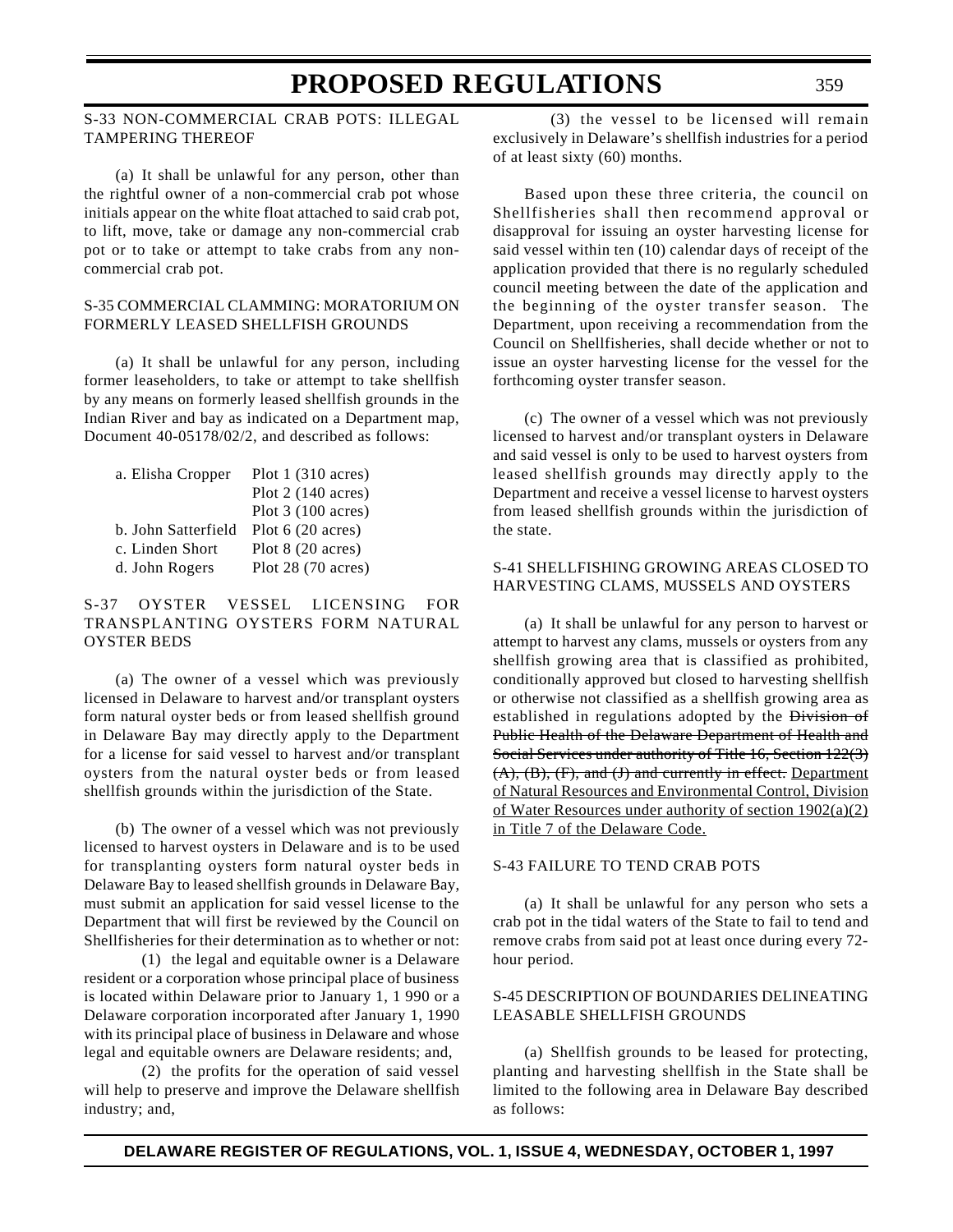Starting at a point on the "East Line" in Delaware at Loran-C coordinates 27314.50/42894.25 and continuing due cast to a point at Loran-C coordinates 27294.08/ 42895.60 and then continuing south to a point at Loran-C coordinates 27270.80/42852.83 and then continuing southwest to a point at Loran-C coordinates 27279.67/ 42837A2 and then continuing west southwest to a point at Loran-C coordinates 27281.31/42803.48 and then continuing west to a point at Loran-C coordinates 27280.75/42795.50 and then in a northerly direction on a line 1000" offshore, coterminous with the existing shoreline to the point of beginning on the 'East Line".

#### S-46 MAXIMUM NUMBER OF CRAB POTS AUTHORIZED TO RE FISHED

(a) It shall be unlawful for any person with a valid commercial crab pot license to fish, place or cause to have placed in the waters of this State at any time more than the number of crab pots for which said person's commercial crab pot license stipulates in accordance with §2303, Chapter 23, Title 7, Delaware Code.

#### S-48 CONCH MINIMUM SIZE LIMITS

It shall be unlawful for any person to possess any channeled conch, Busycotypus canaliculatum, that measures less than six (6) inches in length or 2.75 inches in diameter at the whorl.

(b) Notwithstanding the provisions of paragraph (a), a person may possess no more than five (5) channeled conchs per 60 pounds that are less than six (6) inches in length or 3 inches in diameter at the whorl.

(c) It shall be unlawful for any person to posses any knobbed conch, Busycon carica, that measures less than five (5) inches in length or 2 ¾ inches in diameter at the whorl.

#### S-50 DEFINITIONS

The following definitions shall apply to terms in Chapter 27, Title 7, Delaware Code relative to horseshoe crabs.

1) 'Dispose of said crabs properly shall mean bury on the beach, incorporate into soil as fertilizer or any other method approved by the Department.

2) 'Personal, non-commercial use' shall mean to be used as food, fertilizer or bait or otherwise properly disposed without trading, bartering, or selling by one individual to another, or without transporting, shipping,

or causing

to be transported or shipped, out of the state.

3) 'Collect' shall mean to take live horseshoe crabs by any means other than by dredge.

4) 'Dredge' shall mean to use any device to gather, scrape, scoop, fish for or otherwise take bottom dwelling horseshoe crabs.

#### S-51 SEASON'S AND AREA CLOSED TO COLLECTING AND DREDGING HORSESHOE CRABS

(a) It shall be unlawful for any person to collect or dredge horseshoe crabs from any state or federal land owned in fee simple or water within one thousand (1000) feet, measured perpendicularly from die mean low waterline, during the period beginning at 12:01 am on May 1 and continuing through midnight, June 7, except authorized persons may collect horseshoe crabs on Wednesdays, Thursdays and Fridays from state owned lands to the east of State Road 89. Provided, however, any person that has been issued a valid scientific collecting permit may collect horseshoe crabs at any time in any area as specified in the permit.

(b) it shall be unlawful for any person to dredge horseshoe crabs except from one's own leased shellfish grounds or with permission form the owner of leased shellfish grounds in an area of Delaware Bay withinthe boundaries that delineate leasable shellfish grounds and described as follows:

Starting at a point on the "East Line" in Delaware at Loran-C coordinates 27314.50/42894.25 and continuing due east to a point at Loran-C coordinates 27294.08/ 42895.60 and then 27270.80/42852.83 and then continuing southwest to a point at Loran-C coordinates 27279.67/ 42837.42 and then continuing west southwest to a point at Loran-C coordinates 27281.31/42803.48 and then continuing west to a point at Loran-C coordinates 27280.75/42795.50 and then in a northerly direction on a line 1000' offshore, coterminous with the existing shoreline to the point of beginning on the "East Line".

#### S-52 REQUIREMENT FOR COLLECTING HORSESHOE CRABS FOR PERSONS UNDER 16

(a) It shall be unlawful for any person under the age of sixteen (16) years to possess mom than six (6) horseshoe crabs unless accompanied by a person who has been issued a valid horseshoe crab scientific collecting, commercial collecting or dredge permit.

S-53 NUMBER OF PERSONS ACCOMPANYING A PERSON WITH A VALID, HORSESHOE CRAB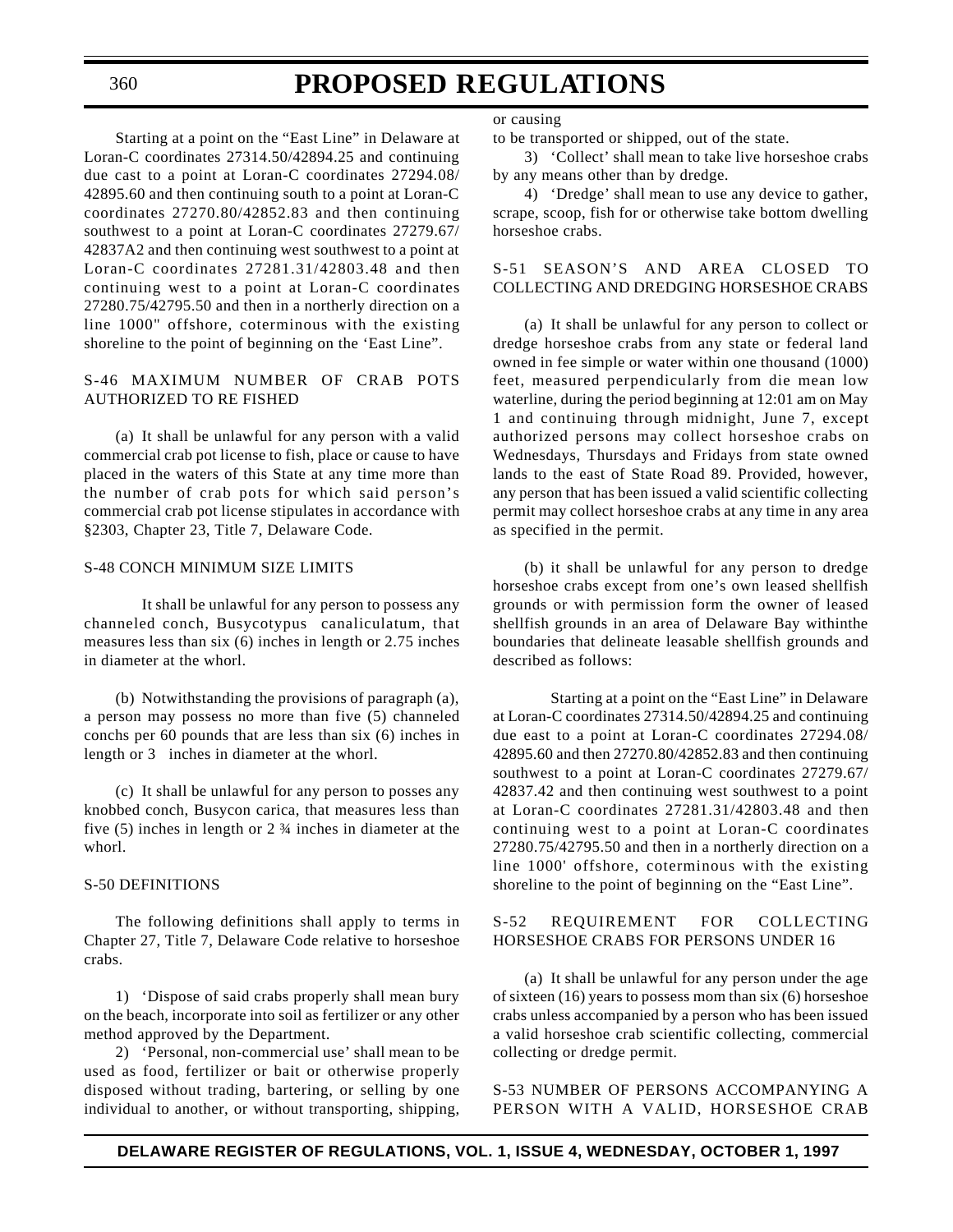### COLLECTING PERMIT

361

(a) It shall be unlawful for any person with a valid horseshoe crab commercial collecting permit when collecting horseshoe crabs to be assisted by more than three (3) persons who are not required to have valid horseshoe crab commercial collecting permits.

# S-54 POSSESSION LIMIT OF HORSESHOE CRABS, EXCEPTIONS

(a) Unless otherwise authorized, it shall be unlawful for any person to possess more than six (6) horseshoe crabs, except a person with a validated receipt form a person with a valid horseshoe crab commercial collecting or dredge permit for the number of horseshoe crabs in said person's possession. A receipt shall contain the name, address and signature of the supplier, the date and the number of horseshoe crabs obtained.

(b) Any person who has been issued a valid commercial eel fishing license by the Department is exempt from the possession limit of six (6) horseshoe crabs, provided said commercial eel fishing licensee has submitted an annual report of his/her previous year's harvest of horseshoe crabs to the Department on forms provided by the Department. Said exemption also applies to a commercial eel fisherman's alternate while the alternate is in the presence of the commercial eel fisherman. Any person who has been issued a commercial eel fishing license (and such person's Alternate while in the presence of the licensee) may collect or dredge horseshoe crabs without a horseshoe crab commercial collecting or dredge permit, provided all horseshoe crabs taken are for personal. non-commercial use. as bait for the licensee's eel pots fished in this state.

# S-55 CRAB TROTLINE; DEFINITION; LIMITS; IDENTIFICATION.

a) Crab trotline shall mean a length of line with a series of attached baits spaced along said line. It is placed on the bottom and raised to the surface to dip net crabs on the baits.

b) It shall be unlawful for any person to use or otherwise cause to be in the waters of this State more than one crab trotline.

c) It shall be unlawful for the operator of any vessel to tend to more than one trotline from said vessel.

(d) It shall be unlawful for any person who uses or otherwise causes to be in the waters of this State a crab trotline unless attached thereto is an all white buoy with said persons name and permanent mailing address inscribed on said buoy or on a waterproof tag attached to said buoy.

# S-56 CRAB TRAP; DEFINITION; LIMITS; IDENTIFICATION.

a) Crab trap shall mean any device constructed with wire mesh or netting or other similar materialthat when lifted or activated by a person, it is capable of capturing a crab.

b) It shall be unlawful for any person to use or otherwise cause to be in the waters of this State more than twelve (12) crab traps.

c) It shall be unlawful for the operator of any vessel to tend to more than twelve (12) crab traps from said vessel.

d) It shall be unlawful for any person to use or otherwise cause to be in the waters of this State any crab trap unless said crab trap is either attached by a line to a fixed structure or a vessel or is attached to an all white buoy with said persons' name and permanent mailing address inscribed on said buoy or on a waterproof tag attached to said buoy.

# **[DEPARTMENT](#page-3-0) OF EDUCATION**

Statutory Authority: 14 Delaware Code: Section 122 (14 **Del.C.** 122)

The Secretary of Education with approval of the State Board of Education recommends that the regulation on Interscholastic Athletics found in Section I.K.6., Page A-32 in the *Handbook for K-12 Education*, be amended. The amendment is necessary to reflect the new language in H.B. 81 concerning the role of the Secretary of Education and the State Board of Education in relation to the Delaware Secondary School Athletic Association (DSSAA). The new legislation states that the Secretary with the approval of the State Board may delegate to a non-profit organization the authority to implement the Department's rules and regulations on interscholastic athletics. These amended regulations delegate this authority to the Delaware Secondary School Athletic Association (DSSAA) and define DSSAA's relationship with the Secretary and the State Board. The amended regulations also define, as the original regulations did, DSSAA's structure and its relationship with the building principals. Since it is also being recommended that items 2., 3., 4., 5., and 7. in Section K. be repealed, Interscholastic Athletics would become the new K.2.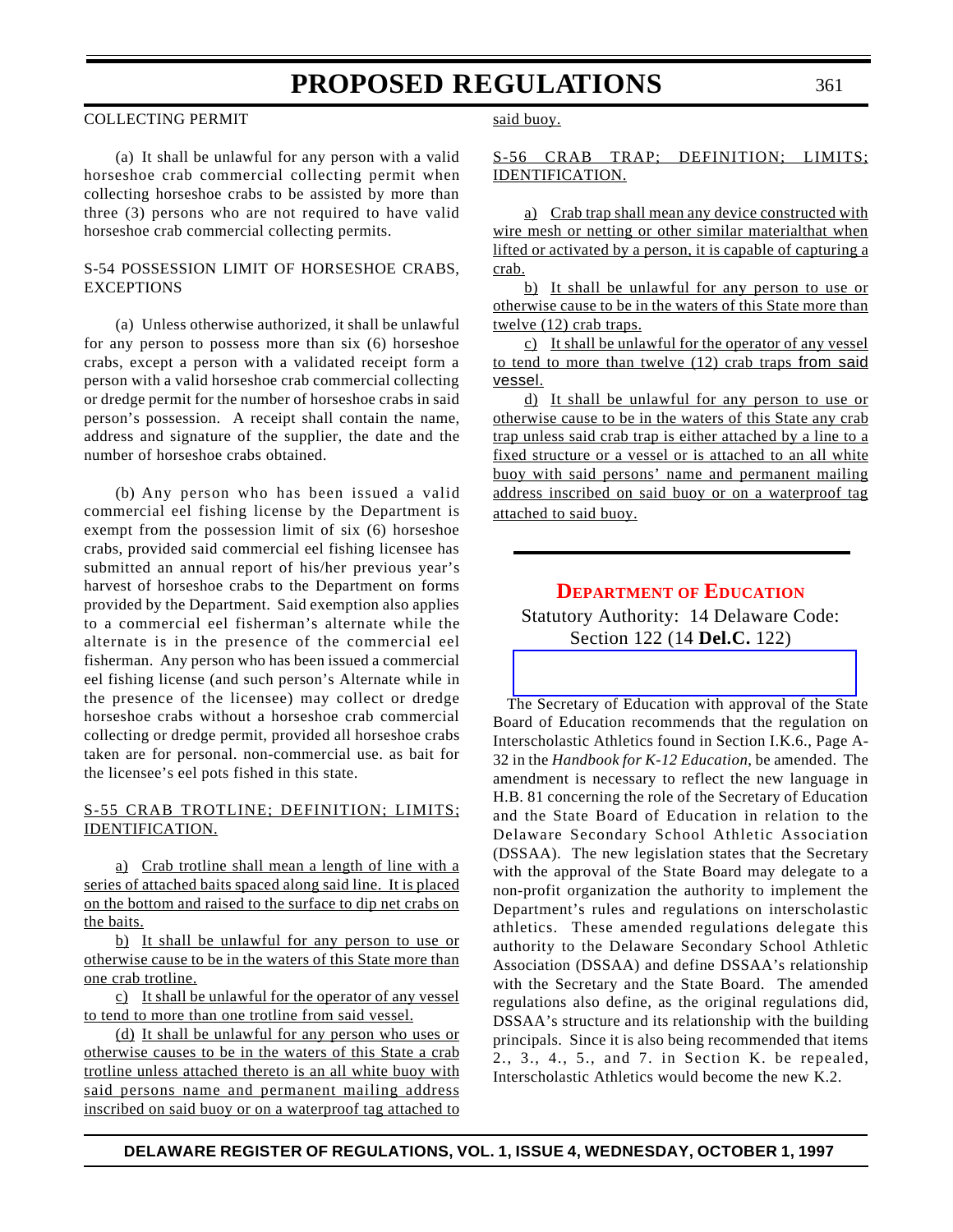### EDUCATIONAL IMPACT ANALYSIS PURSUANT TO 14 DEL. C., SECTION 122 AMENDMENT TO INTERSCHOLASTIC ATHLETICS

A. TYPE OF REGULATORY ACTION REQUESTED Amendment to Existing Regulation

# B. SYNOPSIS OF SUBJECT MATTER OF REGULATION

The regulation on Interscholastic Athletics found in Section I.K.6., page A-32 in the *Handbook for K-12 Education*, must be amended. The amendment is necessary due to the new language in H.B. 81 concerning the role of the Secretary of Education and the State Board of Education in relation to the Delaware Secondary School Athletic Association (DSSAA). The new legislation states that the Secretary with approval of the State Board may delegate to a non-profit organization the authority to implement the Department's rules and regulations on Interscholastic Athletics. These amended regulations delegate this authority to the Delaware Secondary School Athletic Association (DSSAA) and define DSSAA's relationship with the Secretary and the State Board. The amended regulations also define, as the original regulations did, DSSAA's structure and its relationship with building principals. Since it is also being recommended that items 2., 3., 4., 5., and 7. in Section K. be repealed, Interscholastic Athletics would become the new K.2.

# C. IMPACT CRITERIA

1.Will the regulation help improve student achievement as measured against state achievement standards? (If so, how? If not, why?)

This amendment addresses changes involving organizations and not curriculum issues.

2.Will the regulation help ensure that all students receive an equitable education?

This amendment addresses changes involving organizations and not equity in education issues.

3.Will the regulation help to ensure that all students' health and safety are adequately protected?

This amendment addresses changes involving organizations and not health and safety issues.

4.Will the regulation help to ensure that all students' legal rights are respected? (If so, how?

This amendment addresses changes involving organizations and continues, as the original regulation did, to address the legal rights of student athletes.

5.Will the regulation preserve the necessary authority and flexibility of decision makers at the local board and school level?

This amendment addresses the relationship between the Department of Education and DSSAA butit does not change DSSAA's relationship to the local school districts.

6.Will the regulation place unnecessary reporting or administrative requirements or mandates upon decision makers at the local board and school levels?

The amendment does not place any additional reporting or administrative requirements or mandates upon decision makers at the local board and school level.

7.Will decision making authority and accountability for addressing the subject to be regulated be placed in the same entity?

The amendment addresses the relationship between the Department of Education and DSSAA but it does not change DSSAA's relationship to the local school district concerning decision making authority and accountability.

8.Will the regulation be consistent with and not an impediment to the implementation of other state educational policies, in particular to state educational policies addressing achievement in the core academic subjects of mathematics, science, language arts and social studies?

The amendment will not be an impediment to other state education policies.

9.Is there a less burdensome method for addressing the purpose of the regulation?

The amendment is necessary to bring the current regulation in line with H.B. 81.

10. What is the cost to the state and local school boards of compliance with the regulation?

There is no cost to the state and local school boards to comply with this amendment since it does not effect the local school districts.

# **DELAWARE REGISTER OF REGULATIONS, VOL. 1, ISSUE 4, WEDNESDAY, OCTOBER 1, 1997**

362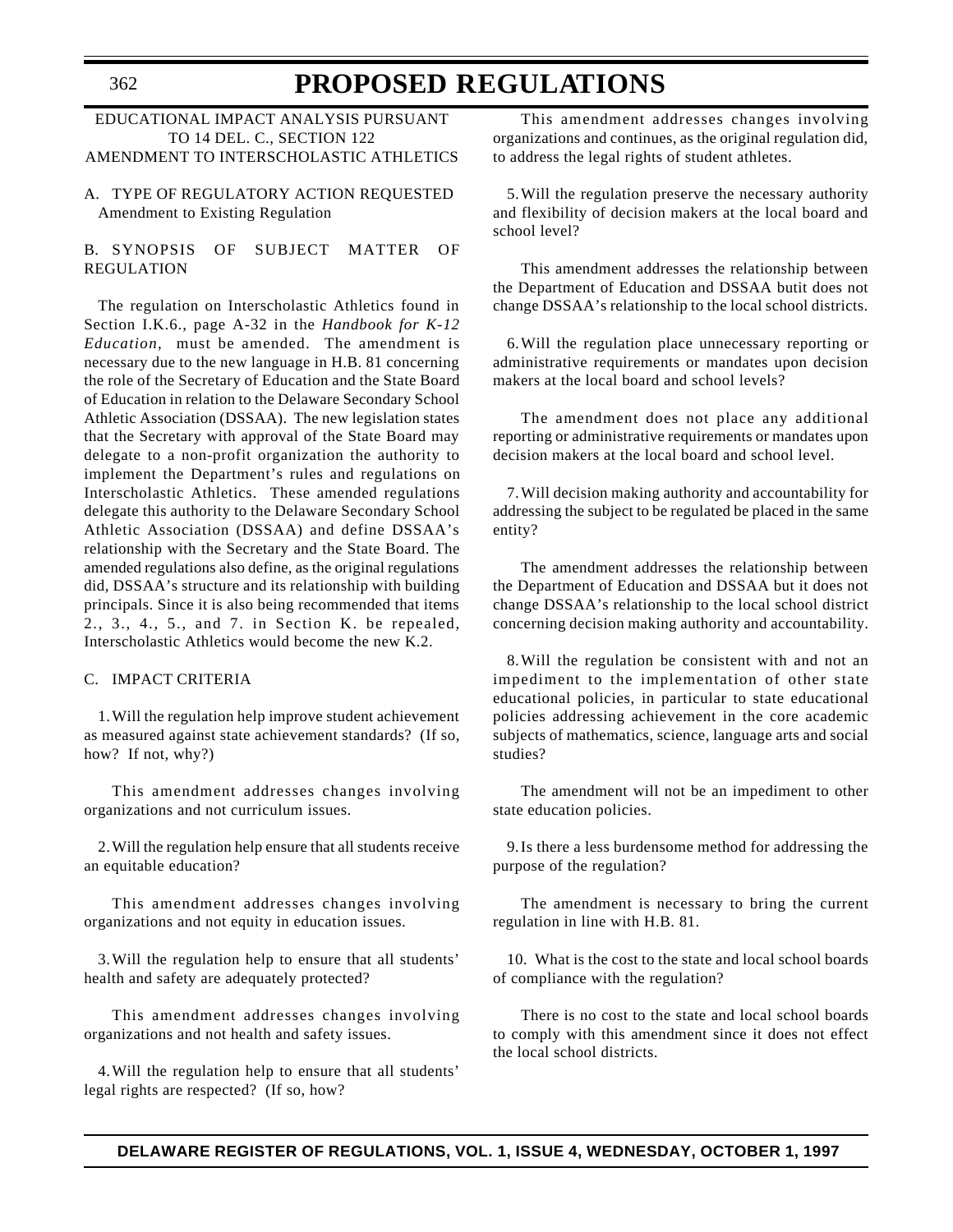Handbook for K-12 Education

### 6.INTERSCHOLASTIC ATHLETICS

#### a. Responsibility

The principal of the middle level and the high school is responsible for the conduct of the interscholastic athletic program in which representative teams participate. The extent of the athletic program for the secondary school necessitates leadership consideration and coordination on part of the principal and staff members responsible for the organization and scheduling of individual and team sports.

#### b.Jurisdiction

Interscholastic athletics are under the jurisdiction of the Delaware Secondary School Athletic Association composed of all member schools. The Athletic Association is under the general management of a Board of Directors with the Education Associate for Interscholastic Athletics in the Department of Public Instruction serving as the Executive Secretary. All policies and recommendations for modifying the rules and bylaws of the Athletic Association must be approved by the State Board of Education.

#### c. Rules

All interscholastic athletic activities in the middle level and high schools must be conducted in accordance with the rules and regulations established in the Official Handbook of the Delaware Secondary School Athletic Association and subscribed to by all member schools.

#### As Amended

#### 6. INTERSCHOLASTIC ATHLETICS

a)The Delaware Secondary School Athletic Association (DSSAA) shall, as the official designee of the Secretary of Education, have the authority to implement the Department of Education's rules and regulations governing the conduct of interscholastic athletics. This authority is granted with oversight by the Department of Education. Disputes involving the rules and regulations governing interscholastic athletics are subject to State Board review.

b)The Delaware Secondary School Athletic Association shall be under the general management of a Board of Directors with the Education Associate for Interscholastic Athletics in the Department of Education serving as the Executive Director. All recommendations for modifying the rules and regulations as they appear in the *DSSAA Official Handbook* must be proposed by the Secretary of Education and approved by the State Board of Education with the advice and guidance of the DSSAA Board of Directors.

c)The principals of middle level and high school member schools shall be responsible for the conduct of the interscholastic athletic program in which representative teams participate including the organization and scheduling of individual and team sports.

d)All interscholastic athletic activities in the middle level and high school must be conducted in accordance with the Department of Education's rules and regulations as they appear in the *DSSAA Official Handbook* and as they may be amended hereafter as proposed by the Secretary of Education and approved by the State Board with the advice and guidance of the DSSAA Board of Directors.

# **[DEPARTMENT](#page-3-0) OF EDUCATION**

# Staturoty Authority: 14 Delaware Code: [Section 122 \(14](http://www.doe.state.de.us/) **Del.C.** 122)

The Secretary of Education with the approval of the State Board recommends readopting the regulation entitled, Membership in Fraternities and Sororities, found in the *Handbook for K-12 Education*, I.K.8., Pages A-33 and 34. These regulations forbid any public school student from becoming a member of any fraternity or sorority or any other secret, exclusive, self-perpetuating social organization composed in whole or part of public school pupils which seeks to organize and perpetuate itself by taking in members from among the pupils enrolled in such school based upon the decisions of the membership of such organizations rather than from the free choice of any pupil in such school who is otherwise qualified to fulfill the special aims of such an organization. These regulations also authorize local school districts to take certain actions concerning the existence of such fraternities or sororities and/or any pupils who belong to them. Because this is still a potential problem for local school districts, readopting this regulation is recommended. Since it is also being recommended that items 2., 3., 4., 5., and 7. in Section K. be repealed, Membership in Fraternities and Sororities would become the new K.3.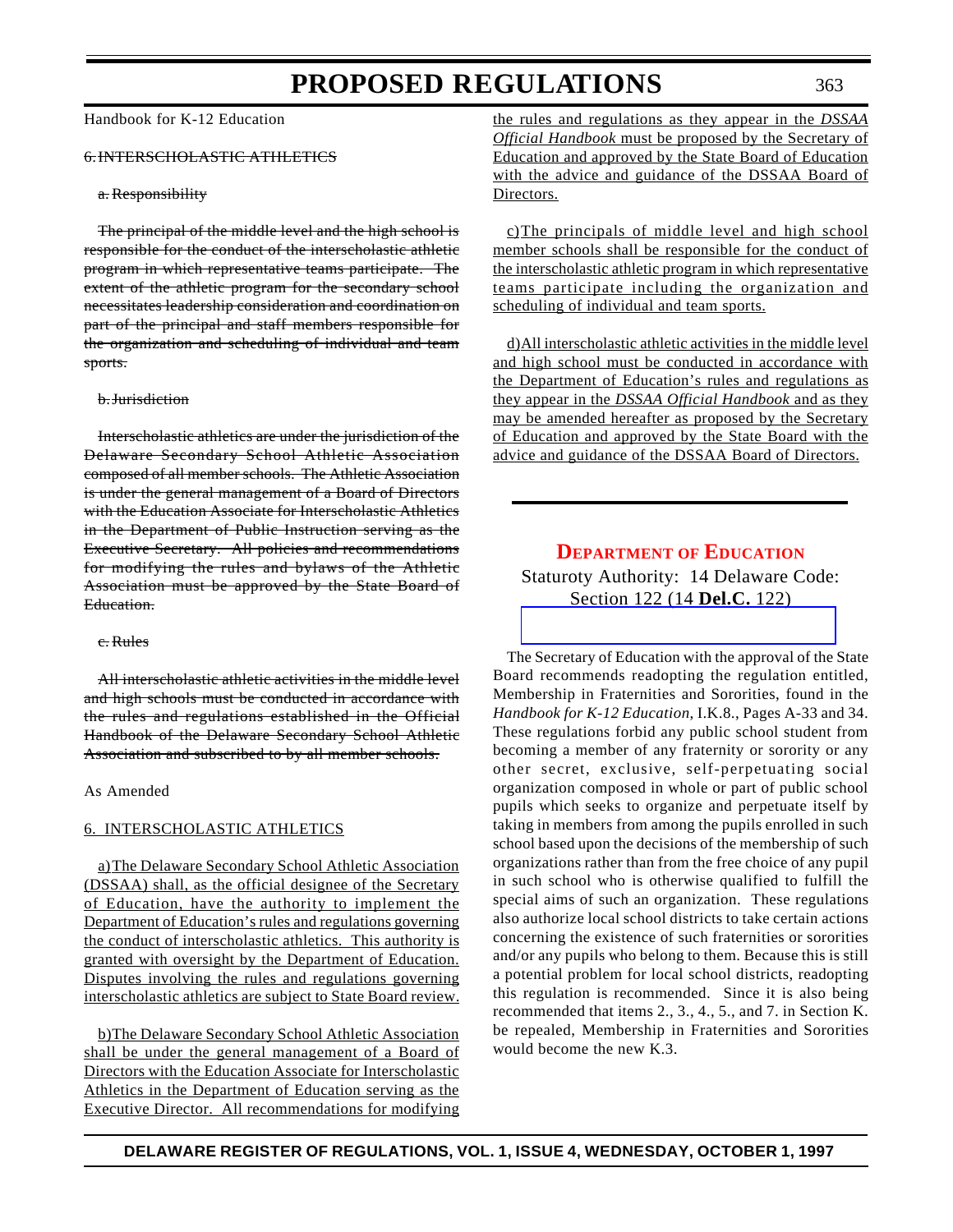# EDUCATIONAL IMPACT ANALYSIS PURSUANT TO 14 DEL. C., SECTION 122 READOPTION OF REGULATION, MEMBERSHIP IN FRATERNITIES AND SORORITIES

### A. TYPE OF REGULATORY ACTION REQUESTED

#### Reauthorization of Existing Regulation

B. SYNOPSIS OF SUBJECT MATTER OF REGULATIONS

The regulations, which are in the section entitled, Membership in Fraternities and Sororities, found in the *Handbook for K-12 Education*, I.K.8., Pages A-33 and 34 should be readopted. These regulations forbid any public school student from becoming a member of any fraternity or sorority or any other secret, exclusive, self- perpetuating social organization composed in whole or part of public school pupils which seeks to organize and perpetuate itself by taking in members from among the pupils enrolled in such school based upon the decisions of the membership of such organizations rather than from the free choice of any pupil in such school who is otherwise qualified to fulfill the special aims of such an organization. These regulations also authorize local school districts to take certain actions concerning the existence of such fraternities or sororities and/or any pupils who belong to them. Because this is still a potential problem for local school districts, readopting this recommendation is recommended. Since it is also being recommended that items 2., 3., 4., 5., and 7. in Section K. be repealed, Membership in Fraternities and Sororities would become the new K.3.

### C. IMPACT CRITERIA

1.Will the regulation help improve student achievement as measured against state achievement standards?

This regulation deals with student activities and not with curriculum issues.

2.Will the regulation help ensure that all students receive an equitable education?

This regulation helps to insure that students have fair access to student organizations and are not kept out of organizations based on arbitrary decisions made by the membership.

3.Will the regulation help to ensure that all students' health and safety are adequately protected?

This regulation does address student safety as it may

apply through general school oversight of student organizations.

4.Will the regulation help to ensure that all students' legal rights are respected?

This regulation helps to protect students' legal rights to choose to participate in school based student organizations.

5.Will the regulation preserve the necessary authority and flexibility of decision makers at the local board and school level?

This regulation provides the local school districts with full authority to ban fraternities and sororities from their districts and to discipline any student who participates in such organizations. The regulation also makes it clear that districts should set policies for all of their student organizations and clubs.

6.Will the regulation place unnecessary reporting or administrative requirements or mandates upon decision makers at the local board and school levels?

This regulation places no unnecessary reporting or administrative mandates on local districts or buildings.

7.Will decision making authority and accountability for addressing the subject to be regulated be placed in the same entity?

This regulation places the authority and accountability directly with the local school district.

8.Will the regulation be consistent with and not an impediment to the implementation of other state educational policies, in particular to state educational policies addressing achievement in the core academic subjects of mathematics, science, language arts and social studies?

This regulation addresses student activities and will not be an impediment to policies concerning curriculum issues.

9.Is there a less burdensome method for addressing the purpose of the regulation?

This issue is best addressed through a Department of Education regulation to ensure continuitythroughout the nineteen school districts.

10. What is the cost to the state and local school boards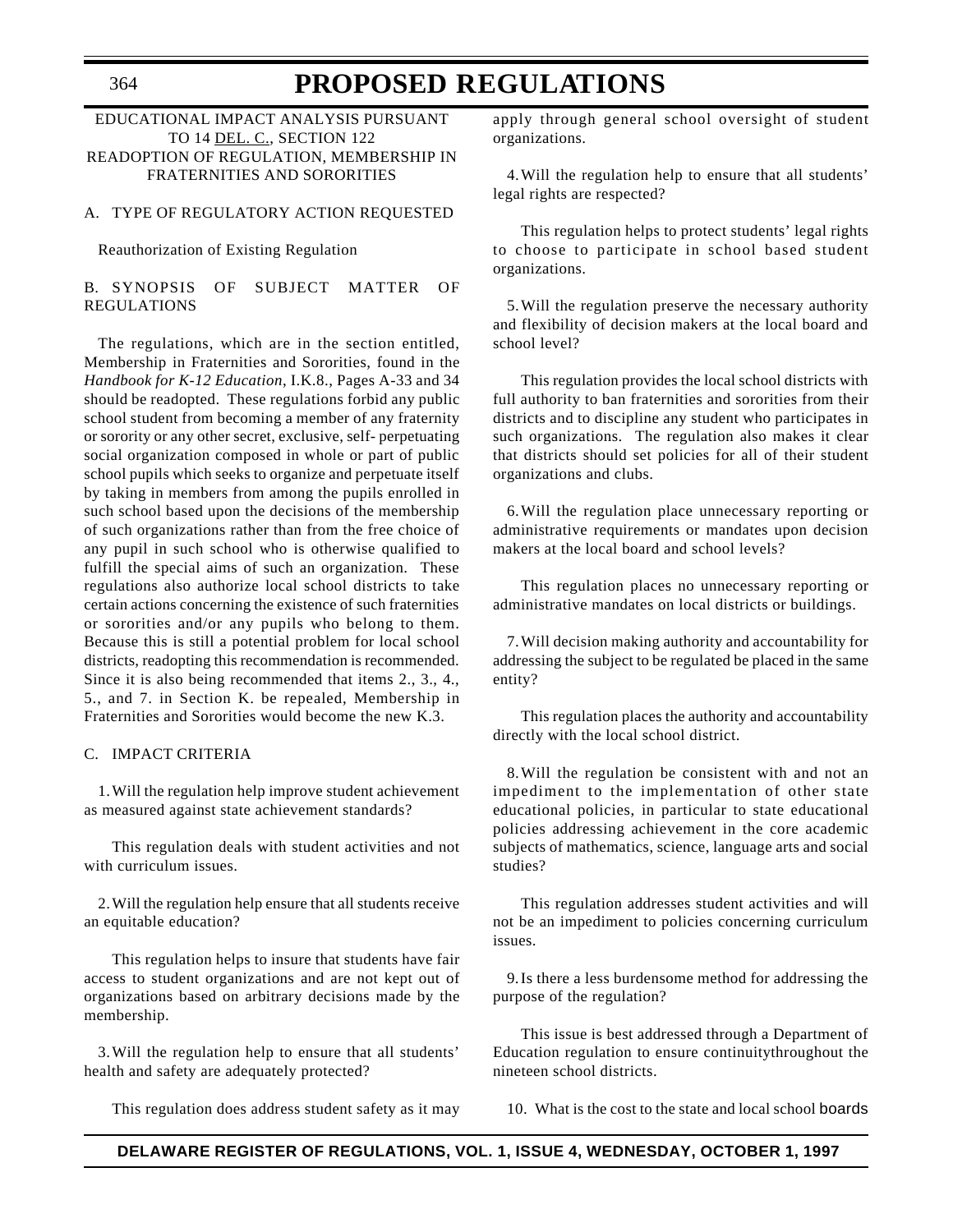of compliance with the regulation?

There will be no cost to the local school boards if this regulation is readopted.

# K. 8. 3. MEMBERSHIP IN FRATERNITIES AND SORORITIES

a. No pupil enrolled in a public school in any school district of Delaware shall be a member of a fraternity or sorority, or any other secret, exclusive, self-perpetuating social organization composed in whole or part of public school pupils which seeks to organize and perpetuate itself by taking in members from among the pupils enrolled in such school based upon the decisions of the membership of such organizations rather than from the free choice of any pupil in such school who is otherwise qualified to fulfill the special aims of such an organization.

b. The local board of education is hereby authorized upon finding that any pupil is a member of a high school fraternity, sorority or social organization as above defined to exclude such pupil from representing the school in any public activity, contest, or exhibition such as athletic, literary, or dramatic and from participating in any school activity other than class attendance and from holding a position of authority in any school or class organization.

c. Nothing in this regulation shall be deemed as prohibiting the local board of education from excluding any pupil from class in those instances where the behavior of such pupil is detrimental to school discipline.

d. Any definition of fraternity, sorority, or secret exclusive self-perpetuating social organization shall not be deemed to include youth organizations or fraternal orders, religious and church organizations, or similar organizations which are institutionally sponsored and approved and which are organized with responsible adult leadership and supervision.

e. Where schools do approve of student organizations and clubs which do not fall under the definition of fraternity, sorority, or secret organization, it becomes the responsibility of the school administration and the sponsoring persons to develop these recommended procedures:

(1) establishment of the purposes and criteria for membership in the organization;

(2) establishment of guidelines to be followed in the selection of members; and

(3) establishment of methods to notify applicants or candidates as to acceptance or non-

acceptance as a member in the organization. This

procedure assures that students are made aware of the reasons for non-admittance to membership selectivity.

# **[DEPARTMENT](#page-3-0) OF EDUCATION**

Staturoty Authority: 14 Delaware Code: Section 122 (14 **Del.C.** 122)

The Secretary of Education with the approval of the State Board recommends the repeal of the following regulations concerning student activities found in the *Handbook for K-12 Education,* Sections I.K.2., K.3., K.4., K.5., and K.7., found in pages A-28 to A-32. They include the following: Local Financing of School activities, K-2; General Guidelines for Contests and Activities, K-3; Guidelines from the National Association of Secondary School Principals (NASSP) for Student Contests and Activities, K-4; Student Travel Procedures and Activities, K-5; and Student Organizations, K-7. These changes cause the present K.6. to become K.2. and the present K.8. to become K.3. These regulations as presently written are general in nature and mainly make statements about desired behaviors. Regulations in this area are best made by the local boards of education who are much closer to the specific situations in each district.

### K. STUDENT ACTIVITIES, ATHLETICS AND ORGANIZATIONS

### 2.LOCAL FINANCING OF SCHOOL ACTIVITIES

School activities which are not financed by the regular school allotment must be paid for by funds which are raised locally. Since many of these activities are of importance to the school and are highly desirable, it would be far better if they could be paid out of the regular instruction allotment, but that is sometimes impossible. If funds are raised locally by means other than taxation, the following guidelines must be followed:

a. Public education is provided free of charge to students. This includes admission to any functions held during the time when the schools are in session.

b.It is essential that adequate accounting procedures exist for student activity funds. Such records must be open for inspection by interested parties at all times.

c. Any fund raising activities must be approved by the chief school officer of the district.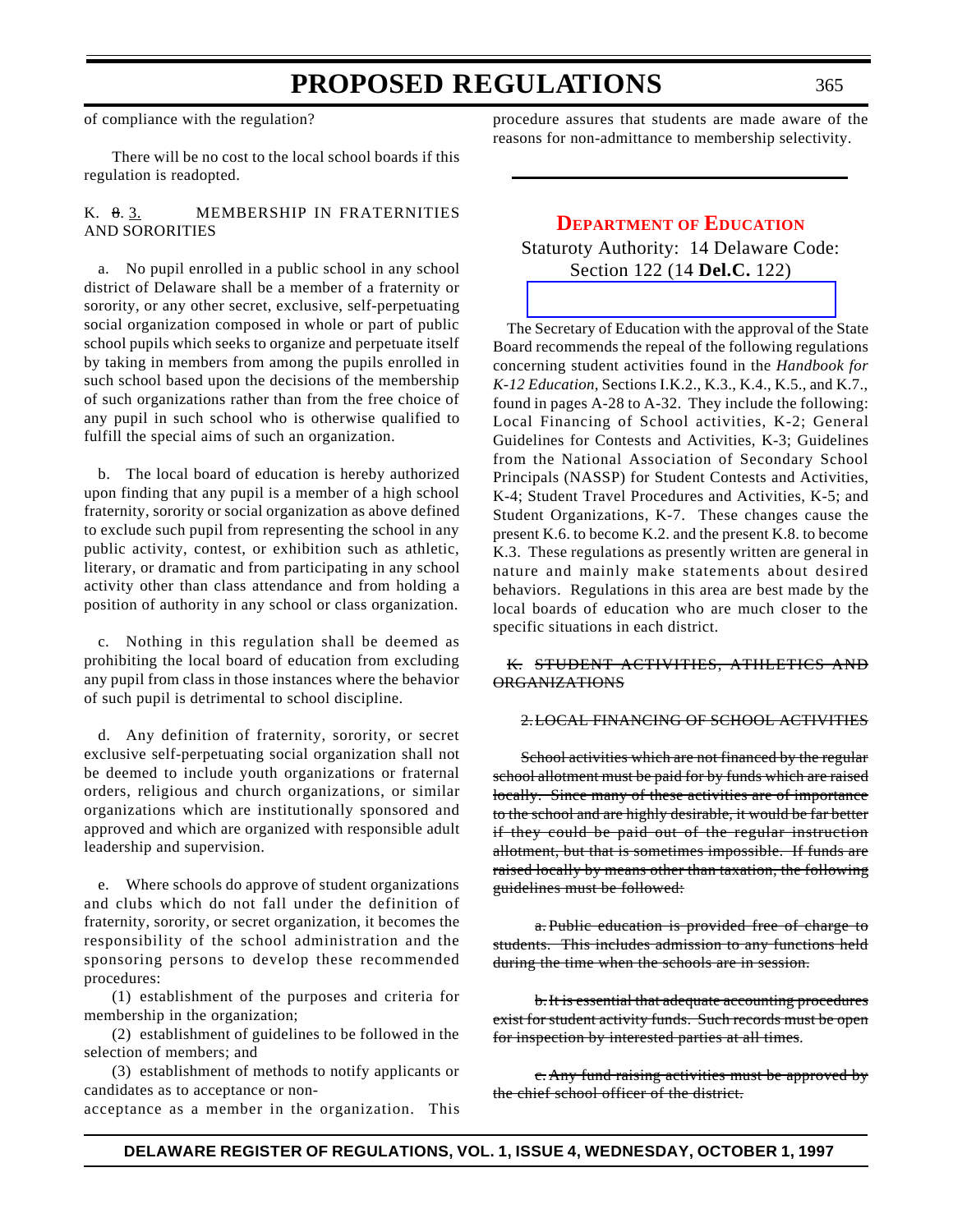d.All funds collected shall be kept in a safe repository where accounting can be made at regular intervals and shall be handled in accordance with the provisions of the State of Delaware Budget and Accounting Manual.

3.GENERAL GUIDELINES FOR CONTESTS AND **ACTIVITIES** 

The following general guidelines are recommended to serve as an appropriate frame of reference:

a. No school should enter any national contest except those approved by the National Association of Secondary School Principals or approved Advisory Committees appointed by the Department of Public Instruction.

b.Local contests should have the approval of the school principal and school superintendent on behalf of the local board of education.

c. Participation in any contest or competition should be outside class time unless considered as part of the curricular activities.

d.The "Guidelines" established by the NASSP as contained in the Approved List of National Contests and Activities should be followed in the selection and conduct of national, state, and local contests and activities.

e. Nothing in this section shall preclude the conduct of contests and activities on a county or regional basis provided all parties concerned have granted approval for such participation.

f. Ad hoc committees may be organized from timeto-time to consider procedures for the conduct of special contests or competition.

4. GUIDELINES FROM THE NATIONAL ASSOCIATION OF SECONDARY SCHOOL PRINCIPALS (NASSP) FOR STUDENT CONTESTS AND ACTIVITIES

The National Association of Secondary School Principals through its Committee on National Contests and Activities has established guidelines regarding contests and activities which involve student participation in seven or more states. These guidelines, prepared as part of the Advisory List of NationalContests and Activities, are as follows:

a. A contest or activity should be designed solely to benefit secondary school youth in educational, civic, social, and ethical development. Statements expressing: (1) the educational benefits anticipated to accrue to participating students; (2) the educational objectives the activity is designed to serve; and (3) justification of the activity as a needed and functional means of serving schools and students and as expressed in (1) and (2) are to be submitted with the sponsor's application.

b. Cost of participation must be minimal to the student, school, and community. No profit should be realized at the expense of the participant. Contests and activities that are profit-oriented or tend to promote or advertise a product or an ideology will not be listed. A financial accounting, giving specific per pupil or per school cost estimates in such areas as administration, promotion, housing, travel, food, entertainment, health and recreation, and other incidental expenses, shall be submitted to the committee to demonstrate that no profit is made from sponsorship.

c. Contests and activities that motivate students to be creative and to demonstrate excellence are encouraged.

d. Contests and activities must be open to all students, regardless of race, creed, sex, or national origin. The eligibility of a student to participate shall not depend upon an individual teacher's membership in the sponsoring organization.

e. Contests and activities must provide for appropriate and adequate supervision for the duration of the event.

f. Contests and activities must not place an undue burden on students, professional staff, or schools. The involvement of teachers and/or principals in the selection or judging process is discouraged where there is a conflict of interest.

g. Team or delegate competitive events are strongly discouraged on a national level.

h. Contests and activities should be held on nonschool time (weekends, vacation, etc.). When a group of students and/or teachers from a school are involved, regional contests and activities will, in most instances, not be listed when more than one day of absence from school is required for participation; and national contests and activities will not normally be listed when more than two days of absence from school are required. Contests and activities that utilize school time or involve extensive travel by students or supervising teachers must be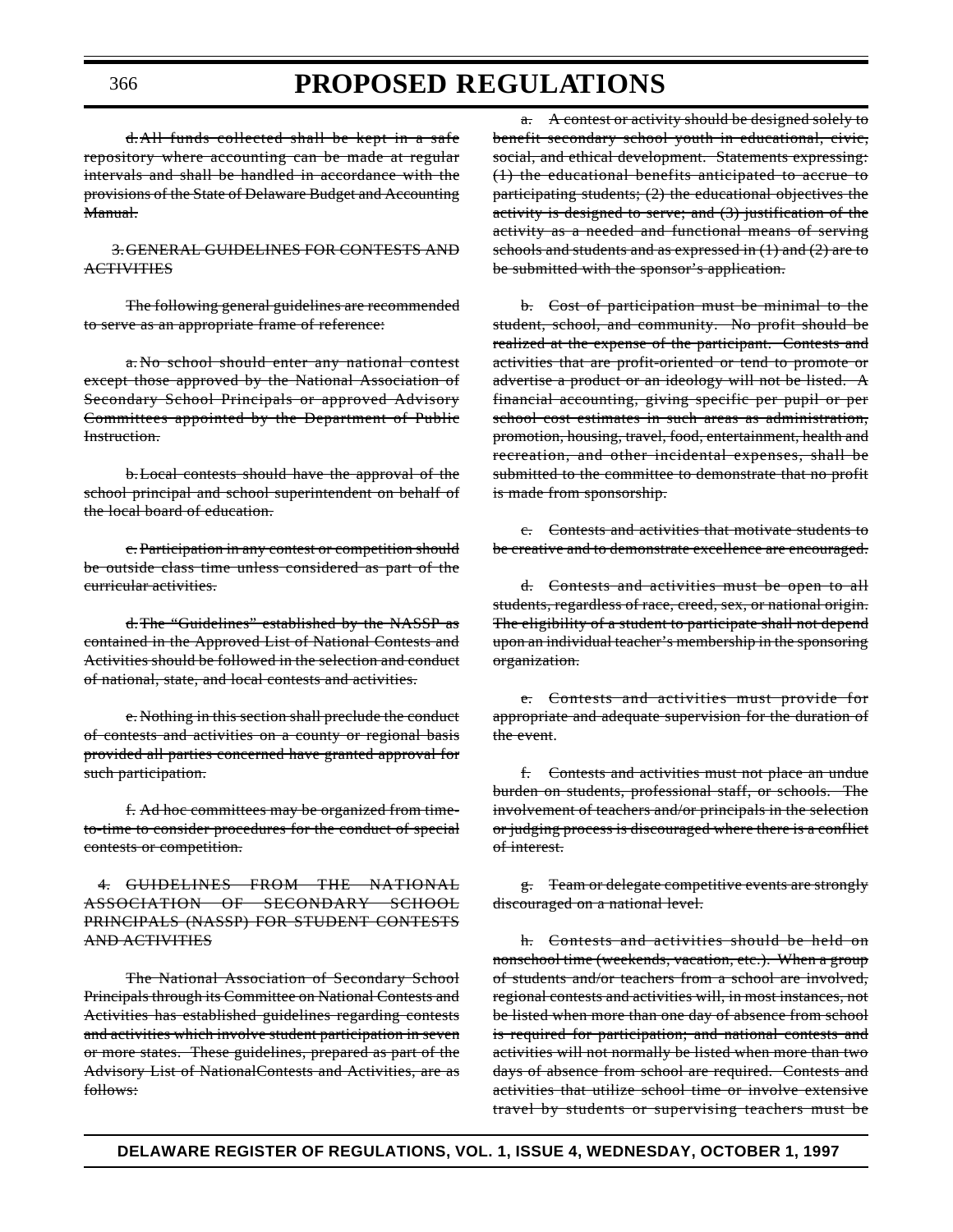evaluated in terms of the benefits to all students affected by the loss of instructional time.

i. Awards should be appropriate in number, kind, and value and must comply with the state amateur eligibility requirements. Scholarships are regarded as the most desirable type of award, and should be paid directly to the institution selected by the student.

j. Unsupervised essay and poster contests will not be listed.

k. Activities designed primarily to raise funds for groups or individuals will not be considered.

l. Adjudication and competitive programs involving cheerleading, pompon, drill teams and spirit groups beyond the state level are strongly discouraged and will not be listed.

m. Because of the number of students involved, commitment of faculty time, cost in comparison to the educational benefits, and exposure of the school to liability, schools should very carefully consider any proposal to participate in a group music festival. The Committee, while wishing to support music education, often finds that music festivals and music-travel programs, particularly those tied to theme/amusement parks or highly attractive tourist areas, warrant additional and special standards for review. Therefore, the Committee will consider listing music festivals and music-travel programs, if they meet the following additional guidelines:

(1) Music programs should be scheduled so that no absence from regularly scheduled classes is involved for students or teachers. In most instances no program will be listed by the Committee if in its estimation more than two school days, including travel, are required for participation.

(2) The arrangements for travel, housing, and meals for participants shall not be mandated by the sponsor. Any such arrangements offered by the sponsor must be purely an option available to schools as a service. Activities sponsored by travel agents/bureaus must stipulate in their announcements that schools may arrange their own travel or arrange travel packages through travel agents of their own choice.

(3) The amount of time spent by participating groups in musical performance, instruction, and evaluation must be substantial in relation to the total time spent at the site of the activity.

(4) Events sponsored by commercial organizations for promotional purposes shall not require admissions and/or entry fees be paid by participating schools or groups. Programs offering package deals which include entry to parks may not be listed.

(5) Festivals conducted on the grounds of theme parks shall provide free admission to the park to the participating students.

(6) Adjudication and recognition provided must not, in any respect, suggest a national championship nor any special status other than achievement in the context of the activity.

(7) Due to the vast numbers of summer music camps established to improve skills of students for competition, the Committee will not evaluate these programs unless they are an outgrowth of an ongoing school activity and participation requires school nomination or sponsorship.

The National Association of Secondary School Principals believes that the "Guidelines" listed above and the specific activities making up the Advisory List can assist principals in protecting students, teachers, and schools from some undesirable and unwarranted pressures that often are detrimental to the educational process.

5.STUDENT TRAVEL PROCEDURES AND **ACTIVITIES** 

Educators recognize the value and contribution of the field trip as a learning experience. Well planned and executed field trips can enrich learning to an extent not otherwise possible in the classroom. The principal of each school concerned has the responsibility for determining whether or not student groups should participate in educationally-related activities which require travel provisions. The following guidelines are recommended for student activities involving travel:

a. Approval of overnight trips shall follow local district regulations.

b. The dates and time of the project should be considered in relation to the rest of the school program.

c. An appropriately developed plan pertaining to the student activity should be submitted to theprincipal in writing by the sponsoring member of the teaching staff.

d. The financing of the activity should not take inordinate amounts of student, teacher, or parent time or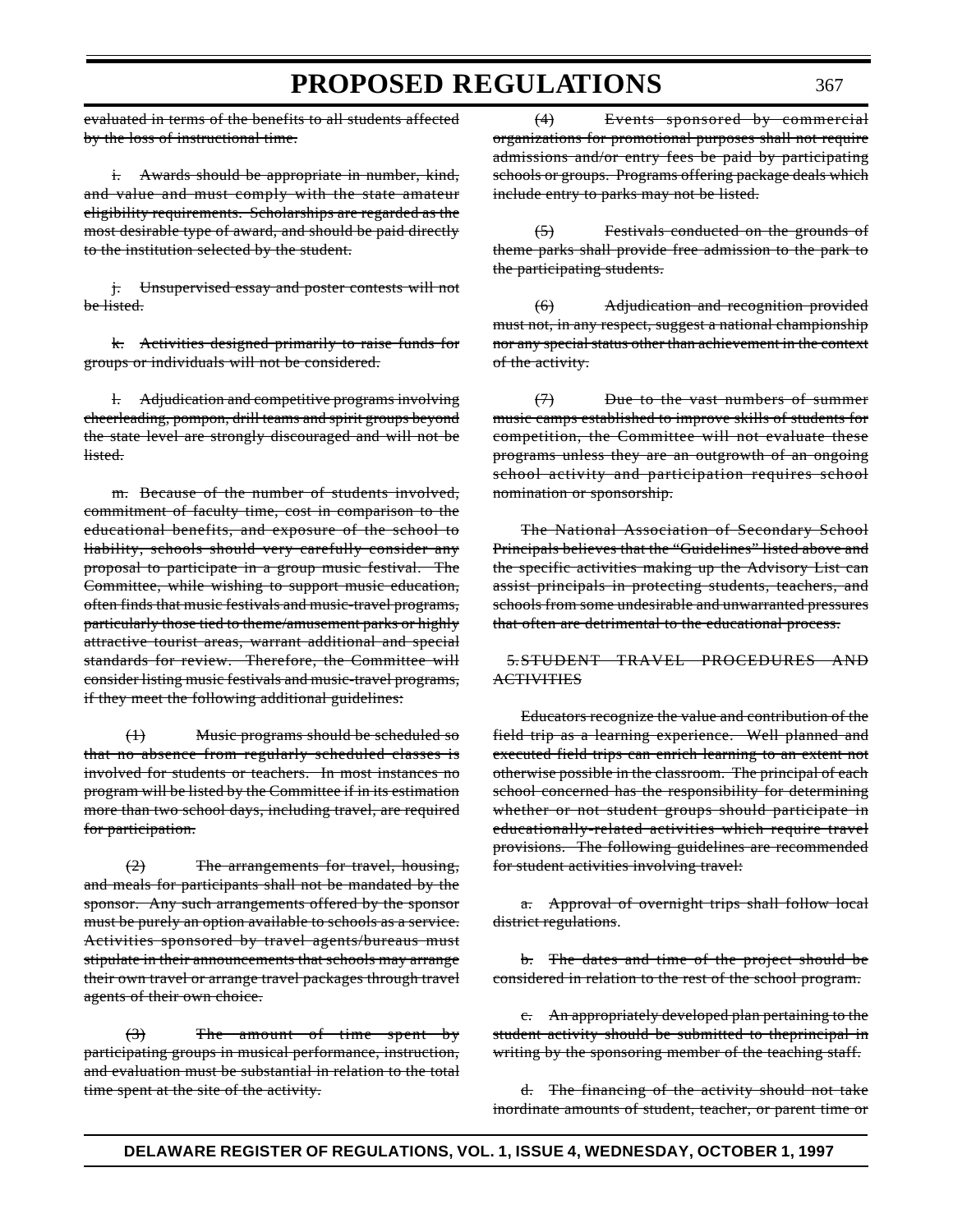impose a financial hardship on any student.

e. Students must be under planned supervision at all times and provision should be made for adequate housing and meals.

f. Project or activity arrangements must comply with insurance regulations as stated in Title 14, Section 2904, of the Delaware Code. Copies of written evidence of insurance coverage for out-of-state travel should be on file in the office of the chief school officer or school principal at least 3 days before the scheduled departure of the student group.

g. The school should establish a procedure to secure parental or guardian permission and to provide information on the proposed activity, its purpose, and various organizational details. This information should be forwarded to parents well in advance of the activity.

h. Some provision shall be made for those students who choose not to participate in a planned activity.

i. Each activity should be evaluated as a learning experience in respect to the stated purpose or objectives of the activity.

j. Participation in strictly commercial projects is prohibited. Performances involving strictly entertainment purposes are not recommended.

k. All interscholastic athletic activities in middle level and high schools must be conducted in accordance with the rules and regulations established in the Official Handbook of the Delaware Secondary School Athletic Association and subscribed to by all member schools.

#### 7.STUDENT ORGANIZATIONS

Student organizations provide individuals with an opportunity to share similar interests and gain recognition in their educational program. When acknowledged as an integral part of instruction, the primary role of student organizations is to promote good teaching and learning. They vitalize and enrich the instructional program by motivating students to learn, by supplementing the course of study, and by extending and recognizing learning experiences beyond the classroom. Student organizations also develop career understanding, civic and social competencies, and provide leadership training.

# **[DEPARTMENT](http://www.state.de.us/govern/agencies/dhss/irm/dhss.htmhttp://www.state.de.us/govern/agencies/dhss/irm/dhss.htm) OF HEALTH & SOCIAL SERVICES DIVISION OF SOCIAL SERVICES/MEDICAL ASSISTANCE [PROGRAM \(DMAP\)](#page-3-1)**

PUBLIC NOTICE Medicaid / Medical Assistance Program

In compliance with the State's Administrative Procedures Act (APA - Title 29, Chapter 101 of the Delaware Code) and with 42CFR §447.205, the Delaware Department of Health and Social Services (DHSS) hereby publishes notice of proposed policies and procedures. The DHSS/Division of Social Services/Medical Assistance Program (DMAP) will implement a change in the value of a vehicle that can be excluded from resource consideration from \$4500 to \$4650 to comply with Federal Regulations that require Medicaid to use the same exclusion value as does the Food Stamp Program. The proposed policy change is as follows:

### DMAP SECTION 410.15 (Page 3)

#### 2. Vehicles

Vehicles are defined as automobiles, boats, travel trailers, motorcycles etc. The current market value of a vehicle is the average price that it will sell for (based on year, make, model and condition) on the open market in a certain geographic area. Current market value can be determined by using the NADA book (trade in value) or a written appraisal from a disinterested, knowledgeable source. One vehicle may be excluded under Section 410.13. Only one vehicle may be excluded for a married couple.

If NO vehicle is excluded per 410.13, up to  $\frac{$4500}{$460}$ of the CMV of ONE vehicle is excluded. If the CMV exceeds \$4500 \$4650, the excess counts as a resource, unless the vehicle can be excluded under some other provision (i.e., co-owner refuses to sell). It is unlikely the \$4500 \$4650 exclusion will be used. This is because most vehicles are used for either a medical problem or for essential daily activities and can be excluded per 410.13.

Any vehicle an individual owns in addition to the vehicle that was totally or partly excluded (up to  $$4500$  \$4650), is a resource in the amount of its equity value. The equity value is the CMV minus amount owed on the vehicle. The exclusion is applied in the manner most advantageous to the individual. If one of two vehicles can be excluded as necessary for medical treatment, the exclusion is applied to the vehicle with the greater equity value regardless of which vehicle is used to

368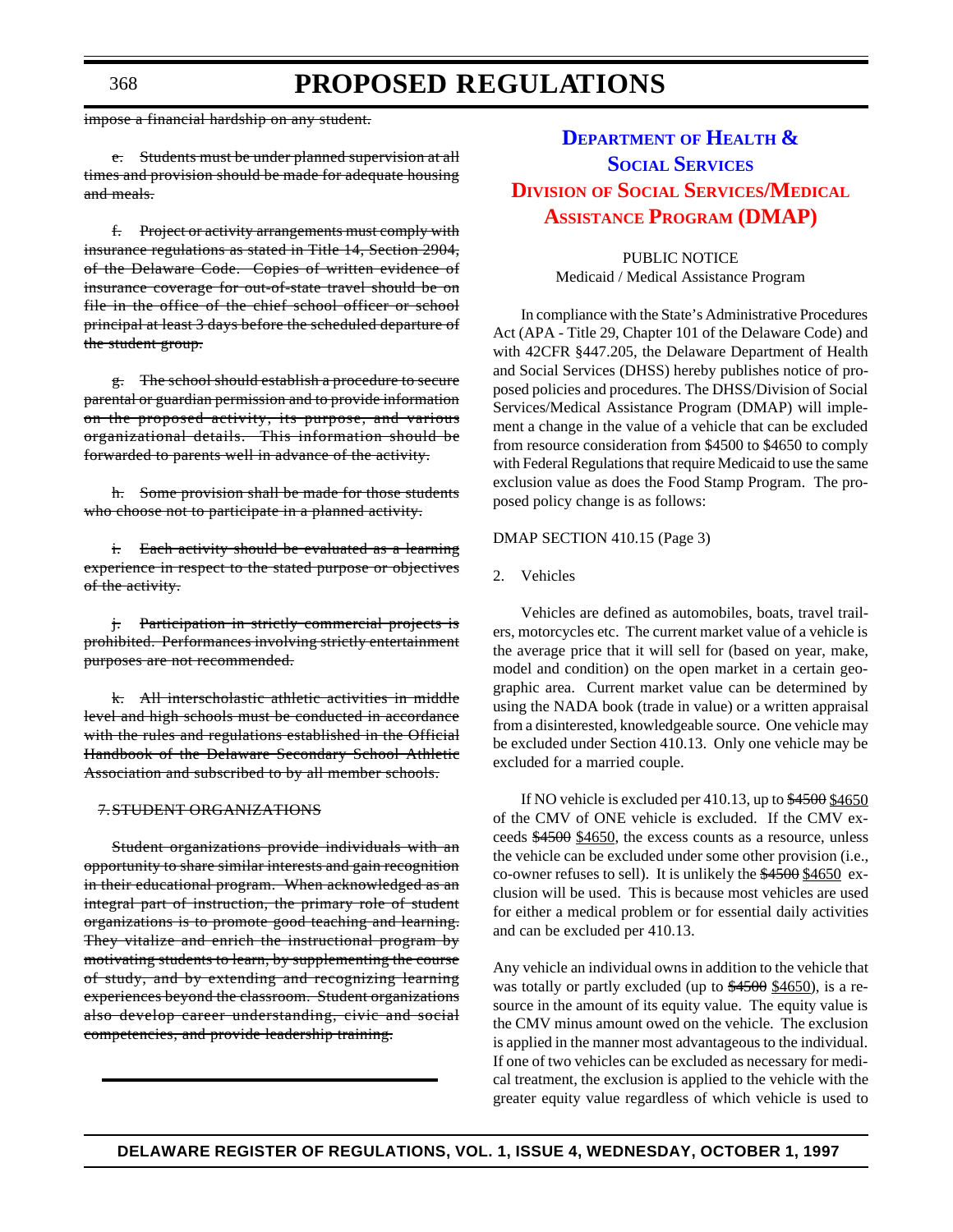obtain medical treatment.

Comments or requests for copies of proposed changes or relevant materials may be made in writing to: Medicaid Administrative Offices, Division of Social Service, P.O. Box 906, New Castle, DE 19720, attention: Thelma G. Mayer, or by calling (302) 577-4880, extension 131, or may be viewed at the following locations: New Castle County: Medicaid Office, Lewis Bldg., Herman M. Holloway, Sr. Health & Social Services Campus, 1901 N. DuPont Hwy., New Castle, DE, 19720; Kent County: Medicaid Unit, Division of Social Services, Williams State Service Center, 805 River Rd., Dover, DE 19901; Sussex County: Medicaid Unit, Division of Social Services, Georgetown State Service Center, 546 S. Bedford St., Georgetown, DE, 19947.

Comments, written suggestions, compilations of data, testimony, briefs or other written materials concerning the proposed change must be received by mail no later than November 1, 1997, at the Medicaid Administrative Office, Lewis Bldg., Herman M. Holloway, Sr. Health & Social Services Campus, 1901 N. DuPont Hwy., New Castle, DE 19720, attention Thelma Mayer. Materials filed thereafter will not be considered except where good cause for lateness is demonstrated.

Copies of all written submissions filed with the Medicaid office will be available for public inspection in the Medicaid Administrative Office at the address given above. Please call (302) 577-4904 for an appointment if you wish to review the materials. Individuals with disabilities who wish to participate in these proceedings, or review the materials submitted, should contact the Division to discuss auxiliary aids or services needed to facilitate such review or participation. Such contact may be in person, in writing or by telephone by using the Telecommunications Relay Service, or otherwise.

# **[DEPARTMENT](#page-3-2) OF HEALTH & SOCIAL SERVICES**

|

IN THE MATTER OF:

REVISION OF REGULATION [OF THE MEDICAID/MEDICAL](http://www.state.de.us/govern/agencies/dhss/irm/dhss.htm) ASSISTANCE PROGRAM | CONTAINED IN DMAP SECTION 420

### PUBLIC NOTICE Medicaid / Medical Assistance Program

In compliance with the State's Administrative Procedures Act (APA - Title 29, Chapter 101 of the Delaware Code) and with 42CFR §447.205, the Delaware Department of Health and Social Services (DHSS) hereby publishes notice of proposed policies and procedures. The DHSS/Division of Social Services/Medical Assistance Program (DMAP) will implement a change, approved and funded by the State Legislature, for an increase in the personal needs allowance protected for individuals who are eligible for Medicaid and who are residing in a nursing facility, effective 7/1/97.

The revised rule increases the amount to be protected for the personal needs of a Medicaid client in a long-term care facility from \$36 to \$42. The wording of the policy is as follows:

#### DMAP 420

1. Personal needs

(a) \$36.00 \$42.00 per month of available income is to be protected for the recipients direct personal needs, as defined by Form MAP-64 \*

 Comments or requests for copies of proposed changes or relevant materials may be made in writing to: Medicaid Administrative Offices, Division of Social Service, P.O. Box 906, New Castle, DE 19720, attention: Thelma G. Mayer, or by calling (302) 577-4880, extension 131, or may be viewed at the following locations: New Castle County: Medicaid Office, Lewis Bldg., Herman M. Holloway, Sr. Health & Social Services Campus, 1901 N. DuPont Hwy., New Castle, DE, 19720; Kent County: Medicaid Unit, Division of Social Services, Williams State Service Center, 805 River Rd., Dover, DE 19901; Sussex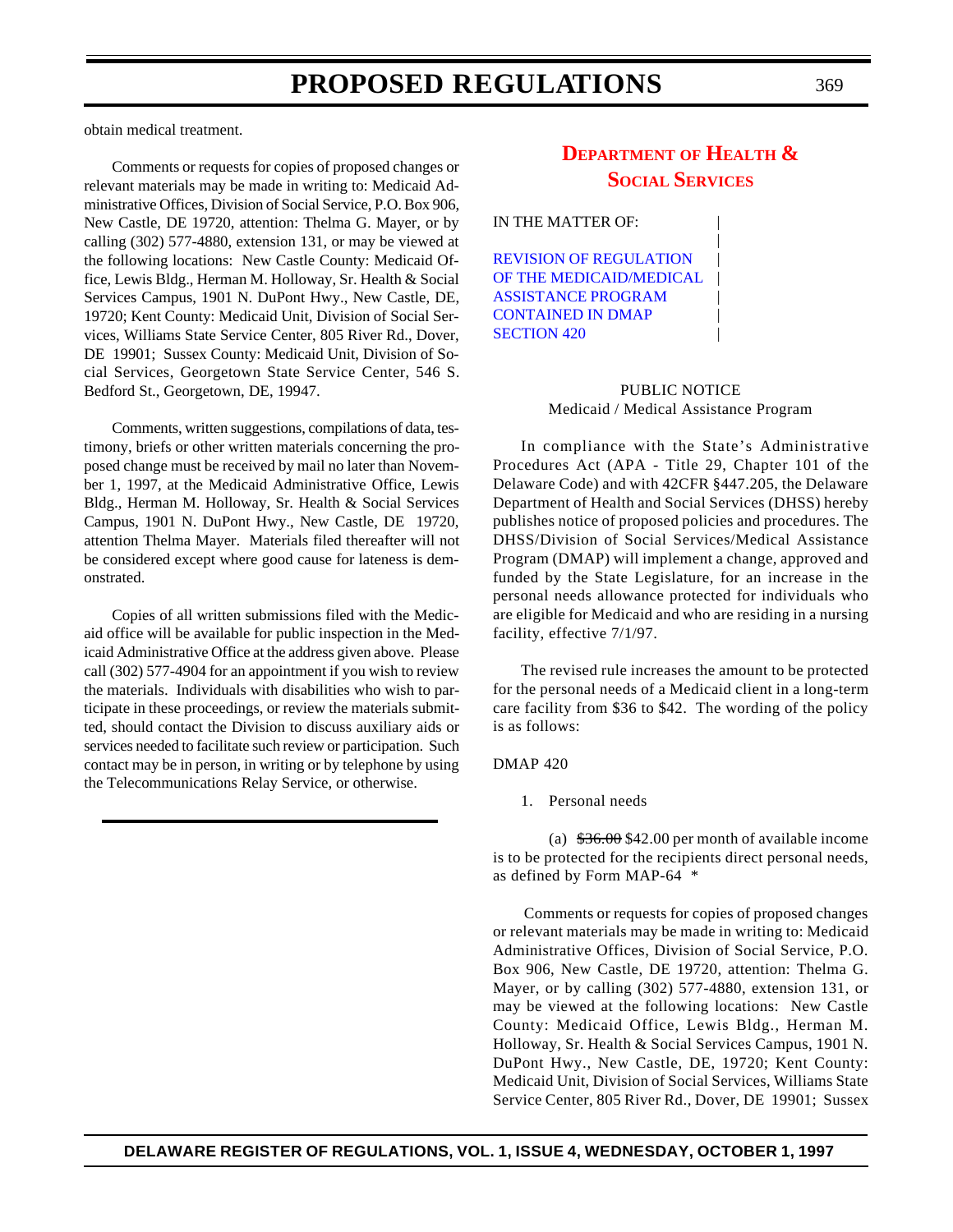# **PROPOSED REGULATIONS**

County: Medicaid Unit, Division of Social Services, Georgetown State Service Center, 546 S. Bedford St., Georgetown, DE, 19947.

Comments, written suggestions, compilations of data, testimony, briefs or other written materials concerning the proposed change must be received by mail no later than November 1, 1997, at the Medicaid Administrative Office, Lewis Bldg., Herman M. Holloway, Sr. Health & Social Services Campus, 1901 N. DuPont Hwy., New Castle, DE 19720, attention Thelma Mayer. Materials filed thereafter will not be considered except where good cause for lateness is demonstrated.

Copies of all written submissions filed with the Medicaid office will be available for public inspection in the Medicaid Administrative Office at the address given above. Please call (302) 577-4904 for an appointment if you wish to review the materials. Individuals with disabilities who wish to participate in these proceedings, or review the materials submitted, should contact the Division to discuss auxiliary aids or services needed to facilitate such review or participation. Such contact may be in person, in writing or by telephone by using the Telecommunications Relay Service, or otherwise.

# **[DEPARTMENT](http://www.state.de.us/govern/agencies/dhss/irm/dhss.htm) OF HEALTH & SOCIAL SERVICES DIVISION OF SOCIAL SERVICES/MEDICAL ASSISTANCE [PROGRAM \(DMAP\)](#page-3-3)**

# **PUBLIC NOTICE Medicard/Medical Assistance Program**

In compliance with the State's Administrative Procedures Act (APA - title 29, chapter 101 of the Delaware Code) and with 42 CFR §447.205, the Delaware Department of Health and social Services (DHSS) hereby publishes notice of proposed policies and procedures. The DHSS/Division of Social Services/Medical assistance Program (DMAP) is publishing its Inpatient Hospital and Outpatient Hospital provider manuals in the State Register of Regulations for the first time and so they appear in complete form as follows.

There is also one addition to the Ambulance Provider Specific Policy Manual and two additions to the Lont-Term Care Provider Specific Policy Manual.

Comments or requests for copies of proposed changes or relevant materials may be made in writing to: Medicaid Administrative Offices, Division of Social Service, P.O.

Box 906, New Castle, DE 19720, attention: Thelma G. Mayer, or by calling (302) 577-4880, extension 131, or may be viewed at the following locations: New Castle County: Medicaid Office, Lewis Bldg., Herman M. Holloway, Sr. Health & Social Services Campus, 1901 N. DuPont Hwy., New Castle, DE, 19720; Kent County: Medicaid Unit, Division of Social Services, Williams State Service Center, 805 River Rd., Dover, DE 19901; Sussex County: Medicaid Unit, Division of Social Services, Georgetown State Service Center, 546 S. Bedford St., Georgetown, DE, 19947.

Comments, written suggestions, compilations of data, testimony, briefs or other written materials concerning the proposed change must be received by mail no later than November 1, 1997, at the Medicaid Administrative Office, Lewis Bldg., Herman M. Holloway, Sr. Health & Social Services Campus, 1901 N. DuPont Hwy., New Castle, DE 19720, attention Thelma Mayer. Materials filed thereafter will not be considered except where good cause for lateness is demonstrated.

Copies of all written submissions filed with the Medicaid office will be available for public inspection in the Medicaid Administrative Office at the address given above. Please call (302) 577-4904 for an appointment if you wish to review the materials. Individuals with disabilities who wish to participate in these proceedings, or review the materials submitted, should contact the Division to discuss auxiliary aids or services needed to facilitate such review or participation. Such contact may be in person, in writing or by telephone by using the Telecommunications Relay Service, or otherwise.

# INPATIENT PROVIDER SPECIFIC POLICY TABLE OF CONTENTS

### Segment Page

I. GENERAL OVERVIEW Diagnostic/Therapeutic Services Drugs and Biologicals General Billing Information Discharge Inpatient Hospital Days Revenue Center and Diagnosis Codes Inpatient Certification of Medical Necessity Laboratory Services License/Certification Medical Records Services - Retention/Disclosure Medical Services of an Intern or Resident Medical Social Services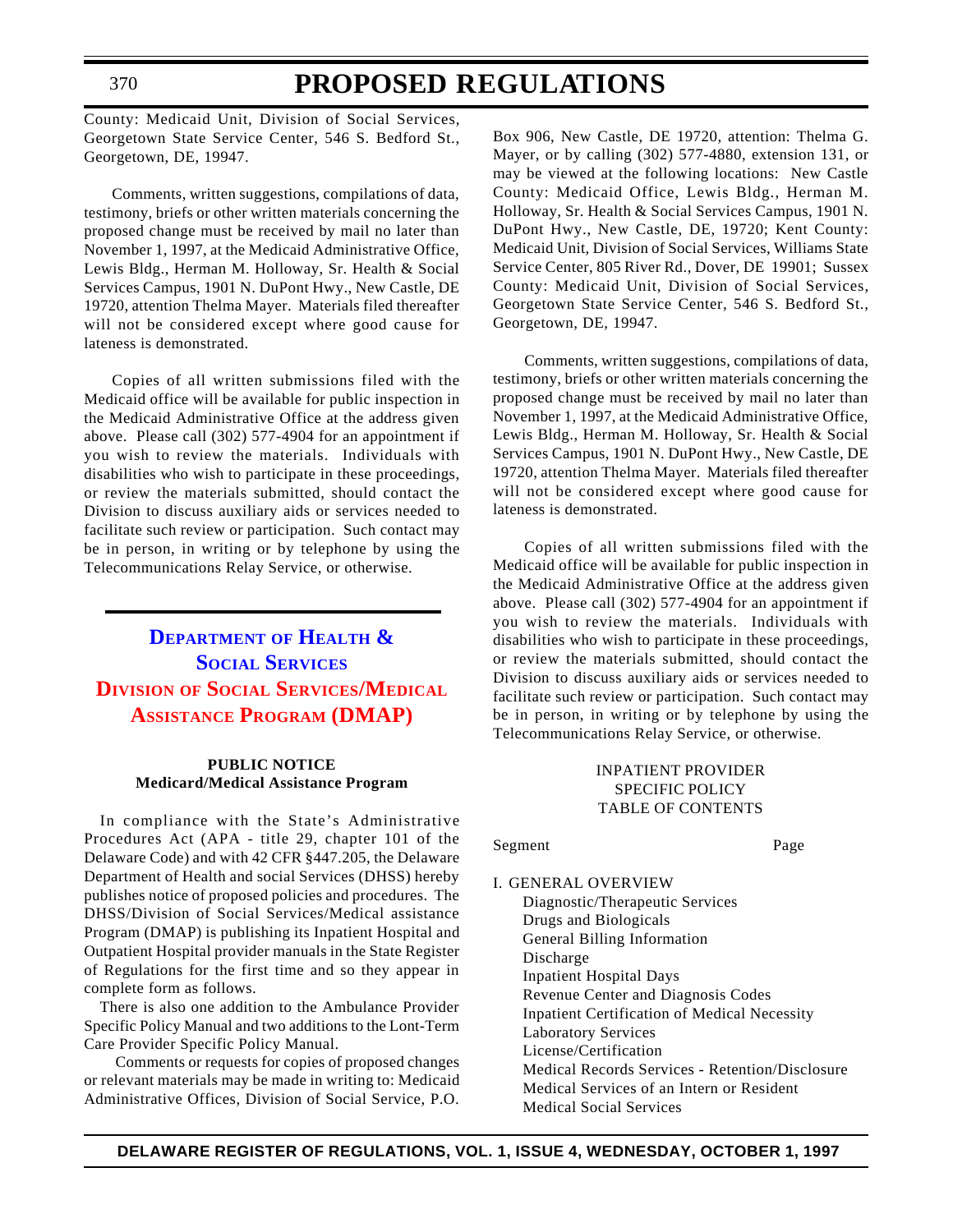Non-Covered Services Dental Services Infertility Related Services Plastic Surgery & Cosmetic Treatment Services Nursing Services Pharmaceutical Services Provider Responsibility **Overview** Quality Assurance Radiology Services Room Accommodations Supplies, Appliances and Equipment

#### II. ACUTE CARE INPATIENT HOSPITAL

Abortions Endangerment to Mother's Life Rape or Incest Hospitalization for Severely and Persistently Ill Clients Medicaid Credit Balance Report (MCBR) Completing of the MCBR General Information Purpose Submitting the MCBR Validation Observation Services **Overview** Reimbursement Specific Billing Information Sterilizations and Hysterectomies Hysterectomies - Awareness Form Unilateral/Bilateral Procedures Voluntary Sterilization - Consent Form Sterilization of the Mentally Challenged

#### III. CERTIFIED PHYSICAL REHABILITATION WING OF AN ACUTE CARE INPATIENT HOSPITAL

**Overview** Prior Approval Reimbursement Specific Billing Information

IV. INPATIENT PSYCHIATRIC HOSPITAL/FACILITY Hospitalization for Severely and Persistently Ill Clients Overview Reimbursement Specific Billing Information Specific Criteria

V.INPATIENT REHABILITATION HOSPITAL **Overview** Prior Approval Reimbursement Specific Billing Information

#### VI. INPATIENT SPECIALTY HOSPITAL

Overview Prior Approval Reimbursement Specific Billing Information

APPENDIX A - Instructions for Completing the MCBR APPENDIX B - MCBR Certification APPENDIX C - MCBR Form APPENDIX D - Consent Form APPENDIX E - Awareness Form APPENDIX F - MAP-25

### INPATIENT HOSPITAL PROVIDER SPECIFIC POLICY

Inpatient hospital services are provided to the majority of Medicaid clients through a Managed Care Organization (MCO). This manual reflects the policies as they relate to Medicaid clients who are exempt from managed care coverage (see list of those exempt from managed care coverage in the Managed Care section of the General Policy) or Medicaid clients who are enrolled with an MCO and the Division of Alcoholism, Drug Abuse, and Mental Health is managing their behavioral health problems and has authorized an inpatient treatment for behavioral health.

### I. GENERAL INFORMATION

### Overview

This manual contains information specifically applicable to:

• Acute care inpatient general hospitals;

• Certified physical rehabilitation wing of an acute care inpatient general hospitals;

- Psychiatric hospitals;
- Rehabilitation hospitals; and
- Specialty hospitals.

The information in this section of the manual is applicable to all the above facilities. Further, each of the above facilities has a section in the manual which includes information that is specific to the type of facility.

A hospital, for the purpose of this policy manual, is defined as an institution primarily engaged in providing, by orunder the supervision of physicians, to inpatients, diagnostic and therapeutic services for medical diagnosis, treatment, and care of injured, disabled, or sick persons, or rehabilitation services for the rehabilitation of injured, disabled, or sick persons, and provides:

• continuous twenty-four (24) hour nursing services to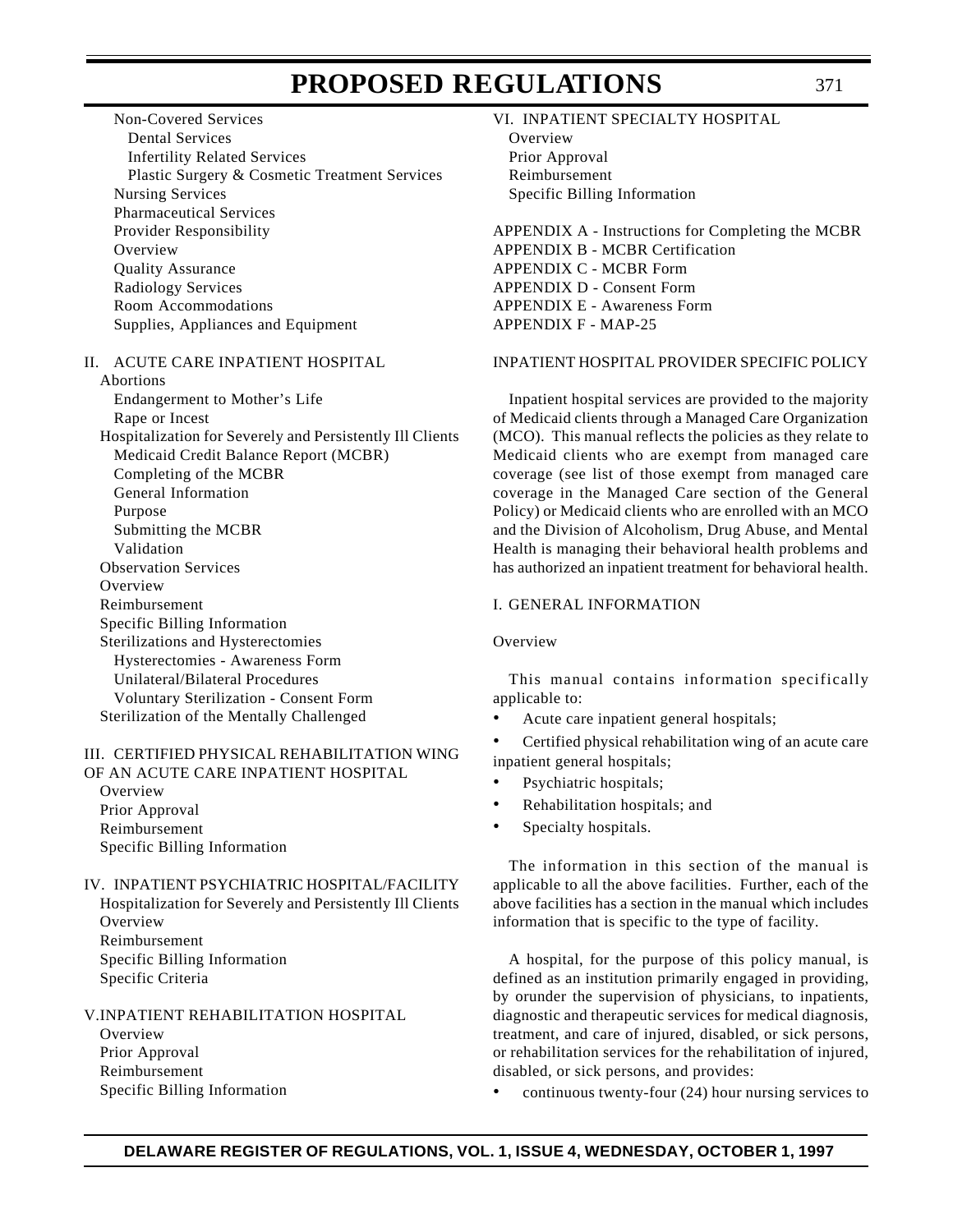patients confined therein;

standard dietary, nursing, diagnostic, and therapeutic facilities;

staff composed of physicians, surgeons, and doctors of podiatric medicine and dental surgery, etc.; and

is licensed and certified by the appropriate State agency to participate under the requirements of Title XVIII and/or Title XIX of the Social Security Act.

A practitioner, for the purpose of this policy manual, is a duly licensed Doctor of Medicine, Doctor of Dental Surgery, Doctor of Osteopathy, Doctor of Podiatric Medicine, Doctor of Optometry, or Certified Nurse Midwife. Practitioner services furnished in a hospital facility are services provided:

within the scope of practice as defined by state law, and

by or under the personal supervision of an individual licensed under state law to practice medicine.

A discharge is deemed to have occurred when a patient:

- is formally released from the hospital,
- expires while a patient,

is transferred to another hospital if the transferring hospital is not the appropriate type of hospital to meet the medical needs of the patient,

is transferred from inpatient care to a certified physical rehabilitation unit of the same acute care inpatient hospital.

An inpatient, for the purpose of this policy manual, is a person who has been admitted to a hospital for bed occupancy for the purpose of receiving inpatient hospital services. A person is considered an inpatient when, at the time of formal admission, it is anticipated that (s)he will remain at least overnight and occupy a bed, even though it later develops that he can be discharged or that he is transferred to another hospital and does not actually use a hospital bed overnight.

#### Quality Assurance

The hospital must have either an organized governing body or persons legally responsible for its conduct as an institution. The governing body must assure that the hospital meet standards with respect to medical staff, the chief executive officer, care of patients, institutional plans and budgets, contracted services, and emergency services. The hospital must:

appoint qualified members to the medical staff, assure that the medical staff has bylaws and other rules and regulations, and ensure that appropriate criteria are used to determine who will be appointed to staff membership;

appoint a chief executive officer who is responsible for managing the hospital;

assure every patient is under the care of an appropriately-qualified physician, assure that a doctor of medicine or osteopathy is on call at all times, and maintain proper written protocols to identify potential organ donors;

have an overall institutional plan that includes budgeting, capital expenditures, and sources of financing. The plan must be submitted for review to the appropriate state planning agency and it must be reviewed and updated annually;

• be responsible for services furnished in the hospital whether or not the services are furnished under contracts and ensure that services furnished under contract are performed in a safe and effective manner; and

assure that emergency services standards are complied with if hospital provides emergency services or if the hospital does not provide emergency services, assure that medical staff has written policies and procedures for appraisal of emergencies, initial treatment, and referral when appropriate.

The governing body must ensure that there is an effective, hospital-wide quality assurance program to evaluate the provision of patient care. Included must be evaluation of contractor services, medication therapy, diagnosis and treatment, discharge planning, and transfers or referrals. The hospital must take and document appropriate remedialaction to address deficiencies found through the quality assurance program. The hospital must document the outcome of remedial actions (42 CFR§ 482.21).

### License/Certification

The hospital must be in compliance with applicable Federal laws related to the health and safety of patients.

The hospital must be:

Licensed; or approved as meeting standards for licensing established by the agency of the State or locality responsible for licensing hospitals;

The hospital must assure that personnel are licensed or meet other applicable standards that are required by State or local laws.

#### Provider Responsibility

All providers have the ethical and programmatic responsibility to direct recipients to the most appropriate, medically necessary, and cost-efficient care possible.

### 372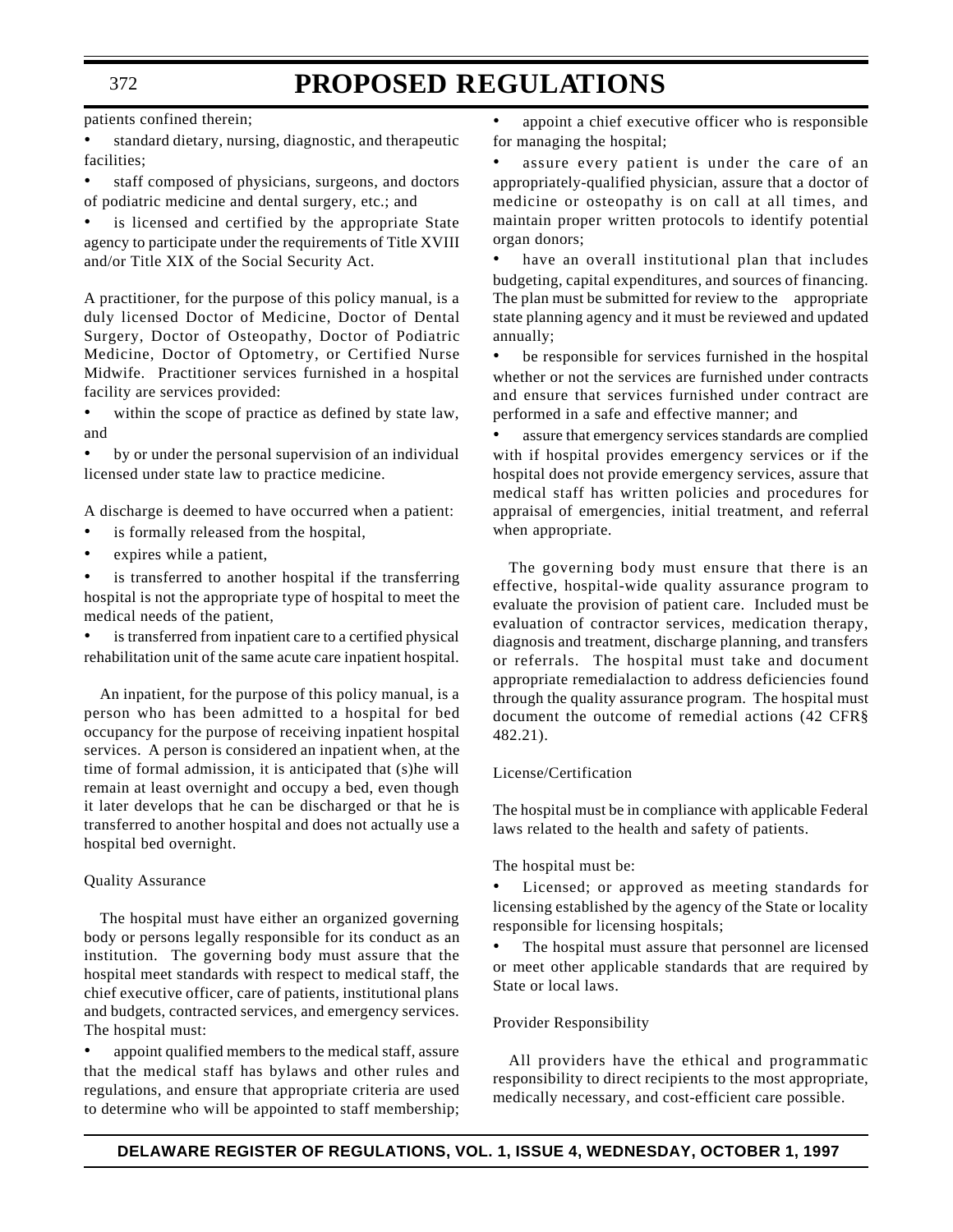Employees of the hospital should be aware of their responsibility when signing or completing an order or prescription for any service covered by the Delaware Medical Assistance Program (DMAP) on behalf of a Medicaid recipient. The decision to allow or deny some necessary services is based on the signed assessment of the patient's condition. If the hospital employee misrepresents or falsifies the essential information upon which federal/state funds is based, (s)he may, upon conviction, be subject to a fine and imprisonment under federal/state laws. In order to avoid potential prosecution, the hospital employee must clearly and accurately represent his/her clinical assessment of the patient's condition and the functional status (s)he is using in prescribing the necessary services.

#### Inpatient Certification of Medical Necessity

Federal regulation 42 CFR §456.60 requires inpatient hospital services to be periodically certified as medically necessary by the practitioner. In compliance with this regulation, the DMAP requires practitioners to formally certify medical necessity every sixty (60) days for inpatient acute care services. Thus, a statement of certification must be made at the time of admission or, if an individual applies for assistance while in a hospital, before the DMAP authorizes payment. Further, a statement of recertification of medical necessity of the inpatient hospital care must be documented by the attending practitioner in the progress notes at least once every sixty (60) days. The statement by the attending practitioner at both admission and at recertification must be clearly identifiable and specific that the services are medically necessary.

Medical Records Service - Retention and Disclosure

The hospital must have a medical record service that has administrative responsibility for medical records. A medical record must be maintained for every individual evaluated or treated in the hospital. Contents of medical records must contain information to:

- justify admission and continued hospitalization;
- support the diagnosis; and

describe the patient's progress and response to medications and services.

Documentation should include properly executed informed consent forms for procedures and treatments where written patient consent is required. There should be a discharge summary with the outcome of hospitalization, disposition of case, and provisions for follow-up care. [42 CFR § 482.24(c).]

The hospital must maintain or make available at a location within the State of Delaware, such records as are necessary or deemed necessary by the DMAP to fully disclose and substantiate the nature and extent of items andservices rendered to the DMAP eligible, including all records necessary to verify the comparable charges for such items and services provided to non-DMAP individuals.

All records must be made available without notice for inspection and reproduction to authorized Federal or State representatives, including but not limited to Delaware's Medicaid Fraud Control Unit, for the purpose of conducting audits to substantiate claims, costs, and to determine the reasonableness and necessity of items or services provided to Medicaid recipients, or for any other appropriate purpose.

The hospital must retain medical, financial, and other supporting records relating to each DMAP claim for not less than five (5) years after the claim is submitted. In the event that the contract with the DMAP and the hospital is terminated, the hospital's records must remain subject to the DMAP regulations. Records involving litigation must be retained for one (1) year following the termination of such litigation.

### General Billing Information

#### Revenue Center and Diagnosis Codes

Providers are required to use the UB92 billing form and to accurately indicate revenue and ICD-9 diagnosis codes for charges. All such codes are critical to receiving correct payment from the Delaware Medical Assistance Program (DMAP). Valid revenue codes can be found in the Uniform Billing and Training Manual. Valid ICD-9 diagnosis codes can be found in a current International Classification of Diseases publication.

#### Inpatient Hospital Days

The number of days of care charged for inpatient hospital services is always in units of full days. A day begins at midnight and ends 24 hours later. The midnight to midnight method is to be used in reporting days of care even if the hospital uses a different definition of days for statistical or other purposes.

#### Discharge

Room and board charges for the day of discharge are NOT covered and should not appear on the claim; however,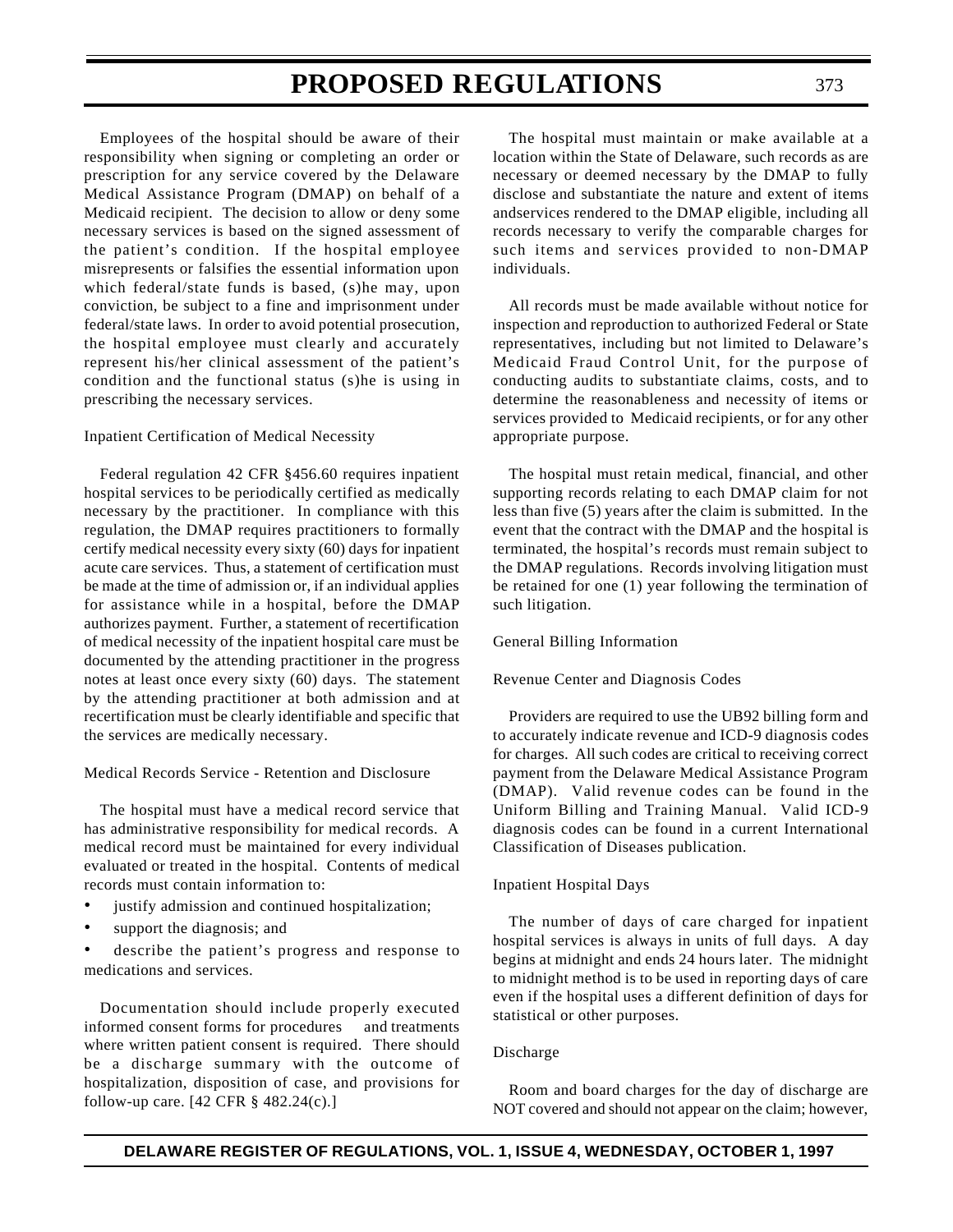# **PROPOSED REGULATIONS**

charges for ancillary services on the day of discharge are covered and should be included on the claim. If admission and discharge occur on the same day, the day is considered a day of admission and counts as one (1) inpatient day.

The DMAP will not cover any additional costs associated with a hospital stay when a patient, for personal reasons, chooses to continue to occupy his/her hospital accommodation beyond the time that the discharge order is issued.

Hospital services which are not medically necessary or "non-covered" (such as dental services for adults, plastic surgery and cosmetic treatment services, or infertility related services) should not be included on the UB92.

### Non-Covered Services

Some services are NEVER covered by the DMAP (refer to the General Policy for a list of these services). If the inpatient hospital admission is only for dental services for persons age 21 and over, plastic surgery, cosmetic treatment services, or infertility related services, the hospital shall not bill the DMAP. If the inpatient hospital admission is for a covered diagnoses and dental services for persons age 21 and over, plastic surgery, cosmetic treatment services, or infertility related services are delivered, they may not be included in the inpatient bill. The procedure code(s) and charges shall NOT be reported. The following are non-covered services that cannot be billed to the DMAP.

### Dental Services

All (routine and non-routine) dental services are restricted to recipients under twenty-one (21) years of age and mustbe authorized by the Division of Public Health or a local dental clinic who is contracted to provide EPSDT dental services to Medicaid recipients. No dental procedures for recipients over twenty-one (21) years of age are covered in any setting. Dental services include any services related to the dental treatment such as drugs, anesthetics, etc.

Plastic Surgery and Cosmetic Treatment Services

The DMAP does not reimburse any provider for cosmetic treatment or procedures or plastic surgery. Cosmetic services are defined as beautification or aesthetic procedures, surgery, drugs, etc. designed to improve the appearance of an individual's physical characteristic which is within the broad range of normal, by surgical alteration or other means.

Infertility Related Services

The DMAP does not cover any services relating solely to the treatment of infertility. Examples of these noncovered services include:

- drug therapy;
- surgical procedures;
- laboratory testing;
- radiology services;
- hospital services; and
- physician services.

#### Room Accommodations

Charges are allowed to be included on the UB92 for the reasonable cost of a private room or other accommodations more expensive than semi-private or ward. Such accommodations are allowed only when medically necessary. Private rooms will be considered medically necessary when the patient's condition requires him to be isolated for his/her own health or that of others. Private room certification of medical necessity by the physician must be on file before discharge.

Charges may also be included for the use of special facilities, such as intensive care, coronary care, etc., where medically necessary.

#### Diagnostic/Therapeutic Services

Diagnostic or therapeutic items or services ordinarily furnished to inpatients by the hospital or by others under arrangements with the hospital are covered. This category of covered services encompasses items and services not otherwise specifically listed as covered inpatient hospital services. Examples of these items/services include, but are not limited to: clinical laboratory services; therapies; surgical dressings splints; casts; prosthetic devices; braces; artificial limbs; etc. With respect to items that leave the hospital with the patient when they are discharged, the rules for determining whether the item is covered are the same as the rules set forth in the Supplies, Appliances and Equipment section.

The facility is prohibited from billing the DMAP for any service for which an enrolled DMAP provider intends to bill directly.

#### Nursing Services

Nursing services must meet applicable standards with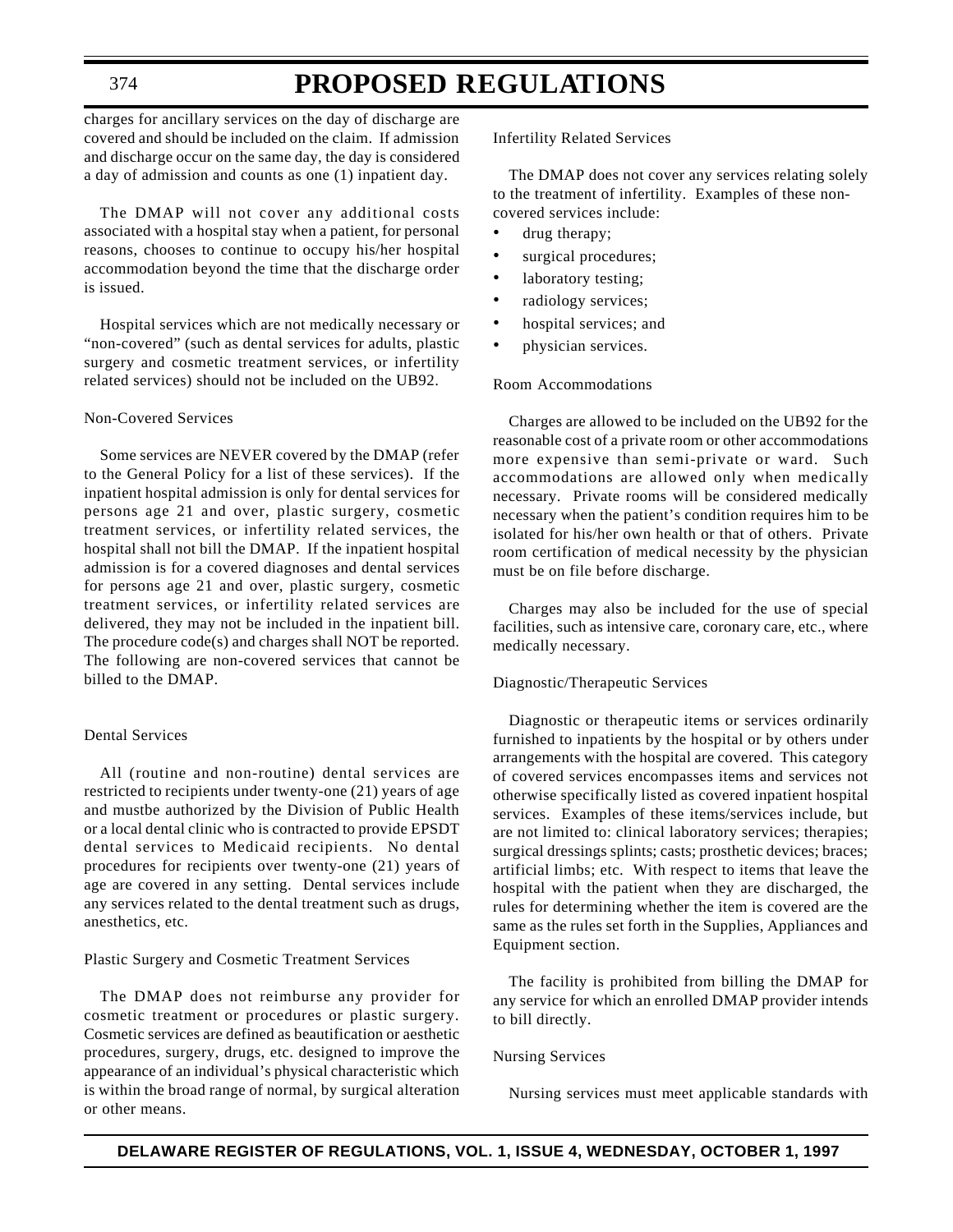respect to organization, staffing and delivery of care, and preparation and administration of drugs. [42 CFR § 482.23.] The services of a private-duty nurse or other private-duty attendant, are excluded as inpatient hospital services.

### Pharmaceutical Services

The hospital must have a pharmacy directed by a registered pharmacist or a drug storage area under competent supervision. There must be a full-time, parttime, or consulting pharmacist who is responsible for developing, supervising, and coordinating all the activities of the pharmacy. There must also be an adequate number of personnel to ensure quality pharmaceutical services. Current and accurate records must be kept for the receipt and disposition of all scheduled drugs. Drugs provided to patients must meet federal and state law and comport with applicable standards of safety and practice. [42 CFR § 482.25.]

Biologicals (any preparation made from living organisms or the products of living organisms and used as diagnosis, preventive, or therapeutic agents. Kinds of biologics are: antigens, antitoxins, serums, and vaccines) for use in the hospital, which are ordinarily furnished by the hospital for the care and treatment of inpatients, are covered and are recognized as an allowable cost item. If biologicals are supplied by other departments, reasonable oversight and care must be applied similar to the criteria specified for pharmaceutical services.

#### Radiology Services

The hospital must maintain, or have available, diagnostic radiologic services, A qualified full-time, parttime, or consulting radiologist must supervise the ionizing radiology services and must interpret only those radiologic tests that are determined by the medical staff to require a radiologist's specialized knowledge. [42 CFR § 482.26.]

#### Laboratory Services

The hospital must maintain, or have available, adequate clinical laboratory services that are performed in a Medicare approved hospital or independent laboratory. Emergency laboratory services must be available 24 hours a day. The laboratory must have procedures for proper receipt and reporting of tissue specimens. The director of the laboratory must be a pathologist or otherwise qualified by training and experience. [42 CFR § 482.27(a)-(c).]

There must be facilities for the procurement, safe keeping, and transfusion of blood. The hospital must ensure that blood products are readily available, either through the hospital's own properly supervised blood storage facility or through an outside blood bank with which the hospital has an agreement. There must be procedures for prompt blood grouping, antibody detection, compatibility testing, and laboratory investigation of transfusion reactions. Samples of each unit of transfused blood must be retained for further testing in the event of reactions. [42 CFR § 482.27(d).]

### Medical Social Services

Social services which contribute meaningfully to the treatment of a patient's condition, and are ordinarily furnished by the hospital are covered as inpatient hospital services. Such services include, but are not limited to:

assessment of the social and emotional factors related to the patient's illness - their need for care, their response to treatment, and their adjustment to care in the facility;

appropriate action to obtain casework services to assist in resolving problems in these area;

assessment of the relationship of the patient's medical and nursing requirements to their home situation, their financial resources, and the community resources available to them in making decision regarding discharge.

#### Medical Services of an Intern or Resident

The medical services provided by an intern or resident under an "approved teaching program" of a hospital are included in the discharge rate where applicable.

#### Supplies, Appliances and Equipment

Supplies, appliances, and equipment which are ordinarily furnished by the hospital for the care and treatment of the recipient solely during his/her inpatient stay in the hospital are covered inpatient hospital services.

Under certain circumstances, the supplies, appliances, and equipment used during the inpatient stay are covered even though they leave the hospital with the patient when s/he is discharged. These are circumstances in which it would be unreasonable or impossible from a medical standpoint to limit the patient's use of the times to the periods during which the individual is an inpatient.

A temporary or disposable item which is medically necessary to permit or facilitate the patient's departure from the hospital and which is required until the patient can obtain a continuing supply, is covered as an inpatient hospital service. Examples of items covered under this rule includes, but are not limited to: tracheostomy or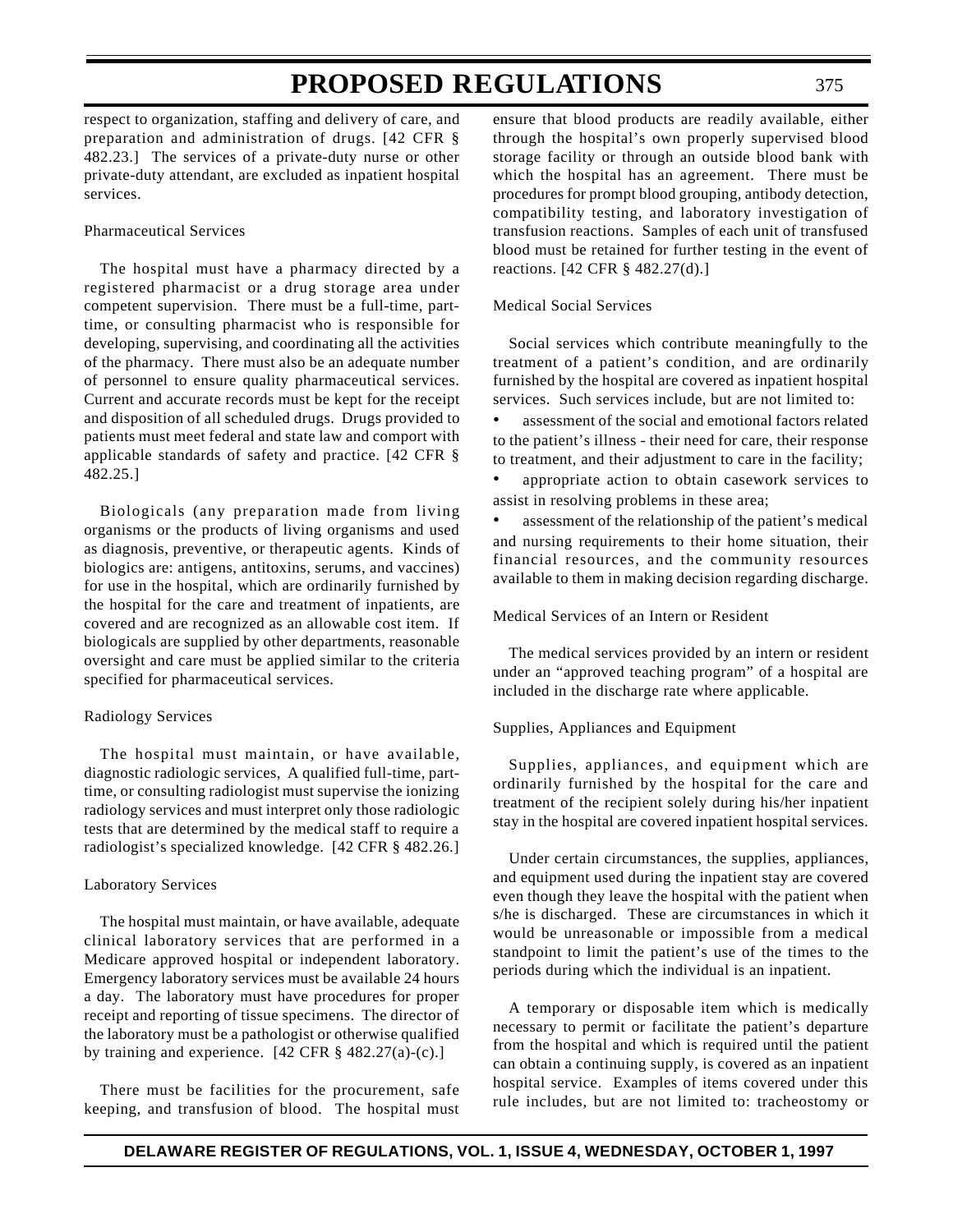drainage tubes, bandages, etc.

# II.ACUTE CARE INPATIENT HOSPITAL

#### **Overview**

Acute care inpatient hospital services are covered by the DMAP only if the hospital is accredited by the Joint Commission on Accreditation of Hospitals and certified by the State agency responsible for licensing and certification.

Acute care inpatient hospitals which bill in this category must be enrolled with the DMAP and have a provider number ending in "05" with a specialty code of "W6".

#### Specific Billing Information

In addition to revenue and diagnosis codes, the facility must use HCPCS procedure codes when billing the DMAP for an inpatient stay where surgical procedures were performed. The facility, the operating surgeon, and the anesthesiologist must bill the same HCPCS procedure code. The documentation required to support the service billed must be maintained by the provider.

If a patient is transferred from an acute care bed to a certified inpatient physical rehabilitation unit, the patient must be discharged from acute care and readmitted to the physical rehabilitation unit. The hospital should bill one discharge for acute care and one discharge for physical rehabilitation using the appropriate revenue codes and provider identification numbers. The acute care discharge must not include any of the following certified physical rehabilitation accommodation revenue codes: 118, 128, 138, 148, or 158.

A transfer from an acute care bed to the certified inpatient physical rehabilitation unit must be primarily for the purpose of receiving physical rehabilitation services. Admission records should include adequate documentation to justify physical rehabilitation.

Patients must be admitted to the physical rehabilitation unit using the appropriate accommodation code(s) on the claim.

#### Observation Services

The DMAP covers outpatient observation services in acute care settings. Outpatient observation services must be physician-ordered services, provided by a facility which are reasonable and necessary to evaluate an outpatient's condition or determine the medical necessity of an inpatient admission. Observation services are those hospital services furnished on a hospital's premises and are not required to be provided in the actual outpatient area or on a designated unit. The observation services can be provided in any area of the facility with periodic monitoring by the hospital staff.

Observation services are implemented for an anticipated short length of stay.

Observation services must not exceed forty-eight (48) continuous hours. The physician must indicate in the order that the patient should be moved to an observation bed or service. The patient is still considered an outpatient. The provider should clearly document the time at which the patient is admitted as an outpatient in observation status.

The following types of services are *not* covered as observation services:

services that are not reasonable and necessary for the diagnosis of the patient

services provided for the convenience of the patient or provider

services that are not physician ordered.

Providers are not expected to substitute outpatient observation service for medically appropriate inpatient admissions. Same day surgeries that require care beyond the customary stay will be subject to the observation criteria review by the DMAP if admitted for one (1) day.

If a patient is admitted as an inpatient from observation services, all outpatient services rendered by the admitting facility prior to the admission are included in the inpatient discharge payment and may not be billed separately as an outpatient claim. During the review process, the DMAP will consider only the medical evidence available to the attending physician at the time the admission decision was made.

#### Sterilizations and Hysterectomies

The DMAP reimburses acute care inpatient hospitals for voluntary sterilizations (for both males and females) and medically necessary hysterectomies if the criteria set by federal and state regulations are met and if it is medically necessary that the procedure be performed in an inpatient setting.

#### Voluntary Sterilization - Consent Form

When a voluntary or elective sterilization is performed, the hospital *is required* to attach the DMAP's standardized

376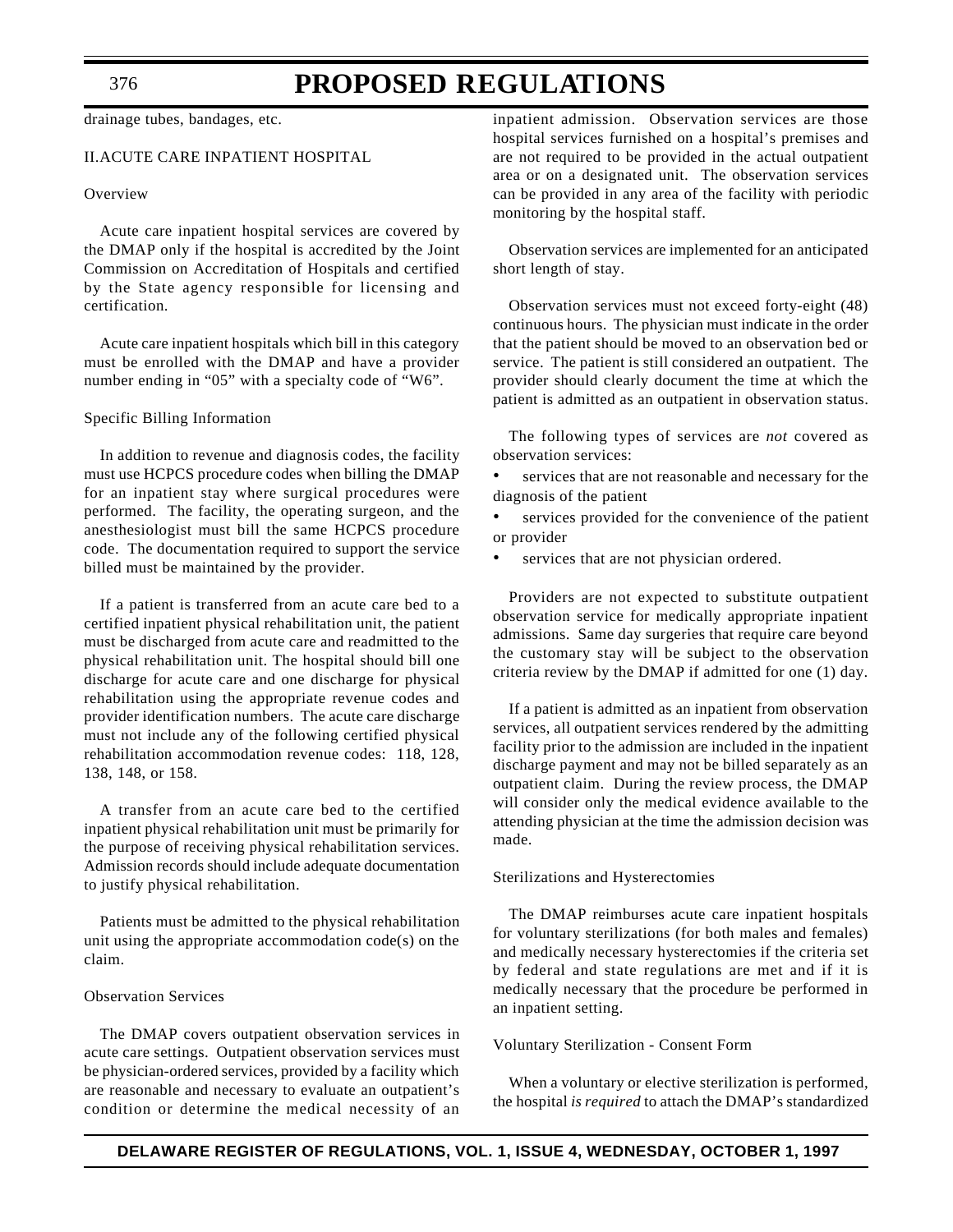Consent Form to the UB92 claim form. It is the responsibility of the hospital to secure a properly executed Consent Form from the operating surgeon. The DMAP does NOT cross-reference claims. Refer to Appendix D for a copy of the Consent Form.

### Hysterectomies - Awareness Form

The Awareness Form *is required* to be attached to the UB92 claim form for medically necessary hysterectomy procedures which may result in sterilization. It is the responsibility of the hospital to secure a properly executed Awareness Form from the operating surgeon. The DMAP does NOT cross-reference claims. Refer to Appendix E for a copy of the Awareness Form.

#### Unilateral/Bilateral Sterilization Procedure Codes

Certain HCPCS procedure codes may describe a procedure which is performed for the purpose of voluntary sterilization or may describe a medically necessary procedure which may or may not result in sterilization. Claims for these procedures must be accompanied by either an Awareness or Consent Form depending on the exact nature of the surgery. A unilateral procedure *requires* an Awareness Form while a bilateral procedure *requires* a Consent Form. It is the responsibility of the hospital to secure a properly executed Consent or Awareness Form from the operating surgeon. The DMAP does NOT crossreference claims.

Sterilization of the Mentally Challenged

In accordance with 42CFR Subsection 441, Subpart F-Sterilizations and the Delaware Budget Epilogue, Section  $121(a)(ii)$ , the DMAP does not reimburse for the sterilization of the mentally challenged.

Although the DMAP does not cover the sterilization of the mentally challenged, the appropriate parties may obtain this service through another source by petitioning the Court of Chancery in the county in which the person to be sterilized resides or in which the institution (s)he resides is located.

# Abortions

# Endangerment to Mother's Life

Federal regulation, 42 CFR §441.203, permits the DMAP to reimburse acute care inpatient general hospitals for abortions if the "life of the mother would be endangered by the pregnancy" and it the inpatient admission is medically necessary.

A physician must certify in writing, that in his/her professional judgment, the life of the mother would be endangered if the fetus was carried to term. The certification must contain the patient's name, address, Medical Assistance ID number, and documentation of the reason why the pregnancy endangers the mother's life. In addition, the hospital must attach the complete medical record to the UB 92.

It is the responsibility of the facility to secure both a copy of the certification letter and the complete medical record (including hospital record) from the attending practitioner for their billing purposes.

#### Rape or Incest

Effective December 31, 1993, in compliance with the Hyde Amendment provision, the DMAP may reimburse for abortions to terminate pregnancies resulting from an act of rape or incest.

The practitioner must submit a letter stating that the request for the abortion is due to rape or incest and provide written documentation that the incident was reported to the police. In cases of incest where the victim is under 18 years of age, the incident must also have been reported to the Department of Services for Children, Youth and their Families.

It is the responsibility of the facility to secure a copy of the practitioner's letter that documents the incident was reported to the police and if applicable, to the Department of Services for Children, Youth and Their Families.

If an adult has just cause for not reporting a rape to the police, the practitioner must document the reason in writing. The DMAP will consider coverage on a case by case basis.

# Hospitalization for Severely & Persistently Ill Clients

Individuals who are enrolled with a managed care organization (MCO) but are determined severely and persistently ill (SPI) by the Division of Alcoholism, Drug Abuse, and Mental Health (DADAMH) may receive inpatient psychiatric services in an acute care hospital when authorized by DADAMH.

The procedure for obtaining authorization and payment for this population is as follows:

The hospital will identify a referred patient as SPI by either:

• calling the MCO for service authorization and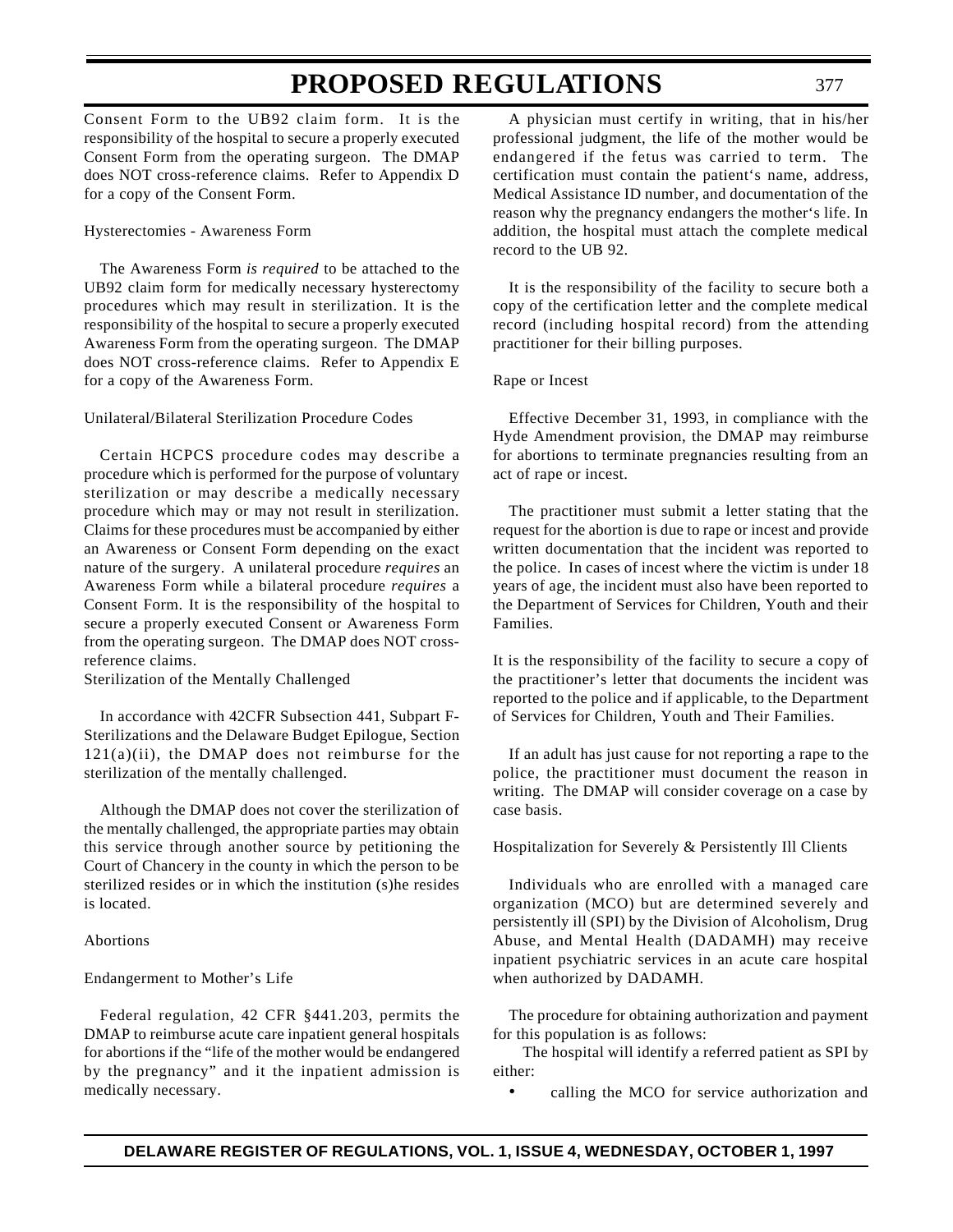being informed by the

• MCO that the patient is the responsibility of DADAMH, or

• receiving the referral from DADAMH with immediate information about the SPI status of the patient.

The hospital will contact the DADAMH Program Directors for authorization for admission or continued stay. If these individuals or their designees are not available or if the hospital needs authorization during evening or weekend hours, the hospital may call the Mobile Crisis Intervention Service.

DADAMH will fax or send you an authorization form.

The hospital must use the unique provider number (ending with "05") assigned by the DMAP when billing for Medicaid managed care clients who are SPI and managed by DADAMH.

The bill must be submitted to Medicaid with a copy of the DADAMH authorization form through the fiscal agent, using normal manual billing procedures. Any billing without this authorization will deny. There must be an exact match between your bill and the authorization form for the fields:

- Client name;
- Client ID#:
- Hospital name;
- Hospital ID#;
- Admission date; and

• Approved duration of stay (total number of nights authorized).

If the authorization does not match your billing information, call your DADAMH contact for an updated form before billing.

#### Reimbursement

An acute care inpatient hospital facility is reimbursed based upon:

- One of two prospectively set payments per discharge:
- 1. Nursery Discharge (revenue codes 17X, except for 175)

2. General Discharge (all other valid revenue codes [including 175] regardless of accommodation type, diagnosis, and procedures performed.)

• Admissions which reach a pre-determined cost threshold may be reimbursed and amount in addition to the discharge payment.

• Out-of-state hospital reimbursements are based on the discharge and outlier rates paid to a similar in-State facility.

Medicaid Credit Balance Report (MCBR)

#### General Information

Title XIX of the Social Security Act established the Medicaid Program under which federal grants are provided to states for medical assistance to low income persons. The Program is jointly financed by the Federal and state governments and administered by the states. Within broad Federal rules, each state decides eligibility groups, types and ranges of services, payment levels for services, and administrative and operating procedures. The state's description of its Medicaid Program is called its State Plan.

Payments for services included within the State Plan are made directly by the state to the individuals or entities that provide the services. Each state designates a single State Agency which administers the operation of its Medicaid Program. On the Federal level, the Health Care Financing Administration (HCFA) within the Department of Health and Human Services oversees the Title XIX Program, monitors compliance with Federal requirements, provides Federal matching funds for qualified Medicaid expenditures incurred by the states, and reviews Medicaid expenditures for allow ability and accuracy. States report their Medicaid expenditures and claim Federal matching moneys on a quarterly basis. Federal Medicaid regulations under 42 CFR 433.300 subpart F, mandates that States adjust any outstanding Medicaid credit balances within sixty (60) days after notification by a provider.

Federal Medicaid regulations require that the state Medicaid agency take reasonable measures to determine the legal liability of third parties to pay for services under the State Medicaid Plan. In summary, these regulations require that all benefits available through other party payers be exhausted, since the Medicaid Program is the payer of last resort. Federal Financial Participation is not available if the State Medicaid Agency fails to fulfill the Federal requirements with regard to established liability and seeking reimbursements.

HCFA has completed reviews in a number of states to determine if the Federal requirements were being met. HCFA discovered instances where Medicaid funds were being retained by hospitals, even though other third party payments sources had made payments for the same service. HCFA's review revealed that a large number of patient records indicated credit balances in cases where the

#### 378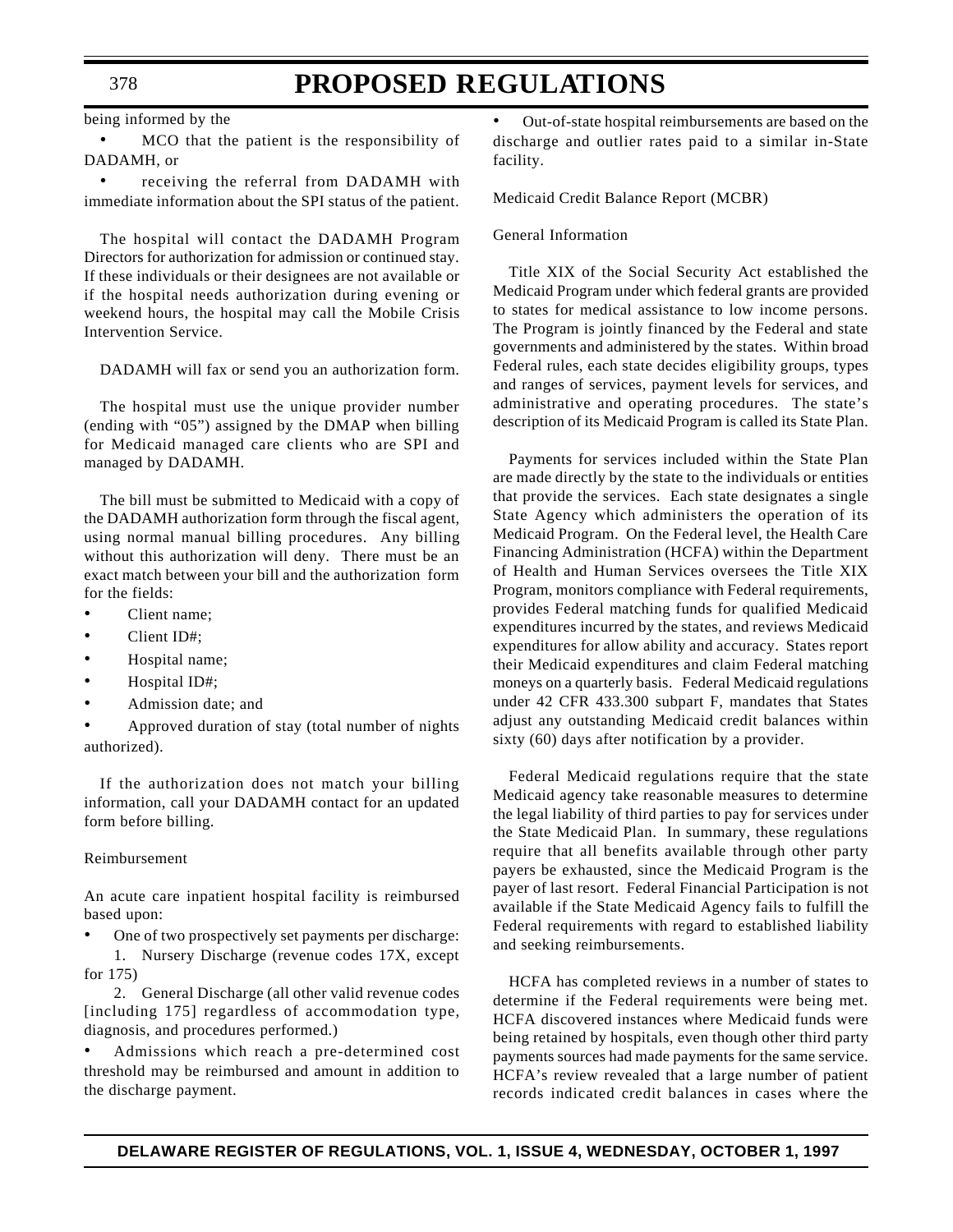Medicaid Program was the secondary payer. In many cases, the hospital provider billed the Medicaid Program and a third party payer. Payments made by a third party payer were credited to patient accounts, along with payments received from the Medicaid Program. However, the appropriate refunds were not made to the Medicaid Program. Credit balances were also caused by duplicate Medicaid payments.

When such circumstances occur, the provider is obligated to immediately refund the appropriate credit balances to appropriate Medicaid authorities.

#### Purpose

To insure that Medicaid properly recovers improper or excess program payments resulting from patient billing or claims processing errors, the DMAP has established a Hospital Provider Credit Balance reporting requirement. HCFA has similarly mandated credit balance reporting requirements under the Medicare Program.

All hospital providers of health care services participating in the DMAP are required to submit a Medicaid Credit Balance Report (MCBR). This is a requirement for all in-State and out-of-state acute care hospitals who were paid greater than \$10,000 in the quarter (for either in-patient and/or out-patient services), by DMAP. The MCBR must be submitted even though there are no credit balances on Medicaid accounts at the close of business in the reporting period.

A completed MCBR must be submitted at the end of each quarter, to the Medicaid Surveillance and Utilization Review Unit (SUR), Lewis Building, P.O. Box 906, New Castle, Delaware 19720 within 30 days after the close of each calendar quarter.

The MCBR will be specifically used to monitor the identification and recovery of "credit balances" due the DMAP. Generally, when a provider receives improper or excessive payment for a claim, it is reflected in their accounting records (patient accounts receivable) as a "credit". For example, if payments are made by the DMAP and another insurer/payer, DMAP must be reimbursed. DMAP is always considered as the payer of last resort when a patient has another insurer. However, DMAP credit balances include money due the DMAP regardless of its classification in a provider's accounting records. For example, if a provider maintains credit balance accounts for a stipulated period (e.g., 90 days), and then transfers the accounts or writes them off to a holding account, this does not relieve the provider of its liability to the DMAP. In these instances, the provider is responsible for identifying and repaying all of the moneys due to the DMAP.

Completing the MCBR

The MCBR consists of a certification page and a detail page (see Appendix B and C of this manual). The certification page is to be signed and dated by an authorized individual such as an officer or administrator of the provider organization. If no Medicaid credit balances are reflected in the provider's records for the reporting quarter, the certification page must still be signed and submitted attesting to this fact. The detail page requires specific information on each credit balance account including both Medicaid Managed Care Recipients and Fee For Service Recipients).. The detail page may be copied, as necessary, to accommodate all credit balances being reported. See Appendix A for specific instructions on completing the MCBR.

#### Submitting the MCBR

The due date for submitting the MCBR to the DMAP is not later than 30 days from the close of the quarter. The report will include all Medicaid credit balances reflected in the provider's accounting records including transfer, holding or other general accounts used to accumulate credit balance funds) as of the close of business each calendar quarter. REPORT ALL SUSPECTED MEDICAID CREDIT BALANCES REFLECTED IN THE PROVIDER'S RECORDS REGARDLESS OF WHEN THEY OCCURRED. DO NOT adjust/void claim through the DMAP Fiscal Agent or send a check to Medicaid or the DMAP Fiscal Agent for claims/amounts on the MCBR. Medicaid will determine the appropriate credit balance which must be refunded to Medicaid and notify the provider concerning this repayment. It is the provider's responsibility to report and repay all improper or excess payments that have been received from the time the provider began participation in the DMAP. Penalties for non-timely submission or failure to submit the MCBR, could result in (but are not limited to) the suspension of the Provider's Medicaid payments and/or effect the provider's eligibility to participate in DMAP.

### Validation

By contract, providers agree to allow the DMAP, and/ or its authorized representatives, access to all requested financial and medical records, as appropriate, including private pay records. The DMAP retains the right to access records and reports to validate the MCBR. The DMAP will determine the necessity to access records and reports. The DMAP and/or its authorized representatives are also permitted to reproduce records as they deem appropriate.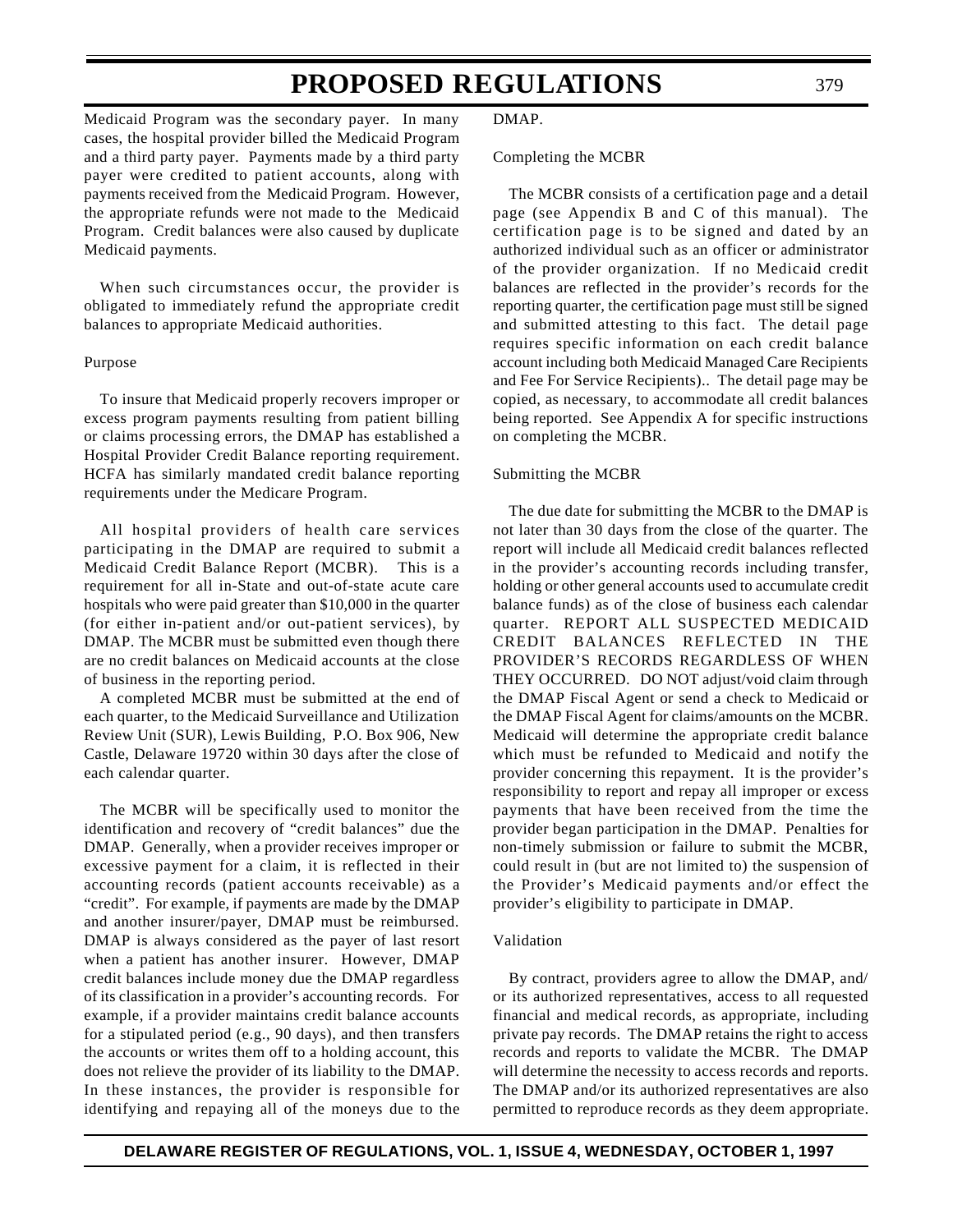# III. CERTIFIED PHYSICAL REHABILITATION WING OF AN ACUTE CARE INPATIENT HOSPITAL

#### **Overview**

A provider who bills in this category must be enrolled with the DMAP and have a provider number ending in "05" with a specialty category code of R7, which specifies a Certified Physical Rehabilitation Wing of an Acute Care Inpatient Hospital. As used in the context of this policy, certified means a hospital that is accredited by the Joint Commission on Accreditation of Hospitals or meets Medicare standards as a distinct physical rehabilitation unit. Distinct physical rehabilitation units must meet the requirements specified in 42CFR §412.29 and §412.30.

### Specific Billing Information

Requests for reimbursement from the DMAP for certified physical rehabilitation services provided in an acute care setting must meet the following criteria:

The acute care inpatient hospital must be certified to provide inpatient physical rehabilitation services in order to receive reimbursement from DMAP for admission to inpatient physical rehabilitation wings.

• A certified rehabilitation provider number must be used to submit any claim for an admission to a certified inpatient physical rehabilitation wing in an acute care inpatient hospital.

Claims submitted for DMAP reimbursement under the certified physical rehabilitation provider number may only include accommodation revenue codes: 118, 128, 138, 148, and 158. Accommodations must be entered in revenue code sequence. In addition, the claim must include the appropriate ICD-9-CM diagnosis code corresponding to the diagnosis of the patient condition which prompted admission to the certified physical rehabilitation unit.

Inpatient acute care hospitals are required to bill one discharge, which includes charges from admission to discharge of the patient, for each certified physical rehabilitation unit stay.

#### Prior Approval

Except for providers located in New Jersey, Pennsylvania, Maryland, and the District of Columbia, all certified physical rehabilitation services in acute care inpatient hospitals outside of Delaware requires approval prior to reimbursement. Refer to the General Policy for details regarding approval procedures.

#### Reimbursement

A certified physical rehabilitation wing in an acute care inpatient hospital is reimbursed based upon the facility's current acute care Medicaid reimbursement methodology. Refer to Section II, Acute Care Inpatient Hospital, Reimbursement.

The DMAP established standards for DMAP reimbursement of certified physical rehabilitation services provided in an acute care inpatient hospital. The scope of these standards do NOT apply to psychiatric and addiction rehabilitation units. Services provided in psychiatric, detoxification and substance abuse rehabilitation units for Medicaid recipients are not covered under this category for DMAP reimbursement and should not appear on the claim form. For individual 20 years of age and under and for individuals 65 years and older, these services may be covered under other DMAP related categories and programs. They must not be billed under the certified physical rehabilitation provider number.

### IV. INPATIENT PSYCHIATRIC HOSPITAL/FACILITY

#### **Overview**

Long-term inpatient psychiatric hospital/facility services are covered by the DMAP for individuals under age 21 and over age 65 years, and only in facilities for mental diseases that have been accredited by the Joint Commission on Accreditation of Hospitals and certified by the State agency responsible for licensing and certification.

A provider who bills in this category must be enrolled with the DMAP and have a provider number ending in "25" with a provider specialty "Y1".

Individuals must be found to require an intermediate level of care and inpatient psychiatric services. Referrals for this program, for individuals over age 65 years, should be made to the appropriate Long Term Care Medicaid Financial Eligibility Unit (refer to the General Policy for the address and telephone number to the Robscott Building in Newark and the Milford State Service Center in Milford.) Medicaid eligible recipients through age 17 years must be approved for this program by the Department of Services for Children, Youth & Their Families. Those individuals between the ages of 18 and 21 years may be approved for this program through the Division of Alcoholism, Drug Abuse and Mental Health (DADAMH.)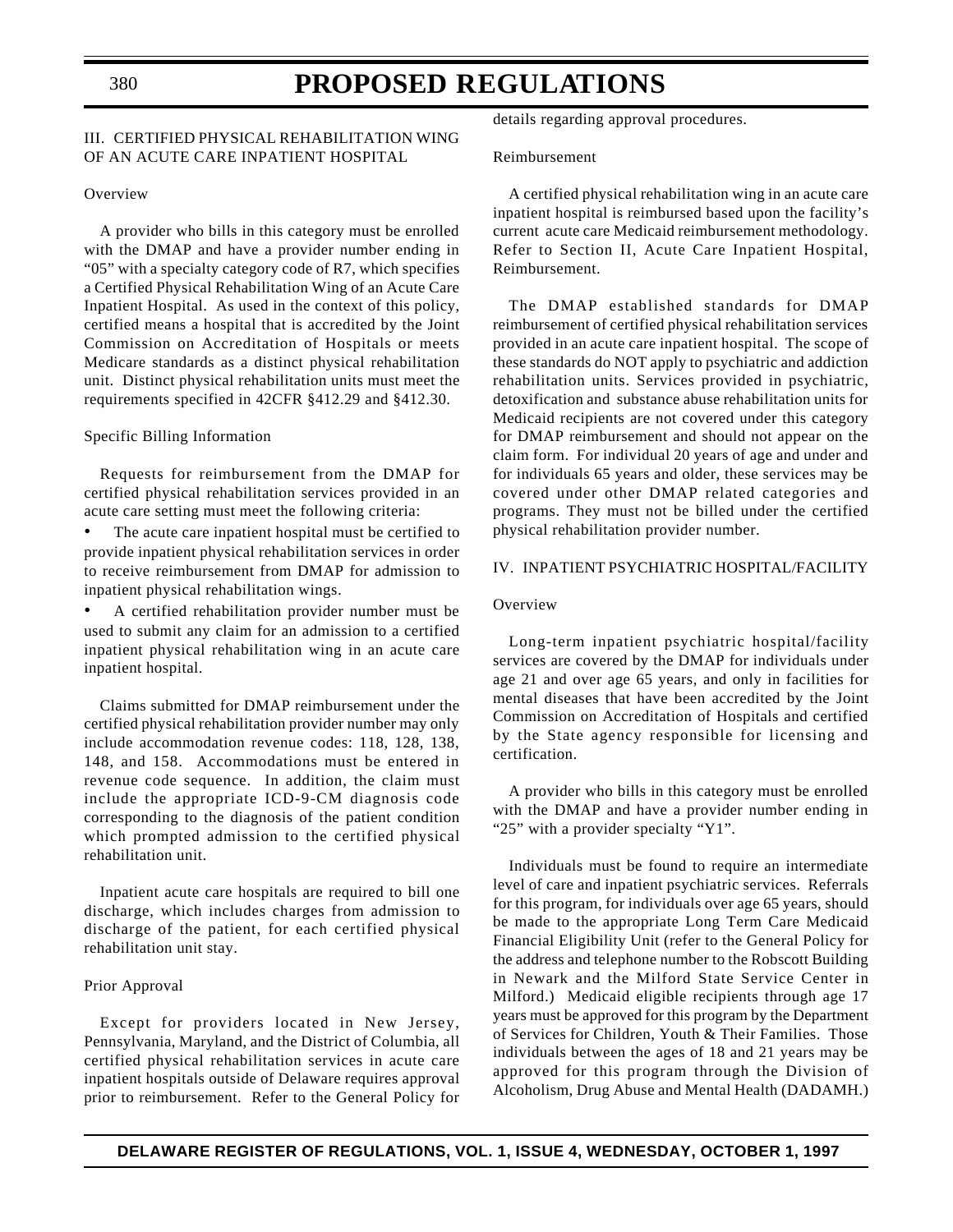Mental health and substance abuse services are covered, with limits, for individuals between ages 21 and 65 who are enrolled with a Managed Care Organization (refer to the General Policy, Section II - Diamond State Health Plan, Coverage Under the MCO Benefits Package).

### Specific Criteria

A psychiatric hospital/facility must:

be primarily engaged in providing, by or under the supervision of a doctor of

medicine or osteopathy, psychiatric services for the diagnosis and treatment of mentally ill persons;

• meet the requirements of 42CFR, §§ 482.1-482.23 and §§ 482.25-482.57;

• maintain clinical records on all patients including records sufficient for the DMAP to determine the degree and intensity of treatment as specific in 42 CFR § 482.61; and

meet staffing requirements specified in 42 CFR § 482.62.

#### Specific Billing Information

Specific billing information for psychiatric hospital/ facility services may be found in the Billing Instructions of this manual.

#### Hospitalization for Severely and Persistently Ill Clients

Individuals who are enrolled with a managed care organization (MCO) but are determined severely and persistently ill (SPI) by the Division of Alcoholism, Drug Abuse, and Mental Health (DADAMH) may receive inpatient psychiatric services in a psychiatric hospital/ facility when authorized by DADAMH. For more information, refer to the Acute Care Inpatient Hospital section of this manual.

#### Reimbursement

The DMAP always covers the deductible/co-insurance after Medicare *EXCEPT* for services provided in a psychiatric hospital/facility for individuals aged 21 through 64 years. Medicaid does not cover this service for this age group even if Medicare does.

Inpatient psychiatric hospital/facility reimbursement is a prospectively set per diem based on annually reported costs, not to exceed the Medicare rate for the same service.

An out-of-state inpatient psychiatric hospital/facility is reimbursed at the Medicaid rate established bh the State in which the hospital/facility is located.

# V.INPATIENT REHABILITATION HOSPITALS

#### **Overview**

Inpatient rehabilitation hospitals must be accredited by the Joint Commission on Accreditation of Hospitals and certified by the State agency responsible for licensing and certifications.

Providers who bill the DMAP for inpatient rehabilitation hospital services must be enrolled with the DMAP and have a provider number ending with "05" and a provider specialty "R1".

Inpatient rehabilitation hospital services are provided only for *physical* rehabilitation.

Inpatient rehabilitative care in a hospital must be reasonable and necessary (in terms of efficacy, duration, frequency, and amount) for the treatment of the individual's medical condition. The individual must require:

• close medical supervision by a physician with specialized training or experience in rehabilitation;

twenty-four  $(24)$  hours rehab nursing;

• an intense level of physical therapy, occupational therapy, or if needed, speech therapy, psychological services, or prosthetic-orthotic services (at least 3 hours per day of physical and/or occupational therapy, in addition to any other required therapies or services.)

a multidisciplinary team approach to the delivery of the program and a coordinated program of care.

The initial assessment must document that there is a reasonable expectation that the intensive rehabilitation program will lead the individual to experience significant practical improvement.

Realistic rehabilitative goals must be established for the individual.

#### Prior Approval

Currently, Delaware does not have any separately licensed inpatient rehabilitation hospitals.

Referrals for out-of-state rehabilitation hospital services must be made to Medicaid's Medical Review Team (refer to the General Policy, Services Requiring Prior

Authorization section for address). Referrals must include: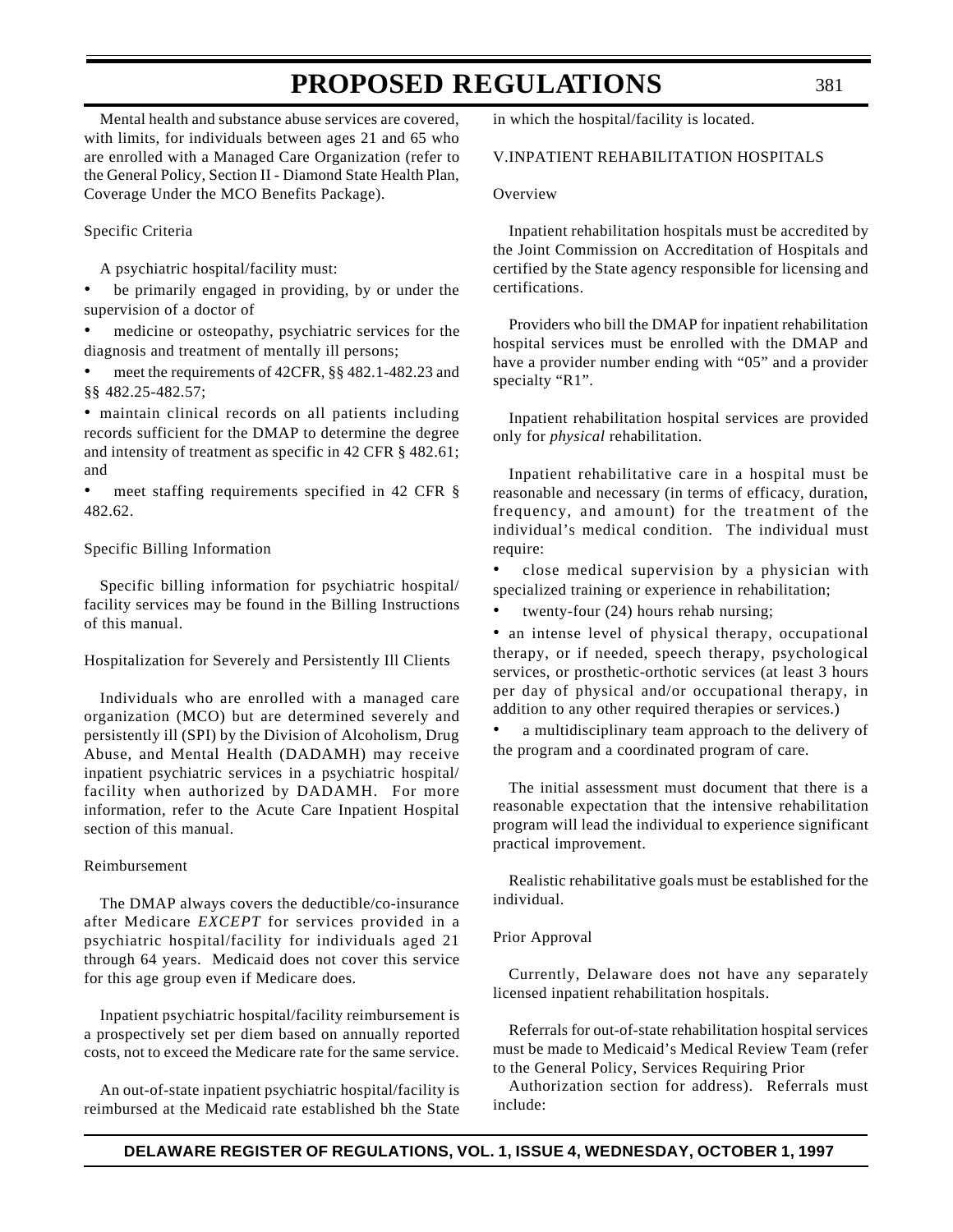# **PROPOSED REGULATIONS**

• a completed MAP-25 (see Appendix F of this manual);

denial letter(s) from a rehabilitation wing(s) of an acute care hospital located in Delaware that documents that they have been denied admission to an in-state facility because the needed rehabilitation services are not available; and

• the name of the rehabilitation hospital to which the patient is being referred.

Eligible Medicaid recipients must be referred to a facility that is licensed as a rehabilitation hospital and which is enrolled, or will become enrolled, as a provider with the DMAP. Medical eligibility for this program is determined by the Medicaid Medical Review Team. If the referral is approved, the rehabilitation hospital will be notified by the DMAP. A letter of notification from the DMAP will include:

- name of Medicaid recipient;
- recipient's Medicaid ID #;

dates for which inpatient rehabilitation hospital services are approved (date of admission and scheduled date of discharge);

- request for extension information; and
- approval/authorization number.

#### Specific Billing Information

Rehabilitation hospital providers are required to use the UB92 billing form and to accurately indicate the accommodation revenue codes (118, 128, 138, 148, and 158). In addition, the claim should include the appropriate ICD-9-CM diagnosis code corresponding to the diagnosis of the patient condition.

When billing the DMAP for inpatient rehabilitation services, the provider must include the assigned prior authorization number on the claim form.

#### Reimbursement

Out-of-state inpatient rehabilitation hospitals are reimbursed at the Medicaid rate established by the State in which the hospital is located.

### VI. INPATIENT SPECIALTY HOSPITAL

# Overview

A specialty hospital may be a wing in an acute care hospital or a freestanding facility and must be certified/ licensed by the Joint Commission on Accreditation of Hospitals as a "Specialty Hospital". Currently, Delaware does not have a certified/licensed specialty hospital.

A provider who bills in this category must be enrolled with the DMAP and have a provider number ending in "05" with a provider specialty "H7".

Specialty hospitals do not have operating or emergency rooms. Therefore, major surgical procedures are not performed in specialty hospitals.

#### Prior Approval

Admission into a specialty hospital must be approved by Medicaid's Medical Review Team. Requests for admission into a specialty hospital must be submitted in writing and mailed or faxed to:

Division of Social Services P.O. Box 906, Lewis Building New Castle, DE 19720 Attention: Out-of-State Coordinator

#### FAX 302-577-4899

The attending physician must provide the following information:

the patient's diagnoses and treatment provided to date;

what services will be provided in the specialty hospital that cannot be provided in Delaware;

what does the physician wish to accomplish by the admission into a specialty hospital;

- length of stay required;
- name, address, telephone number of the facility; and
- name of contact person within the facility.

If approval is given for the admission of an eligible Medicaid recipient into an enrolled specialty hospital, the Medicaid Out-of-State Coordinator will assign an authorization number.

If the specialty hospital is not enrolled with the DMAP, the Out-of-State Coordinator will initiate enrollment procedures through Medicaid's Fiscal Agent.

#### Specific Billing Information

When billing DMAP the specialty hospital is required to indicate the authorization number assigned by Medicaid's Out-of-State Coordinator in form locator 63 of the UB92.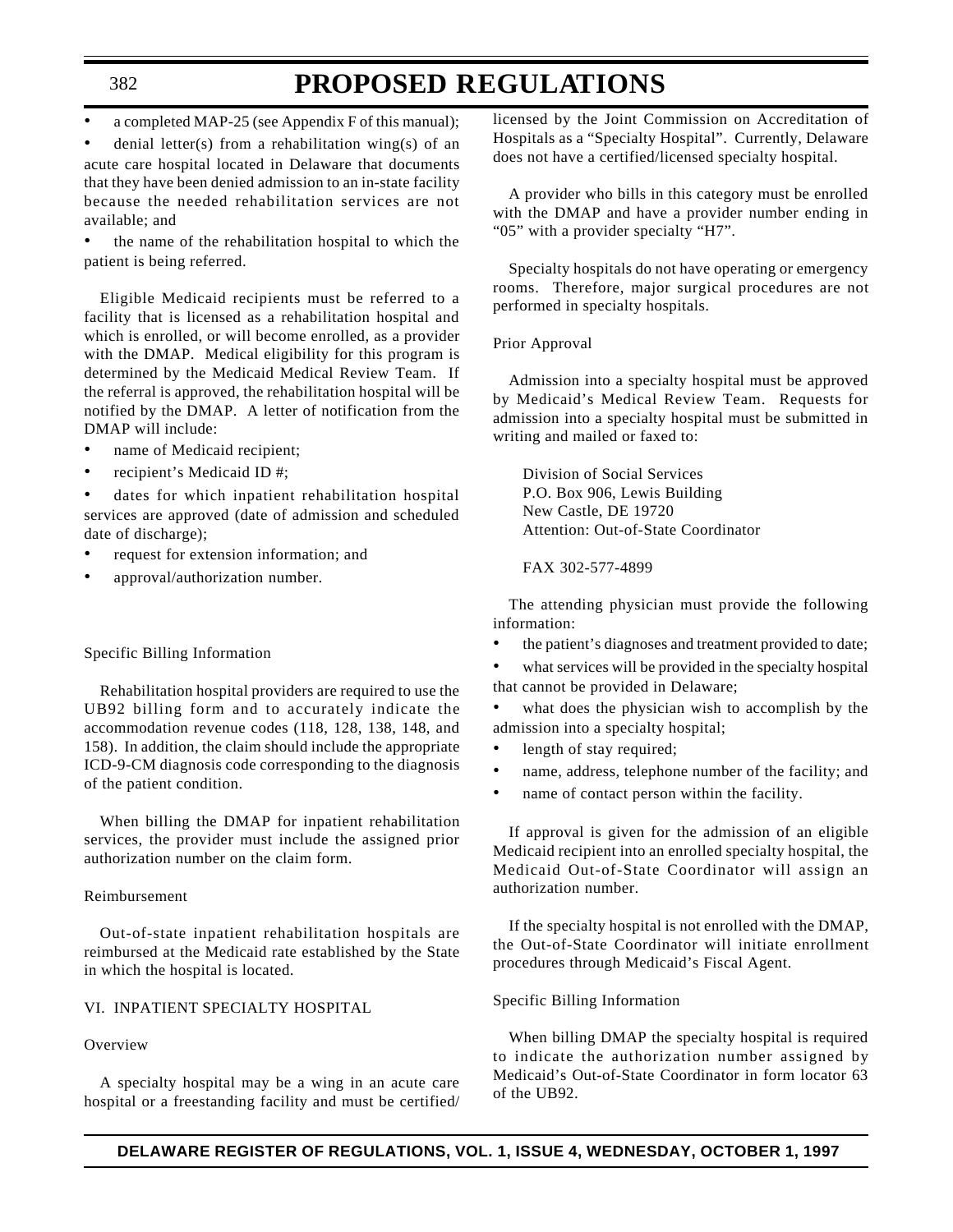Claims cannot be processed without this authorization number.

#### Reimbursement

Out-of-state specialty hospitals are reimbursed at the Medicaid rate established by the State in which the hospital is located.

# [OUTPATIENT HOSPITAL PROVIDER](#page-3-3) SPECIFIC MANUAL TABLE OF CONTENTS

Segment Page

- I. OVERVIEW
- II. PROVIDER RESPONSIBILITY

III. OUTPATIENT HOSPITAL SERVICES Abortions Endangerment to Mother's Life Rape or Incest Dental Services Emergency Department Services Hysterectomies Laboratory Services CLIA Certificate for Provider-Performed Microscopy Procedures (PPMP) CLIA Certificate of Registration Tests CLIA Certificate of Waiver Tests Chemistry and Toxicology Drug Testing Hematology Immunology Microbiology Multiple Units of Service Panels and Profiles Pregnancy Tests Therapeutic Drug Assays Urinalysis Observation Services Oral Surgery Radiology Services

Sterilization of the Mentally Challenged Unilateral/Bilateral Sterilization Procedure Codes Voluntary Sterilization

IV. MEDICAID CREDIT BALANCE REPORT (MCBR) General Information Purpose Completing the MCBR Submitting the MCBR Validation

- V. GENERAL BILLING INSTRUCTIONS Billing Co-Pay Amounts HCPCS Procedure Codes Revenue Center and Diagnosis Codes
- VI. REIMBURSEMENT Visit Services

Stand-Alone Services Out-of State Facilities

Appendix A - MAP 25 Appendix B - Copy of Consent Form Appendix C - Copy of Awareness Form Appendix D - Instructions for Completing the MCBR Appendix E - MCBR Certification Appendix F - MCBR Form

Outpatient services are provided to the majority of Medicaid clients through a Managed Care Organization (MCO). Outpatient services are included in the MCO benefits package. All Medicaid clients who are enrolled with an MCO must receive outpatient services through the MCO.

This manual reflects the policies as they relate to Medicaid clients who are exempt from managed care coverage (see list of those exempt from managed care coverage in the Managed Care section of the General Policy).

### I. OVERVIEW

This manual contains information specifically applicable to outpatient hospital services.

An outpatient hospital, for the purpose of this policy manual, is defined as an institution which provides preventive, diagnostic, therapeutic, rehabilitative, or palliative services to outpatients in an institution licensed or formally approved as a hospital by an officially designated authority for state standard setting. Except for requirements relating to medical supervision of nursemidwives, the institution must meet requirements for participation in Medicare and Medicaid as a hospital and services must be furnished under the direction of a physician or a dentist.

A practitioner, for the purpose of this policy manual, is defined as a duly licensed Doctor of Medicine, Doctor of Dental Surgery, Doctor of Osteopathy, Doctor of Podiatric Medicine, Doctor of Optometry, or Certified Nurse Midwife. Practitioner services whether furnished or elsewhere, are defined as services provided:

• within the scope of practice as defined by state law; and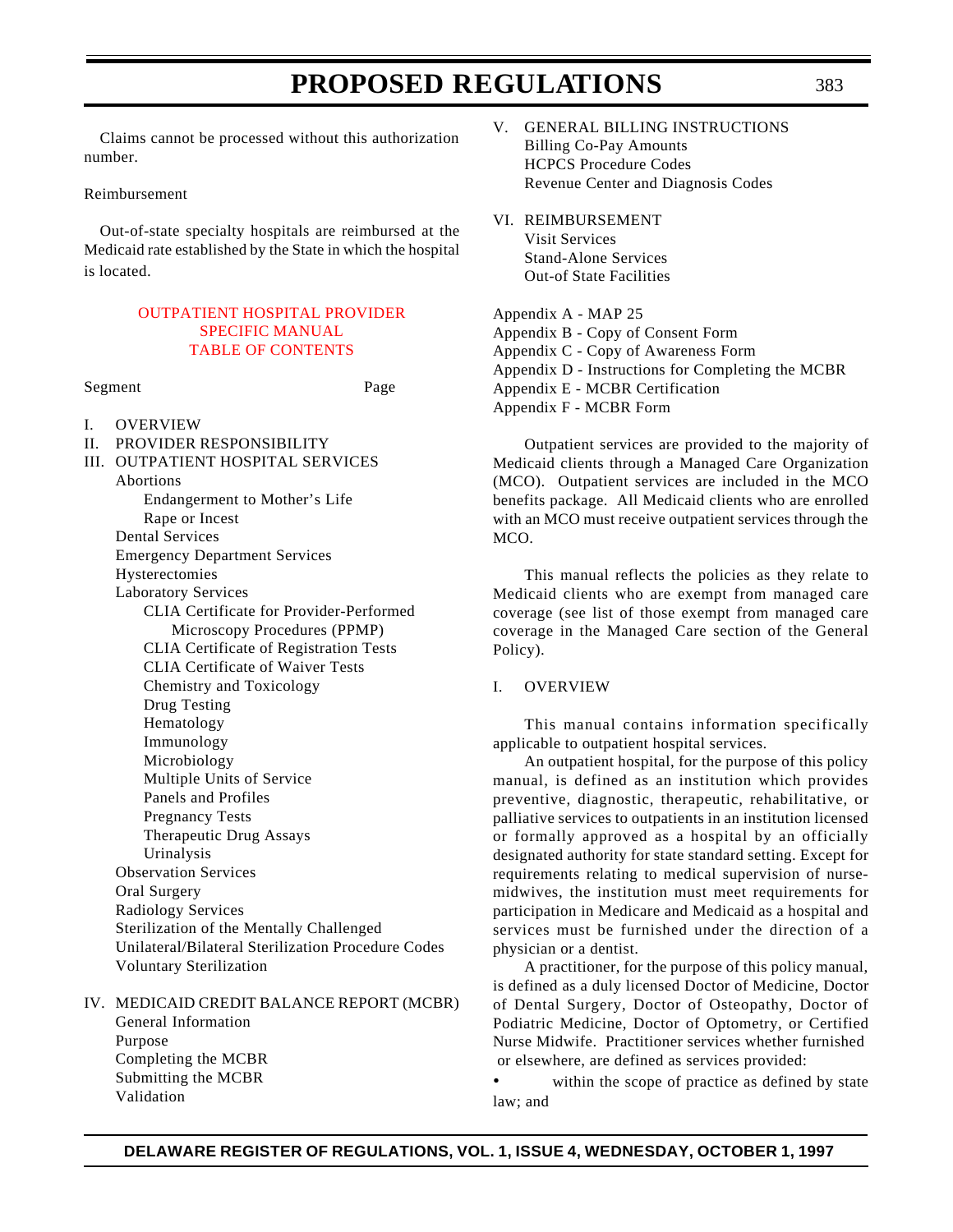# **PROPOSED REGULATIONS**

by or under the personal supervision of an individual licensed under state law to practice medicine.

A "hospital outpatient" or "day patient" is a person who has not been admitted by the hospital as an inpatient but is registered on the hospital records an outpatient and receives services (rather than supplies alone) from the hospital. An inpatient of a hospital cannot be considered an outpatient of that or any other hospital. However, an inpatient of a nursing facility may be considered an outpatient of a hospital.

Hospitals provide two distinct types of services to outpatients, namely: therapeutic services and diagnostic services.

Therapeutic services provided by a hospital on an outpatient basis are those services and supplies (including the use of hospital facilities) that are incident to the services of physicians in the treatment of patients. Therapeutic services also include clinic services and emergency room services. Drugs and biologicals are covered if they are of the type which cannot be selfadministered. Biologicals are defined as medicinal preparations made from living organisms and their products, including serums, vaccines, etc.

To be covered as incident to physician's services, the services and supplies must be furnished as an integral, although incidental, part of the physician's professional service in the course of diagnosis or treatment of an illness or injury. The services and supplies must be furnished on a physician's order by hospital personnel and under the physician's supervision. This does not mean that each occasion of service by a non-physician need also be the occasion of the actual rendition of a personal professional service by the physician. However, during any course of treatment rendered by auxiliary personnel, the physician must personally see the patient periodically and sufficiently often to assess the course of treatment and the patient's progress and, where necessary, to change the treatment regimen. An outpatient hospital service or supply would not be considered incident to a physician's service if the attending physician merely wrote an order for the services or supplies and referred the patient to the hospital without being involved in the management of the course of treatment.

Diagnostic services furnished to an outpatient by a hospital or by others under arrangements made by a hospital in facilities supervised by the hospital or its organized medical staff are covered when such services are ordinarily furnished by the hospital to its outpatients for the purpose of diagnostic study. A service may be regarded as "diagnostic" if it is an examination or procedure to which the patient is subjected or which is performed on materials derived from the patient, to obtain information to aid in the assessment of a medical condition or the identification of a disease. Among these examinations and tests are diagnostic laboratory services such as hematology and chemistry, diagnostic X-rays, isotope studies, EKGs, pulmonary function studies, thyroid function tests, psychological tests, and other tests given to determine the nature and severity of an ailment or injury.

Covered diagnostic services to outpatients include the services of nurses, psychologists, and technicians, drugs and biologicals necessary for diagnostic study, and the use of supplies and equipment.

### II.PROVIDER RESPONSIBILITY

All providers have the ethical and programmatic responsibility to direct recipients to the most appropriate, medically necessary, and cost-efficient care possible.

Practitioners should be aware of their responsibility when signing or completing an order or prescription for any service covered by the Delaware Medical Assistance Program (DMAP) on behalf of a Medicaid recipient. The decision to allow or deny some necessary services is based on the practitioner's assessment of the patient's condition. If the practitioner misrepresents or falsifies the essential information upon which federal/state funds is based, (s)he may, upon conviction, be subject to a fine and imprisonment under federal/state laws. In order to avoid potential prosecution, the practitioner must clearly and accurately represent his/her clinical assessment of the patient's condition and the functional status (s)he is using in prescribing the necessary services.

It is important that practitioners not refer patients to the emergency room(s) for routine matters. Practitioners should consider referrals to the outpatient emergency room(s) only when a potential life-threateningsituation exists. "Practitioner-induced (outpatient) emergency room abuse" causes the cost of medical care to increase and adds an undue burden on everyone supporting and associated with the Medicaid Program.

### III. OUTPATIENT HOSPITAL SERVICES

#### Observation Services

The DMAP covers outpatient observation services in acute care settings. Outpatient observation services must be physician-ordered services, provided by a facility which are reasonable and necessary to evaluate an outpatient's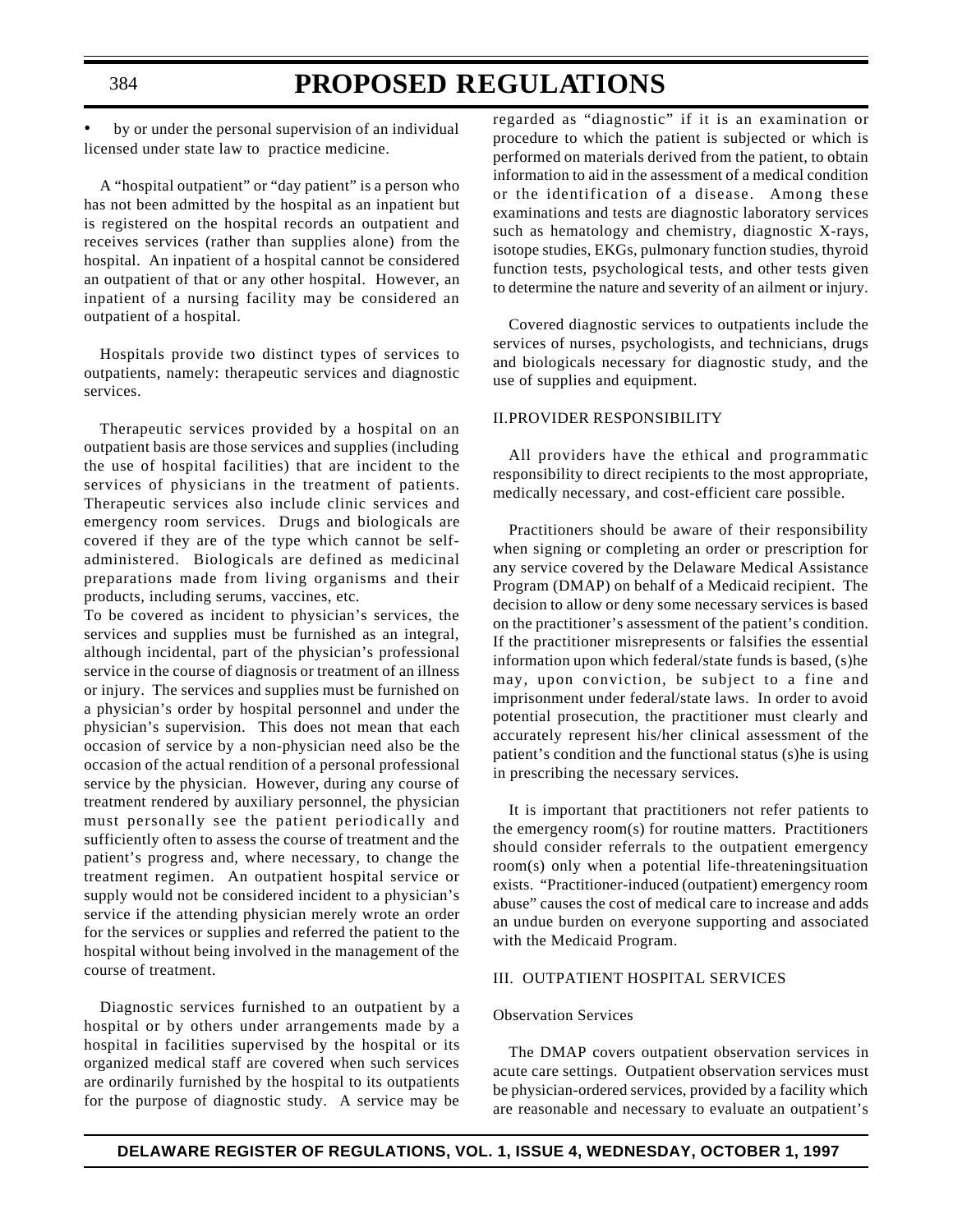condition or determine the medical necessity of an inpatient admission. Observation services are those hospital services furnished on a hospital's premises and are not required to be provided in the actual outpatient area or on a designated unit. The observation services can be provided in any area of the facility with periodic monitoring by the hospital staff.

Observation services are implemented for an anticipated short length of stay and must not exceed 48 continuous hours. The physician must indicate in the order that the patient should be moved to an observation bed or service. The patient is still considered an outpatient. The provider should clearly document the time at which the patient is admitted as an outpatient in observation status.

The following types of services are *not* covered as observation services:

- Services that are not reasonable and necessary for the diagnosis of the patient.
- Services provided for the convenience of the patient or provider.
- Services that are not physician ordered.

For patients who are admitted as an inpatient from observation services, all outpatient services rendered by the admitting facility prior to the admission are included in the inpatient discharge payment and may not be billed separately as an outpatient claim.

#### Dental Services

When medically necessary, eligible Medicaid recipients may receive dental services from an outpatient hospital emergency department or outpatient hospital clinic.

Dental services are limited to recipients under age twenty-one (21) years. Procedures that are purely dental in nature are not covered by the DMAP for recipients age twenty-one (21) years and over in any setting.

### Oral Surgery

Oral surgery is defined as surgery and services related to the surgery of the maxillo-facial area (jaw bone). Oral surgery that is medical in nature is covered by the DMAP.

#### Laboratory Services

The Clinical Laboratory Amendments of 1988 (CLIA) were enacted by congress to improve the quality and reliability of clinical laboratory testing. CLIA applies to any provider who performs any laboratory test used for health purposes, no matter how simple or routine.

The DMAP reimburses enrolled providers for properly ordered, medically necessary, non-experimental, CLIAcertified laboratory services when properly performed, documented, and billed.

All tests performed by an outpatient hospital facility laboratory must be documented by a written order from the ordering practitioner. The signing of the practitioner's name by another individual or the use of facsimilesare not acceptable. Any telephone order for laboratory testing must be supported by a signed order from the practitioner.

An outpatient hospital facility laboratory may bill for those divisions of services for which they have been certified by CLIA. An outpatient hospital facility laboratory may use a reference laboratory which is CLIAcertified to perform a test for which the outpatient hospital facility lab is not certified.

Providers are never to redefine HCPCS procedure codes to meet the needs of their individual outpatient hospital facility laboratory.

Providers are reminded to choose their HCPCS procedure codes carefully. Do not use multiple procedure codes when a single procedure code accurately describes the services rendered.

The level of service billed must correspond to the definition of that particular code rather than the expected reimbursement amount. The documentation required to support the level of service billed must also be maintained by the provider.

Even though the Delaware Medical Assistance Program (DMAP) uses HCPCS procedure codes as its instrument in facilitating payment to providers, this does not mean that all HCPCS procedure codes are covered by DMAP.

#### CLIA Certificate of Waiver Tests

The following clinical diagnostic laboratory tests are CLIA Certificate of Waiver tests. These are the only HCPCS procedure codes that may be billed to the DMAP by a provider who holds a CLIA Certificate of Waiver. If there is a specific product name or manufacturer listed, a provider who holds a CLIA Certificate of Waiver may only bill if the test is done USING THE SPECIFIC PRODUCT AND MANUFACTURER AS LISTED.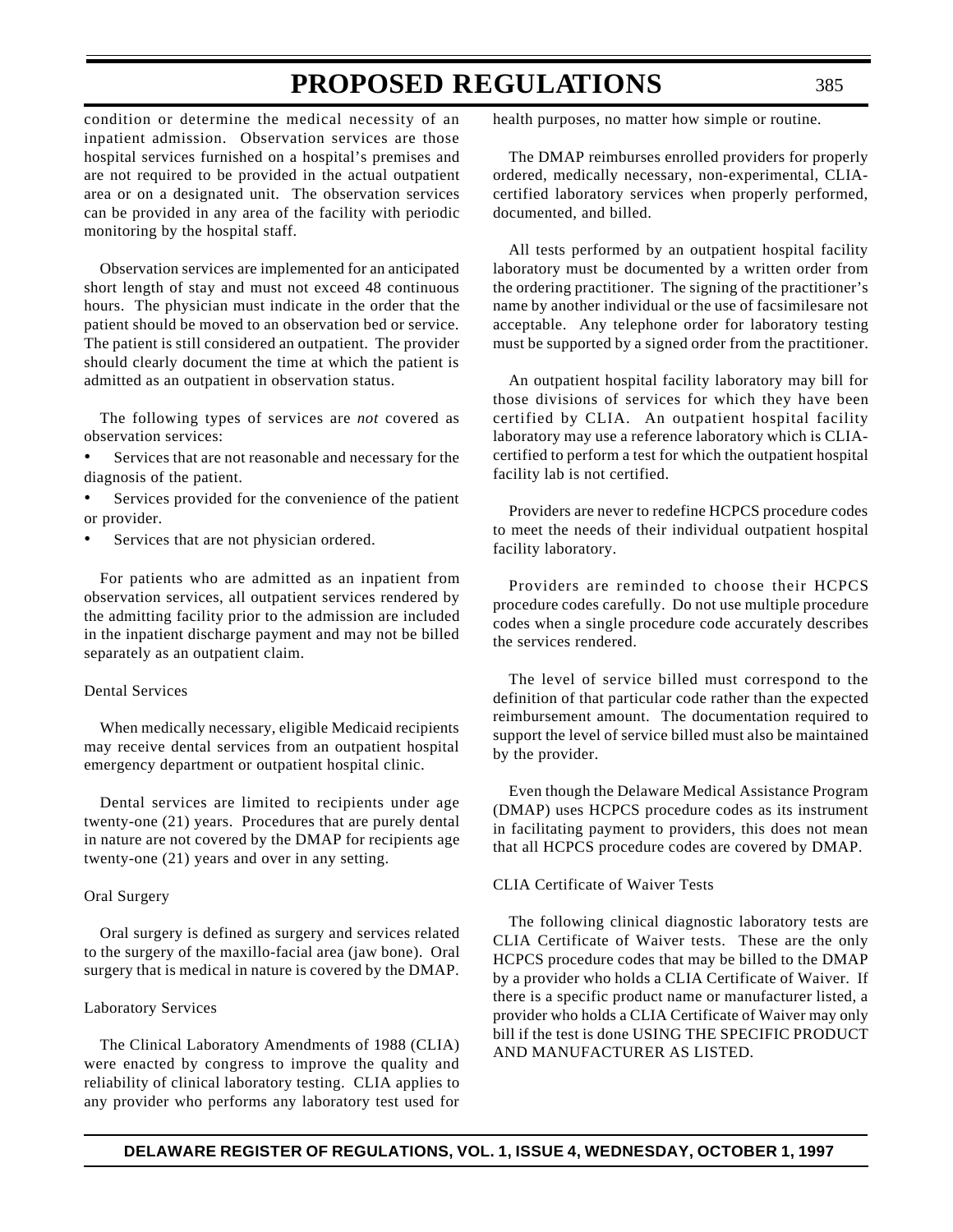# **PROPOSED REGULATIONS**

| CODE                                                 | <b>DEFINITION</b>                                                                                                                                                                                                                                                 | PRODUCT<br>NAME                                                                                                                               | <b>MANUFACTURER</b>                                                               |
|------------------------------------------------------|-------------------------------------------------------------------------------------------------------------------------------------------------------------------------------------------------------------------------------------------------------------------|-----------------------------------------------------------------------------------------------------------------------------------------------|-----------------------------------------------------------------------------------|
| *80002<br>effective<br>1/23/96                       | Glucose;<br>quantitative                                                                                                                                                                                                                                          | Cholestech<br>LDX                                                                                                                             | Cholestech                                                                        |
| *80002<br>effective<br>1/23/96                       | Triglycerides                                                                                                                                                                                                                                                     | Cholestech<br>LDX                                                                                                                             | Cholestech                                                                        |
| *80002<br>effective<br>1/1/97<br>(replaces<br>G0054) | Cholesterol, total                                                                                                                                                                                                                                                | 1. Chemtraka<br>Accumeter<br>2. Advanced<br>Care<br>3. Boehringer<br>Mannheim<br>AccuChek Instant<br>Plus Cholesterol<br>4. Cholestech<br>LDX | 1. Chemtrak<br>2. Johnson & Johnson<br>3. Boehringer<br>Mannheim<br>4. Cholestech |
| 81002                                                | Urinalysis, by<br>dipstick or<br>tablet reagent for<br>bilirubin, glucose,<br>hemoglobin,<br>ketones, leukocytes,<br>nitrite, pH, protein,<br>specific gravity,<br>urobilinogen, any<br>number of these<br>constituents; non-<br>automated, without<br>microscopy | Various                                                                                                                                       | Various                                                                           |
| 81025                                                | Urine pregnancy<br>test, by visual<br>color<br>comparison<br>methods                                                                                                                                                                                              | Various                                                                                                                                       | Various                                                                           |
| 82044<br>effective<br>$1/23/96$ .                    | Albumin: urine.<br>microalbumin<br>semiquantitative<br>(eg, reagent strip<br>assay)                                                                                                                                                                               | Boehringer<br>Mannheim<br>Chemstrip Micral                                                                                                    | Boehringer<br>Mannheim                                                            |
| 82270                                                | Blood, occult;<br>feces screening,<br>1-3 simultaneous<br>determinations                                                                                                                                                                                          | Various                                                                                                                                       | Various                                                                           |
| 82273<br>effective<br>1/23/96                        | Blood, occult;<br>other sources,<br>qualitative                                                                                                                                                                                                                   | SmithKline<br>Gastroccult                                                                                                                     | SmithKline                                                                        |
| 82950<br>effective<br>1/1/97<br>(replaces<br>G0055)  | Glucose; Post<br>glucose dose                                                                                                                                                                                                                                     | HemoCue B-<br>Glucose<br>Photometer                                                                                                           | Hemo-Cue                                                                          |
| 82951<br>effective<br>1/1/97<br>(replaces<br>G0056)  | Glucose; toler-<br>ance test (GTT),<br>three specimens<br>(includes)<br>glucose)                                                                                                                                                                                  | HemoCue B-<br>Glucose<br>Photometer                                                                                                           | HemoCue                                                                           |

| 82952<br>effective<br>1/1/97<br>(replaces<br>$G0057$ )                            | Glucose: toler-<br>ance test, each<br>additional beyond Photometer<br>three specimens                                            | HemoCue B-<br>Glucose                                                                                                                                                                  | HemoCue    |
|-----------------------------------------------------------------------------------|----------------------------------------------------------------------------------------------------------------------------------|----------------------------------------------------------------------------------------------------------------------------------------------------------------------------------------|------------|
| 82962                                                                             | Glucose, blood<br>by glucosemoni-<br>toring device(s)<br>cleared by the<br>FDA specifically<br>for home use                      | Various                                                                                                                                                                                | Various    |
| 3026                                                                              | Hemoglobin; by<br>copper sulfate<br>method, non-<br>automated                                                                    | Various                                                                                                                                                                                | Various    |
| 83718<br>effective<br>1/23/96                                                     | Lipoprotein,<br>direct measure-<br>ment; high<br>density choles-<br>terol (HDL<br>cholesterol)                                   | Cholestech<br>LDX                                                                                                                                                                      | Cholestech |
| 83986<br>effective<br>1/23/96                                                     | pH, body fluid,<br>except blood.<br>Using qualitative<br>color comparison                                                        | Various                                                                                                                                                                                | Various    |
| 85013                                                                             | Blood count;<br>spun microhem-<br>atocrit                                                                                        | Various                                                                                                                                                                                | Various    |
| 85018<br>Blood count;<br>effective<br>hemoglobin<br>1/1/97<br>(replaces<br>Q0116) |                                                                                                                                  | Hemoglobin by<br>single instrument<br>with self-contained<br>or component<br>features to perform<br>specimen/reagent<br>interaction,<br>providing direct<br>measurement and<br>readout | HemoCue    |
| 85651                                                                             | Sedimentation<br>rate, erythrocyte;<br>non-automated                                                                             | Various                                                                                                                                                                                | Various    |
| 86588<br>effective<br>1/23/96                                                     | Streptococcus,<br>screen, direct                                                                                                 | Quick Vue In-Line<br>One-Step Strep<br>A Test                                                                                                                                          | Quidel     |
| 87072<br>effective<br>1/23/96                                                     | Culture or direct<br>bacterial identi-<br>fication method,<br>each organism,<br>by commercial<br>kit, any source<br>except urine | Serim Pyloritek<br>Test Kit                                                                                                                                                            | Serim      |

\*If one (1) or two (2) of these tests are done, the provider must bill procedure code 80002 with one (1) unit. If all three (3) of these tests are done, the provider must bill

**DELAWARE REGISTER OF REGULATIONS, VOL. 1, ISSUE 4, WEDNESDAY, OCTOBER 1, 1997**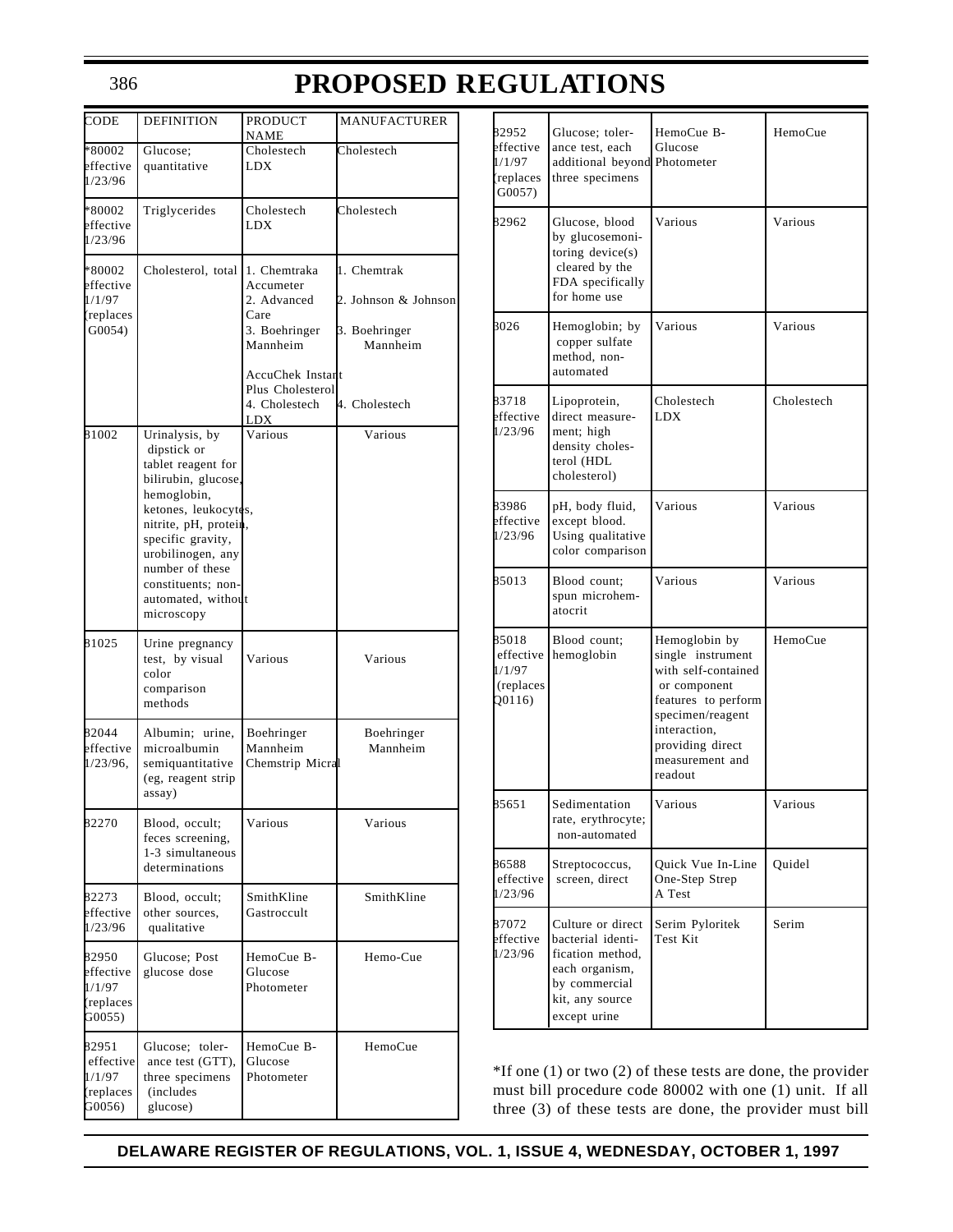procedure code 80003 with one (1) unit.

NOTE: The DMAP does not cover any services relating solely to the treatment of infertility. Therefore, the following waiver test is not reimbursable by the DMAP:

84830Ovulation tests, by visual color comparison methods for human luteinizing hormone

CLIA Certificate for Provider-Performed Microscopy Procedures (PPMP)

The following clinical diagnostic laboratory tests are CLIA provider-performed microscopy procedures. A provider who holds a CLIA Certificate for Provider-Performed Microscopy may bill the DMAP for the following procedures in addition to the Certificate of Waiver tests.

- 81000 Urinalysis, by dipstick or tablet reagent for bilirubin, glucose, hemoglobin, ketones, leukocytes, nitrite, pH,protein, specific gravity, urobilinogen, any number of these constituents; non-automated, with microscopy
- 81015 Urinalysis; microscopic only
- 89190 Nasal smear for eosinophils
- G0026 Fecal leukocyte examination

NOTE: The DMAP considers the following providerperformed microscopy procedures to be part of the physician evaluation and management service. Therefore, the following are not separately reimbursable by DMAP:

- Q0111 Wet mounts, including preparations of vaginal, cervical or skin specimen
- Q0112 All potassium hydroxide (KOH) preparations
- Q0113 Pinworm examinations

NOTE: The DMAP does not cover any services relating solely to the treatment of infertility. Therefore, the following provider-performed microscopy procedures are not reimbursable by DMAP:

Q0114 Fern test

- Q0115 Post-coital direct, qualitative examinations of vaginal or cervical mucous
- G0027 Semen analysis; presence and/or motility of sperm excluding Huhner test

#### CLIA Certificate of Registration Tests

A provider who holds a CLIA Certificate of Registration may bill the DMAP for any clinical diagnostic laboratory test for which they have received CLIA certification.

Multiple Units Of Service

The following restrictions apply when billing for multiple units of service:

Repetition of the same test on the same specimen must not be billed.

When the same test is performed on separate specimens collected on the same day from the same patient, bill for multiple units of the appropriate HCPCS procedure code. In form locator (FL) 84 of the UB92 which is used to explain unusual

services or circumstances, note the times that the specimens were collected.

EXAMPLE: If a glucose is drawn at 8 AM and again at 2 PM on the same day, bill for two units of 80002. In form locator (FL) 84 of the UB92, note that the specimens were collected at 8 AM and 2 PM.

When different procedures are described by one HCPCS procedure code, bill for multiple units of service. In form locator (FL) 84 of the UB92 which is used to explain unusual services or circumstances, identify the procedures performed.

EXAMPLE: When both a wound culture and an eye culture are performed on the same day, bill for two units of 87070. In form locator (FL) 84 of the UB92, state that one wound culture and one eye culture were performed.

Pregnancy Tests

The following restrictions apply:

• HCPCS procedure code 81025 (Urine pregnancy test, by visual color comparison methods) should be used for pregnancy tests performed on urine samples that are reported as positive or negative by a visual color comparison.

• HCPCS procedure code 84703 (Gonadotropin, chorionic [hCG]; qualitative) should be used for pregnancytests reported as positive or negative.

• HCPCS procedure code 84702 (Gonadotropin, chorionic [hCG]; quantitative) should be used when determining the range of values of the beta sub-unit of the chorionic gonadotropin. DO NOT USE THIS CODE FOR ROUTINE PREGNANCY TESTS.

Panels And Profiles (80002-G0060)

Panels or profiles are groups of laboratory tests that are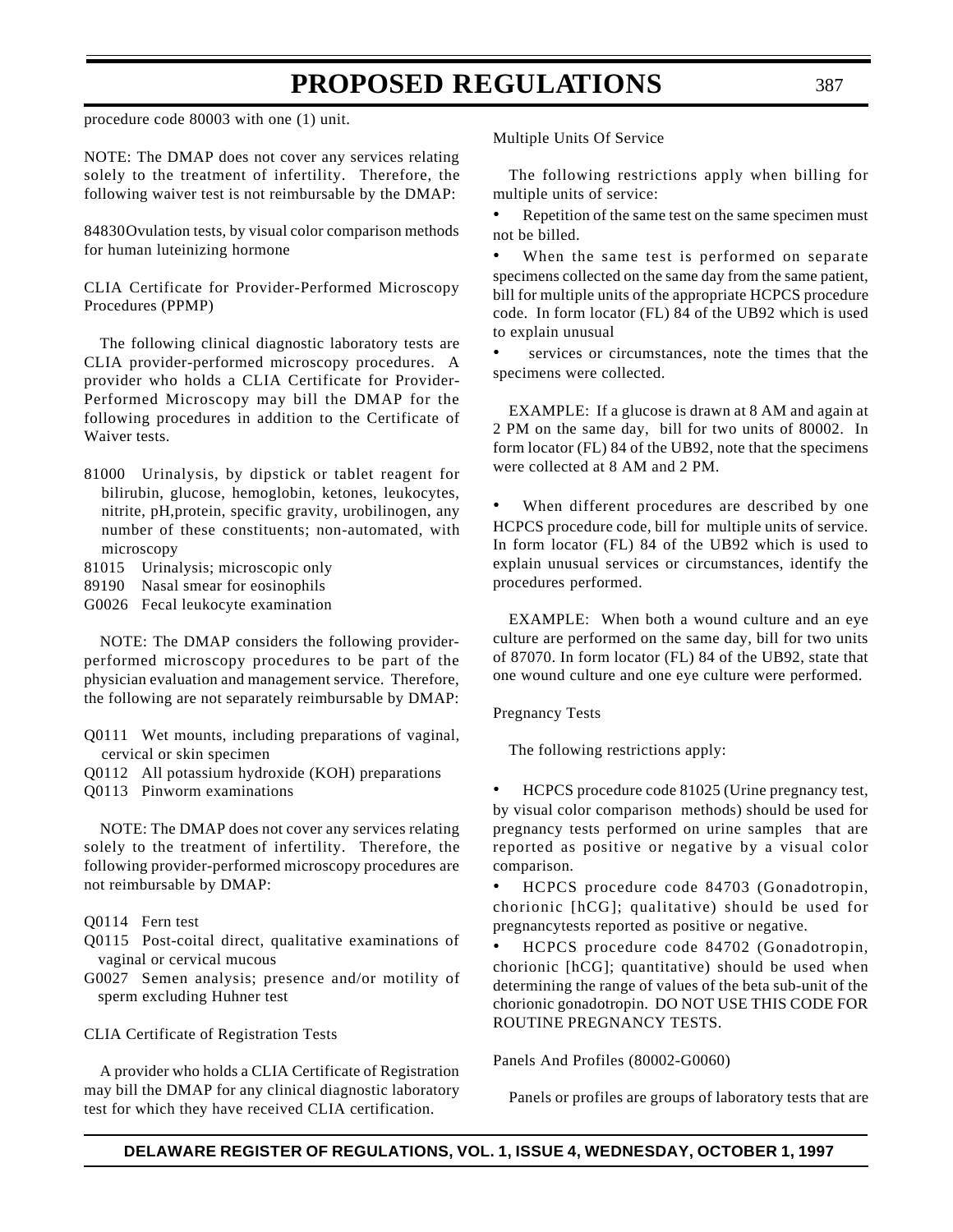# **PROPOSED REGULATIONS**

performed and billed as a single unit. Providers must use the appropriate single procedure code that describes the group of tests being performed.

The individual HCPCS procedure codes for the 22 tests listed below are NOT used by DMAP.

| Name of Test                           | Individual HCPCS<br>Procedure Codes Which Are<br>Not Used |
|----------------------------------------|-----------------------------------------------------------|
| Alanine aminotransferase (ALT, SGPT)   | 84460                                                     |
| Albumin                                | 82040                                                     |
| Aspartate aminotransferase (AST, SGOT) | 84450                                                     |
| Bilirubin, direct                      | 82250, 82251                                              |
| Bilirubin, total                       | 82250, 82251                                              |
| Calcium                                | 82310                                                     |
| Carbon dioxide content                 | 82374                                                     |
| Chloride                               | 82435                                                     |
| Cholesterol                            | 82465                                                     |
| Creatine kinase (CK, CPK)              | 82550                                                     |
| Creatinine                             | 82565                                                     |
| Glucose (sugar)                        | 82947                                                     |
| Gammaglutamyltransferase (GGT)         | 82977                                                     |
| Lactate dehydrogenase (LD)             | 83615                                                     |
| Phosphatase, alkaline                  | 84075                                                     |
| Phosphorus (inorganic phosphate)       | 84100                                                     |
| Potassium                              | 84132                                                     |
| Protein, total                         | 84155, 84160                                              |
| Sodium                                 | 84295                                                     |
| Triglyceride                           | 84478                                                     |
| Urea nitrogen (BUN)                    | 84520                                                     |
| Uric acid                              | 84550                                                     |

When reporting any of these 22 tests, regardless of whether the tests are performed using manual or semiautomated methods, or on automated multichannel equipment, use the appropriate profile code 80002 - G0060 listed below:

#### USE THESE CODES:

| 80002 | Automated multichannel test; 1 or 2 clinical chemistry tests |
|-------|--------------------------------------------------------------|
| 80003 | Automated multichannel test; 3 clinical chemistry tests      |
| 80004 | Automated multichannel test; 4 clinical chemistry tests      |
| 80005 | Automated multichannel test; 5 clinical chemistry tests      |
| 80006 | Automated multichannel test; 6 clinical chemistry tests      |
| 80007 | Automated multichannel test; 7 clinical chemistry tests      |
| 80008 | Automated multichannel test; 8 clinical chemistry tests      |
| 80009 | Automated multichannel test; 9 clinical chemistry tests      |
| 80010 | Automated multichannel test; 10 clinical chemistry tests     |
| 80011 | Automated multichannel test; 11 clinical chemistry tests     |
| 80012 | Automated multichannel test; 12 clinical chemistry tests     |
| 80016 | Automated multichannel test; 13-16 clinical chemistry tests  |
| 80018 | Automated multichannel test; 17-18 clinical chemistry tests  |
| 80019 | Automated multichannel test; 19 clinical chemistry tests     |
| G0058 | Automated multichannel test; 20 clinical chemistry tests     |
| G0059 | Automated multichannel test; 21 clinical chemistry tests     |
| G0060 | Automated multichannel test; 22 clinical chemistry test      |
|       |                                                              |

EXAMPLE: If a BUN and a glucose were run on the same specimen, the correct code would be one unit of 80002. If only a glucose was ordered, the correct code would still be one unit of 80002. If a glucose was run a 9 AM and again at 2 PM on the same day on different specimens, two units of 80002 would be billable.

EXAMPLE: If five of the above tests are ordered, the correct code would be one unit of 80005. Fifteen tests would be billed as one unit of 80016 while twenty-one tests would be one unit of G0059. In each case, the unit of service would be one, not the number of tests actually performed.

#### Drug Testing (80100-80103)

HCPCS procedure code 80100 (Drug, screen; multiple drug classes, each procedure) should be used for a qualitative drug screen that detects multiple drug classes in a single procedure. HCPCS procedure code 80101 (Drug, screen; single drug class, each drug class) should be used for a qualitative drug screen that detects a single drug class. HCPCS procedure code 80102 (Drug, confirmation, each procedure) should be used for confirmation (by a second method) of any drugs detected in a drug screen.

HCPCS procedure code 83518 (Immunoassay for analyte other than antibody or infectious agent antigen, qualitative or semiquantitative; single step method [e.g., reagent strip]) should be used for a qualitative or semiquantitative immunoassay of an analyte other than an antibody. This includes quick screens, using low technology testing (e.g., reagent strips, dip stick, etc.).

Confirmed drugs may be quantitated using the appropriate code in the chemistry section (82000-84999) or therapeutic drug assay section (80150-80299).

#### Therapeutic Drug Assays (80150-80299)

Use the specific procedure code listed in the CPT book for individual quantitative assay. For non quantitative testing, use codes 80100-80103.

#### Urinalysis (81000-81099)

Code 81000 is described as a complete urinalysis, nonautomated. Code 81001 is a complete urinalysis, automated. Neither is to be used in conjunction with the following HCPCS procedure codes: 81002, 81003, 81005, and 81015. Any stick, dip, or tablet tests performed on a single specimen are considered to be part of the 81000 or 81001 and are not eligible for separate reimbursement. In order to bill for an 81000 or an 81001, a microscopy must be performed.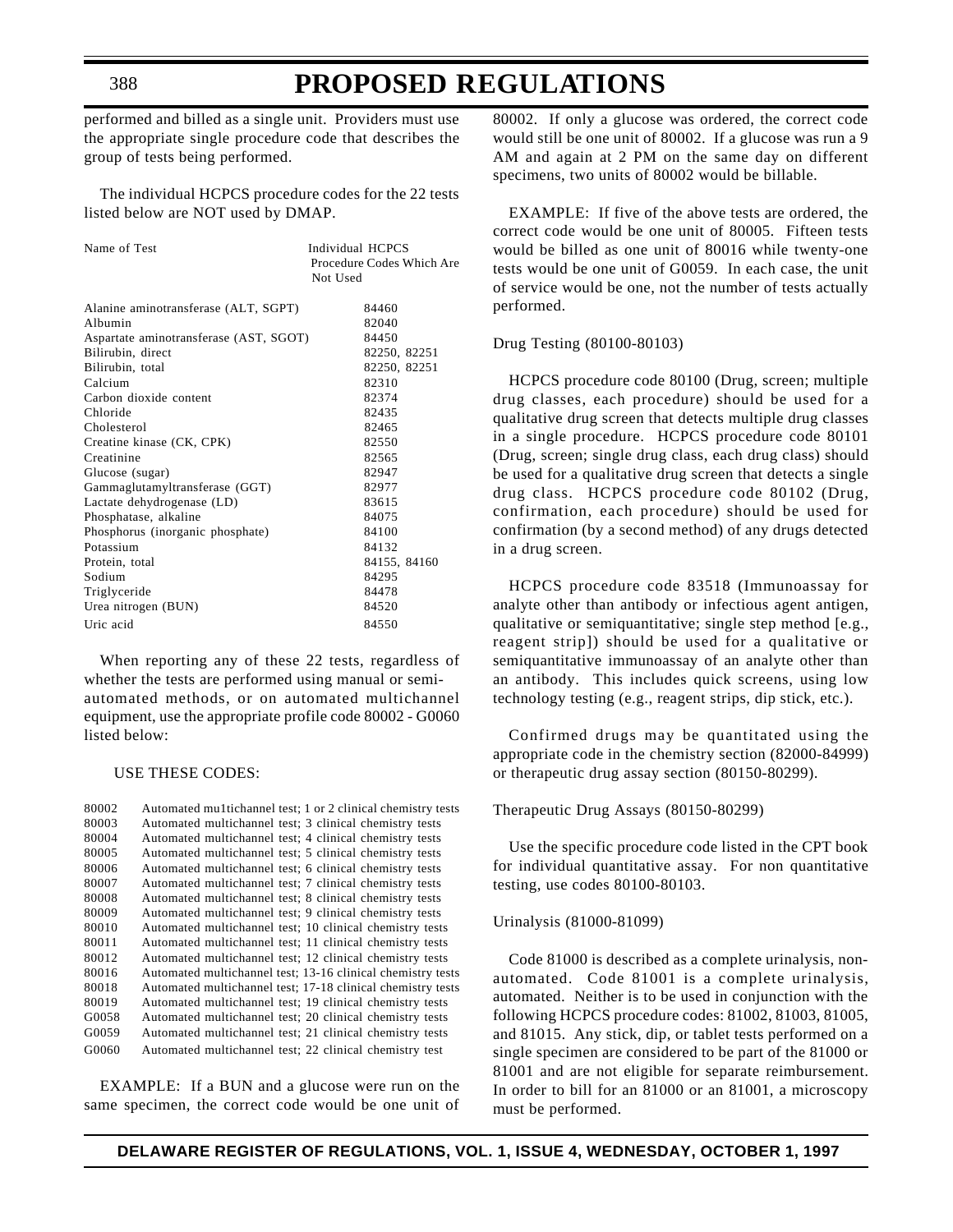Chemistry And Toxicology (82000-84999)

When billing for any specific chemistry test that is noted under the list of automated, multichannel tests, do not use the individual HCPCS procedure codes regardless of whether the tests are performed using manual methods or automated, multichannel equipment. The provider must bill using the appropriate profile code.

### Hematology (85000 - 85999)

When billing codes for a complete blood count (CBC) or hemogram, identified as HCPCS procedure codes 85021, 85022, 85023, 85024, 85025, 85027, or 85031, do not bill for any code that is a component of a CBC for the same specimen. The following are the HCPCS procedure codes for components: 85007, 85008, 85013, 85014, 85018, 85041, 85048, 85585, 85590, and 85595.

Providers are reminded not to use multiple procedure codes when a single procedure code accurately describes the service rendered.

#### Immunology (86000 - 86999)

When there is no specific code for an immunology procedure, the code for the methodology is to be used. Certain codes can be used to describe many different tests. When two or more different tests are described by the same code and are performed on the same patient on the same day, bill on a single line using multiple units of service. Identify the procedures performed in form locator (FL) 44 of the UB92 , which is used to explain unusual services or circumstances.

Microbiology (87001 - 87999)

The following policies apply:

• A definitive culture is one in which ALL probable pathogens are isolated and identified. Commercial kits are not considered to be definitive culture methods.

EXAMPLE: When billing code 87060 (Culture, bacterial, definitive; throat or nose), the provider is expected to be able to isolate and identify Haemophilus, gram negative rods, staphylococci, pneumococci, and other probable naso-pharyngeal pathogens in addition to beta hemolytic streptococci.

• A presumptive or screening culture is one in which a single pathogen is isolated but may or may not be definitively identified.

EXAMPLE: When a throat culture is screened for the presence or absence of group A beta streptococci using a low concentration bacitracin disc, bill for one unit of 87081. Identification aids such as bacitracin and neomycin discs are considered part of the screen and should not be billed in addition to the 87081.

EXAMPLE: When a genital culture is screened for the presence or absence of Neisseria gonorrhea (GC), bill for one unit of 87081.

Commercial kits are self-contained microbiology systems that offer screening information on one or more probable pathogens. HCPCS procedure codes for commercial kits are found in the microbiology section of the CPT book. Cultures performed using commercial kits are not considered definitive. In form locator (FL) 44 of the UB92, which is used to explain unusual services or circumstances, identify the commercial kit used.

EXAMPLE: When a culture of the urethra for Neisseria gonorrhea (GC) is performed using the Isocult commercial kit for gonorrhea, bill for one unit of HCPCS procedure code 87082. In form locator (FL) 44 of the UB92, note that Isocult was the commercial kit used.

• Direct sensitivities are not reimbursable. A direct sensitivity is inoculated directly from the specimen at the time of the initial culture. DO NOT use HCPCS procedure codes 87181, 87184, 87186, or 87188 to describe direct sensitivities. Sensitivities will only be reimbursed after a pathogen has been isolated and set up for sensitivities.

• HCPCS procedure code 87088 is described as a culture, bacterial, urine; identification, in addition to quantitative or commercial kit. It is not to be used in conjunction with procedure code 87086 (Culture, bacterial,urine; quantitative, colony count) or with procedure code 87087 (Culture, bacterial, urine; commercial kit). They are considered to be part of procedure code 87088 when performed on the same specimen.

#### Voluntary Sterilization

The DMAP shall reimburse for voluntary sterilizations for both males and females. The DMAP shall reimburse the outpatient hospital for voluntary sterilizations if the criteria set by federal and state regulations are met. When a voluntary or elective sterilization is performed, the hospital *is required* to attach the DMAP's standardized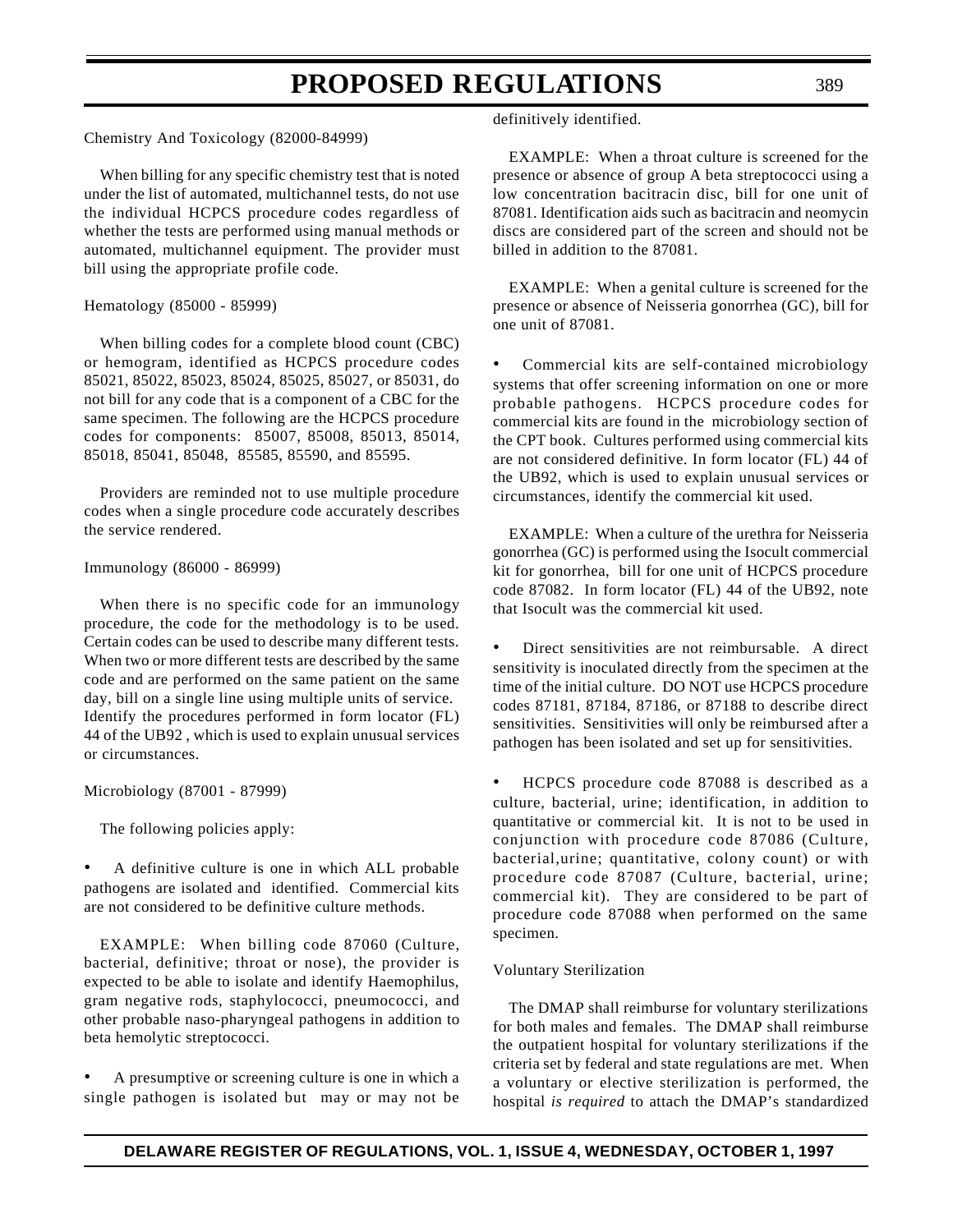# **PROPOSED REGULATIONS**

Consent Form to the UB92 claim form. It is the responsibility of the hospital to secure a properly executed Consent Form from the operating surgeon. The DMAP does NOT cross-reference claims. Refer to Appendix B for a copy of the Consent Form.

### Hysterectomies

The DMAP shall reimburse outpatient hospitals for medically necessary hysterectomies if the criteria set by federal and state regulations are met. It is the responsibility of the hospital to secure a properly executed Awareness Form from the operating surgeon when a medically necessary hysterectomy procedure may result in sterilization. The hospital *is required* to attach an Awareness Form to the UB92 claim form. The DMAP does NOT cross-reference claims. Refer to Appendix C for a copy of the Awareness Form.

### Unilateral/Bilateral Sterilization Procedure Codes

Certain HCPCS procedure codes may describe a procedure which is performed for the purpose of voluntary sterilization or may describe a medically necessary procedure which may or may not result in sterilization. Claims for these procedures must be accompanied by either an Awareness or Consent Form depending on the exact nature of the surgery. A unilateral procedure requires an Awareness Form while a bilateral procedure requires a Consent Form. It is the responsibility of the hospital to secure a properly executed Consent or Awareness Form from the operating surgeon and attach the appropriate to the UB92. The DMAP does NOT cross-reference claims.

#### Sterilization of the Mentally Challenged

In accordance with 42CFR Subsection 441, Subpart F-Sterilizations and the Delaware Budget Epilogue, Section  $121(a)(ii)$ , the DMAP does not reimburse for the sterilization of the mentally challenged.

Although the DMAP does not cover the sterilization of the mentally challenged, the appropriate parties may obtain this service through another source by petitioning the Court of Chancery in the county in which the person to be sterilized resides or in which the institution in which (s)he resides is located.

#### Abortions

Endangerment to Mother's Life

Federal regulation, 42 CFR 441.203, permits the DMAP to reimburse for abortions if the "life of the mother would be endangered by the pregnancy."

The outpatient hospital facility must obtain a letter from the attending physician that certifies that in his/her professional judgment the life of the mother would be endangered if the fetus was carried to term. The certification must contain:

- patient's name;
- address;
- Medical Assistance ID number; and

documentation of the reason why the pregnancy endangers the mother's life.

In addition, the outpatient hospital facility must attach the complete medical record to the UB92 claim form. The outpatient hospital facility shall obtain a copy of medical records from the attending practitioner.

#### Rape or Incest

Effective December 31, 1993, in compliance with the Hyde Amendment provision, the DMAP may reimburse for abortions to terminate pregnancies resulting from an act of rape or incest.

The outpatient hospital facilitiy must submit a letter from the attending practitioner documenting that the request for the abortion was due to rape or incest and provide written documentation that the incident was reported to the police. In cases of incest where the victim is under 18 years of age, the incident must also have been reported to the Department of Services for Children, Youth and their Families.

If an adult has just cause for not reporting a rape to the police, the practitioner must document the reason in writing. The DMAP will consider coverage on a case by case basis.

When an outpatient hospital facility performs an abortion procedure, the following documents must be attached to the UB92 claim form:

a practitioner's letter that documents the abortion was due to rape or incest; and

documentation that certifies the rape or incest was reported to the appropriate authorities; or

a practitioner's letter that documents the reason for not reporting a case of rape or incest in an adult situation.

#### Emergency Department

An emergency department is defined as an organized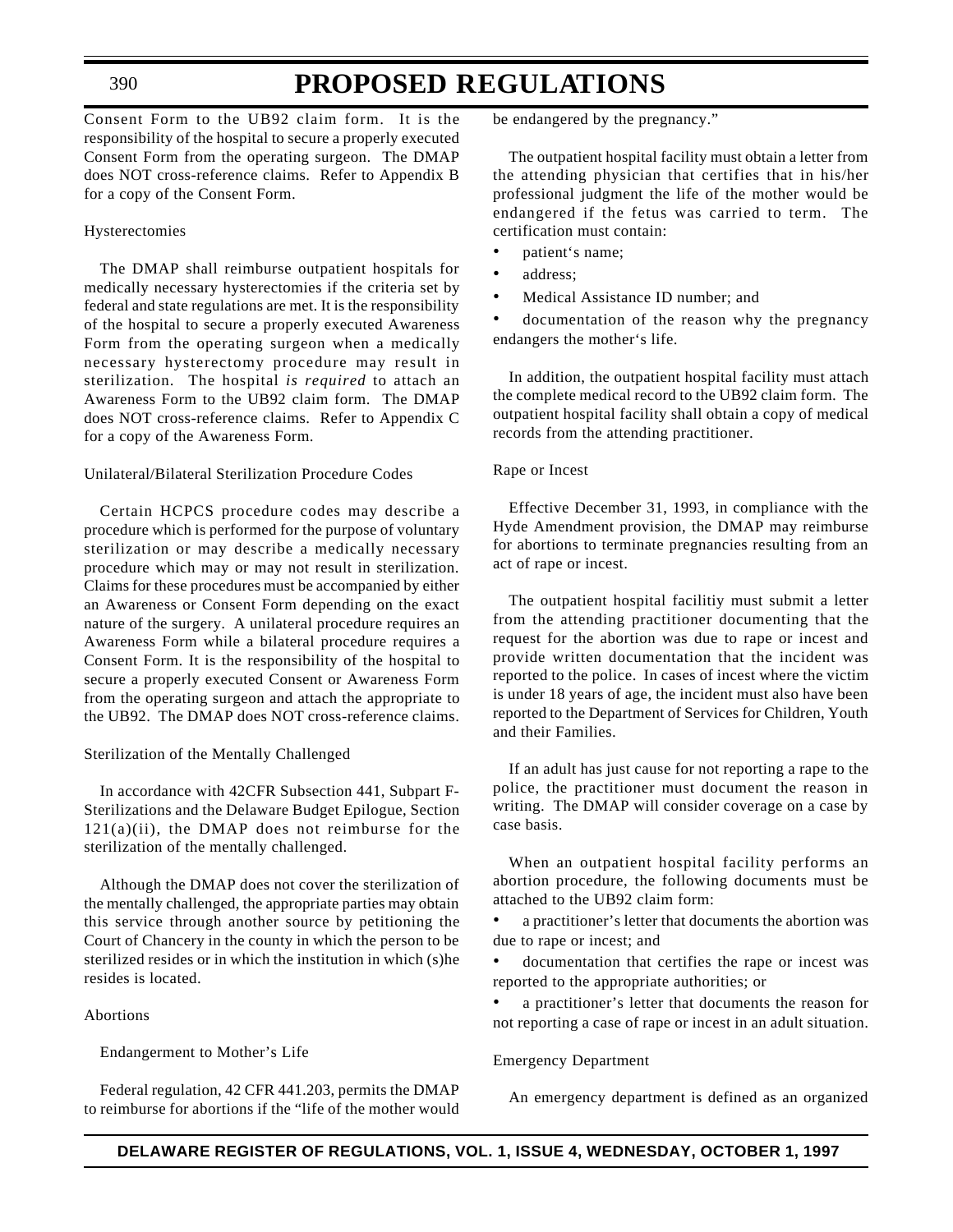hospital-based facility for the provision of unscheduled episodic services to patients who present for immediate medical attention. The emergency department must be available twenty-four (24) hours per day.

Emergency department services must be furnished under the direction of a practitioner, within the scope of practice of medicine or osteopathy as defined by state law.

The hospital-based facility may employ emergency room staff and include practitioner services under the facility provider number or the facility may contract with a physician/physician group to staff the emergency department. Practitioners who are employed by the facility are not required to be enrolled separately with the DMAP. Practitioners who deliver services and are paid fee-forservice must be enrolled with the DMAP.

#### Radiology

Radiology includes diagnostic radiology, diagnostic ultrasound, nuclear medicine, and radiation oncology.

Radiology services can be divided into two (2) components - professional and technical. The professional component is the interpretation of x-ray plates, angiograms, myelograms, pyelograms, or ultrasound procedures. The technical component is the facility service needed to produce the x-ray film or other items that are interpreted by the radiologist. Providers can do either the professional or the technical component, or they can do both the professional and the technical components.

Radiology services are limited to those that are medically necessary and that are ordered by a physician.

#### IV. MEDICAID CREDIT BALANCE REPORT (MCBR)

#### General Information

Title XIX of the Social Security Act established the Medicaid Program under which federal grants are provided to states for medical assistance to low income persons. The Program is jointly financed by the Federal and state governments and administered by the states. Within broad Federal rules, each state decides eligibility groups, types and ranges of services, payment levels for services, and administrative and operating procedures. The state's description of its Medicaid Program is called its State Plan.

Payments for services included within the State Plan are made directly by the state to the individuals or entities that provide the services. Each state designates a single State Agency which administers the operation of its

Medicaid Program. On the Federal level, the Health Care Financing Administration (HCFA) within the Department of Health and Human Services oversees the Title XIX Program, monitors compliance with Federal requirements, provides Federal matching funds for qualified Medicaid expenditures incurred by the states, and reviews Medicaid expenditures for allow ability and accuracy. States report their Medicaid expenditures and claim Federal matching moneys on a quarterly basis. Federal Medicaid regulations under 42 CFR 433.300 subpart F, mandates that States adjust any outstanding Medicaid credit balances within sixty (60) days after notification by a provider.

Federal Medicaid regulations require that the state Medicaid agency take reasonable measures to determine the legal liability of third parties to pay for services under the State Medicaid Plan. In summary, these regulations require that all benefits available through other party payers be exhausted, since the Medicaid Program is the payer of last resort. Federal Financial Participation is not available if the State Medicaid Agency fails to fulfill the Federal requirements with regard to established liability and seeking reimbursements.

HCFA has completed reviews in a number of states to determine if the Federal requirements were being met. HCFA discovered instances where Medicaid funds were being retained by hospitals, even though other third party payments sources had made payments for the same service. HCFA's review revealed that a large number of patient records indicated credit balances in cases where the Medicaid Program was the secondary payer. In many cases, the hospital provider billed the Medicaid Program and a third party payer. Payments made by a third party payer were credited to patient accounts, along with payments received from the Medicaid Program. However, the appropriate refunds were not made to the Medicaid Program. Credit balances were also caused by duplicate Medicaid payments.

When such circumstances occur, the provider is obligated to immediately refund the appropriate credit balances to appropriate Medicaid authorities.

#### Purpose

To insure that Medicaid properly recovers improper or excess program payments resulting from patient billing or claims processing errors, the DMAP has established a Hospital Provider Credit Balance reporting requirement. HCFA has similarly mandated credit balance reporting requirements under the Medicare Program.

All hospital providers of health care services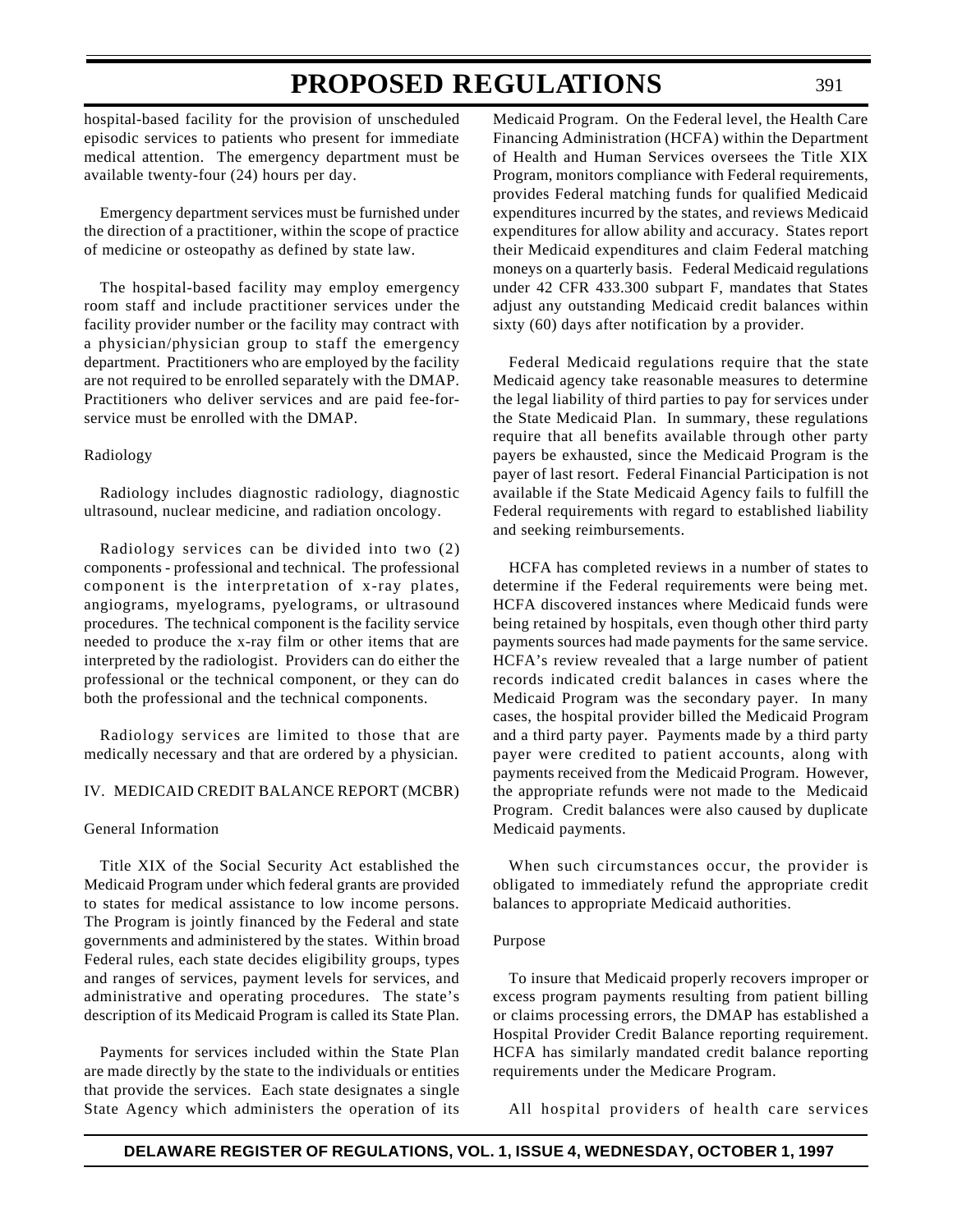# **PROPOSED REGULATIONS**

participating in the DMAP are required to submit a Medicaid Credit Balance Report (MCBR). This is a requirement for all in-State and out-of-state acute care hospitals who were paid greater than \$10,000 in the quarter (for either in-patient and/or out-patient services), by DMAP. The MCBR must be submitted even though there are no credit balances on Medicaid accounts at the close of business in the reporting period.

A completed MCBR must be submitted at the end of each quarter, to the Medicaid Surveillance and Utilization Review Unit (SUR), Lewis Building, P.O. Box 906, New Castle, Delaware 19720 within 30 days after the close of each calendar quarter.

The MCBR will be specifically used to monitor the identification and recovery of "credit balances" due the DMAP. Generally, when a provider receives improper or excessive payment for a claim, it is reflected in their accounting records (patient accounts receivable) as a "credit". For example, if payments are made by the DMAP and another insurer/payer, DMAP must be reimbursed. DMAP is always considered as the payer of last resort whena patient has another insurer. However, DMAP credit balances include money due the DMAP regardless of its classification in a provider's accounting records. For example, if a provider maintains credit balance accounts for a stipulated period (e.g., 90 days), and then transfers the accounts or writes them off to a holding account, this does not relieve the provider of its liability to the DMAP. In these instances, the provider is responsible for identifying and repaying all of the moneys due to the DMAP.

#### Completing the MCBR

The MCBR consists of a certification page and a detail page (see Appendix E and F of this manual). The certification page is to be signed and dated by an authorized individual such as an officer or administrator of the provider organization. If no Medicaid credit balances are reflected in the provider's records for the reporting quarter, the certification page must still be signed and submitted attesting to this fact. The detail page requires specific information on each credit balance account (including both Medicaid Managed Care Recipients and Fee For Service Recipients).. The detail page may be copied, as necessary, to accommodate all credit balances being reported. See Appendix D for specific instructions on completing the MCBR.

# Submitting the MCBR

The due date for submitting the MCBR to the DMAP is

not later than 30 days from the close of the quarter. The report will include all Medicaid credit balances reflected in the provider's accounting records including transfer, holding or other general accounts used to accumulate credit balance funds) as of the close of business each calendar quarter. REPORT ALL SUSPECTED MEDICAID CREDIT BALANCES REFLECTED IN THE PROVIDER'S RECORDS REGARDLESS OF WHEN THEY OCCURRED. DO NOT adjust/void claim through the DMAP Fiscal Agent or send a check to Medicaid or the DMAP Fiscal Agent for claims/amounts on the MCBR. Medicaid will determine the appropriate credit balance which must be refunded to Medicaid and notify the provider concerning this repayment. It is the provider's responsibility to report and repay all improper or excess payments that have been received from the time the provider began participation in the DMAP. Penalties for non-timely submission or failure to submit the MCBR, could result in (but are not limited to) the suspension of the Provider's Medicaid payments and/or effect the provider's eligibility to participate in DMAP.

# Validation

By contract, providers agree to allow the DMAP, and/ or its authorized representatives, access to all requested financial and medical records, as appropriate, including private pay records. The DMAP retains the right to access records and reports to validate the MCBR. The DMAP will determine the necessity to access records and reports. The DMAP and/or its authorized representatives are also permitted to reproduce records as they deem appropriate.

### V.GENERAL BILLING INFORMATION

Services which are rendered during the same visit must appear on the same UB92. All ancillary services associated with the visit must be on the same UB92 claim form. For example: A DMAP recipient comes to the emergency room and receives medication and an MRI. The same UB92 claim must contain all appropriate revenue codes and HCPCS for the emergency room, drugs, and radiology. Example #2: A DMAP recipient comes to the clinic and receives an injection. Both the visit and the injection must be on the same UB92 claim form. Otherwise, it may appear that the provider is duplicate billing for the same services.

#### Revenue Center and Diagnosis Codes

Providers of outpatient hospital services are required to use the UB92 billing form and to indicate revenue and ICD-9-diagnosis codes for charges. A revenue code is a 3-digit code that identifies the service provided for the recipient. An ICD-9 code is a common classification of a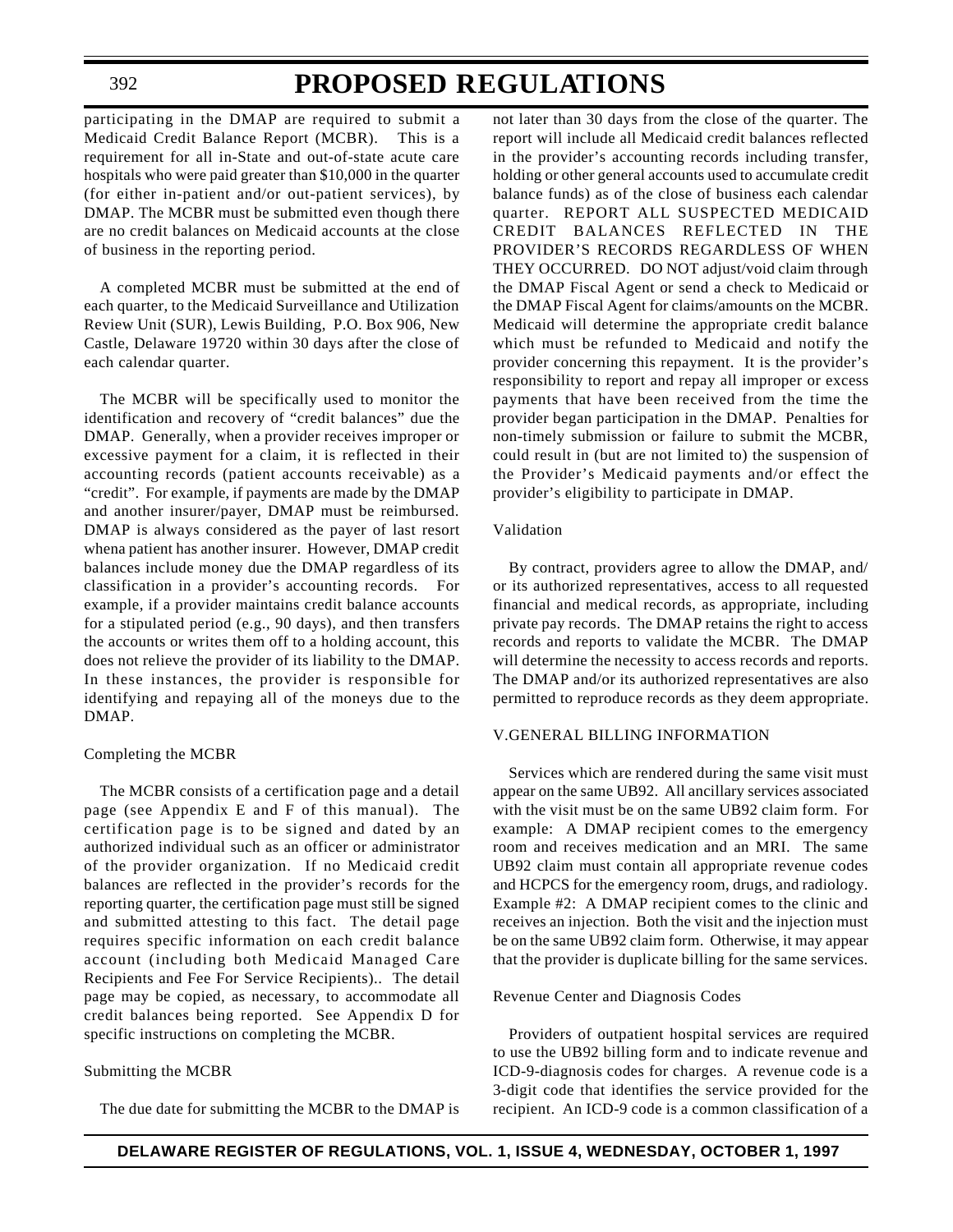disease and related entities. It is used to describe the clinical picture of the patient. Both the revenue and ICD-9 codes must be used accurately to describe the servicesprovided and the diagnosis of the patient. All such codes are critical to receiving correct payment. Valid revenue codes can be found in the Uniform Billing and Training Manual.

### HCPCS Procedure Codes

The DMAP uses HCPCS procedure codes as its listing of descriptive terms and identifying codes for reporting medical services and procedures performed by providers. The purpose of the terminology is to provide a uniform language that will accurately designate medical, surgical, and diagnostic services. Refer to the General Policy for further information regarding HCPCS procedure codes.

Outpatient hospitals must use HCPCS procedure codes when billing the DMAP for laboratory, radiology, surgical and co-pay services. When billing the DMAP for laboratory/radiology procedures, the appropriate HCPCS code must appear in form locator 44 of the UB92 claim form. When billing the DMAP for surgical procedures, the appropriate surgical HCPCS code(s) must appear in form locator 81 of the UB 92 claim form. Additionally, outpatient hospitals must use HCPCS procedure codes if the revenue code used is listed on Appendix C in the Billing Instructions of this manual.

#### Billing co-pay Amounts

Medicaid recipients may also be covered by plans such as BC/BS's Total Health Plus, CIGNA's Healthplan of Delaware, and Healthcare of Delaware, etc. Under these kinds of plans, the patients choose a primary care physician who provides total care. The primary care physician refers patients to member specialists when necessary. The plans pay a capitated fee to the primary care physician based on the patient's age, and there is frequently a co-pay amount incurred for all sick office visits, emergency room visits, specialist visits, etc. According to the terms of the policies, all co-pay amounts are the responsibility of the insured and failure to pay these charges may result in termination of the member's contract.

In those instances where a Medicaid recipient is also covered by a plan for which payment of the above mentioned co-pays is required, the DMAP will cover the applicable co-pay amounts. (Co-Pays are differentiated from "non-covered" or "non-allowed" charges.)

When billing the DMAP for the appropriate co-pay, complete the UB92 as instructed the Billing Instruction section with the following exceptions:

Enter the HCPCS co-pay procedure code (WW102; -Emergency Room Co-Pay) in form locator (FL) 44. Form locator (FL) 42 should contain the co-pay revenue center code of "070".

Enter only the co-pay amount in form locator (FL) 47. Do not enter your usual and customary charge nor add in any non-allowed charges.

• Attach a copy of the payment voucher if it is available.

### VI. REIMBURSEMENT

An acute care outpatient hospital facility is reimbursed as follows:

Visits Services - Visit services are reimbursed using a prospective flat rate. There are three types of visit services:

- emergency room (emergency and non-emergency);
- clinic; and
- delivery/labor (where appropriate).

Payment for drugs and supplies when used in conjunction with these services are included in the flat rate payment.

Each type of visit service is defined by a set of outpatient revenue codes. In addition, emergency roomservices must be associated with an ICD-9 diagnosis code. If the diagnosis code indicates a "true emergency", the visit is paid at an emergency rate. Refer to Appendix G of the General Policy for a list of approved ICD-9 emergency diagnosis codes. If the diagnosis code does not indicate an emergency the visit is reimbursed at the nonemergency rate.

Stand-Alone Services - Stand-alone services encompass all other services provided (e.g., operating room, therapies, etc.) in the outpatient setting that cannot be grouped into a visit category. A stand-alone service is identified by a revenue code or a CPT code.

The outpatient hospital facility is required to use the most appropriate revenue code for their facility for the services rendered.

Certain services such as radiology and laboratory is paid using a fee schedule.

Out-of-State Outpatient Hospital Facilities - Out-of-State outpatient hospital facilities are reimbursed based upon rates paid to a similar in-State facility.

The established rates and methodology for outpatient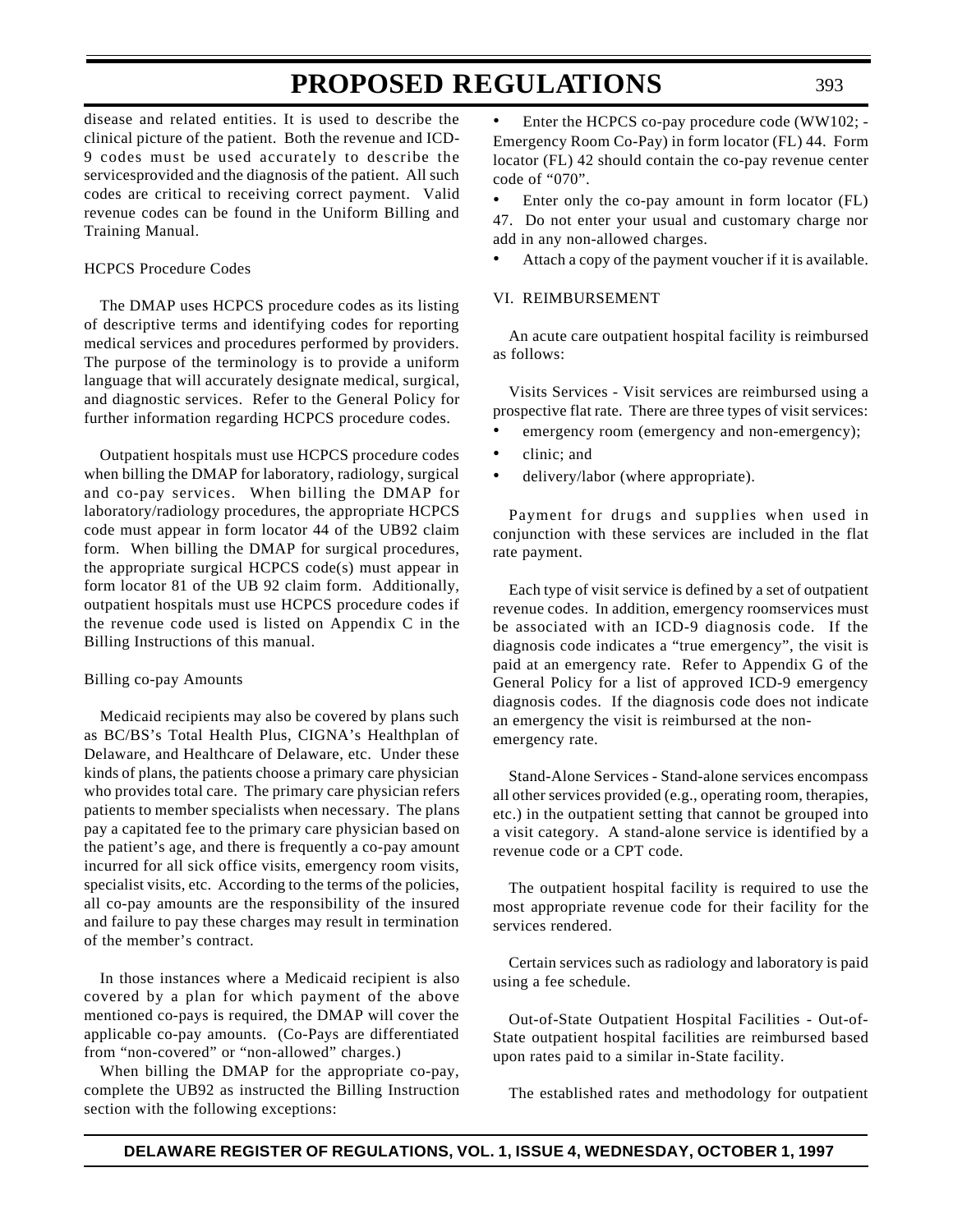hospital facility reimbursement shall be reviewed annually by the Delaware Medicaid program and adjusted, as necessary.

In addition, the following information about transportation services is being added to the Ambulance Provider Specific Policy and the Long-Term Care Provider Specific Policy:

# [TO BE ADDED TO THE AMBULANCE PROVIDER](#page-3-4) SPECIFIC POLICY MANUAL

Criteria for Non-Emergency Ambulance Transportation for Medicaid Clients in a Nursing Facility

The DMAP may cover non-emergency ambulance transportation for eligible Medicaid clients in a nursing facility when the transport is to and/or from a medical service (e.g., physician's office, clinic, dialysis center, or other medical consultation), and if one of the following criteria is met:

- if facility transport is not available; or
- if the client is ambulatory but cannot be safely transported via normal transport system (e.g., client is agitated, combative, or is otherwise mentally compromised); or
- if the client requires more physical assistance than can be provided by one facility attendant; or
- if the client has a physical or medical condition which contraindicates normal van/car transport (e.g., client is morbidity obese, or has a temporary condition that prevents ambulating); or

if the client has another physical/medical condition which contraindicates normal van/car transport (e.g., cardiac condition, severely respiratory compromised, or requires assistance and transportation of medical equipment such as a ventilator, oxygen, or IVs).

The medical necessity of each transport must be documented on the claim being submitted to the DMAP for payment. The required documentation consists of the following:

- the "from" place of transport;
- the "to" place of transport; and

a detailed description of the patient's condition at the time of transport. The ambulance provider must receive documentation from the nursing facility that will verify which of the above criteria qualifies the recipient for nonemergency ambulance transportation.

# [TO BE ADDED TO THE LONG-TERM CARE PRO-](#page-3-0)VIDER SPECIFIC POLICY MANUAL

Criteria for Non-Emergency Ambulance Transportation for Medicaid Clients in a Nursing Facility

The DMAP may cover non-emergency ambulance transportation for eligible Medicaid clients in a nursing facility when the transport is to and/or from a medical service (e.g., physician's office, clinic, dialysis center, or other medical consultation), and if one of the following criteria is met:

• if facility transport is not available; or

• if the client is ambulatory but cannot be safely transported via normal transport system (e.g., client is agitated, combative, or is otherwise mentally compromised); or

if the client requires more physical assistance than can be provided by one facility attendant; or

if the client has a physical or medical condition which contraindicates normal van/car transport (e.g., client is morbidity obese, or has a temporary condition that prevents ambulating); or

if the client has another physical/medical condition which contraindicates normal van/car transport (e.g., cardiac condition, severely respiratory compromised, or requires assistance and transportation of medical equipment such as a ventilator, oxygen, or IVs).

The nursing facility is expected to transport Medicaid clients to and/or from medical services if the facility has vehicle (s) utilized for patient transportation.

It is the responsibility of the nursing facility to provide documentation to the ambulance provider that will verify which of the above criteria qualifies the recipient for nonemergency ambulance transportation.

# [TO BE ADDED TO THE LONG-TERM CARE](#page-3-0) PROVIDER SPECIFIC POLICY MANUAL

The facility must bill any third party payer which may be liable for services provided. This billing must be done prior to billing the DMAP.

The facility must accept the DMAP payment as "payment in full" for services provided.

394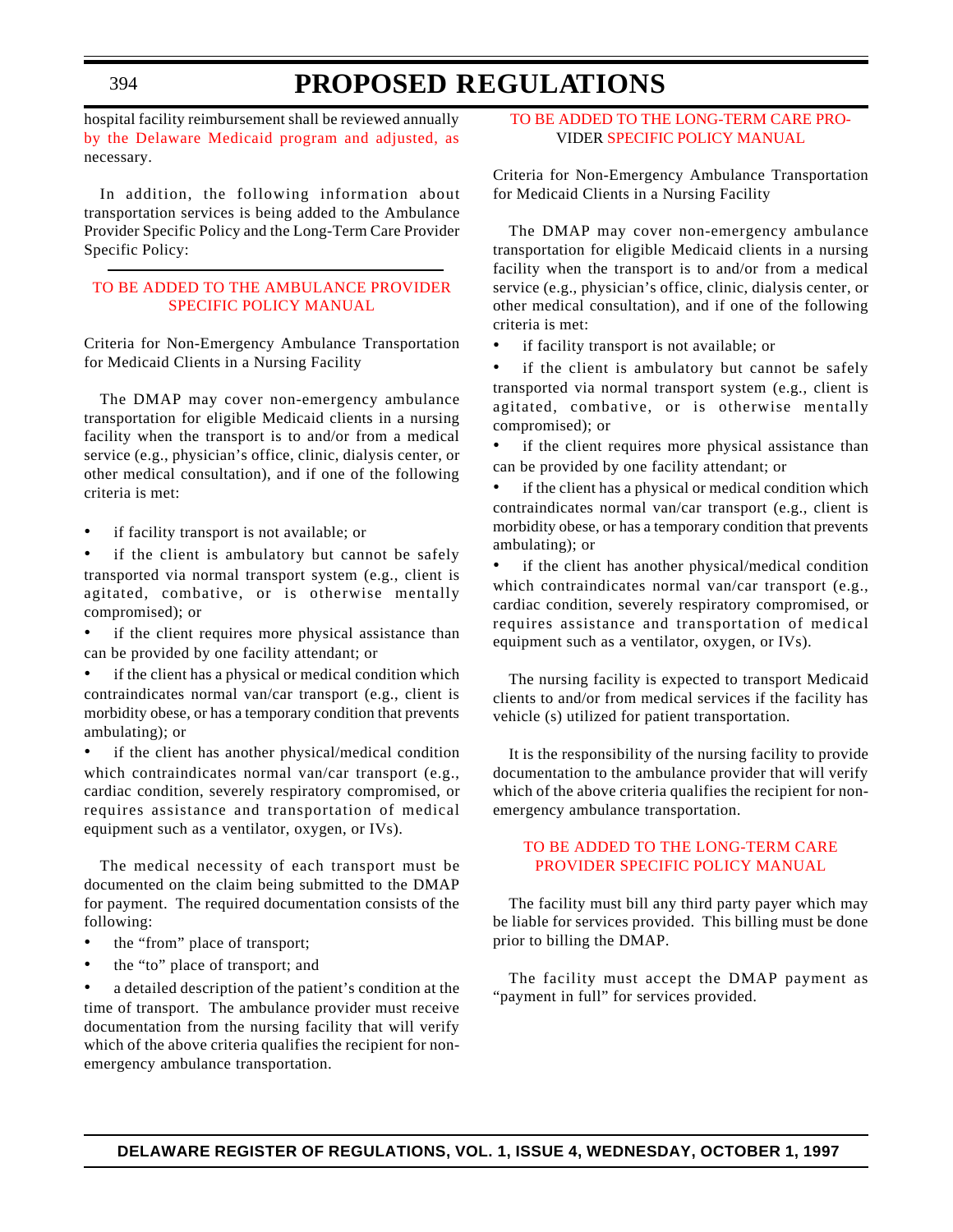# **DEPARTMENT OF NATURAL RESOURCES & [ENVIRONMENTAL](#page-3-1) CONTROL**

Statutory Authority: 7 Delaware Code, Chapter 60 (7 **Del.C.** Ch. 60)

[Brief Synopsis of the Subject, Substance and Issues:](http://www.dnrec.state.de.us/frames1.htm)

The Department of Natural Resources and Environmental Control, in accordance with 7 Del. C. §6010, has proposed to revise Subsection 1 of Section 9 in the Regulations Governing the Control of Water Pollution. Proposed amendments would revise Part 1 and 2 and add Part 3 through 14 to the NPDES General Permit Program Regulations Governing Storm Water Discharges Associated with Industrial Activity.

Possible Terms of the Agency Action: The Regulation has a term of 5 years

Statutory Basis or Legal Authority to Act: 7 Del C. Section 6010

List of Other Regulations That May be Impacted or Affected by the Proposal: None

Notice Of Public Comment:

The Department of Natural Resources and Environmental Control will hold a public hearing on November 6 1997, beginning at 7:00 p.m., in the DNREC auditorium of the Richardson and Robbins Building, 89 Kings Highway, Dover, Delaware, to consider proposed amendments to Section 9 of the Regulations Governing the Control of Water Pollution. The proposals amend Subsection 1, Part 1 and 2 and add Part 3 through 14 to the NPDES General Permit Program Regulations Governing Storm Water Discharges Associated with Industrial Activity.

The proposals will be available for inspection at the Division of Water Resources offices located at 89 Kings Highway, Dover, Delaware. Inquiries should be directed to R. Robert Thompson at (302) 739-4403. Statements and testimony may be presented orally or in written form at the hearing. It is requested that those interested in presenting statements register in advance by mail. Written statements may be presented prior to the hearing and should be addressed to: R. Robert Thompson, Hearing Officer, DNREC, 89 Kings Highway, Dover, DE 19901. Section 9 - The NPDES General Permit Program

SUBSECTION 1 - REGULATIONS GOVERNING STORM WATER DISCHARGES ASSOCIATED WITH INDUSTRIAL ACTIVITY

#### **Introduction**

Part 1 - PROVISIONS GOVERNING ALL STORM WATER DISCHARGES

| 9.00            | <b>Definitions</b>                 |
|-----------------|------------------------------------|
| <del>9.01</del> | Applicability                      |
| 9.02            | <b>General Standards</b>           |
| <del>9.03</del> | <b>Notification</b>                |
| 9.04            | Monitoring                         |
| <del>9.05</del> | Storm Water Plan                   |
| 9.06            | <b>Effective Dates of Coverage</b> |
| <del>9.07</del> | Effective Dates of this Subsection |
|                 |                                    |

Part 2 - SPECIAL CONDITIONS FOR LAND DISTURBING ACTIVITY

| <del>9.11</del> | Applicability       |
|-----------------|---------------------|
| <del>9.12</del> | General Standards   |
| <del>9.13</del> | <b>Notification</b> |
| <del>9.14</del> | Monitoring          |

- 9.15 Storm Water Plan
- 9.16 Effective Dates of Coverage

Part 3 - SPECIAL CONDITIONS FOR ASPHALT BATCH MIX AND CONCRETE BATCH MIX Reserved.

Part 4 - SPECIAL CONDITIONS FOR EXTRACTIVE USE Reserved.

Part 5 - SPECIAL CONDITIONS FOR WOOD **PRODUCTS** Reserved.

Part 6 - SPECIAL CONDITIONS FOR CHEMICALS AND ALLIED PRODUCTS Reserved.

Part 7 - SPECIAL CONDITIONS FOR HAZARDOUS WASTE HANDLING SITES Reserved.

Part 8 - SPECIAL CONDITIONS FOR RECYCLING **CENTERS** Reserved.

Part 9 - SPECIAL CONDITIONS FOR MAINTENANCE ACTIVITIES FOR TRANSPORTATION INDUSTRIES Reserved.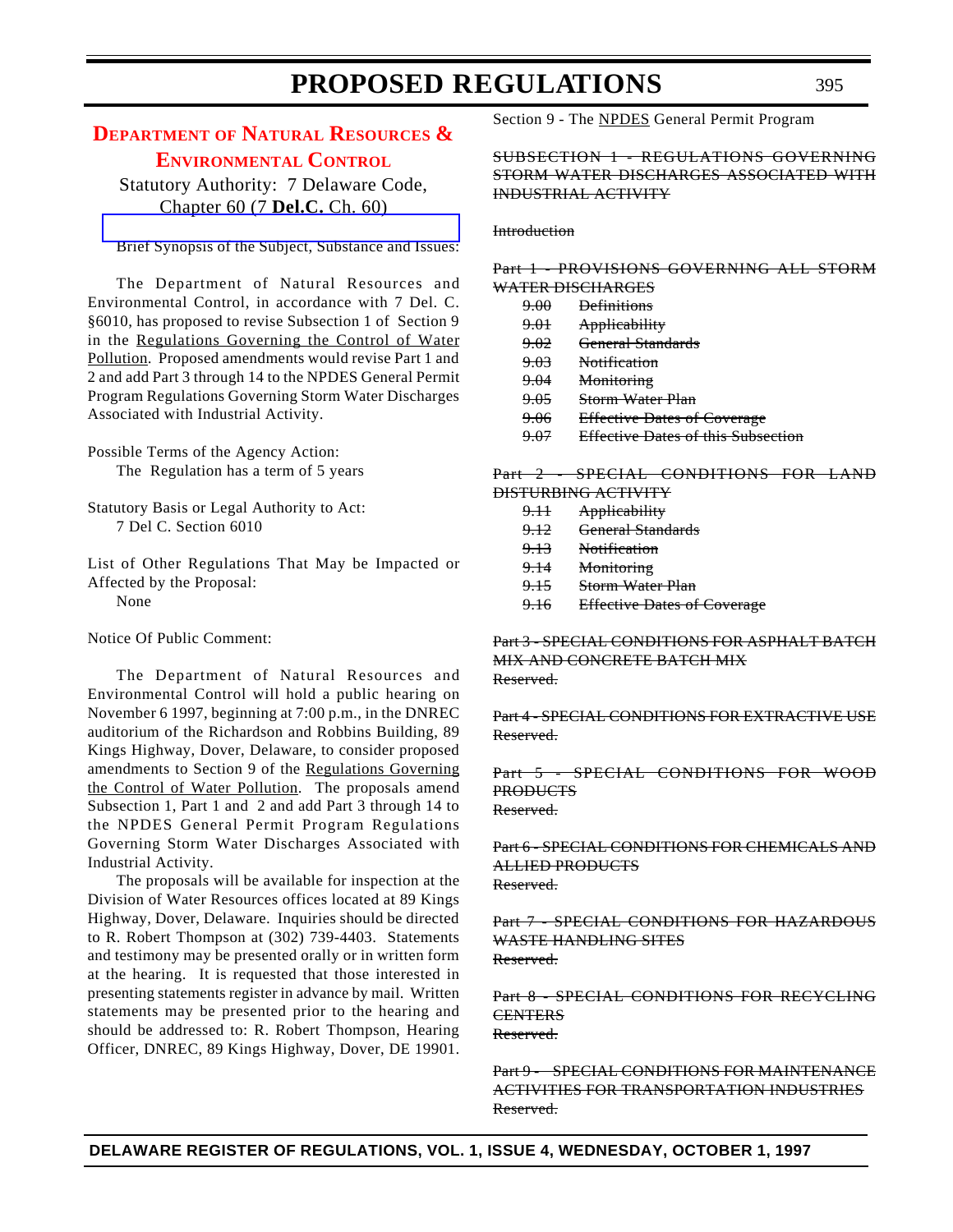Part 10 - SPECIAL CONDITIONS FOR FOOD AND KINDRED PRODUCTS Reserved.

Part 11 - SPECIAL CONDITIONS FOR METALS MANUFACTURING, PRODUCTS AND ASSOCIATED INDUSTRIES Reserved.

Part 12 - SPECIAL CONDITIONS FOR TEXTILES, PRINTING & PUBLISHING WAREHOUSING STORAGE Reserved.

### REGULATIONS GOVERNING STORM WATER DISCHARGES ASSOCIATED WITH INDUSTRIAL ACTIVITIES

#### INDEX

Part 1- Baseline General Permit (9.101)

- Part 2- Special Conditions for Storm Water Discharges Associated with Land Disturbing Activities (9.102)
- Part 3- Special Conditions for Storm Water Discharges Associated with Concrete Manufacturing Activities (9.103)
- Part 4- Special Conditions for Storm Water Discharges Associated with Asphalt Manufacturing Activities  $(9.104)$
- Part 5- Special Conditions for Storm Water Discharges Associated with Chemical Manufacturing Activities  $(9.105)$
- Part 6- Special Conditions for Storm Water Discharges Associated with Activities Regulated by the Delaware Regulations Governing Solid Waste (9.106)
- Part 7- Special Conditions for Storm Water Discharges Associated with Automotive Salvaging Activities  $(9.107)$
- Part 8- Special Conditions for Storm Water Discharges Associated with Scrap Recycling Activities (9.108)
- Part 9- Special Conditions for Storm Water Discharges Associated with Watercraft Maintenance Activities (9.109)
- Part 10-Special Conditions for Storm Water Discharges Associated with Air Transportation Maintenance and Deicing Activities (9.110)
- Part 11-Special Conditions for Storm Water Discharges Associated with Rail Transportation Maintenance Activities (9.111)
- Part 12-Special Conditions for Storm Water Discharges Associated with Automotive Transportation Maintenance Activities (9.112)
- Part 13- Special Conditions for Storm Water Discharges Associated with Food Processors Activities (9.113)
- Part 14- Special Conditions for Storm Water Discharges Associated with Metals Manufacturing Activities (9.114)

#### Part 1 - INTRODUCTION

NPDES permit coverage is now required for a wide range of dischargers that were not previously regulated by the NPDES permit program. The new Section 9 of these Regulations, the General Permit Program, will regulate dischargers by category when classes are substantially similar. It is designed to provide NPDES permit coverage for the wide range of dischargers who could not practically obtain individual NPDES permits in the foreseeable future. This approach will allow staff resources to concentrate on individual NPDES permits for discharges which may have more significant potential for impacting water quality of the State of Delaware.

Although no individual permits will be issued to the categories of dischargers covered by Section 9 of these Regulations, the subsections dealing with each category may be referred to as "General NPDES Permits" and the entire Section of the Regulations may be referred to as the "General NPDES Permit Program."

General NPDES Permits as defined by federal law in 40 C.F.R. '122.28 authorize a category of discharges from sources within a defined area that share certain similarities. General NPDES Permits are self-implementing standards applicable to multiple dischargers that the DNREC has determined can best be regulated as a class. Conversely, individual NPDES permits are issued to a potential discharger who applies for a permit with special conditionsspecifically tailored to the discharger. Thus, a General NPDES Permit is an agency statement of general applicability and future effect that implements and prescribes law and as such is a regulation.

In order to obtain coverage under Section 9 of these Regulations (the General NPDES Permit Program) most persons will be required to file with the DNREC a Notice of Intent to be covered in accordance with 40 C.F.R. '122.28(b)(2). DNREC will consider this the equivalent of an NPDES Permit application for a General NPDES Permit.

Part 1 of the General NPDES Permit Program (Section 9 of these Regulations) consists of general provisions applicable to each category of discharger that the General NPDES Permit Program will cover. Parts 2 through 12 of the General NPDES Permit Program will add or modify the general provision for the specific category of discharger to which it applies.

### **INTRODUCTION**

#### **DELAWARE REGISTER OF REGULATIONS, VOL. 1, ISSUE 4, WEDNESDAY, OCTOBER 1, 1997**

396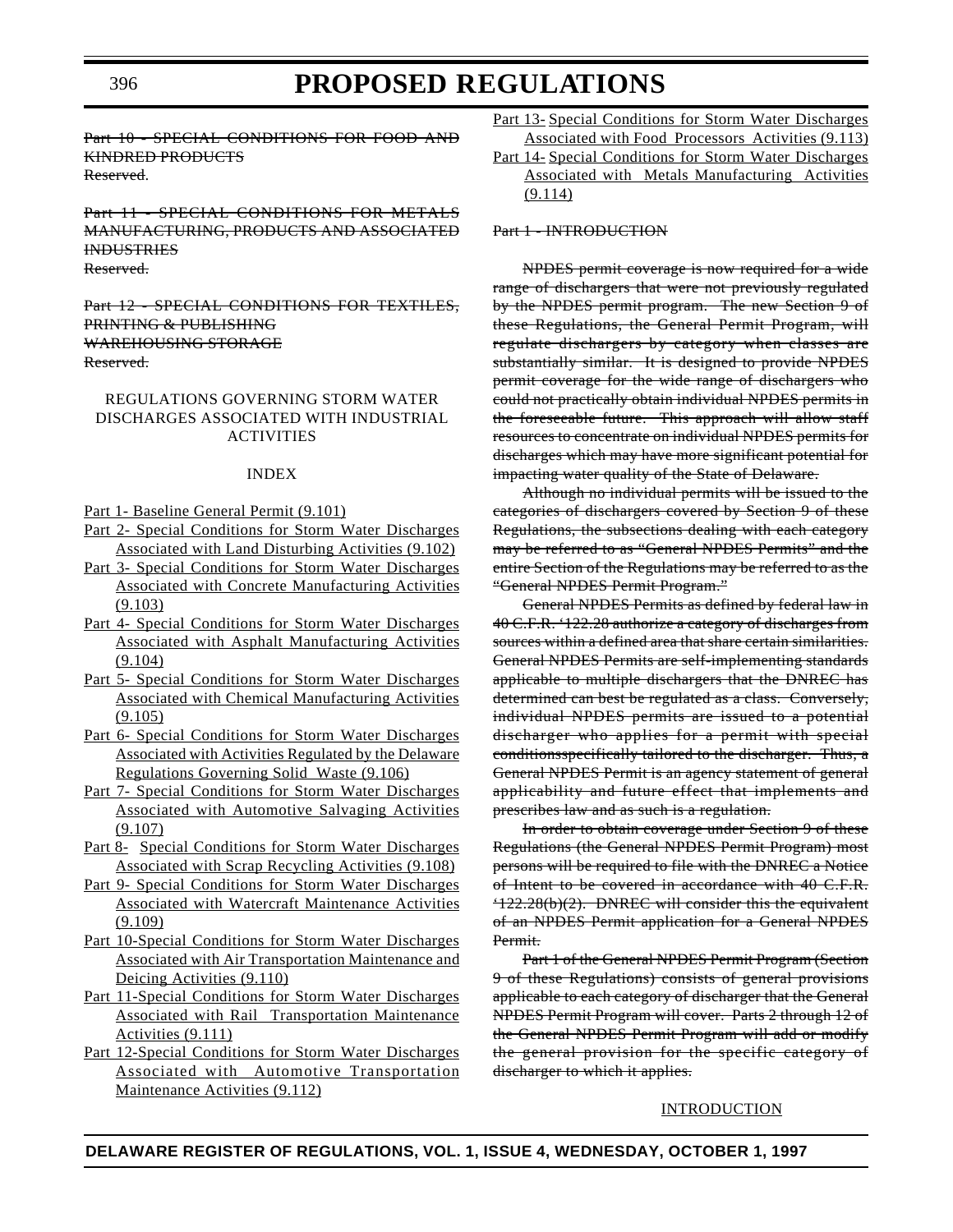Storm water discharges contribute significantly to water quality degradation across the U.S. Storm waterrelated sources of water quality degradation include the following: manufacturing and processing facilities, transportation maintenance areas, urban areas, resource extraction, hydro-habitat modification, land disposal and contaminated sediments present in stream and river beds. In November of 1990 the USEPA issued the NPDES Storm Water Permit Application Regulations for Storm Water Discharges in response to the evidence indicating storm water as a major source of impairment to the quality of rivers, streams and wetlands in the United States.

In 1993, Section 9 (The General NPDES Permit Program) of the Regulations Governing the Control of Water Pollution was issued. The General NPDES Permit Program is designed to provide NPDES permit coverage for the wide range of dischargers who could not practicably obtain individual NPDES permits in the foreseeable future. This approach will allow the DNREC resources to concentrate on individual NPDES permits for facilities with discharges which have a more significant potential for impacting water quality of the State of Delaware.

A General NPDES Permit as defined by federal law in 40 C.F.R. '122.28 authorizes the discharge of storm water associated with industrial acivity from sources within a defined area or that share certain similarities. A General NPDES Permit Regulation is a self-implementing standard that can apply to multiple dischargers which the DNREC has determined can most efficiently be regulated as a category. Conversely, an individual NPDES permit contains special conditions specifically tailored to one specific facility. A General NPDES Permit is a Department statement of general applicability. A General NPDES Permit is a regulation since it implements and prescribes law which effects existing and future facilities.

Subsection 1 of the General NPDES Permits Program contains The Regulations Governing Storm Water Discharges Associated With Industrial Activity and are referred to as the "General NPDES Storm Water Permit Program". In order to obtain coverage through the General NPDES Storm Water Permit Program, persons will be required to file with the DNREC a Notice of Intent (NOI). The NOI requirement is in accordance with 40 C.F.R. '122.28(b)(2) of the USEPA NPDES Program. The NOI is the equivalent of an NPDES permit application for General NPDES Storm Water Permit coverage. Part 1 of the General NPDES Storm Water Permit Program consists of general provisions applicable to all discharges associated with industrial activity. A letter verifying acquisition of permit coverage instead of an actual permit will be issued to the dischargers covered by the General NPDES Storm Water Permit Program.

The goal of the General NPDES Storm Water Permit Program is to establish, over a period of time, accepted practices for protecting and improving water quality and minimizing any adverse impacts to waters of the State of Delaware by storm water discharges associated with industrial activity. To apply water-quality based numerical limits to storm water runoff, a large expenditure of the DNREC and industry resources ( time and money) would be needed to develop and perform the myriad of assessments (e.g. modeling, analytical testing, statistical reviews of the varied rain event occurrences, event intensities, event intensity-deltas, event durations, and rainfall quantities). Therefore, the General NPDES Storm Water Permit Program requires Best Management Practices to be implemented by all facilitiesas a more efficient approach to protect and improve waters of the State of Delaware. The Best Management Practices (BMPs) requirements in this regulation will serve in place of numerical limits in accordance with 40 Code of Federal Regulations (CFR) Part 122.44(k).

The General NPDES Storm Water Permit Program is divided into 14 Parts. In Part 1, the baseline of the General NPDES Storm Water Permit Program is established. Parts 2 through 14 apply to specific categories of industrial activity. A facility is required to obtain coverage under each applicable Part. If there is not an applicable industryspecific Part for a facility, then the facility is required to obtain and maintain coverage under Part 1.

The numbering sequence for the regulations is displayed by the following graphic:

 $-9.1$  XX 4. This references Seciton  $9(T)/e$ <br>
This references a condition<br>
of a specific Part of the General NPDES Permit  $Pr_{\text{ogram}}$ of the Delaware Regulations General NPDES Storm Governing the Control  $\oint f$  Water  $\bigcup$  Water Program. For Pollution, 1993. / example, 9.1123 refers to

This references Subsection 1 (the General NPDES Storm Water **Part 12 AUTOMOTIVE** Permit Program) of Section 9 **TRANSPORTATION** 

condition number 3 -<br>"NOTIFICATION" of **MAINTENANCE**"

This references a specific Part of the Delaware General NPDES Storm Water Permit Program. For example, 9.1054 refers to Part 05 "Chemical Manufacturing", condition number 4- "Monitoring".

9.1010 DEFINITIONS

The following words and phrases shall have the meaning ascribed to them in this Subsection unless the context clearly indicates otherwise: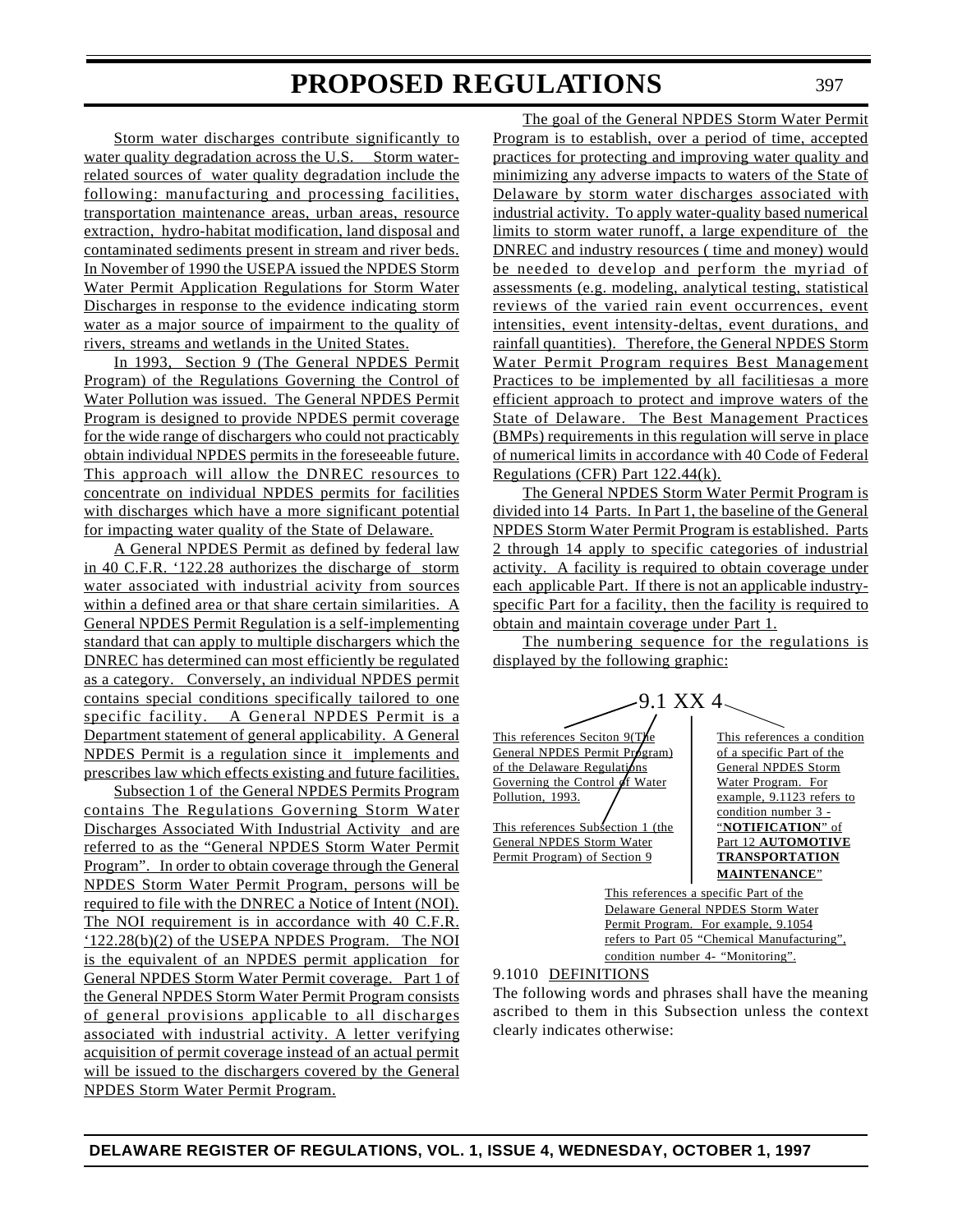### 398

# **PROPOSED REGULATIONS**

(1) APPROPRIATE PLAN APPROVAL AGENCY: means the Department, Conservation District, county, municipality, or State agency that is responsible in a jurisdiction for review of a Sediment and Stormwater Management Plan.

(2) CERTIFIED CONSTURCTION REVIEWER: means those individuals, having passed a Department-sponsored or approved training course, who provide on-site inspection for sediment control and stormwater management in accordance with the Delaware Sediment and Stormwater Regulations.

(3) .F.R. means the Code of Federal Regulations.

(4) COMPARABLE LEVEL: an estimated level of environmental benefit related to the quality of the storm water discharges equivalent to what would be achieved by implementing the management practices described under the Significant Materials Management requirements described in Parts 3 through 14.

(5) DEPARTMENT: means the State of Delaware Department of Natural Resources and Environmental Control.

(6) DISCHARGE: means storm water runoff.

(7) EFFECTIVE DATE: means the date when these regulations have formally passed through a public comment period, public hearing, have been formally adopted by the Department and start being operative.

(8) ENCLOSED AREAS: means an area(s) which consists of an impervious surface as a floor and is shielded from precipitation and storm water run-on.

(9) INDIVIDUAL PERMIT: means a permit which is written for one specific facility or site.

(10) LAND DISTURBING ACTIVITIES: means a land change or construction activity for residential, commercial, silvicultural, industrial, and institutional land use which may result in soil erosion from water or wind or movement of sediments or pollutants into State waters or onto lands in the State, or which may result in accelerated stormwater runoff, including, but not limited to, clearing, grading, excavating, transporting, and filling of land.

(11) MAXIMUM EXTENT PRACTICABLE: means to complete an objective or requirement of this Part, to a level which bears the most benefit from an environmental standpoint, but not to a level that is physically or economically infeasible or that would jeopardize human

health or safety, or that would prohibit the conductance of work at the facility.

(12) MUNICIPAL STORM WATER SYSTEM: means a conveyance system which is not intended to convey anything but storm water and is owned by a municipal or public entity.

(13) PERSON: means any individual, partnership, corporation, association, institution, enterprise, municipality, commission, political subdivision, or duly established entity.

(14) SECRETARY: means the Secretary of the State of Delaware Department of Natural Resources and Environmental Control or his duly authorized designee.

(15) SIGNIFICANT MATERIALS: means substances, products, or wastes that are exposed to precipitation and can contribute pollutants to storm water runoff or storm water infiltration.

(16) STORM WATER: means run-on or runoff of water from the surface of the land resulting from precipitation or snow or ice melt.

(17) STRUCTURAL CONTROLS: means curbs, dikes, berms, walls, sheds, impervious pads, ditches, etc. which limit the contribution of significant materials to storm water discharges from a facility.

(18) WATER PRIORITY CHEMICALS: The list of chemicals presented in Appendix A of these Regulations.

# 9.1011 COVERAGE

A This Subsection shall apply to storm water discharges from the following categories of industrial activities:

Storm Water associated with industrial activity which is directly related to manufacturing, processing, or raw materials storage areas at an industrial plant. This Subsection does not include discharges from facilities or activities excluded from the NPDES program.

For the categories of industries identified in subparagraphs (i) through (x) of this Subsection, this Subsection applies to, but is not limited to, storm water discharges from industrial plant yards; immediate access roads and rail lines used or traveled by carriers of raw materials, manufactured products, waste material, or by-products used or created by the facility; material handling activities; refuse sites; sites used for the application or disposal of process waste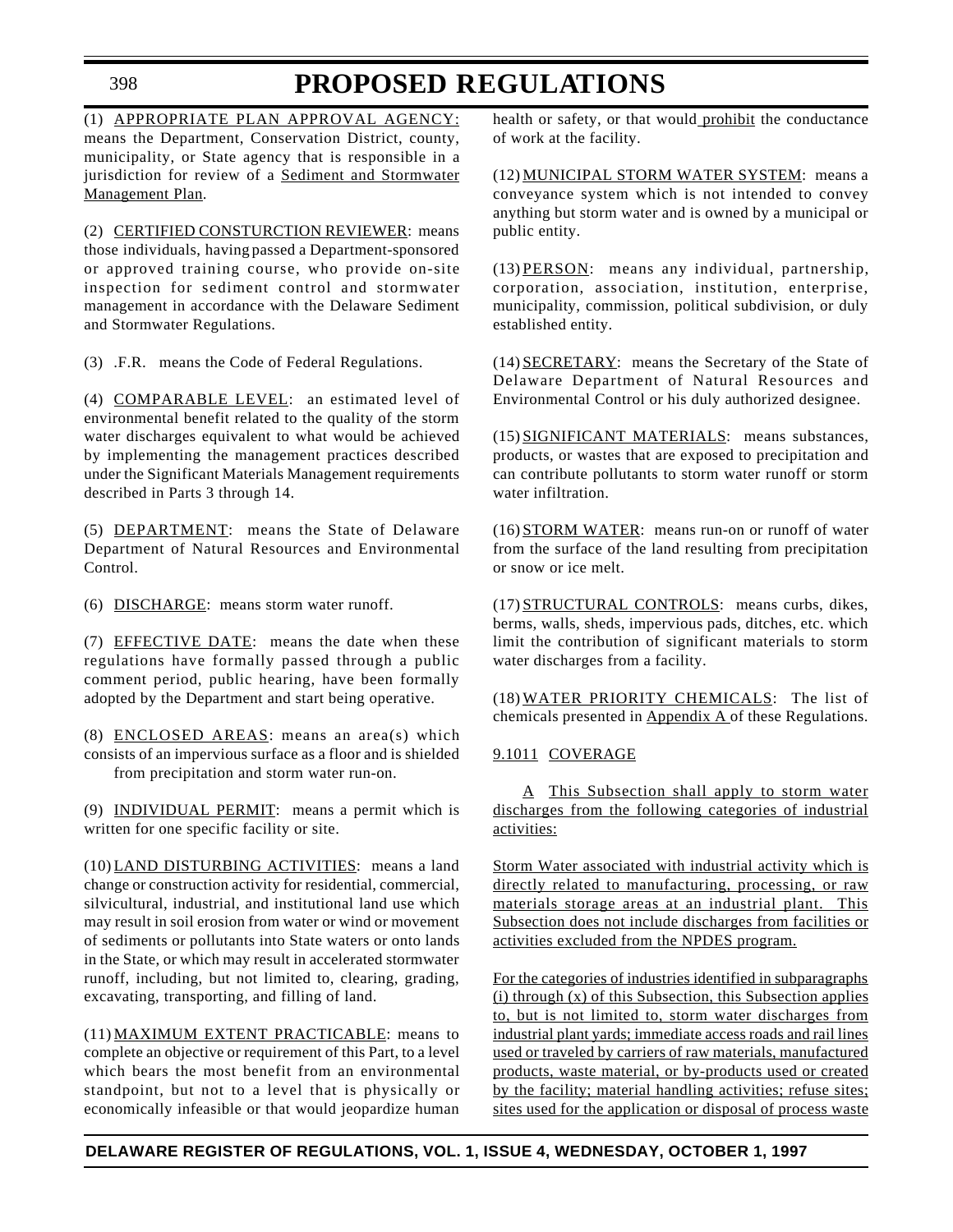waters (as defined at 40 C.F.R. '401); sites used for the storage and maintenance of material handling equipment; sites used for residual treatment, storage, or disposal; shipping and receiving areas; manufacturing buildings; storage areas (including tank farms) for raw materials, and intermediate and finished products; and areas where industrial activity has taken place in the past and Significant Materials remain.

For the categories of industries identified in subparagraph (xi), the term includes only storm water discharges from all areas listed in the previous sentence (except access roads) where material handling equipment or activities, raw materials, intermediate products, final products, waste materials, by-products, or industrial machinery are exposed to storm water.

For the purposes of this Subsection, material handling activities include the: storage, loading and unloading, transportation, or conveyance of any raw material, intermediate product, finished product, by-product, or waste product. The term excludes areas located on plant lands separate from the plant's industrial activities, such as office buildings and accompanying parking lots as long as the drainage from the excluded areas is not mixed with storm water drained from the above-described areas.

Industrial facilities (including industrial facilities that are municipally owned or operated that meet the descriptions listed in this paragraph (i) through (xi)) include those facilities designated under 40 C.F.R. Part 122.26(a)(1)(v) of the NPDES Storm Water Regulations. The following categories of facilities are considered to be engaging in "industrial activity" for purposes of this Subsection:

(i) Facilities subject to storm water effluent limitation guidelines, new source performance standards, or toxic pollutant effluent standards under 40 C.F.R. subchapter N [except facilities exempted under category xi)];

(ii) Facilities classified in the Standard Industrial Classification Manual (Office of Management and Budget, 1987) as: 24 [Lumber and Wood Products] except 2434 [Wood Kitchen Cabinets]; 26 [Paper & Allied Products] except 265 [Paperboard Containers and Boxes] and 267 [Converted Paper & Paperboard Products]; 28 [Chemicals & Allied Products] except 283 [Drugs] and 285 [Paints, Varnishes, Lacquers, Enamels & Allied Products]; 29 [Petroleum Refining & Asphalt]; 311 [Leather Tanning]; 32 [Stone, Clay & Glass Products]; except 323 [Glass Products, Made of Purchased Glass] 33 [Primary Metals Industry]; 3441 [Fabricated Structural Metal]; 373 [Ship Building & Repair];

(iii) Facilities classified as Standard Industrial Classifications 10 [Metal Mining], 11 [Anthracite Mining], 12 [Coal Mining, except for areas of coal mining operations meeting the definition of a reclamation area under 40 C.F.R. '434.11(1)], 13 [Oil & Gas Extraction including exploration, production, processing, or treatment operations, or transmission facilities, that discharge storm water contaminated by contact with or that has come in contact with, any overburden, raw material, intermediate products, finished products, by-products, or waste products located on the site of such operations], 14 [Nonmetallic] Minerals Mining] including active or inactive mining operations. Inactive mining operations are mining sites that are not being actively mined, but which have an identifiable owner/operator;

(iv) Hazardous waste treatment, storage, or disposal facilities;

(v) Landfills, land application sites, and open dumps that have received any industrial wastes (waste that is received from any of the facilities described under this Subsection);

(vi) Facilities involved in the recycling of materials, including metal scrapyards, battery reclaimers, salvage yards, and automobile junkyards, including but not limited to those classified as Standard Industrial Classification 5015 [Motor Vehicle Parts, Used] and 5093 [Scrap & Waste Materials], but not including recycling collection centers consisting solely of "igloos" or similar structures;

(vii)Steam electric power generating facilities, including coal handling sites;

(viii) Transportation facilities classified as Standard Industrial Classifications 40 [Railroad Transportation], 41 [Local & Suburban Transits], 42 [Motor Freight & Warehousing] except 4221 [Farm Product Warehousing & Storage]; 4222 [Refrigerated Warehousing & Storage]; 4225 [General Warehousing & Storage] ; 43 [U.S. Postal Service] 44 [Water Transportation], and 45 [Transportation by Air] and 5171 [Bulk Petroleum Terminals]. Only those portions of the facility that are either involved in vehicle maintenance (including vehicle rehabilitation, mechanical repairs, painting, fueling, and lubrication), equipment cleaning operations, airport deicing operations, or which are otherwise identified under paragraphs (i) through (vii) or (ix) through (xi) of this Subsection are associated with industrial activity;

(ix) Treatment works with a design flow of one million gallons per day or more treating domestic sewage or any other sewage sludge or waste water treatment device or system, used in the storage, treatment, recycling, and reclamation of municipal or domestic sewage, including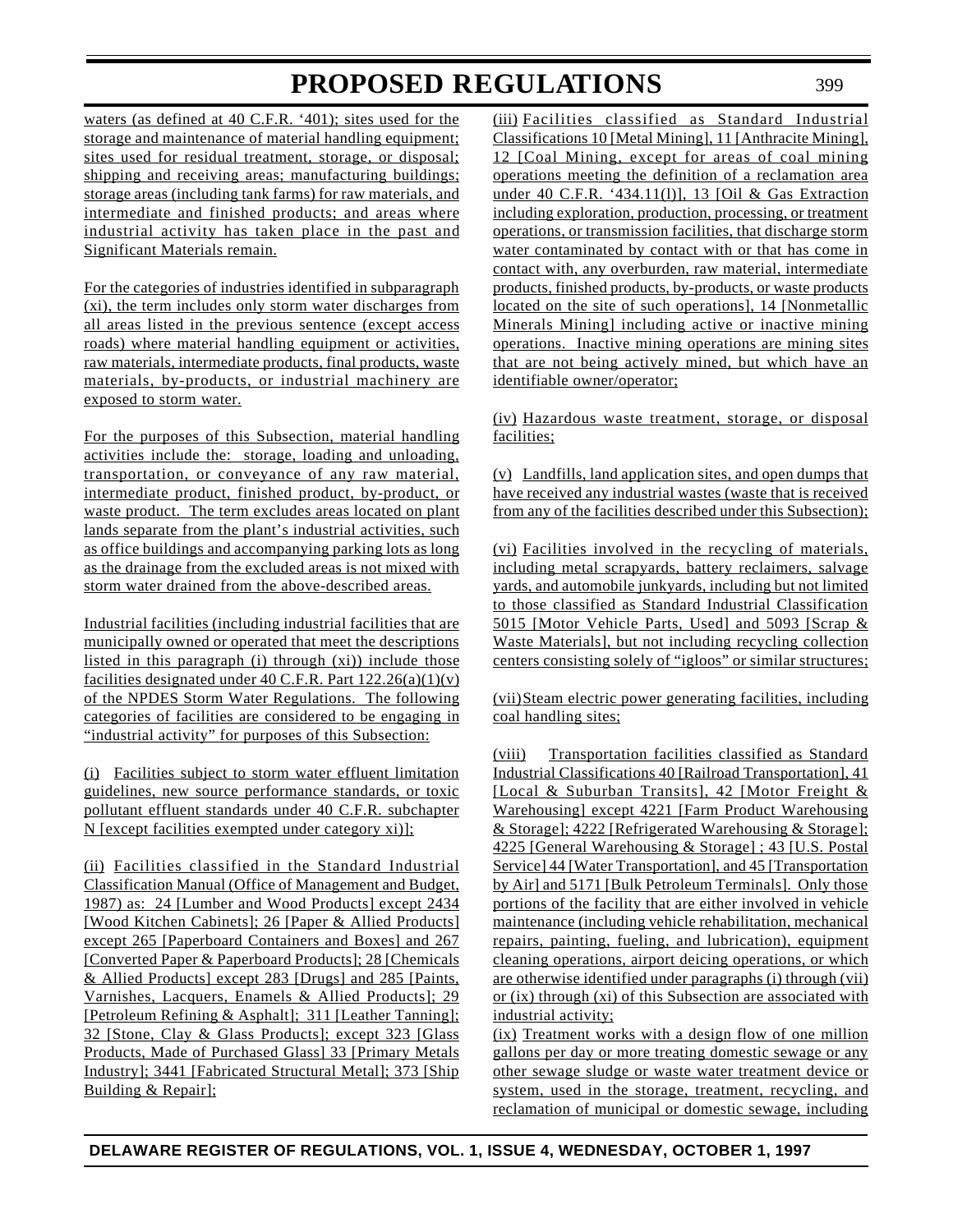400

# **PROPOSED REGULATIONS**

land dedicated to the disposal of sewage sludge that are located within the confines of the facility, or required to have an approved pretreatment program under 7 Del. C. '6033. Not included are farm lands, domestic gardens, or lands used for sludge management where sludge is beneficially reused and which are not physically located in the confines of the facility, or areas that are in compliance with 40 C.F.R. '503;

(x) Construction activity including clearing, grading, and excavation activities;

(xi) Facilities under Standard Industrial Classifications 20 [Food & Kindred Products]; 21 [Tobacco Products]; 22 [Textile Mill Products]; 23 [Apparel & Other Finished Products Made From Fabrics & Similar Materials]; 2434 [Wood Kitchen Cabinets]; 25 [Furniture & Fixtures]; 265 [Paperboard Containers & Boxes]; 267 [Converted Paper & Paperboard Products]; 27 [Printing, Publishing & Allied Industries]; 283 [Drugs]; 285 [Paints, Varnishes, Lacquers, Enamels, & Allied Products]; 30 [Rubber & Miscellaneous Plastics Products]; 31 [Leather & Leather Products] except 311 [Leather Tanning & Finishing]; 323 [Glass Products, Made of Purchased Glass] ; 34 [Fabricated Metal Products] except 3441 [Fabricated Structural Metal Products]; 35 [Industrial & Commercial Machinery & Computer Equipment]; 36 [Electronic & Other Electrical Equipment & Components, Except Computer Equipment];

37 [Transportation Equipment] except 373 [Ship & Boat Building & Repairing]; 38 [Measuring, Analyzing & Controlling Instruments/Photographic, Medical and Optical Goods/Watches & Clocks]; 39 [Miscellaneous Manufacturing Industries]; 4221 [Farm Product Warehousing & Storage]; 4222 [Refrigerated Warehousing & Storage]; 4225 [General Warehousing & Storage]; (and which are not otherwise included within categories (i) through  $(x)$ ).

# B. Eligibility

1. This Subsection covers all new and existing discharges that are composed in whole or in part of storm water associated with industrial activities.

2. Facilities with existing individual NPDES permits for discharges other than storm water, are covered by this Subsection, for storm water discharges not covered by the existing individual NPDES permit.

3. Facilities with individual NPDES permits which do not fully address storm water are covered by this regulation until amendments which will fully address storm water can be made on the existing NPDES permits.

4. No person shall discharge storm water associated with an industrial activity except as authorized by an individual NPDES permit or this Subsection. Part 1 of this Subsection shall apply to all discharges of storm

water associated with industrial activity. Parts 2 through 14 of this Subsection apply to certain categories of industrial activity and modify certain parts of Part 1 and/ or add additional requirements for certain specified industrial Activities.Authorization can be obtained through this Subsection by submitting a Notice Of Intent (NOI) in accordance with the respective Part of this Subsection. Once coverage through this Subsection has been obtained, the person is authorized to discharge storm water only from the specific outfalls that were listed on the submitted NOI.

### C. Limits on Eligibility

The following activities are not eligible for coverage under this Subsection:

1. facilities with NPDES individual permits which fully address storm water discharges associated with the industrial activity at the facility;

2. activities that have been determined by the Secretary to be significant contributors of a pollutant to storm water runoff.

D. Requesting an Individual Permit or Coverage Under an Alternative Regulation

1. Any person covered by this Subsection may request to obtain coverage under an individual permit or Parts 2 through 14 of this Subsection. The person shall submit an individual application (Form l and Form 2F) or an appropriate NOI and shall submit in writing, the reasons supporting the request. Coverage under this Subsection will continue until authorization for coverage under an alternative regulation is granted or an individual permit has been issued to the person making the request.

2. Part 1 shall no longer apply to any person otherwise subject to it when the person is issued an individual NPDES Storm Water Permit for Industrial Activities. Termination of coverage under Part 1 shall occur on the effective date of the individual NPDES Storm Water Permit.

3. No person who is otherwise eligible for coverage under Part 1 whose activities are described in Parts 2 through 14 of this Subsection shall discharge storm water except in compliance with Parts 2 through 14. When a person is approved for coverage under Parts 2 through 14 of this Subsection, some provisions of Part 1 may be superseded or replaced by the requirements of that Part. In the event that the requirements of Parts 2 through 14 supersede, replace, amend, or delete any requirement of Part 1, the requirements of Parts 2 through 14 shall control.

E. Requiring an Individual Permit or Coverage Under Parts 2 Through 14

1. The Secretary may require any person covered by Part 1 of this Subsection to obtain either an individual NPDES permit or coverage under Parts 2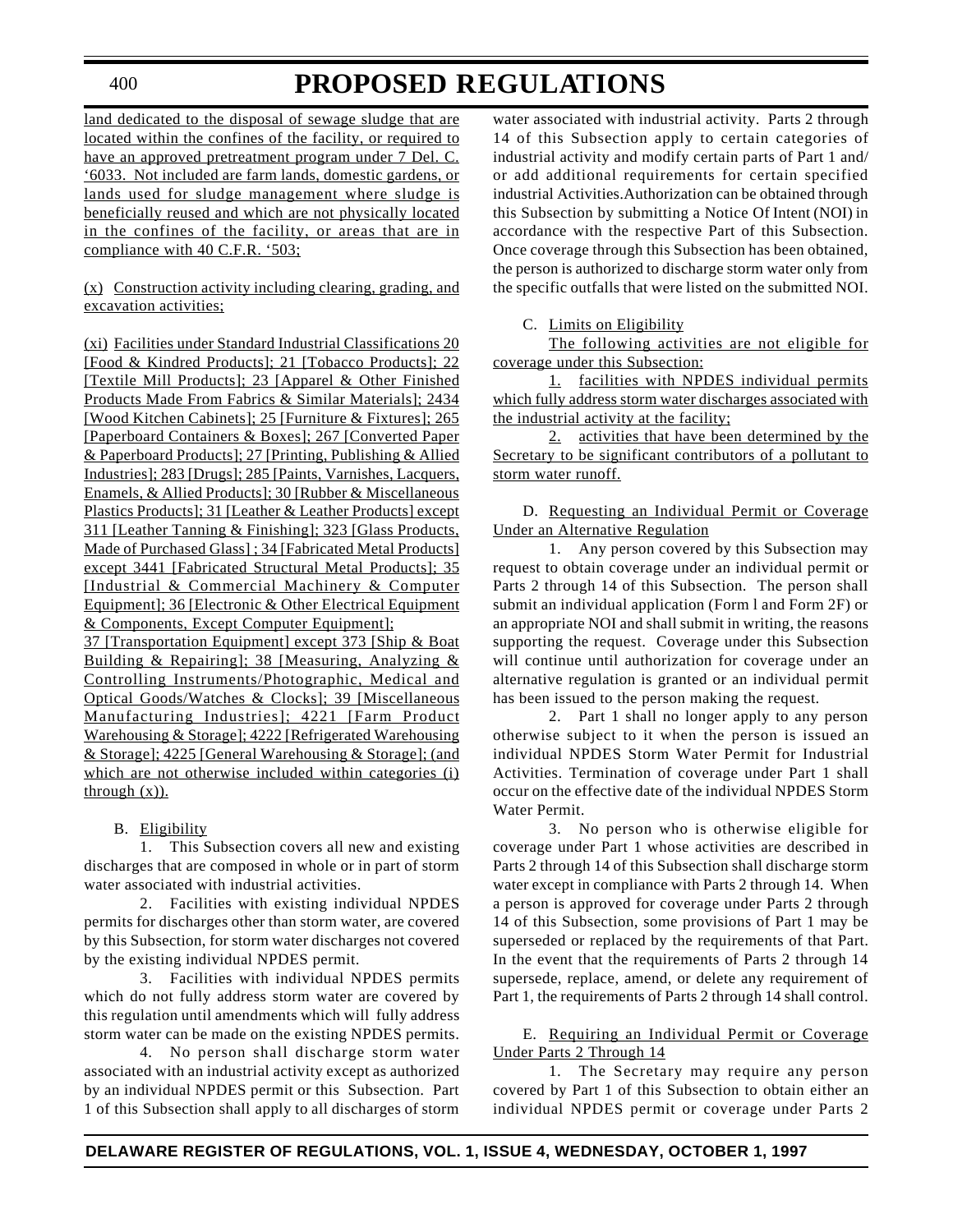through 14 of this Subsection. Any interested citizen may also petition the Secretary to take action under this paragraph. The Secretary may take action when:

(a) there is noncompliance with the provisions of this Part;

(b) there is new demonstrated control technology or practices applicable to an activity subject to this Part;

(c) the U. S. Environmental Protection agency develops effluent limitation guidelines for an activity covered by this Part;

(d) this Part is no longer appropriate for a discharge or type of activity;

(e) there is evidence indicating potential or realized impacts on water quality due to any storm water discharge covered by this Part; or

(f) other circumstances merit the application of this Part.

2. The Secretary shall notify a person so required in writing that a permit application or an lternative NOI is required. This notice shall include a brief statement of the reasons for the decision, an application or appropriate NOI form, a statement setting a deadline for the person to file the application or NOI, and a statement that on the effective date of the individual NPDES permit or the alternative Part of this Subsection, as it applies to the person, coverage under Part 1 of this Subsection shall automatically terminate and the person will be in violation of this Regulation.

3. If a person fails to submit an application or an NOI in compliance with this notice from the Secretary, the applicability of Part 1 of this Subsection to the person shall automatically terminate at the end of the day specified for application or NOI submittal.

#### **Limits on Coverage**

The following activities are not eligible for coverage under this Subsection:

1. facilities with NPDES individual permits which fully address storm water discharges associated with the industrial activity at the facility;

2. activities that have been determined by the Secretary to be significant contributors of a pollutant to storm water runoff.

A. This Subsection shall apply to storm water discharges from the following categories of industrial activities:

Storm Water associated with industrial activity which is directly related to manufacturing, processing,or raw materials storage areas at an industrial plant.This Subsection does not include discharges from facilities or activities excluded from the NPDES program.

For the categories of industries identified in

 $subparagnhs$  (i) through  $(x)$  of this Subsection, this Subsection applies to, but is not limited to, storm water discharges from industrial plant yards; immediate access roads and rail lines used or traveled by carriers of raw materials, manufactured products, waste material, or byproducts used or created by the facility; material handling activities; refuse sites; sites used for the application or disposal of process waste waters (as defined at 40 C.F.R. '401); sites used for the storage and maintenance of material handling equipment; sites used for residual treatment, storage, or disposal; shipping and receiving areas; manufacturing buildings; storage areas (including tank farms) for raw materials, and intermediate and finished products; and areas where industrial activity has taken place in the past and Significant Materials remain.

For the categories of industries identified in subparagraph (xi), the term includes only storm water discharges from all areas listed in the previous sentence (except access roads) where material handling equipment or activities, raw materials, intermediate products, final products, waste materials, by-products, or industrial machinery are exposed to storm water.

For the purposes of this Subsection, material handling activities include the: storage, loading and unloading, transportation, or conveyance of any raw material, intermediate product, finished product, byproduct, or waste product. The term excludes areas located on plant lands separate from the plant's industrial activities, such as office buildings and accompanying parking lots as long as the drainage from the excluded areas is not mixed with storm water drained from the above-described areas.

Industrial facilities (including industrial facilities that are municipally owned or operated that meet the descriptions listed in this paragraph (i) through  $(x_i)$ ) include those facilities designated under 40 C.F.R. Part  $122.26(a)(1)(v)$  of the NPDES Storm Water Regulations. The following categories of facilities are considered to be engaging in "industrial activity" for purposes of this Subsection:

(i) Facilities subject to storm water effluent limitation guidelines, new source performance standards, or toxic pollutant effluent standards under 40 C.F.R. subchapter N [except facilities exempted under category  $\overrightarrow{x}$ i)];

(ii) Facilities classified in the Standard Industrial Classification Manual (Office of Management and Budget, 1987) as: 24 [Lumber and Wood Products] except 2434 [Wood Kitchen Cabinets]; 26 [Paper & Allied Products] except 265 [Paperboard Containers and Boxes] and 267 [Converted Paper & Paperboard Products]; 28 [Chemicals & Allied Products] except 283 [Drugs] and 285 [Paints, Varnishes, Lacquers, Enamels & Allied Products]; 29 [Petroleum Refining & Asphalt]; 311 [Leather Tanning];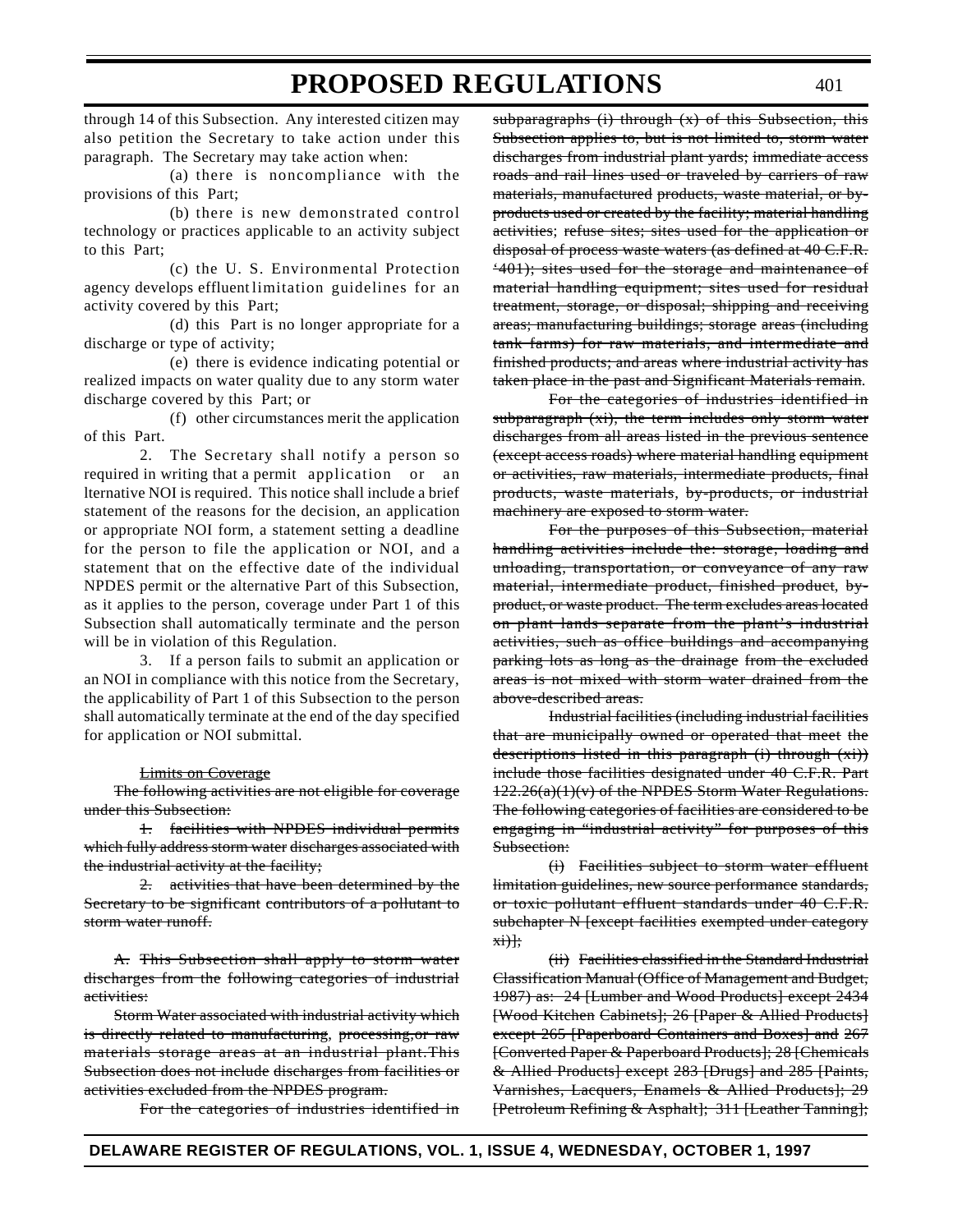32 [Stone, Clay & Glass Products]; except 323 [Glass Products, Made of Purchased Glass] 33 [Primary Metals Industry]; 3441[Fabricated Structural Metal]; 373 [Ship Building & Repair];

(iii) Facilities classified as Standard Industrial Classifications 10 [Metal Mining], 11 [Anthracite Mining], 12 [Coal Mining, except for areas of coal mining operations meeting the definition of a reclamation area under 40 C.F.R. '434.11(l)], 13 [Oil & Gas Extraction including exploration, production, processing, or treatment operations, or transmission facilities, that discharge storm water contaminated by contact with or that has come in contact with, any overburden, raw material, intermediate products, finished products, by-products, or waste products located on the site of such operations], 14 [Nonmetallic Minerals Mining] including active or inactive mining operations. Inactive mining operations are mining sites that are not being actively mined, but which have an identifiable owner/operator;

(iv) Hazardous waste treatment, storage, or disposal facilities;

(v) Landfills, land application sites, and open dumps that have received any industrial wastes (waste that is received from any of the facilities described under this Subsection);

(vi) Facilities involved in the recycling of materials, including metal scrapyards, battery reclaimers, salvage yards, and automobile junkyards, including but not limited to those classified as Standard Industrial Classification 5015 [Motor Vehicle Parts, [Used] and 5093 [Scrap & Waste Materials], but not including recycling collection centers consisting solely of "igloos" or similar structures;

(vii)Steam electric power generating facilities, including coal handling sites;

(viii) Transportation facilities classified as Standard Industrial Classifications 40 [Railroad Transportation], 41 [Local & Suburban Transits], 42 [Motor Freight & Warehousing] except 4221 [Farm Product Warehousing & Storage]; 4222 [Refrigerated Warehousing & Storage]; 4225 [General Warehousing & Storage] ; 43 [U.S. Postal Service] 44 [Water Transportation], and 45 [Transportation by Air] and 5171 [Bulk Petroleum Terminals].Only those portions of the facility that are either involved in vehicle maintenance (including vehicle rehabilitation, mechanical repairs, painting, fueling, and lubrication), equipment cleaning operations, airport deicing operations, or which are otherwise identified under paragraphs (i) through (vii) or (ix) through (xi) of this Subsection are associated with industrial activity;

(ix) Treatment works with a design flow of one million gallons per day or more treating domestic sewage or any other sewage sludge or waste water

treatment device or system, used in the storage, treatment, recycling, and reclamation of municipal or domestic sewage, including land dedicated to the disposal of sewage sludge that are located within the confines of the facility, or required to have an approved pretreatment program under 7 Del. C. '6033. Not included are farm lands, domestic gardens, or lands used for sludge management where sludge is beneficially reused and which are not physically located in the confines of the facility, or areas that are in compliance with 40 C.F.R. '503;

(x) Construction activity including clearing, grading, and excavation activities;

(xi) Facilities under Standard Industrial Classifications 20 [Food & Kindred Products]; 21 [Tobacco Products]; 22 [Textile Mill Products]; 23 [Apparel & Other Finished Products Made From Fabrics & Similar Materials]; 2434 [Wood Kitchen Cabinets]; 25 [Furniture & Fixtures]; 265 [Paperboard Containers & Boxes]; 267 [Converted Paper & Paperboard Products]; 27 [Printing, Publishing & Allied Industries]; 283 [Drugs]; 285 [Paints, Varnishes, Lacquers, Enamels, & Allied Products]; 30 [Rubber & Miscellaneous Plastics Products]; 31 [Leather & Leather Products] except 311 [Leather Tanning & Finishing]; 323 [Glass Products, Made of Purchased Glass] ; 34 [Fabricated Metal Products] except 3441 [Fabricated Structural Metal Products]; 35 [Industrial & Commercial Machinery & Computer Equipment]; 36 [Electronic & Other Electrical Equipment & Components, Except Computer Equipment]; 37 [Transportation Equipment] except 373 [Ship & Boat Building & Repairing]; 38 [Measuring, Analyzing & Controlling Instruments/Photographic, Medical and Optical Goods/Watches & Clocks]; 39 [Miscellaneous Manufacturing Industries]; 4221 [Farm Product Warehousing & Storage]; 4222 [Refrigerated Warehousing & Storage]; 4225 [General Warehousing & Storage]; (and which are not otherwise included within categories (i) through  $(x)$ ).

#### 9.1012 GENERAL STANDARDS

#### A. Prohibition on Non-storm Water Discharges

Discharges to a storm water system of anything other than storm water shall be eliminated or be in compliance with an appropriate NPDES permit. If non-storm water discharges to a storm water system occur, compliance with this Part must be attained by performing one of the following:

1. If appropriate, a date for submittal of an application for individual NPDES permit coverage for the non-storm water discharges; or

2. a sequence of steps which will result in the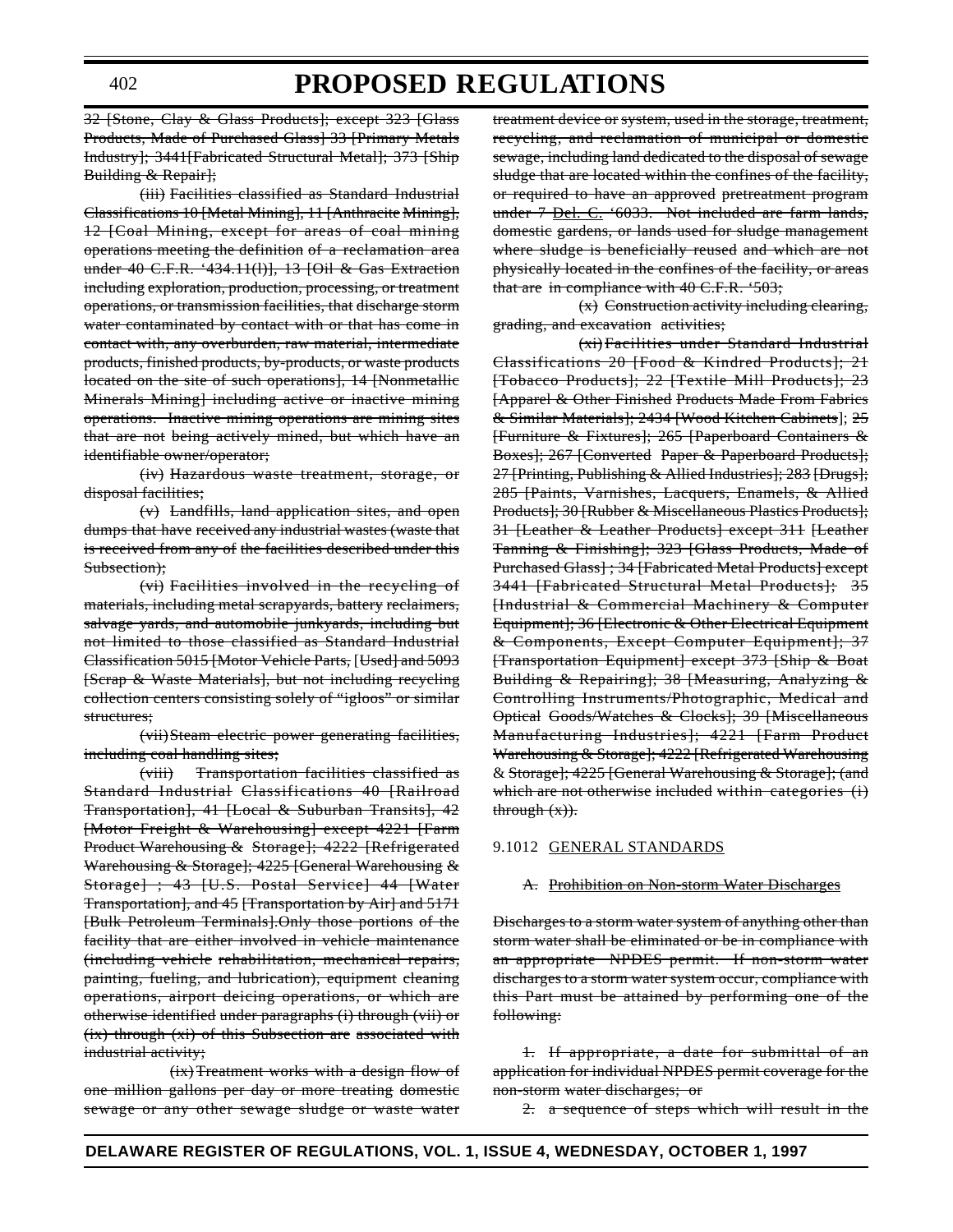removal of the non-storm water discharges to the storm water system; and

3. Develop and submit to the Department a schedule which shall include -

4. compliance with this Subsection within one year unless granted a written extension by the Department.

### A. Entry and Inspection

Any person subject to this Subsection shall allow the Department to:

1. Enter the facility subject to this Subsection;

2. Inspect and copy at reasonable times, any records that must be kept under the conditions of this Subsection;

3. Inspect at reasonable times any facilities or equipment; and

4. Perform sampling of the storm water discharges from the site.

### B. Signature Requirements

All Notices of Intent, Storm Water Plans, reports, certifications or information submitted to the Department shall be signed in accordance with the following:

1. All NOIs shall be signed by:

(a) A president, vice-president, secretary or treasurer for a corporation;

or

(b) a general partner or proprietor for a partnership or sole

proprietorship; or

(c) a principal executive officer or ranking official for a municipality

or public agency.

2. All other reports or information required by this Subsection shall be signed by a person described above or by a duly authorized representative.

3. Any person signing documents in accordance with this Subsection shall make the following certification:

"I certify under penalty of law that this document and all attachments were prepared under my direction or supervision in accordance with a system designed to assure that qualified personnel properly gathered and evaluated the information submitted. Based on my inquiry of the person or persons who manage the system, or those persons directly responsible for gathering the information, the information submitted is, to the best of myknowledge and belief, true, accurate, and complete. I am aware that there are significant penalties for submitting false information, including the possibility of fine and imprisonment for willful violations."

C. Proper Procedures

Any person subject to this Subsection shall at all times properly operate and maintain all facilities and systems of treatment and controls which are installed or used to achieve compliance with the conditions of this Subsection and with the requirements of the Storm Water Plan.

### D. Duty to Mitigate

Any person subject to this Subsection shall take all reasonable steps to minimize or prevent any discharge of pollutants in violation of this Subsection.

E. Other State or Federal Laws

Nothing in this Subsection shall be construed to preclude the institution of any legal action or relieve any person subject to this regulation from any responsibilities, liabilities, or penalties established pursuant to any applicable State or Federal law or regulation.

F. Penalties for Violations

Any person who violates conditions of this Subsection may be subject to penalties in accordance with 7 Del. C. Chapter 40, 7 Del. C. Chapter 60, or both. Violation of this Subsection is also a violation of the Clean Water Act and may be subject to penalties established under this statute.

G. Oil and Hazardous Substance Liability

Nothing in this Subsection shall preclude the institution of any legal action or relieve any person from any responsibilities, liabilities, or penalties to which a person is or may be subject under 40 C.F.R. Part 117 or 7 Del. C. Chapters 60, 62 or 63.

H. Additional Requirements for Salt Storage

Storage piles of salt shall be enclosed or covered to prevent exposure to precipitation, except for exposure resulting from adding or removing materials from the pile. Dischargers shall demonstrate compliance with this provision as expeditiously as practicable, but in no event later than three years after the date of issuance of this Subsection.

# 9.1013 NOTIFICATION

# A. Deadlines

As of October 1, 1992, Any person who intends to obtain coverage for storm water discharges associated with industrial activity through this Subsection, must submit a Notice of Intent (NOI) in accordance with this Subsection. The Notice of Intent should be submitted by certified mail.

1. Any person intending to obtain coverage through this Subsection for storm water discharges associated with industrial activities existing before the effective date of this Subsection must submit an NOI within 30 days after the effective date of this Subsection.

2. Any person intending to obtain coverage through this Subsection for storm water discharges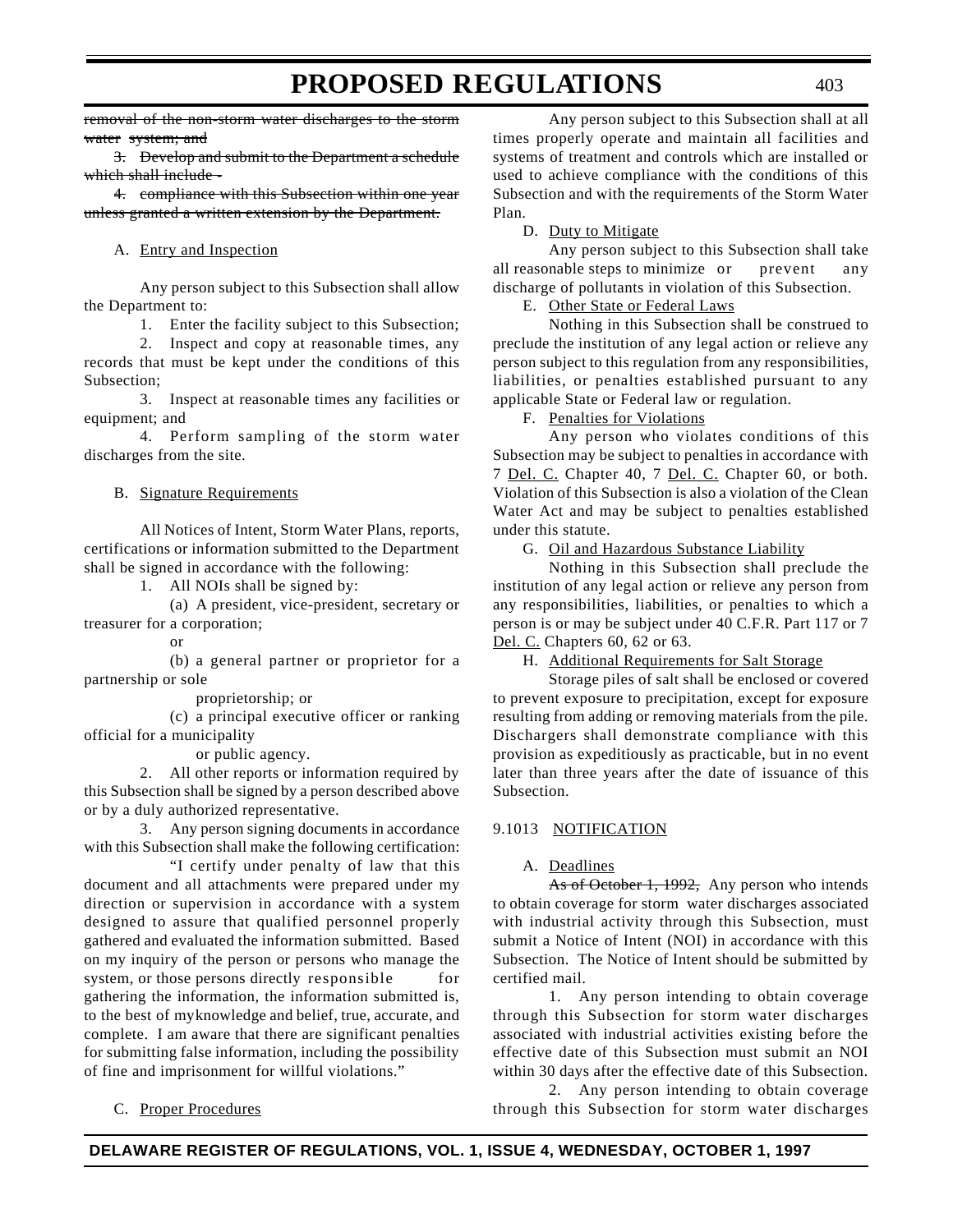associated with industrial activities commencing after the

effective date of this Subsection must submit an NOI at least 180 days prior to the commencement of industrial activities at the facility listed on the NOI.

B. Contents of the Notice of Intent

The Notice of Intent shall be submitted on a form provided by the Department. The Notice Of Intent shall include, but not be limited to, the following information:

1. The name of the owner, the facility, facility mailing address, and location, if different from mailing address;

2. The latitude and longitude of the facility;

3. Up to four Standard Industrial Classification (SIC) codes that best represent the principal products or activities of the facility;

4. The name, address, and telephone number of the individual who is directly responsible for development, implementation, maintenance, and revision of the Storm Water Plan;

5. The name of the receiving waters or municipal storm water system; and

6. Whether the facility has participated in a Group application and the EPA number assigned to that Group.

#### C. Other Information

When any person subject to this Subsection becomes aware that any relevant facts were omitted or submitted incorrectly on the NOI or on any other records required by this Subsection, that person shall promptly submit such corrected information to the Department.

#### D. Where to Submit

Persons intending to obtain coverage through this Subsection must submit an NOI to the following address:

Delaware Department of Natural Resources and Environmental Control, Division of Water Resources, Surface Water Discharges Section - NPDES Storm Water Program, 89 Kings Highway, Dover, DE 19901

#### 9.1014 MONITORING

#### b. Water Priority Chemical Facilities

Facilities that handle a Water Priority Chemical (WPC), {see Appendix A for a list of WPCs} that are subject to '313 of SARA Title III, are required to sample storm water that is discharged from the facility that comes into contact with any equipment, tank, container or other vessel or area used for storage of WPCs : (i) Analyze a grab sample taken within the first 30 minutes of a storm water discharge from the permitted facility for any WPCs for which the facility is subject to reporting requirements under SARA Title III '313;

(ii) this shall be performed twice per year, at least

90 days apart and continue from the effective date to termination of this regulation.

**PROPOSED REGULATIONS**

A. Persons subject to this Part shall monitor the discharges of storm water discharges associated with industrial activity as specified below beginning on the effective date of coverage under this Part:

1. Analyze a grab sample taken within the first half hour of a storm water discharge. This shall be performed once per year for all discharges from a facility;

2. Allow for two full days of standard operating activities at the facility since the last rainfall event that resulted in run-off from the facility;

3. Samples taken shall be representative of the monitored discharge. Sampling and analysis must be conducted according to test procedures approved under 40 C.F.R. Part 136, or an alternative method approved by the Department for this purpose;

4. Allow for at least 180 days from the last sample; and

5. Analyze samples in accordance with the following parameters:

a. Please refer to the applicable Part (Parts 3-14) for requirements.

b. Water Priority Chemical Facilities

Facilities that have released a Water Priority Chemical (WPC), {see Appendix A for a list of WPCs} that are subject to '313 of SARA Title III, or have WPCs exposed to storm water, are required to sample the storm water associated with the area of the release or exposure. The storm water shall be analyzed for the constituents which will indicate the presence of WPCs as follows:

Discharge Parameter Units Frequency Sample Type Flow Gal/minute At each sampling Estimated

| Indicator #1 | $mg/L$ 2/year | Grab |
|--------------|---------------|------|
| Indicator #2 | $mg/L$ 2/year | Grab |
| Indicator #3 | $mg/L$ 2/year | Grab |

Monitoring shall continue until it is demonstrated that the WPC are no

longer present in the discharge(s).

6. Representative Discharge

If any person subject to this Subsection reasonably believes that two or more outfalls, based on a consideration of industrial activity, Significant Materials, and management practices and activities within the area drained by the outfall, discharge substantially identical effluents, that person may test the effluent of one of such outfalls and report that the quantitative data also applies to the substantially identical outfalls.

B. Records of all sampling and analysis shall include the following:

1. the date, exact place, and time of sampling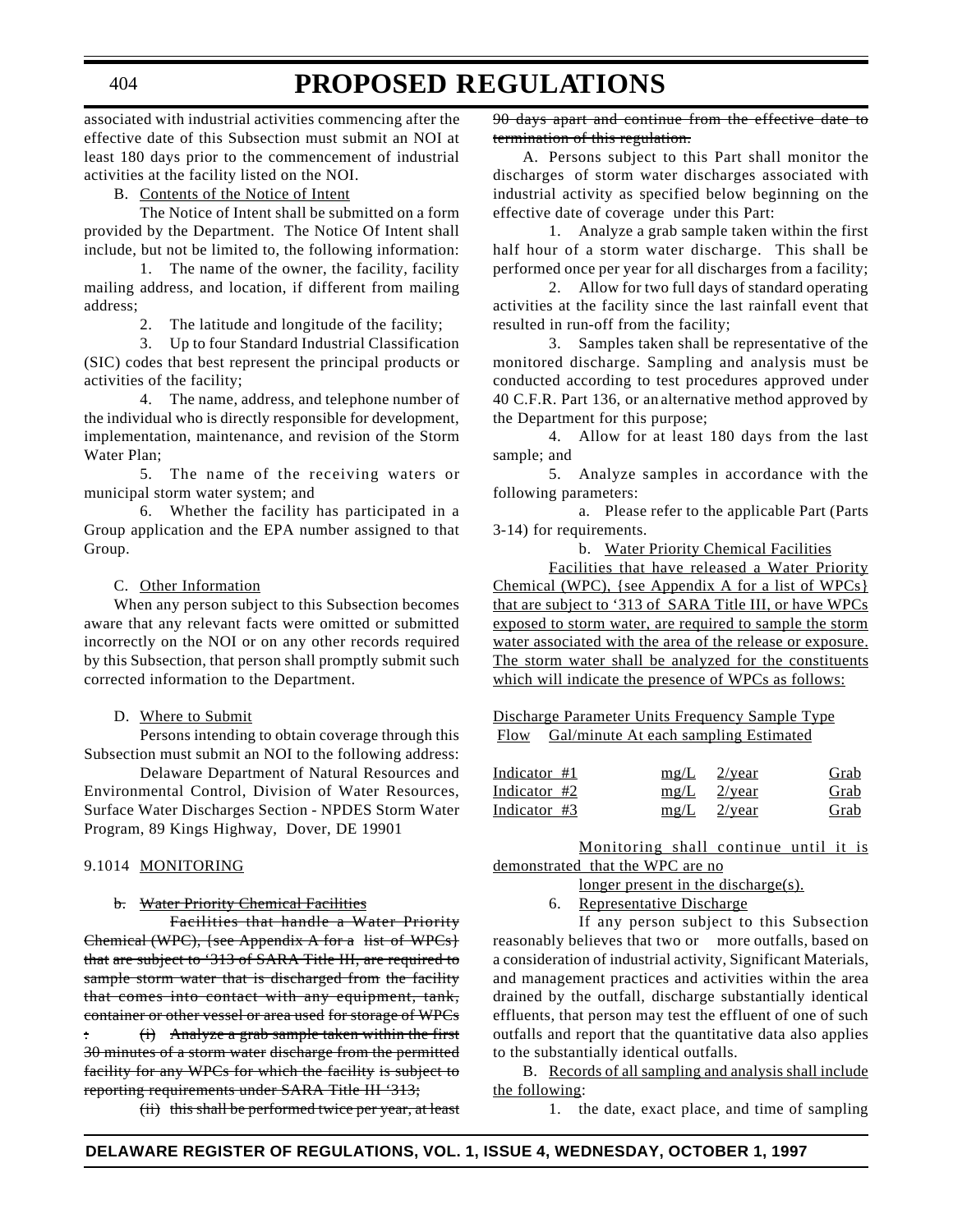#### or measurements;

2. the name(s) of the individual(s) who performed the sampling or measurements as well as the procedures used for sample collection andpreservation;

3. the date and time when the analysis of the samples took place along with the name of the individual(s) who performed the analysis;

4. references and written procedures, when available, for the analytical techniques or methods used; and

5. the results of such analyses, including the bench sheets, instrument read-outs, computer disks or tapes, etc., used to determine these results.

#### 9.05Storm Water Plan (SWP)

A. Each person covered by this Subsection shall develop a Storm Water Plan, signed in accordance with this Subsection and kept on the site. The intent of the SWP is to minimize the contribution of pollutants to storm water runoff to the maximum extent practicable. The SWP shall describe the practices which are to be used to reduce the pollutants in the storm water discharges associated with the facility. (For guidance in developing the SWP, a person can refer to the EPA Storm Water Management For Industrial Activities manual, 9/92.)

B. Facilities must implement the provisions of the SWP required under this Part as a condition of this Subsection.

C. Deadlines for the SWP Preparation and Compliance for Existing Facilities:

1. the SWP shall be prepared no later than 12 months after the effective date of this Subsection;

2. the SWP shall be implemented in accordance with this Subsection no later than 18 months after the effective date of this Subsection;

3. for facilities which have been designated by the Secretary as being required to obtain coverage under Parts 2 through 12 of this Subsection pursuant to '9.01D, the SWP plan shall be prepared 6 months after written notification of the designation. The SWP shall be implemented 12 months after such notification.

D. Deadlines for the SWP Preparation and Compliance for new facilities:

1. the SWP shall be prepared 6 months before the facility commences industrial activity;

2. the SWP shall be implemented in accordance with this Subsection before the facility commences industrial activity.

E. Upon a showing of good cause, the Secretary may establish a later date for a facility to prepare and comply with a SWP. This extension must be obtained in writing from the Department.

### 9.1015 STORM WATER PLAN (SWP)

A. Persons covered by this Part shall develop and administer a Storm Water Plan (SWP) throughout the entire facility. The goal of developing and administering the SWP is to create a program for continually assessing the potential for Significant Materials to be exposed to precipitation and storm water run-on, implementing and maintaining practices which eliminate or minimize the transport of Significant Materials from the facility by storm water runoff, as well as reviewing the success of the implemented practices and amend the SWP as appropriate.

B. Facilities must implement ' 9.1015 as a condition of this Part.

C. The SWP shall be signed in accordance with this Part and kept at the facility.

D. SWP Deadlines

1. Existing Facilities

a. Persons covered by these Regulations shall comply with the following deadlines unless granted a different deadline by any of Parts 2 through 14 :

(1) develop a SWP within 90 days of the effective date

(2) initiate implementation of the SWP within 90 days of the effective date.

b. Persons Not Covered by Any of Parts 2 thorugh 14

(1) Persons with a current NOI on file at the Department shall maintain the existing SWP. Persons subject to Part 1 shall continue to implement the existing SWP unless informed of SWP deficiencies in writing by the Department.

(2) Persons without a current NOI on file at the Department shall develop a SWP in accordance with this Part. Persons without a current NOI on file at the Department shall submit the SWP to the Department for review within 60 days of the effective date of these Regulations. The SWP shall be implemented within 60 days after the date of approval.

2. New Facilities

Facilities which were not engaged in industrial activity prior to the effective date are required to develop a SWP 90 days before the start of operations at the facility. Full implementation of the SWP shall coincide with the start of industrial activity at the facility.

F. Contents of the SWP. The SWP shall include, at a minimum, the following items:

1. The name, address, and telephone number of the individual who is responsible for the development, implementation, maintenance, and revision of the SWP.

2. Facility Assessment

(a) A Facility Map

A map identifying the potential sources of pollutants, drainage areas, structural controls, each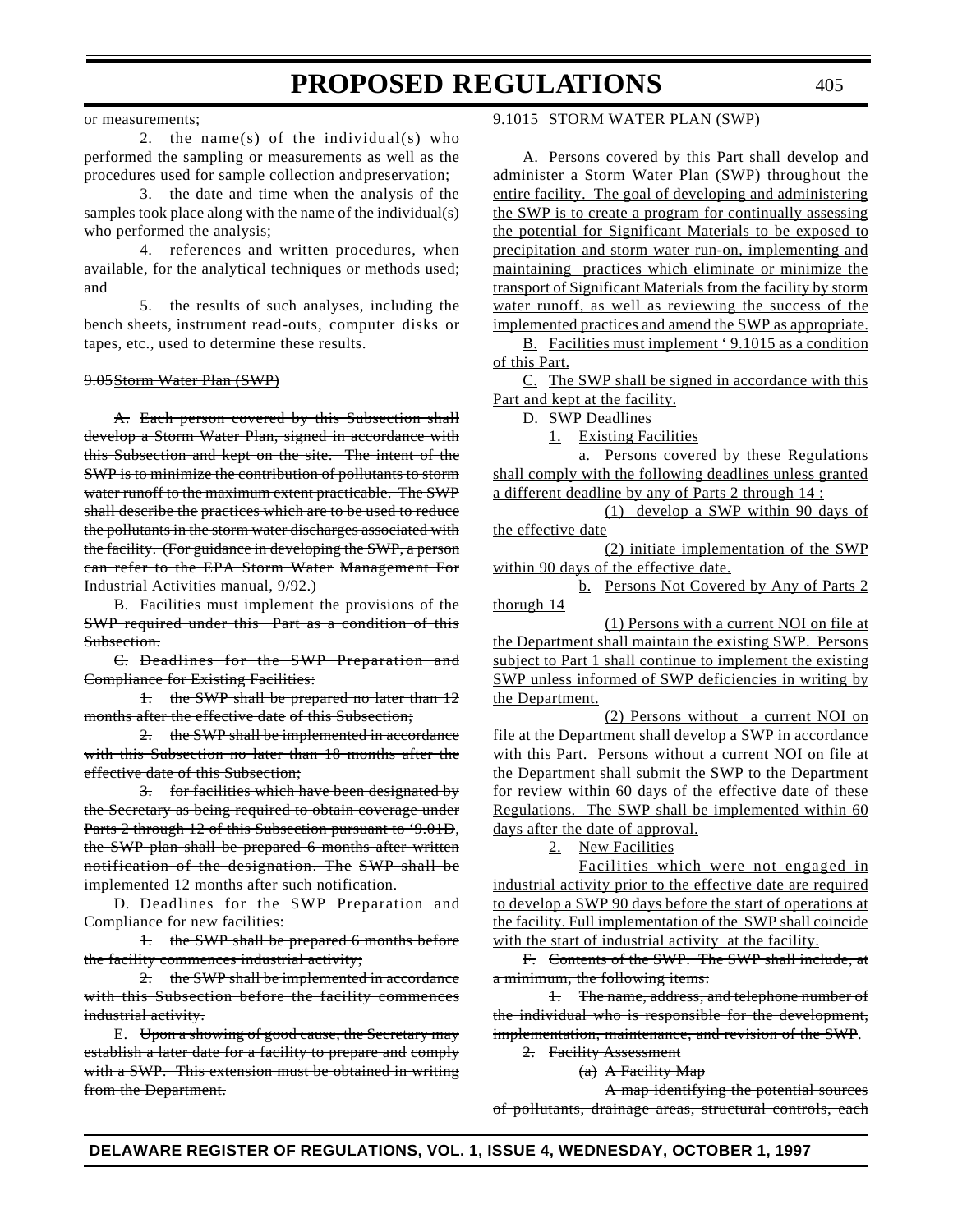storm water outfall and all surface waters that are within the facility boundaries or that receive stormwater discharges.

> (b) An Inventory of Significant Materials The yearly quantities of all Significant

Materials handled by the facility.

(c) An Inventory of Spills and Leaks

A list of spills and leaks of Significant Materials that have occurred at areas that are exposed to precipitation or that otherwise drain to a storm water conveyance at the facility. The list shall beupdated annually.

(d) A certification that no floor drain connections to the storm water system exist. If such conditions exist, a plan and timetable for the removal of the connections must be included.

E. Contents of the SWP

Persons covered by this Part shall comply with the following requirements when developing and administering the SWP. The SWP shall include at a minimum, but not be limited to, the following items:

1. Facility Identification Component

The name, address, and telephone number of the individual who is responsible for development, implementation, maintenance, and revision of the SWP.

2. Facility Assessment Component

a. A Map of the Facility

All markings, delineations and designations on the map shall be clearly identifiable. A narrative description of the markings, delineations and designations shall accompany the facility map. The map shall identify:

(1) all of the building at the facility;

(2) the areas where Significant Materials are stored, handled or used in processes and the types of Significant Materials associated with each areas;

(3) the drainage areas associated with each storm water discharge from the facility/site and the associated ground cover;

(4) all storm water related drainage and discharge structures including all conveyances systems and appurtenances;

(5) any structural storm water controls (i.e. detention basins, secondary containment, storm water diversions); and

(6) all surface waters that receive storm water discharges from the facility.

b. An Inventory of Significant Materials

An estimate of the yearly quantities of all Significant Materials handled by the facility.

c. An Inventory of Spills and Leaks

A list of substantial spills, leaks or residual deposits of Significant Materials within the last three years that have occurred at areas that are exposed

to precipitation or that otherwise drain to a storm water conveyance at the facility. The list shall be updated annually.

3. Significant Material Control

The Storm Water Plan shall show that all Significant Materials are managed in a way which will minimize to the maximum extent practicable the contribution of pollutants to storm water runoff. This includes:

(a) Management Practices for the handling, transferring and shipping of Significant Material in order to minimize the potential for leaks or spills which could contribute pollutants to storm water runoff;

(b) Structural Controls, when needed, to store, cover, enclose, contain, trap or treat Significant Materials or storm water containing Significant Materials;

(c) A response plan which addresses prevention and minimization of releases of oil or hazardous material into the storm water system. When required, the management of oil and hazardous materials shall be performed in accordance with 40 C.F.R. Part 117 and 7 **Del. C. Chapters 60, 62 and 63.** 

4. Maintenance

A maintenance program shall describe a schedule of inspections in order to prevent or correct any functional deficiencies of management devices or equipment used to control or prevent the transport of pollutants from the facility by storm water - including any equipment that has the potential to release pollutants to the storm water system as a result of failure or breakdown.

Qualified facility personnel shall be identified to inspect designated equipment and areas of the facility at appropriate intervals specified in the SWP. A set of tracking or follow-up procedures shall be used to ensure that appropriate actions are taken in response to the inspections. A log of inspections and any actions taken shall be maintained at the site.

5. Briefing

Facility employees and contractor personnel that work in areas where Significant Materials are located shall be informed of their responsibilities to meet the requirements of the SWP. Employee briefing shall be conducted not less than once per year.

6. Consistency With Other Plans

The SWP must comply with any other plans developed for the facility to control discharges of Significant Materials into the environment.

3. Significant Material Management Component

The Storm Water Plan shall contain, but not be limited to, language which identifies and describes the practices which will be implemented by the permittee in order to conform with the following requirements unless subject to any of Parts 3 through 14 :

(a) Non-structural control practices implemented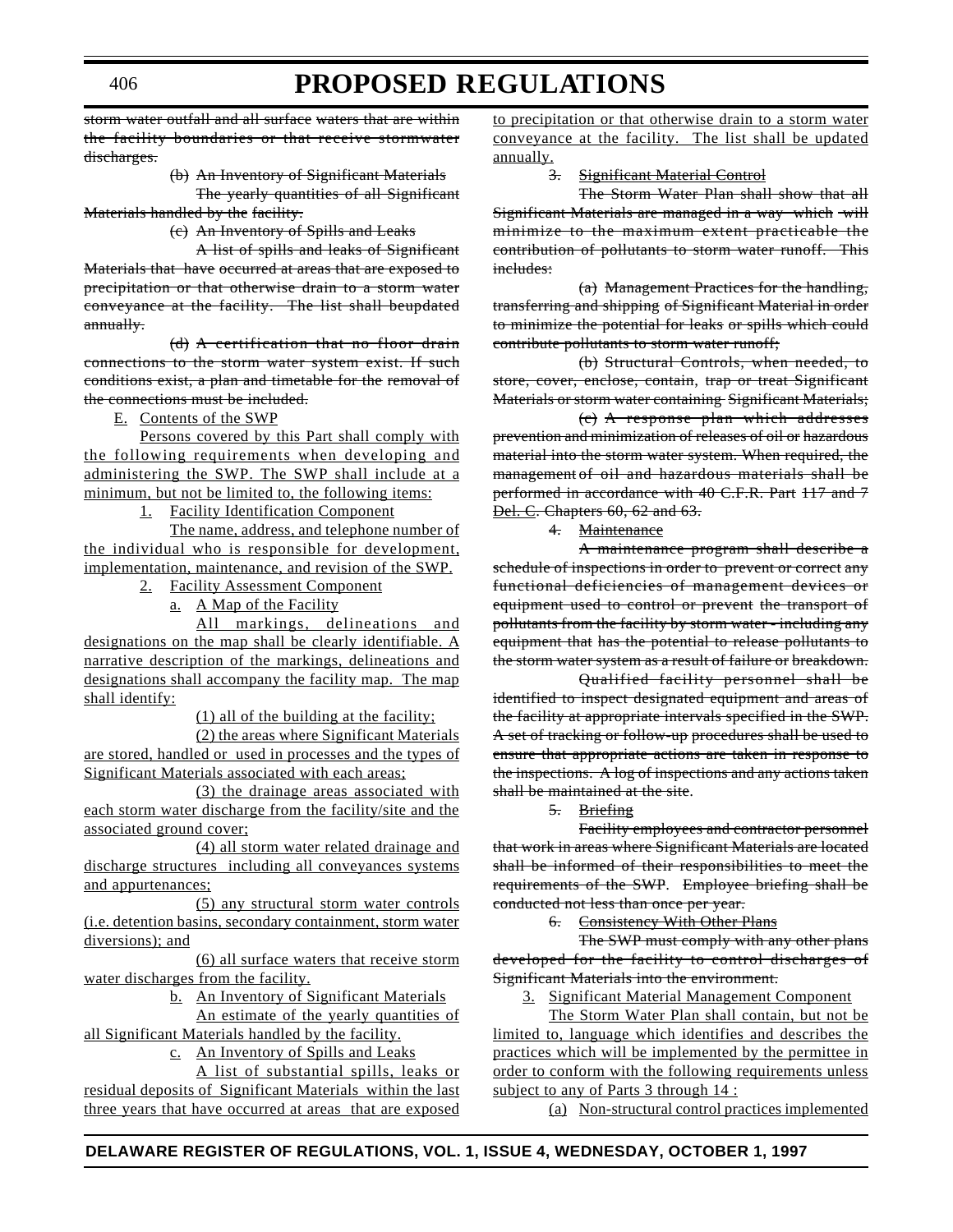to eliminate or minimize the exposure of Significant Materials to precipitation and storm water run-on during handling, transferring and shipping of Significant Material; (b) Structural Controls, when needed, to store,

cover, enclose, contain, trap or treat Significant Materials or storm water containing Significant Materials;

(c) A response plan which addresses prevention and minimization of releases of oil or hazardous material into the storm water system. When required, the management of oil and hazardous material shall be performed in accordance with 40 C.F.R. Part 117 and 7 Del. C. Chapters 60, 62 and 63.

(d) Maintenance

A maintenance program shall describe a schedule of inspections in order to prevent or correct any functional deficiencies of management devices or equipment used to control or prevent the transport of pollutants from the facility by storm water - including any equipment that has the potential to release pollutants to the storm water system as a result of failure or breakdown.

Qualified facility personnel shall be identified to inspect designated equipment and areas of the facility at appropriate intervals specified in the SWP. A set of tracking or follow-up procedures shall be used to ensure that appropriate actions are taken in response to the inspections. A log of inspections and any actions taken shall be maintained at the site.

4. Interim Material Management Practices

During the time between the effective date of this Part and the date when any of '9.1015 E.3 a. or b. are completed, all significant materials shall be managed in a responsible manner. All significant materials shall be managed in a responsible manner once either or all of '9.1015 E.3. a. or b. have been completed.

5. Inadequate Significant Material Management If a continued transport of substantial amounts of Significant Material through a facility's storm water discharges persists, the Department may require treatment of the contaminated storm water discharges along with limits for contaminant levels. If treatment of the contaminated storm water discharges along with limits for contaminant levels are required, permit coverage through an individual NPDES Storm Water Permit may be required.

F. Prohibition on Non-storm Water Discharges

Discharges to a storm water system of anything other than storm water shall be eliminated or be in compliance with an appropriate NPDES permit. If nonstorm water discharges to a storm water system occur, compliance with this Part must be attained by performing one of the following:

1. Obtain coverage through an appropriate Part (general permit) of these regulations which

2. Develop and submit to the Department a

schedule which shall include -

a. a date for submittal of an application for individual NPDES permit coverage for the non-storm water discharges; or

b. a sequence of steps which will result in the removal of the non-storm water discharges to the storm water system; and

The schedule shall be submitted to the Department within 15 days unless granted a written extension by the Department.

Enclosed Areas where Significant Material is used, stored, handled, shipped, or received shall not have drains connected to any storm water conveyance unless approved by the Department in writing.

G. Additional Requirements for Facilities Subject to SARA III '313 Water Priority Chemicals

All areas where Water Priority Chemicals are stored, processed or otherwise handled, appropriate containment, drainage control and/or diversionary structures shall be provided. At a minimum, the appropriate preventive systems or its equivalent shall be used:

(An equivalent practice may be used if approved by the Department in writing for thispurpose.)

1. Non-liquid storage areas shall have roofs, covers or other forms of appropriate protection to prevent exposure of storage piles to storm water and wind; or

2. Liquid storage areas for Water Priority Chemicals shall include secondary containment providing for at least 110% of the entire contents of the largest single tank plus 6 inches to allow for precipitation.

H. Review of Plans, Reports, Records or SWP

1. Upon notification from this Department that the SWP does not adequately address the requirements of this Part, persons subject to this Part shall amend the SWP and submit these amendments to this Department within 30 days of such notification. The notification from the Department shall list and describe the deficiencies of the Storm Water Map.

2. This Department may grant additional time for amending a SWP. This extension must be obtained from the Department in writing.

I. Training

Facility employees and contractor personnel that work in areas where significant materials are used or stored shall be appropriately trained to meet the requirements of the SWP. Employee training shall be conducted not less than once per year.

J. Storm Water Associated With Industrial Activity Which Discharges Through a Municipal Storm Water System

Any person subject to the provisions of this Subsection who discharges through a Municipal Storm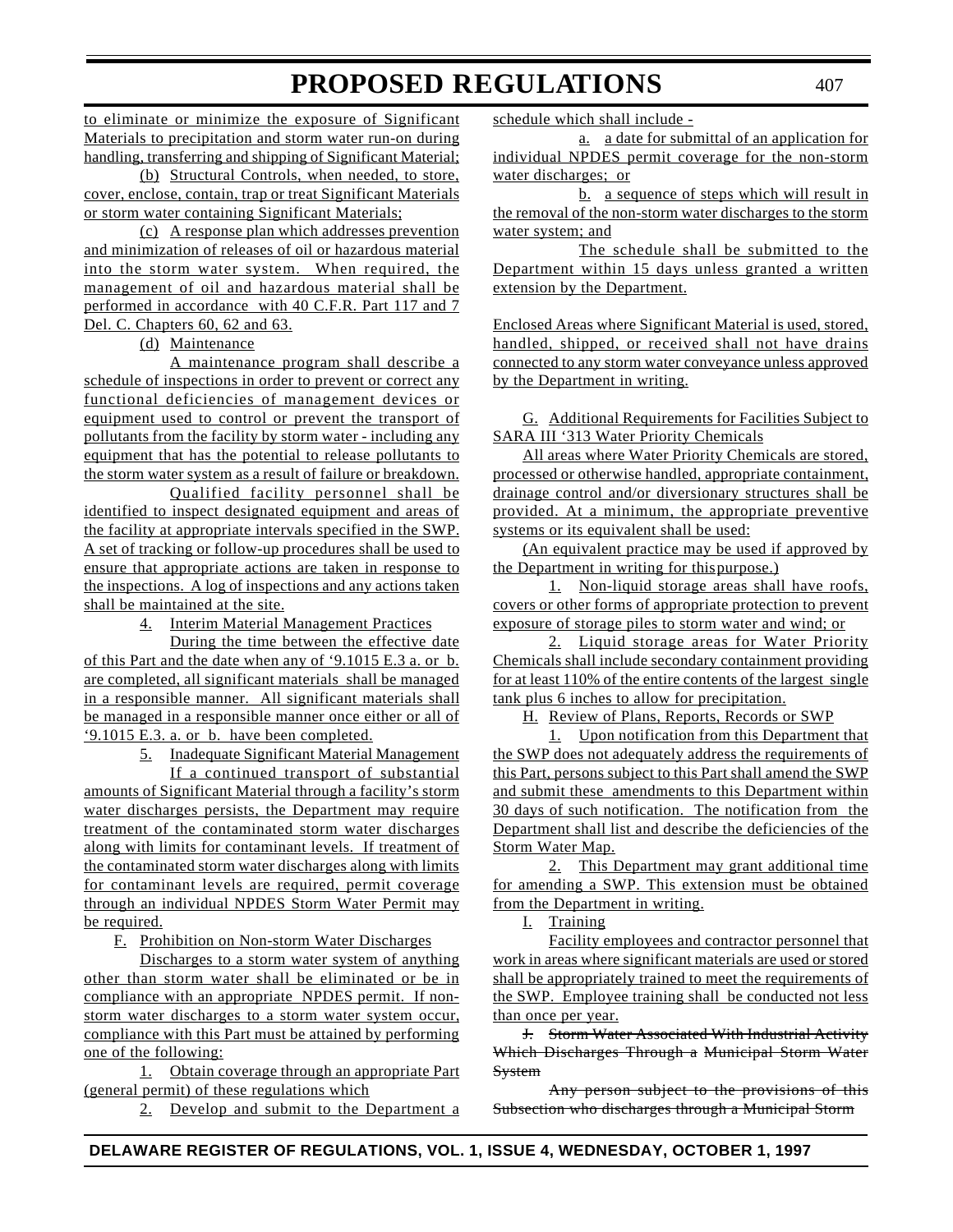#### Water System shall:

1. include in the SWP any storm water management controls required by the Municipal Storm Water System operator;

2. provide the SWP to the municipal operator of the system upon request;

3. Submit to the municipal operator a copy of the NOI submitted in accordance with this Subsection. The copy of the NOI shall be submitted to the municipal operator the same time the original NOI is submitted to the Department.

#### J. Consistency With Other Plans

The Storm Water Plan must comply with any other plans developed for the facility to control discharges of significant materials into the environment.

K. Facility security

Facilities shall have the necessary security systems to prevent accidental or intentional entry which could result in a discharge of hazardous material or oil through vandalism.

#### 9.06Effective Date of Coverage

A. Commencement of Coverage

Coverage under this Subsection begins when the Department has received a completed NOI in accordance withthis Subsection.

#### B. Renotification

Upon reissuance of this Subsection, any person subject to the provisions of this Subsection is required to submit a new NOI in accordance with the requirements of the reissued Subsection.

#### C. Termination of Coverage

When all storm water discharges associated with industrial activity that are authorized by this Subsection are eliminated, the facility may submit a Notice of Termination which shall be submitted on a form provided by the Department and shall include the following certification:

"I certify under penalty of law that all storm water discharges associated with industrial activity from the identified facility that are authorized by this Subsection have been eliminated. I understand that by submitting this notice of termination, that I am no longer authorized to discharge storm water associated with industrial activity under this Subsection, and that discharging pollutants in storm water associated with industrial activity to waters of the State is unlawful under 7 Del. C. Chapter 60.

#### 9.07Effective Dates of this Subsection

This Subsection shall take effect upon adoption by the Secretary in accordance with 29 Del. C. '10118(b) and shall expire five years from the date of adoption by the Secretary.

### 9.1016 EFFECTIVE DATE OF COVERAGE UNDER THIS PART

A. Commencement of Coverage

Coverage under this Part begins when the Department has been notified pursuant to the provisions outlined in '9.1013 A.

B. Renotification

Upon reissuance of this Part, any person subject to the provisions of this Part is required to submit a new NOI in accordance with the requirements of the reissued Part.

#### Part 03 - SPECIAL CONDITIONS FOR STORM WATER DISCHARGES ASSOCIATED WITH THE CONCRETE MANUFACTURING

#### TABLE OF CONTENTS

| 9.1031 COVERAGE                   |
|-----------------------------------|
| 9.1032 STANDARD CONDITIONS        |
| 9.1033 NOTIFICATION               |
| 9.1034 MONITORING                 |
| 9.1035 STORM WATER PLAN (SWP)     |
| 9.1036 EFFECTIVE DATE OF COVERAGE |

#### 9.1031 COVERAGE

This Part covers all new and existing storm water discharges that are composed in whole or in part of storm water associated with Concrete Manufacturing. Concrete Manufacturing includes:

Standard Industrial Classification 3271 - Concrete **Block** and Brick; Standard Industrial Classification 3272 - Concrete Products, Except Block and Brick; and Standard Industrial Classification 3273 - Ready-Mixed **Concrete** 

9.1032 STANDARD CONDITIONS Refer to 9.1012 of Part 1, Subsection 1 of the Regulations.

9.1033 NOTIFICATION Refer to 9.1013 of Part 1, Subsection 1 of the Regulations.

#### 9.1034 MONITORING

A. Refer to 9.1014 - A.1. through A.4. and A.6. of Part 1, Subsection 1 of the Regulations.

5. Analyze grab samples in accordance with the following parameters:

a. Effluent Parameter Units Frequency Sample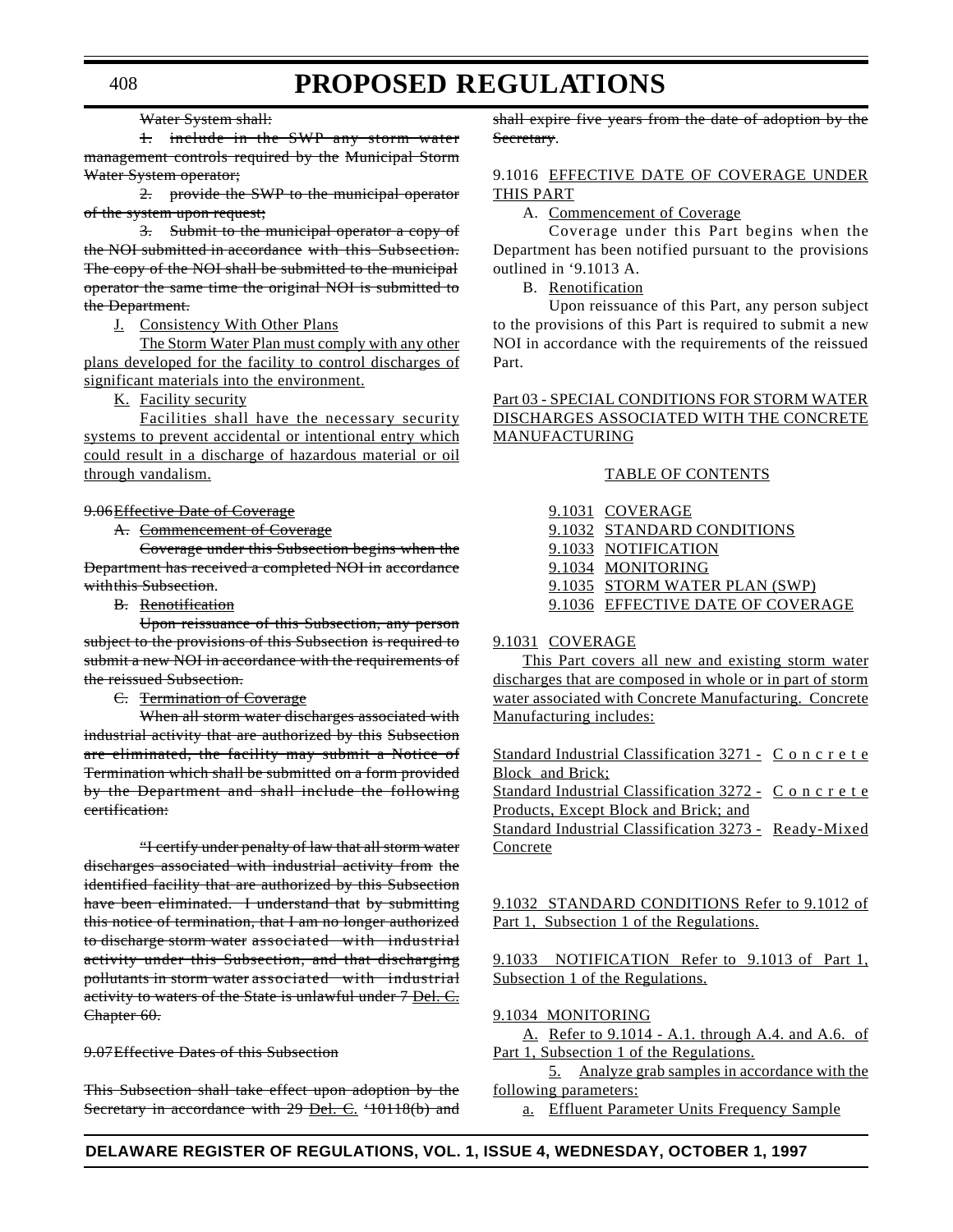|                               |                    | Type |
|-------------------------------|--------------------|------|
| Gal/minute $[1]$<br>Flow      | Estimated          |      |
| <b>Total Suspended Solids</b> | mg/L<br>[2]        | Grab |
| <b>Total Dissolved Solids</b> | [2]<br>mg/L        | Grab |
| <b>Total Petroleum</b>        |                    |      |
| Hydrocarbons                  | mg/L<br><b>121</b> | Grab |
| рH                            | standard $[2]$     | Grab |
|                               |                    |      |

b. Refer to 9.1014 - A.5.b. of Part 1, Subsection 1 of the Regulations.

[1] Determine the flow of storm water discharge at the time the sample is taken.

[2] Samples shall be taken and analyzed during the first, third and fifth years of the regulations.

B. Records of all sampling and analysis shall include the following: Refer to 9.1014 -B. of Part 1, Subsection 1 of the Regulations.

9.1035 STORM WATER PLAN (SWP)

Refer to 9.1015 - A. through C of Part 1, Subsection 1 of the Regulations.

D. SWP Deadlines Refer to 9.1015 - D of Part 1, Subsection 1 of the Regulations.

E. Contents of the SWP

Refer to 9.1015 - E1. and 2. of Part 1, Subsection 1 of the Regulations.

3. Significant Material Management

The Storm Water Plan shall contain, but not be limited to, language which identifies and describes the practices which will be implemented and the schedule when the practices will be implemented by the permittee in order to conform with the requirements of this Part. Qualified facility personnel shall be identified to inspect designated equipment and areas of the facility at appropriate intervals specified in the SWP. A set of tracking or follow-up procedures shall be used to ensure that appropriate actions are taken in response to the inspections. A log of inspections and any actions taken shall be maintained at the site.

a. Option for Management of Significant Material by Enclosure Only (Option #1)

> (1) Material Management Practices (a) Mixing and loading of

concrete shall take place in enclosed areas;

(b) All raw materials, wastes, by-products and residues shall be stored in enclosed areas; (c) The exposure of significant

materials to precipitation that occurs during handling, shipping, receiving, shallbe minimized or eliminated to the maximum extent racticable through Best Management Practices.

(d) The changing and replacing of any machinery, equipment or vehicle fluids shall occur in enclosed areas. Fluids associated with machinery, equipment, or vehicle maintenance shall be stored in enclosed areas; and (e) A response plan for addressing prevention and minimization of releases of significant materials to storm water runoff. (2) Deadlines for Option #1 The SWP shall contain a list of the sequence in which the requirements of '9.1035 E.3.a will be completed in accordance with following deadlines: One of '9.1035 E.3.a. must be completed each year starting on the effective date. b. Option for Management of Significant Material by a Combination of Protocols and Discharge Buffering (Option #2) (1) Significant Material Management Requirements : (a) Minimize the exposure of the mixing and loading of concrete to precipitation to the MEP; (b) Minimize the exposure of all raw materials, wastes, by-products and residues to precipitation to the MEP; shall be stored in enclosed areas; (c) Minimize the exposure of Significant Materials that occurs during handling, shipping, and receiving to precipitation to the MEP; (d) Minimize the exposure of machinery, equipment or vehicle maintenance to precipitation to the MEP; (e) Develop a response plan for addressing prevention and minimization of releases of significant materials to storm water runoff; and (f) Emplace a Best Management Practice (BMP) which will buffer the storm water discharge from the facility. (2) Deadlines for Option #2 (a) The Significant Material management procedures shall be implemented within three years of the effective date of this Part. (b) Discharge Buffering {1} The BMP which will buffer the discharge shall be functional within one year of the effective date of this Part if truck rinse water will drain to the BMP. If truck rinse water will drain to the BMP, the BMP will be designed to hold 1.5 inches of runoff plus the maximum volume of rinse water per week; or {2} The BMP which will buffer the discharge shall be functional within three years of the effective date of this Part if truck rinsing is not combined with storm water at the facility and

discharged. c. Alternative Approach for Managing Significant Materials (Option #3) Persons subject to this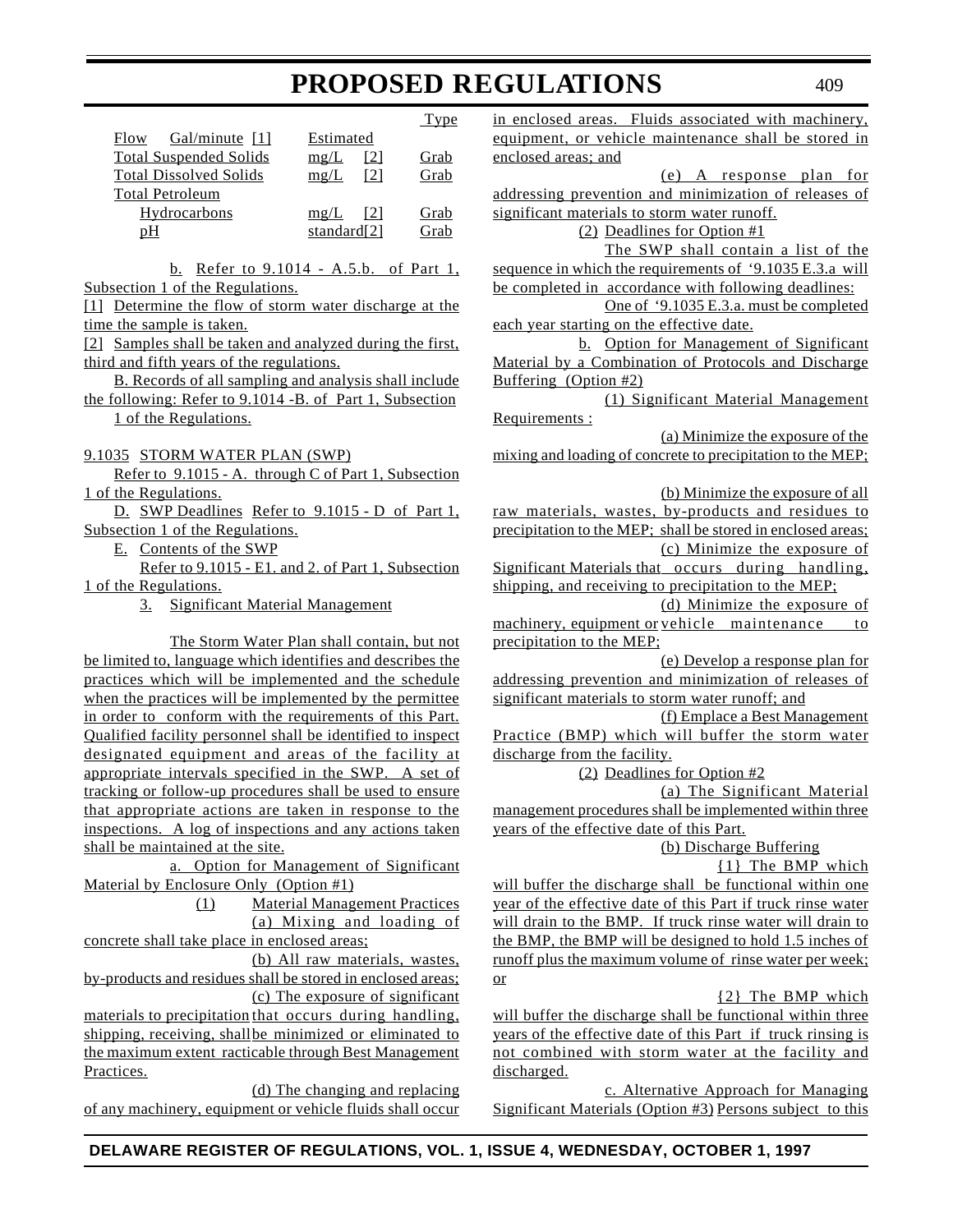410

# **PROPOSED REGULATIONS**

Part may choose to implement an alternative approach for '9.1035 E.3.a or b. Persons which choose to implement an alternative approach shall identify and describe in the SWP, the practices which will be implemented as the alternative approach.The alternative approach shall reduce the amount of pollutants that are transported off site by storm water discharges from the facility to a level comparable to '9.1035 E.3.a or b. and must be implemented within a specific period of time. Any alternative approach must be approved in writing by the Department.

4. Interim Significant Material Management Practices During the time between the effective date of this Part and the date when any of '9.1035 E.3 a., b. or c. are completed, all significant materials shall be managed in a responsible manner.

5. Inadequate Significant Material ManagementIf the transport of substantial amounts of Significant Material by a facility's/site's stormwater discharges persists, the Department may require treatment of the contaminated storm water discharges along with limits for contaminant levels. If treatment of the contaminated storm water discharges along with limits for contaminant levels are required, permit coverage through an individual NPDES Storm Water Permit may be required.

F. Prohibition on Non-storm Water Discharges Refer to 9.1015 - F. of Part 1, Subsection 1 of the Regulations.

G. Review of Plans, Reports, Records or SWP Refer to 9.1015 - G. of Part 1, Subsection 1

of the Regulations.

H. Training

Refer to 9.1015 - H. of Part 1 of Subsection 1 of the Regulations.

I. Consistency With Other Plans

Refer to 9.1015 - I. of Part 1, Subsection 1 of the Regulations.

**J.** Facility Security

See 9.1015 - J. of Part 1, Subsection 1 of the Regulations.

### 9.1036 EFFECTIVE DATE OF COVERAGE UNDER THIS PART

Refer to 9.1016 of Part 1, Subsection 1 of the Regulations.

### Part 04 - SPECIAL CONDITIONS FOR STORM WATER DISCHARGES ASSOCIATED WITH ASPHALT MANUFACTURING INDUSTRIES TABLE OF CONTENTS

9.1041 COVERAGE

9.1042 STANDARD CONDITIONS

9.1043 NOTIFICATION

| 9.1044 DISCHARGE LIMITATIONS  |
|-------------------------------|
| 9.1045 MONITORING             |
| 9.1046 STORM WATER PLAN (SWP) |

9.1047 EFFECTIVE DATE OF COVERAGE

#### 9.1041 COVERAGE

This Part covers all new and existing storm water discharges that are composed in whole or in part of storm water associated with Asphalt Manufacturing and related activities. Asphalt Manufacturing includes:

Standard Industrial Classification 2951 - Asphalt Paving Mixtures and Blocks

Standard Industrial Classification 2952 - Asphalt Felts and Coatings

#### 9.1042 STANDARD CONDITIONS

Please refer to Part 1 - 9.1012 of Subsection 1 of the Regulations.

#### 9.1043 NOTIFICATION

Please refer to Part 1 - 9.1013 of Subsection 1 of the Regulations.

# 9.1044 STORM WATER DISCHARGE LIMITATIONS Asphalt Emulsion

The following limitations only apply to storm water discharges from facilities/sites which are engaged in the production of asphalt paving and roofing emulsions:

|                           | <b>BAT</b>                      | Effluent                                   |
|---------------------------|---------------------------------|--------------------------------------------|
| <b>Effluent Parameter</b> | (Max 1 day)                     | Limitation                                 |
|                           | $\frac{kg}{cm}$ cu m of run-off |                                            |
| Oil & Grease              | $0.015$ (15 mg/L)               | $0.010(10 \text{ mg/L})$                   |
| <b>Total Suspended</b>    |                                 |                                            |
| Solids                    |                                 | $0.023$ (23 mg/L) $0.015(15 \text{ mg/L})$ |
| pH                        |                                 | 6.0 standard units nor                     |
|                           |                                 | greater than 9.0 standard units.           |

#### 9.1045 MONITORING

Please refer to Part 1 - 9.1014 A.1. through 4. and A.6. of Subsection 1 of the Regulations.

5. Analyze grabs samples in accordance with the following parameters:

a. Effluent Parameter Units Frequency Sample Type Flow Gal/minute [1] Estimate Total Petroleum Hydrocarbons mg/L [2] Grab Total suspended Solids mg/L [2] Grab pH standard[2] Grab b. See 9.1014 - A.5.b. of Part 1, Subsection 1 of the Regulations.

B. Records of all sampling and analysis shall include the following:

Please refer to Part 1 - 9.1013 B. of Subsection 1 of the Regulations.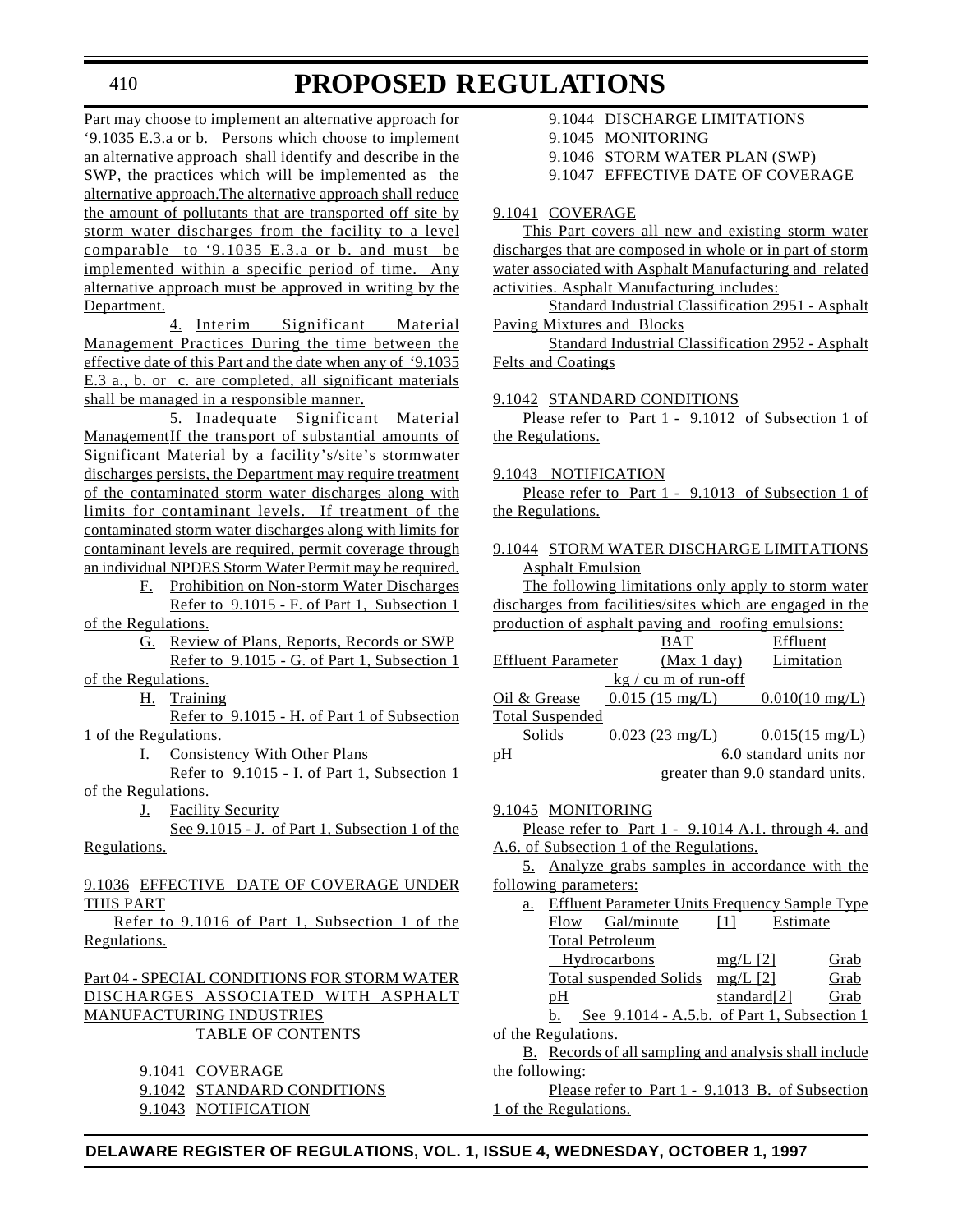#### 9.1046 STORM WATER PLAN (SWP)

Please refer to Part 1 - 9.1015 A. through C. of

Subsection 1 of the Regulations.

D. SWP Deadlines

Please refer to Part 1 - 9.1015 D1. and 2. of Subsection 1 of the Regulations.

E. Contents of the SWP

Please refer to Part 1 - 9.1015 E1. and 2. of Subsection 1 of the Regulations.

3. Significant Material Management

The Storm Water Plan shall contain, but not be limited to, language which identifies and describes the practices which will be implemented and the schedule when the practices will be implemented by the permittee in order to conform with the requirements of this Part. Qualified facility personnel shall be identified to inspect designated equipment and areas of the facility at appropriate intervals specified in the SWP. A set of tracking or follow-up procedures shall be used to ensure that appropriate actions are taken in response to the inspections. A log of inspections and any actions taken shall be maintained at the site.

a. Management of Significant Material by Enclosure (Option #1)

(1) Material Management Practices

(a) Mixing and loading of concrete shall take place in enclosed areas;

(b) All raw materials, wastes, by-products and residues shall be stored in enclosed areas; (c) The exposure of significant

materials to precipitation that occurs during handling, shipping, receiving, shallbe minimized or eliminated to the maximum extent practicable through Best Management Practices.

(d) The changing and replacing of any machinery, equipment or vehicle fluids shall occur in enclosed areas. Fluids associated with machinery, equipment, or vehicle maintenance shall be stored in enclosed areas.

(e) A response plan for addressing prevention and minimization of releases of significant materials to storm water runoff.

(2) Deadlines for Option #1

The SWP shall contain a list of the sequence in which the requirements of '9.1046 E.3.a. will be completed in accordance with following deadlines: One of '9.1046 E.3. a. must be

completed each year starting on the effective date.

b. Option for Management of Significant Material by a Combination of Enclosure and Discharge Buffering (Option #2)

(1) Material Management Requirements: (a) Minimize the exposure of the mixing and loading of concrete to precipitation to the MEP;

(b) Minimize the exposure of all raw materials, wastes, by-products and residues to precipitation to the MEP;

(c) Minimize the exposure of Significant Materials that occurs during handling, shipping, and receiving to precipitation to the MEP;

(d) Minimize the exposure of machinery, equipment or vehicle maintenance to precipitation to the MEP;

(e) Develop a response plan for addressing prevention and inimization of releases of significant materials to storm water runoff; and

(f) Emplace a BMP which will buffer the storm water discharges from the facility.

(2) Deadlines for Option #2

Each year two requirements of '9.1046 E.3.b (1) - (a) through (f) shall be implemented and maintained.

c. Alternative Approach Option for Managing Significant Materials (Option #3)

Persons may develop alternative approaches to be substituted for '9.1046 E.3.a. or b. Any alternative approach must reduce the amount of pollutants that are transported off site through storm water discharges from the facility to a level comparable to '9.1046 E.3.a. or b. and must be implemented within a competitive period of time. Any alternative approach must be approved in writing by the Department.

4. Interim Material Management Practices

During the time between the effective date of this Part and the date when any of '9.1046 E.3 a. or b. are completed, all significant materials shall be managed in a responsible manner.

5. Inadequate Significant Material Management

Please refer to Part 1 - 9.1016 E.5. of Subsection 1 of the Regulations.

F. Prohibition on Non-storm Water Discharges

Please refer to Part 1 - 9.1016 F. of Subsection 1 of the Regulations.

G. Review of Plans, Reports, Records or SWP

Please refer to Part 1 - 9.1016 G. of Subsection 1 of the Regulations.

H. Training

Please refer to Part 1 - 9.1016 H. of Subsection 1 of the Regulations.

I. Consistency With Other Plans

Please refer to Part 1 - 9.1016 I. of Subsection 1 of the Regulations.

J. Facility security

Please refer to Part 1 - 9.1016 J. of Subsection 1 of the Regulations.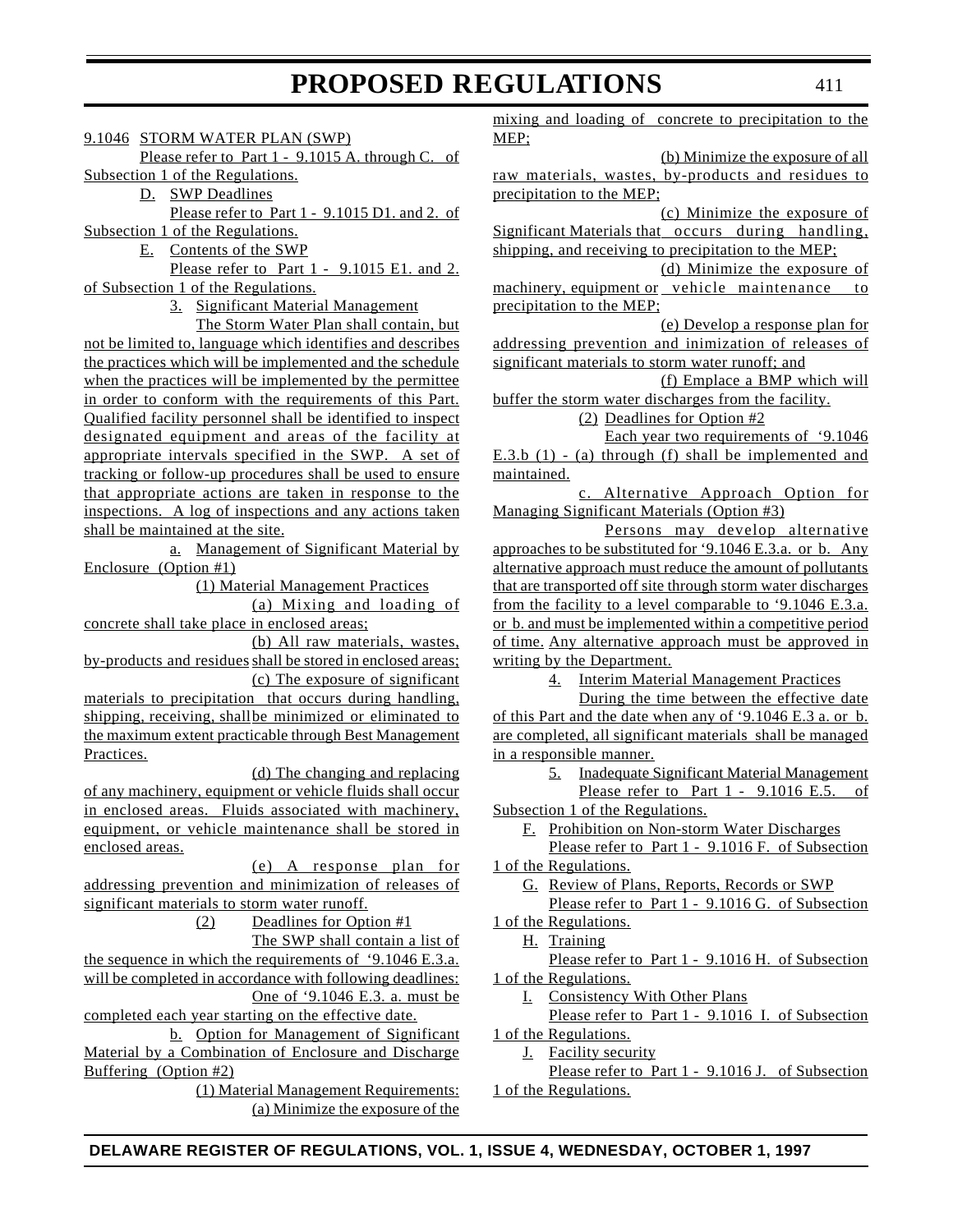# 9.1047 EFFECTIVE DATE OF COVERAGE Please refer to Part 1 - 9.1017 of Subsection 1

of the Regulations.

## Part 05 - SPECIAL CONDITIONS FOR STORM WATER DISCHARGES ASSOCIATED WITH THE CHEMICAL MANUFACTURING INDUSTRIES

#### TABLE OF CONTENTS

9.1051 COVERAGE 9.1052 STANDARD CONDITIONS 9.1053 NOTIFICATION 9.1054 MONITORING 9.1055 STORM WATER PLAN (SWP) 9.1056 EFFECTIVE DATE OF COVERAGE

## 9.1051 COVERAGE

This Part covers all new and existing storm water discharges that are composed in whole or in part of storm water associated with the Chemical Manufacturing industry. The Chemical Manufacturing industry includes: Standard Industrial Classification - 2812;

2816; 2819; 2821; 2822; 2823; 2824;2865; 2869; 2891; 2892; 2899; 2893; 2895; and 2899.

#### 9.1052 STANDARD CONDITIONS

Please Refer to Part 1 - 9.1012 of Subsection 1 of the Regulations.

#### 9.1053 NOTIFICATION

Please Refer to Part 1 - 9.1013 of Subsection 1 of the Regulations.

### 9.1054 MONITORING

A. Refer to Part 1 - 9.1014 A.1 through A.4 and A.6. of Subsection 1 of the Regulations.

5. Analyze grabs samples in accordance with the following parameters:

| a.                | <b>Effluent Parameter Units Frequency Sample</b> |             |
|-------------------|--------------------------------------------------|-------------|
|                   |                                                  | <b>Type</b> |
| Flow              | $Gal/minute$ [1]                                 | Estimate    |
|                   | Total suspended                                  |             |
| Solids            | mg/L<br>$\vert$ 121                              | Grab        |
| pH                | standard [2]                                     | Grab        |
| $\lceil 2 \rceil$ | mg/L<br> 2                                       | Grab        |
|                   | b. Refer to 9.1014 - A.5.b. of Part 1,           |             |
|                   | $4.04 \times 1.1$                                |             |

Subsection 1 of the Regulations.

B. Records of all sampling and analysis shall include the following:

Please Refer to Part 1 of 9.1014 of Subsection 1 of the Regulations.

[1] Determine the instantaneous flow of storm water discharge at the time the sample is taken.

[2] In addition, persons subject to this Part shall be develop a monitoring plan choosing parameters which will bepresent all Significant Materials associated with the activity described under 9.61 A. Appropriate units shall be used to measure the chosen parameters.

#### 9.1055 STORM WATER PLAN (SWP)

Please Refer to Part 1 9.1015 A. through C. of Subsection 1 of the Regulations.

D. SWP Deadlines

Please Refer to Part 1 9.1015 of Subsection 1 of the Regulations.

E. Contents of the SWP

Refer to Part 1- 9.1015 A. through C. of Subsection 1 of the Regulations.

3. Management of Significant Material Component The Storm Water Plan shall contain, but not be limited to, language which identifies and describes the practices which will be implemented and the schedule when the practices will be implemented by the permittee in order to conform with therequirements of this Part. Qualified facility personnel shall be identified to inspect designated equipment and areas of the facility at appropriate intervals specified in the SWP. A set of tracking or follow-up procedures shall be used to ensure that appropriate actions are taken in response to the inspections. A log of inspections and any actions taken shall be maintained at the site.

a. Option for Management of Significant Material by Enclosure Only (Option #1)

- (1) Material Management Requirements
	- (a) Manufacturing and

processing shall take place in enclosed areas; (b) Significant Materials (e.g. raw materials, waste materials) shall be stored in enclosed areas;

(c) Handling, shipping, receiving, loading or unloading of Significant Materials shall shall take place in enclosed areas;

(d) All maintenance activities shall take place in enclosed areas; and

(e) A response plan which

addresses prevention andminimization of releases of Significant Material into storm water runoff.

(2) Deadlines for Option #1

The SWP shall contain a list of the sequence in which the requirements of '9.1055 E.3. a will be completed in accordance with following deadlines:

Each year one of '9.1055 E.3.a.. must

be completed starting on the effective date of this Part. b. Management of Significant Materials by a Combination of Protocols and Discharge Buffering

# **DELAWARE REGISTER OF REGULATIONS, VOL. 1, ISSUE 4, WEDNESDAY, OCTOBER 1, 1997**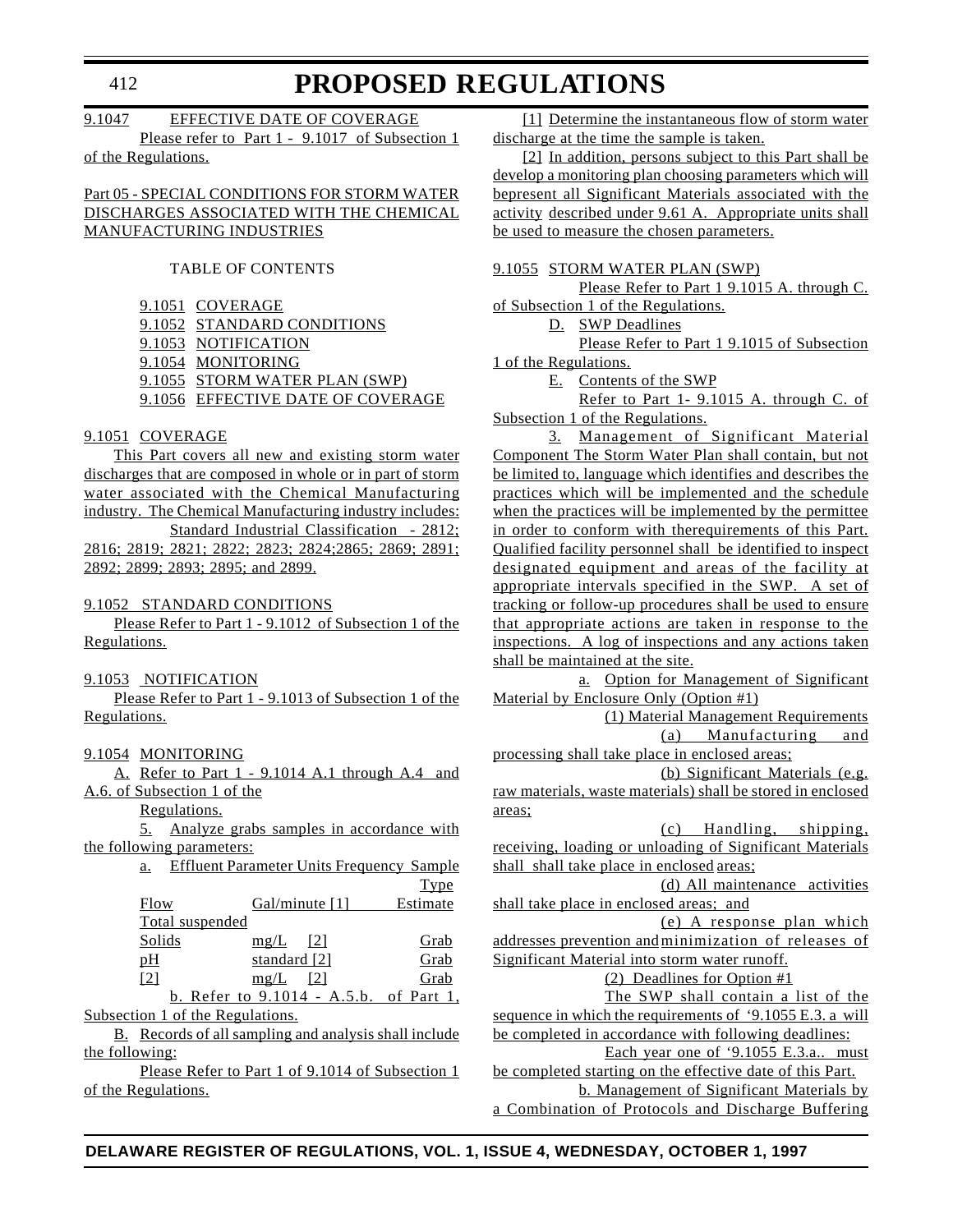$(Option # 2)$ 

to the MEP;

1. Management Practices (a) Minimize the exposure of Significant materials that occurs during manufacturing and processing shall be minimized to the MEP; (b) Minimize the exposure to precipitation of stored Significant Materials to the MEP; (c) Minimize the exposure of Significant Materials to precipitation during handling, shipping, receiving, loading or unloading to the MEP; (d) Minimize the exposure of Significant Materials to precipitation during maintenance (e) Write a response plan which contains measures for prevention, containment and removal of leaks and spills; and (f) A structural BMP which buffers the storm water associated with industrial activity that discharges from the facility. 2. Deadlines (Option #2) The SWP shall contain a list of the sequence in which the requirements of '9.1055 E.3. b will be completed in accordance with following deadlines: Two of '9.1055 E.3. b. must be completed each year starting on the effective date. c. Alternative Approach for Managing Significant Materials (Option #3) Persons subject to this Part may choose to implement an alternative approach for '9.1055 E.3.a

or b. Persons which choose to implement an alternative approach shall identify and describe in the SWP, the practices which will be implemented as the alternative approach. The alternative approach shall reduce the amount of pollutants that are transported off site through storm water discharges from the facility to a comparable level and must be implemented within a specific period of time. Any alternative approach must be approved in writing by the Department.

> 4. Interim Material Management Practices During the time between the effective

date of this Part and the date when any of '9.1055 E.3. a..or b. are completed, all significant materials shall be managed in a responsible manner.

5. Inadequate Significant Material ManagementRefer to Part 1 - 9.1015 of Subsection 1 of the Regulations.

F. Prohibition on Non-storm Water Discharges Please Refer to Part 1 - 9.1015 of Subsection

1 of the Regulations.

G. Review of Plans, Reports, Records or SWP Please Refer to Part 1 - 9.1015 of Subsection

1 of the Regulations.

H. Training

Please Refer to Part 1 - 9.1015 of Subsection

1 of the Regulations.

I. Consistency With Other Plans

Please Refer to Part 1 9.1015 of Subsection 1 of the Regulations.

J. Facility security

Please Refer to Part 1 9.1015 of Subsection 1 of the Regulations.

### 9.1056 EFFECTIVE DATE OF COVERAGE

Please Refer to Part 1 - 9.1016 of Subsection 1 of the Regulations.

Part 06 - SPECIAL CONDITIONS FOR STORM WATER DISCHARGES ASSOCIATED WITH ACTIVITIES REGULATED BY THE DELAWARE REGULATIONS GOVERNING SOLID WASTE

# TABLE OF CONTENTS

| 9.1061 | COVERAGE                   |
|--------|----------------------------|
| 9.1062 | STANDARD CONDITIONS        |
| 9.1063 | <b>NOTIFICATION</b>        |
| 9.1064 | <b>MONITORING</b>          |
| 9.1065 | STORM WATER PLAN (SWP)     |
| 9.1066 | EFFECTIVE DATE OF COVERAGE |
|        |                            |

# 9.1061 COVERAGE

This Part covers all new and existing storm water discharges that are composed in whole or in part of storm water associated with activities subject to the Delaware Regulations Governing Solid Waste (DRGSW).

# 9.1062 STANDARD CONDITIONS

Activities covered by this Part shall comply with all of the provisions of '9.1012 of Part 1 of the Regulations

Governing Storm Water Discharges Associated with Industrial Activity.

# 9.1063 NOTIFICATION

A. Persons who intend to obtain coverage under this Part for storm water discharges associated with activities subject to the DRGSW which commence after the effective date of this Part shall submit certification that a permit or approval has been obtained in accordance with the DRGSW. Activities subject to the DRGSW shall not commence and coverage under this Part shall not apply until a permit or approval has been obtained in accordance with the DRGSW.

The requirements of notification will be satisfied when a Notice Of Intent (NOI) with accompanying information is submitted in accordance with this Part. The NOI shall be submitted to:

The Department of Natural Resources and Environmental Control, Division of Water Resources/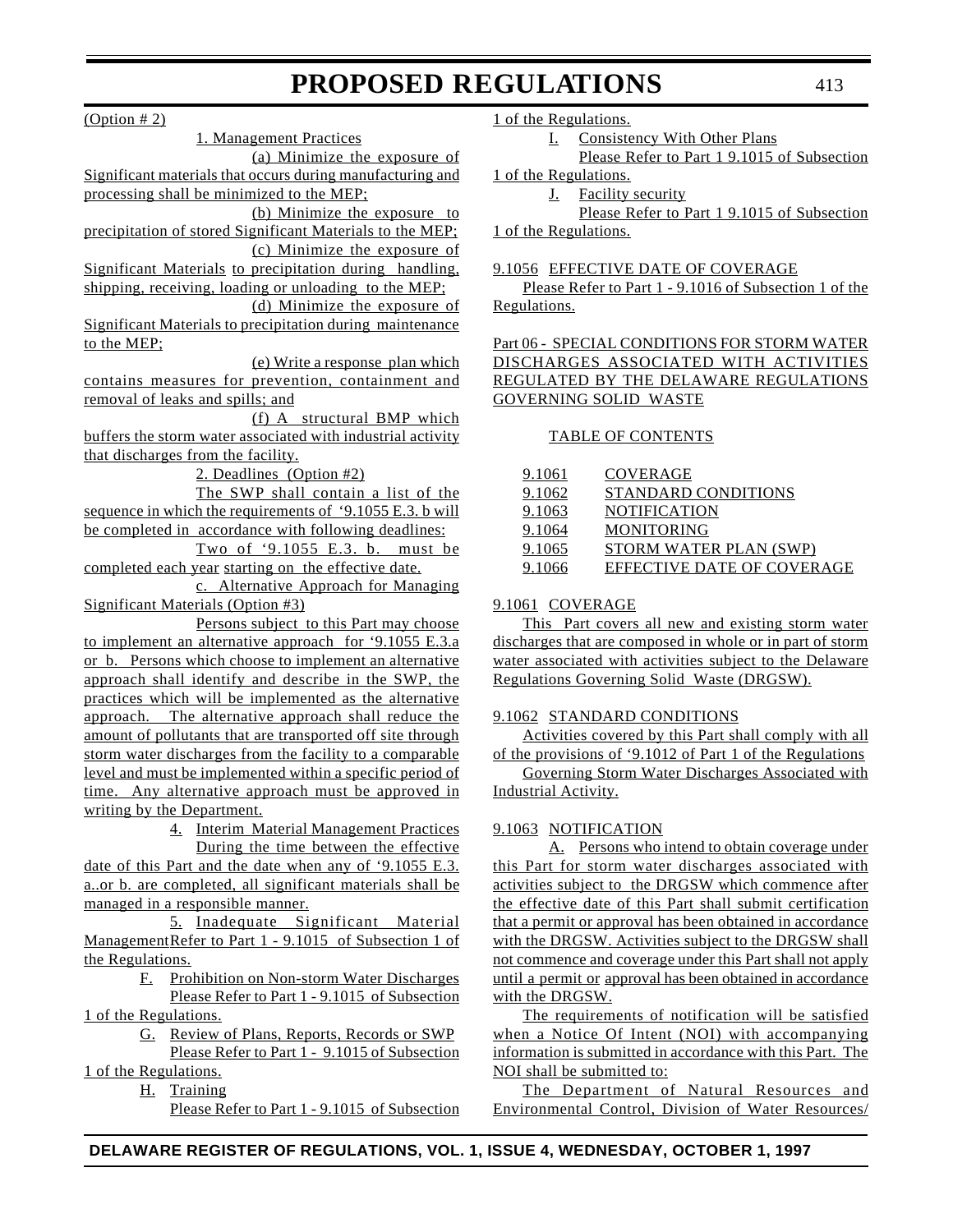### Surface Water Discharges Section, 89 Kings Highway, Dover, DE 19901

#### B. Persons complying with '9.1063(A) shall be considered in compliance with the NOI provisions outlined in  $\cdot$ 9.1013(A-D) of Part 1.

C. Persons identified in any plans required by the DRGSW permit or approval shall sign a copy of the following certification statement before conducting any professional service identified in the plans:

"I certify under penalty of law that I understand the terms and conditions of the Delaware National Pollutant Discharge Elimination System (NPDES) General Permit Regulation for Storm Water Discharges Associated with Activities subject to the DRGSW."

#### 9.1064 MONITORING

Monitoring shall be performed in accordance with the DRGSW.

#### 9.1065 STORM WATER PLAN (SWP)

In place of the Storm Water Plan required by '9.1015 A. of Part 1, persons covered by this Part shall maintain at the site/central location of activities subject to the DRGSW, any certifications required under '9.1065 of this Part and/or the approved plans for complying with the DRGSW.

#### 9.1066 EFFECTIVE DATE OF COVERAGE

A. Commencement of Coverage

Coverage under this Part begins when the Department has been notified pursuant to the provisions outlined in '9.1013 of Part 1.

B. Renotification

Upon reissuance of this Part, any person subject to the provisions of this Part is required to submit a new NOI in accordance with the requirements of the reissued Part.

C. Termination of Coverage Under This Part

A site may request a Final Closure Letter after the site has undergone Closure in accordance with the DRGSW. Closure and Post-Closure activities shall be conducted in accordance with the requirements of the DRGSW.

## Part 07 - SPECIAL CONDITIONS FOR STORM WATER DISCHARGES ASSOCIATED WITH AUTOMOTIVE SALVAGING

#### TABLE OF CONTENTS

| 9.1071 | <b>COVERAGE</b>     |
|--------|---------------------|
| 9.1072 | STANDARD CONDITIONS |
| 9.1073 | <b>NOTIFICATION</b> |

| 9.1074 | <b>MONITORING</b>          |
|--------|----------------------------|
| 9.1075 | STORM WATER PLAN (SWP)     |
| 9.1076 | EFFECTIVE DATE OF COVERAGE |

#### 9.1071 COVERAGE

This Part covers all new and existing storm water discharges that are composed in whole or in part of storm water associated with Automotive Salvaging. Automotive Salvaging includes:

Standard Industrial Classification 5015 - Motor Vehicle Parts, Used

#### 9.1072 STANDARD CONDITIONS

Refer to Part 1 - 9.1012 of Subsection 1 of the Regulations.

#### 9.1073 NOTIFICATION

Refer to Part 1 - 9.1013 of Subsection 1 of the Regulations.

#### 9.1074 MONITORING

A. Refer to Part 1 - 9.1014 A.1. through 4. of Subsection 1 of the Regulations.

5. Analyze grabs samples in accordance with the following parameters:

a. Effluent Parameter Units Frequency Sample

|                        |             |                   | Type      |
|------------------------|-------------|-------------------|-----------|
| Flow                   | Gal/min [1] |                   | Estimated |
| pH                     | S.U.        | $1/\mathrm{yr}$   | Grab      |
| <b>Total Cadmium</b>   | mg/L        | [2]               | Grab      |
| <b>Total Chromium</b>  | mg/L        | [2]               | Grab      |
| <b>Total Copper</b>    | mg/L        | $\lceil 2 \rceil$ | Grab      |
| <b>Total Lead</b>      | mg/L        | $\lceil 2 \rceil$ | Grab      |
| <b>Total Nickel</b>    | mg/L        | $\lceil 2 \rceil$ | Grab      |
| <b>Total Petroleum</b> |             |                   |           |
| Hydrocarbons           | mg/L        | [2]               | Grab      |
| <b>Total Suspended</b> |             |                   |           |
| Solids                 | mg/L        | [2]               | Grab      |
| <b>Total Zinc</b>      | mg          |                   | Grab      |
|                        |             |                   |           |

b. Refer to 9.1014 - A.5.b. and A.6. of Part 1, Subsection 1 of the Regulations.

B. Records of all sampling and analysis shall include the following:

Refer to Part 1 - 9.1014 B.1 of Subsection 1 of the Regulations.

[1] Determine the flow of storm water discharge at the time the sample is taken.

[2] Samples shall be taken and analyzed during the first, third and fifth years of this Part.

9.1075 STORM WATER PLAN (SWP)

Refer to Part 1 - 9.1015 A. through C. of Subsection

#### **DELAWARE REGISTER OF REGULATIONS, VOL. 1, ISSUE 4, WEDNESDAY, OCTOBER 1, 1997**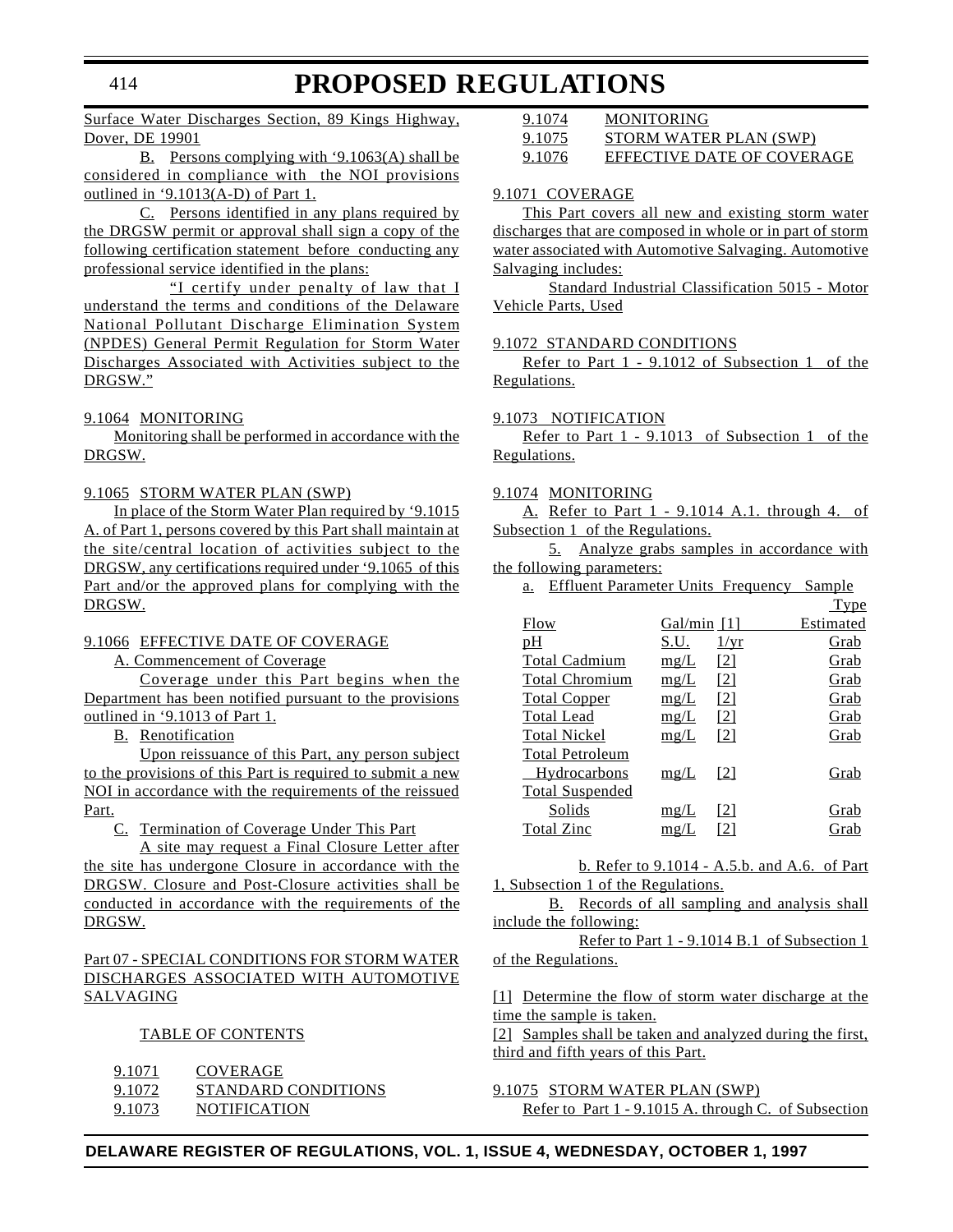1 of the Regulations.

D. SWP Deadlines

See Part 1 - 9.1015 D.1. and 2. of Subsection 1 of the Regulations.

E. Contents of the SWP

See Part 1 - 9.1015 E.1. and 2. of Subsection 1 of the Regulations.

3. Significant Material Management Component

The Storm Water Plan shall contain, but not be limited to, language which identifies and describes the practices which will be implemented and the schedule when the practices will be implemented by the permittee inorder to conform with the requirements of this Part. Qualified facility personnel shall be identified to inspect designated equipment and areas of the facility at appropriate intervals specified in the SWP. A set of tracking or follow-up procedures shall be used to ensure that appropriate actions are taken in response to the inspections. A log of inspections and any actions taken shall be maintained at the site.

a. Option Management of Significant Material by Enclosure (Option #1)

(1) Material Management Practices

(a) The dismantling of motor vehicles, or the salvaging of parts or fluids, or the cleaning of parts shall take place in an enclosed area;

(b) Fresh fluids, recycled fluids, wastes, by-products, residues and any Significant Materials needed for cleaning parts, or used for machinery, equipment, or vehicle maintenance, the fluids and materials shall be stored in enclosed areas;

(c) The exposure of significant materials to precipitation that occurs during handling, shipping, receiving, loading or unloading shall be minimized or eliminated to the maximum extent practicable through Best Management Practices;

(d) The changing and replacing of any machinery, equipment or vehicle fluids shall occur in enclosed areas. Fluids associated withmachinery, equipment, or vehicle maintenance shall be stored in enclosed areas; and

(e) A response plan which addresses prevention and minimization of releases of oil or hazardous material into storm water runoff.

(2) Deadlines For Enclosure Only (Option #1)

The SWP shall contain a list of the sequence in which the requirements of '9.1075 E.3.a. will be completed in accordance with following deadlines:

One of '9.1075E.3.a. shall be completed each year starting on the effective date.

b. Management of Significant Material by a Combination of Protocols and Discharge Buffering (Option #2)

(1) Significant Material Management requirements:

(a) Minimize the exposure of the dismantling, salvaging orcleaning to precipitation to the MEP;

(b) Minimize the exposure of stored raw materials, wastes, by-products and residues to precipitation to the MEP;

(c) Minimize the exposure of Significant Materials that occurs during handling, shipping, and receiving to precipitation to the MEP;

(d) Minimize the exposure of machinery, equipment or vehicle maintenance to precipitation to the MEP;

(e) Develop a response plan for addressing prevention and minimization of releases of significant materials to storm water runoff; and

(f) Emplace a BMP which will buffer the storm water discharges from the facility.

(2) Deadlines for Option #2

Each year two requirements of '9.1075 E.3.b (1) shall be implemented and maintained starting on the effective date of this Part.

c. Alternative Approach for Managing Significant Material (Option #3)

Persons may develop alternative appraches to be substituted for 9.1075 E.3a. or b. Any alternative approach must reduce the amount of pollutants that are transported off site through storm water discharges from the facility to a level comparable to '9.1075 E.3a. or

b. and must be implemented within a competitive period of time. Any alternative approach must be approved in writing by the Department.

4. Interim Significant Material Management Practices During the time between the effective date of this Part and the date when any of '9.1075 E.3 a., b. or c. are completed, all significant materials shall be managed in a responsible manner.

> 5. Inadequate Significant Material Management Refer to Part 1 - 9.1015 of Subsection 1 of

the Regulations.

F. Prohibition on Non-storm Water Discharges

Refer to Part 1 - 9.1015 F. of Subsection 1 of the Regulations.

G. Review of Plans, Reports, Records or SWP

Refer to Part 1 - 9.1015 G. of Subsection 1 of the Regulations.

H. Training

Refer toPart 1 - 9.1015 H. of Subsection 1 of the Regulations.

I. Consistency With Other Plans

Refer toPart 1 - 9.1015 I. of Subsection 1 of the Regulations.

J. Facility security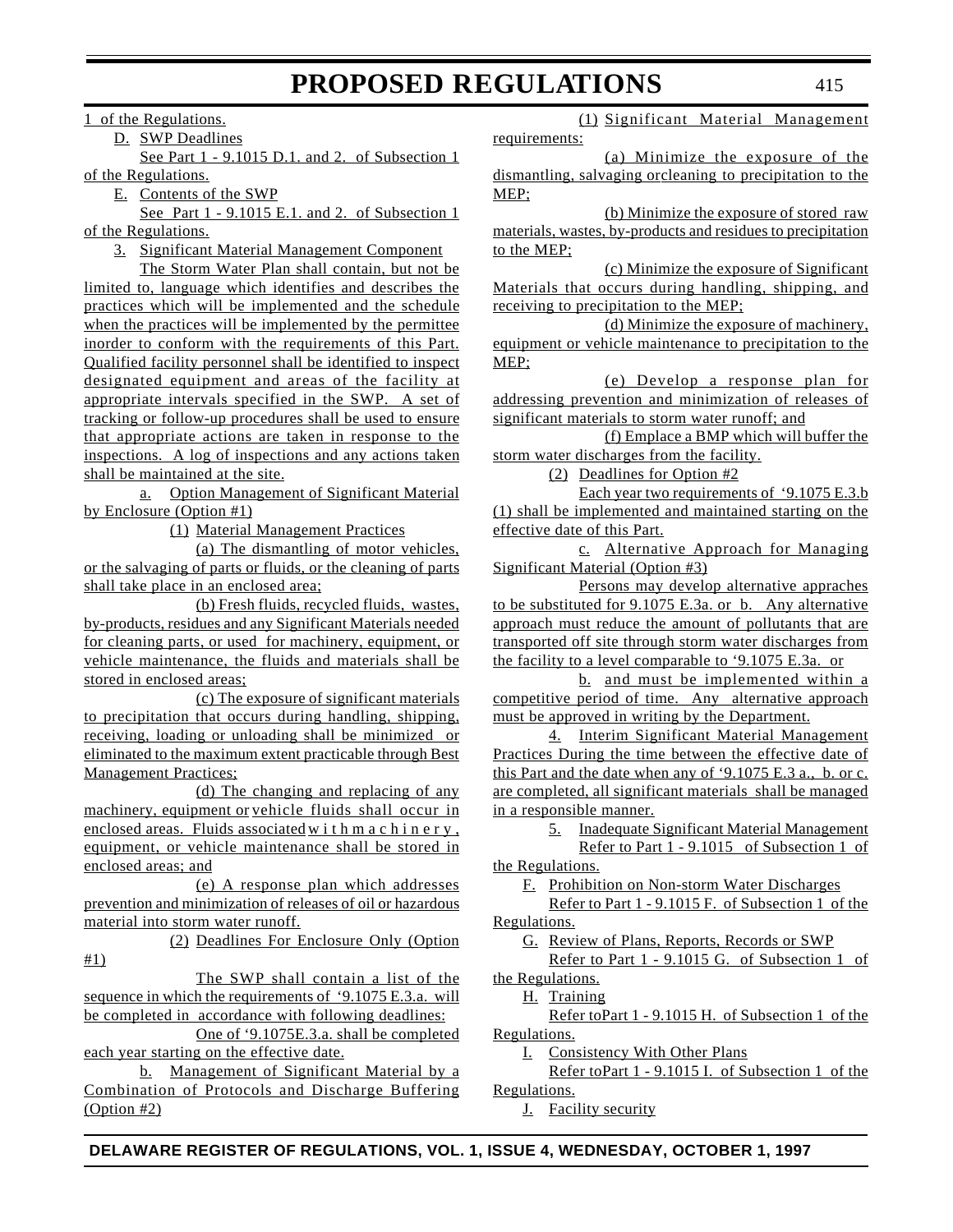# 416

# **PROPOSED REGULATIONS**

Refer to Part 1 - 9.1015 J. of Subsection 1 of the Regulations.

9.1076 EFFECTIVE DATE OF COVERAGE Refer toPart 1 - 9.1016 of Subsection 1 of the

Regulations.

### Part 08 - SPECIAL CONDITIONS FOR STORM WATER DISCHARGES ASSOCIATED WITH SCRAP RECYCLING

#### TABLE OF CONTENTS

| 9.1081 | <b>COVERAGE</b>            |
|--------|----------------------------|
| 9.1082 | STANDARD CONDITIONS        |
| 9.1083 | <b>NOTIFICATION</b>        |
| 9.1084 | <b>MONITORING</b>          |
| 9.1085 | STORM WATER PLAN (SWP)     |
| 9.1086 | EFFECTIVE DATE OF COVERAGE |
|        |                            |

### 9.1081 COVERAGE

This Part covers all new and existing storm water discharges that are composed in whole or in part of storm water associated with scrap recycling activities. Scrap recycling activities include:

Standard Industrial Classification 5093 - Scrap and Waste Material

#### 9.1082 STANDARD CONDITIONS

Refer to 9.1012 of Part 1, Subsection 1 of the Regulations.

#### 9.1083 NOTIFICATION

Refer to 9.1013 of Part 1, Subsection 1 of the Regulations.

#### 9.1084 MONITORING

A. Refer to 9.1014 - A.1. through A.4. and A.6. of Part 1, Subsection 1 of the Regulations.

5. Analyze grabs samples in accordance with the following parameters:

a. Effluent Parameter Units Frequency Sample

|                        |            |                   | Type      |
|------------------------|------------|-------------------|-----------|
| Flow                   | Gal/minute |                   | Estimated |
| Total suspended        |            |                   |           |
| Solids                 | mg/L       | [2]               | Grab      |
| <b>Total Cadmium</b>   | mg/L       | [2]               | Grab      |
| <b>Total Lead</b>      | mg/L       | $\lceil 2 \rceil$ | Grab      |
| <b>Total Copper</b>    | mg/L       | [2]               | Grab      |
| <b>Total Petroleum</b> |            |                   |           |
| Hydrocarbons           | mg/L       | 121               | Grab      |
| Polychlorinated        |            |                   |           |
| <b>B</b> iphenyls      | mg/        |                   | Grab      |
|                        |            |                   |           |

pH standard[2] Grab

b. Refer to 9.1014 - A.5.b. of Part 1, Subsection 1 of the Regulations.

B. Records of all sampling and analysis shall include the following:

Refer to 9.1014 - B. of Part 1, Subsection 1 of the Regulations.

[1] Determine the flow of storm water discharge at the time the sample is taken. A reading from a rain gauge taken at the time of sampling can substituted for an estimate of flow.

[2] Samples shall be taken and analyzed during the first, third and fifth, years of this Part.

#### 9.1085 STORM WATER PLAN (SWP)

Refer to 9.1015 - A. of Part 1, Subsection 1 of the Regulations.

D. SWP Deadlines See 9.1015 - D. of Part 1, Subsection 1 of the Regulations.

E. Contents of the SWP

Refer to 9.1015 - E.2 of Part 1, Subsection 1 of the Regulations.

3. Significant Material Management Component The Storm Water Plan shall contain, but not be limited to, language which identifies and describes the practices which will be implemented and the schedule for the practices to be implemented by the permittee in order to conform with the requirements of this Part. A permittee is required to implement one of either 9.1015 - E.3.a., b., or c. in accordance with this Part. Qualified facility personnel shall be identified to inspect designated equipment and areas of the facility at appropriate intervals specified in the SWP. A set of tracking or follow-up procedures shall be used to ensure that appropriate actions are taken in response to the inspections. A log of inspections and any actions taken shall be maintained at the site.

a. Management of Significant Materials by Enclosure (Option #1)

(1) Material Management Practices

(a) Dismantling and sorting of scrap and waste material shall occur in an enclosed area;

(b) The changing and replacing of any machinery, equipment or vehicle fluids shall occur in enclosed areas.

(c) All raw materials, recycled fluids or wastes, by-products and residues shall be stored in enclosed areas. Fluids associated with machinery, equipment, or vehicle maintenance shall be stored in enclosed areas.

(d) The exposure of significant materials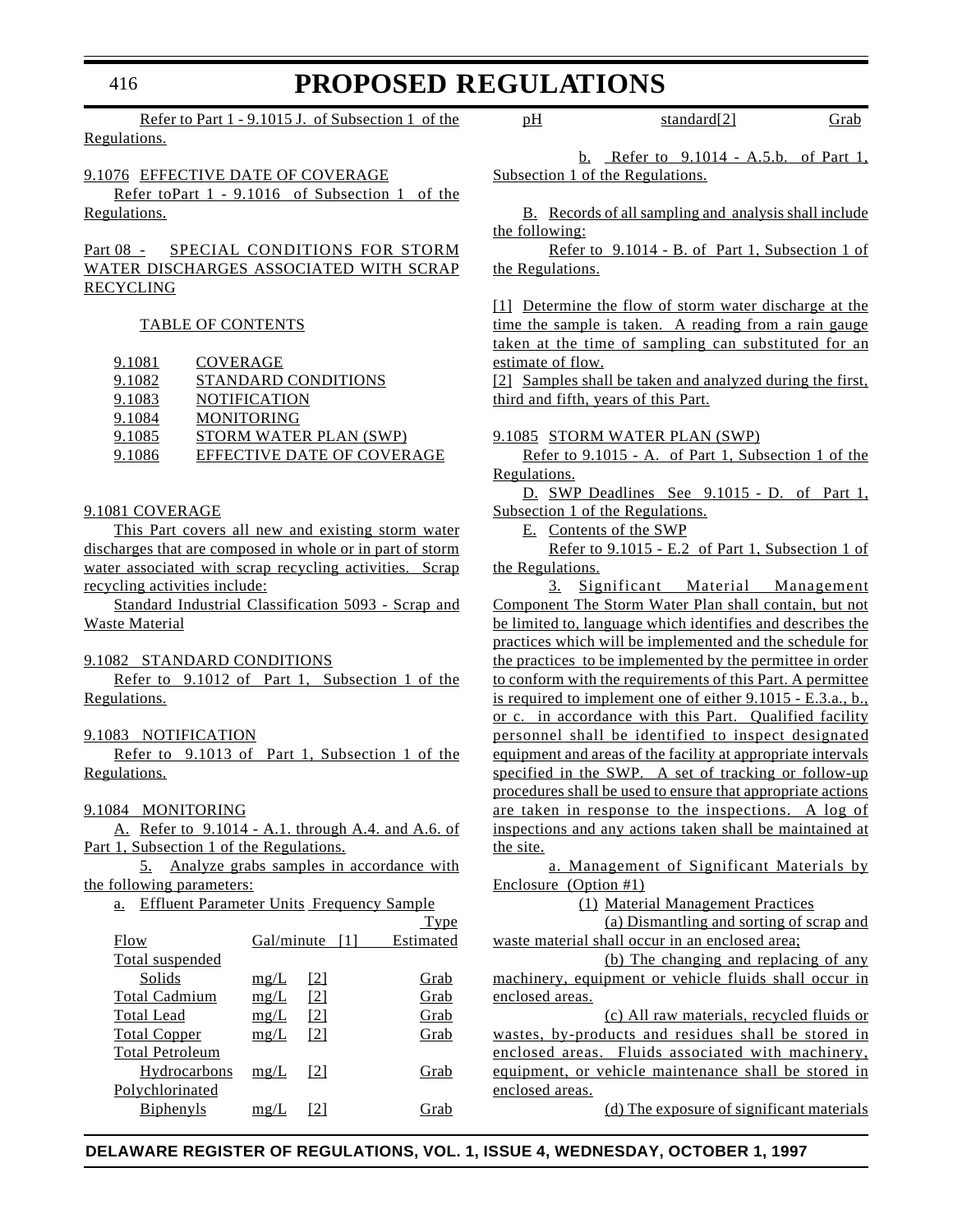to precipitation that occurs during handling, shipping, receiving, shall be take place in an enclosed area; and (e) A response plan for addressing

prevention and minimization of leaks and spills of significant materials to storm water runoff.

(2) Deadlines for Option #1

The SWP shall contain a list of the sequence in which the requirements of '9.1085 E.3.a. will be completed in accordance with following deadlines:

One of '9.1085 E.3.a.(1) (a) through (e) must be completed each year starting on the effective date.

b. Management of Significant Material by a Combination of Protocols and Discharge Buffering (Option #2)

(1) Significant Material Management Requirements :

(a) The exposure of significant materials to precipitation that occurs during dismantling and sorting of scrap and waste material shall be minimized to the MEP;

(b) The exposure of significant materials to precipitation that occurs during storage of raw materials, recycled fluids or wastes, by-products and residues shall be minimized to the MEP;

(c) The exposure of significant materials to precipitation that occurs during the changing and replacing of any machinery, equipment or vehicle fluids shall be minimized to the MEP;

(d) The exposure of significant materials to precipitation that occurs during handling,

shipping, receiving, shall be minimized to the MEP;

(e) A response plan for addressing prevention and minimization of leaks and spills of significant materials to storm water runoff; and

(f) Emplace a BMP which will buffer the storm water discharge from the facility.

(2) Deadlines for Option #2

The SWP shall contain a list of the sequence in which the requirements of '9.1085 E.3. b will be completed in accordance with following deadlines: Two of the requirements of '9.1085 E.3. b. must be completed each year starting on the effective date of this Part.

c. Alternative Approach for Managing Significant Materials (Option #3)

Persons subject to this Part may choose to implement an alternative approach for '9.1085 E.3.a. or

b. Persons which choose to implement an alternative approach shall identify and describe in the SWP, the practices which will be implemented as the alternative approach. The alternative approach shall reduce the amount of pollutants that are transported off site through storm water discharges from the facility to a level comparable to '9.1085 E.3.a. or b.and must be implemented within a specific period of time. Any

alternative approach must be approved in writing by the Department.

4. Interim Material Management Practices

During the time between the effective date of this Part and the date when any of '9.1085 E.3 a., b. or c. are completed, all significant materials shall be managed in a responsible manner.

5. Inadequate Significant Material Management

Refer to 9.1085 - of Part 1, Subsection 1 of the Regulations.

F. Prohibition on Non-storm Water Discharges Refer to 9.1085 - F. of Part 1, Subsection 1 of the Regulations. G. Review of Plans, Reports, Records or SWP Refer to 9.1085 - G. of Part 1, Subsection 1 of the Regulations.

H. Training Refer to 9.1085 - H. of Part 1 of Subsection 1 of the Regulations.

I. Consistency With Other Plans Refer to 9.1085 - I. of Part 1, Subsection 1 of the Regulations.

J. Facility Security Refer to 9.1085 - J. of Part 1, Subsection 1 of the Regulations.

9.1086 EFFECTIVE DATE OF COVERAGE

Refer to 9.1085 of Part 1, Subsection 1 of the Regulations.

### Part 09 - SPECIAL CONDITIONS FOR STORM WATER DISCHARGES ASSOCIATED WITH WATERCRAFT **MAINTENANCE**

# TABLE OF CONTENTS

| COVERAGE                   |
|----------------------------|
| <b>STANDARD CONDITIONS</b> |
| <b>NOTIFICATION</b>        |
| <b>MONITORING</b>          |
| STORM WATER PLAN (SWP)     |
| EFFECTIVE DATE OF COVERAGE |
|                            |

# 9.1091 COVERAGE

This Part covers all new and existing storm water discharges that are composed in whole or in part of industrial storm water associated with watercraft maintenance. The watercraft maintenance includes:

# SIC code 4493 - Marinas

These establishments rent boat slips and store boats and generally perform a range of other services including cleaning and incidental boat repair. They frequently sell food, fuel, fishing supplies and boats.

SIC code 4499 - Water Transportation Services, Not Elsewhere Classified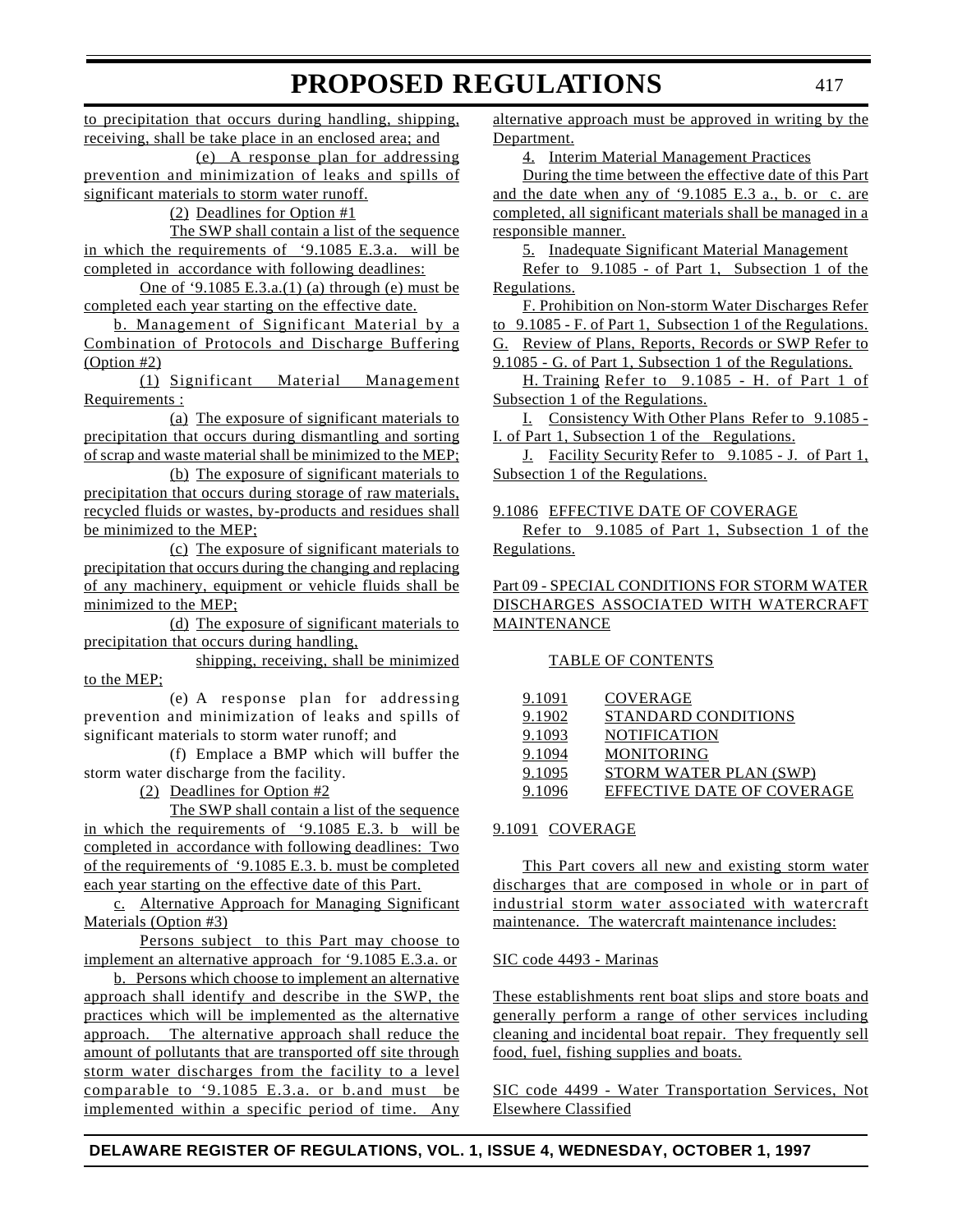Only establishments which perform maintenance or repair on boats, ships or other watercraft.

9.1092 STANDARD CONDITIONS

Refer to Part 1 -9.1012 of the Regulations

#### 9.1093 NOTIFICATION

Please refer to Subsection 1, Part 1 - 9.1013 of the **Regulations** 

#### 9.1094 MONITORING

Please refer to Subsection 1, Part 1 - 9.1014 A.1 through 4. and A.6. of the Regulations

5. Analyze grabs samples in accordance with the following parameters:

|             | a. Effluent Parameter Units Frequency SampleType |  |
|-------------|--------------------------------------------------|--|
| <b>Flow</b> | Gallons/minute At time of sample                 |  |

|                          |      |                       |     | Estimated |
|--------------------------|------|-----------------------|-----|-----------|
| <b>Total Suspended</b>   |      |                       |     |           |
| Solids (TSS)             | mg/L | [2]                   |     | Grab      |
| <b>Total Dissolved</b>   |      |                       |     |           |
| Solids (TDS)             | mg/L | [2]                   |     | Grab      |
| <b>Total Copper</b>      | mg/L | $\lceil 2 \rceil$     |     | Grab      |
| <b>Total Tin</b>         | mg/L | $\lceil 2 \rceil$     |     | Grab      |
| <b>Biological Oxygen</b> |      |                       |     |           |
| Demand                   | mg/L | [2]                   |     | Grab      |
| pH                       |      | <b>Standard Units</b> | [2] | Grab      |
| Total Petroleum          |      |                       |     |           |
| Hydrocarbons             |      |                       |     |           |
| (TPH)                    | mg.  |                       |     | Gra       |
|                          |      |                       |     |           |

[1] Determine the flow of storm water discharge for the time of the sampling.

[2] Samples shall be taken and analyzed during the first ,third and fifth years starting on the effective date.

b. See 9.1014 - A.5.b. of Part 1, Subsection 1 of the Regulations.

B. Records of all sampling and analysis shall include the following:

Please refer to Subsection1, Part 1 - 9.1014 B. of the Regulations

#### 9.1095 STORM WATER PLAN (SWP)

Please refer to Subsection 1, Part 1 - 9.1095 A. through C. of the Regulations

D. SWP Deadlines

Please refer to Subsection1, Part 1 - 9.1095 D. of the Regulations

E. Contents of the SWP Please refer to Subsection1, Part 1 - 9.1095 E. 1.

through 2. of the Regulations

3. Management of Significant Material

Component The Storm Water Plan shall contain, but not be limited to, language which identifies and describes the practices which will be implemented and the schedule for the practices to be implemented by the permittee in order to conform with the requirements of this Part. A permittee is required to implement one of either 9.1015 - E.3.a., b., or c. in accordance with this Part. Qualified facility personnel shall be identified to inspect designated equipment and areas of the facility at appropriate intervals specified in the SWP. A set of tracking or follow-up procedures shall be used to ensure that appropriate actions are taken in response to the inspections. A log of inspections and any actions taken shall be maintained at the site.

a. Management of Significant Material by Enclosure Only (Option #1)

(1) Material Management Requirements: (a) Maintenance and related

activities shall take place in enclosed areas; (b) The raw materials, wastes, by-products and residues associated with maintenance or

related activities shall be stored in enclosed areas; (c) The handling, shipping, receiving, loading or unloading of Significant Materials

shall take place in enclosed areas; (d) A response plan which addresses prevention and minimization of releases of oil or hazardous material into storm water runoff.

(2) Deadlines for Option #1

The SWP shall contain a list of the sequence

in which the requirements of '9.1095 E.3.a.(1) will be completed in accordance with following deadlines:

One of '9.1095 E.3. a. (1) (a) through (d) must be completed each year starting on the effective date. All of '9.1095 E.3. a. shall be completed within four years of the effective date.

b. Management of Significant Materials by a Combination of Protocols and Discharge Buffering(Option  $#2)$ 

(1) Significant Material Management **Requirements** 

(a) Minimize the exposure of Significant Materials during maintenance to the MEP;

(b) Minimize the exposure to precipitation of stored Significant Materials to the MEP;

(c) Minimize the exposure of Significant Materials to precipitation during handling, shipping, receiving, loading or unloading to the MEP;

(d) Write a response plan which contains measures for prevention, containment and removal of leaks and spills of Significant Materials; and

(e) Emplace a structural BMP which buffers the storm water associated with industrial activity that discharges from the facility.

#### **DELAWARE REGISTER OF REGULATIONS, VOL. 1, ISSUE 4, WEDNESDAY, OCTOBER 1, 1997**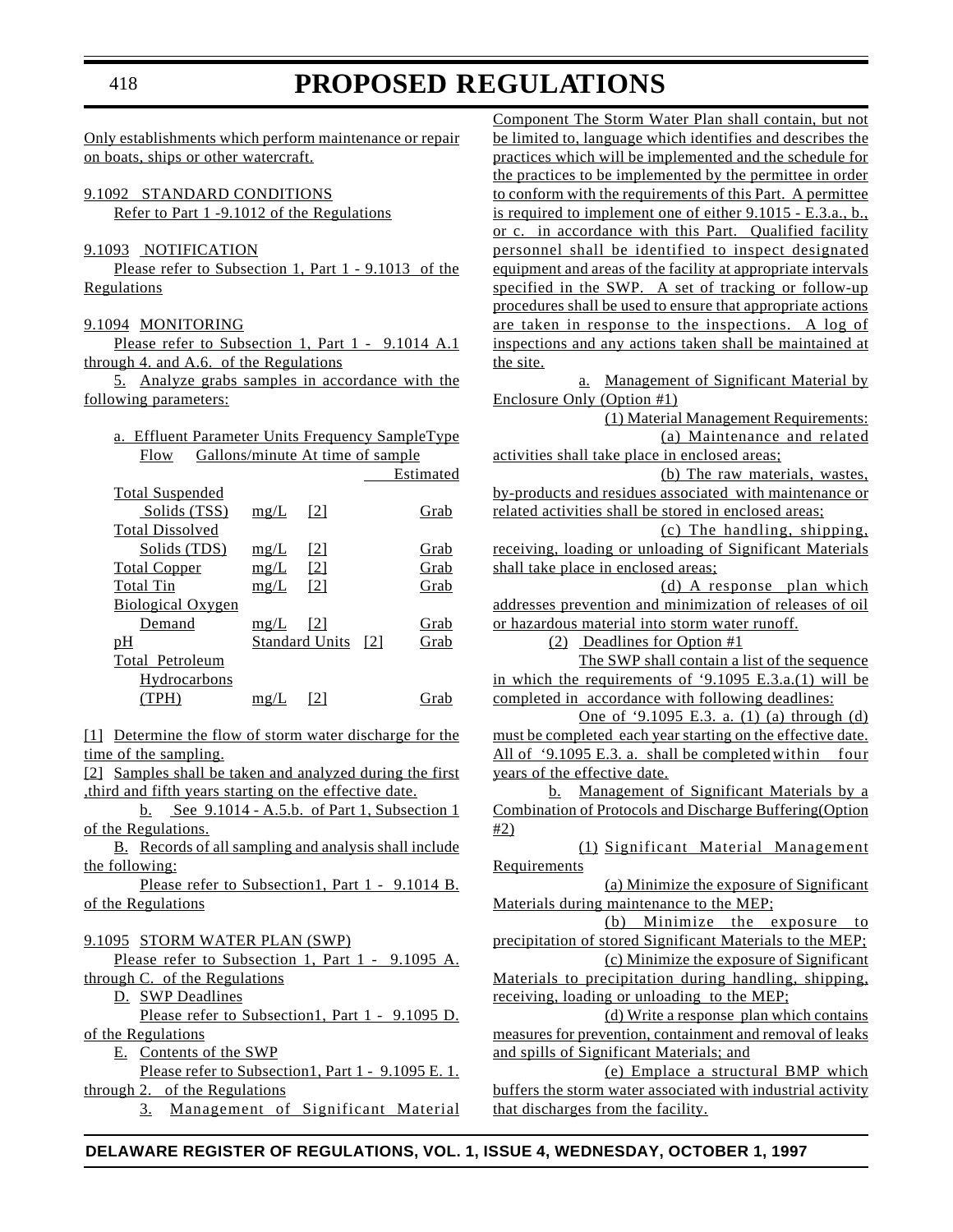### (2) Deadlines (Option #2)

The SWP shall contain a list of the sequence in which the requirements of '9.1095 E.3.b.(1) will be completed in accordance with following deadlines:

Two of '9.1095 E.3.b.(1) must be completed starting on the effective date. All of 9.1095 E.3.b.(1) shall be completed within three years of the effective date.

c. Alternative Approaches

Persons subject to this Part may choose to implement an alternative approach for '9.1085 E.3.a. or b. Persons which choose to implement an alternative approach shall identify and describe in the SWP, the practices which will be implemented as the alternative approach. The alternative approach shall reduce the amount of pollutants that are transported off site through storm water discharges from the facility to a level comparable to '9.1085 E.3.a. or

b.and must be implemented within a specific period of time. Any alternative approach must be approved in writing by the Department.

4. Interim Material Management Practices

During the time between the effective date of this Part and the date when any of '9.1095 E.3 a. b, or c. are completed, all significant materials shall be managed in a responsible manner. All significant materials shall be managed in a responsible manner once either or all of '9.1095 E.3. a. ,b. or c. have been completed.

5. Inadequate Significant Material Management

Refer to Subsection1, Part 1 - 9.1015 F. of the Regulations

F. Prohibition on Non-storm Water Discharges

Refer to9.1085 - F. of Part 1, Subsection 1 of the Regulations.

H. Review of Plans, Reports, Records or SWP

Refer to Subsection1, Part 1 - 9.1015 of the **Regulations** 

I. Training

Please refer to Subsection1, Part 1 - 9.1015 of the **Regulations** 

J. Consistency With Other Plans

Please refer to Subsection1, Part 1 - 9.1015 of the **Regulations** 

K. Facility security

Please refer to Subsection1, Part 1 - 9.1015 of the **Regulations** 

# 9.1096 EFFECTIVE DATE OF COVERAGE

Please refer to Subsection1, Part 1 - 9.1016 A. and B. of the Regulations.

Part 10 - SPECIAL CONDITIONS FOR STORM WATER DISCHARGES ASSOCIATED WITH MAINTENANCE AND DEICING AT AIR TRANSPORTATION **FACILITIES** 

### TABLE OF CONTENTS

| 9.1101 | <b>COVERAGE</b>            |
|--------|----------------------------|
| 9.1102 | STANDARD CONDITIONS        |
| 9.1103 | <b>NOTIFICATION</b>        |
| 9.1104 | <b>MONITORING</b>          |
| 9.1105 | STORM WATER PLAN (SWP)     |
| 9.1106 | EFFECTIVE DATE OF COVERAGE |

#### 9.1101 COVERAGE

This Part covers all new and existing storm water discharges that are composed in whole or in part of storm water associated with industrial activity at air transportation facilities. Air transportation industries include:

Standard Industrial Classification 45 - Transportation By Air

#### 9.1102 STANDARD CONDITIONS

Refer to Part 1- 9.1012 of Subsection 1 of the **Regulations** 

#### 9.1103 NOTIFICATION

Refer to Part 1 - 9.1013 of Subsection 1 of the **Regulations** 

#### 9.1104 MONITORING

Refer to Part 9.1014 A.1 through 4. and A.6. of Subsection 1 of the Regulations

5. Analyze grabs samples in accordance with the following parameters:

| a.                         | <b>Effluent Parameter Units Frequency</b> |                   | Sample   |
|----------------------------|-------------------------------------------|-------------------|----------|
|                            |                                           |                   | Type     |
| Flow                       | Gal/min                                   |                   | Estimate |
| <b>Total Suspended</b>     |                                           |                   |          |
| Solid                      | mg/L                                      | $\lceil 2 \rceil$ | Grab     |
| <b>Total Petroleum</b>     |                                           |                   |          |
| Hydrocarbons               | mg/L                                      | $\lceil 2 \rceil$ | Grab     |
| Total Surfactants[3] mg/L  |                                           | $\lceil 2 \rceil$ | Grab     |
| De-icing Agents $[4]$ mg/L |                                           | 121               | Grab     |

b. See 9.1014 - A.5.b. of Part 1, Subsection 1 of the Regulations.

[1] Estimate the flow of storm water at the time of sampling.

[2] First, third and fifth year starting on the effective date of this Part.

[3] Required only for storm water discharges associated with washing activities.

[4] Analyze the sample for the agent(s) used in deicing operations at the airport. This sample shall be taken during the a storm water discharge which follows a deicing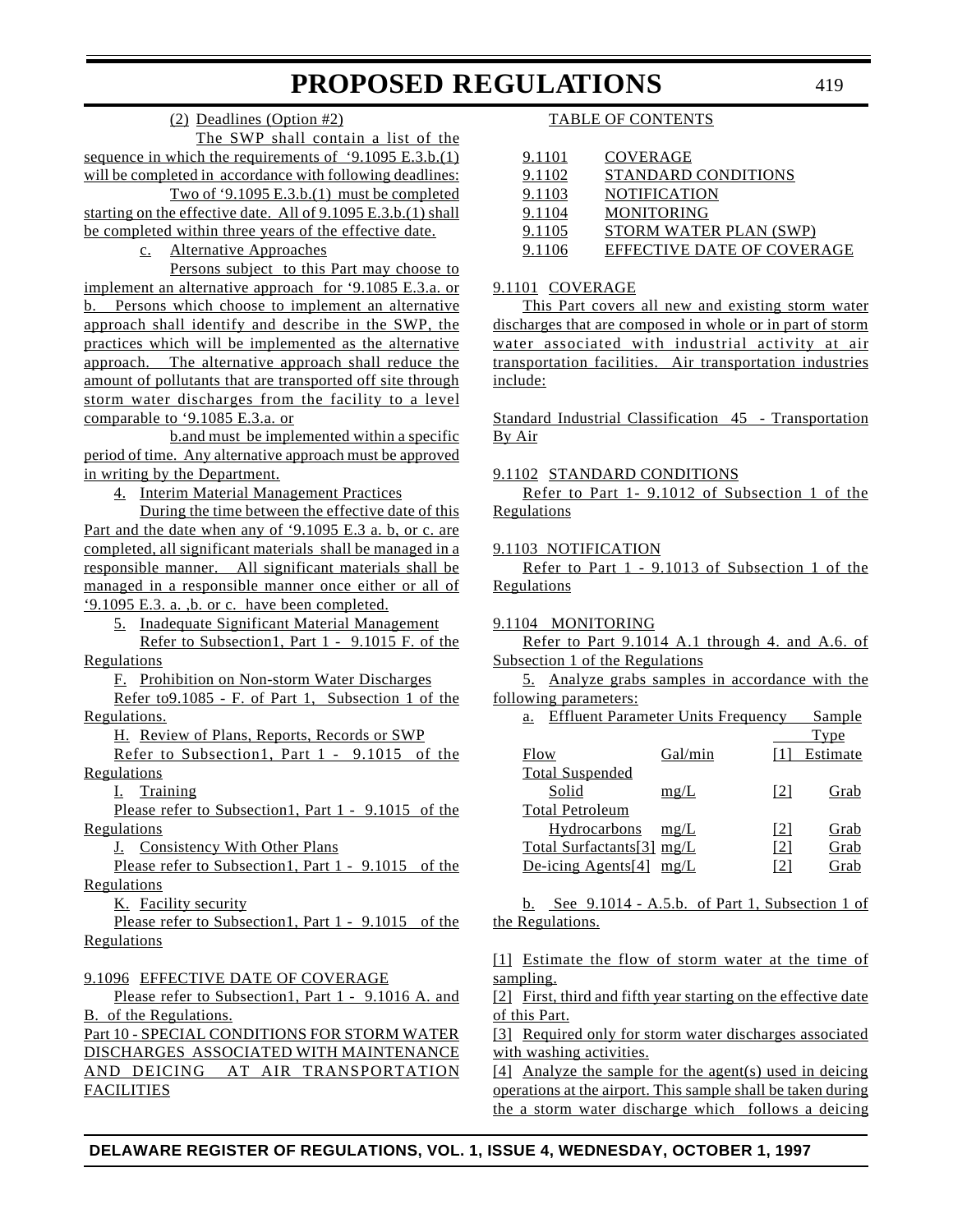operation at the airport.

B. Records of all sampling and analysis shall include the following:

Refer to Part 1 - 9.1014 B. of Subsection 1 of the Regulations

9.1105 STORM WATER PLAN (SWP)

Refer to Part 1- 9.1015 of Subsection 1 of the **Regulations** 

[NOTE -THIS PART DOES NOT REQUIRE NOR INTEND TO REGULATE THE PRACTICES USED FOR DE-ICING AIRCRAFT. EMERGENCY SITUATION BYPASSES OF TREATMENT SYSTEMS AND/OR SIGNIFICANT MATERIAL CONTROL PRACTICES ARE ALLOWED. SEE ITEM 9.136 IN THE DELAWARE NPDES STORM WATER SUPPLEMENTAL GUIDANCE DOCUMENT]

D. SWP Deadlines

Refer to Part 1 - 9.1015 D. of Subsection 1 of the **Regulations** 

E. Contents of the SWP

Refer to Part 1 - 9.1015 E. 1. and 2. of Subsection 1 of the Regulations

3. Significant Material Management

The Storm Water Plan shall contain, but not be limited to, language which identifies and describes the practices which will be implemented and the schedule for the practices to be implemented by the permittee in order to conform with the requirements of this Part. A permittee is required to implement one of either 9.1015 - E.3.a., b., or c. in accordance with this Part. Qualified facility personnel shall be identified to inspect designated equipment and areas of the facility at appropriate intervals specified in the SWP. A set of tracking or follow-up procedures shall be used to ensure that appropriate actions are taken in response to the inspections. A log of inspections and any actions taken shall be maintained at the site.

a. Management of Significant Material by a Combination of Significant Material Management

Protocols and Discharge Buffering (Option #1)

(1) Significant Material Management **Requirements** 

(a) Minimize the exposure to precipitation of "fresh" and waste materials associated with the maintenance of aircraft, vehicles, machinery or equipment to the Maximum Extent Practicable;

(b) Minimize the exposure to precipitation of all aircraft, vehicles, machinery or equipment maintenance activities to the MEP; (c) Minimize the exposure to

precipitation of Significant Materials that occurs during handling, shipping, receiving, loading or unloading to the MEP;

(d) A response plan which addresses prevention and minimization of releases of oil or hazardous material into storm water runoff; and

(e) A structural BMP which buffers the storm water discharges from the facility in accordance with these regulations.

(2) Deadlines for Option #1

The SWP shall contain a list of the sequence in which the requirements of '9.1105 E.3. a. will be completed in accordance with following deadlines: Two of '9.1105 E.3. a.(1) must be completed each of the first two years and one during the third year starting on the effective date of this Part.

b. Alternative Approach for Managing Significant Materials (Option #2)

Persons subject to this Part may choose to implement an alternative approach for '9.1085 E.3.a. or b. Persons which choose to implement an alternative approach shall identify and describe in the SWP, the practices which will be implemented as the alternative approach. The alternative approach shall reduce the amount of pollutants that are transported off site through storm water discharges from the facility to a level comparable to '9.1085 E.3.a. or b.and must be implemented within a specific period of time. Any alternative approach must be approved in writing by the Department.

4. Interim Significant Material Management Practices During the time between the effective date of this Part and the date when '9.1105 E.3. a. or b. is completed, all significant materials shall be managed in a responsible manner.

5. Inadequate Significant Material Management

Please refer to Part 1 - 9.1015 of Subsection 1 of the Regulations

F. Prohibition on Non-storm Water Discharges

Refer to Part 1 - 9.1015 of Subsection 1 of the Regulations

G. Review of Plans, Reports, Records or SWP

Refer to Part 1 - 9.1015 of Subsection 1 of the **Regulations** 

H. Training

Refer to Part 1 - 9.1015 of Subsection 1 of the **Regulations** 

Consistency With Other Plans

Refer to Part 1 - 9.1015 of Subsection 1 of the Regulations

J. Facility security

Refer to Part 1 - 9.1015 of Subsection 1 of the **Regulations**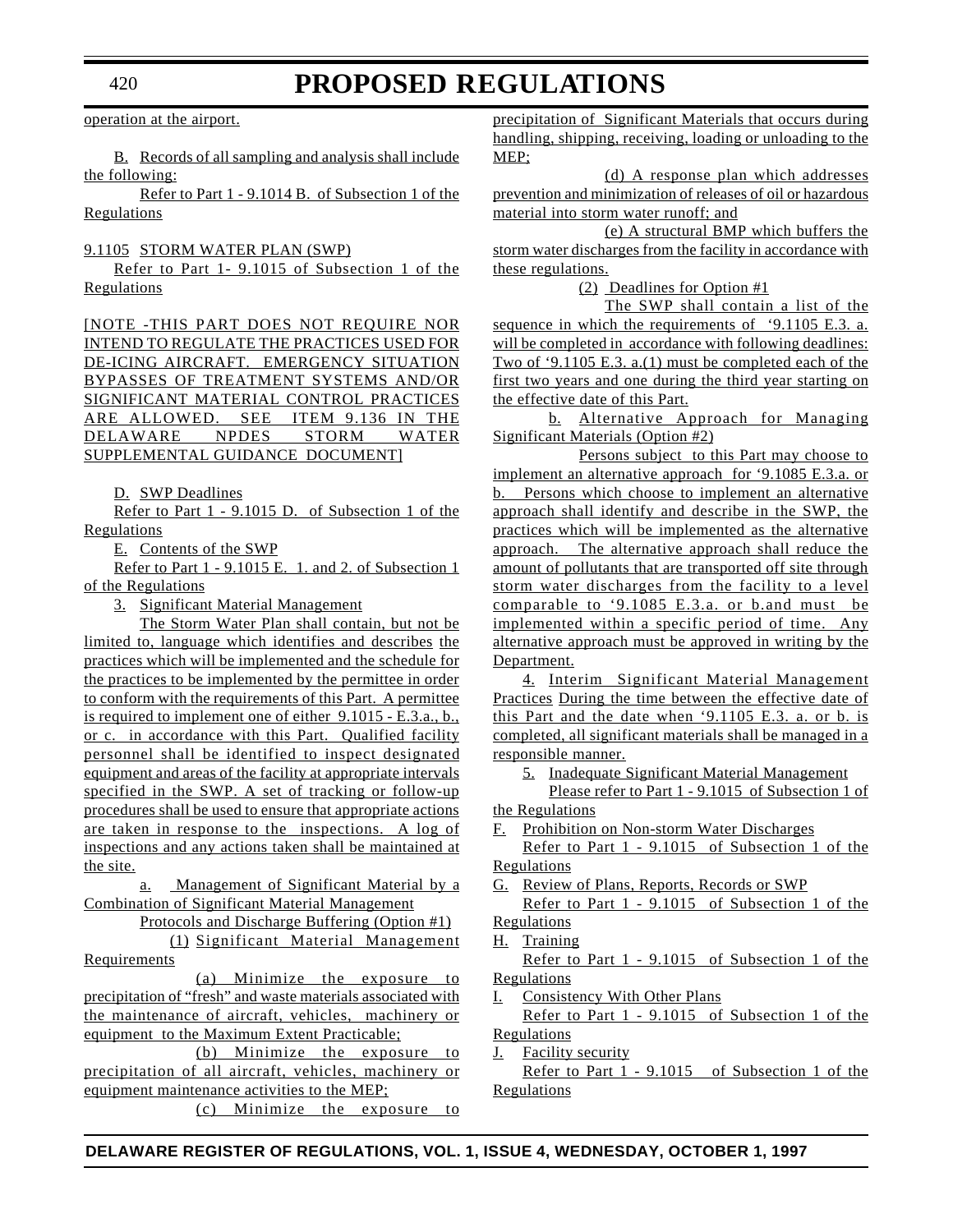#### 9.1106 EFFECTIVE DATE OF COVERAGE

Refer to Part 1 - 9.1016 of Subsection 1 of the Regulations.

### Part 11 - SPECIAL CONDITIONS FOR STORM WATER DISCHARGES ASSOCIATED WITH THE RAIL INDUSTRY MAINTENANCE

#### TABLE OF CONTENTS

| 9.1111 | COVERAGE                          |
|--------|-----------------------------------|
| 9.1112 | STANDARD CONDITIONS               |
| 9.1113 | <b>NOTIFICATION</b>               |
| 9.1114 | <b>MONITORING</b>                 |
| 9.1115 | STORM WATER PLAN (SWP)            |
| 9.1116 | <b>EFFECTIVE DATE OF COVERAGE</b> |
|        |                                   |

#### 9.1111 COVERAGE

This Part covers all new and existing storm water discharges that are composed in whole or in part of storm water associated with the Rail Industry Maintenance. Rail Industry Maintenance includes:

Standard Industrial Classification 40 - Railroad **Transportation** 

#### 9.1112 STANDARD CONDITIONS

Refer to Part 1 - 9.1012 of Subsection 1 of the Regulation.

#### 9.1113 NOTIFICATION

A. Refer to Part 1 - 9.1013 A. of Subsection 1 of the Regulation.

B. Deadlines For Notification

Refer to Part 1 - 9.1013 B. of Subsection 1 of the Regulation.

#### 9.1114 MONITORING

Refer to Part 1 - 9.015 A. 1. through 4. and A.6. of Subsection 1 of the Regulation.

5. Analyze grabs samples in accordance with the following parameters:

| a. | <b>Effluent Parameter Units Frequency</b> |  | Sample |
|----|-------------------------------------------|--|--------|
|    |                                           |  |        |

|                              |              |     | Type     |
|------------------------------|--------------|-----|----------|
| Flow                         | Gal/min      |     | Estimate |
| pH                           | <u>S. U.</u> | [2] | Grab     |
| <b>Total Suspended</b>       |              |     |          |
| Solids                       | mg/L         | 121 | Grab     |
| <b>Total Petroleum</b>       |              |     |          |
| Hydrocarbons                 | mg/L         | [2] | Grab     |
| <b>Total Polychlorinated</b> |              |     |          |
| Biphenyls                    | $m\varrho/L$ | [2] | Grab     |
|                              |              |     |          |

b. Refer to 9.1014 - A.5.b. of Part 1, Subsection 1 of the Regulations.

B. Records of all sampling and analysis shall include the following:

Refer to Part 1 - 9.1014 B. of Subsection 1 of the Regulation.

[1] Determine the flow of storm water at the time of sampling.

[2] Sample shall be taken and analyzed during the first, third and fifth year starting on the effective date.

#### 9.1115 STORM WATER PLAN (SWP)

Refer to Part 1 - 9.1015 A. through C. of Subsection 1 of the Regulation.

D. SWP Deadlines

Refer to Part 1 - 9.1015D. of Subsection 1 of the Regulation.

E. Contents of the SWP

Refer to Part 1 - 9.1015 E. 1. and 2. of Subsection 1 of the Regulation.

3. Management of Significant Material Component The Storm Water Plan shall contain, but not be

limited to, language which identifies and describes the practices which will be implemented and the schedule for the practices to be implemented by the permittee in order to conform with the requirements of this Part. A permittee is required to implement one of either 9.1015 - E.3.a., b., or c. in accordance with this Part. Qualified facility personnel shall be identified to inspect designated equipment and areas of the facility at appropriate intervals specified in the SWP. A set of tracking or follow-up procedures shall be used to ensure that appropriate actions are taken in response to the inspections. A log of inspections and any actions taken shall be maintained at the site.

a. Management of Significant Material by Enclosure (Option #1)

(1) Material Management Requirements:

(a) The Significant Materials associated with maintenance shall be stored in enclosed areas;

(b) All equipment and machinery maintenance activities shall take place in enclosed areas;

(c) The handling, shipping, receiving, loading or unloading of Significant Materials shall take place in enclosed areas; and

(d) A response plan which addresses prevention and minimization of releases of Significant Materials.

(2) Deadlines for Option #1

The SWP shall contain a list of the sequence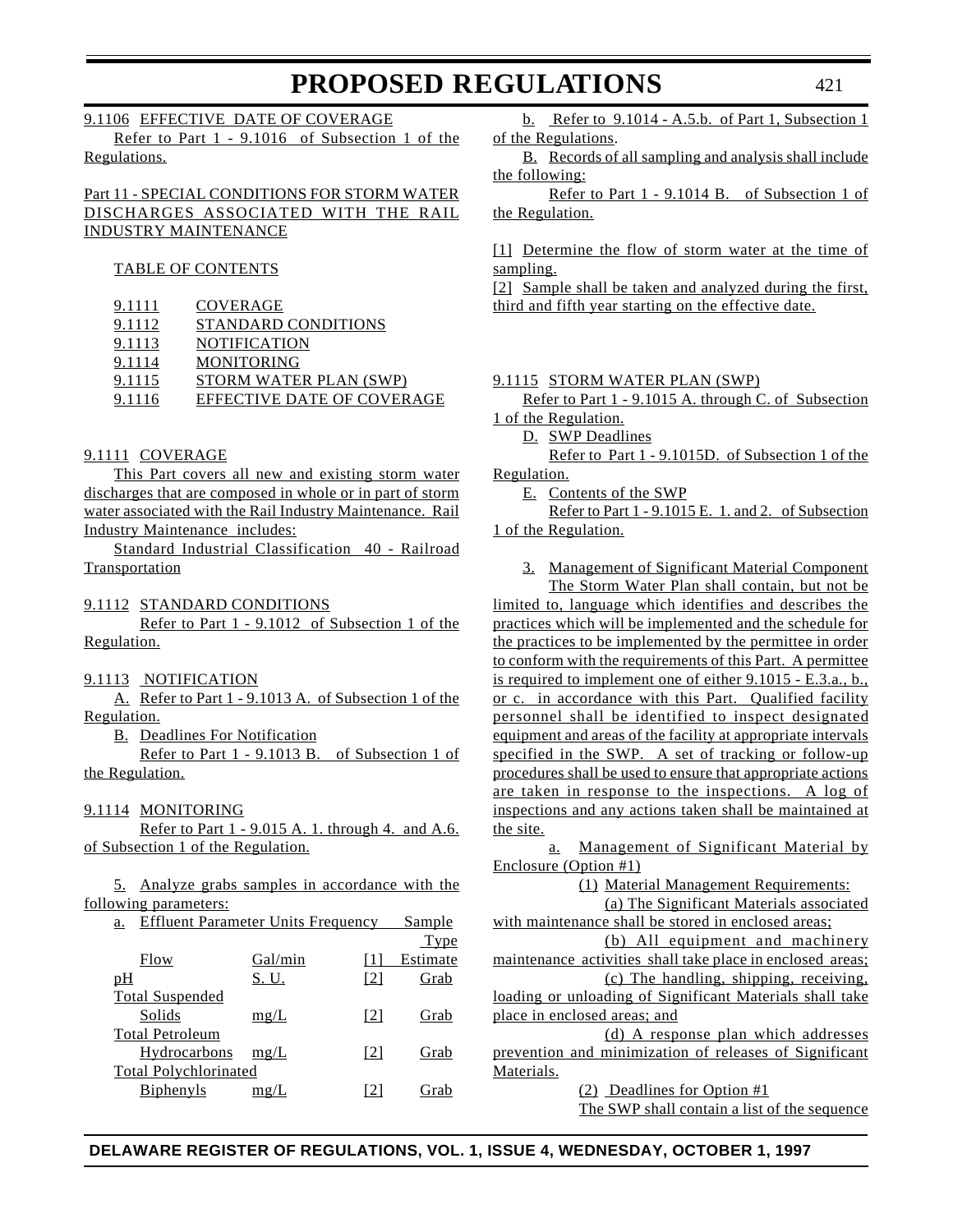in which the requirements of '9.1115 E.3.a.(1) will be completed in accordance with following deadlines:

Each year one of '9.1115 E.3. a. (1) must be completed starting on the effective date unless granted an extension in writing from the Department for this purpose.

b. Management of Significant Materials by a Combination of Protocols and Discharge

Buffering (Option #2)

(1) Management Practices

(a) Minimize the exposure of stored Significant Material associated with maintenance to the MEP;

(b) Minimize the exposure of Significant Materials to precipitation during all maintenance (including painting and sand blasting) to the MEP;

(c) Minimize the exposure of Significant Materials to precipitation during handling, shipping, receiving, loading or unloading to the MEP;

(d) Write a response plan which contains measures for prevention, containment and removal of leaks and spills of Significant Materials; and

(e) A structural BMP which buffers the storm water associated with industrial activity that discharges from the facility.

(2) Deadlines (Option #2)

The SWP shall contain a list of the sequence in which the requirements of '9.1115 E.3.b.(1) will be completed in accordance with following deadlines:

Each year two of '9.1115 E.3.b.(1) must be completed starting on the effective date unless granted an extension in writing from the Department for this purpose.

c. Alternative Approach Option (Option #3)

Persons subject to this Part may choose to implement an alternative approach for '9.1085 E.3.a. or b. Persons which choose to implement an alternative approach shall identify and describe in the SWP, the practices which will be implemented as the alternative approach. The alternative approach shall reduce the amount of pollutants that are transported off site through storm water discharges from the facility to a level comparable to '9.1085 E.3.a. or b.and must be implemented within a specific period of time. Any alternative approach must be approved in writing by the Department.

4 Interim Material Management Practices

During the time between the effective date of this Part and the date when any of '9.1115 E.3. a., b. or c. is completed, all significant materials shall be managed in a responsible manner.

5. Inadequate Significant Material Management See Part 1 - 9.1015 of Subsection 1 of the Regulation.

F. Prohibition on Non-storm Water Discharges

See Part 1 - 9.1015 of Subsection 1 of the Regulation.

G. Review of Plans, Reports, Records or SWP

See Part 1 - 9.1015 of Subsection 1 of the Regulation.

H. Training

See Part 1 - 9.1015 of Subsection 1 of the Regulation.

I. Consistency With Other Plans

See Part 1 - 9.1015 of Subsection 1 of the Regulation.

J. Facility security

See Part 1 - 9.1015 of Subsection 1 of the Regulation.

9.1116 EFFECTIVE DATE OF COVERAGE See Part 1 - 9.1016 of Subsection 1 of the Regulation.

Part 12 - SPECIAL CONDITIONS FOR STORM WATER DISCHARGES ASSOCIATED WITH AUTOMOTIVE TRANSPORTATION INDUSTRIES

#### TABLE OF CONTENTS

| 9.1121 | COVERAGE                   |
|--------|----------------------------|
| 9.1122 | STANDARD CONDITIONS        |
| 9.1123 | <b>NOTIFICATION</b>        |
| 9.1124 | <b>MONITORING</b>          |
| 9.1125 | STORM WATER PLAN (SWP)     |
| 9.1126 | EFFECTIVE DATE OF COVERAGE |

### 9.1121 COVERAGE

This Part covers all new and existing storm water discharges that are composed in whole or in part of industrial storm water associated with automotive maintenance and/or significant materials which are exposed to storm water at the following automotive transportation industries:

Standard Industrial Classification 41 - Local & Suburban Transit and Interurban Highway Passenger **Transportation** 

Standard Industrial Classification 42 - Motor Freight Warehousing & Storage, EXCEPT

Standard Industrial Classification 4221 - Farm Product Warehousing & Storage

Standard Industrial Classification 4222 - Refrigerated Warehousing & Storage

# **PROPOSED REGULATIONS**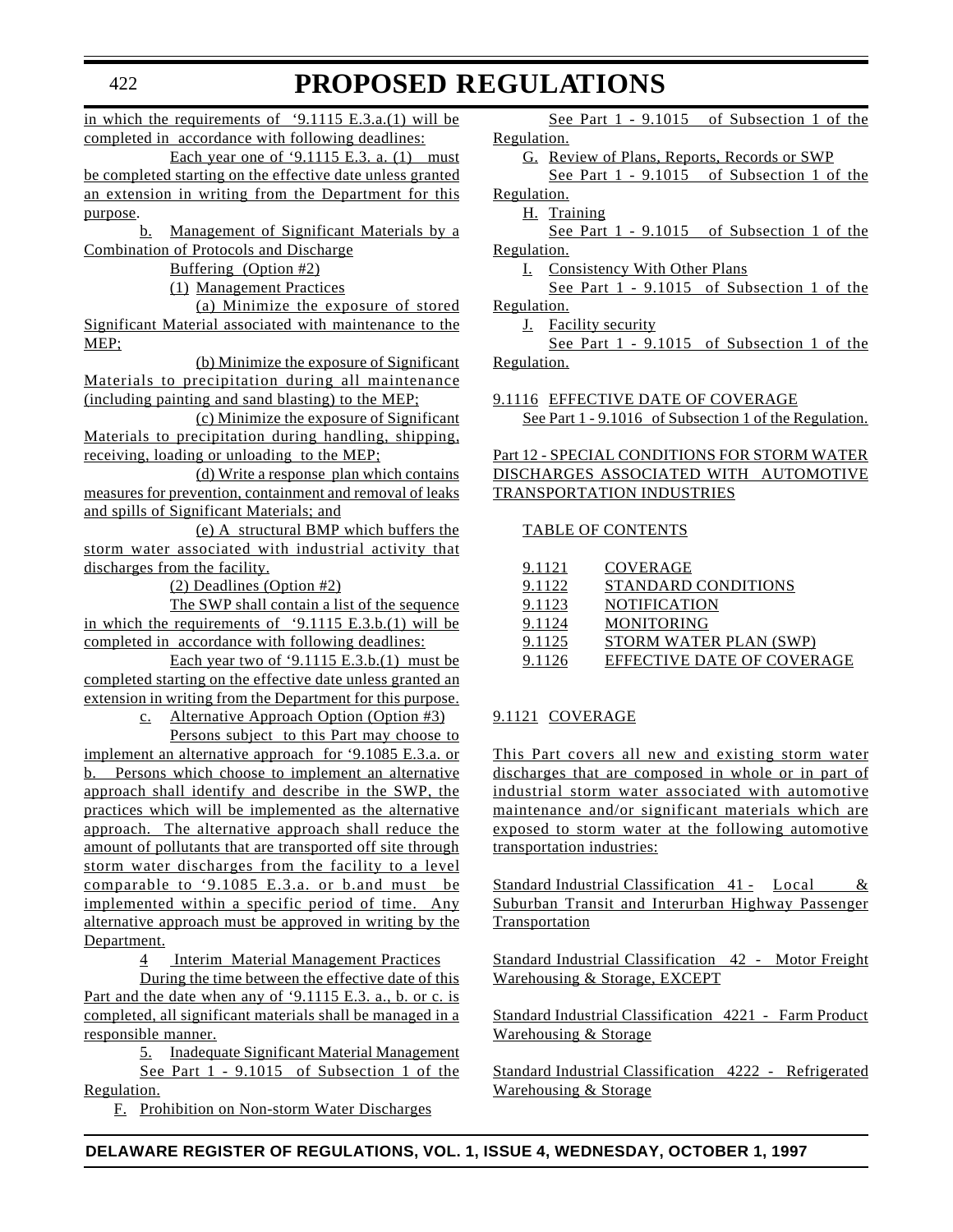Standard Industrial Classification 4225 - General Warehousing & Storage

Standard Industrial Classification 43 - U.S. Postal Service

Storm water discharges from the following activities are only included for activities where Significant Materials are exposed to precipitation or storm water runoff:

Standard Industrial Classification 4221 - Farm Product Warehousing & Storage

Standard Industrial Classification 4222 - Refrigerated Warehousing & Storage

Standard Industrial Classification 4225 - General Warehousing & Storage

9.1122 STANDARDS CONDITIONS

Refer to Part 1 - 9.1012 of Subsection 1 of the **Regulations** 

# 9.1123 NOTIFICATION

Refer to Part 1 - 9.1013 of Subsection 1 of the Regulations

#### 9.1124 MONITORING

Please refer to Part 1 - 9.1014 A.1. through 4. and A.6. of Subsection 1 of the Regulations

5. Perform monitoring in accordance with the following:

a. Facilities which operate 5 trucks or less are required to perform quarterly visual monitoring. Describe stains present on facility property. Describe any color or debris present in storm water discharging from the facility.

b. Facilities which operate 6 to 15 trucks are required to perform quarterly visual monitoring.

Describe stains present on facility property. Describe any color or debris present in storm water discharging from the facility. Facilities which operate 6 to 15 trucks are also required to perform analytical monitoring in accordance with the following table:

| <b>Effluent Parameter</b> | Units        | Frequency         | Sample   |
|---------------------------|--------------|-------------------|----------|
|                           |              |                   | Type     |
| Flow                      | Gal/min      | Ш                 | Estimate |
| pH                        | <u>S. U.</u> | $\lceil 2 \rceil$ | Grab     |
| <b>Total Suspended</b>    |              |                   |          |
| Solids                    | mg/L         | $\lceil 2 \rceil$ | Grab     |
| <b>Total Petroleum</b>    |              |                   |          |
| Hydrocarbons              | mg/L         | [2]               | Grab     |
| <b>Total Surfactants</b>  | mg/L         | [2]               | Grab     |
|                           |              |                   |          |

c. Facilities which operate 16 trucks or more are

required to perform quarterly visual monitoring. Describe stains present on facility property. Describe any color or debris present in storm water discharging from the facility. Facilities which operate 16 trucks or more are required to perform analytical monitoring in accordance with the following table:

| <b>Effluent Paramete</b> | Units       | Frequency | Sample   |
|--------------------------|-------------|-----------|----------|
|                          |             |           | Type     |
| Flow                     | Gal/min     |           | Estimate |
| pH                       | S. U.       | 131       | Grab     |
| <b>Total Suspended</b>   |             |           |          |
| Solids                   | mg/L        | [3]       | Grab     |
| <b>Total Petroleum</b>   |             |           |          |
| Hydrocarbons             | mg/L        | [3]       | Grab     |
| <b>Total Surfactants</b> | $m\Omega/L$ | [3]       | Grab     |

b. See 9.1014 - A.5.b. of Part 1, Subsection 1 of the Regulations.

B. Records of all sampling and analysis information shall include the following:

Refer to Part 1 - 9.1014 B. of Subsection 1 of the Regulations

#### 9.1125 STORM WATER PLAN (SWP)

A. Please refer to Part 1 - 9.1015 A. of Subsection 1 of the Regulations

D. **SWP** Deadlines

Please refer to Part 1 - 9.1015 D. of Subsection 1 of the Regulations

E. Contents of the SWP

Refer to Part 1 - 9.1015 E. 1. and 2. of Subsection 1 of the Regulations

[1] Determine the flow of storm water at the time of sampling.

[2] One sample shall be taken and analyzed during the third year of permit coverage.

[3] A sample shall be taken and analyzed during the first, third and fifth year of permit coverage.

#### 3. Management of Significant Material

The Storm Water Plan shall contain, but not be limited to, language which identifies and describes the practices which will be implemented and the schedule for the practices to be implemented by the permittee in order to conform with the requirements of this Part. A permittee is required to implement one of either 9.1015 - E.3.a., b., or c. in accordance with this Part. Qualified facility personnel shall be identified to inspect designated equipment and areas of the facility at appropriate intervals specified in the SWP. A set of tracking or follow-up procedures shall be used to ensure that appropriate actions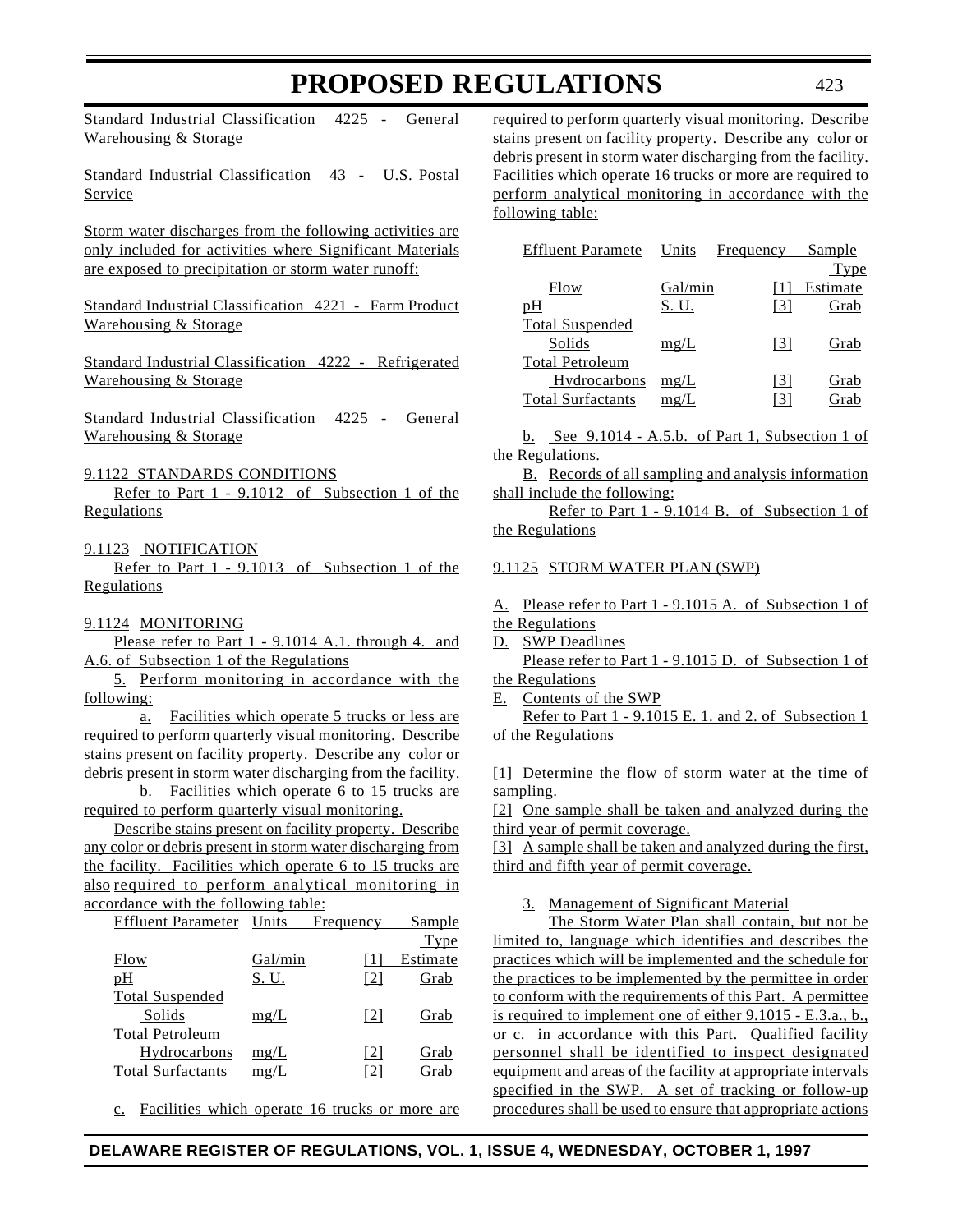are taken in response to the inspections. A log of inspections and any actions taken shall be maintained at the site.

a. Management of Significant Material by Enclosure (Option #1)

(1) Material Management Requirements:

(a) The Significant Materials shall be stored in enclosed areas;

(b) All automotive vehicle, machinery, or related equipment maintenance activities shall take place in enclosed areas;

(c) The exposure of Significant Materials to precipitation that occurs during handling, shipping, receiving, loading or unloading shall take place in enclosed areas; and

(d) A response plan which addresses prevention and minimization of releases of oil or hazardous material into storm water runoff.

(2) Deadlines for Option #1

The SWP shall contain a list of the sequence in which the requirements of '9.1125 E.3.a.(1) will be completed in accordance with following deadline:

One of '9.1126 E.3. a.(1), (a) through (d) shall be completed each year starting on the effective date of this Part. All of '9.1126 E.3. a.(1), (a) through  $(d)$ shall be completed within 4 years of the effective date of this Part.

b. Management of Significant Materials by a Combination of Protocols and Discharge

Buffering (Option #2)

1. Material Management Requirements

(a) Minimize the exposure of stored Significant Materials to the MEP;

(b) Minimize the exposure of Significant Materials to precipitation during all vehicle, machinery or equipment maintenance (including painting and sand blasting) to the MEP;

(c) Minimize the exposure of Significant Materials to precipitation during handling, shipping, receiving, loading or unloading to the MEP;

(d) Response planning which contains measures for prevention, containment and removal of leaks and spills; and

(e) A BMP which buffers the storm water associated with industrial activity that discharges from the facility.

2. Deadlines for Option #2

The SWP shall contain a list of the sequence in which the requirements of 9.1125 E.3.a. will be completed in accordance with following deadlines:

Two of '9.1125 E.3. a. (2) shall be completed each year starting on the effective date. All of '9.1125 E.3. a. (2) must be completed within three years of the effective date unless granted an extension in

writingfrom the Department for this purpose.

c. Innovative Approach for Managing Significant Materials (Option #3)

Persons subject to this Part may choose to implement an alternative approach for 9.1085 E.3.a. or b. Persons which choose to implement an alternative approach shall identify and describe in the SWP, the practices which will be implemented as the alternative approach. The alternative approach shall reduce the amount of pollutants that are transported off site through storm water discharges from the facility to a level comparable to '9.1085 E.3.a. or b.and must be implemented within a specific period of time. Any alternative approach must be approved in writing by the Department.

4. Interim Material Management Practices

During the time between the effective date of this Part and the date when any of '9.1125 E.3.a., b., or c. are completed, all significant materials shall be managed in a responsible manner.

5. Inadequate Significant Material Management

Please Refer to Part 1- '9.1015 E.3 of Subsection 1 of the Regulations

F. Prohibition on Non-storm Water Discharges Please Refer to Part 1- '9.1015 E.3 of Subsection 1

of the Regulations

G. Review of Plans, Reports, Records Please Refer to Part 1 - '9.1015 E.3 of Subsection 1

of the Regulations H. Training

Please Refer to Part 1- '9.1015 E.3 of Subsection 1 of the Regulations

I. Consistency With Other Plans

Please Refer to Part 1 - '9.1015 E. of Subsection 1 of the Regulations

J. Facility Security

Please Refer to Part 1 - '9.1015 E. of Subsection 1 of the Regulations

# 9.1126 EFFECTIVE DATE OF COVERAGE

Please Refer to Part 1 - '9.1016 of Subsection 1 of the Regulations

## Part 13 - SPECIAL CONDITIONS FOR STORM WATER DISCHARGES ASSOCIATED WITH MAINTENANCE AT FOOD PROCESSING INDUSTRIES

# TABLE OF CONTENTS

| 9.1131 | COVERAGE            |
|--------|---------------------|
| 9.1132 | STANDARD CONDITIONS |
| 9.1133 | <b>NOTIFICATION</b> |

# **DELAWARE REGISTER OF REGULATIONS, VOL. 1, ISSUE 4, WEDNESDAY, OCTOBER 1, 1997**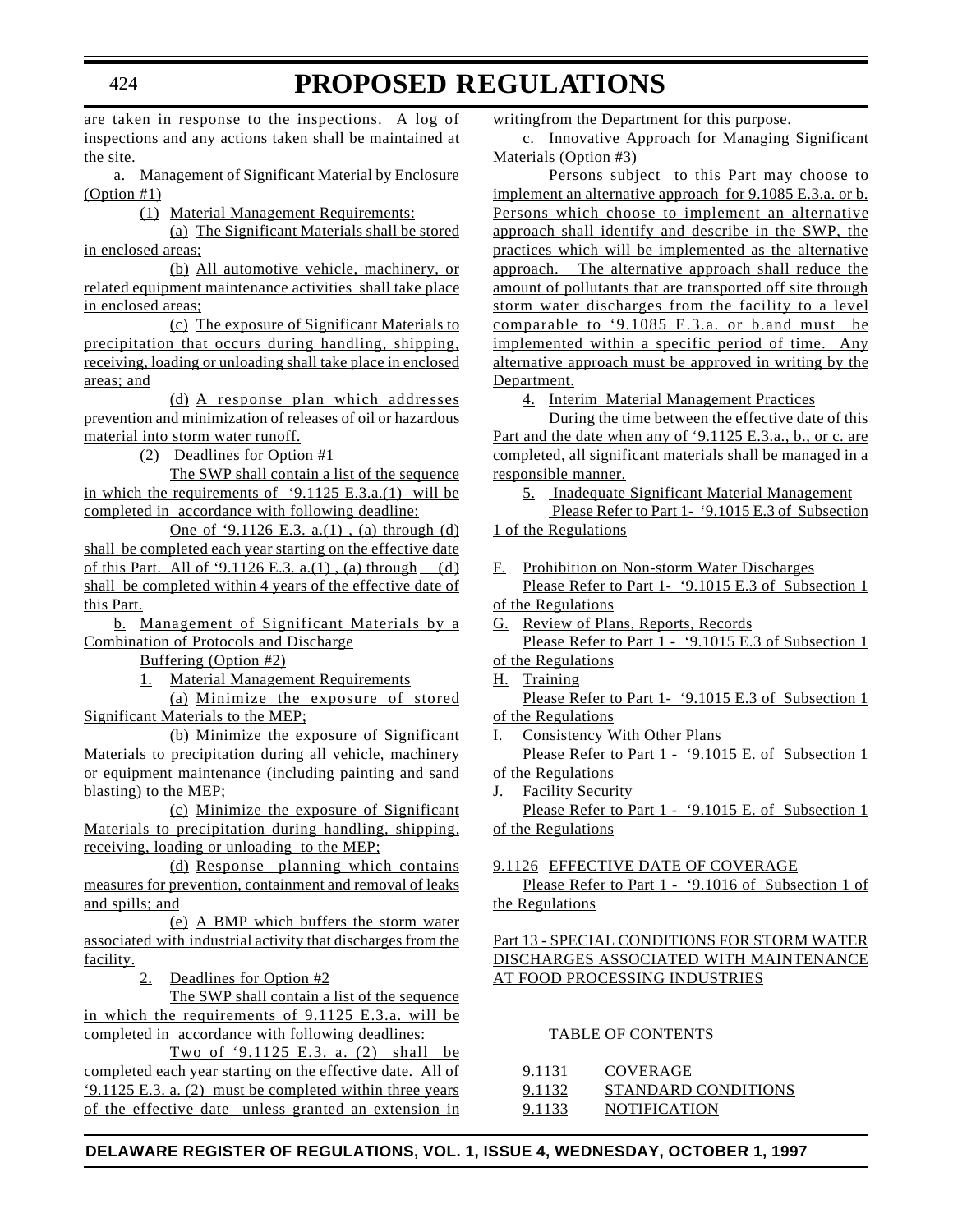9.1134 MONITORING 9.1135 STORM WATER PLAN (SWP)

| 9.1136 | EFFECTIVE DATE OF COVERAGE |  |
|--------|----------------------------|--|
|        |                            |  |

#### 9.1131 COVERAGE

This Part covers all new and existing storm water discharges that are composed in whole or in part of industrial storm water associated with the food processing industries. Food processing industries include:

Standard Industrial Classification 20 - Food Manufacturing and Processing

## 9.1132 STANDARD CONDITIONS

Refer to Part 1 - 9.1013 of the Regulations

9.1133 NOTIFICATION

Refer to Subsection1, Part 1 - 9.1013 of the **Regulations** 

## 9.1134 MONITORING

Refer to Subsection1, Part 1 - 9.1134 A.1 through 4. and A.6. of the Regulations

5. Analyze grabs samples in accordance with the following parameters:

| a. | <b>Effluent Parameter Units</b> |                      | Frequency         | Sample      |
|----|---------------------------------|----------------------|-------------------|-------------|
|    |                                 |                      |                   | <b>Type</b> |
|    | Flow                            | Gal/min              | [1]               | Estimate    |
|    | pH                              | <u>S. U.</u>         | $\lceil 2 \rceil$ | Grab        |
|    | <b>Total Suspended</b>          |                      |                   |             |
|    | Solids                          | mg/L                 | $\lceil 2 \rceil$ | Grab        |
|    | <b>Biological Oxygen</b>        |                      |                   |             |
|    | Demand                          | mg/L                 | $\lceil 2 \rceil$ | <u>Grab</u> |
|    | Oil & Grease                    | mg/L                 | $\lceil 2 \rceil$ | Grab        |
|    | Ammonia as                      |                      |                   |             |
|    | Nitrogen                        | mg/L                 | $\lceil 2 \rceil$ | Grab        |
|    | Kjeldahl                        |                      |                   |             |
|    | <u>Nitrogen</u>                 | mg/L                 | 121               | Grab        |
|    | Nitrate Nitrogen mg/L           |                      | $\lceil 2 \rceil$ | Grab        |
|    | <b>Total Chloride</b>           | mg/L                 | $\lceil 2 \rceil$ | Grab        |
|    | <b>Total Sodium</b>             | mg/L                 | [2]               | Grab        |
|    | <b>Enterococcus</b>             | colonies/100mL $[2]$ |                   | Grab        |
|    | <b>Total Phosphorus mg/L</b>    |                      | $\lceil 2 \rceil$ | Grab        |
|    |                                 |                      |                   |             |

[1] Determine the flow of storm water discharge for the time of the sampling.

[2] Samples shall be taken during the first, third and fifth years starting on the effective date.

b. See 9.1014 - A.5.b. of Part 1, Subsection 1 of the Regulations.

B. Records of all sampling and analysis shall include the following:

Refer to Subsection1, Part 1 - 9.1014 of the Regulations

#### 9.1135 STORM WATER PLAN (SWP)

Refer to Subsection1, Part 1 - 9.1135 A. through C. of the Regulations

D. SWP Deadlines

Refer to Subsection1, Part 1 - 9.1135 D. of the Regulations

E. Contents of the SWP

Refer to Subsection1, Part 1 - 9.1135 E. 1. through 2. of the Regulations

3. Management of Significant Material

The Storm Water Plan shall contain, but not be limited to, language which identifies and describes the practices which will be implemented and the schedule for the practices to be implemented by the permittee in order to conform with the requirements of this Part. A permittee is required to implement one of either 9.1015 - E.3.a., b., or c. in accordance with this Part. Qualified facility personnel shall be identified to inspect designated equipment and areas of the facility at appropriate intervals specified in the SWP. A set of tracking or follow-up procedures shall be used to ensure that appropriate actions are taken in response to the inspections. A log of inspections and any actions taken shall be maintained at the site.

a. Management of Significant Material by Enclosure (Option #1)

(1) Material Management Requirements:

(a) Food processing and related activities shall take place in enclosed areas;

(b) The raw food materials, wastes, byproducts and residues associated with food processing or related activities shall be stored in enclosed areas;

(c) The handling, shipping, receiving, loading or unloading of Significant Materials shall take place in enclosed areas;

(d) All automotive or related equipment and machinery maintenance activities shall take place in enclosed areas;

(e) A response plan which addresses prevention and minimization of releases of oil or hazardous material into storm water runoff.

(2) Deadlines for Option #1

The SWP shall contain a list of the sequence in which the requirements of '9.1135 E.3. a.(1) will be completed in accordance with following deadlines: One of '9.1135 E.3. a.(1) (a) through (e)

must be completed each year starting on the effective date. All of '9.1135 E.3.a. (1) shall be completed within five years of the effective date.

b. Management of Significant Materials by a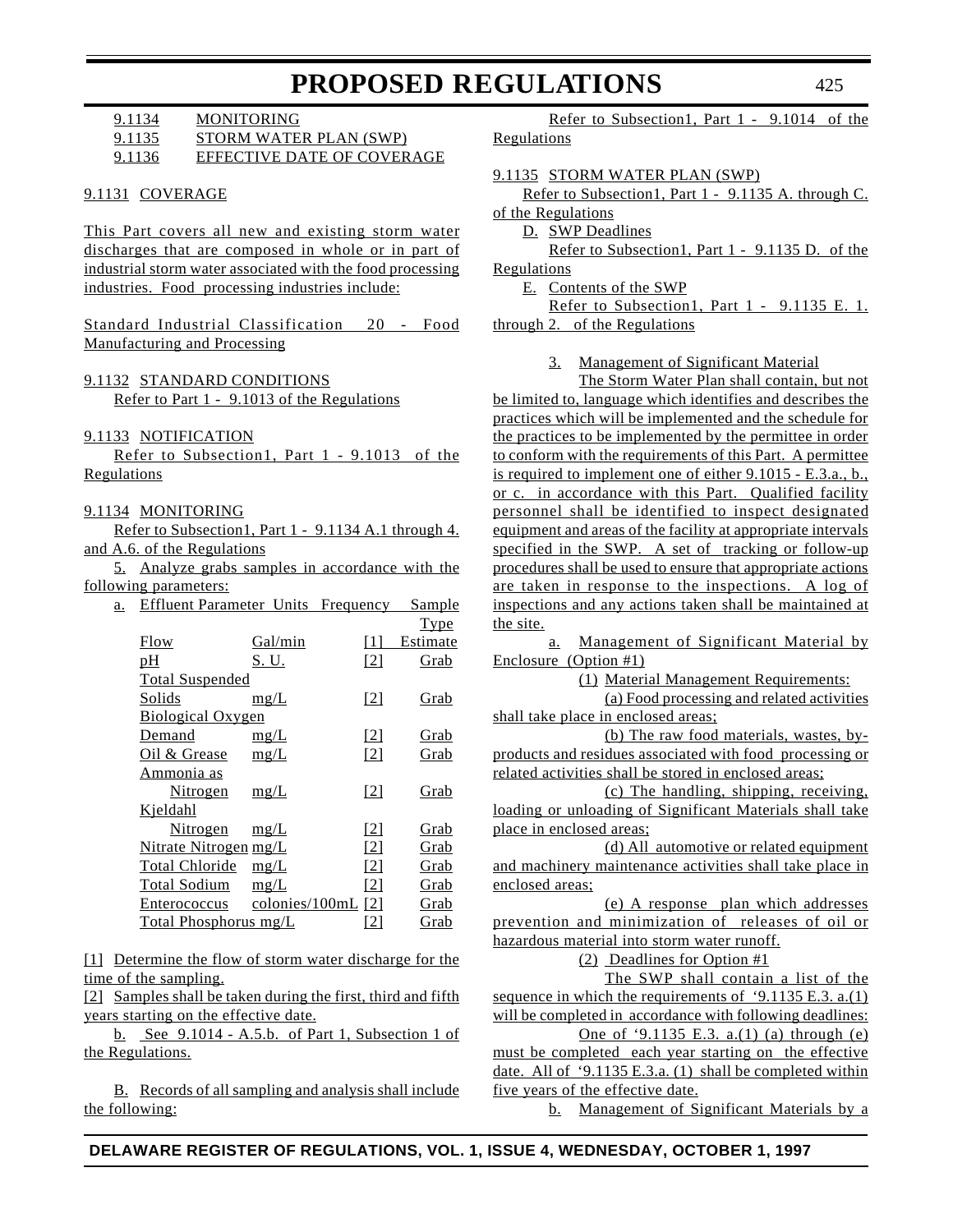Combination of Protocols and Discharge

Buffering (Option #2)

(1) Management Practices

(a) Minimize the exposure of Significant Materials during processing to the MEP;

(b) Minimize the exposure of stored Significant Materials to precipitation to the MEP;

(c) Minimize the exposure of Significant Materials to precipitation during all machinery or equipment maintenance to the MEP;

(d) Minimize the exposure of Significant Materials to precipitation during handling, shipping, receiving, loading or unloading to the MEP;

(e) Write a response plan which contains measures for prevention, containment and removal of leaks and spills of Significant Materials; and

(f) A structural BMP which buffers the storm water associated with industrial activity that discharges from the facility.

(2) Deadlines for Option #2

The SWP shall contain a list of the sequence in which the requirements of '9.1135 E.3. a. will be completed in accordance with following deadlines: One of '9.1135 E.3. b. must be completed

within one year of the effective date. All of '9.1135 E.3. b. shall be completed within three years of the

effective date.

c. Alternative Approaches for Managing Significant Materials (Option #3)

Persons subject to this Part may choose to implement an alternative approach for '9.1085 E.3.a. or b. Persons which choose to implement an alternative approach shall identify and describe in the SWP, the practices which will be implemented as the alternative approach. The alternative approach shall reduce the amount of pollutants that are transported off site through storm water discharges from the facility to a level comparable to '9.1135 E.3.a. or b.and must be implemented within a specific period of time. Any alternative approach must be approved in writing by the Department.

4. Interim Significant Material Management

During the time between the effective date of this Part and the date when any of '9.1135 E.3 a., b., or c. . are completed, all significant materials shall be managed in a responsible manner.

5. Inadequate Significant Material Management

Please refer to Subsection1, Part 1 - 9.1135 of the Regulations

F. Prohibition of Non-Storm Water Discharge Please refer to Subsection1, Part 1 - 9.1015 of the Regulations G. Review of Plans, Reports, Records or SWP Please refer to Subsection1, Part 1 - 9.1015 of the Regulations H. Training Please refer to Subsection1, Part 1 - 9.1015

of the Regulations

I. Consistency With Other Plans Please refer to Subsection 1, Part 1 - 9.1015. of the Regulations

J. Facility security Please refer to Subsection 1, Part 1 - 9.1015 of the Regulations.

9.136 EFFECTIVE DATE OF COVERAGE

Please refer to Subsection1, Part 1 - 9.1016 A. and B. of the Regulations.

Part 14 - SPECIAL CONDITIONS FOR STORM WATER DISCHARGES ASSOCIATED WITH METALS MANUFACTURING INDUSTRIES

### TABLE OF CONTENTS

| 9.1121 | COVERAGE                   |
|--------|----------------------------|
| 9.1142 | STANDARD CONDITIONS        |
| 9.1143 | <b>NOTIFICATION</b>        |
| 9.1144 | <b>MONITORING</b>          |
| 9.1145 | STORM WATER PLAN (SWP)     |
| 9.1146 | EFFECTIVE DATE OF COVERAGE |

# 9.1141 COVERAGE

This Part covers all new and existing storm water discharges that are composed in whole or in part of industrial storm water associated with the metal manufacturing industries. Metal manufacturing industries include:

Standard Industrial Classification 34 - Fabricated Metal Products, except Machinery and Transportation Equipment;

| Standard Industrial Classification 35 - | Industrial and |
|-----------------------------------------|----------------|
| Commercial Machinery;                   |                |
|                                         |                |

Standard Industrial Classification 36 - Electronics;

Standard Industrial Classification 37 - Transportation Equipment, (except 373 - Ship and Boat Building andRepairing); Standard Industrial Classification 38 - Detailed Instruments;

#### 9.1142 STANDARD CONDITIONS

Refer to Part 1- 9.1013 of Subsection 1 of the Regulations.

9.1143 NOTIFICATION

Refer to Part 1- 9.1014 of Subsection 1 of the Regulations.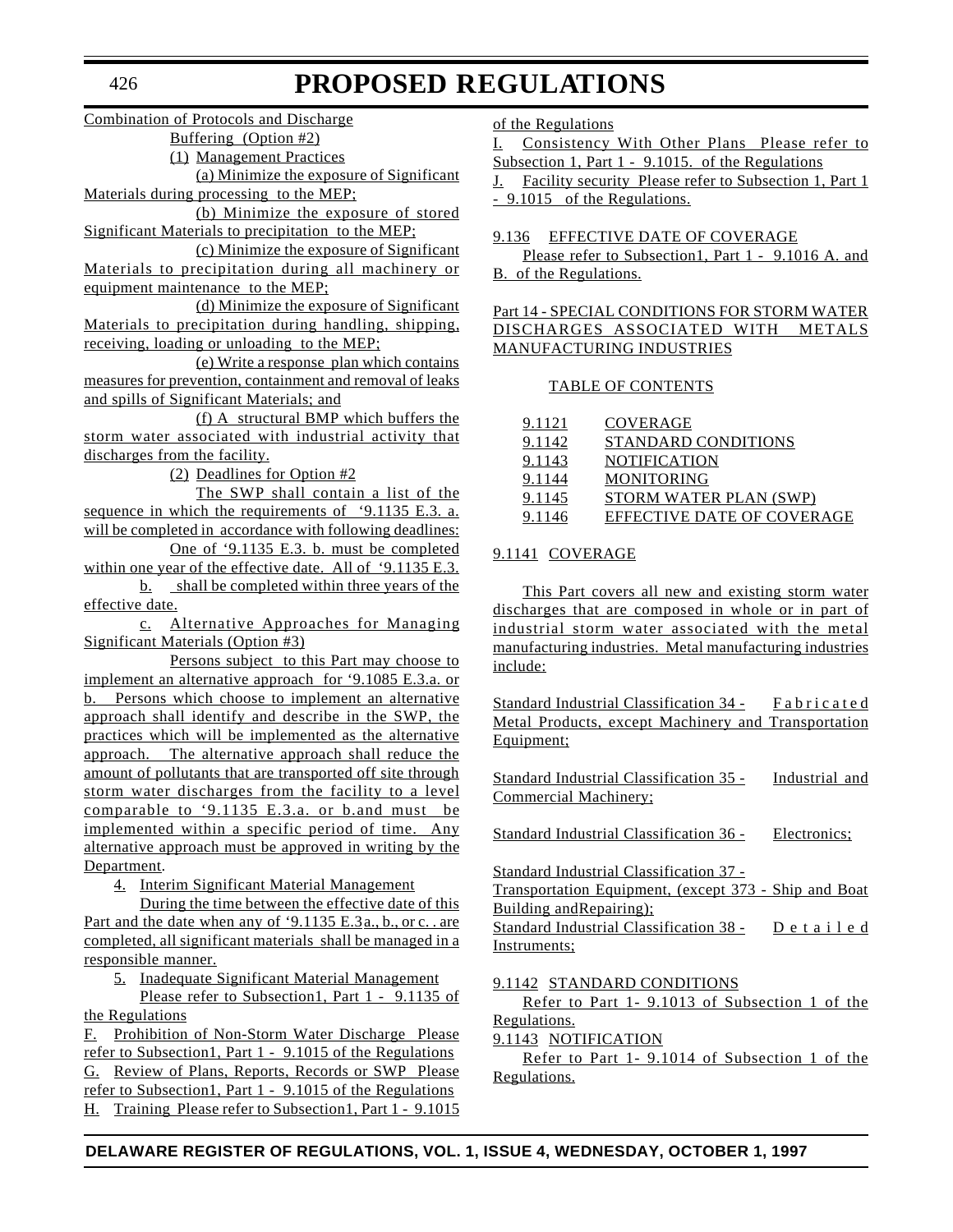9.1144 MONITORING

Refer to Part 1- 9.1144 A. 1. through 4. and A.6. of Subsection 1 of the Regulations.

5. Analyze grabs samples in accordance with the following parameters:

| <b>Effluent Parameter Units Frequency</b><br>a. |         |      | Sample      |
|-------------------------------------------------|---------|------|-------------|
|                                                 |         |      | <b>Type</b> |
| Flow                                            | Gal/min |      | Estimate    |
| pH                                              | S. U.   | [2]  | Grab        |
| <b>Total Suspended</b>                          |         |      |             |
| Solids                                          | mg/L    | 121  | Grab        |
|                                                 | mg/L    | l'21 | Grab        |

[1] Determine the flow of storm water discharge for the time of the sampling.

[2] Samples shall be taken during the first, third and fifth years starting on the effective date.

See 9.1014 - A.5.b. of Part 1, Subsection 1 of the Regulations.

B. Records of all sampling and analysis shall include the following:

Refer to Part 1- 9.1014 B. of Subsection 1 of the Regulations.

9.1145 STORM WATER PLAN (SWP)

Refer to Part 1- 9.1145 A. through C. of Subsection 1 of the Regulations.

D. SWP Deadlines

Refer to Part 1 9.1145 D. of Subsection 1 of the Regulations.

E. Contents of the SWP

Refer to Part 1 9.1145 E.1. and 2. of Subsection 1 of the Regulations.

3. Management of Significant Material Component

The Storm Water Plan shall contain, but not be limited to, language which identifies and describes the practices which will be implemented and the schedule for the practices to be implemented by the permittee in order to conform with the requirements of this Part. A permittee is required to implement one of either 9.1015 - E.3.a., b., or c. in accordance with this Part. Qualified facility personnel shall be identified to inspect designated equipment and areas of the facility at appropriate intervals specified in the SWP. A set of tracking or follow-up procedures shall be used to ensure that appropriate actions are taken in response to the inspections. A log of inspections and any actions taken shall be maintained at the site.

a. Management of Significant Material by Enclosure (Option #1)

(1) Material Management Requirements:

(a) The manufacturing and processing shall take place in enclosed areas;

(b) All Significant Materials shall be stored in enclosed areas;

(c) The handling, shipping, receiving, loading or unloading of Significant Materials shall shall take place in enclosed areas;

(d) All vehicle, machinery and equipment maintenance (including painting and sand blasting) shall take place in enclosed areas; and

(e) A response plan which addresses prevention and minimization of spills or leaks of oil or hazardous material into storm water runoff shall be developed.

(2) Deadlines for Option #1

The SWP shall contain a list of the sequence in which the requirements of '9.1145 E.3.a(1) will be completed in accordance with following deadlines:

One of '9.1145 E.3. a.(1) - (a) through (e) must be completed each year starting on the effective date.

b. Management of Significant Materials by a Combination of Protocols and Discharge

Buffering (Option #2) -

(1) Management Practices

(a) Minimize the exposure of Significant Materials associated withmanufacturing and processing to precipitation to the MEP;

(b) Minimize the exposure to precipitation of stored Significant Materials to the MEP;

(c) Minimize the exposure of Significant Materials to precipitation during handling, shipping, receiving, loading or unloading to the MEP;

(d) Minimize the exposure of Significant materials during maintenance activities to the MEP;

(e) Develop a response plan which addresses prevention andminimization of spills or leaks of oil or hazardous material into storm water runoff shall be developed; and

(f) A structural BMP which buffers the storm water associated with industrial activity that discharges from the facility.

(2) Deadlines for Option #2

The SWP shall contain a list of the sequence in which the requirements of '9.1145 E.3.b. $(1)$  will be completed in accordance with following deadlines:

Each year two of '9.1145 E.3. b. $(1)$  shall be completed starting on the effective date of this Part.

c. Alternative Approach for Managing Significant Materials (Option #3)

Persons subject to this Part may choose to implement an alternative approach for '9.1085 E.3.a. or b. Persons which choose to implement an alternative approach shall identify and describe in the SWP, the practices which will be implemented as the alternative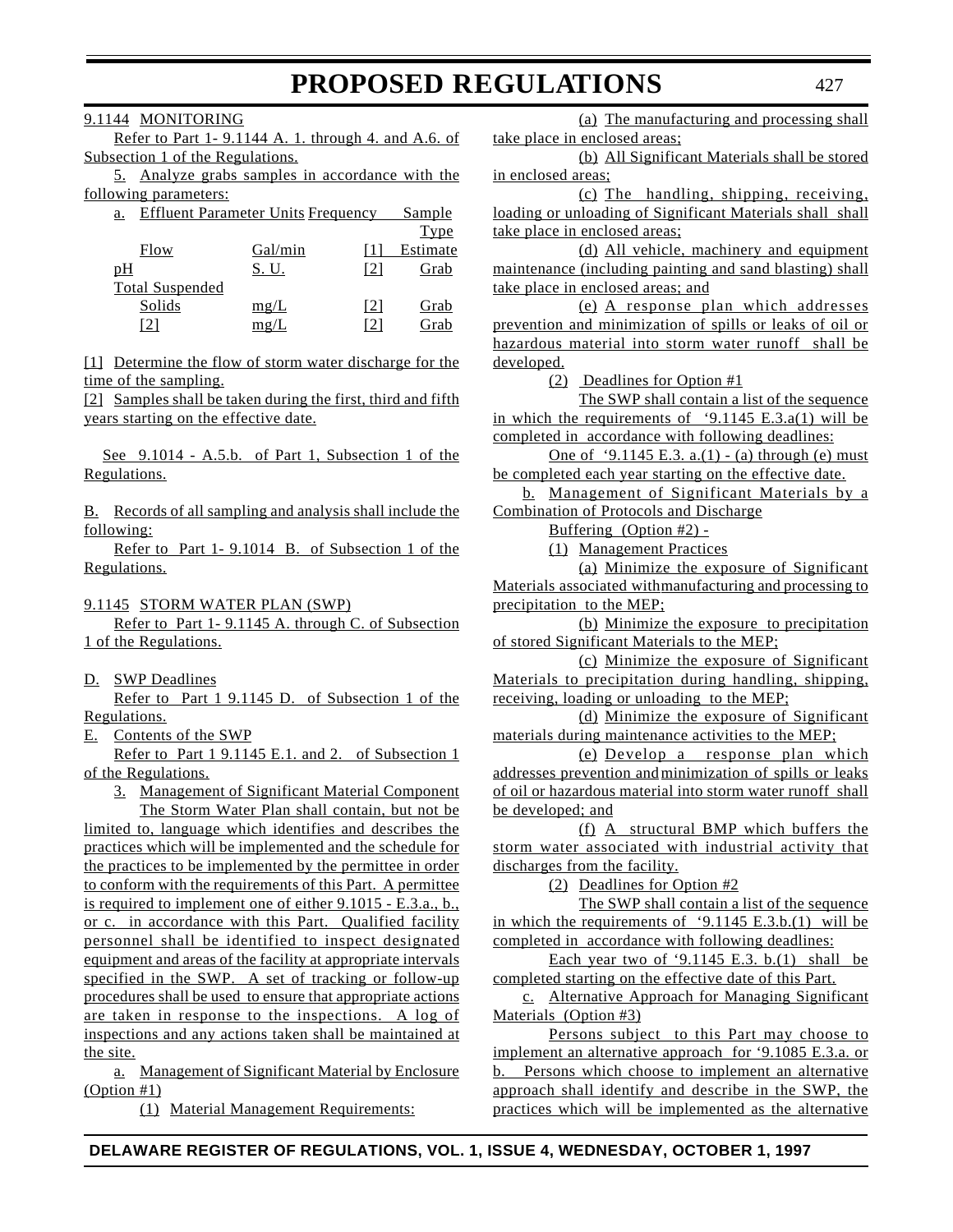approach. The alternative approach shall reduce the amount of pollutants that are transported off site through storm water discharges from the facility to a level comparable to '9.1145 E.3.a. or b.and must be implemented within a specific period of time. Any alternative approach must be approved in writing by the Department.

4. Interim Material Management Practices

During the time between the effective date of this Part and the date when any of '9.1145 E.3. a., b. or c. are completed, all significant materials described under, or associated with '9.1145 E.3. a., b. or c. shall be managed in a responsible manner.

5. Inadequate Significant Material Management

Please refer to Part 1 -9.1015 of Subsection 1 of the Regulations.

- F. Prohibition on Non-storm Water Discharges Please refer to Part 1 9.1015 of Subsection 1 of the
- Regulations.
- G. Review of Plans, Reports, Records or SWP Please refer to Part 1 9.1015 of Subsection 1 of the
- Regulations.
- H. Training

Please refer to Part 1 9.1015 of Subsection 1 of the Regulations.

I. Consistency With Other Plans

Please refer to Part 1 9.1015 of Subsection 1 of the Regulations.

J. Facility security

Please refer to Part 1 9.1015 of Subsection 1 of the Regulations.

#### 9.1145 EFFECTIVE DATE OF COVERAGE

Please refer to Part 1 9.1015 of Subsection 1 of the Regulations.

# **DEPARTMENT OF [ADMINISTRATIVE](#page-3-0) SERVICES PROFESSIONAL REGULATION,**

# **BOARD OF PHARMACY**

Statutory Authority: 24 Delaware Code, Section 2509, (24 **Del.C.** 2509)

The Board of Pharmacy, under authority granted by 24 Del.C. 2509, proposes to adopt additions and revisions to the existing Regulations I and V as follows:

Regulation  $I(C)(1)$  by the addition of "For the period from January 1, 1998 through and including September 30, 1998, no continuing education will be required and continuing education credits received during this time period may be credited to the next biennial renewal."

Regulation V, D, 3,  $(c)(5)$  by the addition of "If policies" and procedures are in place ensuring adequate checks by the pharmacist per regulation, the requirement for a log will be waived."

Regulation V, B will be amended to read "the practive or dispensing shall include, but not be limited to the following acts which will be performed by a pharmacist, or pharmacy intern or student participating in an approved College of Pharmacy coordinated, practical experience program."

A public hearing on the proposed additionsand revisions of existing Regulations I and V will be held on November 19, 1997 at 11:00 a.m. in Room 309, Jesse Cooper Building, Federal and Water Streets, Dover, DE 19901.

The Board of Pharmacy shall receive input in writing from interested persons on proposed rules regarding the proposed additions and revisions of existing Regulations I and V. The final date for interested parties to submit views in writing or orally shall be at the above scheduled public hearing. Anyone wishing to make oral comments should notify the Board's Administrative Assistant, Gradella E. Bunting, (302 739-4798 at the Jesse Cooper Building, Federal & Water Streets, Dover, DE 19901.

#### REGULATION I PHARMACIST LICENSURE REQUIREMENTS

#### A. Examination Requirements

1. In order to be eligible for examination for licensure, an applicant must have graduated from an approved school or college of pharmacy. An approved school or college of pharmacy is an institution which has established standards in its undergraduate degree program which are at least equivalent to the minimum standards for accreditation established by the American Council on Pharmaceutical Education. Provided, however, that graduates of schools or colleges of pharmacy located outside of the United States, which have not established standards in their respective undergraduate de-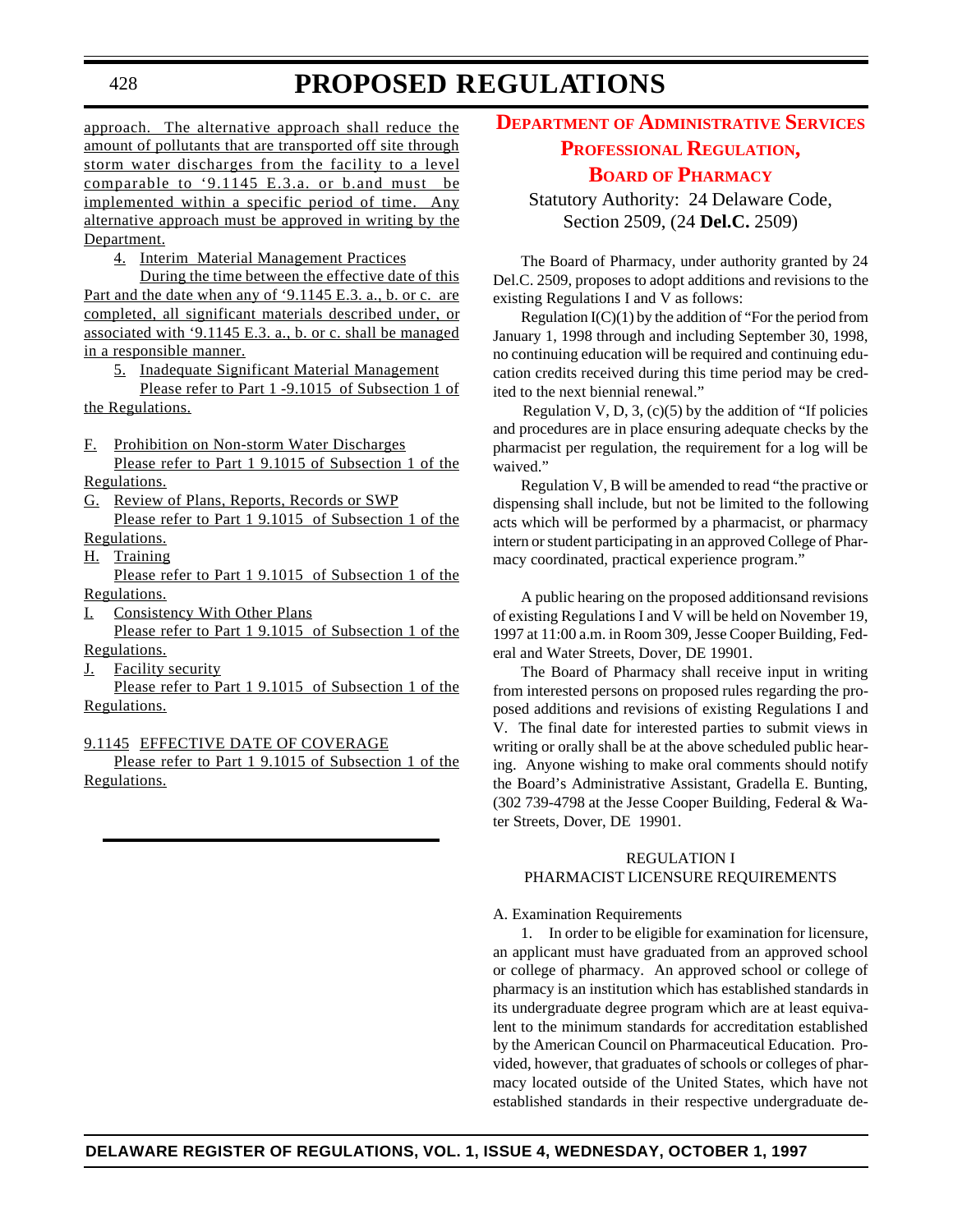gree programs which are at least equivalent to the minimum standards for accreditation established by the American Council on Pharmaceutical Education, shall be deemed eligible for examination for licensure by providing evidence satisfactory to the Board of Pharmacy of graduation from such school or college and by successfully passing an equivalency examination recognized by the Board of Pharmacy. Certification by the National Association of Boards of Pharmacy Foundation (NABP) Foreign Pharmacy Graduate Examination Committee (FPGEC) meets the equivalency examination requirement.

2. Candidates must obtain a passing grade of 75 on the NABPLEX Examination to be eligible for a license to practice. The Secretary will supply the grade obtained to the candidate upon receipt of a written request from that person. In addition, candidates must take and obtain a passing grade of 75 on a Jurisprudence Examination.

3. Any applicant who fails the examination shall be entitled to take a re-examination on the Board's next regularly scheduled NABPLEX examination date. If an applicant has failed the examination three times, he/she shall be eligible to take the examination at the next regularly scheduled time, provided that he/she produces evidence of working fulltime as an intern for a period of six months between examinations or has attended an accredited college of pharmacy as a registered student for a minimum of one semester consisting of 12 credits during the interim. A certification of satisfactory completion of such work shall be furnished by the Dean of the College or the preceptor as the case may be. The applicant may continue to sit for the Examination at its regularly scheduled time in the next succeeding years, provided the applicant has fulfilled the requirement for internship or course of study required herein between each examination.

4. Three failures of the Jurisprudence Examination requires three months of internship or one semester college course of Jurisprudence prior to the applicant being eligible to re-take the Jurisprudence examination.

#### B. Practical Experience Requirements

1. Applicant must submit an affidavit indicating enrollment in good standing as a student entering the first professional year of college of pharmacy or if the applicant is a graduate of a foreign pharmacy school, produce evidence that he has passed an equivalency examination by the Board.

2. Persons who register as interns in the State of Delaware shall, in accordance with the requirements of 24 Del. C. §2515, complete not less than 1500 hours of Board approved practical experience under the supervision of a licensed pharmacist. The preceptor must certify that the intern has successfully completed all the requirements outlined in the Responsibilities of the Intern professional assessment form. The registrant must submit an affidavit of hours currently completed and properly notarized 30 days prior to taking the examination. Applicants who have not completed all the practical experience requirements, but who have graduated from

an accredited college or have been certified by the NABP Foreign Pharmacy Graduate Examination Committee are eligible to take the examination. However, applicants will not be fully licensed until all the requirements of the Statutes and Regulations are completed.

#### C. Continuing Education Requirements

1. A pharmacist must acquire 3.0 C.E.U.'s (30 hours) per biennial licensure period. No carry over of credit from one registration period to another period is permitted. For the period from January 1, 1998 through and including September 30, 1998, no continuing education will be required and continuing education credits received during this time period may be credited to the next biennial renewal.

2. Grace Period - Pharmacists who have not submitted evidence of having completed the C.E. requirements by the renewal date will be granted an extension of time to comply with the requirements of the Act, not to exceed sixtydays (i.e., March 1 of the renewal year.)

3. Hardship - Hardship exemptions may be granted by the Board of Pharmacy upon receipt of evidence that the individual was unable to complete the requirements due to circumstances beyond his control. The Board may seek the advice of its Continuing Education Advisory Council in determining the granting of or length of the extension.

Criteria for Hardship Exemption as Recommended by the Continuing Education Advisory Council:

a. Applicant must notify the Board in writing concerning the nature of the hardship and the time needed for an extension. In case of medical disability, a letter from the physician with supporting documentation to corroborate the condition and the length of time of extension needed.

b. The Continuing Education Advisory Council will review requests and send recommendations to the Board.

c. The Board will notify the registrant of its decision.

4. Persons who are newly licensed after the registration period begins, must complete continuing education units proportional to the total number of continuing education units required for the biennial licensure renewal. (1.25 hours/per month)

#### D. Advisory Council on Continuing Education

The Board shall establish a council of six persons to evaluate and approve intrastate programs and to advise the Board on any matters pertinent to continuing education. Three pharmacists are to be recommended by the professional pharmacy organizations of the State; one member will represent independent pharmacists; two shall be members of the Board of Pharmacy; one shall be a pharmaceutical educator from one of the colleges located in Maryland, New Jersey or Pennsylvania. The committee will select a Chairman from among its membership. Appointments shall be for two year periods. No member may serve more than two consecutive terms.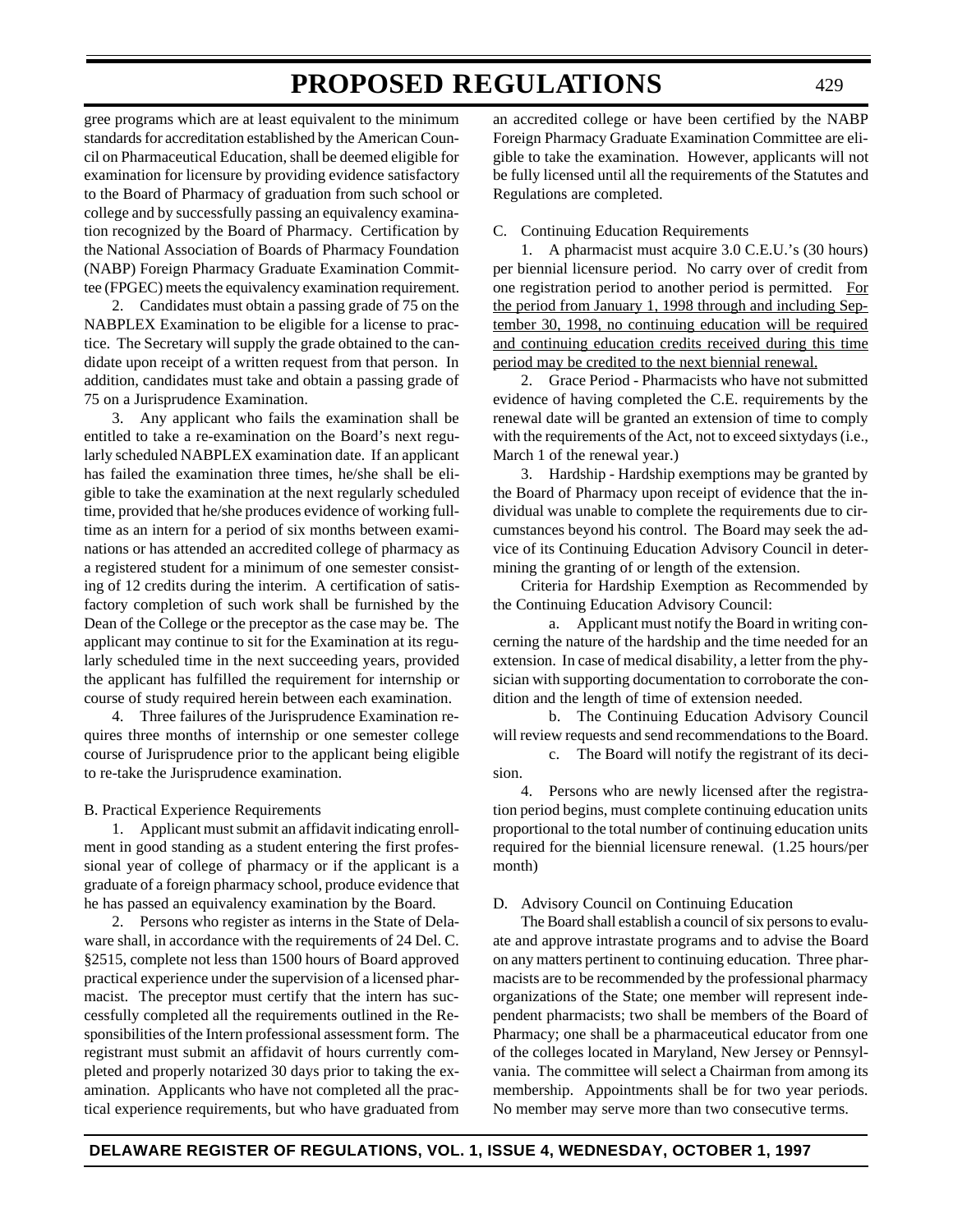#### E. Continuing Professional Educational Programs

1. Topics of Study

Topics of study shall be subject matter designed to maintain and enhance the contemporary practice of pharmacy.

- 2. Approved Provider
	- a. Any provider approved by ACPE.

b. In-state organization which meets criteria approved by the Board.

3. Application for Delaware State Provider

a. Any in-state organization may apply to the Board on forms provided by the Board for initial qualification as an approved provider. The Board shall accept or reject any such application by written notice to such organization within 60 days after receipt of its application. If an organization is approved, the Board will issue a certificate or other notification of qualification to it, which approval shall be effective for a period of two years and shall be renewable upon the fulfillment of all requirements for renewal as set forth by the Board.

b. The Board may revoke or suspend an approval of a provider or refuse to renew such approval if the provider fails to maintain the standards and specifications required. The Board shall serve written notice on the provider by mail or personal delivery at its address as shown on its most current application specifying the reason for suspension, revocation, or failure to renew. The provider so affected shall, upon written request to the Board within ten days after service of the notice, be granted a prompt hearing before the Board at which time it will be permitted to introduce matters in person, or by its counsel, to defend itself against such revocation, suspension, or failure to renew, in accordance with the provisions set forth in the State's Administrative Procedures Act.

4. Criteria for Approval of Delaware State Provid-

Only applicants who are located within the State of Delaware are eligible. Such Continuing Education providers shall provide evidence of ability to meet the following criteria or approval as a Continuing Pharmaceutical Education Provider. Other persons must apply through ACPE for approval or be acceptable to other Boards of Pharmacy that certify continuing education for relicensure.

a. Administration and Organization

(1) The person who is in charge of making sure that the program meets the quality standards must have a background in the administration of education programs.

(2) There shall be an identifiable person or persons charged with the responsibility of administering the continuing pharmaceutical education program.

(3) Such personnel shall be qualified for such responsibilities by virtue of experience and background. (4) If an approved provider presents pro-

grams in co-sponsorship with other non-approved provider(s), the approved provider has the total responsibility for assurance of quality of that program. If more than one approved provider co-sponsors a program, they have the joint responsibility for assuring quality.

(5) Administrative Requirements include: (a) The development of promotional materials which state:

| materiais which state.          |    |                                    |
|---------------------------------|----|------------------------------------|
|                                 | 1. | Educational objectives.            |
|                                 | 2. | The target audience.               |
|                                 | 3. | The time schedule of the           |
| activities.                     |    |                                    |
|                                 | 4. | Cost to the participant/           |
| covered items.                  |    |                                    |
|                                 | 5. | Amount of C.E. credit              |
| which will be awarded.          |    |                                    |
|                                 | 6. | Credentials of the fac-            |
| ulty, presenters, and speakers. |    |                                    |
|                                 | 7. | Self-evaluation instru-            |
| ments.                          |    |                                    |
|                                 |    | (b) Compliance with a quantitative |

(b) Compliance with a quantitative measure for C.E. credit. 1. The number of C.E.U.'s

to be awarded for successful completion shall be determined by the provider and reported in the promotional materials.

2. In cases where the participants' physical presence is required, C.E. credit will only be awarded for that portion of the program which concerns itself with the lecture(s), evaluation and question and answer segments.

3. The measure of credit shall be a fifty-minute contact hour.

4. In the case of other programs such as home study courses, the amount of credit awarded shall be determined by assessing the amount of time the activity would require for completion by the participant if delivered in a more formal and structured format.

5. The provider must provide the Continuing Education Advisory Council upon request with appropriate records of successful participation in previous continuing education activities.

6. The provider must present to the participant a form or certificate as documentation of the completion of the program. The form must be at least 4" x 6" and no larger than 8 1/2" x 11". That certificate must show the name, address, and license number of the participant, the name of the provider, the title and date of the program, the number of credits earned, and an authorized signature from the provider.

7. The provider must have a policy and procedure for the handling or management of grievances and refunds of tuition.

b. Program Faculty

The selection of program faculty must be based

#### 430

ers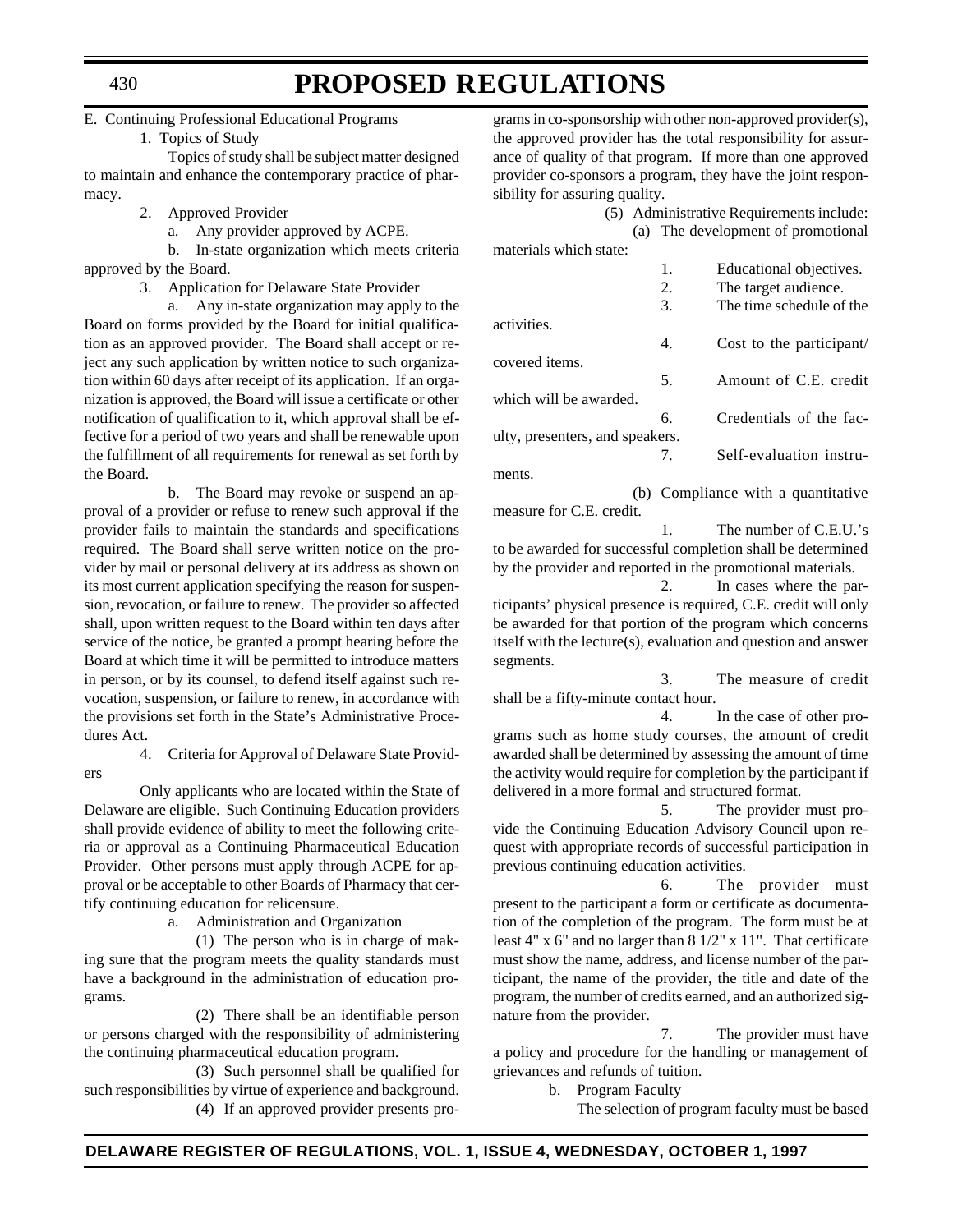upon proved competency in the subject matter and an ability to communicate in order to achieve a learning experience.

c. Program Content Development

(1) Such programs shall involve effective advance planning. A statement of educational goals and/or behaviors must be included in promotional materials. Such objectives and goals must be measurable and accessible to evaluation. In determining program content, providers shall involve appropriate members of the intended audience in order to satisfy the educational needs of the participants. All programs of approved providers should pertain to the general areas of professional pharmacy practices which should include, but not be limited to:

(a) The social, economic, behavioral, and legal aspects of health care,

(b) the properties and actions of drugs and drug dosage forms,

(c) the etiology, characteristics, therapeutics and prevention of the disease state,

(d) pharmaceutical monitoring and management of patients.

(2) All ancillary teaching tools shall be suitable and appropriate to the topic.

(3) All materials shall be updated periodically to include up-to-date-practice setting.

(4) It is the responsibility of the provider to be sure that the programs are continuously upgraded to meet educational objectives of the Practice of Pharmacy. The needs of the pharmacist participant must be considered in choosing the method of delivery. Innovation in presentations is encouraged within the limits of budget resources and facilities. Whatever method of delivery is used, it must include the participation of the pharmacist as much as possible within the program, i.e. questions and answers, workshops, etc.

d. Facilities

The facilities shall be adequate for the size of the audience, properly equipped (all appropriate audio/ visual media materials), well lighted and ventilated to induce a proper learning experience.

e. Evaluation

Effective evaluation of programs is essential and is the responsibility of both the provider and participant.

(1) Participant - Some evaluation mechanisms must be developed by the provider to allow the participant to assess his/her own achievement per the program.

(2) Provider evaluation - a provider shall also develop an instrument for the use of the participant in evaluating the effectiveness of the program including the level of fulfillment of stated objectives.

f. Criteria for Awarding Continuing Education Credits Individual programs must meet the criteria for provider approval in order to be considered. In those cases where the provider is not an ACPE provider, nor a Board of Pharmacy approved provider, a registrant may complete an application provided by the Board for approval of individual programs.

(1) In order to receive full credit for non-ACPE approved programs of one-to-two hour lengths, evidence of a post test must be presented. An automatic 25% deduction if no post test presented.

(2) In order to receive full credit for non ACPE approved programs of three or more hours in length, evidence of a pre and post test must be presented. Automatic 25% deduction if no pre and post test presented.

(3) The Committee will only assign credit for the core content of the program which explicitly relates to the contemporary practice of Pharmacy.

(4) A maximum of 2 credit hours will be awarded for First Aid or CPR/BCLS courses one time only per registration period.

(5) Credit for Instructors of Continuing Education.

(a) Any pharmacist whose primary responsibility is not the education of health professionals, who leads, instructs or lectures to groups of nurses, physicians, pharmacists or others on pharmacy related topics in organized continuing education or inservice programs, shall be granted continuing education credit for such time expended during actual presentation, upon adequate documentation to the Continuing Education Advisory Committee of the Delaware Board of Pharmacy.

(b) Any pharmacist whose primary responsibility is the education of health professionals shall be granted continuing education credit only for time expended in leading, instructing, or lecturing to groups of physicians, pharmacists, nurses or others on pharmacy related topics outside his/her formal course responsibilities (that is, lectures or instructions must be prepared specifically for each program) in a learning institution.

(c) Credit for presentations of in-service training programs or other lectures shall be granted only for topics meeting the criteria for continuing pharmacy education, and shall be granted only once for any given program or lecture. (Any topic completely revised would be eligible for consideration.)

(d) A maximum of 6 hours (0.6 C.E.U.'s) in this category may be applied toward fulfilling the total biennial continuing education requirements.

(6) Credit for On the Job Training:

(a) The Board of Pharmacy Continuing Education Advisory Council does not as a general rule encourage the submission of "on the job training" for fulfilling the continuing education requirements. All programs meeting this definition shall be reviewed on an individual basis.

(b) All programs that are submitted for credit must meet the criteria for continuing pharmacy education.

(c) No credit shall be awarded for pro-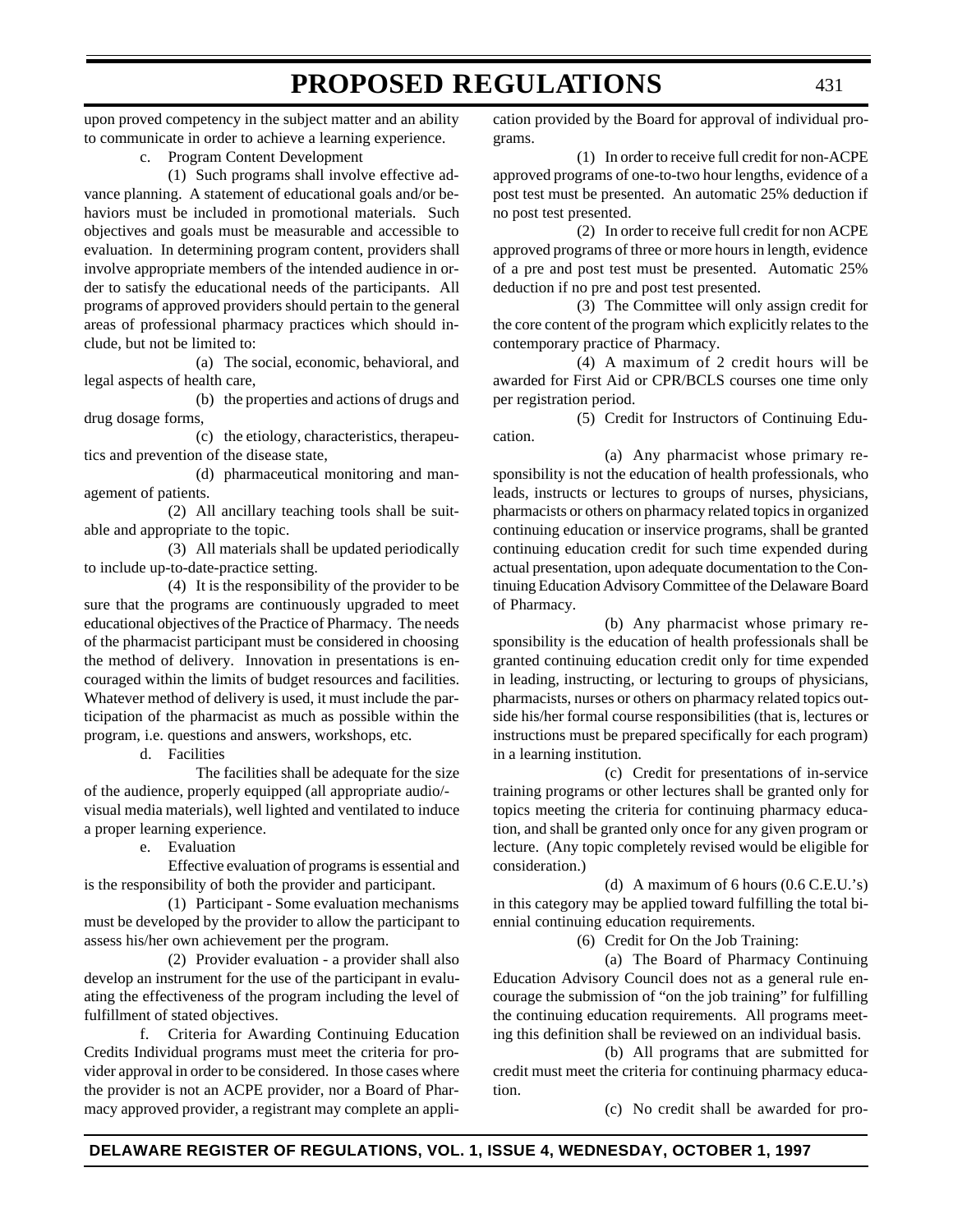grams required by an employer for continued employment of the employee. (Examples OSHA training, Infection Control Education required by JCAHO.)

(d) A maximum of 4 hours (0.4 C.E.U.'s) in this category may be applied toward fulfilling the total biennial continuing education requirements.

F. The Verification of Continuing Education - The pharmacist will be responsible for providing the Board with verification of completion of the required continuing education programs by such means as designated by the Board.

G. Re-Entry - A pharmacist may have his/her license reinstated by completing the following requirements:

1. Payment of any back fees;

2. Successfully obtaining a grade of 75 on an examination on the Practice of Pharmacy if the pharmacist has not practiced in three years;

3. Submission of evidence of completion of at least 20 hours of approved C.E. from the date of application for reinstatement if the pharmacist has practiced within the last three years.

H. Reciprocal Requirements

1. The Board will accept an applicant for reciprocity provided that his practical pharmacy experience and his experience in the practice after licensure is at least equivalent to the practical pharmacy experience required by the Delaware Board.

2. Candidates for reciprocity licensure, except those who have been licensed by examination within the last year, must have practiced as a registered pharmacist for at least one year during the last three years or shall be required to pass the Board of Pharmacy's Practice of Pharmacy examination or an examination deemed equivalent by the Board and obtained a minimum grade of 75 percent.

3. Reciprocity applicants who took examinations after June 1, 1979, must have passed the National Association of Boards of Pharmacy standard examination or an examination deemed equivalent by the Board and obtained scores required for applicants for licensure by examination.

4. All reciprocal applicants must take a written jurisprudence examination and obtain a minimum grade of 75 percent. Jurisprudence examinations will be given at such times as determined by the Board. In order to be eligible to take the jurisprudence examination, all necessary paperwork must be completed and received by the Board office at least 10 days prior to the next scheduled examination.

5. Applicants who are licensed by reciprocity must begin accruing continuing education units at a rate of 1.25 hours/per month beginning with the month of licensure.

Regulation I (H)(4) revised 6/16/97

### REGULATION V. DISPENSING

A. Definitions

1. Dispensing - To furnish or deliver a drug to an ultimate user by or pursuant to the lawful order of a practitioner; including the preparation, packaging, labeling or compounding necessary to prepare the drug for that delivery.

2. Pertinent Patient Medication Information - Information which increases the patient's ability to minimize the risks and enhance the benefits of drug use. The type of information the pharmacist should consider is contained in the latest edition of USP DI "Advice for the Patient."

3. Delivery - The transfer of a dispensed prescription to the ultimate user (patient) or his/her agent.

4. Agent - An employee of the pharmacy supervised by the pharmacist or a person acting on behalf of the ultimate user.

5. New Medication - A medication not previously dispensed by the pharmacy for the ultimate user.

6. Patient Counseling - The offer to discuss the patient's prescription made by the pharmacist or the pharmacist's designee in a face-to-face communication with the patient or his/ her agent, unless in the professional judgment of the pharmacist it is deemed impracticable and in such instances, it would be permissible for the offer to counsel to be made through alternative means.

7. Compounding - The art of the extemporaneous preparation and manipulation of drugs as a result of a practitioner's prescription order or initiative based on the practitioner/patient/pharmacist relationship in the course of professional practice, including the reconstitution of powders for administration and the preparation of drugs in anticipation of drug orders based on routine, regularly observed prescribing patterns.

8. Supportive personnel - A person who is not registered as an intern or pharmacist with the Board who may perform tasks as authorized by this Regulation.

9. Cell - Any container which holds the medication for automatic dispensing.

10. Prescription - An order for medication which is dispensed to or for an ultimate user, but does not include an order for medication which is dispensed for immediate administration to the ultimate user, (e.g., an order to dispense a drug to a bed patient for immediate administration in a hospital is not a prescription.)

11. Automated Data Processing System (ADP) - A system utilizing computer software and hardware for the purposes of recordkeeping.

12. CRT - Cathode Ray Tube used to impose visual information on a screen.

13. Computer - Programmable electronic device, capable of multifunctions including but not limited to storage, retrieval and processing of information.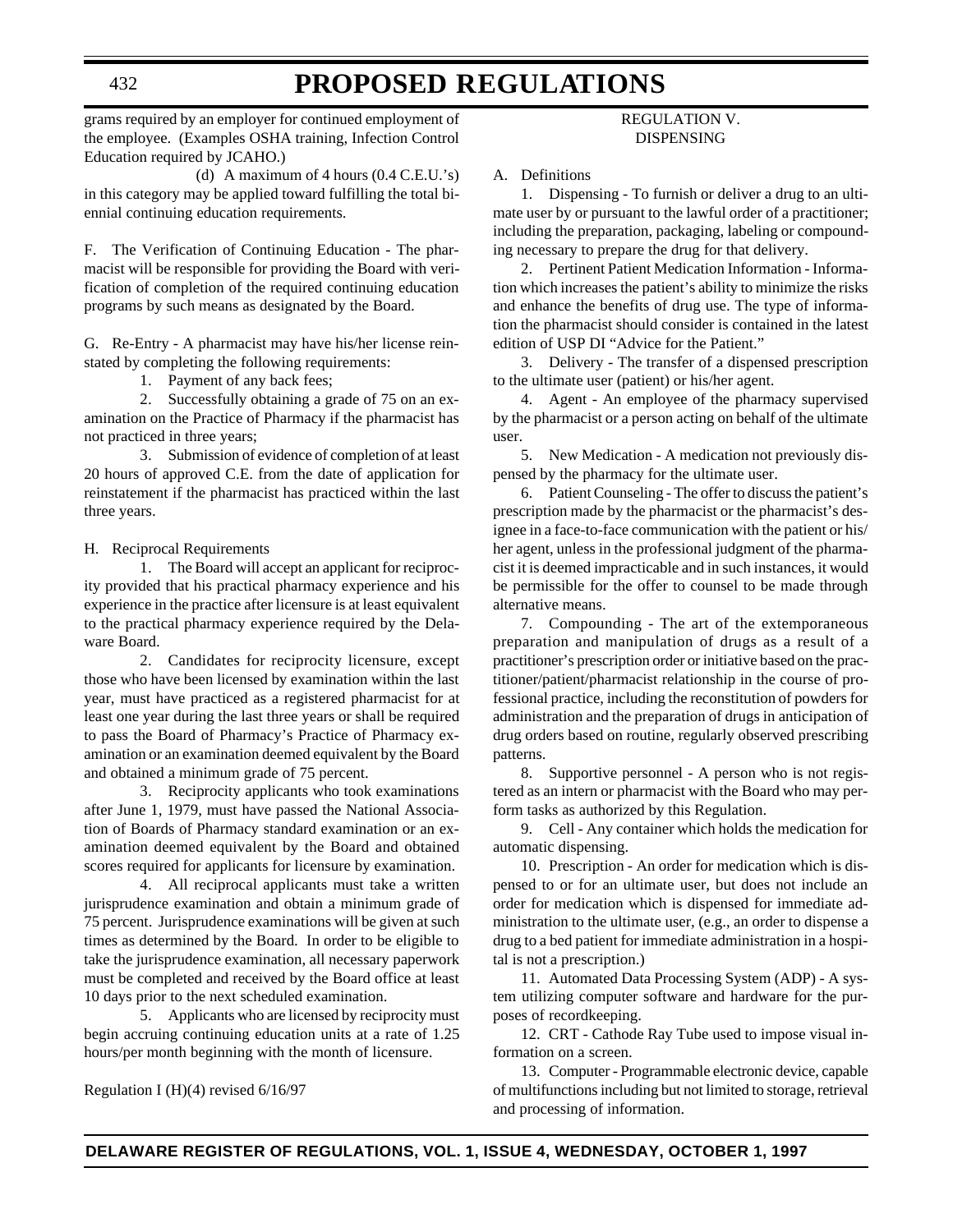14. Controlled Substance - Those drug items regulated by Federal (CSA of 1970) and/or State Controlled (dangerous) Substances Act.

15. Downtime - That period of time when a computer is not operable.

16. Prescriber - A practitioner authorized to prescribe and acting within the scope of this authorization.

17. Prescription - A written order from a practitioner authorized to prescribe and acting within the scope of this authorization, (other terminology: prescription order) or a telephone order reduced to writing by the pharmacist.

18. Facsimile (FAX) Prescription - A facsimile prescription is an order which is transmitted by an electronic device over telephone lines which sends an exact copy image to the receiver (pharmacy).

19. Reduced to Writing

a. For new prescriptions this means the preparation of a paper document containing all the information required for a written prescription including the State requirement (Section 2553)for drug product selection;

b. For a refill authorization, it may be handled as a new prescription as in (a) above, or by placing on the original prescription or the patient profile (whichever document is consistently used to document refills) the date, a statement "O.K. for 'x' number of additional refills", or words of similar import, and the pharmacist's initials. In no instance, shall the refill authorizations exceed the legal limits established by State and Federal laws.

c. If the prescriber authorizing additional refills differs from the Prescriber whose name appears on the signature line of the original prescription, then that authorization is considered a new prescription and must be handled as described in (a).

20. Regulatory Agency - Any Federal or State agency charged with enforcement of pharmacy or drug laws and regulations.

21. Printout - A hard copy produced by computer that is readable without the aid of any special device.

22. Stop Date - A date established by an appropriate authority which indicates when medication will no longer be administered or dispensed in the absence of a specific time period directed by the prescriber.

23. Common Data Base - A file or data base created by ADP that enables authorized users to have common access to this file regardless of physical location.

B. The practice of dispensing shall include, but not be limited to the following acts which shall be performed only by a pharmacist, or a pharmacy intern under the immediate and personal supervision of a pharmacist, or student participating in an approved College of pharmacy coordinated, practical experience program.

1. Receive oral prescriptions and reduce them immediately to writing.

2. Certification of the prescription order - (This involves authenticating the prescription, confirming proper dosage and instructions, and reviewing for incompatibility, etc.)

3. Record refill dates and initials of the dispensing pharmacist on the prescription (or on another appropriate uniformly maintained readily retrievable record such as the medication records.)

#### C. Patient Counseling

1. Before dispensing or delivering a new medication to a patient or his or her agent, a pharmacist or pharmacy intern under the direct supervision of the pharmacist, shall conduct a prospective drug review. A pharmacist or pharmacy intern may conduct a prospective drug review before refilling a prescription to the extent deemed appropriate by the pharmacist or pharmacy intern in his/her professional judgment. Such review shall include screening for potential drug therapy problems due to therapeutic duplication, drug-drug interactions, including serious interactions with over-

the-counter drugs, drug-disease contraindications, if disease is known, incorrect drug dosage or duration of drug treatment, drug-allergy interactions, and clinical abuse or misuse based on available information received by the pharmacist.

2. Except when a prescriber requests that information regarding a prescribed drug not be given to a specific patient, a pharmacist or a pharmacy intern under the direct supervision of a pharmacist shall, with each new medication dispensed, provide counseling to the patient or the patient's agent on pertinent medication information. The counseling may include, but not be limited to the following:

- a. the name and description of the prescribed drug;
- b. the dosage and the dosage form;
- c. the method and route of administration;
- d. the duration of the prescribed drug therapy;

e. any special directions and precautions for preparation, administration, and use by the patient that the pharmacist determines are necessary;

f. common severe side effects or adverse effects or interactions and therapeutic contraindications that may be encountered, how to avoid them, and what actions should be taken if they occur;

g. patient techniques for self-monitoring of the drug therapy;

h. proper storage;

i. prescription refill information;

j. the action to be taken in the event of a missed dose; and

k. current over-the-counter medication use.

3. This section does not apply to a pharmacist dispensing drugs for inpatient use in a hospital or other institution where the drug is to be administered by a nurse or other appropriate health care provider.

4. Nothing in this section requires a pharmacist or pharmacy intern under the direct supervision of a pharmacist, to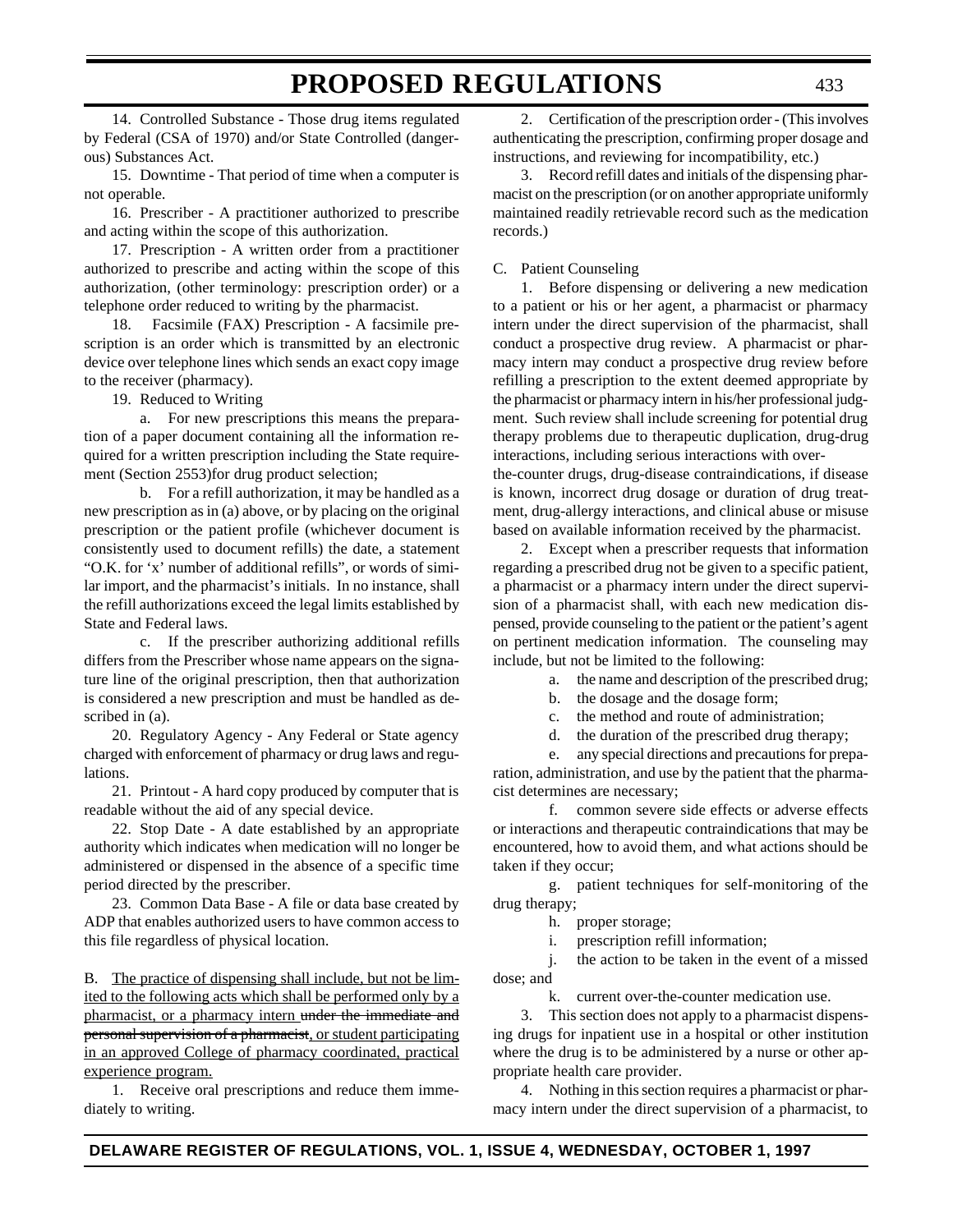434

# **PROPOSED REGULATIONS**

provide patient counseling when a patient or the patient's agent refuses the counseling. There must be a record in a uniform place that documents a patient's acceptance or refusal of counseling. The record must indicate who made the offer to counsel.

5. If the dispensed prescription is delivered by an agent of the pharmacy when the pharmacist is not present (i.e. home delivery, pharmacist off duty and non-resident pharmacies) written or printed information shall be included with the prescription. The patient or his/her agent shall be informed that the pharmacist will be available for consultation.

6. The pharmacist shall in his/her professional judgment refill prescriptions in keeping with the number of doses ordered and the directions for use.

7. The pharmacist who dispenses the original prescription shall hand-sign or initial the prescription. Initials mechanically or electronically generated are acceptable in lieu of the above provided that the pharmacist verifies either on a daily printout or in a bound log book daily that the information on the prescription is correct. The verification must be hand-signed and dated by the pharmacist.

#### D. Supportive personnel

1. Qualifications and training

a) The pharmacist-in-charge is responsible for ensuring proper training of all supportive personnel. The actual training may be delegated to a pharmacist or other trained supportive personnel.

b) The areas of training required are to be determined by the pharmacist-in-charge and will be appropriate to the practice site and responsibilities assigned to the supportive personnel. Areas of training shall include:

- 1) general drug and dosage form knowledge
- 2) medical terminology
- 3) pharmaceutical calculations
- 4) prescription labeling requirements
- 5) general filling/dispensing responsibilities
- 6) patient profile record system requirements
- 7) requirements for patient counseling
- 8) confidentiality
- 9) safety practices
- 10) inventory functions

11) knowledge of applicable State and Federal Statutes and Regulations

12) other site-specific parameters

c) The general content of the training program must be maintained in the policy and procedure manual.

d) Documentation of successful training in specific areas by oral or written evaluation will be maintained and will be available for inspection by the Board of Pharmacy.

2. Supervision

Supportive personnel must be supervised by a registered pharmacist who will be responsible for the activities of these persons.

3. Activities allowed

a) Supportive personnel will be allowed to perform only those duties permitted by this regulation.

b) Supportive personnel may aid in the dispensing of prescriptions as authorized in Section 2513 under the supervision of a pharmacist by performing the following tasks:

1) Obtaining the medication from stock.

2) Typing the label after the pharmacist has interpreted thedirections.

3) Counting, pouring and selecting prefabricated medications and selecting individual prepackaged unit dose medication provided that these are not in conflict with the state and federal law (Federal Comprehensive Controlled Substances Act) and that such selection is properly checked by the pharmacist before the dose is authorized.

c) Compounding is the responsibility of the pharmacist or pharmacy intern under the direct supervision of the pharmacist. The pharmacist may utilize the assistance of supportive personnel if the following is performed:

1) The formulation is developed by the pharmacist before proceeding with the compounding.

2) The compounding ingredients are checked by the pharmacist before proceeding with the compounding.

3) Every weight and measurement is checked by the pharmacist before proceeding with the compounding.

4) The finished product is checked by the pharmacist before dispensing.

5) A log is maintained showing the identity of the person actually compounding the medication and the identity of the pharmacist who has performed each of the checks indicated above for each step of the procedure. If policies and procedures are in place ensuring adequate checks by the pharmacist per regulation, the requirement for a log will be waived.

d) Only supportive personnel or persons being trained as supportive personnel as required by this regulation, may perform the activities defined by this regulation.

#### E. Automatic Dispensing Devices

If any automatic counting device is used by a pharmacy, each cell shall have clearly displayed thereon, the date filled, the name of the drug, the batch number, the manufacturer's name, and the expiration date of the particular batch number. No drug can be added to the cell until the present supply is depleted.

#### F. Authorization for renewal of prescriptions

A prescription written for medication which, pursuant to State and Federal law, may be sold, dispensed, or furnished only upon prescription, shall not be renewed without specific authorization of the prescriber. Refills beyond one year of the date of the original prescription shall not be dispensed without further authorization of the prescriber.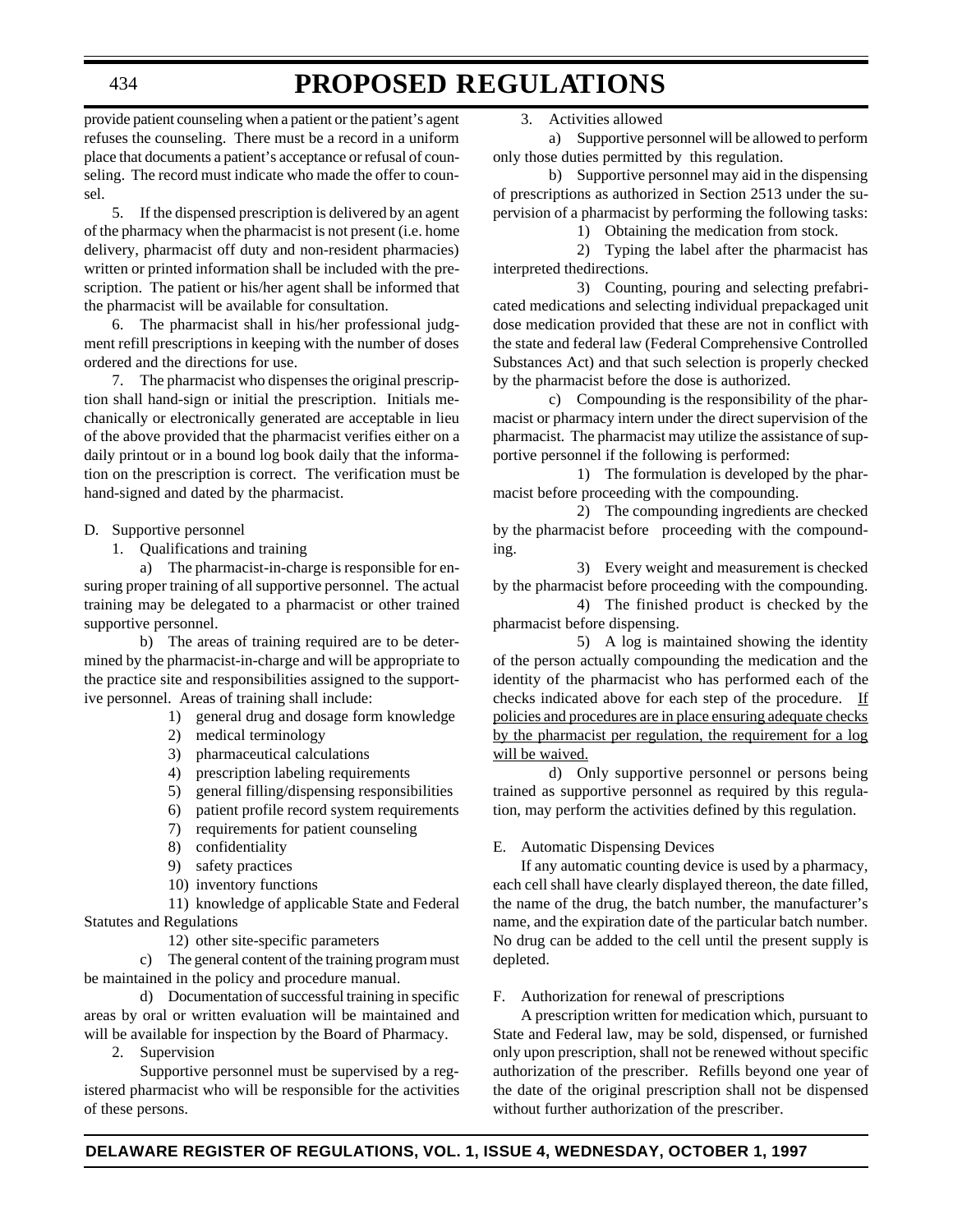G. Mandatory Patient Profile Record System

l. A patient profile record system must be maintained at all pharmacies for persons for whom prescriptions are dispensed. The patient profile system shall be devised so as to entitle the immediate retrieval of information necessary to enable the dispensing pharmacist to identify previously dispensed medication at the time a prescription is presented for dispensing.

2. The following information shall be recorded by a pharmacist or designee:

a. The family name and first name of the person for whom the medication is intended (the patient);

b. The address of the patient and phone number;

c. The patient's age, or date of birth, and gender;

d. The original date the medication is dispensed pursuant to the receipt of a physician's prescription;

e. The number or designation identifying the prescription;

f. The prescriber's name;

g. The name, strength, quantity, directions and refill information of the drug dispensed;

h. The initials of the dispensing pharmacist and the date of dispensing medication as a renewal (refill) if said initials and such date are not recorded on the original prescription;

i. If the patient refuses to give all or part of the required information, the pharmacist shall so indicate and initial in the appropriate area.

j. Pharmacist comments relevant to the patient's drug therapy, including any other information peculiar to the specific patient or drug.

3. The pharmacist or pharmacy intern under the direct supervision of a pharmacist shall attempt to ascertain and shall record any allergies and idiosyncrasies of the patient and any chronic disease states and frequently used over-the-

counter medication as communicated to the pharmacist by the patient. If the answer is none, this must be indicated on the profile.

4. Upon receipt of a new prescription, a pharmacist or pharmacy intern under the direct supervision of a pharmacist must examine the patient's profile record before dispensing the medication to determine the possibility of a harmful drug interaction or reaction. Upon recognizing a potential harmful reaction or interaction, the pharmacist shall take appropriate action to avoid or minimize the problem which shall, if necessary, include consultation with the physician.

5. A patient profile record must be maintained for a period of not less than one year from the date of the last entry in the profile record unless it is also used as a dispensing record.

H. Exchange of Valid Non-Controlled Prescriptions Between Pharmacies

1. Verbal Exchange of Prescriptions - When a phar-

macy receives a verbal request for a prescription transfer, it may be honored provided that:

a. The request comes from a registered pharmacist.

b. The copy is immediately reduced to writing and contains the information required on a written prescription as listed in Regulation V, and includes the first and last name of the pharmacist transmitting the information.

c. The prescription used for refills must be clearly identified as a copy.

d. The copy shows the date and the file number of the original prescription and indicates the name and address of the pharmacy providing the copy.

e. The copy shows the last date of dispensing.

f. Only the actual number of refills remaining are indicated.

g. A notation indicating a copy was given and refills are no longer valid must be placed on either the original prescription or patient profile. The document used must be the same one used for the recording of refills per the pharmacy's policy.

2. A copy prepared or transmitted that does not meet the requirements of this Regulation is deemed to be an invalid prescription.

3. Written copies of prescriptions are for information only and are not valid for refilling.

I. Automated Data Processing Systems

1. PROFILES

When ADP's are used to maintain patient profile records, all the requirements of Delaware Pharmacy Regulation V must be met.

2. PRESCRIPTION (Drug Order) INFORMATION

Prescription information (drug order) shall include, but not be limited to:

a. Original dispensing date

b. Name and address of patient (patient location if in an institution)

c. Name of prescriber

d. DEA number of prescriber in the case of a controlled substance

e. Name, strength, dosage form and quantity, (or Stop Date), and route of administration if other than oral form of drug prescribed

f. Renewals authorized

g. Directions of use for patient

3. RECORDS OF DISPENSING

Records of dispensing for original and refill prescriptions are to be made and kept by pharmacies for three years. Information must be immediately accessible for a period of not less than one year from the date of last entry. Information beyond one year but up to three years from the date of last entry may be maintained off-line but must be produced no later than five days upon request from proper authorities. The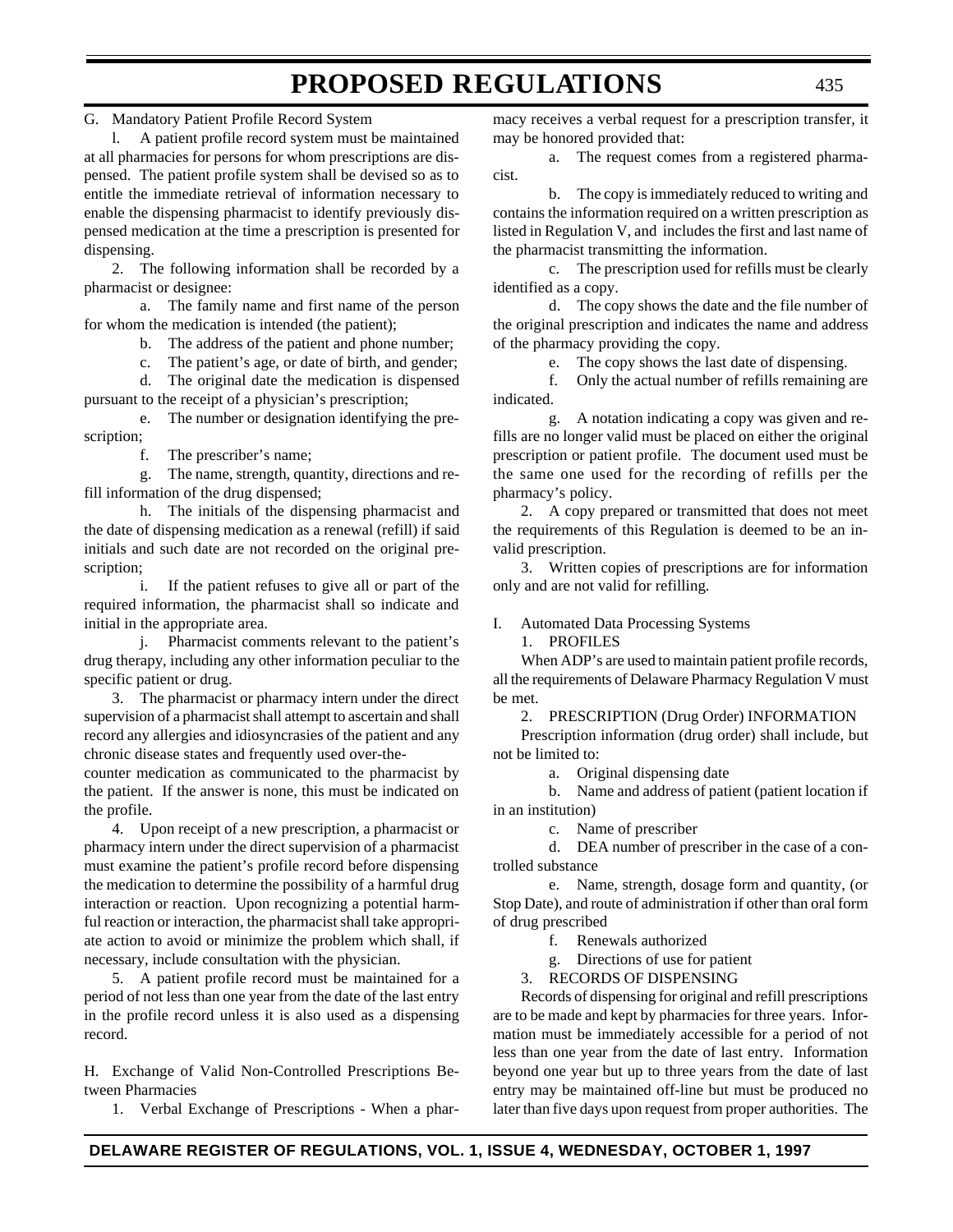information shall include, but not be limited to:

- a. Quantity dispensed
- b. Date of dispensing
- c. Serial Number (or equivalent if an institution)

d. The identification of the pharmacist responsible

for dispensing

- e. Record of renewals to date
- f. Name and strength of medicine

4. RECORD RETRIEVAL (DOCUMENTATION OF ACTIVITY)

Any such ADP system must provide via CRT display and or hard copy printout a current history of all authorized prescription activity. This information shall include, but not be limited to:

a. Serial number of prescription (equivalent if an institution)

- b. Date of processing
- c. Quantity dispensed

d. The identification of the pharmacist responsible for dispensing

- e. Medication dispensed
- 5. AUXILIARY RECORDKEEPING SYSTEM

An auxiliary recordkeeping system shall be established for the documentation of renewals if the ADP is inoperative for any reason. The auxiliary system shall insure that all renewals are authorized by the original prescription and that the maximum number of renewals are not exceeded. When the ADP is restored to operation, the information regarding prescriptions dispensed and renewed during the inoperative period shall be entered into the automated data processing system.

6. COMMON DATA BASE

Two or more pharmacies may establish and use a common data file or base to maintain required or pertinent dispensing information. Pharmacies using such a common file are not required to transfer prescriptions or information for dispensing purposes between or among pharmacies participating in the same common prescription file or data base; provided however, any such common file must contain complete and adequate records of such prescription and renewals dispensed. Where common data base is used, this shall not be considered a transfer under Board Regulation V for noncontrolled substances.

#### 7. TRANSFER OF PRESCRIPTIONS VIA ADP

A pharmacist may transfer a prescription electronically (ADP) for Schedule III, IV, or V controlled substances to another pharmacy for renewal purposes in accordance with Title 21, Code of Federal Regulations Section 1306.26. A pharmacist may transfer a prescription electronically (ADP) for non-controlled drug for renewal purposes in accordance with current State Regulations.

a. Any pharmacy using ADP must comply with all applicable State and Federal regulations.

b. A pharmacy shall make arrangements with the

supplier of data processing services or materials to assure that the pharmacy continues to have adequate and complete prescription and dispensing records if the relationship with such supplier terminates for any reason. A pharmacy shall assure continuity in maintenance of records.

c. The computer record shall reflect the fact that the prescription order has been transferred, the name of the pharmacy to which it was transferred, the date of transfer, the name of the pharmacist transferring information, and any remaining refill information, if applicable.

d. The pharmacist receiving the transferred prescription drug order shall reduce it to writing with the following information:

1. Write the word "TRANSFER" on the face of the transferred prescription.

2. Provide all information required to be on the prescription drug order pursuant to State and Federal laws and regulations.

e. To maintain the confidentiality of patient's prescriptions (drug orders) or other pertinent records, there must exist adequate safeguards of security. This shall also pertain to prevent non-user access.

8. FACSIMILE TRANSMISSION OF PRESCRIP-TIONS

Electronically transmitted prescription orders by facsimile transmission shall meet the following requirements:

a. The prescription order shall include, in addition to the State and Federal requirements for non-controlled and controlled prescriptions, the name, fax number, and phone number of the transmitter for verbal confirmation, the time and date of transmission, the number of pages transmitted, the name, phone number, and fax number of the pharmacy intended to receive the transmission, and a confidentiality statement in bold type stating that the fax should not be seen by unauthorized persons. All prescription orders for controlled substances shall be hand-signed by the practitioner.

b. Practitioners or their authorized agents transmitting the prescription must provide voice verification when requested by the pharmacist receiving the prescription order. The receiving pharmacist has the final responsibility of determining validity of the transmission.

c. If the original prescription is given to the patient, it must be noted on the face of the prescription that theprescription order was faxed, the name of the receiving pharmacy, and the initials of the person who faxed the order.

d. An electronically transmitted prescription order must be reduced to writing, unless received as a non-fading document, with a notation that the order was received by facsimile.

e. The receiving facsimile machine must be in the prescription department to protect patient-pharmacistauthorized prescriber confidentiality and security.

436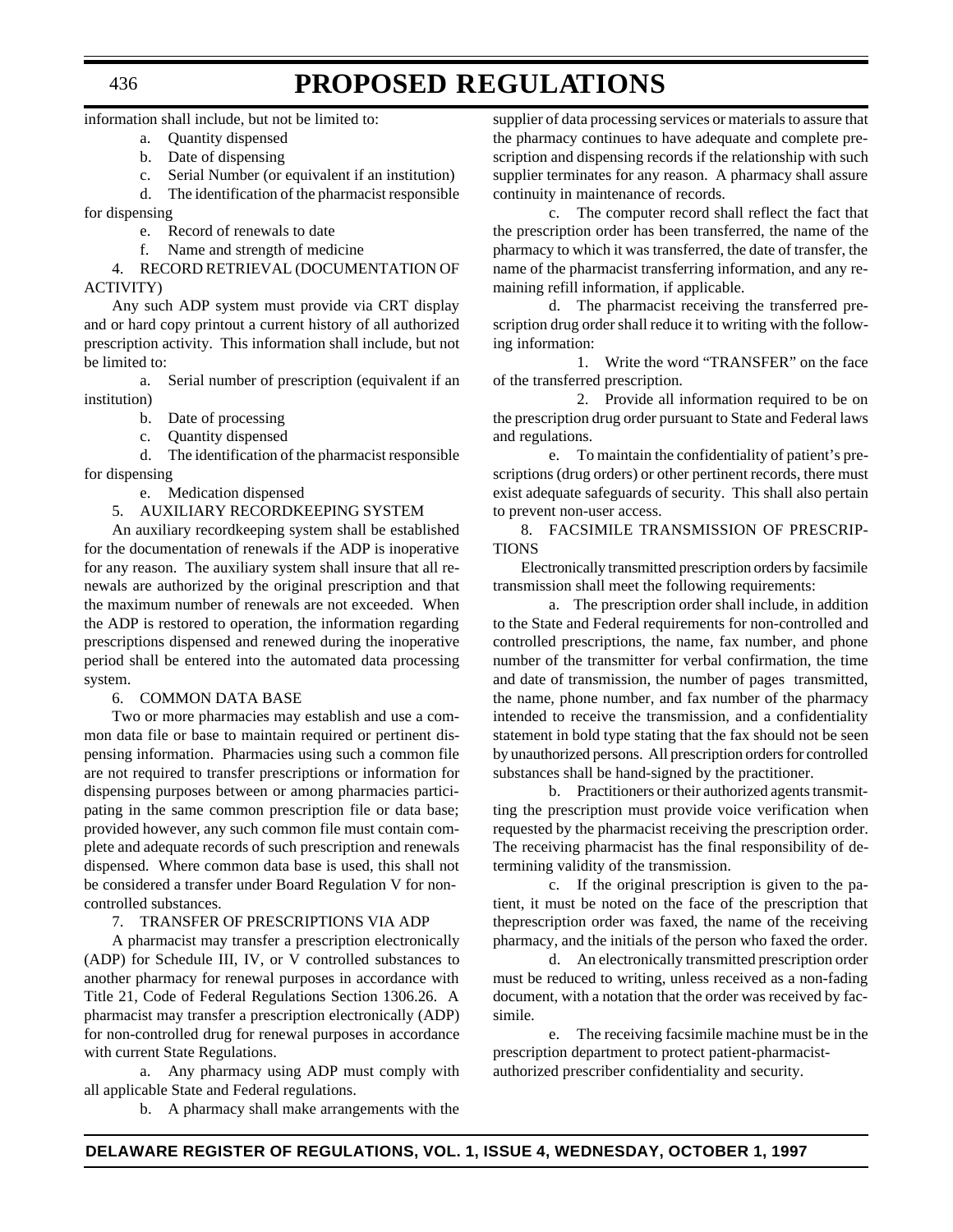J. Return of Medications and Supply

1. Prescriptions and items of personal hygiene shall not be accepted for return or exchange by any pharmacist or pharmacy after such prescription or items of personal hygiene have been taken from the premises where sold, distributed or dispensed.

2. Products under the direct control of a health care professional which are packaged in manufacturer unit dose or tamper-proof unopened bulk containers, tamper proof seal in tact, including unused multi-dose punch cards, may be redispensed in accordance with expiration dating in customized patient medication package. Partially used products may not be redispensed. Nothing in this regulation precludes the Federal laws and regulations.

Effective Date: October 11, 1996 Effective Date: April 14, 1997 Section D revised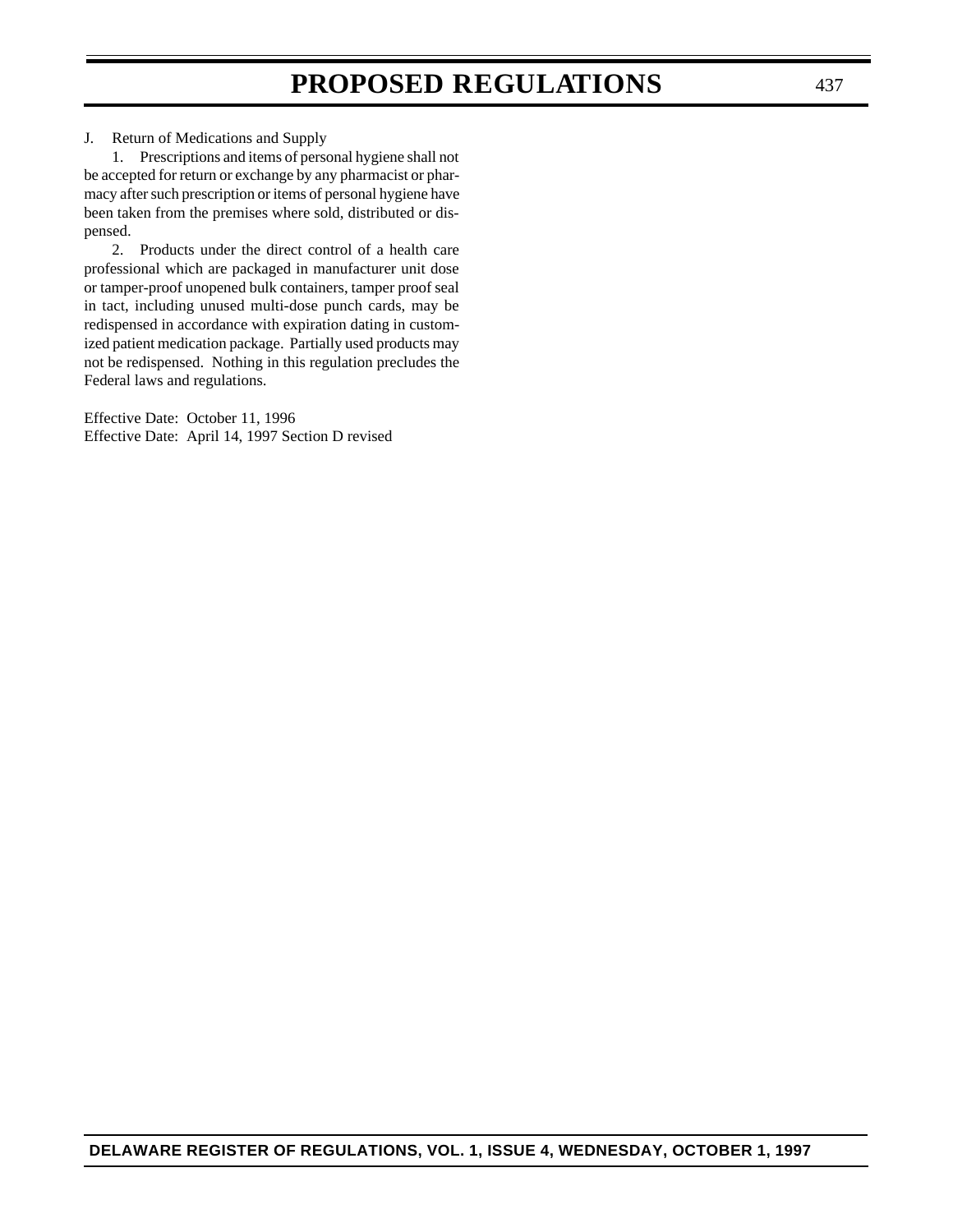# **[GOVERNOR'S APPOINTMENTS](#page-3-0)**

| <b>BOARD/COMMISSION</b><br><b>OFFICE</b>                   | <b>APPOINTEE</b>                                    | <b>TERM OF</b><br><b>OFFICE</b> |
|------------------------------------------------------------|-----------------------------------------------------|---------------------------------|
| <b>Board of Funeral Services</b>                           | Mr. Charles P. Arcaro                               | 9/5/00                          |
| Board of Landscape Architects                              | Mr. Paul Davis                                      | 9/5/00                          |
| <b>Board of Medical Practice</b>                           | Edward J. McConnell, M.D.<br>Stephen M. Fanto, M.D. | 8/26/00<br>8/26/00              |
| <b>Commission on Adult Entertainment</b><br>Establishments | Mr. Daniel E. Fleming                               | 6/25/00                         |
| Commission on National &                                   |                                                     |                                 |
| <b>Community Service</b>                                   | Dr. Wilma Mishoe                                    | 8/29/00                         |
|                                                            | Mr. Andrew W. Hastings                              | 8/29/00                         |
|                                                            | Mr. Christoper A. Coons                             | 8/29/00                         |
|                                                            | Mr. Diaz J. Bonville                                | 8/29/00                         |
|                                                            | Mr. Graham Segroves                                 | 8/29/00                         |
|                                                            | Mr. Robert D. Ullrich                               | 8/29/00                         |
|                                                            | Ms. Annie Coons                                     | 8/29/00                         |
|                                                            | Ms. Iwana Smith                                     | 8/29/00                         |
|                                                            | Ms. Sandra H. Dole                                  | 8/29/00                         |
| Council on Banking  Mr. Richard T. Collins                 | 10/27/98                                            |                                 |
| Council on Blind                                           | Ms. Alice Capodanno                                 | 8/29/00                         |
|                                                            | Ms. Beatrice P. Simonds                             | 8/29/00                         |
|                                                            | Ms. Gail M. Staren                                  | 8/29/00                         |
|                                                            | Ms. Tyra Clough                                     | 8/29/00                         |
| <b>Council on Development Finance</b>                      | Mr. Andrew M. Lubin                                 | 9/5/00                          |
| <b>Council on Real Estate Appraisers</b>                   | Mr. Douglas A. Moore                                | 9/5/00                          |
|                                                            | Ms. Lynn A. Perrine                                 | 9/5/00                          |
| Delaware Agricultural Lands                                |                                                     |                                 |
| <b>Preservation Foundation</b>                             | Mr. Alden Hopkins                                   | 8/29/00                         |
|                                                            | Ms. Jane Mitchell                                   | 8/29/00                         |
| <b>Delaware Arts Council</b>                               | Mr. Carl Schnee                                     | 8/29/00                         |
|                                                            | Mr. Kevin N. Moore                                  | 8/19/99                         |
|                                                            | Ms. Cynthia H. Kuespert                             | 8/29/00                         |
|                                                            | Ms. Lynne Howard                                    | 8/29/00                         |
|                                                            | Ms. Michele Schiavoni                               | 8/29/00                         |

438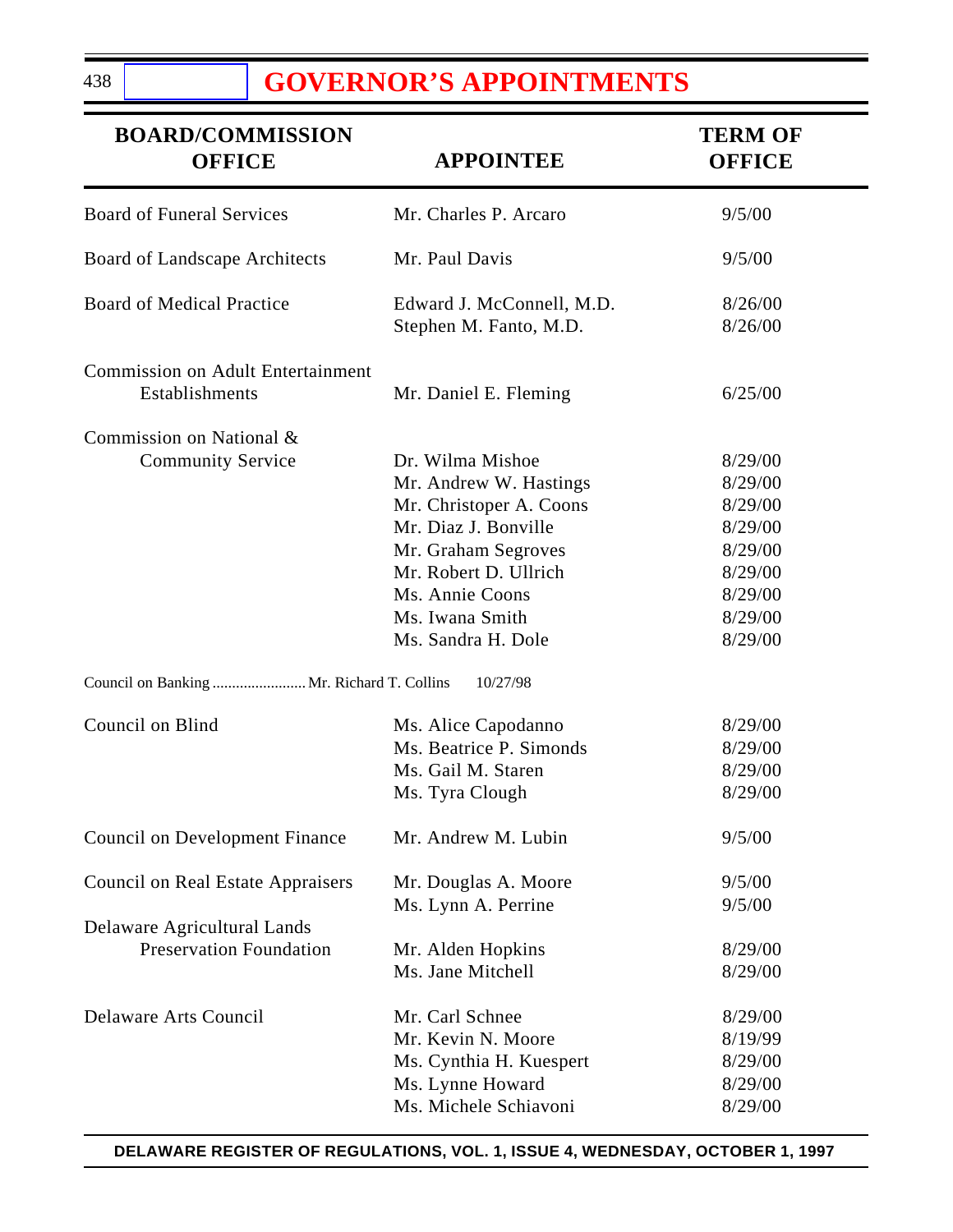# **GOVERNOR'S APPOINTMENTS**

| <b>BOARD/COMMISSION</b><br><b>OFFICE</b>                     | <b>APPOINTEE</b>                                                                                                                                                                         | <b>TERM OF</b><br><b>OFFICE</b>                                                                |
|--------------------------------------------------------------|------------------------------------------------------------------------------------------------------------------------------------------------------------------------------------------|------------------------------------------------------------------------------------------------|
| Delaware Commission for Women                                | Mr. Robert C. Moor, Jr.<br>Ms. Kay VanSant                                                                                                                                               | 8/29/00<br>8/29/00                                                                             |
| Delaware Commission on Interstate<br>Cooperation             | Mr. Brian Bushweller<br>Mr. Gary Patterson                                                                                                                                               | 8/15/99<br>8/15/99                                                                             |
| Delaware Commission on<br><b>Veterans Affairs</b>            | Mr. Benjamin. Pernol, Jr.                                                                                                                                                                | 9/5/01                                                                                         |
| Delaware Workforce Developmen<br>Council                     | Mr. John J. McMahon, Jr., Chairman<br>Mr. William Adami                                                                                                                                  | Pleasure of<br>Governor<br>Pleasure of                                                         |
| <b>Foster Care Review Board</b>                              | Mr. Gary T. Pollio<br>Mr. Thomas C. Tulley<br>Ms. Debbie E. Harris<br>Ms. Gail B. Cantera<br>Ms. Janet L. Goldberg<br>Ms. Joyce K. Hayes<br>Ms. Lillian McGowan<br>Ms. Lue-Ann de Castro | Governor<br>8/29/00<br>8/29/00<br>8/29/00<br>9/5/00<br>8/29/00<br>9/5/00<br>8/29/00<br>8/29/00 |
| Governor's Council on Equal<br><b>Employment Opportunity</b> | Ms. Maureen Piper<br>Mr. W. H. Nick McFadden                                                                                                                                             | 8/29/00<br>Pleasure of                                                                         |
|                                                              | Ms. Debra Singletary                                                                                                                                                                     | Governor<br>Pleasure of<br>Governor                                                            |
| <b>Health Resources Council</b>                              | Ms. Gail Launay<br>Mr. Richard J. Cherrin<br>Ms. Terri Nicholau                                                                                                                          | Pleasure of<br>Governor<br>8/15/00<br>12/9/97                                                  |
| <b>Judicial Nominating Commission</b>                        | David J. Margules, Esq.                                                                                                                                                                  | 9/5/00                                                                                         |
| Justice of the Peace for<br>New Castle County                | The Honorable Rosalind Toulson                                                                                                                                                           | 7/15/03                                                                                        |
| New Castle VoTech Board<br>of Education                      | Dr. Ray W. Christian<br>Mr. John E. Lynch                                                                                                                                                | 9/5/04<br>9/5/04                                                                               |

**DELAWARE REGISTER OF REGULATIONS, VOL. 1, ISSUE 4, WEDNESDAY, OCTOBER 1, 1997**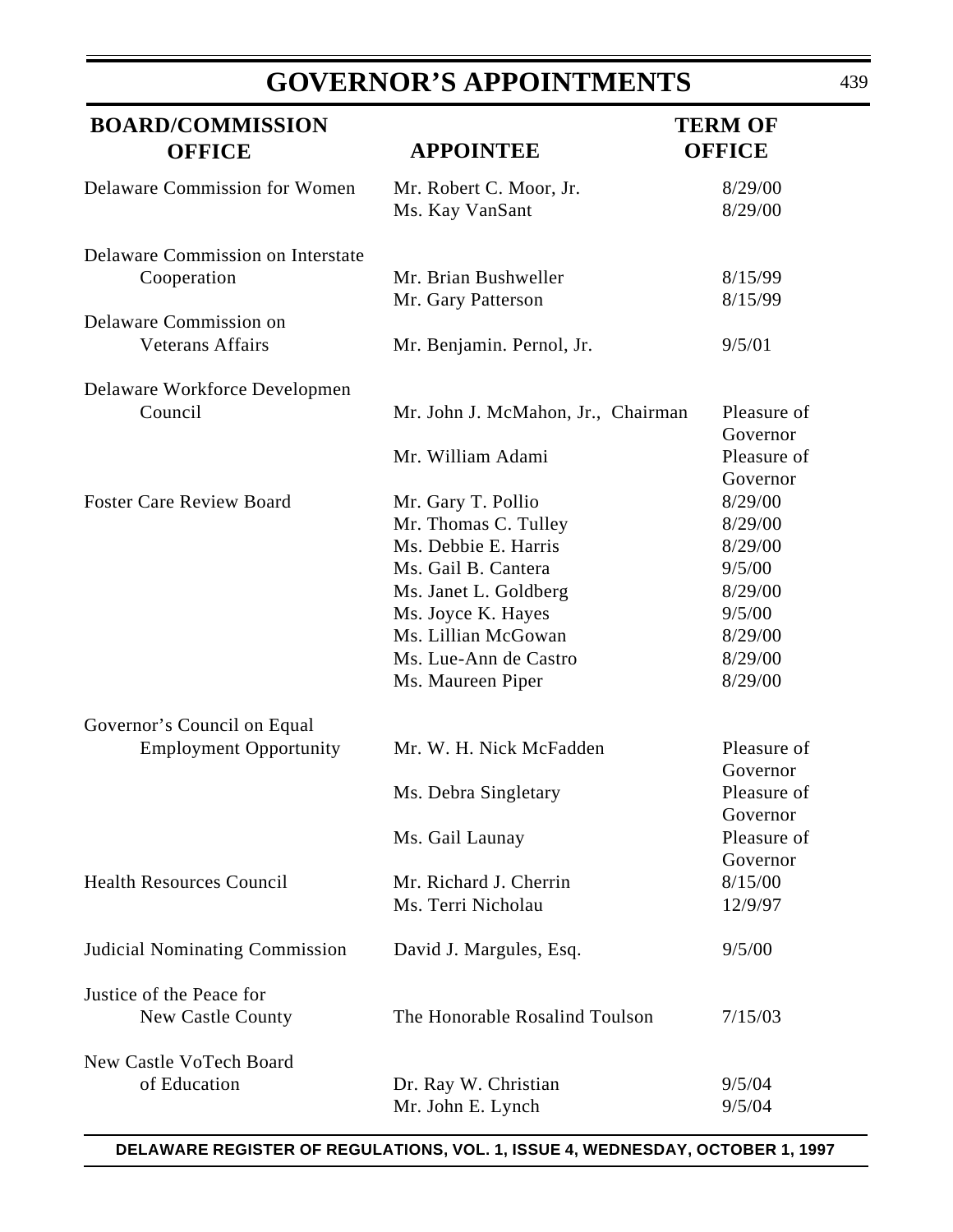# **GOVERNOR'S APPOINTMENTS**

| Public Defender                                                     | Mr. Lawrence M. Sullivan                                                        | 8/15/03                                                   |
|---------------------------------------------------------------------|---------------------------------------------------------------------------------|-----------------------------------------------------------|
| <b>Real Estate Commission of Delaware</b>                           | Mr. Herbert W. Dayton<br>Ms. Mary B. Parker                                     | 9/5/00<br>9/5/00                                          |
| <b>State Board of Accountancy</b>                                   | Mr. William F. Winters<br>Ms. Rita M. Paige                                     | 9/18/00<br>9/5/00                                         |
| <b>State Board of Electrical Examiners</b>                          | Mr. David L. Whitt                                                              | 8/15/00                                                   |
| <b>State Board of Examiners of</b><br>Psychologists                 | Dr. Edward S. Wilson<br>Mr. John K. Starke                                      | 9/5/00<br>9/5/00                                          |
| <b>State Board of Pharmacy</b>                                      | Mr. Carl R. June, Jr.<br>Mr. Herbert E. VonGoerres<br>Ms. Maryanne U. Holzapfel | 7/1/00<br>7/1/00<br>$7 - 1 - 00$                          |
| <b>State Committee of</b>                                           |                                                                                 |                                                           |
| Dietetics/Nutritionists                                             | Ms. Patricia Frey<br>Ms. Shaw-May Kao<br>Mr. Carlton I. Pippin                  | 9/5/00<br>9/5/00<br>9/5/00                                |
| <b>State Rehabilitation Advisory</b><br>Council for the Division of |                                                                                 |                                                           |
| <b>Vocational Rehabilitation</b>                                    | Ms. Andrea Guest                                                                | Ex-officio<br>member<br>Serving by<br>virtue of her title |

440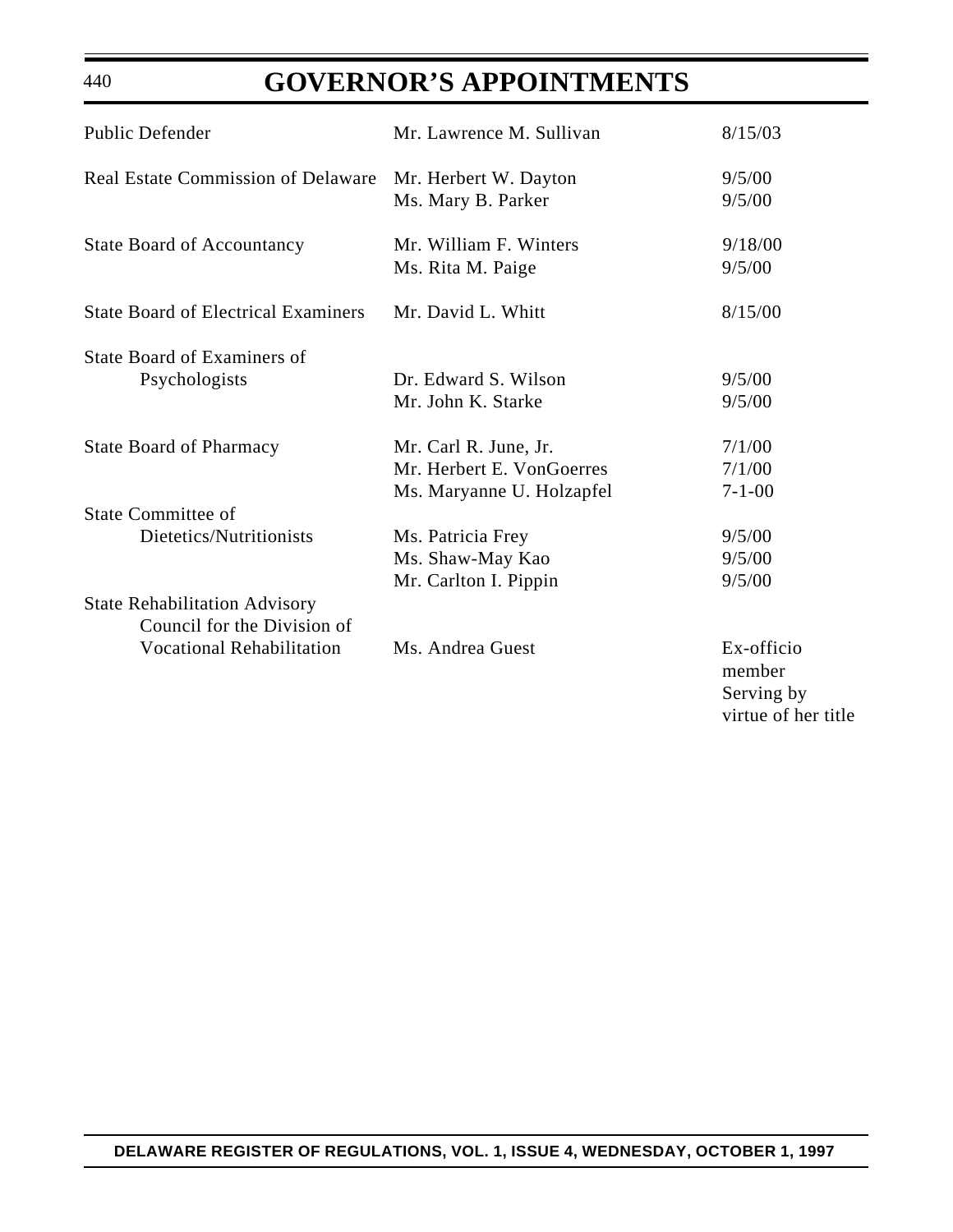# **GENERAL NOTICES** 441

### **[DIVISION OF REVENUE](http://www.state.de.us/govern/agencies/revenue/revenue.htm) [PROPOSED TAX RULING 97-3](#page-3-1) August 19, 1997**

#### **HOUSE BILL 678**

#### A. REGULATORY AUTHORITY

This regulation is issued and published pursuant to the authority granted the Director of Revenue in Section 563 and the requirements of 2103(c) of Title 30 of the Delaware Code. These regulations were noticed in accordance with law on or about June 15, 1997.

#### B. HOUSE BILL 678 AND THE CONTRACTOR'S LI-CENSE TAX

Advice has been requested regarding the interplay between section 2120(b) added to Part III, the Occupational and Business Licenses and Taxes, by House Bill 678 signed into law on June 20, 1996, and the deduction from a contractor's gross receipts for sums paid to subcontractors.

#### C. ISSUES AND ANALYSIS

Contractors are subject to a license tax on their gross receipts. Gross receipts are defined in section 2501(5) to include all sums received by a contractor for any work done or materials supplied in connection with any real property located in this State. The gross receipts of a contractor do not include sums paid to a subcontractor by the contractor if the subcontractor is subject to the provisions of Chapter 25 with respect to the sums. It is obviously the intent of the legislature that the contractor and each of the subcontractors pay one gross receipts tax on sums paid to and retained by them for their own work rather than subjected payments to duplicative taxation, once when paid to the contractor, and then again when paid to the subcontractor.

The provisions of 2120(b) added by House Bill 678 are designed according to the Bill's synopsis to relieve very closely related businesses from paying gross receipts taxes on transactions among themselves. The act defines "related entities" as entities owned by the same five or fewer individuals or by members of a family. The provisions state that "gross receipts" shall not include amounts received from a related entity.

The issue addressed in this regulation is whether a contractor may deduct from gross receipts under section 2501(5) amounts paid to a subcontractor where the subcontractor is a related entity within the meaning of section 2120(b) and where the subcontractor would, because of the relationship to the contractor, have no gross receipts subject to tax.

#### D. REGULATION

Reading the two provisions in harmony to further the legislative intent of each of them, the Division holds that since a related entity-subcontractor would have no gross receipts by virtue of section 2120(b), the contractor has not paid any sums with respect to which the subcontractor is subject to the provisions of Chapter 25, within the meaning of section 2501(5).

Therefore, the contractor cannot deduct from gross receipts sums paid to a related entity-subcontractor, and the related entity-subcontractor has no tax liability with respect to, any sums paid by the contractor.

Questions about this regulation may be directed to John J. Maciejeski, Assistant Director of Business Taxes, at 577-3321.

### **[DIVISION OF REVENUE](http://www.state.de.us/govern/agencies/revenue/revenue.htm) [TECHNICAL INFORMATION](#page-3-0) MEMORANDUM 97-2 AUGUST 8, 1997**

SUBJECT: ALCOHOLIC BEVERAGE TAXES RE-LATED TO MANUFACTURERS OF WINE, BEER AND CIDER

#### CONTACT: EDWARD MASTRAN (302)577-5800 EXT. 7549

This Technical Information Memorandum is intended to explain the requirements for reporting and paying Alcoholic Beverage Taxes by Delaware manufacturers of wine, beer and cider known as "Farm Wineries", "Microbreweries" and "Brewery-Pubs", as set forth in House Bill No. 132.

#### **I. TAX RATES.**

All persons licensed as Delaware manufacturers of beer, cider and wine shall pay a tax on all alcoholic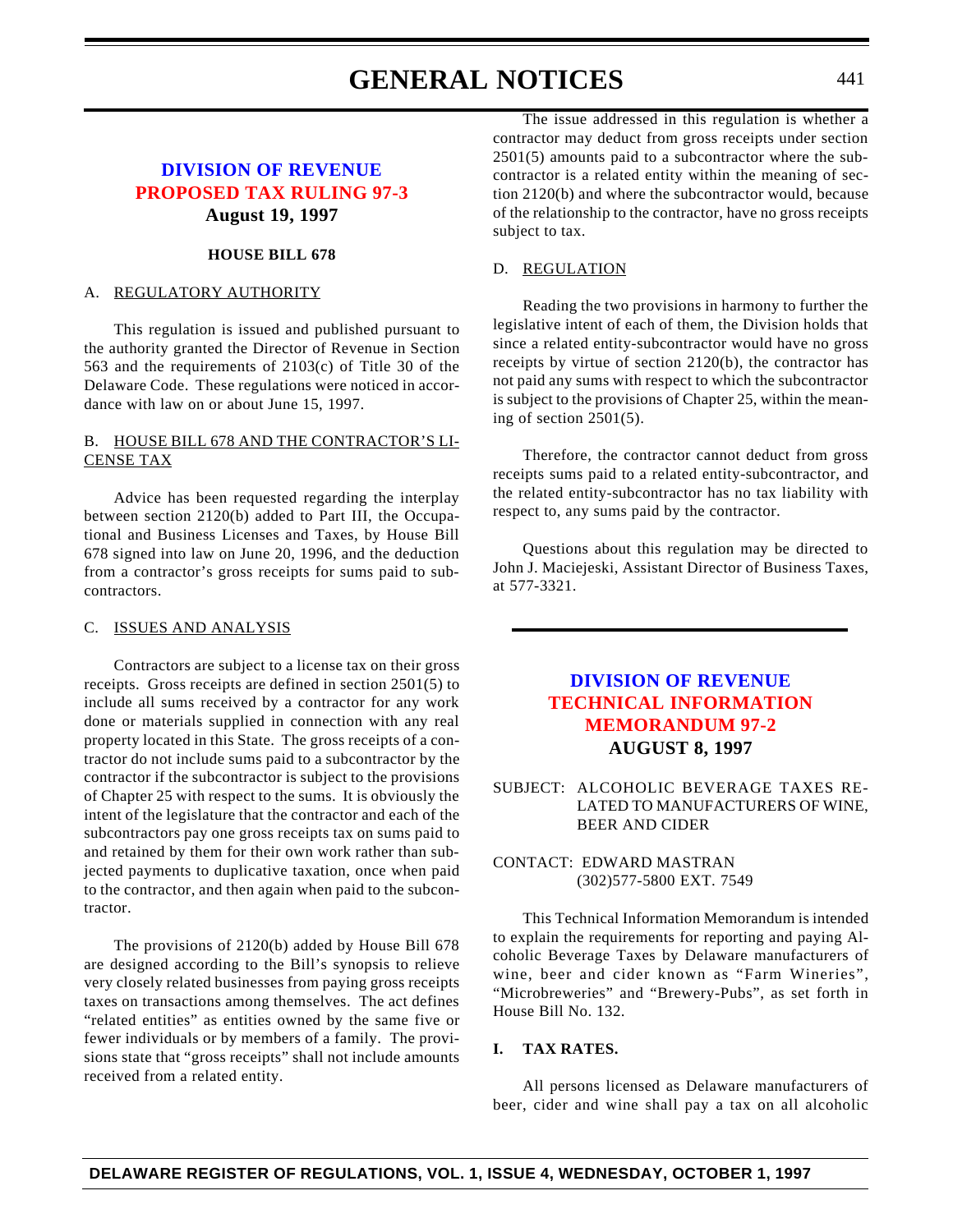# <sup>442</sup> **GENERAL NOTICES**

beverages sold at the following rates, except on sales to those customers listed in Section II. below:

- 1. For each barrel of beer, \$4.85
- 2. For each gallon of cider, \$.16
- 3. For each gallon of wine, \$.97

#### **II. TAX EXEMPT SALES.**

No tax shall be paid by manufacturers on sales to the following customers

- 1. Instate licensed importers of alcoholic beverages.
- 2. Out of state licensed distributors where the alcoholic beverages are sold for resale in such other state.
- 3. Instrumentalities of the U.S. Armed Forces for the sale of beer, only.

#### **III. FILING PROCEDURES.**

Division of Revenue tax form 1800M entitled "Delaware Alcoholic Beverage Manufacturers Tax Return", must be filed, with payment, on or before the last day of each month for the preceding month, except for the May return. The May return will be due, with payment, on or before June 15.

A form must be filed for each month, even if there is no tax due.

#### **IV. EFFECTIVE DATE.**

This Act shall apply to all product sold after August 31, 1997. The initial return will cover inventory, production and sales for the month of September, 1997. Therefore, the first monthly "Delaware Alcoholic Beverage Manufacturers Tax Return, Form 1800M" is due, with payment, on or before October 31, 1997.

#### **V. REFUND OF ALCOHOLIC BEVERAGE TAXES PAID.**

In view of the fact that there was no legislation in effect prior to this legislation dealing with the taxation of product manufactured by Delaware breweries, microbreweries and brewery-pubs, the Division of Revenue will refund all alcoholic beverage taxes paid as per the following guidelines:

1. Refund requests must be submitted in writing to Delaware Division of Revenue, attention: Edward Mastran.

- 2. The taxpayer must present proof of tax payments made, such as copies of canceled checks, correspondence, etc.
- 3. The refund period will cover all tax payments made prior to the due date of the initial filing under this act.
- 4. Refund checks will be issued by the Division of Revenue after a review of the refund request and supporting documentation is completed.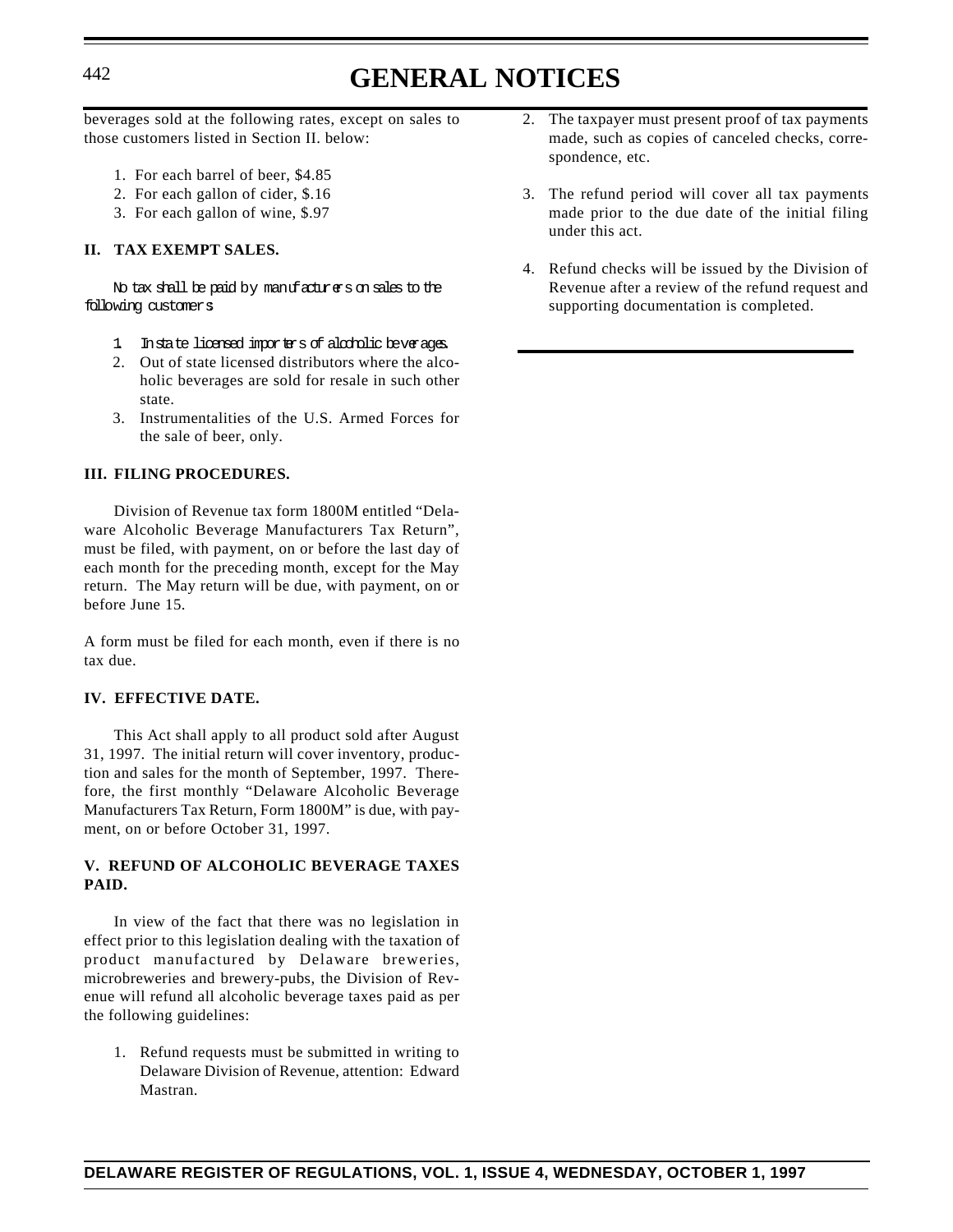### **[DEPARTMENT OF HEALTH &](#page-4-0) SOCIAL SERVICES**

Delaware Health and Social Services has determined that a threat to the public welfare exists if revision of regulations contained in DSSM Section 8000 is not implemented. Failure to do so would tend to promote noncompliance with the requirements of the *A Better Chance* program.

#### SUMMARY OF PROPOSED REVISIONS:

Removes the A Better Chance program exception with regard to family cap for children conceived while a case is closed due to sanctioning (DSSM 8205.2).

Equated A Better Chance (ABC) sanctions for a parent's failure to cooperate with school officials to ensure compliance with school attendance for dependent children under age 16 with employment and training sanctions under the grouping of self-sufficiency requirements (DSSM 8301.1.4 and 8304.2).

Reverses the hierarchiacal order in which ABC sanctions are imposed (DSSM 8301.3).

#### FINDING OF FACT

The Department finds that these changes should be made in the best interest of the general public of the State of Delaware. The Department will receive, consider, and respond to petitions by any interested person for the reconsideration or revision thereof. such petitions must be forwarded by October 31, 1997, to the Director, Division of Social Services, P.O. box 906, New Castle, DE 19720.

# **DEPARTMENT OF HEALTH & SOCIAL SERVICES**

### **[DIVISION](#page-4-0) OF PUBLIC HEALTH**

Statutory Authority: 16 Delaware Code, Section 1109 (16 **Del.C.** 1109)

The Office of Health Facilities Licensing and Certification, Division of Public Health of the Department of Health and Social Services, will hold public hearings to

discuss proposed Regulations for Assisted Living Agencies. These proposed regulations describe licensing requirements and procedures, and general and special requirements of agencies desiring to establish, conduct or maintain an Assisted Living Agency in this State. The regulations describe services that must be provided based on a social philosophy of care and that must include oversight, food, shelter, and the provision or coordination of a range of services that promote the quality of life of an individual.

These public hearings will be held on October 28, 1997 at 1:00 P.M in Room 3, Springer Building, Herman Holloway Campus, 1901 North duPont Highway, New Castle, DE 19720, and at 9:00 A.M. October 30, 1997 in Room 309, Jesse S. Cooper Building, Federal and Water Streets, Dover, Delaware.

Copies of the proposed regulations are available for review by calling the following locations:

Office of Health Facilities Licensing and Certification Three Mill Road, Suite 308 Wilmington, Delaware 19806 Telephone: 302-577-6666

Office of Health Facilities Licensing and Certification Jesse S. Cooper Building Federal and Water Streets Dover, Delaware 19901 Phone: 302-739-6610

Anyone wishing to present their oral comments at this hearing should contact Vanette Seals at (302) 577-6666 by October 24, 1997. Anyone wishing to submit written comments as a supplement to, or in lieu of oral testimony should submit such comments by November 3, 1997 to:

Jeffrey Beaman, Hearing Officer Division of Public Health PO Box 637 Dover, Delaware 19903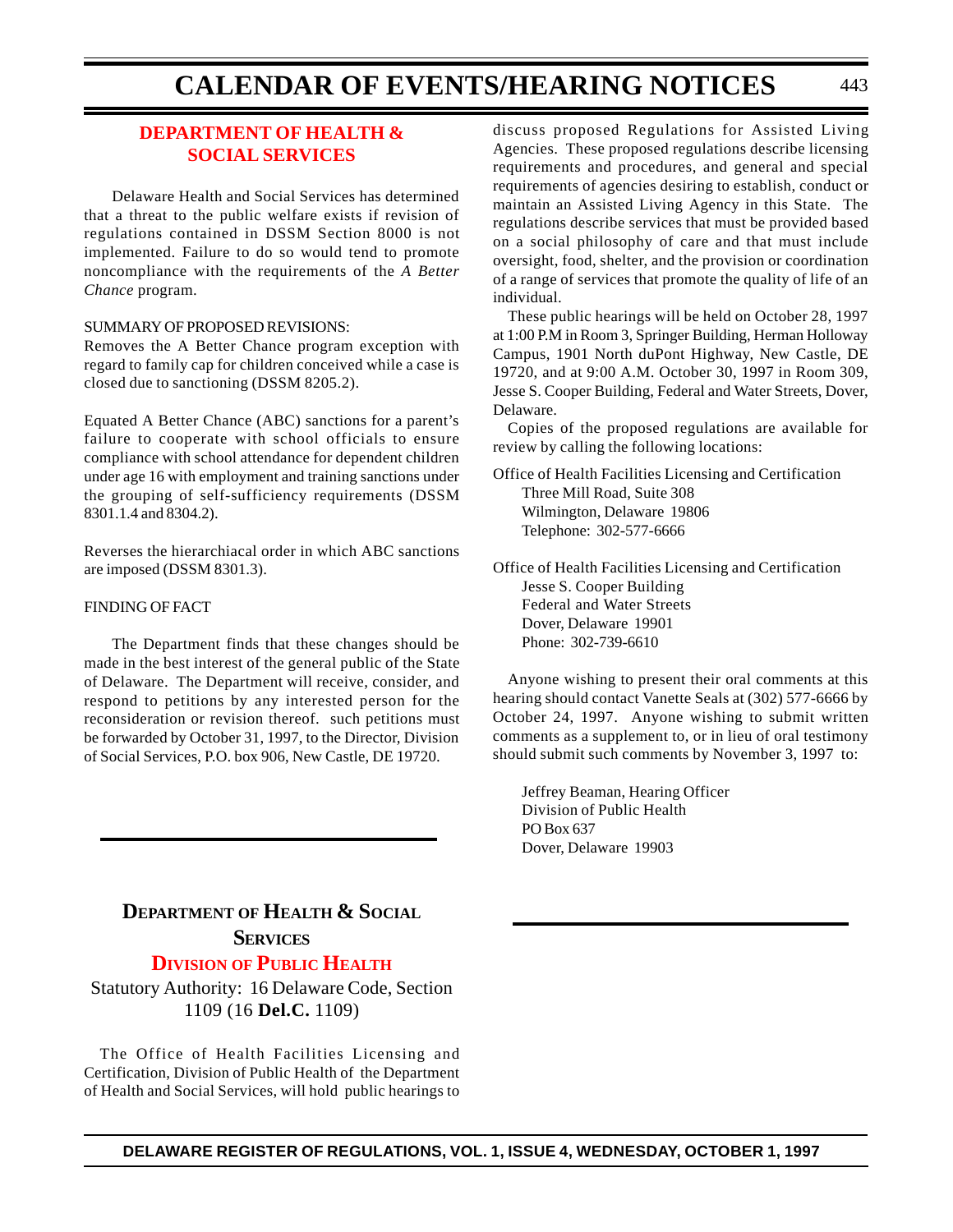#### **DEPARTMENT OF [AGRICULTURE](#page-4-0)**

Statutory Authority: 3 Delaware Code, Section 407(a) (3 **Del.C.** 407(a))

The Department proposed these regulations pursuant to 3 **Del.C.** 407(a). The proposed regulations contain the following general sections: Definitions, Aquaculture Registration, General Aquaculture Permits, Restricted Aquaculture Permits, Aquaculture Stock Certification, Aquaculture Broodstock, Identification and Certification, Inspection of Premises, enforcement, Future considerations, Fe Fishing, Aquaculture facility Protection, and Civil Penalties. these regulations are intended to more clearly define the role of the Department in the Delaware aquaculture industry. the porposed regulations will be considered at a public hearing scheduled for November 12, 1997, at 1:00 p.m. at the Delaware Department of Agruculture building. Copies of the proposed regulations may be obtained from the State Veterinarian's office. Comments may be submitted in writing to the State Veterinarian, on or before 4:00 p.m. on November 11, 1997, and/or in person at the hearing. The Delaware Department of Agriculture is located at 2320 S. DuPont Highway, Dover, DE 19901 and the phone number is (302) 739-4811.

### **DEPARTMENT OF [HEALTH & SOCIAL](#page-4-0) SERVICES**

Statutory Authority: 16 Delaware code, Section 122(c)(3) (16 **Del.C.** 122(c)(3))

Delaware Health and Social Services is considering revising certain regulations contained in Public Law 104-193, the Personal Responsibility and Work Opportunity Reconciliation Act, Section 403, 8 USC 1613, the 1993 Mickey Leland Childhood Hunger Relief Act, the Food, Agriculture, Conservation, and Trade Act Amendments of 1991, Public Law 104- 204, Title 38, United States Code, and DSSM sections 4006 and 4012. The Department will receive comments and consider whether or not to adopt or modify the proposed regulations.

The proposed regulations:

• Align cash assistance lump sum policy with the corresponding food stamp policy (DSSM 4006 and 4012).

• Exempt from adverse action notice when DSS mail is returned with no forwarding address. (DSSM 9020.4)

• Prohibit noncitizens who are lawfully admitted to the U. S. for legal permanent residence on or after August 22, 1997, from receiving Food Stamps for five years. (DSSM 9030)

• Allow households to provide the Social Security Number of a newborn at its next recertification or within six months, whichever is later. (DSSM 9210.3 and 9314.6)

• Exclude the value of one bona fide funeral agreement per household member up to \$1,500 in equity value. (DSSM 9404)

• Require Standard Utility Allowances be utilized instead of actual utility costs. (DSSM 9507)

• Restrict households with no record of regular child support payments to a 3 month certification period and those with a payment record to 6 months. (DSSM 9615)

• Revise the treatment of educational income. (DSSM 9404, 9503, 9504, 9506)

• Exclude allowances paid to children of Vietnam veterans who are born with spina bifida as income and resources for food stamp purposes. (DSSM 9404 and 9506)

• Make any failure to comply with another program's requirements, regardless of intent, subject to the Riverside Rule for purposes of food stamp benefit calculation. (DSSM 9709).

Any person who wishes to make written suggestions, compilations of data, testimony, briefs or other written materials concerning the proposed new regulations must submit same to the Director, Division of Social Services, P.O. Box 906, New Castle, DE, by October 30, 1997, at one of the Division of Social Services' offices listed above.

The action concerning the determination of whether to adopt the proposed regulations will be based upon the results of Department and Division staff analysis and the consideration of the written materials filed by other interested persons.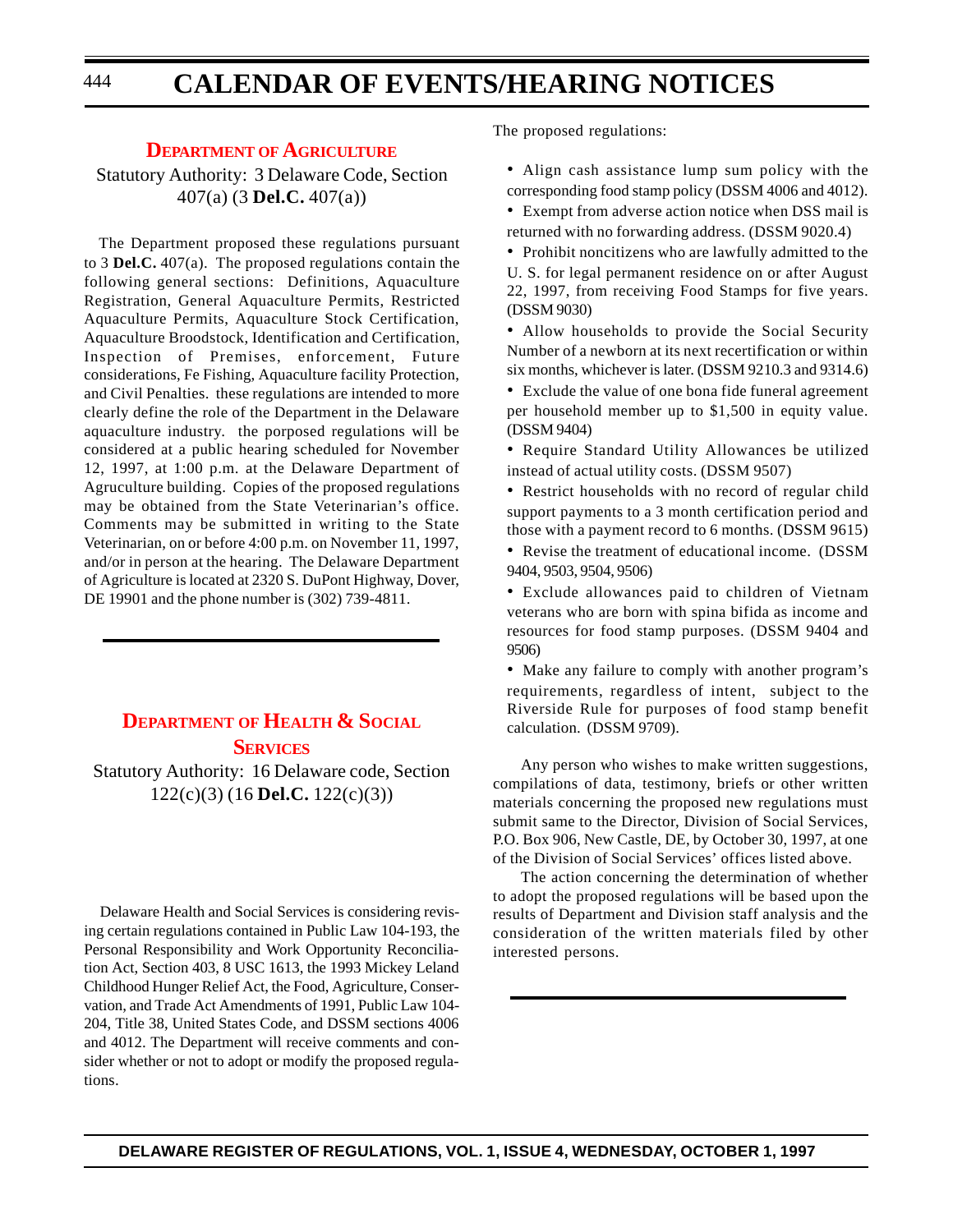### **DEPARTMENT OF NATURAL RESOURCES & ENVIRONMENTAL CONTROL**

### **DIVISION OF WATER [RESOURCES](#page-4-0)**

Statutory Authority: 7 Delaware Code, Section 6010 (7 **Del.C.** 6010)

Brief Synopsis of the Subject, Substance and Issues:

The Department of Natural Resources and Environmental Control, in accordance with 7 Del. C. §6010, has proposed to revise the Regulations for Licensing Operators of Wastewater Facilities. Proposed amendments would change the due date from July 1 to January 31 of each year for registration of wastewater facilities and operators and provide a way to allow wastewater operators to retain licenses while not actively operating as long as they meet the continuing education requirements. Section 9 and 15 have also been deleted.

Possible Terms of the Agency Action: N/A

Statutory Basis or Legal Authority to Act:

7 Del C. Section 6010

List of Other Regulations That May be Impacted or Affected by the Proposal: None

Notice Of Public Comment:

The Department of Natural Resources and Environmental Control will hold a public hearing on November 5, 1997, beginning at 7:00 p.m., in the Canteen Conference Room, of the Richardson and Robbins Building, 89 Kings Highway, Dover, Delaware, to consider proposed amendments to the Regulations for Licensing Operators of Wastewater Facilities. The proposals address reporting requirements and the requirements to retain an operators license when not operating and also delete Section 9 and 15.

The proposals will be available for inspection at the Division of Water Resources offices located at 89 Kings Highway, Dover, Delaware. Inquiries should be directed to R. Robert Thompson at (302) 739-4403. Statements and testimony may be presented orally or in written form at the hearing. It is requested that those interested in presenting statements register in advance by mail. Written statements may be presented prior to the hearing and should be addressed to: R. Robert Thompson, Hearing Officer, DNREC, 89 Kings Highway, Dover, DE 19901.

**DEPARTMENT OF NATURAL RESOURCES & ENVIRONMENTAL CONTROL**

### **AIR QUALITY [MANAGEMENT](#page-4-0) SECTION**

Statutory Authority: 7 Delaware Code, Chapter 60 (7 **Del.C.** Ch. 60)

The Department of Natural Resources and Environmental Control, Air Quality Management Section, is proposing for adoption a regulation that will require the control of landfill gas emissions from new and existing municipal solid waste landfills. Landfill gas contains nethine, carbon dioxide, and more than 100 nonmethine organic compounds that include volatile organic compounds, hazardous air pollutants, and odorous compounds. The regulation is, generally, an adoption of a federal rule (40 CFR 60 Subpart WWW) by reference.

#### NOTICE OF PUBLIC HEARING

The Department of Natural Resources and Environmental Control, Air Quality Management Section, will conduct a public hearing on a new Section to be added to Regulation No. 20 of the State of Delaware "Regulations Governing the Control of Air Pollution," Regulation No. 20 Section No. 28- STANDARDS OF PERFORMANCE FOR MUNICIPAL SOLID WASTE LANDFILLS.

The Department is proposing to, through Regulation No. 20, Section 28, adopt the Federal New Source Performance Standard found at 40 CFR Part 60 Subpart WWW by reference. The applicability of Subpart WWW is proposed to be expanded such that it will cover both new and existing municipal solid waste landfills. The public hearing will be held on October 23, 1997, beginning at 6:00 p.m. in the Richardson and Robbins Auditorium, 89 Kings Highway, Dover, DE.

For more information, please contact Joanna L. French, in New Castle, at (302) 323-4542. The Department of Natural Resources and Environmental Control, Air Quality Management Section, is proposing for adoption a regulation that will require the control of landfill gas emissions from new and existing municipal solid waste landfills. Landfill gas contains nethine, carbon dioxide, and more than 100 nonmethine organic compounds that include volatile organic compounds, hazardous air pollutants, and odorous compounds. The regulation is, generally, an adoption of a federal rule (40 CFR 60 Subpart WWW) by reference.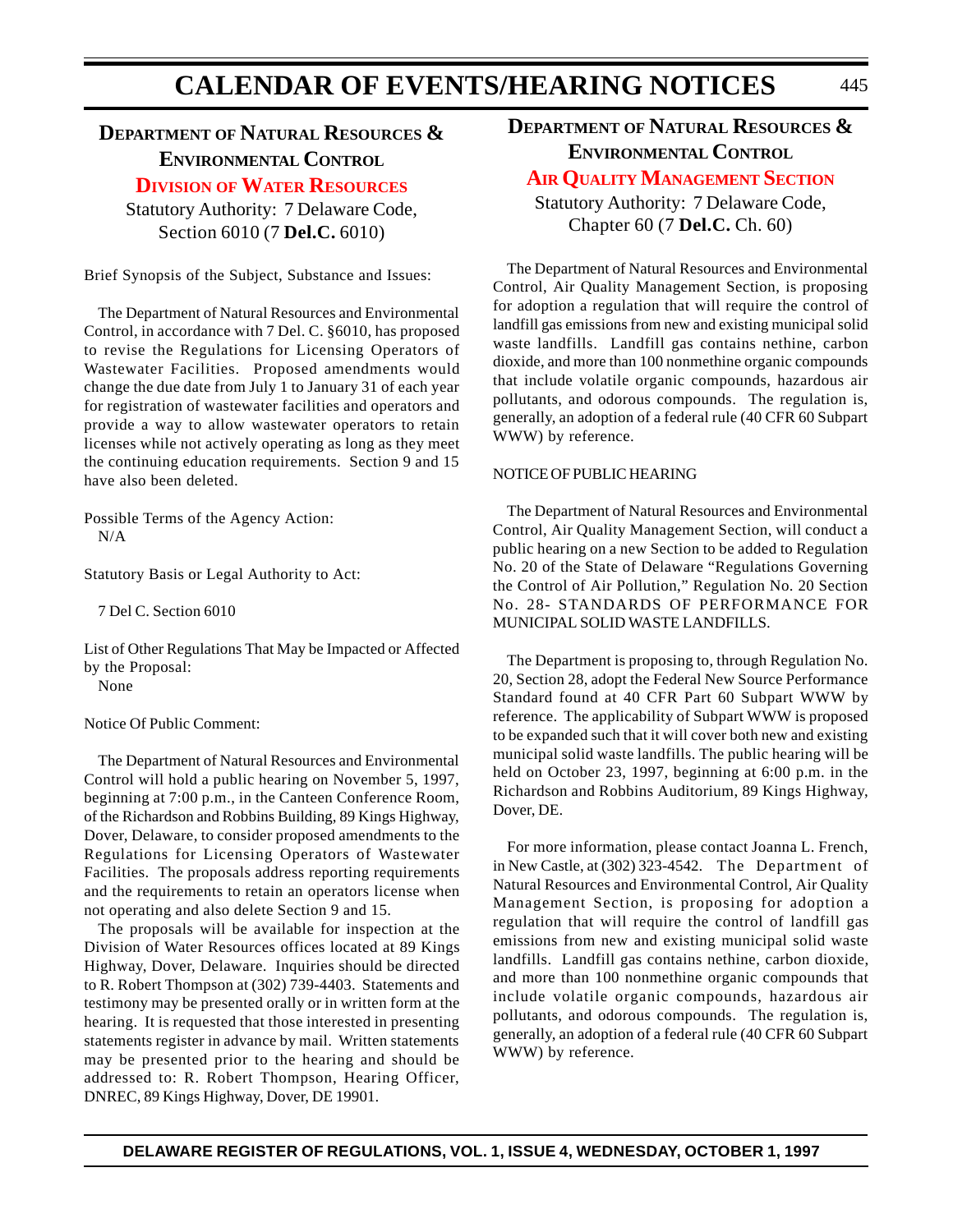#### NOTICE OF PUBLIC HEARING

The Department of Natural Resources and Environmental Control, Air Quality Management Section, will conduct a public hearing on a new Section to be added to Regulation No. 20 of the State of Delaware "Regulations Governing the Control of Air Pollution," Regulation No. 20 Section No. 28- STANDARDS OF PERFORMANCE FOR MUNICIPAL SOLID WASTE LANDFILLS.

The Department is proposing to, through Regulation No. 20, Section 28, adopt the Federal New Source Performance Standard found at 40 CFR Part 60 Subpart WWW by reference. The applicability of Subpart WWW is proposed to be expanded such that it will cover both new and existing municipal solid waste landfills. The public hearing will be held on October 23, 1997, beginning at 6:00 p.m. in the Richardson and Robbins Auditorium, 89 Kings Highway, Dover, DE.

For more information, please contact Joanna L. French, in New Castle, at (302) 323-4542.

### **DEPARTMENT OF NATURAL RESOURCES & ENVIRONMENTAL CONTROL DIVISION OF [FISH & WILDLIFE](#page-4-0)**

Statutory Authority: 7 Delaware Code, Section 902(e)(3) ( 7 **Del.C.** 902(e)(3))

Brief Synopsis of the Subject Substance and Issue

The Department of Natural Resources and Environmental Control is authorized to promulgate regulations consistent with fishery management plans for species of fish under management of a fishery management plan approved by the Secretary of Commerce.

The Department proposes to enact tidal finfish regulations for certain Atlantic Sharks (see list of sharks defined as the management unit below) to be consistent with the Fishery Management Plan for Sharks of the Atlantic Ocean, as amended, and final rules approved by the Secretary of Commerce (50 CFR Part 678).

These regulations will make it illegal to possess sharks in the management unit after the federal semi-annual commercial quota is landed for large pelagic sharks, small coastal sharks or pelagic sharks respectively; implement a recreational creel limit; prohibit directed commercial fishing for landing of or sale of five species of sharks; establish a recreational catch and release only fishery for white sharks; prohibit filleting of sharks at sea and prohibit the removal of any fins from a shark in the management unit and discarding the remainder. These regulations are intended to reduce effective fishing mortalities, stabilize the large coastal shark population, facilitate enforcement and improve management of atlantic shark resources. Sharks in the management unit are currently at very low populations due to recent increases in their harvest.

Possible Terms of the Agency Action

The Department of Natural Resources and Environmental Control may reject or approve Tidal Finfish Regulations to manage certain sharks.

Statutory Basis or Legal Authority to Act

§ 902 (e) (3), 7 Del. C.

Notes of Public Comment

Individuals may present their opinions and/or request additional information by writing or visiting the Division of Fish and Wildlife, Fisheries Section, 89 Kings Highway, Dover, DE 19901 prior to 4:30 p.m. on October 31, 1997. A public hearing on these proposals will be held in the DNREC auditorium, 89 Kings Highway, Dover, DE at 7:30 p.m. on Monday, October 27, 1997.

### **DEPARTMENT OF NATURAL RESOURCES & ENVIRONMENTAL CONTROL DIVISION OF [FISH & WILDLIFE](#page-4-0)**

Statutory Authority: 7 Delaware Code, Section 1902(a)(2) ( 7 **Del.C.** 1902(a)(2))

7 Delaware Code, Section 1902(a)(3) 7 **Del.C.** 1902(a)(3))

#### **SHELLFISH REGULATION NO. S-41**

Brief Synopsis of the Subject, Substance and Issues

Legislative authority to classify shellfish growing areas was changed from the Department of Health and Social Services, Division of Public Health to the Department of Natural Resources and Environmental Control (DNREC) in 1996. Consequently, the DNREC promulgated Shellfish Sanitation Regulations that classify

#### **DELAWARE REGISTER OF REGULATIONS, VOL. 1, ISSUE 4, WEDNESDAY, OCTOBER 1, 1997**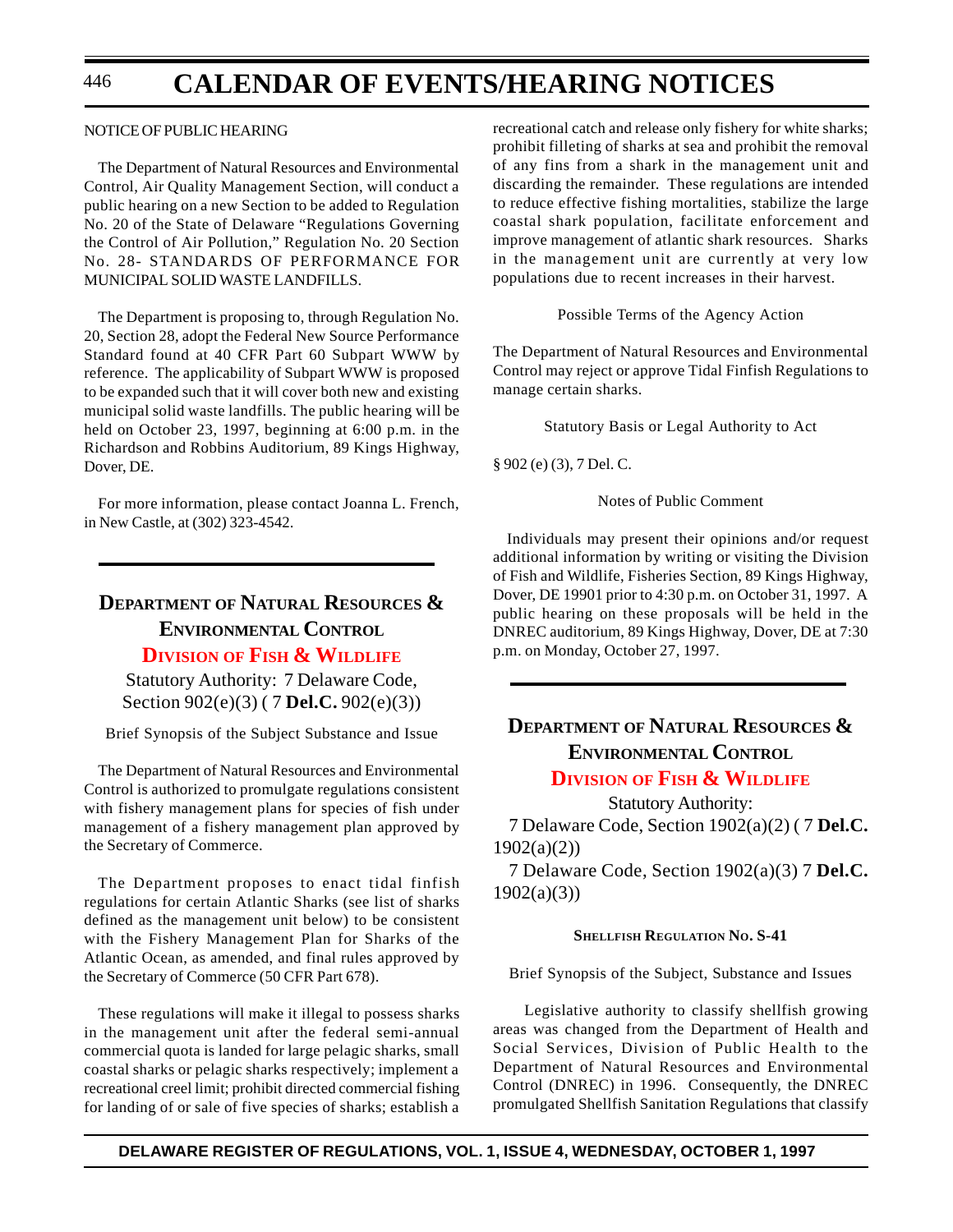shellfish growing areas as approved, prohibited, seasonally approved or conditionally approval based upon theoretical pollution loading, sanitary survey data and bacteriological monitoring. Shellfish Regulation No. S-41 is proposed to be amended to reflect the above changes and make it unlawful to harvest any shellfish from shellfish growing areas that are prohibited or when seasonally closed.

Statutory Basis or Legal Authority to Act

#### § 1902 (a) (2), 7 Del. C.

#### Notice of Public Comment

Persons may obtain additional information and/or submit their views on the proposed amendment to Shellfish Regulation No. S-41 by contacting the Division of Fish and Wildlife, Fisheries Section, 89 Kings Highway, Dover, DE 19901 prior to 4:30 p.m. on Friday, October 31, 1997. A public hearing on the amendment to Shellfish Regulation No. S-41 is scheduled in the DNREC auditorium, 89 Kings Highway, Dover, DE on Thursday, October 30, 1997 at 7:30 p.m.

#### **SHELLFISH REGULATIONS NOS. S-55, S-56**

#### Brief Synopsis of the Subject, Substance and Issues

Currently there are no restrictions on the number and length of trotlines that may be used by a recreational crabber and there are no restrictions on the number of crab traps that may be used by a recreational crabber. Recreational crabbers are limited to harvesting no more than one bushel of crabs per day.

The use of trotlines and crab traps is proliferating in the Inland Bays. Some trotlines measure in excess of 1000 feet. Crab traps, which differ from a crab pot, must be activated by the crabber to catch a crab where as a crab potcatches crabs passively. The number of crab traps being used by individuals also is proliferating. Crab pots are limited to two per person.

It is suspected that some recreational crabbers are illegally selling crabs taken by trotline and crab traps from the Inland Bays. In order to reduce the effort by recreational crabbers who use trotlines or crab traps, it has been recommended by environmental law enforcement officials to limit the number and length of crab trotlines and the number of crab traps per individual. Since these gears are sometimes left unattended, the owners name and address should be legible on a float attached to the gear.

The Division of Fish and Wildlife, Department of

Natural Resources and Environmental Control, ( DNREC) proposes to promulgate new shellfish regulations that will limit the number and length of crab trotlines (defined) to one per person no more than 300 feet in length. A new shellfish regulation also is proposed to limit the numbers of crab traps ( defined) to no more than 12 per person. In addition, each crab trotline and crab trap will be required to have attached a white buoy with the owners name and address clearly legible on the buoy. These regulations will decrease the potential of a recreational crabber harvesting more than one bushel per day.

Statutory Basis on Legal Authority to Act Section 1902 (a) (3), 7 Del. C.

#### Notice of Public Comment:

Additional information may be obtained from the Fisheries Section, Division of Fish and Wildlife, 89 Kings Highway, Dover, DE., 19901. (302-739-3441). Comments on these proposed shellfish regulations may be submitted to the Fisheries Section until 4:30 p.m. on Friday, October 31, 1997. A public hearing is scheduled in the DNREC auditorium, 89 Kings Highway, Dover, DE at 7:30 p.m. on Thursday, October 30, 1997. The public is invited to attend and comment.

## **DEPARTMENT OF HEALTH & SOCIAL SERVICES DIVISION OF SOCIAL SERVICES/MEDICAL ASSISTANCE [PROGRAM \(DMAP\)](#page-4-1)**

#### **PUBLIC NOTICE**

Medicaid / Medical Assistance Program

In compliance with the State's Administrative Procedures Act (APA - Title 29, Chapter 101 of the Delaware Code) and with 42CFR §447.205, the Delaware Department of Health and Social Services (DHSS) hereby publishes notice of proposed policies and procedures. The DHSS/Division of Social Services/Medical Assistance Program (DMAP) will implement a change in the value of a vehicle that can be excluded from resource consideration from \$4500 to \$4650 to comply with Federal Regulations that require Medicaid to use the same exclusion value as does the Food Stamp Program.

Comments or requests for copies of proposed changes or relevant materials may be made in writing to: Medicaid Administrative Offices, Division of Social Service, P.O. Box 906, New Castle, DE 19720, attention: Thelma G. Mayer, or by calling (302) 577-4880, extension 131, or may be viewed at the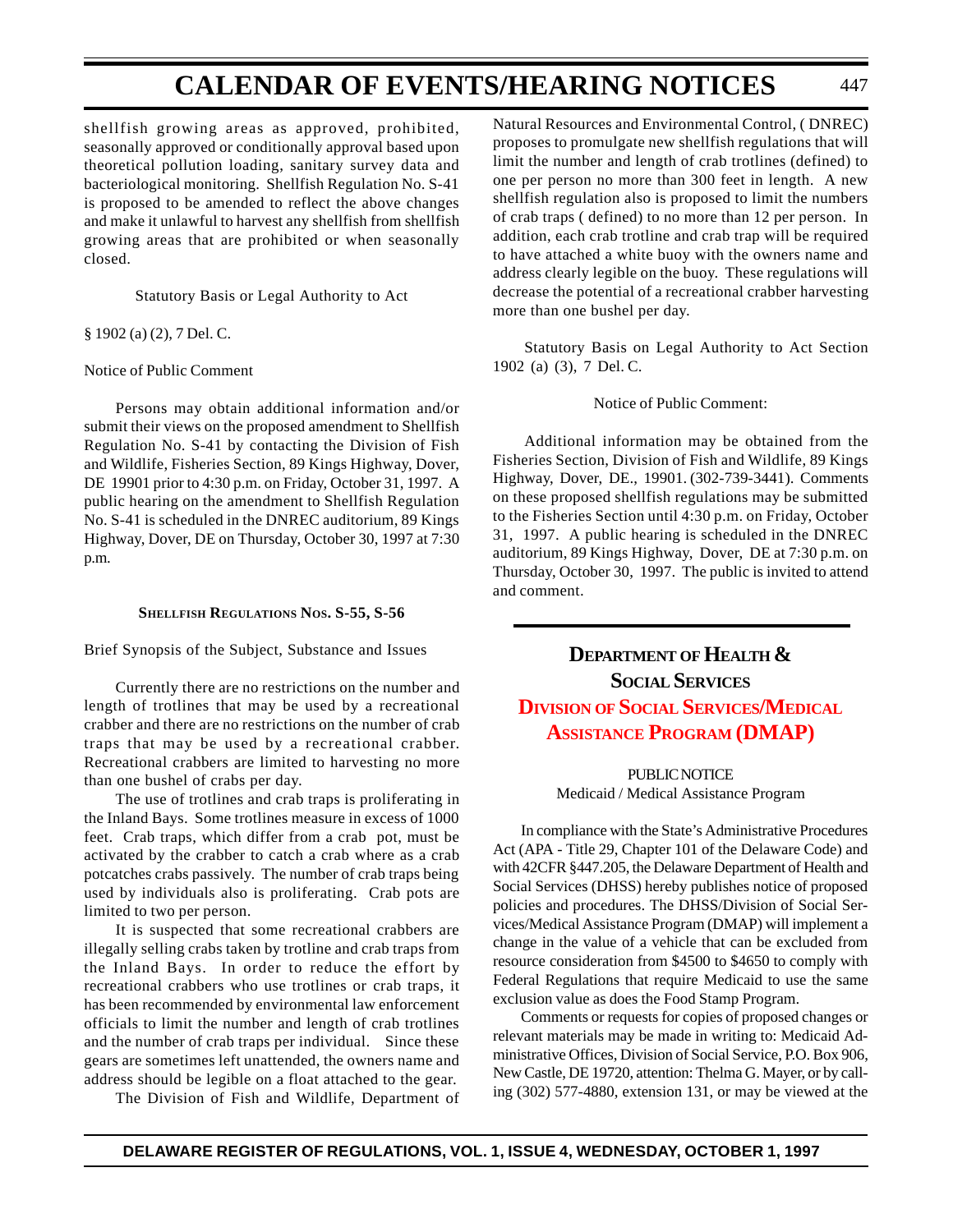following locations: New Castle County: Medicaid Office, Lewis Bldg., Herman M. Holloway, Sr. Health & Social Services Campus, 1901 N. DuPont Hwy., New Castle, DE, 19720; Kent County: Medicaid Unit, Division of Social Services, Williams State Service Center, 805 River Rd., Dover, DE 19901; Sussex County: Medicaid Unit, Division of Social Services, Georgetown State Service Center, 546 S. Bedford St., Georgetown, DE, 19947.

Comments, written suggestions, compilations of data, testimony, briefs or other written materials concerning the proposed change must be received by mail no later than November 1, 1997, at the Medicaid Administrative Office, Lewis Bldg., Herman M. Holloway, Sr. Health & Social Services Campus, 1901 N. DuPont Hwy., New Castle, DE 19720, attention Thelma Mayer. Materials filed thereafter will not be considered except where good cause for lateness is demonstrated.

Copies of all written submissions filed with the Medicaid office will be available for public inspection in the Medicaid Administrative Office at the address given above. Please call (302) 577-4904 for an appointment if you wish to review the materials. Individuals with disabilities who wish to participate in these proceedings, or review the materials submitted, should contact the Division to discuss auxiliary aids or services needed to facilitate such review or participation. Such contact may be in person, in writing or by telephone by using the Telecommunications Relay Service, or otherwise.

### **DEPARTMENT OF HEALTH & SOCIAL SERVICES**

|

#### IN THE MATTER OF:

REVISION OF REGULATION | OF THE MEDICAID/MEDICAL ASSISTANCE PROGRAM | CONTAINED IN DMAP SECTION 420

> PUBLIC NOTICE Medicaid / Medical Assistance Program

In compliance with the State's Administrative Procedures Act (APA - Title 29, Chapter 101 of the Delaware Code) and with 42CFR §447.205, the Delaware Department of Health and Social Services (DHSS) hereby publishes notice of proposed policies and procedures. The DHSS/ Division of Social Services/Medical Assistance Program (DMAP) will implement a change, approved and funded by the State Legislature, for an increase in the personal

needs allowance protected for individuals who are eligible for Medicaid and who are residing in a nursing facility, effective 7/1/97.

The revised rule increases the amount to be protected for the personal needs of a Medicaid client in a long-term care facility from \$36 to \$42.

 Comments or requests for copies of proposed changes or relevant materials may be made in writing to: Medicaid Administrative Offices, Division of Social Service, P.O. Box 906, New Castle, DE 19720, attention: Thelma G. Mayer, or by calling (302) 577-4880, extension 131, or may be viewed at the following locations: New Castle County: Medicaid Office, Lewis Bldg., Herman M. Holloway, Sr. Health & Social Services Campus, 1901 N. DuPont Hwy., New Castle, DE, 19720; Kent County: Medicaid Unit, Division of Social Services, Williams State Service Center, 805 River Rd., Dover, DE 19901; Sussex County: Medicaid Unit, Division of Social Services, Georgetown State Service Center, 546 S. Bedford St., Georgetown, DE, 19947.

Comments, written suggestions, compilations of data, testimony, briefs or other written materials concerning the proposed change must be received by mail no later than November 1, 1997, at the Medicaid Administrative Office, Lewis Bldg., Herman M. Holloway, Sr. Health & Social Services Campus, 1901 N. DuPont Hwy., New Castle, DE 19720, attention Thelma Mayer. Materials filed thereafter will not be considered except where good cause for lateness is demonstrated.

Copies of all written submissions filed with the Medicaid office will be available for public inspection in the Medicaid Administrative Office at the address given above. Please call (302) 577-4904 for an appointment if you wish to review the materials. Individuals with disabilities who wish to participate in these proceedings, or review the materials submitted, should contact the Division to discuss auxiliary aids or services needed to facilitate such review or participation. Such contact may be in person, in writing or by telephone by using the Telecommunications Relay Service, or otherwise.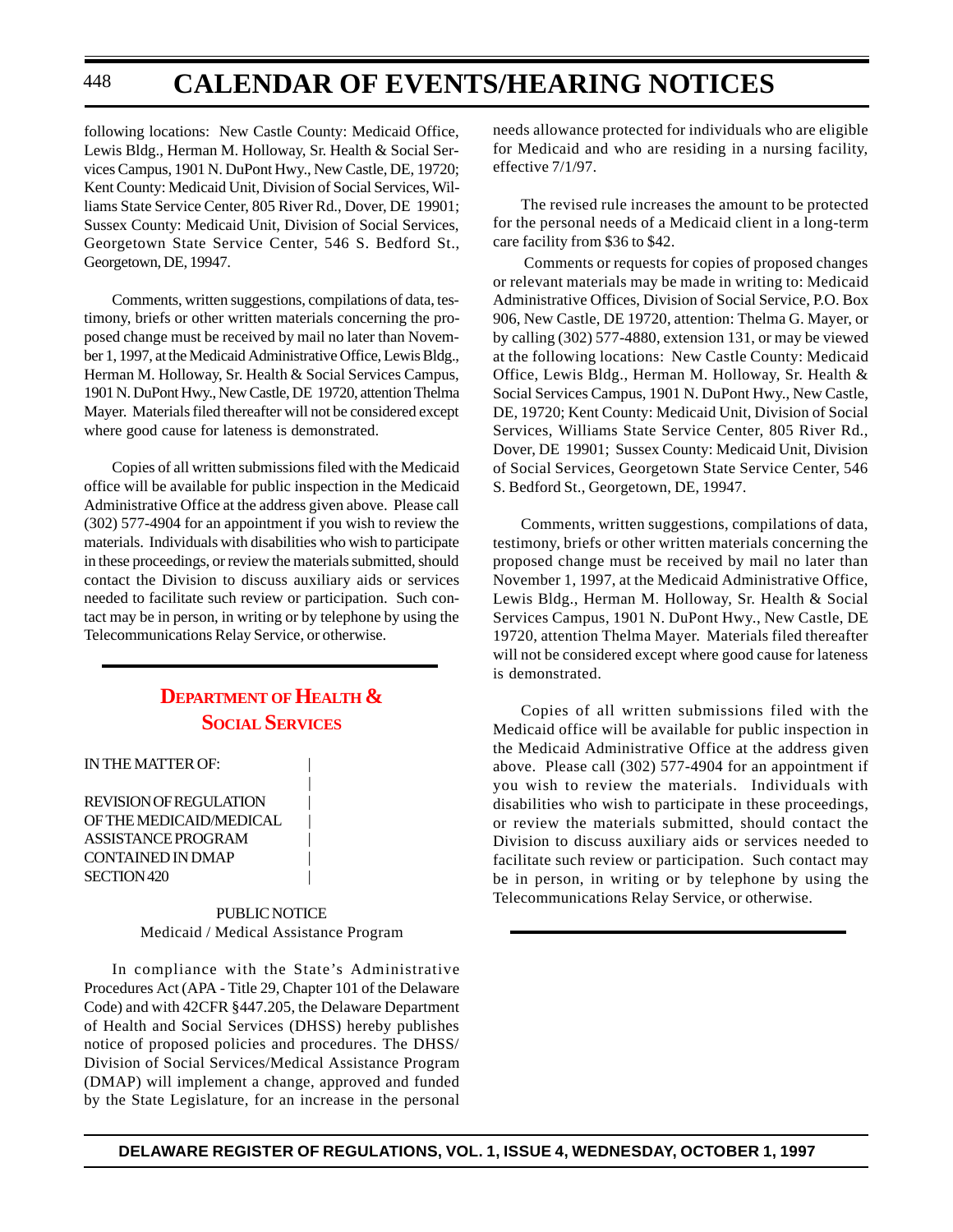## **DEPARTMENT OF HEALTH & SOCIAL SERVICES DIVISION OF SOCIAL SERVICES/MEDICAL ASSISTANCE [PROGRAM \(DMAP\)](#page-4-3)**

#### **PUBLIC NOTICE Medicard/Medical Assistance Program**

In compliance with the State's Administrative Procedures Act (APA - title 29, chapter 101 of the Delaware Code) and with 42 CFR §447.205, the Delaware Department of Health and social Services (DHSS) hereby publishes notice of proposed policies and procedures. The DHSS/Division of Social Services/Medical assistance Program (DMAP) is publishing its Inpatient Hospital and Outpatient Hospital provider manuals in the State Register of Regulations for the first time and so they appear in complete form as follows.

There is also one addition to the Ambulance Provider Specific Policy Manual and two additions to the Lont-Term Care Provider Specific Policy Manual.

Comments or requests for copies of proposed changes or relevant materials may be made in writing to: Medicaid Administrative Offices, Division of Social Service, P.O. Box 906, New Castle, DE 19720, attention: Thelma G. Mayer, or by calling (302) 577-4880, extension 131, or may be viewed at the following locations: New Castle County: Medicaid Office, Lewis Bldg., Herman M. Holloway, Sr. Health & Social Services Campus, 1901 N. DuPont Hwy., New Castle, DE, 19720; Kent County: Medicaid Unit, Division of Social Services, Williams State Service Center, 805 River Rd., Dover, DE 19901; Sussex County: Medicaid Unit, Division of Social Services, Georgetown State Service Center, 546 S. Bedford St., Georgetown, DE, 19947.

Comments, written suggestions, compilations of data, testimony, briefs or other written materials concerning the proposed change must be received by mail no later than November 1, 1997, at the Medicaid Administrative Office, Lewis Bldg., Herman M. Holloway, Sr. Health & Social Services Campus, 1901 N. DuPont Hwy., New Castle, DE 19720, attention Thelma Mayer. Materials filed thereafter will not be considered except where good cause for lateness is demonstrated.

Copies of all written submissions filed with the Medicaid office will be available for public inspection in the Medicaid Administrative Office at the address given above. Please call (302) 577-4904 for an appointment if you wish to review the materials. Individuals with disabilities who wish to participate in these proceedings, or review the materials submitted, should contact the Division to discuss auxiliary aids or services needed to facilitate such review or participation. Such contact may be in person, in writing or by telephone by using the Telecommunications Relay Service, or otherwise.

## **DEPARTMENT OF NATURAL RESOURCES & [ENVIRONMENTAL](#page-4-0) CONTROL**

Statutory Authority: 7 Delaware Code, Chapter 60 (7 **Del.C.** Ch. 60)

Brief Synopsis of the Subject, Substance and Issues:

The Department of Natural Resources and Environmental Control, in accordance with 7 Del. C. §6010, has proposed to revise Subsection 1 of Section 9 in the Regulations Governing the Control of Water Pollution. Proposed amendments would revise Part 1 and 2 and add Part 3 through 14 to the NPDES General Permit Program Regulations Governing Storm Water Discharges Associated with Industrial Activity.

Possible Terms of the Agency Action: The Regulation has a term of 5 years

Statutory Basis or Legal Authority to Act: 7 Del C. Section 6010

List of Other Regulations That May be Impacted or Affected by the Proposal: None

Notice Of Public Comment:

The Department of Natural Resources and Environmental Control will hold a public hearing on November 6 1997, beginning at 7:00 p.m., in the DNREC auditorium of the Richardson and Robbins Building, 89 Kings Highway, Dover, Delaware, to consider proposed amendments to Section 9 of the Regulations Governing the Control of Water Pollution. The proposals amend Subsection 1, Part 1 and 2 and add Part 3 through 14 to the NPDES General Permit Program Regulations Governing Storm Water Discharges Associated with Industrial Activity.